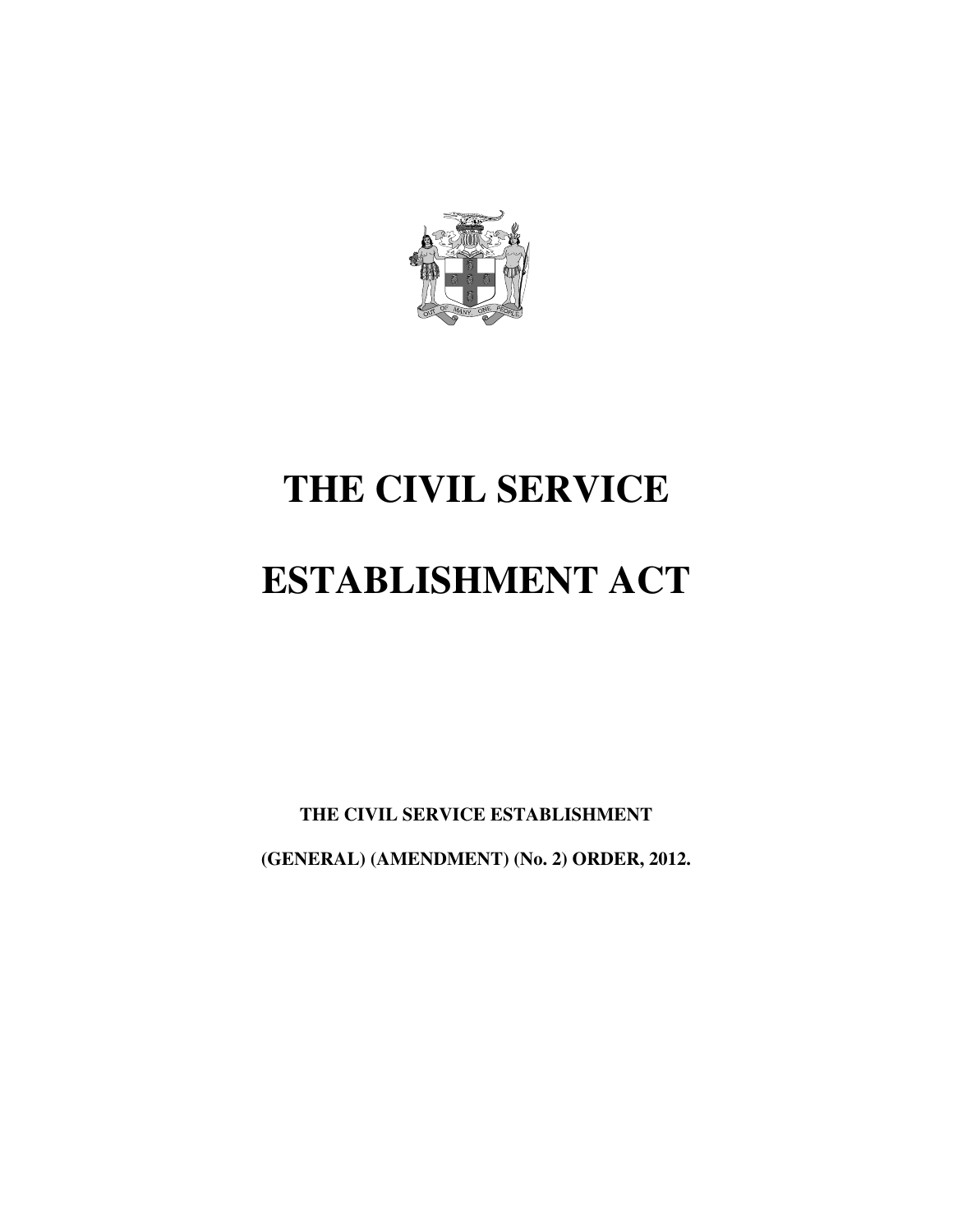

# **THE**

# **JAMAICA GAZETTE**

# SUPPLEMENT

## **PROCLAMATIONS, RULES AND REGULATIONS**

447

Vol. CXXXV MONDAY, SEPTEMBER 3, 2012 No. 98

No. 127

### **THE CIVIL SERVICE ESTABLISHMENT ACT**

THE CIVIL SERVICE ESTABLISHMENT (GENERAL) (AMENDMENT) (NO. 2) ORDER 2012.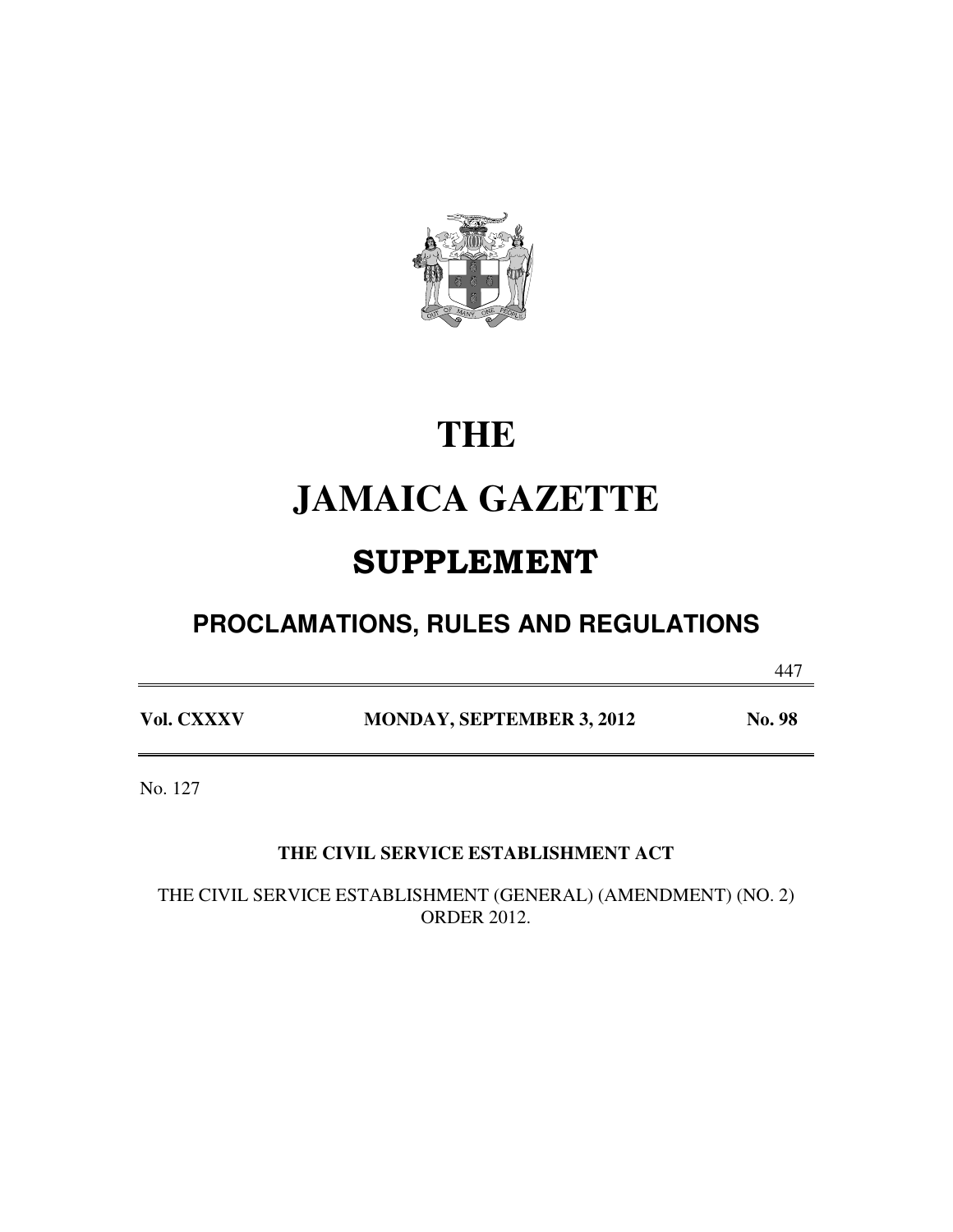#### **THE CIVIL SERVICE ESTABLISHMENT ACT \_\_\_\_\_\_\_\_\_\_\_\_\_\_\_\_**

### **The Civil Service Establishment (General) (Amendment) (No. 2) Order, 2012.**

**\_\_\_\_\_\_\_\_\_\_\_\_** 

In exercise of the powers conferred upon the Minister by section 3 of the Civil Service Establishment Act, and of every other power hereunto enabling, the following Order is hereby made:-

- 1. This Order may be cited as the Civil Service Establishment (General) (Amendment) (No.2) Order, 2012, and shall be read and construed as one with the Civil Service Establishment (General) Order, 2010, (hereinafter referred to as the "Principal Order") and all amendments thereto.
- 2. With effect from the dates specified in the fifth column of the Schedule to this Order, Part III of the Schedule to the principal Order is amended by abolishing the offices specified in the second column of the Schedule to this Order.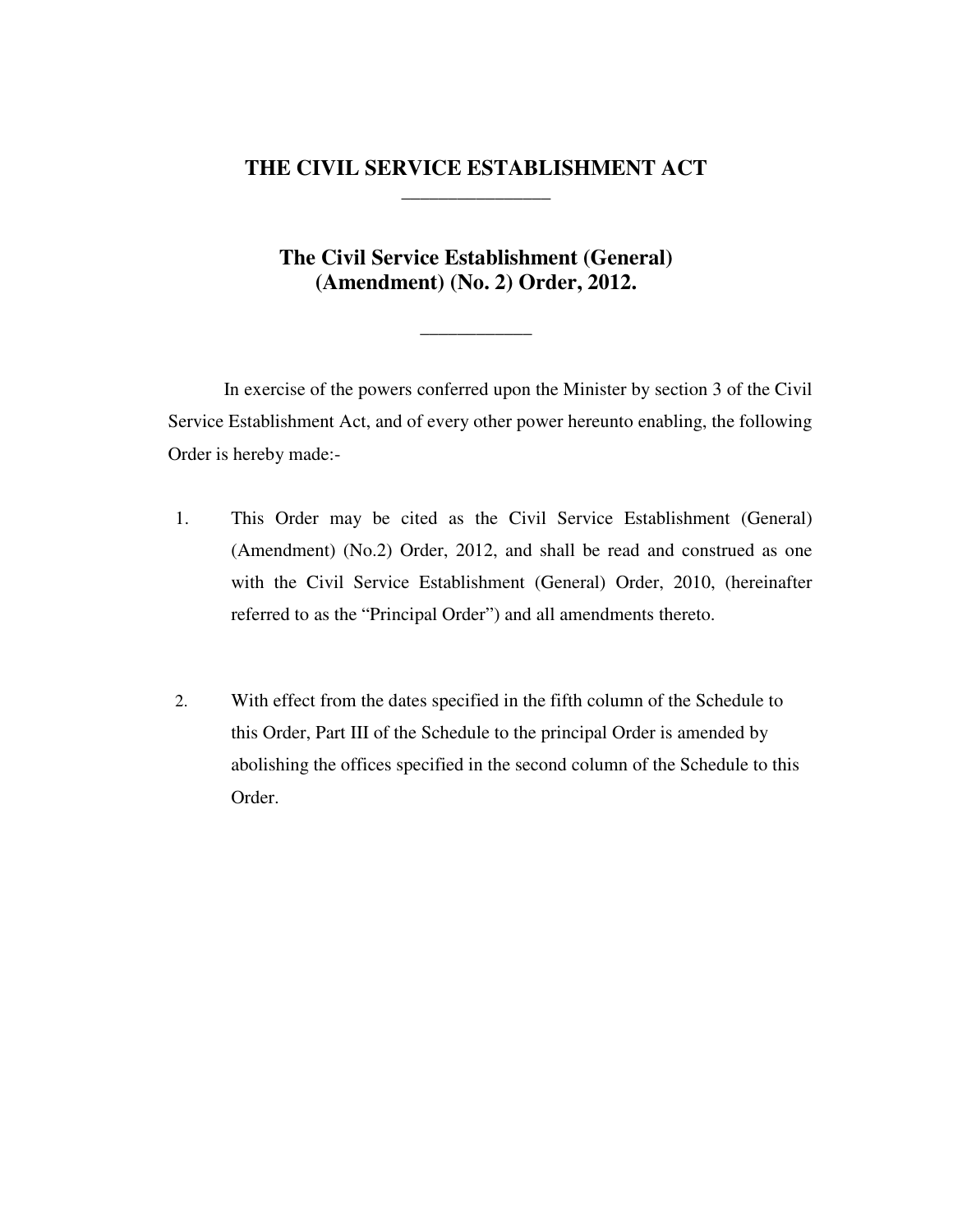## **CONTENTS**

 **PAGE** 

| <b>MINISTRIES AND DEPARTMENTS</b>                       |                       |                       |                       |                       |                      |                      | $1 - 151$ |
|---------------------------------------------------------|-----------------------|-----------------------|-----------------------|-----------------------|----------------------|----------------------|-----------|
| PART III - MINISTRIES AND DEPARTMENTS                   |                       |                       |                       |                       |                      |                      |           |
| <b>Ministries</b>                                       |                       |                       |                       |                       |                      |                      |           |
| Agriculture & Fisheries                                 |                       | $\dddot{\phantom{0}}$ | $\ddot{\phantom{a}}$  |                       |                      |                      | 70-74     |
| Education                                               |                       | $\ddot{\phantom{a}}$  |                       |                       | $\ddot{\phantom{0}}$ | $\ddot{\phantom{0}}$ | 62-69     |
| Energy, Mining & Telecommunications                     |                       |                       |                       |                       |                      | $\ddot{\phantom{a}}$ | 70        |
| Environment & Housing                                   |                       | $\dddot{\phantom{0}}$ | $\dddot{\phantom{0}}$ | $\ddot{\phantom{a}}$  | $\ddot{\phantom{a}}$ | $\ddot{\phantom{a}}$ | 84-85     |
| Finance and Planning                                    |                       | $\ddotsc$             | $\ddotsc$             | $\ddot{\phantom{0}}$  | $\ddot{\phantom{a}}$ | $\ddot{\phantom{0}}$ | $10-19$   |
| Foreign Affairs and Foreign Trade                       |                       |                       |                       |                       | $\ddot{\phantom{0}}$ | $\ddot{\phantom{0}}$ | 53-58     |
| Health                                                  |                       |                       | $\ddot{\phantom{a}}$  | $\ddot{\phantom{a}}$  | $\ddot{\phantom{a}}$ | $\ddot{\phantom{0}}$ | 101-143   |
| Justice<br>$\ddot{\phantom{a}}$<br>$\ddot{\phantom{a}}$ | $\ddot{\phantom{a}}$  | $\ddot{\phantom{a}}$  | $\ddotsc$             | $\ddot{\phantom{a}}$  | $\ddot{\phantom{a}}$ | $\ddot{\phantom{0}}$ | 96-98     |
| Labour & Social Security                                |                       | $\ddotsc$             | $\ddots$              | $\ddot{\phantom{a}}$  | $\ddot{\phantom{a}}$ | $\ddot{\phantom{0}}$ | 59-62     |
| Land and Environment                                    | $\dddot{\phantom{1}}$ | $\ddot{\phantom{a}}$  | $\ddot{\phantom{a}}$  | $\ddot{\phantom{a}}$  | $\ddot{\phantom{a}}$ | $\ddot{\phantom{0}}$ | 85        |
| Local Government & Community Development                |                       |                       |                       |                       |                      | $\ddot{\phantom{a}}$ | 147-151   |
| National Security                                       |                       |                       |                       | $\ddot{\phantom{a}}$  | $\ddot{\phantom{a}}$ | $\ddot{\phantom{0}}$ | 88-94     |
| Office of the Prime Minister                            |                       | $\ddotsc$             | $\ddotsc$             | $\ddot{\phantom{a}}$  | $\ddot{\phantom{a}}$ |                      | $2 - 10$  |
| <b>Transport and Works</b>                              | $\dddot{\phantom{0}}$ | $\dddot{\phantom{0}}$ | $\ddot{\phantom{a}}$  | $\ddot{\phantom{a}}$  | $\ddot{\phantom{a}}$ | $\ddot{\phantom{0}}$ | 100       |
| Water and Housing                                       |                       |                       |                       | $\ddot{\phantom{a}}$  |                      | $\ddot{\phantom{0}}$ | 83-84     |
| Water, Land, Environment & Climate Change               |                       |                       |                       | $\dddot{\phantom{0}}$ | $\ddot{\phantom{a}}$ | $\ddot{\phantom{0}}$ | 151       |
|                                                         |                       |                       |                       |                       |                      |                      |           |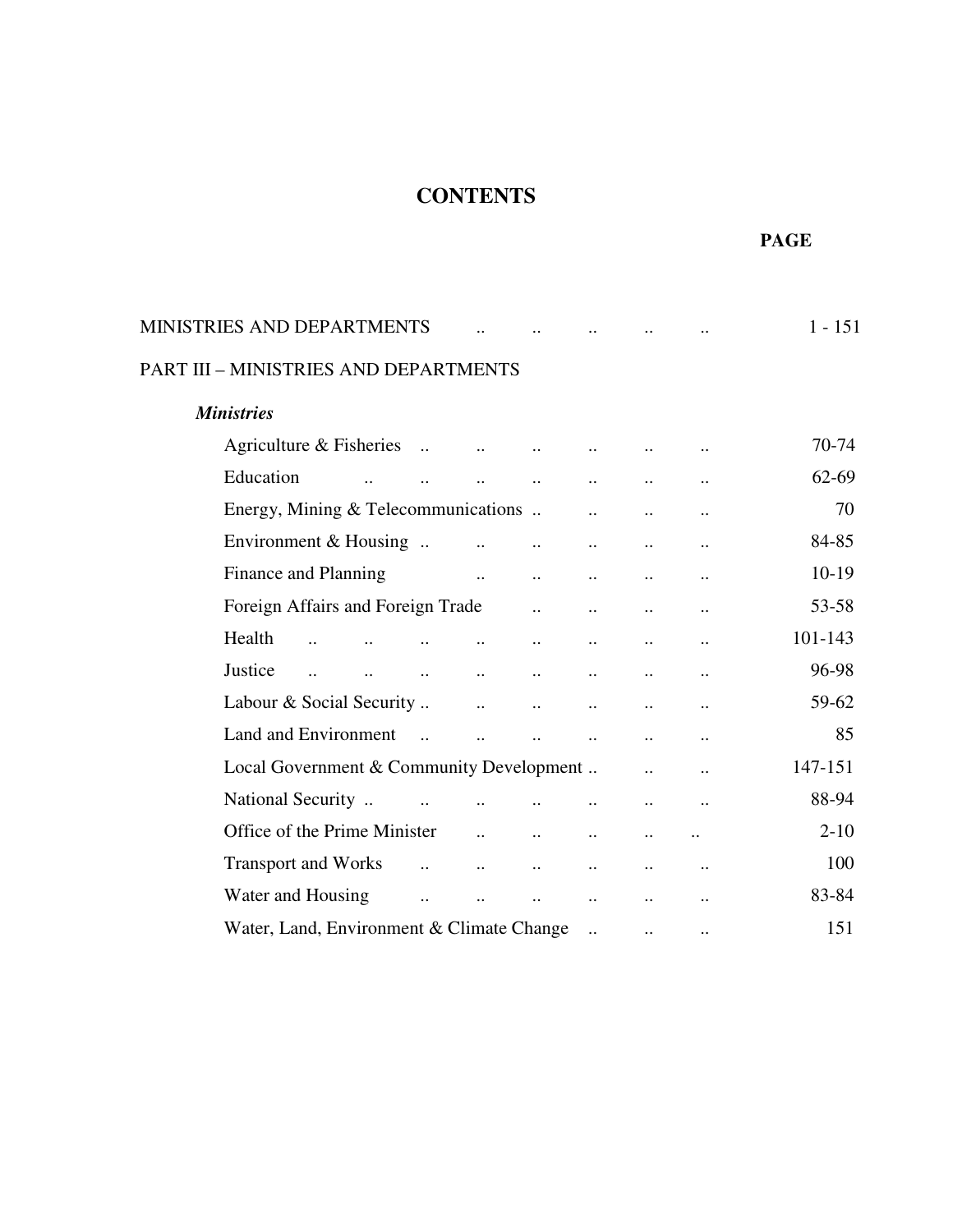## **CONTENTS**

#### **PAGE**

## Attorney General .. .. .. .. .. .. 99 Auditor General .. .. .. .. .. .. 1 Bellevue Hospital ... ... ... ... ... ... ... ... 143-146 Correctional Services ... ... ... ... ... ... ... 96 Forestry Department .. .. .. .. .. 75-78 Government Chemist .. .. .. .. .. 146 Land Valuation and Estate Department ... ... ... ... 85-87 Office of the Parliamentary Counsel ... ... ... ... 99 Office of the Services Commissions ... ... ... ... 2 Office of Titles .. .. .. .. .. .. 88 Police Department .. .. .. .. .. 95 Post & Telecommunications .. .. .. .. 78-83 Survey Department .. .. .. .. .. 87 Tax Administration Directorate ... ... ... ... ... 19-53

#### **Courts:-**

*Departments and Other Units* 

|               |                                                                                                                     |  | $\cdot \cdot$ | 98 |
|---------------|---------------------------------------------------------------------------------------------------------------------|--|---------------|----|
|               |                                                                                                                     |  | $\cdot \cdot$ | 98 |
| Supreme Court | and the contract of the contract of the contract of the contract of the contract of the contract of the contract of |  | $\cdot \cdot$ | 99 |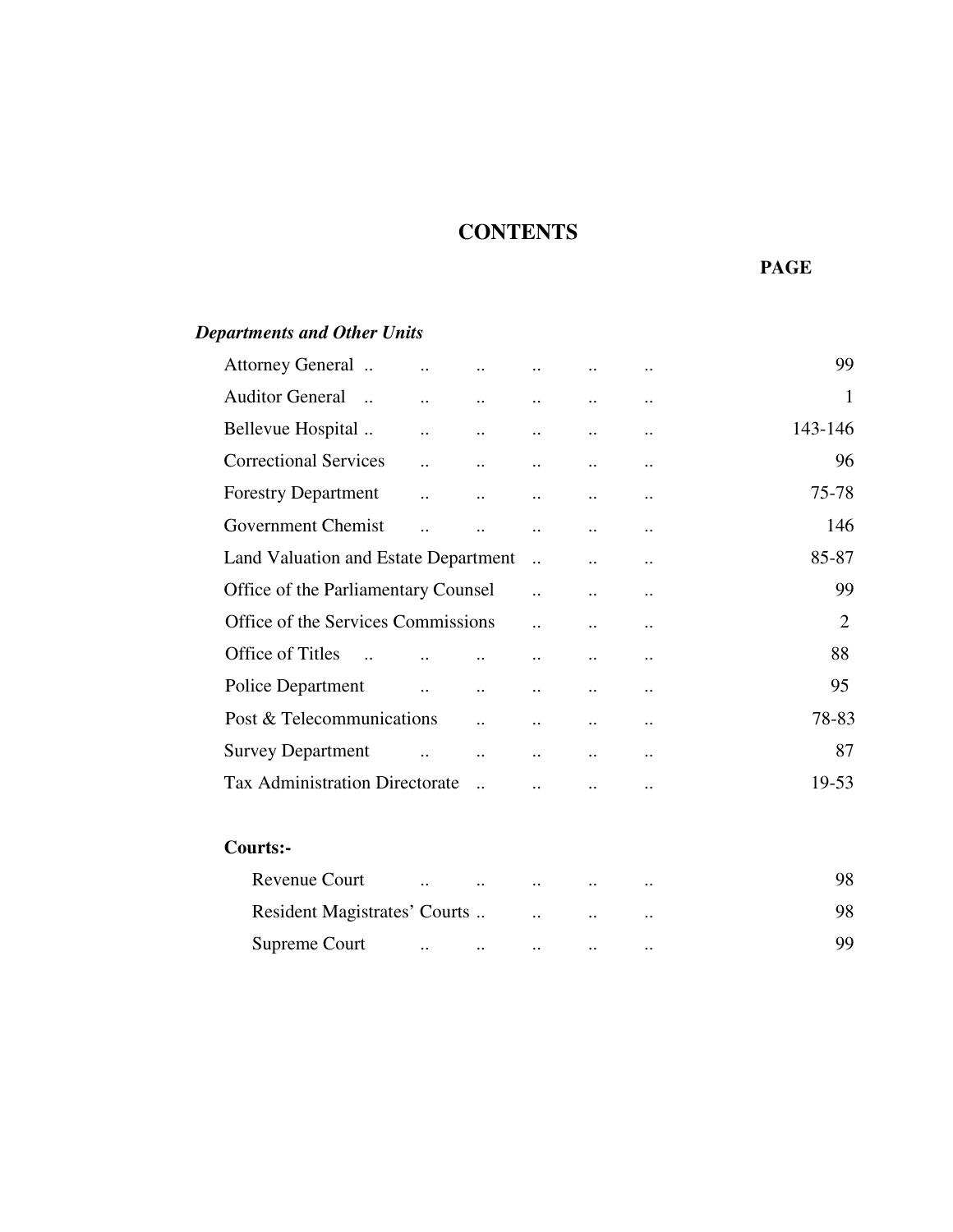## **SCHEDULE PART III LIST OF ABOLISHED OFFICES**

## **Auditor General's Department**

## **Typing Pool**

| No of<br><b>Offices</b> | <b>Office</b>                                                 | <b>Classification Grade Remarks</b> |                |                                                                           |
|-------------------------|---------------------------------------------------------------|-------------------------------------|----------------|---------------------------------------------------------------------------|
| 1                       | Secretary 1                                                   | OPS SS                              | $\mathbf{1}$   | Post [# 29] abolished with effect from July<br>16, 2012.                  |
| 1                       |                                                               |                                     |                |                                                                           |
|                         | <b>Central Government Auditing Service</b>                    |                                     |                |                                                                           |
| No of<br><b>Offices</b> | <b>Office</b>                                                 | <b>Classification Grade Remarks</b> |                |                                                                           |
| $\overline{2}$          | <b>Audit Clerk</b>                                            | <b>FMG AUC</b>                      | $\blacksquare$ | Two (2) posts [#s 130 & 132] abolished<br>with effect from July 16, 2012. |
| $\overline{2}$          |                                                               |                                     |                |                                                                           |
|                         | <b>Local Government And Other Statutory Auditing Services</b> |                                     |                |                                                                           |
| No of<br><b>Offices</b> | <b>Office</b>                                                 | <b>Classification Grade Remarks</b> |                |                                                                           |
| 1                       | <b>Audit Clerk</b>                                            | <b>FMG AUC</b>                      | $\blacksquare$ | Post [# 161] abolished with effect from July<br>16, 2012.                 |
| 1                       |                                                               |                                     |                |                                                                           |
|                         | <b>Statutory Audit And Special Investigation Division</b>     |                                     |                |                                                                           |
| No of<br><b>Offices</b> | <b>Office</b>                                                 | <b>Classification Grade Remarks</b> |                |                                                                           |
| 1                       | <b>Audit Clerk</b>                                            | <b>FMG AUC</b>                      | $\blacksquare$ | Post [# 187] abolished with effect from July<br>16, 2012.                 |
| 1                       |                                                               |                                     |                |                                                                           |
| 5                       | <b>Total - Auditor General's Department</b>                   |                                     |                |                                                                           |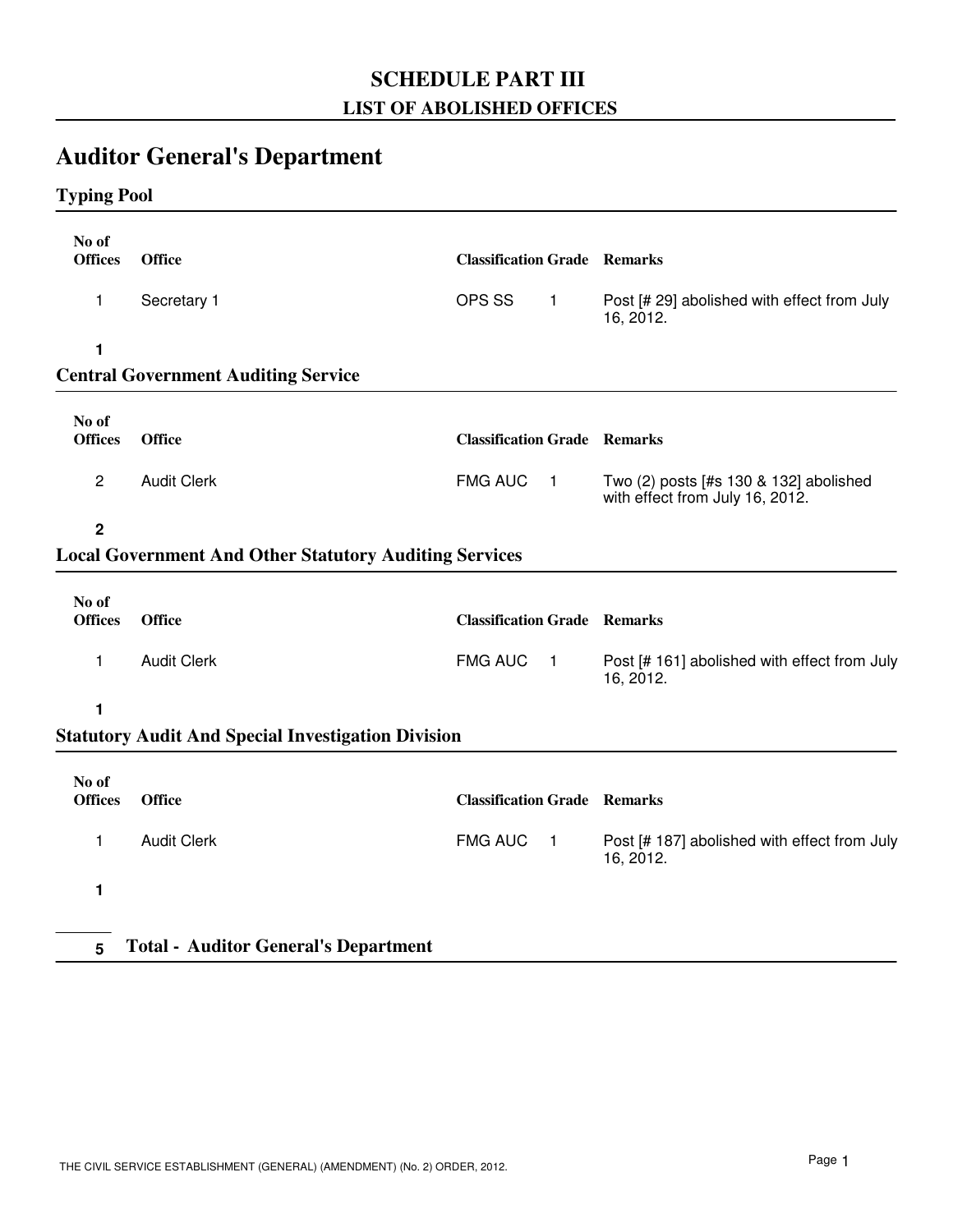## **Office Of The Services Commissions**

#### **Appointments And Personnel Transactions In The Central Government**

| No of<br><b>Offices</b> | <b>Office</b>                                                 | <b>Classification Grade Remarks</b> |    |                                                                                      |
|-------------------------|---------------------------------------------------------------|-------------------------------------|----|--------------------------------------------------------------------------------------|
|                         | Supernumerary, Snr. Depty. Chief Personnel GMG SEG<br>Officer |                                     | -5 | Post [# 62869] abolished with effect from<br>July 16, 2012.                          |
| 11                      | Cadet (Administrative)                                        |                                     |    | Eleven $(11)$ posts [#s 218 - 228] abolished<br>with effect from July 13, 2012.      |
|                         | <b>Senior Secretary</b>                                       | OPS SS                              | 4  | Post [# 249] abolished with effect from July<br>13, 2012.                            |
| 5.                      | Secretary 2                                                   | OPS SS                              | 2  | Five (5) posts [#s 254, 256, 258 - 260]<br>abolished with effect from July 13, 2012. |
|                         | Attendant                                                     | LMO TS                              |    | Post [# 275] abolished with effect from July<br>13, 2012.                            |
| 19                      |                                                               |                                     |    |                                                                                      |

**19 Total - Office Of The Services Commissions**

## **Office Of The Prime Minister Prime Minister's Office**

### **Information Communication & Technology**

| No of<br><b>Offices</b> | <b>Office</b>                                   | <b>Classification Grade Remarks</b> |   |                                                             |
|-------------------------|-------------------------------------------------|-------------------------------------|---|-------------------------------------------------------------|
|                         | <b>Technical Support Assistant</b>              | MIS IT                              | 3 | Post [# 56817] abolished with effect from<br>July 16, 2012. |
| 1                       |                                                 |                                     |   |                                                             |
|                         | <b>Communications And Public Relations Unit</b> |                                     |   |                                                             |
| No of<br><b>Offices</b> | <b>Office</b>                                   | <b>Classification Grade Remarks</b> |   |                                                             |
|                         | International Relations Officer                 | <b>GMG SEG</b>                      |   | Post [# 58941] abolished with effect from<br>July 16, 2012. |

1 Photographer **Photographer** Photographer **Post 1** ACG AVT 3 Post [# 1038] abolished with effect from

MCG AVT 3

July 16, 2012.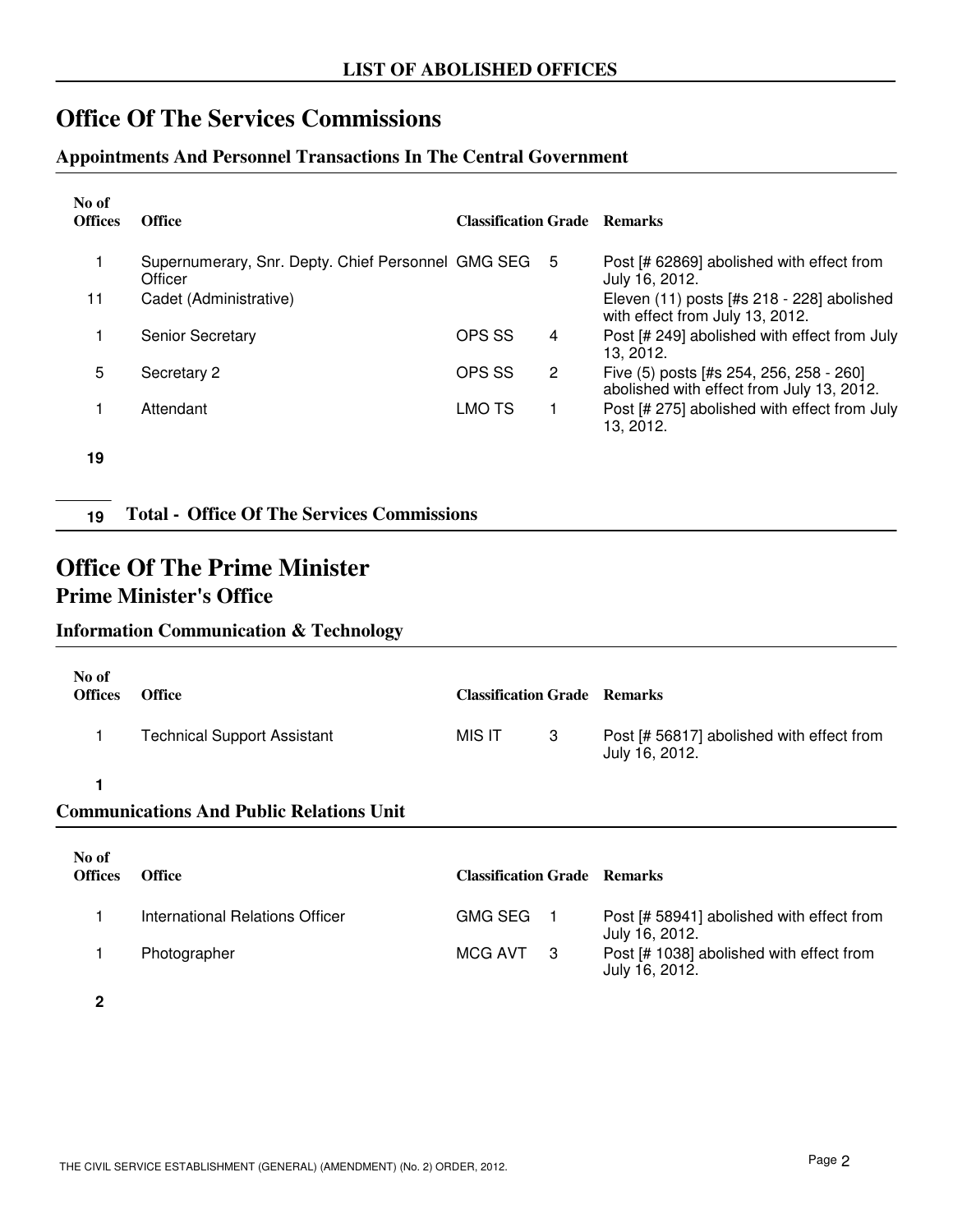## **Office Of The Prime Minister Prime Minister's Office**

#### **Chancery And Protocol**

| No of<br><b>Offices</b> | <b>Office</b>                                      | <b>Classification Grade Remarks</b> |                |                                                             |
|-------------------------|----------------------------------------------------|-------------------------------------|----------------|-------------------------------------------------------------|
|                         | Administrator                                      | <b>GMG AM</b>                       |                |                                                             |
| 1                       |                                                    |                                     | 3              | Post [# 373] abolished with effect from July<br>16, 2012.   |
| 1                       |                                                    |                                     |                |                                                             |
|                         | <b>Information Division</b>                        |                                     |                |                                                             |
|                         | <b>Research And Media Relations Unit</b>           |                                     |                |                                                             |
| No of                   |                                                    |                                     |                |                                                             |
| <b>Offices</b>          | <b>Office</b>                                      | <b>Classification Grade Remarks</b> |                |                                                             |
| 1                       | Media Monitoring Officer                           | MCG IE                              | 3              | Post [# 56704] abolished with effect from<br>July 16, 2012. |
| 1                       |                                                    |                                     |                |                                                             |
| 1                       | <b>Total - Information Division</b>                |                                     |                |                                                             |
|                         | <b>Administration And Special Services</b>         |                                     |                |                                                             |
|                         | <b>Office Management Inventory</b>                 |                                     |                |                                                             |
| No of<br><b>Offices</b> | <b>Office</b>                                      | <b>Classification Grade Remarks</b> |                |                                                             |
| 1                       | Handyman                                           | <b>LMO TS</b>                       | $\overline{c}$ | Post [# 438] abolished with effect from July<br>16, 2012.   |
| 1                       |                                                    |                                     |                |                                                             |
| 1                       | <b>Total - Administration And Special Services</b> |                                     |                |                                                             |
|                         | <b>Planning &amp; Development Division</b>         |                                     |                |                                                             |
|                         |                                                    |                                     |                |                                                             |
| No of<br><b>Offices</b> | <b>Office</b>                                      | <b>Classification Grade Remarks</b> |                |                                                             |
| 1                       | <b>Administrative Assistant</b>                    | <b>GMG SEG</b>                      | 1.             | Post [# 58730] abolished with effect from<br>July 16, 2012. |
| 1                       | Secretary 2                                        | OPS SS                              | $\overline{c}$ | Post [# 635] abolished with effect from July<br>16, 2012.   |
| $\mathbf{2}$            |                                                    |                                     |                |                                                             |

## **2 Total - Planning & Development Division**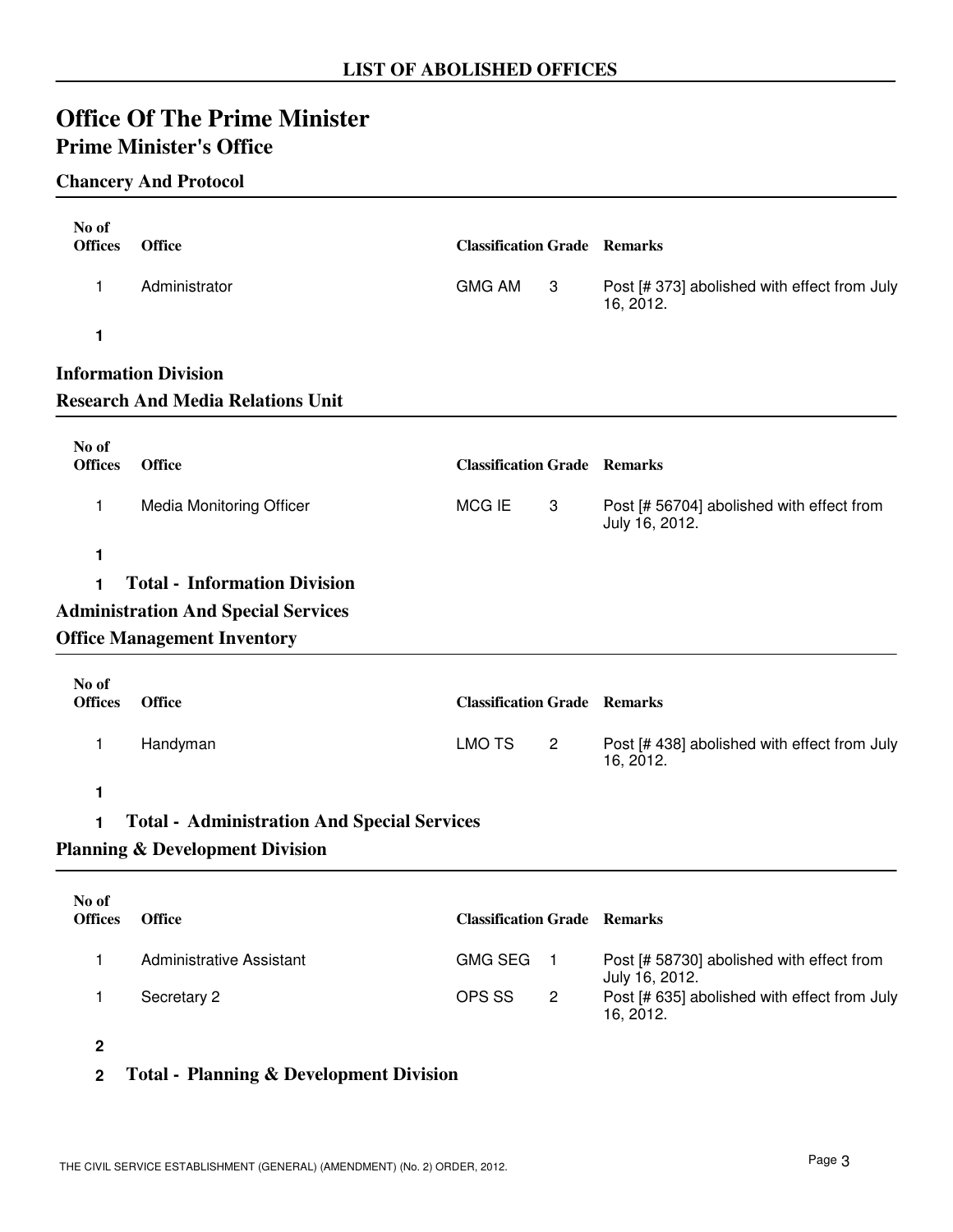## **Prime Minister's Office**

## **Infrastructure, Planning, Policy And Strategy**

| No of<br><b>Offices</b> | <b>Office</b>                                                | <b>Classification Grade Remarks</b> |  |                                                             |  |  |
|-------------------------|--------------------------------------------------------------|-------------------------------------|--|-------------------------------------------------------------|--|--|
|                         | <b>Principal Director</b>                                    | GMG SEG 6                           |  | Post [# 58727] abolished with effect from<br>July 16, 2012. |  |  |
|                         |                                                              |                                     |  |                                                             |  |  |
|                         | <b>Total - Infrastructure, Planning, Policy And Strategy</b> |                                     |  |                                                             |  |  |

### **Information & Telecommunication Department**

#### **Information Division**

| No of<br><b>Offices</b> | <b>Office</b> | <b>Classification Grade Remarks</b> |                |                                                          |
|-------------------------|---------------|-------------------------------------|----------------|----------------------------------------------------------|
|                         | Secretary 2   | OPS SS                              | $\overline{2}$ | Post [#465] abolished with effect from July<br>16. 2012. |
|                         | Secretary 1   | OPS SS                              |                | Post [#466] abolished with effect from July<br>16, 2012. |

#### **2**

#### **2 Total - Information & Telecommunication Department**

#### **Jamaica Archives & Records**

| No of<br><b>Offices</b> | <b>Office</b>              | <b>Classification Grade Remarks</b> |                            |                                                          |
|-------------------------|----------------------------|-------------------------------------|----------------------------|----------------------------------------------------------|
|                         | <b>Archives Restorer 2</b> | PIDG AR                             | -3                         | Post [#485] abolished with effect from July<br>16.2012.  |
|                         | Archives Restorer 1        | PIDG AR                             | $\overline{\phantom{0}}^2$ | Post [#487] abolished with effect from July<br>16, 2012. |
|                         |                            |                                     |                            |                                                          |

#### **Government Records Centre**

| No of<br><b>Offices</b> | <b>Office</b> | <b>Classification Grade Remarks</b> |                                                           |
|-------------------------|---------------|-------------------------------------|-----------------------------------------------------------|
|                         | Watchman      | LMO TS                              | Post [# 513] abolished with effect from July<br>16. 2012. |
|                         |               |                                     |                                                           |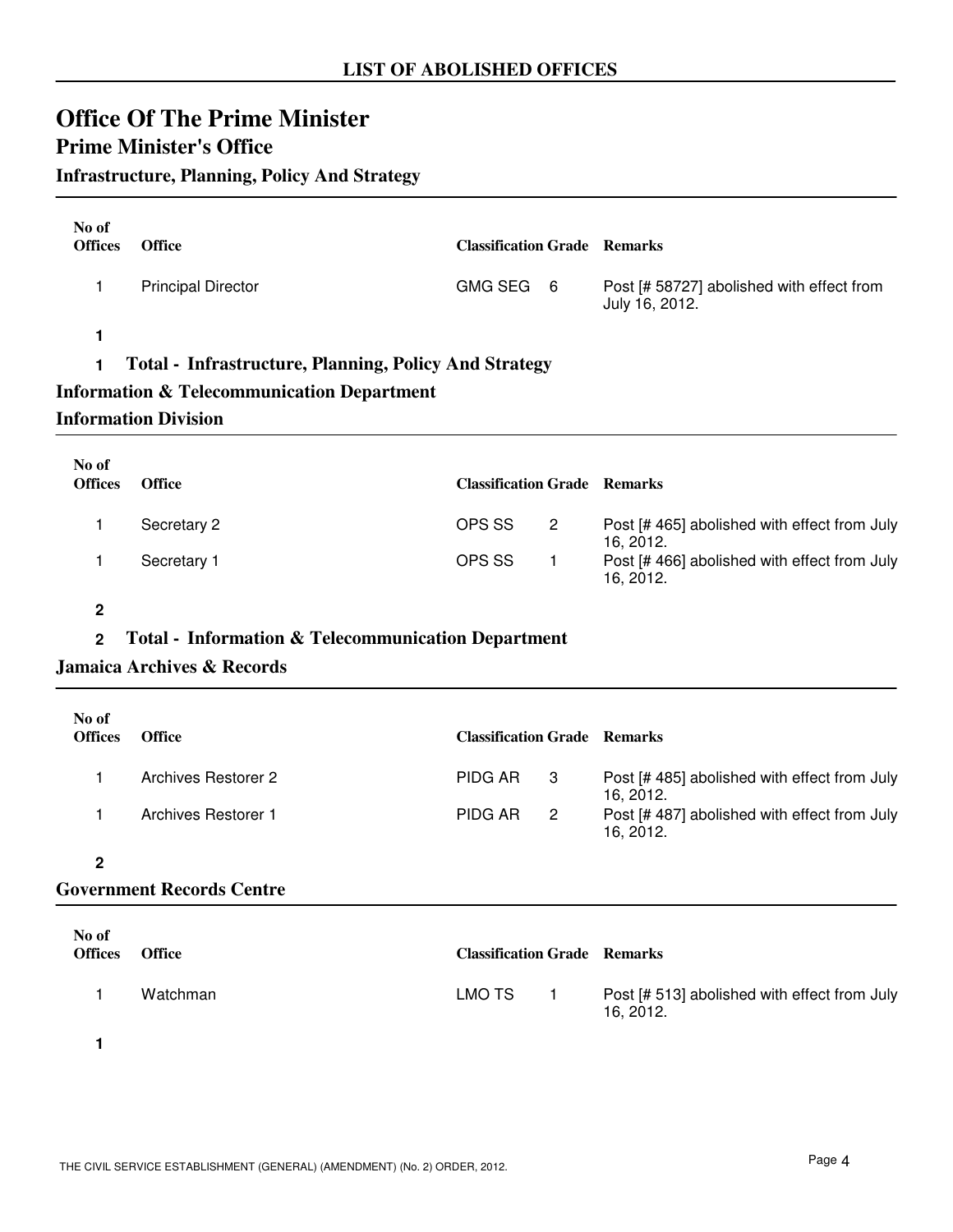## **Prime Minister's Office**

### **Jamaica Archives & Records**

**Audio Visual Unit**

| No of<br><b>Offices</b> | Office                                         | <b>Classification Grade Remarks</b> |                |                                                                        |
|-------------------------|------------------------------------------------|-------------------------------------|----------------|------------------------------------------------------------------------|
| $\overline{c}$          | <b>Conservation Assistant</b>                  | <b>PIDG AR</b>                      | 3              | Two posts [#s 56677 - 78] abolished with<br>effect from July 16, 2012. |
| 1                       | <b>Assistant Archivist</b>                     | <b>PIDG AR</b>                      | 3              | Post [# 56684] abolished with effect from<br>July 16, 2012.            |
| 3                       |                                                |                                     |                |                                                                        |
| 6                       | <b>Total - Jamaica Archives &amp; Records</b>  |                                     |                |                                                                        |
|                         | <b>Bureau of Gender Affairs</b>                |                                     |                |                                                                        |
|                         | <b>Public Education &amp; Information Unit</b> |                                     |                |                                                                        |
| No of                   |                                                |                                     |                |                                                                        |
| <b>Offices</b>          | Office                                         | <b>Classification Grade Remarks</b> |                |                                                                        |
| 1                       | Manager                                        | <b>MCGIE</b>                        | $\overline{4}$ | Post [# 6155] abolished with effect from<br>July 16, 2012.             |
| 1                       |                                                |                                     |                |                                                                        |
| <b>Policy Unit</b>      |                                                |                                     |                |                                                                        |
| No of                   |                                                |                                     |                |                                                                        |
| <b>Offices</b>          | Office                                         | <b>Classification Grade Remarks</b> |                |                                                                        |
| 1                       | Secretary 2                                    | OPS SS                              | $\overline{2}$ | Post [# 6173] abolished with effect from<br>July 16, 2012.             |
| 1                       |                                                |                                     |                |                                                                        |
|                         | <b>Administration Branch</b>                   |                                     |                |                                                                        |
| No of                   |                                                |                                     |                |                                                                        |
| <b>Offices</b>          | Office                                         | <b>Classification Grade Remarks</b> |                |                                                                        |
| $\mathbf{1}$            | <b>Customer Service Officer</b>                | <b>GMG AM</b>                       | $\overline{2}$ | Post [# 58229] abolished with effect from<br>July 16, 2012.            |

**1**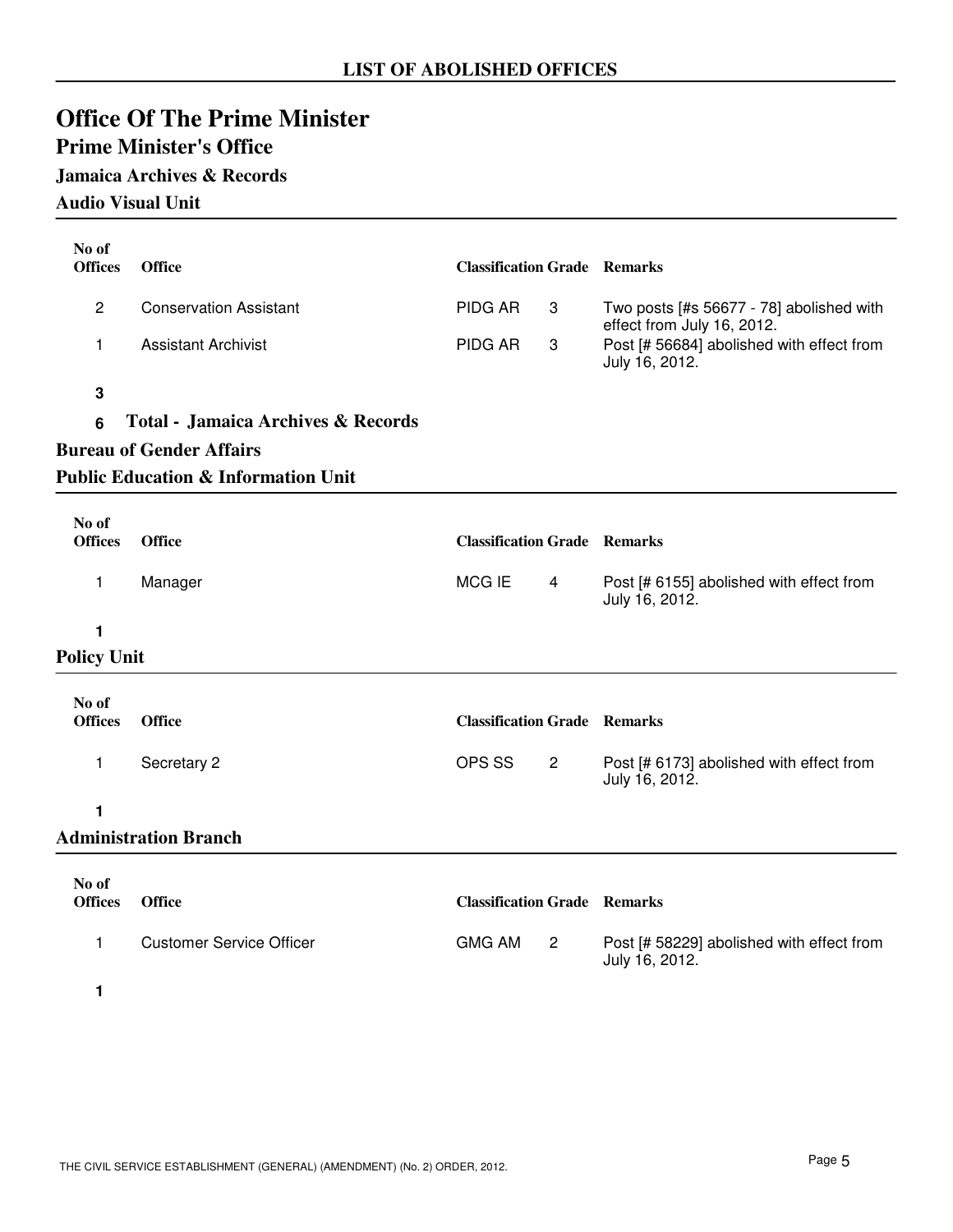## **Prime Minister's Office**

### **Bureau of Gender Affairs**

**Women's Centre**

| No of<br><b>Offices</b> | Office                                                       | <b>Classification Grade Remarks</b> |                |                                                                             |
|-------------------------|--------------------------------------------------------------|-------------------------------------|----------------|-----------------------------------------------------------------------------|
| 1                       | <b>Clerical Officer 4</b>                                    | OPS CR                              | 3              | Post [# 6184] abolished with effect from<br>July 16, 2012.                  |
| 1                       |                                                              |                                     |                |                                                                             |
| 4                       | <b>Total - Bureau of Gender Affairs</b>                      |                                     |                |                                                                             |
| 21                      | <b>Total - Prime Minister's Office</b>                       |                                     |                |                                                                             |
|                         | <b>Department of Local Government</b>                        |                                     |                |                                                                             |
|                         | Posts from the former Ministry of Local Government And Works |                                     |                |                                                                             |
|                         | <b>Local Government Administration</b>                       |                                     |                |                                                                             |
| No of                   |                                                              |                                     |                |                                                                             |
| <b>Offices</b>          | Office                                                       | <b>Classification Grade Remarks</b> |                |                                                                             |
| 1                       | Storekeeper 3                                                | OPS CR                              | 3              | Post [# 24458] abolished with effect from<br>July 16, 2012.                 |
| 1                       |                                                              |                                     |                |                                                                             |
|                         | <b>Former Local Government And Sports</b>                    |                                     |                |                                                                             |
| No of<br><b>Offices</b> | Office                                                       | <b>Classification Grade Remarks</b> |                |                                                                             |
|                         |                                                              |                                     |                |                                                                             |
| 1                       | Director, Information System                                 | <b>MIS EDP</b>                      | 4              | Post [# 27206] abolished with effect from<br>July 16, 2012.                 |
| 1                       | Director, Finance                                            | FAA                                 | 5              | Post [# 27210] abolished with effect from<br>July 16, 2012.                 |
| 4                       | Clerical Officer 3                                           | OPS CR                              | $\overline{c}$ | Four (4) posts [#s 27211 - 14] abolished<br>with effect from July 16, 2012. |
| 1                       | Clerk Typist 2                                               | OPS SS                              | $\overline{c}$ | Post [# 27218] abolished with effect from<br>July 16, 2012.                 |
| 1                       | Attendant 2                                                  | <b>GLS</b>                          | 2              | Post [# 27217] abolished with effect from<br>July 16, 2012.                 |

**8**

**9 Total - Posts from the former Ministry of Local Government And Works**

**9 Total - Department of Local Government**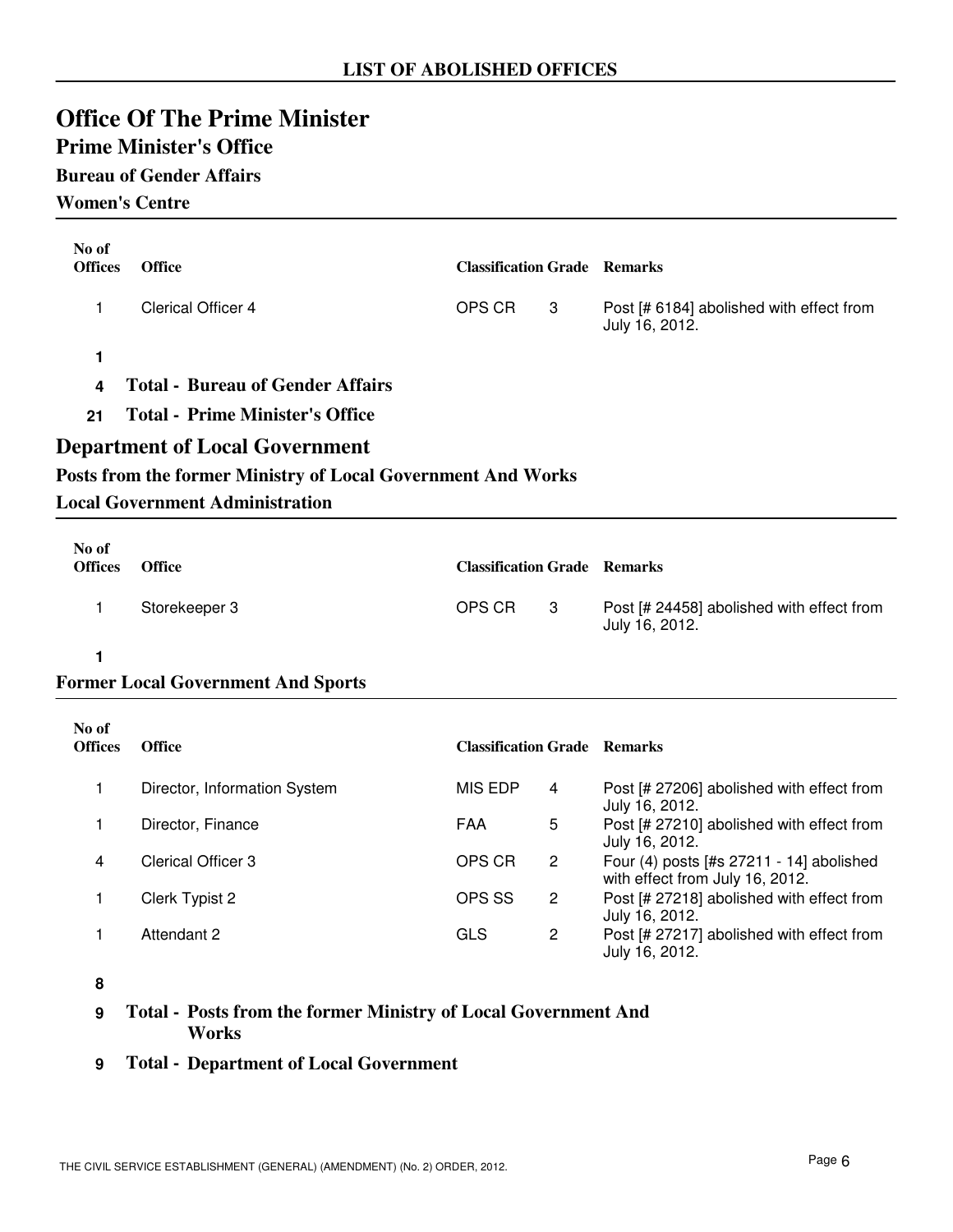## **Office Of The Prime Minister Cabinet Office**

#### **The Cabinet Secretariat**

#### **Policy Analysis And Review Division**

| No of<br><b>Offices</b> | <b>Office</b>               | <b>Classification Grade Remarks</b> |                |                                                                           |
|-------------------------|-----------------------------|-------------------------------------|----------------|---------------------------------------------------------------------------|
| 1                       | <b>Principal Director</b>   | <b>GMG SEG</b>                      | 6              | Post [# 53508] abolished with effect from<br>July 16, 2012.               |
| 1                       | Systems Hardware Technician | MIS IT                              | 3              | Post [# 53511] abolished with effect from<br>July 16, 2012.               |
| $\overline{2}$          | Administrative Officer      | <b>GMG AM</b>                       | $\overline{2}$ | Two (2) posts [#s 563 & 610] abolished<br>with effect from July 16, 2012. |
| 4                       |                             |                                     |                |                                                                           |
| <b>Consultancy Unit</b> |                             |                                     |                |                                                                           |
| No of<br><b>Offices</b> | <b>Office</b>               | <b>Classification Grade Remarks</b> |                |                                                                           |
|                         | Attendant                   | GLS.                                | 1              | Post [# 571] abolished with effect from July<br>16, 2012.                 |

#### **1**

**Total - The Cabinet Secretariat**

### **Information Systems And Special Projects Division**

**Administrative Reform Programme (A.R.P Secretariat)**

| No of<br><b>Offices</b> | <b>Office</b>           | <b>Classification Grade Remarks</b> |   |                                                           |
|-------------------------|-------------------------|-------------------------------------|---|-----------------------------------------------------------|
|                         | <b>Senior Secretary</b> | OPS SS                              | 3 | Post [# 612] abolished with effect from July<br>16. 2012. |
|                         | Secretary               | OPS SS                              | 3 | Post [# 613] abolished with effect from July<br>16. 2012. |
|                         | Attendant               | GLS                                 |   | Post [# 618] abolished with effect from July<br>16. 2012. |

#### **3**

#### **3 Total - Information Systems And Special Projects Division**

#### **Standards And Monitoring Unit**

| No of<br><b>Offices</b> | <b>Office</b>        | <b>Classification Grade Remarks</b> |                                                           |
|-------------------------|----------------------|-------------------------------------|-----------------------------------------------------------|
|                         | Management Analyst 1 | GMG PMA 5                           | Post [# 668] abolished with effect from July<br>16. 2012. |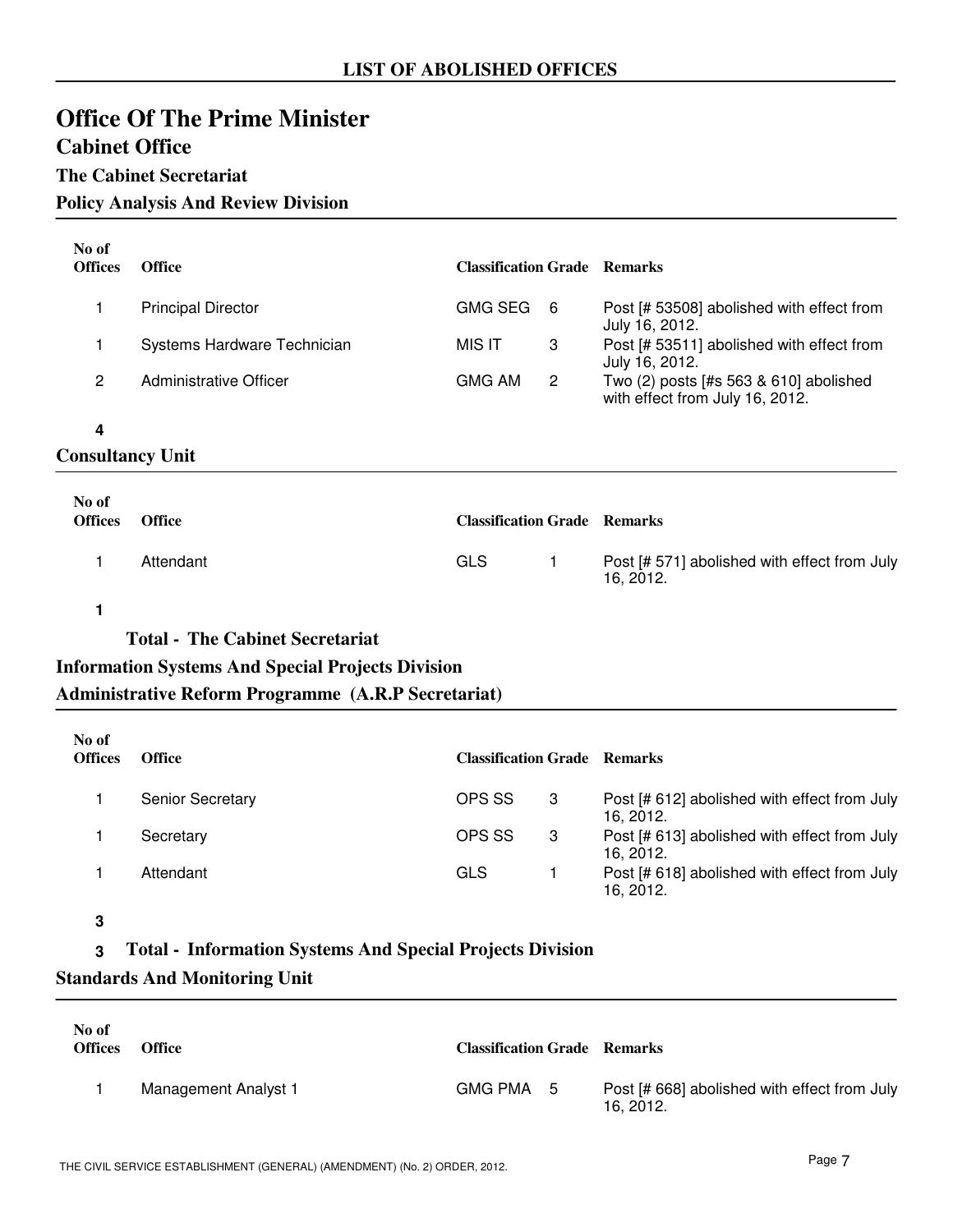| <b>Cabinet Office</b>   | <b>Office Of The Prime Minister</b>           |                                     |              |                                                                              |
|-------------------------|-----------------------------------------------|-------------------------------------|--------------|------------------------------------------------------------------------------|
|                         | <b>Standards And Monitoring Unit</b>          |                                     |              |                                                                              |
| 1                       |                                               |                                     |              |                                                                              |
| 1                       | <b>Total - Standards And Monitoring Unit</b>  |                                     |              |                                                                              |
|                         | <b>Management Development Branch</b>          |                                     |              |                                                                              |
|                         | <b>Office Management</b>                      |                                     |              |                                                                              |
| No of<br><b>Offices</b> | <b>Office</b>                                 | <b>Classification Grade Remarks</b> |              |                                                                              |
| 1                       | Attendant                                     | <b>LMO TS</b>                       | $\mathbf{1}$ | Post [# 592] abolished with effect from July<br>16, 2012.                    |
| 1                       |                                               |                                     |              |                                                                              |
| 1                       | <b>Total - Management Development Branch</b>  |                                     |              |                                                                              |
|                         | <b>Public Sector Reform Unit</b>              |                                     |              |                                                                              |
| No of                   |                                               |                                     |              |                                                                              |
| <b>Offices</b>          | <b>Office</b>                                 | <b>Classification Grade Remarks</b> |              |                                                                              |
| 3                       | Secretary 2                                   | OPS SS                              | $\mathbf{2}$ | Three (3) posts [#s 58831 - 33] abolished<br>with effect from July 16, 2012. |
| 3                       |                                               |                                     |              |                                                                              |
|                         | <b>Standard Monitoring &amp; Evaluation</b>   |                                     |              |                                                                              |
| No of<br><b>Offices</b> | <b>Office</b>                                 | <b>Classification Grade Remarks</b> |              |                                                                              |
| $\mathbf{1}$            | <b>Principal Director</b>                     | GMG SEG 6                           |              | Post [# 58843] abolished with effect from<br>July 16, 2012.                  |
| 1                       |                                               |                                     |              |                                                                              |
|                         | <b>Corporate Management &amp; Development</b> |                                     |              |                                                                              |
| No of                   |                                               |                                     |              |                                                                              |
| <b>Offices</b>          | <b>Office</b>                                 | <b>Classification Grade Remarks</b> |              |                                                                              |
| 1                       | Systems Administrator                         | <b>MIS IT</b>                       | 4            | Post [# 58861] abolished with effect from<br>July 16, 2012.                  |
| 1                       |                                               |                                     |              |                                                                              |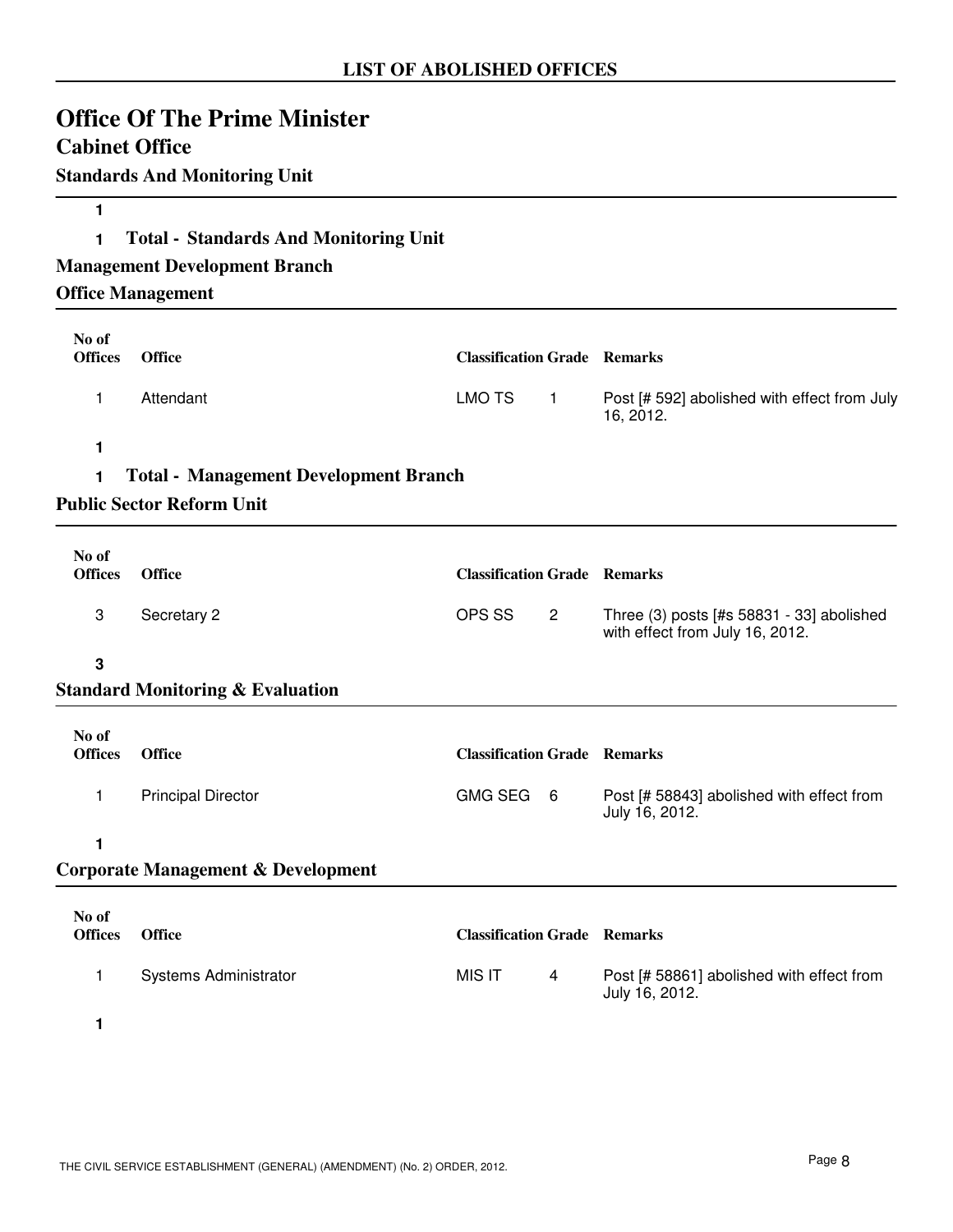## **Office Of The Prime Minister Cabinet Office**

## **Public Sector Reform Unit**

**Information & Communication Technology**

| No of<br><b>Offices</b> | <b>Office</b>                      | <b>Classification Grade Remarks</b> |   |                                                           |
|-------------------------|------------------------------------|-------------------------------------|---|-----------------------------------------------------------|
|                         | Senior Systems Development Manager | MIS IT                              |   | Post [# 688] abolished with effect from July<br>16. 2012. |
|                         | Systems Programmer/Analyst         | MIS IT                              | 5 | Post [# 692] abolished with effect from July<br>16. 2012. |
|                         | Network Administrator              | MIS IT                              | 5 | Post [# 699] abolished with effect from July<br>16. 2012. |
|                         | User Support Officer               | MIS IT                              | 4 | Post [# 697] abolished with effect from July<br>16, 2012. |
|                         |                                    |                                     |   |                                                           |

**4**

#### **Secretarial Support**

| No of<br><b>Offices</b> | <b>Office</b> | <b>Classification Grade Remarks</b> |                                                             |
|-------------------------|---------------|-------------------------------------|-------------------------------------------------------------|
|                         | Administrator | GMG AM                              | Post [# 59129] abolished with effect from<br>July 16, 2012. |

#### **1**

#### **Performance Management And Evaluation Branch**

| No of<br><b>Offices</b> | <b>Office</b> | <b>Classification Grade Remarks</b> |                |                                                             |
|-------------------------|---------------|-------------------------------------|----------------|-------------------------------------------------------------|
|                         | Secretary 2   | OPS SS                              | $\overline{2}$ | Post [# 62878] abolished with effect from<br>July 16, 2012. |

### **1**

**11 Total - Public Sector Reform Unit**

### **National Security Council**

**National Security Strategic Implementation Unit (NSSIU)**

| No of<br><b>Offices</b> | <b>Office</b>           | <b>Classification Grade Remarks</b> |                                                             |
|-------------------------|-------------------------|-------------------------------------|-------------------------------------------------------------|
|                         | <b>Research Analyst</b> | GMG SEG 3                           | Post [# 60818] abolished with effect from<br>July 16, 2012. |

**1**

- **1 Total National Security Council**
- **22 Total Cabinet Office**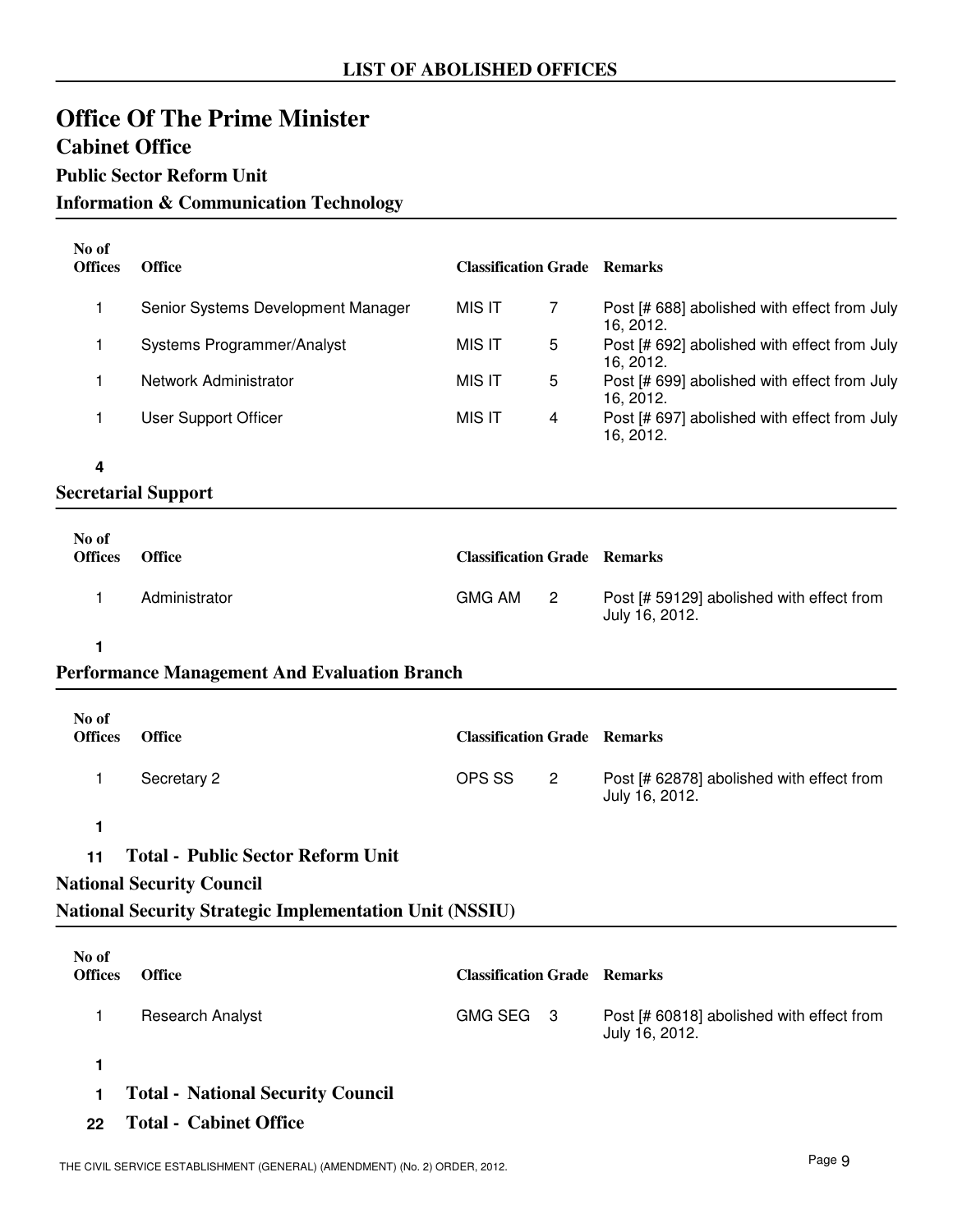**52 Total - Office Of The Prime Minister**

## **Ministry Of Finance & Planning**

#### **Executive Office**

| No of<br><b>Offices</b> | <b>Office</b>           | <b>Classification Grade Remarks</b> |     |                                                            |
|-------------------------|-------------------------|-------------------------------------|-----|------------------------------------------------------------|
|                         | <b>Senior Secretary</b> | OPS SS                              | - 3 | Post [# 1062] abolished with effect from<br>July 16, 2012. |
|                         |                         |                                     |     |                                                            |

## **General Administration**

#### **Payments And Salaries**

| No of<br><b>Offices</b> | <b>Office</b>      | <b>Classification Grade Remarks</b> |   |                                                            |
|-------------------------|--------------------|-------------------------------------|---|------------------------------------------------------------|
|                         | Clerical Officer 4 | OPS CR                              | 3 | Post [# 1127] abolished with effect from<br>July 16, 2012. |
|                         |                    |                                     |   |                                                            |

#### **1 Total - General Administration**

## **Finance And Accounts Division**

| No of<br><b>Offices</b> | <b>Office</b>           | <b>Classification Grade</b> |   | <b>Remarks</b>                                                                                                                                                                             |
|-------------------------|-------------------------|-----------------------------|---|--------------------------------------------------------------------------------------------------------------------------------------------------------------------------------------------|
|                         | Accountant (Bus Scheme) | <b>FMG PA</b>               |   | Post [# 1131] abolished with effect from<br>July 16, 2012.                                                                                                                                 |
|                         | Secretary 2             | OPS SS                      | 2 | Post [# 1107] transferred from the Office of<br>the Prime Minister (Finance and Accounts<br>Division) with effect from January 6, 2012<br>and abolished with effect from July 16,<br>2012. |

**2**

**2**

**2 Total - Finance And Accounts Division**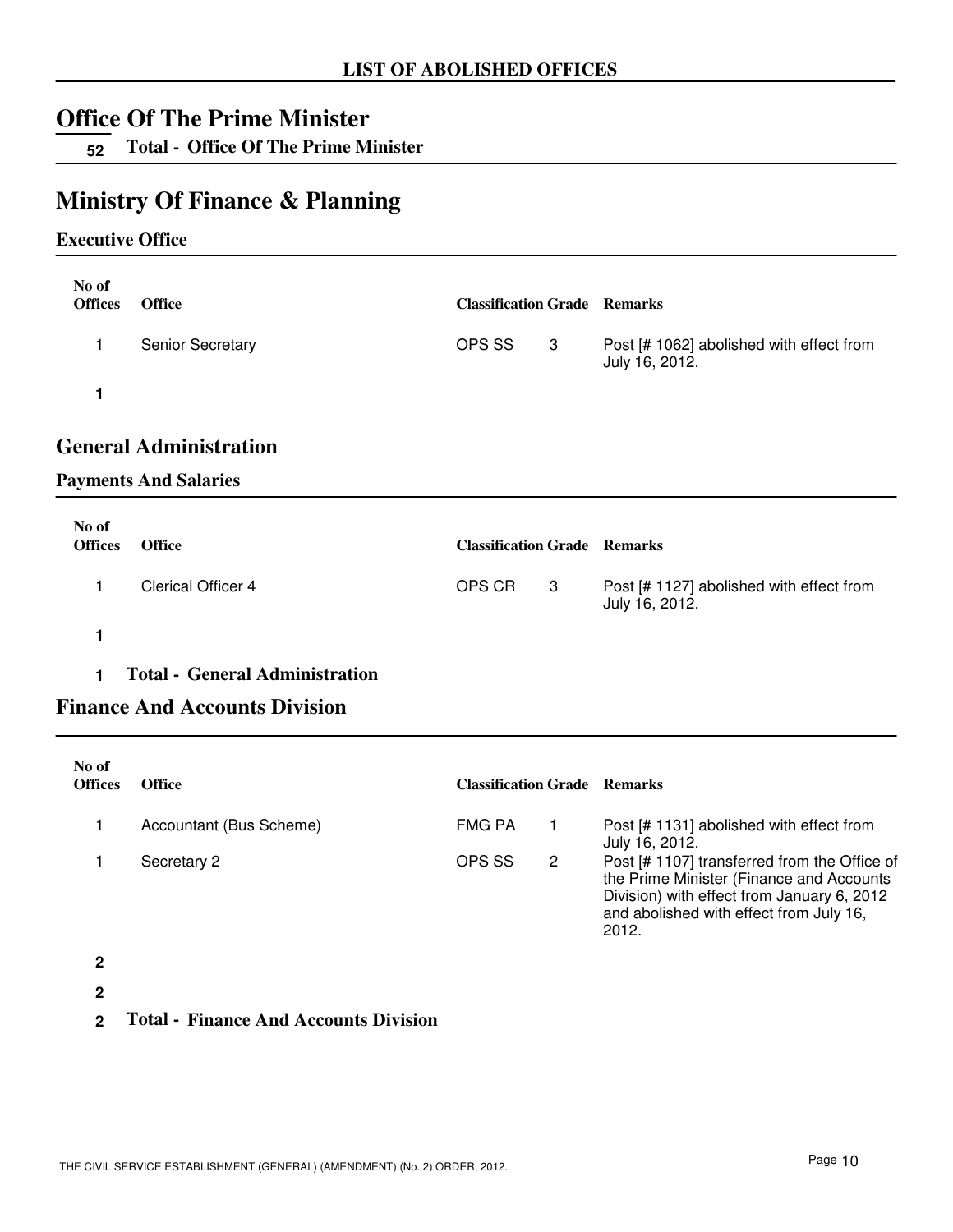## **Ministry Of Finance & Planning Corporate Planning And Administration Division**

| No of<br><b>Offices</b> | <b>Office</b>                                              | <b>Classification Grade Remarks</b> |                |                                                            |
|-------------------------|------------------------------------------------------------|-------------------------------------|----------------|------------------------------------------------------------|
| 1                       | Stenographer                                               | OPS SS                              | $\overline{2}$ | Post [# 1142] abolished with effect from<br>July 16, 2012. |
| 1                       |                                                            |                                     |                |                                                            |
| 1                       |                                                            |                                     |                |                                                            |
|                         | Human Resource Management & Development                    |                                     |                |                                                            |
|                         | <b>Human Resource Management</b>                           |                                     |                |                                                            |
|                         |                                                            |                                     |                |                                                            |
| No of<br><b>Offices</b> | <b>Office</b>                                              | <b>Classification Grade Remarks</b> |                |                                                            |
| 1                       | Administrator 5                                            | <b>GMG PMA</b>                      | -5             | Post [# 578] abolished with effect from July<br>16, 2012.  |
| 1                       | Secretary 2                                                | OPS SS                              | $\overline{c}$ | Post [# 1222] abolished with effect from<br>July 16, 2012. |
| $\overline{2}$          |                                                            |                                     |                |                                                            |
| $\overline{2}$          | <b>Total - Human Resource Management &amp; Development</b> |                                     |                |                                                            |
|                         | <b>Security Fleet &amp; Emergency Management</b>           |                                     |                |                                                            |
|                         |                                                            |                                     |                |                                                            |
| No of<br><b>Offices</b> | <b>Office</b>                                              | <b>Classification Grade Remarks</b> |                |                                                            |
| 1                       | Watchman                                                   | <b>LMO TS</b>                       | $\overline{2}$ | Post [# 1202] abolished with effect from<br>July 16, 2012. |
| 1                       |                                                            |                                     |                |                                                            |
| 1                       | <b>Total - Security Fleet &amp; Emergency Management</b>   |                                     |                |                                                            |
|                         | <b>Procurement, Property And Office Services</b>           |                                     |                |                                                            |
|                         |                                                            |                                     |                |                                                            |
| No of<br><b>Offices</b> | <b>Office</b>                                              | <b>Classification Grade Remarks</b> |                |                                                            |
| 1                       | Secretary 1                                                | OPS SS                              | $\mathbf{1}$   | Post [# 1161] abolished with effect from<br>July 16, 2012. |
| 1                       |                                                            |                                     |                |                                                            |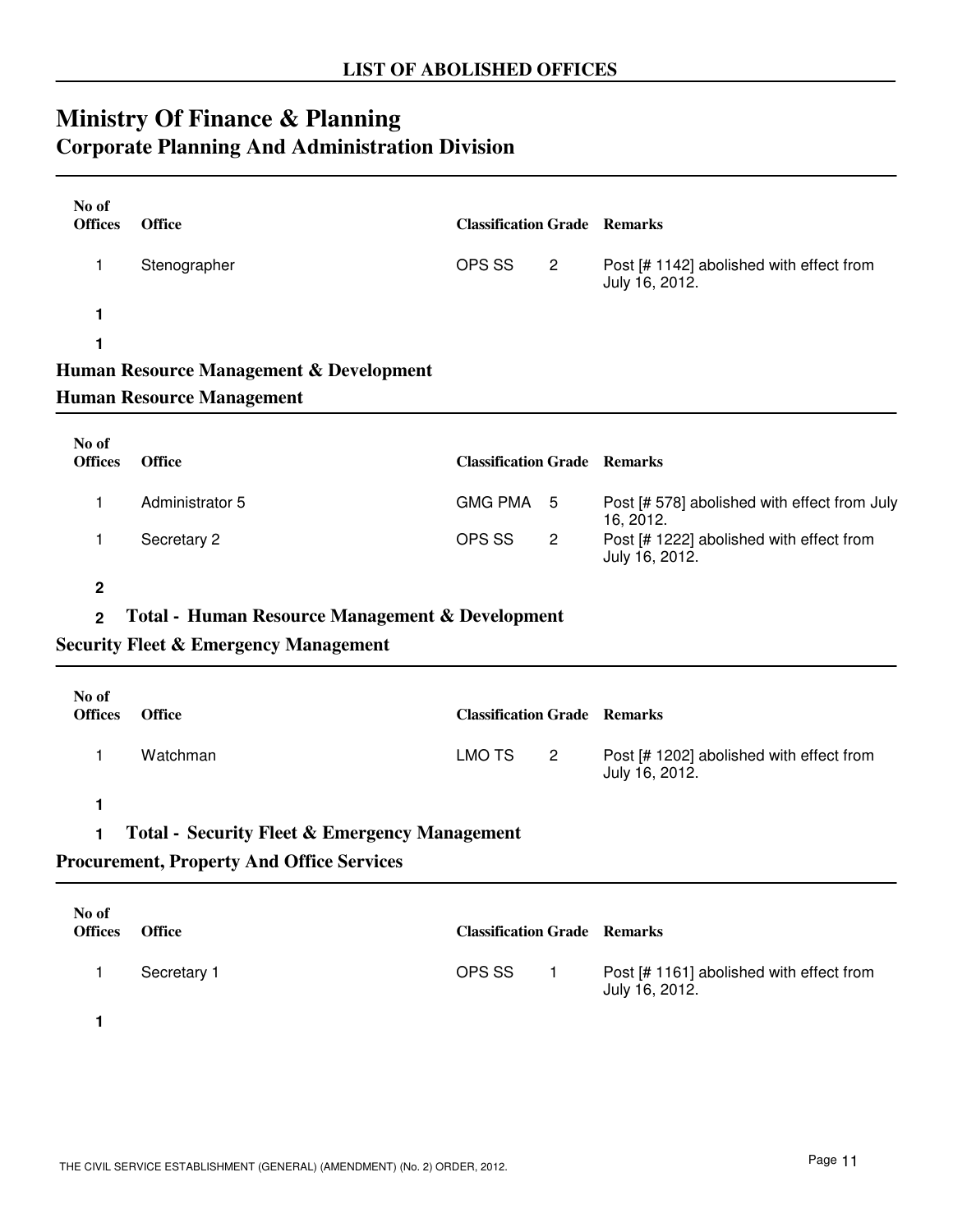## **Ministry Of Finance & Planning Corporate Planning And Administration Division**

**Procurement, Property And Office Services**

**Office Services**

| No of<br><b>Offices</b> | <b>Office</b>      | <b>Classification Grade</b> Remarks |                                                                                                                            |
|-------------------------|--------------------|-------------------------------------|----------------------------------------------------------------------------------------------------------------------------|
| 2                       | Telephone Operator | OPS TO                              | Two $(2)$ posts [#s 1164 - 65] abolished with<br>effect from July 16, 2012.                                                |
|                         | Attendant          | LMO TS                              | Post [# 1177] abolished with effect from<br>July 16, 2012 and post [# 1171] abolished<br>with effect from October 1, 2012. |

**4**

**5 Total - Procurement, Property And Office Services**

#### **9 Total - Corporate Planning And Administration Division**

### **Taxation Policy**

| No of<br><b>Offices</b> | <b>Office</b>                                     | <b>Classification Grade Remarks</b> |                                                             |
|-------------------------|---------------------------------------------------|-------------------------------------|-------------------------------------------------------------|
|                         | Human Resource Management Specialist<br>(Tax-ARP) | GMG SEG 5                           | Post [# 50038] abolished with effect from<br>July 16, 2012. |
|                         |                                                   |                                     |                                                             |

#### **1 Total - Taxation Policy**

## **Budget Preparation And Administration**

| No of<br><b>Offices</b> | <b>Office</b>            | <b>Classification Grade Remarks</b> |                |                                                                             |
|-------------------------|--------------------------|-------------------------------------|----------------|-----------------------------------------------------------------------------|
|                         | <b>Budget Analyst 1</b>  | GMG PMA 5                           |                | Post [# 1386] abolished with effect from<br>July 16, 2012.                  |
| 2                       | Administrator 4          | GMG PMA                             | -4             | Two (2) posts [#s 1384 & 1388] abolished<br>with effect from July 16, 2012. |
|                         | Administrator 2          | <b>GMG PMA</b>                      | $\overline{2}$ | Post [# 1390] abolished with effect from<br>July 16, 2012.                  |
|                         | <b>Computer Operator</b> | OPS DP                              | 4              | Post [# 1405] abolished with effect from<br>July 16, 2012.                  |

**5**

#### **5 Total - Budget Preparation And Administration**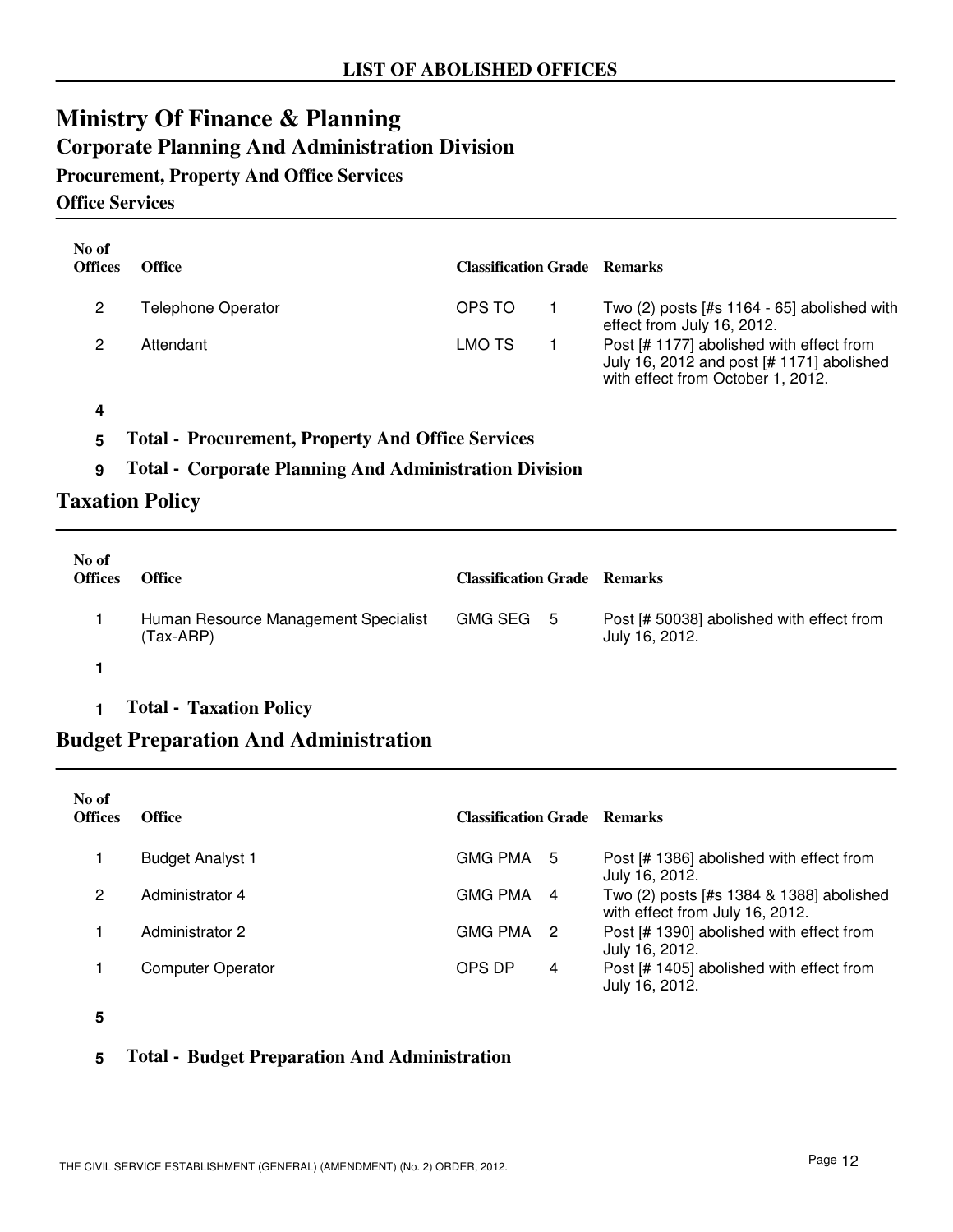## **Ministry Of Finance & Planning Financial Management Division**

#### **Asset Management**

| No of<br><b>Offices</b> | <b>Office</b>            | <b>Classification Grade Remarks</b> |                                                                             |
|-------------------------|--------------------------|-------------------------------------|-----------------------------------------------------------------------------|
|                         | Senior Equipment Auditor | GMG PMA 3                           | Post [# 1425] abolished with effect from<br>July 16, 2012.                  |
| 2                       | Senior Supply Officer    | GMG PMA 3                           | Two $(2)$ posts [#s 1481 - 82] abolished with<br>effect from July 16, 2012. |
|                         | Administrator 2          | GMG PMA 2                           | Post [# 1476] abolished with effect from<br>July 16, 2012.                  |

- **4**
- **4 Total Financial Management Division**

### **Public Expenditure Policy And Co-ordination Division**

#### **Asset Management**

#### **Board Of Survey**

| No of<br><b>Offices</b> | Office      | <b>Classification Grade Remarks</b> |                |                                                            |
|-------------------------|-------------|-------------------------------------|----------------|------------------------------------------------------------|
|                         | Secretary 1 | OPS SS                              |                | Post [# 1432] abolished with effect from<br>July 16, 2012. |
|                         | Handyman    | LMO TS                              | $\overline{2}$ | Post [# 1438] abolished with effect from<br>July 16, 2012. |
|                         | Driver 1    | LMO DR                              |                | Post [# 1442] abolished with effect from<br>July 16, 2012. |

- **3**
- **3 Total Asset Management**

#### **3 Total - Public Expenditure Policy And Co-ordination Division**

#### **Economic Management Division**

#### **Fiscal Policy Management Unit**

| No of<br><b>Offices</b> | <b>Office</b>                                | <b>Classification Grade Remarks</b> |   |                                                            |
|-------------------------|----------------------------------------------|-------------------------------------|---|------------------------------------------------------------|
|                         | Information Support Officer                  | MIS IT                              | 2 | Post [# 1530] abolished with effect from<br>July 16, 2012. |
|                         |                                              |                                     |   |                                                            |
|                         | <b>Total - Fiscal Policy Management Unit</b> |                                     |   |                                                            |

**1 Total - Economic Management Division**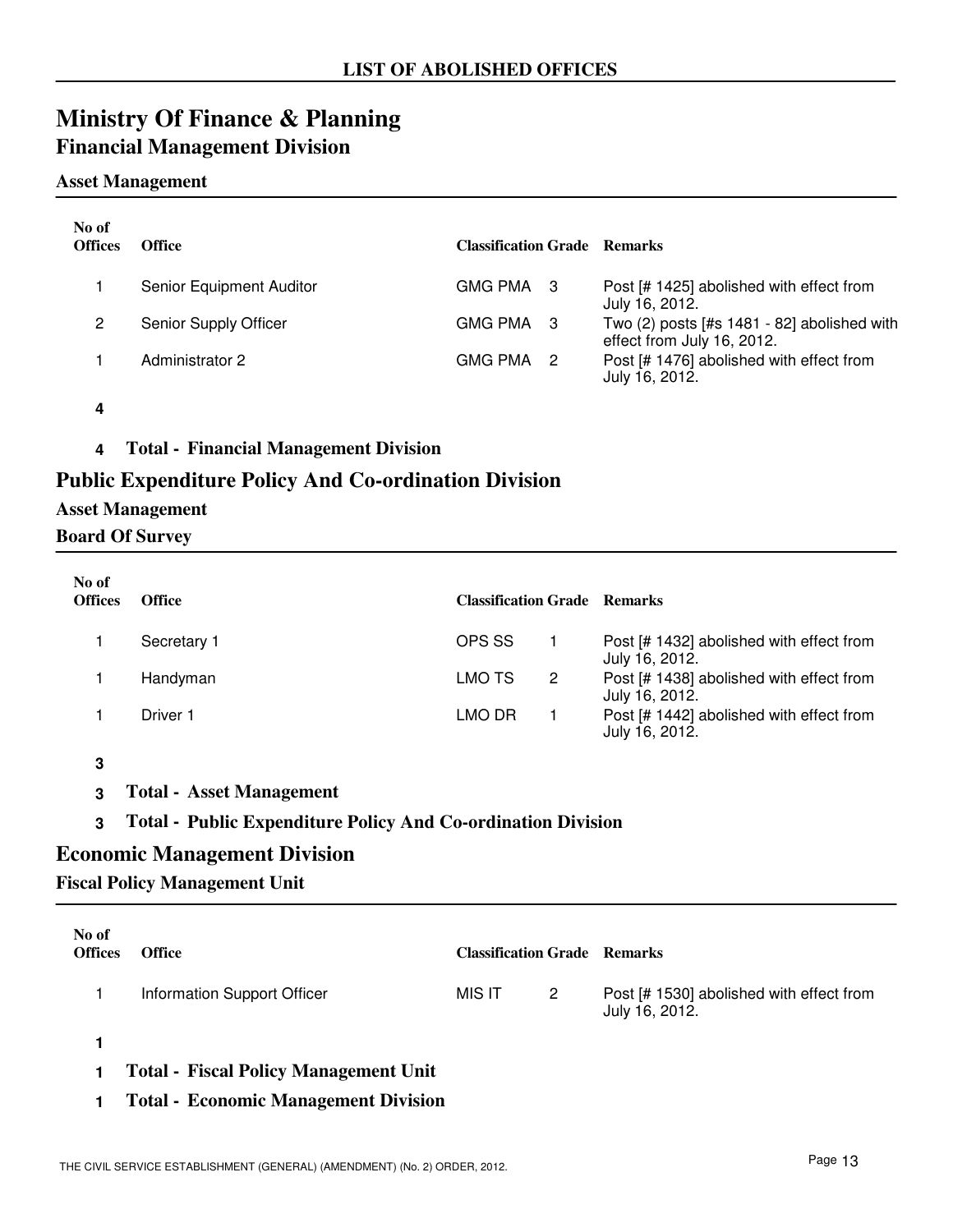## **Ministry Of Finance & Planning Projects**

| No of<br><b>Offices</b> | <b>Office</b>                 | <b>Classification Grade Remarks</b> |                                                            |
|-------------------------|-------------------------------|-------------------------------------|------------------------------------------------------------|
|                         | <b>Departmental Assistant</b> | OPS CR                              | Post [# 1532] abolished with effect from<br>July 16, 2012. |
|                         |                               |                                     |                                                            |
|                         | <b>Total - Projects</b>       |                                     |                                                            |

### **Administration Of Unit Trust And Insurance Legislation**

#### **Administration**

| No of<br><b>Offices</b> | <b>Office</b>                                                 | <b>Classification Grade Remarks</b> |                                                            |
|-------------------------|---------------------------------------------------------------|-------------------------------------|------------------------------------------------------------|
|                         | Supernumerary Deputy Superintendent Of GMG SEG 3<br>Insurance |                                     | Post [# 1573] abolished with effect from<br>July 16, 2012. |
|                         |                                                               |                                     |                                                            |

### **1 Total - Administration Of Unit Trust And Insurance Legislation**

### **Public Service Establishment Division (PSED)**

#### **Central Administration**

| No of<br><b>Offices</b> | Office                                 | <b>Classification Grade Remarks</b> |   |                                                                                                                                                                                |
|-------------------------|----------------------------------------|-------------------------------------|---|--------------------------------------------------------------------------------------------------------------------------------------------------------------------------------|
|                         | Supernumerary Administrative Secretary | OPS ADS                             |   | Post [# 63254] abolished with effect from<br>April 1, 2012.                                                                                                                    |
|                         | <b>Senior Secretary</b>                | OPS SS                              | 3 | Post [# 1676] of Senior Secretary<br>transferred from the Office of the Prime<br>Minister with effect from January 6, 2012<br>and abolished with effect from July 16,<br>2012. |

#### **2**

### **Superannuation Branch**

| No of<br><b>Offices</b> | <b>Office</b> | <b>Classification Grade Remarks</b> |                                                            |
|-------------------------|---------------|-------------------------------------|------------------------------------------------------------|
|                         | Administrator | GMG AM 3                            | Post [# 1683] abolished with effect from<br>July 16, 2012. |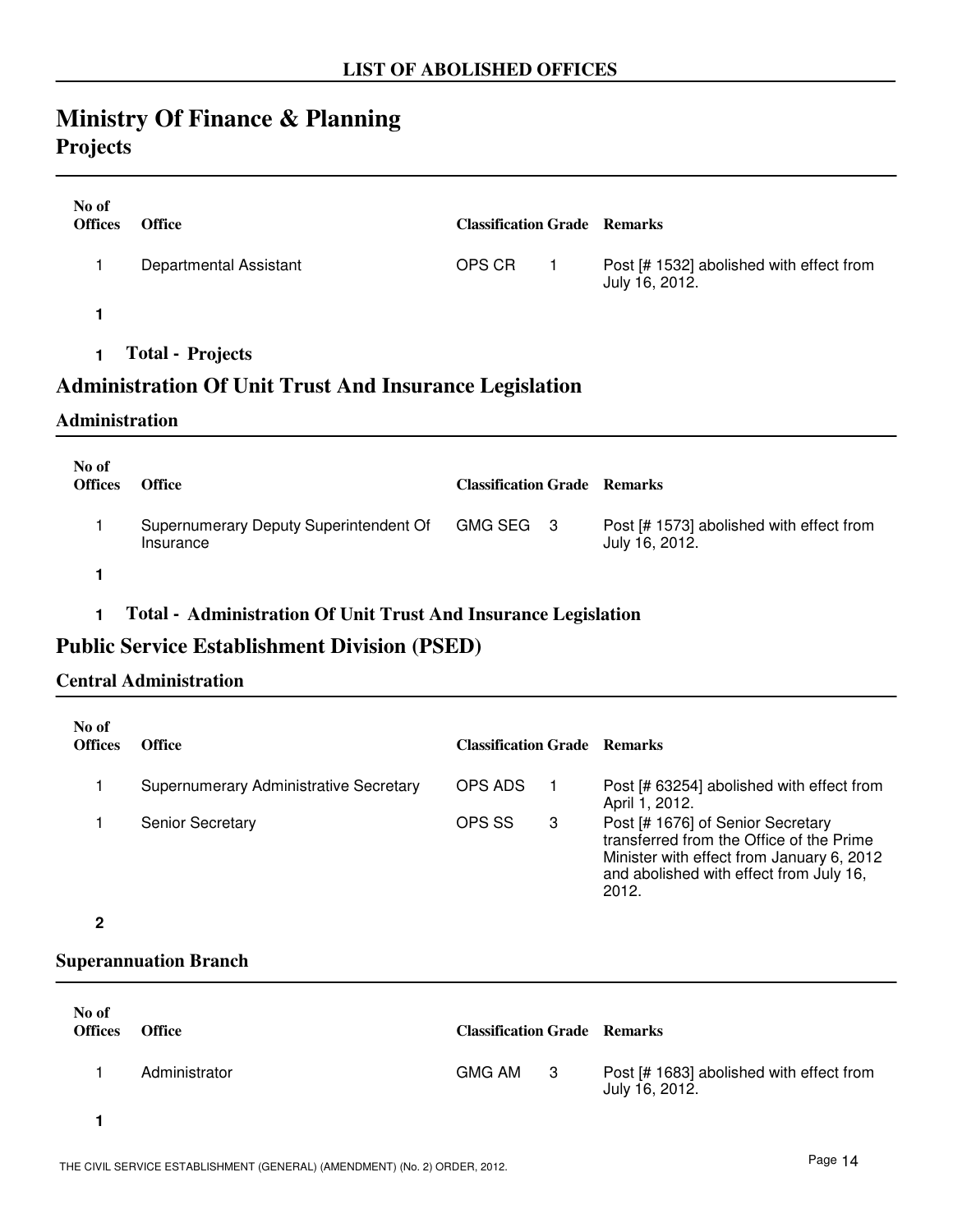## **Ministry Of Finance & Planning Public Service Establishment Division (PSED)**

## **Superannuation Branch**

### **Office Management**

| No of<br><b>Offices</b> | <b>Office</b>                          | <b>Classification Grade Remarks</b> |                                                                                                                                                                                   |
|-------------------------|----------------------------------------|-------------------------------------|-----------------------------------------------------------------------------------------------------------------------------------------------------------------------------------|
| 1                       | <b>Executive Officer 2</b>             | OPS CR<br>5                         | Post [# 1711] of Executive Officer 2<br>transferred from the Office of the Prime<br>Minister with effect from January 6, 2012<br>and abolished with effect from July 16,<br>2012. |
| 1                       |                                        |                                     |                                                                                                                                                                                   |
|                         | <b>Provident Fund Section</b>          |                                     |                                                                                                                                                                                   |
| No of<br><b>Offices</b> | <b>Office</b>                          | <b>Classification Grade Remarks</b> |                                                                                                                                                                                   |
| 4                       | <b>Schedule Clerk</b>                  | OPS CR<br>4                         | Four $(4)$ posts [#s 1724 - 27] abolished with<br>effect from July 16, 2012.                                                                                                      |
| 4                       |                                        |                                     |                                                                                                                                                                                   |
| 6                       | <b>Total - Superannuation Branch</b>   |                                     |                                                                                                                                                                                   |
|                         | <b>Pensions Administration</b>         |                                     |                                                                                                                                                                                   |
| No of                   |                                        |                                     |                                                                                                                                                                                   |
| <b>Offices</b>          | <b>Office</b>                          | <b>Classification Grade Remarks</b> |                                                                                                                                                                                   |
| 1                       | <b>Clerical Officer 3</b>              | OPS CR<br>2                         | Post [# 1691] abolished with effect from<br>July 16, 2012.                                                                                                                        |
| 1                       | Supervisor                             | OPS SS<br>3                         | Post [# 1693] abolished with effect from<br>July 16, 2012.                                                                                                                        |
| $\overline{2}$          |                                        |                                     |                                                                                                                                                                                   |
| $\overline{2}$          | <b>Total - Pensions Administration</b> |                                     |                                                                                                                                                                                   |
|                         | <b>Compensation Unit</b>               |                                     |                                                                                                                                                                                   |
|                         |                                        |                                     |                                                                                                                                                                                   |
| No of<br><b>Offices</b> | <b>Office</b>                          | <b>Classification Grade Remarks</b> |                                                                                                                                                                                   |
| 1                       | Senior Secretary                       | OPS SS<br>3                         | Post [# 600] abolished with effect from July<br>16, 2012.                                                                                                                         |
| $\overline{c}$          | Secretary 1                            | OPS SS<br>$\mathbf{1}$              | Two (2) posts [#s 681 & 1791] abolished<br>with effect from July 16, 2012.                                                                                                        |
| 3                       |                                        |                                     |                                                                                                                                                                                   |

### **3 Total - Compensation Unit**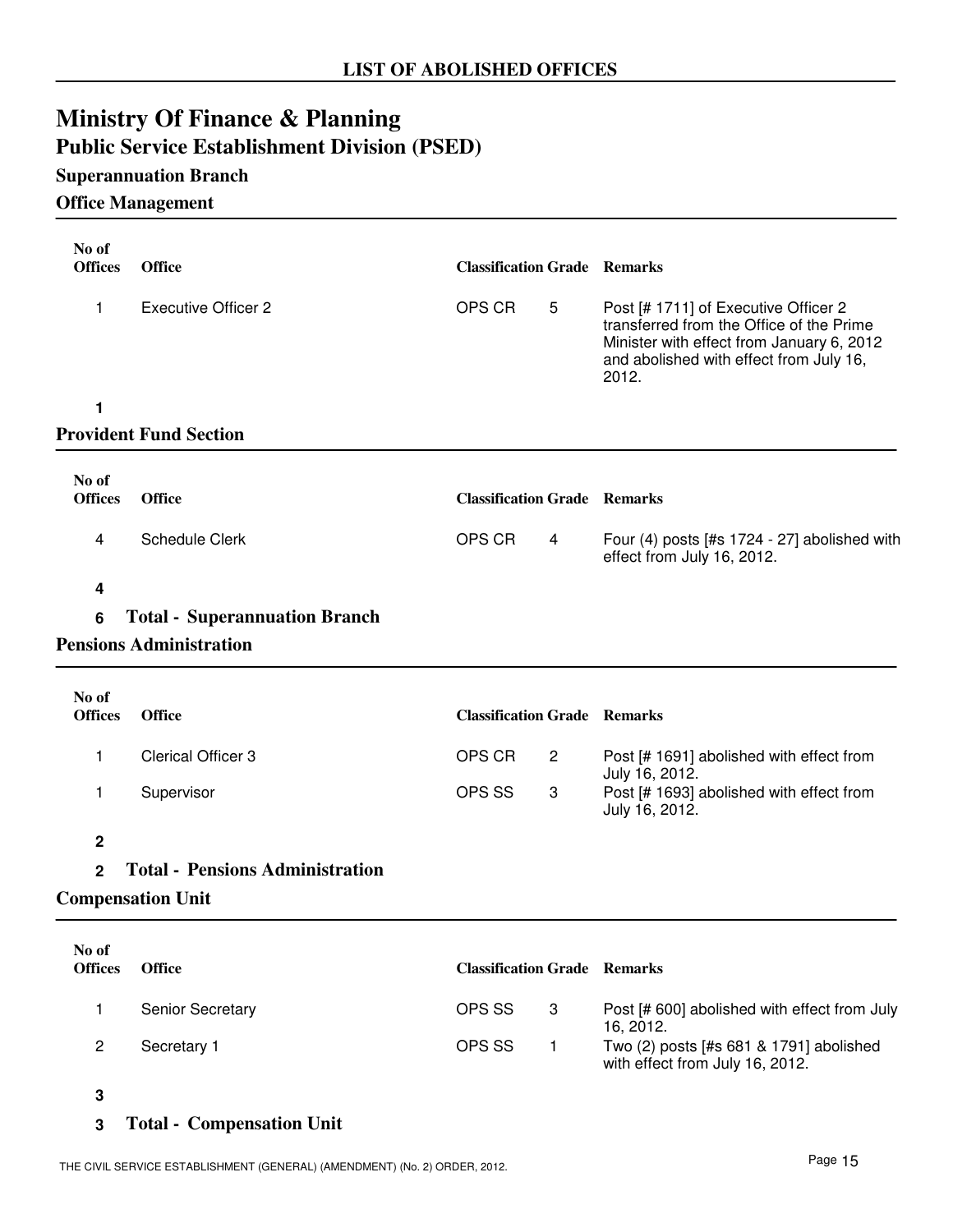## **Ministry Of Finance & Planning Public Service Establishment Division (PSED)**

### **Industrial Relations Unit**

| No of<br><b>Offices</b> | <b>Office</b>                                               | <b>Classification Grade Remarks</b> |     |                                                            |
|-------------------------|-------------------------------------------------------------|-------------------------------------|-----|------------------------------------------------------------|
|                         | Industrial Relations Administrator                          | GMG AM                              | - 3 | Post [# 1816] abolished with effect from<br>July 16, 2012. |
|                         |                                                             |                                     |     |                                                            |
|                         | <b>Total - Industrial Relations Unit</b>                    |                                     |     |                                                            |
| 14                      | <b>Total - Public Service Establishment Division (PSED)</b> |                                     |     |                                                            |
|                         | <b>Financial Investigation Division</b>                     |                                     |     |                                                            |

#### **Planning And Administration**

| No of<br><b>Offices</b> | <b>Office</b> | <b>Classification Grade Remarks</b> |   |                                                             |
|-------------------------|---------------|-------------------------------------|---|-------------------------------------------------------------|
|                         | Secretary     | OPS SS                              |   | Post [# 56115] abolished with effect from<br>July 16, 2012. |
|                         | Secretary     | OPS SS                              | 2 | Post [# 56586] abolished with effect from<br>July 16, 2012. |

#### **2**

#### **2 Total - Planning And Administration**

#### **Financial Crimes Investigations Unit**

| No of<br><b>Offices</b> | <b>Office</b>        | <b>Classification Grade Remarks</b> |   |                                                                                               |
|-------------------------|----------------------|-------------------------------------|---|-----------------------------------------------------------------------------------------------|
| 4                       | Revenue Investigator | RMG TA                              | 6 | Four (4) posts [#s 54540, 54543 - 44 &<br>54556] abolished with effect from July 16,<br>2012. |

#### **4**

- **4 Total Financial Crimes Investigations Unit**
- **6 Total Financial Investigation Division**

## **Post to be abolished when vacant**

### **International Financial Institution**

| No of<br><b>Offices</b> | Office    | <b>Classification Grade Remarks</b> |                                                            |
|-------------------------|-----------|-------------------------------------|------------------------------------------------------------|
|                         | Economist | NPS NPS 2                           | Post [# 1835] abolished with effect from<br>July 16, 2012. |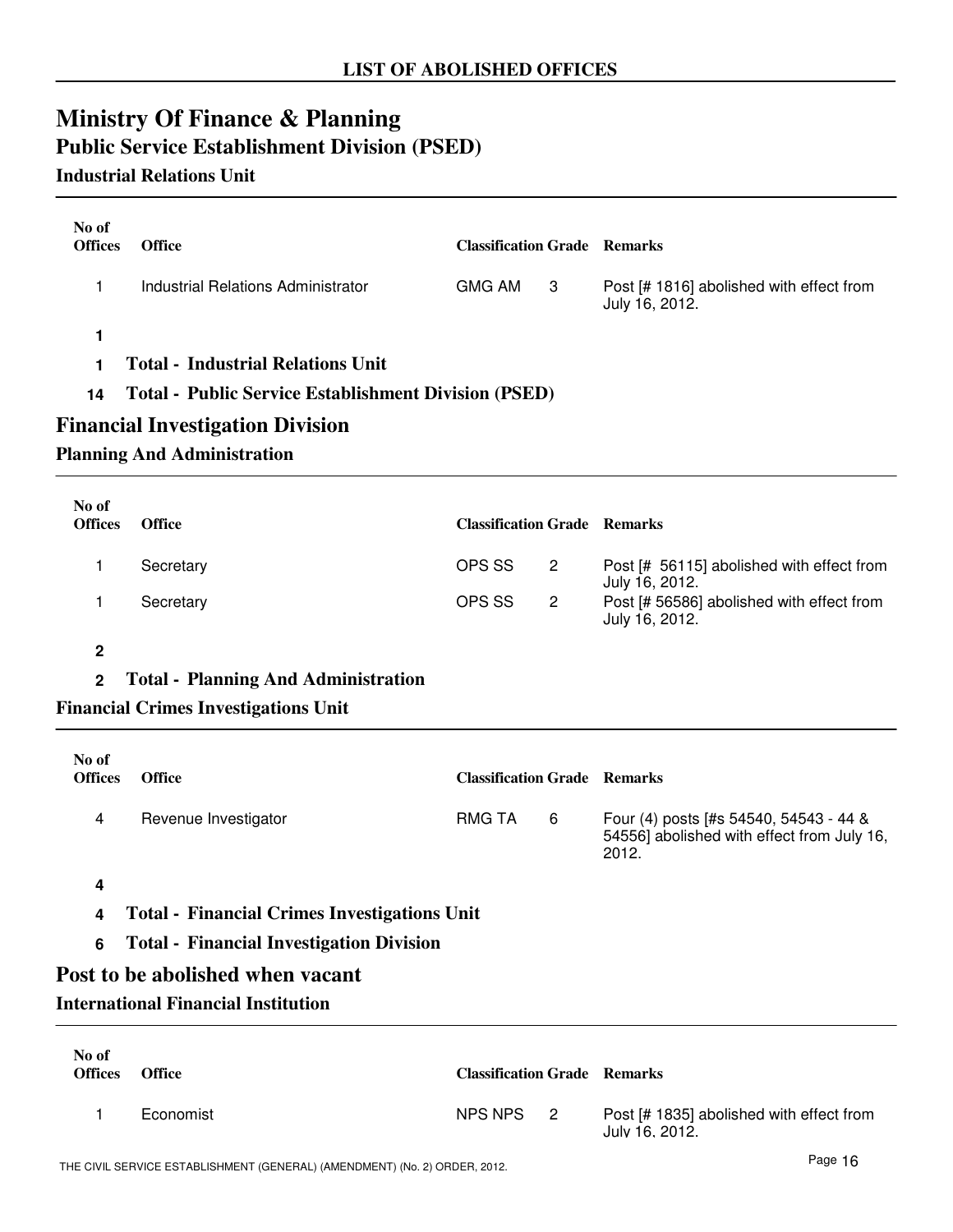## **Ministry Of Finance & Planning**

## **Post to be abolished when vacant**

### **International Financial Institution**

### **1 Total - International Financial Institution**

#### **Public Service Establishment Division**

**Registry**

**1**

| No of                   |                                                      |                                     |                |                                                                           |
|-------------------------|------------------------------------------------------|-------------------------------------|----------------|---------------------------------------------------------------------------|
| <b>Offices</b>          | <b>Office</b>                                        | <b>Classification Grade Remarks</b> |                |                                                                           |
| $\overline{c}$          | <b>Departmental Assistant</b>                        | OPS CR                              | $\overline{1}$ | Two (2) posts [#s 1838 - 39] abolished with<br>effect from July 16, 2012. |
| $\boldsymbol{2}$        |                                                      |                                     |                |                                                                           |
| $\overline{2}$          | <b>Total - Public Service Establishment Division</b> |                                     |                |                                                                           |
| <b>Registry</b>         |                                                      |                                     |                |                                                                           |
| No of                   |                                                      |                                     |                |                                                                           |
| <b>Offices</b>          | <b>Office</b>                                        | <b>Classification Grade Remarks</b> |                |                                                                           |
| 1.                      | <b>Clerical Officer 3</b>                            | OPS CR                              | $\overline{2}$ | Post [# 1845] abolished with effect from<br>July 16, 2012.                |
| 1                       |                                                      |                                     |                |                                                                           |
| 1                       | <b>Total - Registry</b>                              |                                     |                |                                                                           |
| <b>Supply Division</b>  |                                                      |                                     |                |                                                                           |
|                         | <b>Financial Management</b>                          |                                     |                |                                                                           |
| No of                   |                                                      |                                     |                |                                                                           |
| <b>Offices</b>          | <b>Office</b>                                        | <b>Classification Grade Remarks</b> |                |                                                                           |
| 1                       | Accountant 2                                         | <b>FAA</b>                          | $\overline{2}$ | Post [# 1848] abolished with effect from<br>July 16, 2012.                |
| 1                       |                                                      |                                     |                |                                                                           |
| <b>Data Preparation</b> |                                                      |                                     |                |                                                                           |
| No of                   |                                                      |                                     |                |                                                                           |
| <b>Offices</b>          | <b>Office</b>                                        | <b>Classification Grade Remarks</b> |                |                                                                           |
| $\mathbf{1}$            | Assistant Supervisor, Data Preparation               | OPS DP                              | $\overline{4}$ | Post [# 1852] abolished with effect from<br>July 16, 2012.                |

**1**

**2 Total - Supply Division**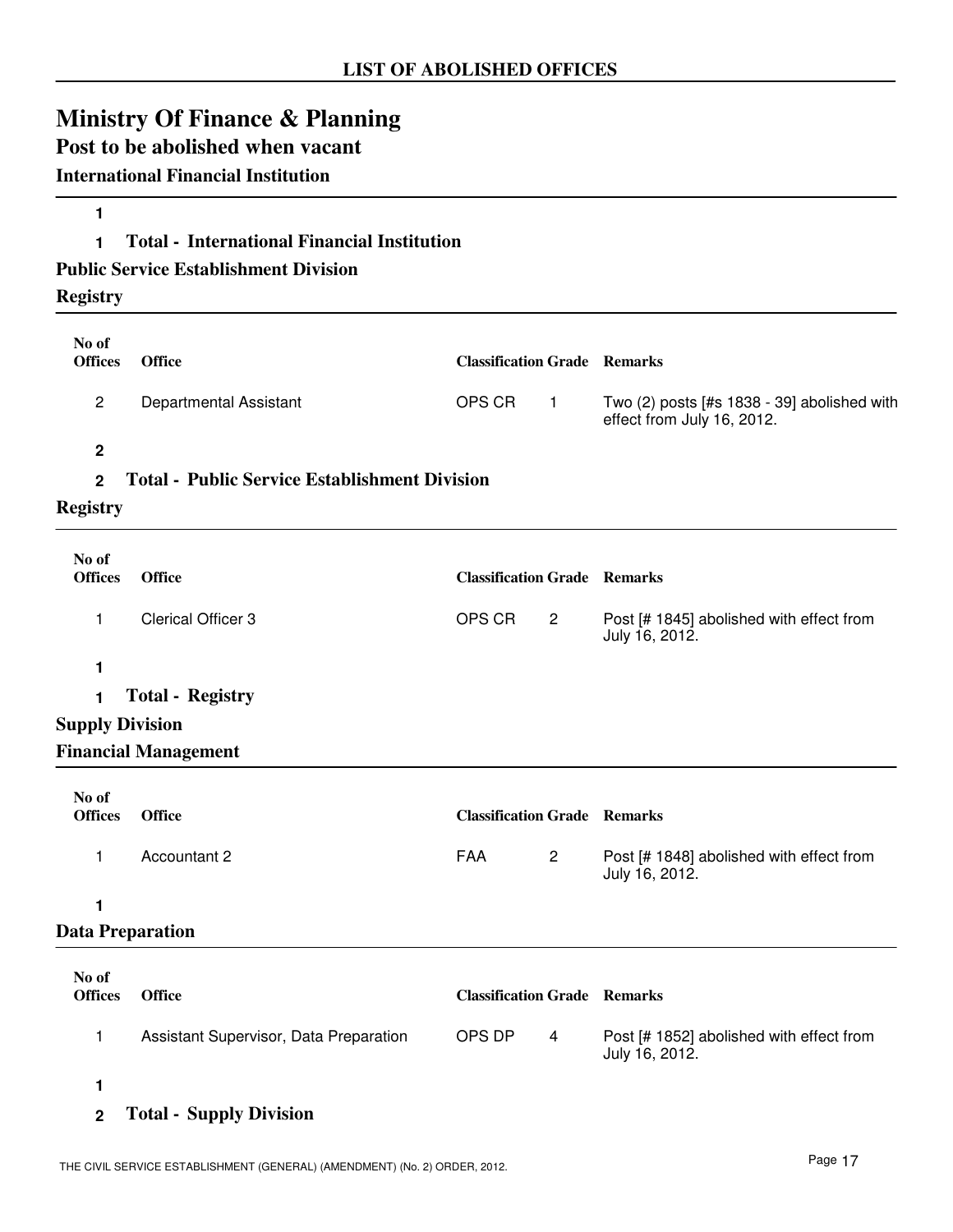## **Ministry Of Finance & Planning**

## **Post to be abolished when vacant**

**6**

## **Posts From Former Inland Revenue Department**

#### **General Administration**

**Finance And Accounts**

| No of<br><b>Offices</b> | <b>Office</b>                         | <b>Classification Grade Remarks</b> |                |                                                            |
|-------------------------|---------------------------------------|-------------------------------------|----------------|------------------------------------------------------------|
| 1                       | <b>Clerical Officer 3</b>             | OPS CR                              | $\overline{2}$ | Post [# 3874] abolished with effect from<br>July 16, 2012. |
| 1                       |                                       |                                     |                |                                                            |
| 1.                      | <b>Total - General Administration</b> |                                     |                |                                                            |
| <b>Region C</b>         |                                       |                                     |                |                                                            |
|                         | <b>Spanish Town Collectorate</b>      |                                     |                |                                                            |
| No of<br><b>Offices</b> | <b>Office</b>                         | <b>Classification Grade Remarks</b> |                |                                                            |
| 1.                      | <b>Collector Of Taxes 2</b>           | GMG PMA 2                           |                | Post [# 4210] abolished with effect from<br>July 16, 2012. |
| 1                       |                                       |                                     |                |                                                            |
|                         | <b>Christiana Collectorate</b>        |                                     |                |                                                            |
| No of<br><b>Offices</b> | Office                                | <b>Classification Grade Remarks</b> |                |                                                            |
| 1                       | Collector Of Taxes 2                  | GMG PMA 2                           |                | Post [# 4310] abolished with effect from<br>July 16, 2012. |
| 1                       | <b>Collector Of Taxes 1</b>           | <b>GMG PMA</b>                      | $\overline{1}$ | Post [# 4302] abolished with effect from<br>July 16, 2012. |

**2**

- **3 Total Region C**
- **4 Total Posts From Former Inland Revenue Department**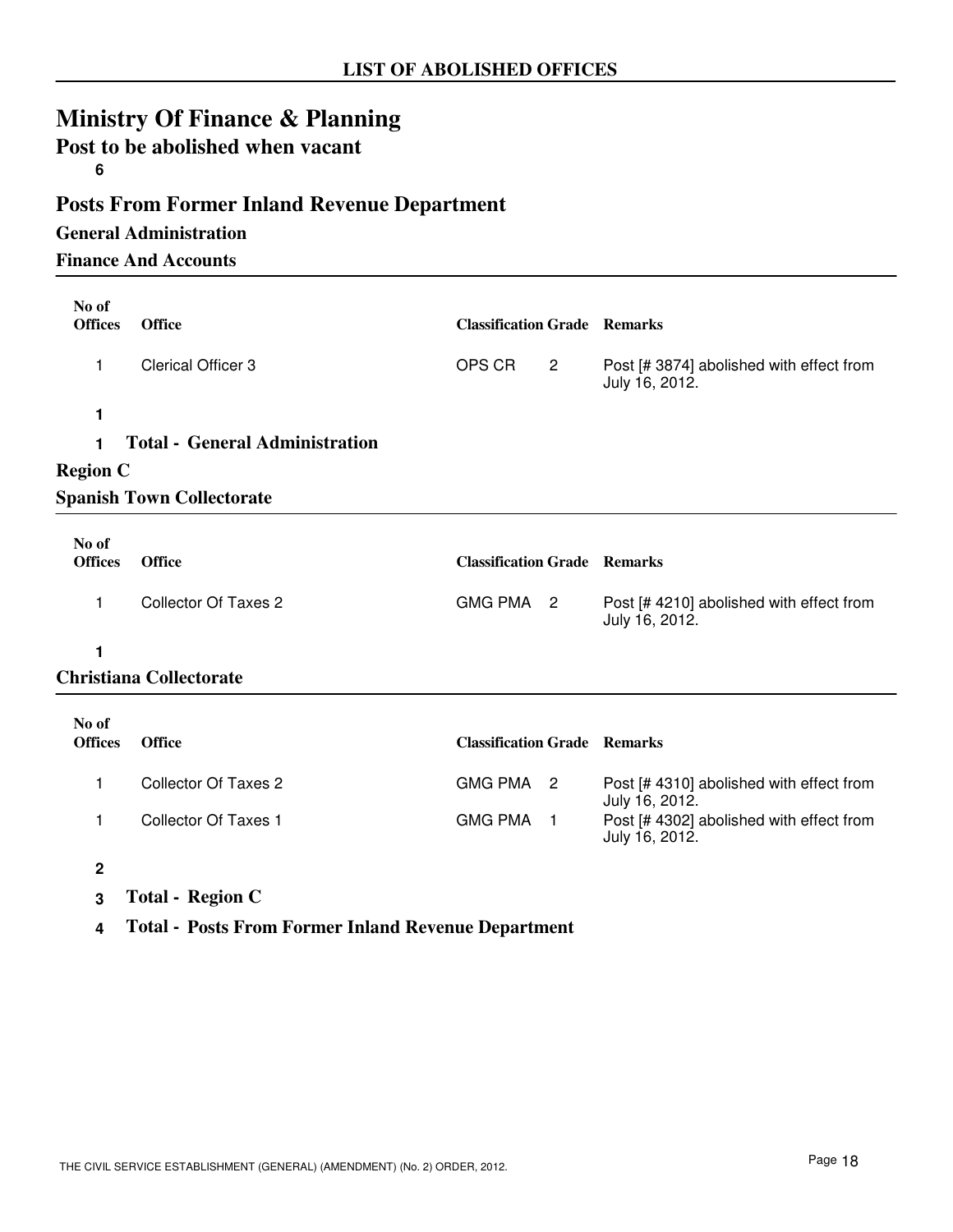## **Ministry Of Finance & Planning**

## **Posts From Former Customs Department**

### **Kingston**

**Custom House**

| No of<br><b>Offices</b> | <b>Office</b>                                       | <b>Classification Grade Remarks</b> |  |                                                            |
|-------------------------|-----------------------------------------------------|-------------------------------------|--|------------------------------------------------------------|
|                         | Manager                                             | GMG PMA 3                           |  | Post [# 2515] abolished with effect from<br>July 16, 2012. |
|                         | Customs Officer 1                                   | <b>GMG PMA</b>                      |  | Post [# 2544] abolished with effect from<br>July 16, 2012. |
| $\mathbf{2}$            |                                                     |                                     |  |                                                            |
| $\mathbf 2$             | <b>Total - Kingston</b>                             |                                     |  |                                                            |
| $\mathbf{2}$            | <b>Total - Posts From Former Customs Department</b> |                                     |  |                                                            |
| 61                      | <b>Total - Ministry Of Finance &amp; Planning</b>   |                                     |  |                                                            |

## **Tax Administration Directorate Director General's Executive Office**

| No of<br><b>Offices</b> | <b>Office</b>                                      | <b>Classification Grade Remarks</b> |   |                                                            |
|-------------------------|----------------------------------------------------|-------------------------------------|---|------------------------------------------------------------|
|                         | <b>Executive Secretary 2</b>                       | OPS SS                              | 5 | Post [# 53909] abolished with effect from<br>July 13, 2012 |
|                         |                                                    |                                     |   |                                                            |
|                         |                                                    |                                     |   |                                                            |
|                         | <b>Total - Director General's Executive Office</b> |                                     |   |                                                            |

## **Tax Administration Services Department**

| No of<br><b>Offices</b> | <b>Office</b>                     | <b>Classification Grade Remarks</b> |                                                           |
|-------------------------|-----------------------------------|-------------------------------------|-----------------------------------------------------------|
|                         | <b>Supernumerary Commissioner</b> | <b>RMG TA</b><br>10                 | Post [# 59085] abolished with effect from<br>May 1, 2011. |
|                         |                                   |                                     |                                                           |
|                         |                                   |                                     |                                                           |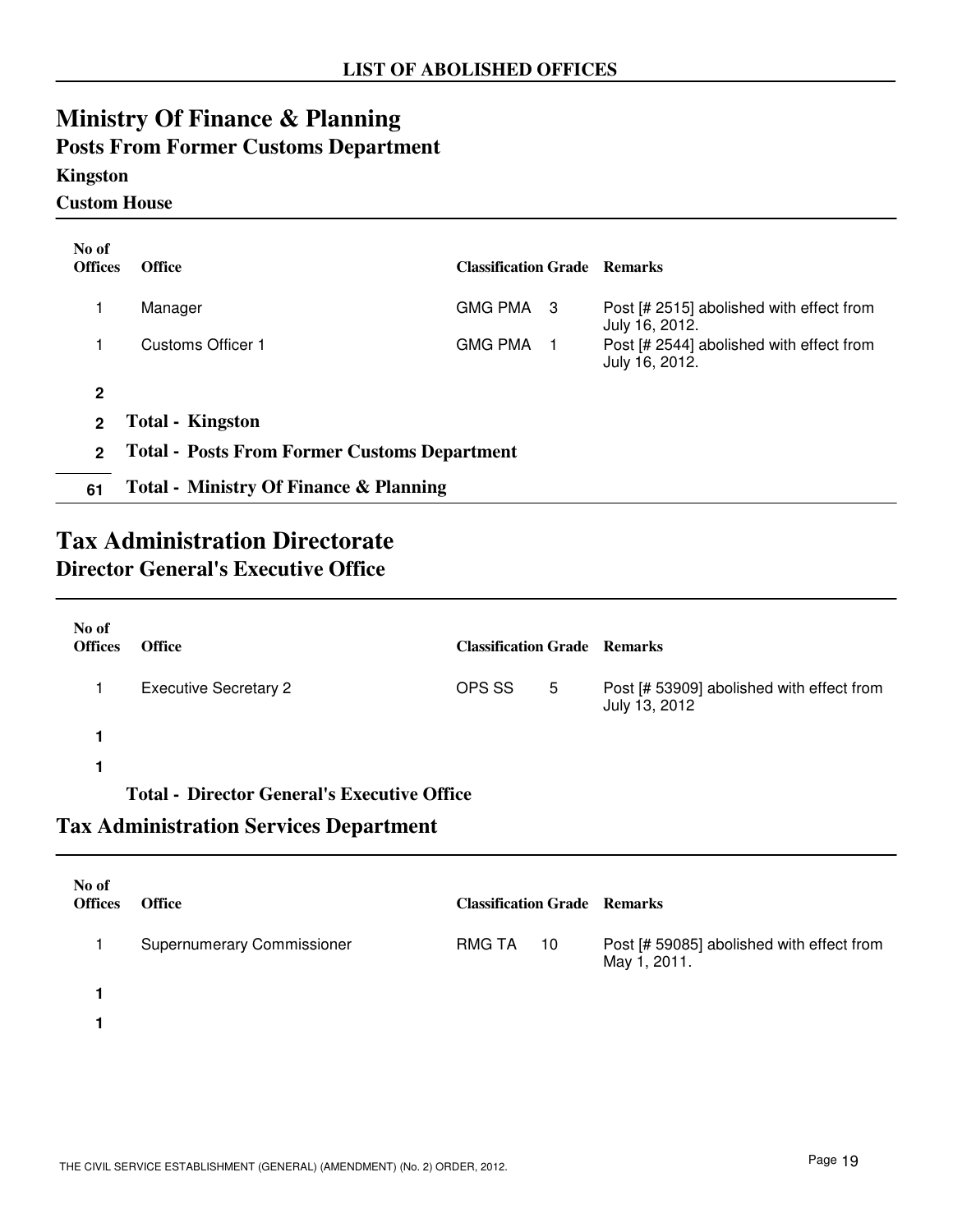# **Tax Administration Directorate**

## **Tax Administration Services Department**

## **Legal Services**

**Civil Litigation**

| No of                   |                                                       |                                     |                                                             |
|-------------------------|-------------------------------------------------------|-------------------------------------|-------------------------------------------------------------|
| <b>Offices</b>          | <b>Office</b>                                         | <b>Classification Grade Remarks</b> |                                                             |
| 1                       | Legal Counsel                                         | <b>JLG LO</b><br>$\overline{2}$     | Post [# 53701] abolished with effect from<br>July 16, 2012. |
| 1                       |                                                       |                                     |                                                             |
| 1                       | <b>Total - Legal Services</b>                         |                                     |                                                             |
| $\overline{2}$          | <b>Total - Tax Administration Services Department</b> |                                     |                                                             |
|                         | <b>Inland Revenue Department</b>                      |                                     |                                                             |
| <b>Executive</b>        |                                                       |                                     |                                                             |
| No of                   |                                                       |                                     |                                                             |
| <b>Offices</b>          | <b>Office</b>                                         | <b>Classification Grade Remarks</b> |                                                             |
| 1                       | Commissioner                                          | <b>RMG TA</b><br>10                 | Post [# 53853] abolished with effect from<br>May 1, 2011.   |
| 1                       |                                                       |                                     |                                                             |
| 1                       | <b>Total - Executive</b>                              |                                     |                                                             |
|                         | <b>Finance And Administration</b>                     |                                     |                                                             |
|                         | <b>Maintenance And Facilities</b>                     |                                     |                                                             |
| No of<br><b>Offices</b> | <b>Office</b>                                         | <b>Classification Grade Remarks</b> |                                                             |
| 1                       | <b>Office Services Officer</b>                        | <b>GMG PMA</b><br>- 3               | Post [# 55404] abolished with effect from<br>July 16, 2012. |
| 1                       |                                                       |                                     |                                                             |
| 1                       | <b>Total - Finance And Administration</b>             |                                     |                                                             |
| <b>Operations</b>       |                                                       |                                     |                                                             |
| No of<br><b>Offices</b> | <b>Office</b>                                         | <b>Classification Grade Remarks</b> |                                                             |
| 1                       | Assistant Commissioner, Compliance                    | <b>RMG TA</b><br>$\overline{7}$     | Post [# 53857] abolished with effect from<br>July 13, 2012  |

RMG TA

with effect from July 13, 2012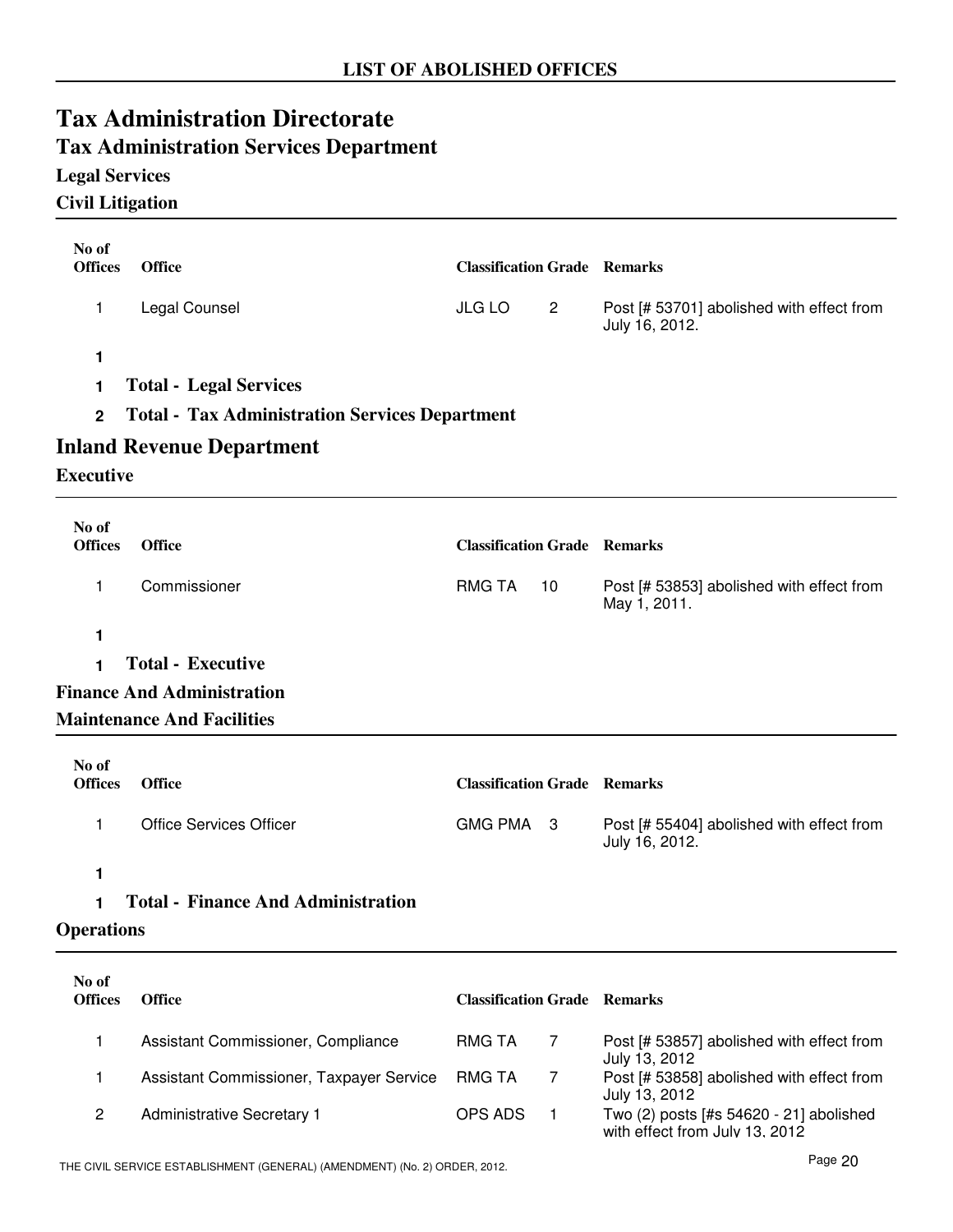#### **Operations**

| No of<br><b>Offices</b> | <b>Office</b>                                                         | <b>Classification Grade Remarks</b> |   |                                                            |
|-------------------------|-----------------------------------------------------------------------|-------------------------------------|---|------------------------------------------------------------|
| 1.                      | <b>Executive Secretary 1</b>                                          | OPS SS                              | 4 | Post [# 54616] abolished with effect from<br>July 13, 2012 |
| 5<br>5                  | <b>Total - Operations</b><br><b>Tax Compliance Certification Unit</b> |                                     |   |                                                            |
| No of<br><b>Offices</b> | <b>Office</b>                                                         | <b>Classification Grade Remarks</b> |   |                                                            |
| 2                       | Examiner                                                              | <b>RMG TA</b>                       | 2 | Two (2) posts [#s 53898 - 99] abolished                    |

**2**

#### **2 Total - Tax Compliance Certification Unit**

- **Region 1**
- **Kingston**

| No of<br><b>Offices</b> | <b>Office</b>                                         | <b>Classification Grade Remarks</b> |   |                                                                              |
|-------------------------|-------------------------------------------------------|-------------------------------------|---|------------------------------------------------------------------------------|
| 1                       | <b>Principal Collector</b>                            | RMG TA                              | 6 | Post [# 53863] abolished with effect from<br>July 13, 2012                   |
| 1                       | Collector Of Taxes (Taxpayer Services)                | <b>RMG TA</b>                       | 5 | Post [# 55148] abolished with effect from<br>July 13, 2012.                  |
| 1                       | Collector Of Taxes (Compliance)                       | RMG TA                              | 6 | Post [# 55104] abolished with effect from<br>July 13, 2012.                  |
| 1                       | Collector Of Taxes (Taxpayer Account &<br>Collection) | <b>RMG TA</b>                       | 5 | Post [# 55150] abolished with effect from<br>July 13, 2012.                  |
| $\mathbf{1}$            | Collector Of Taxes (Licence & Motor<br>Vehicle)       | <b>RMG TA</b>                       | 5 | Post [# 55149] abolished with effect from<br>July 13, 2012.                  |
| 3                       | Team Leader (Compliance)                              | RMG TA                              | 5 | Three (3) posts [#s 55105 - 07] abolished<br>with effect from July 13, 2012. |
| 1                       | Manager, Payment Processing                           | RMG TA                              | 4 | Post [# 56049] abolished with effect from<br>July 13, 2012.                  |
| 1                       | Manager, Accounts Maintenance                         | <b>RMG TA</b>                       | 4 | Post [# 56450] abolished with effect from<br>July 13, 2012.                  |
| 1                       | Manager Taxpayer Service                              | RMG TA                              | 4 | Post [# 55155] abolished with effect from<br>July 13, 2012.                  |
|                         | Manager (Licence & Motor Vehicle<br>Documentation)    | <b>RMG TA</b>                       | 4 | Post [# 56726] abolished with effect from<br>July 13, 2012.                  |
| 1                       | Applications Administrator                            | MIS IT                              | 3 | Post [# 56890] abolished with effect from<br>July 13, 2012                   |

with effect from July 13, 2012.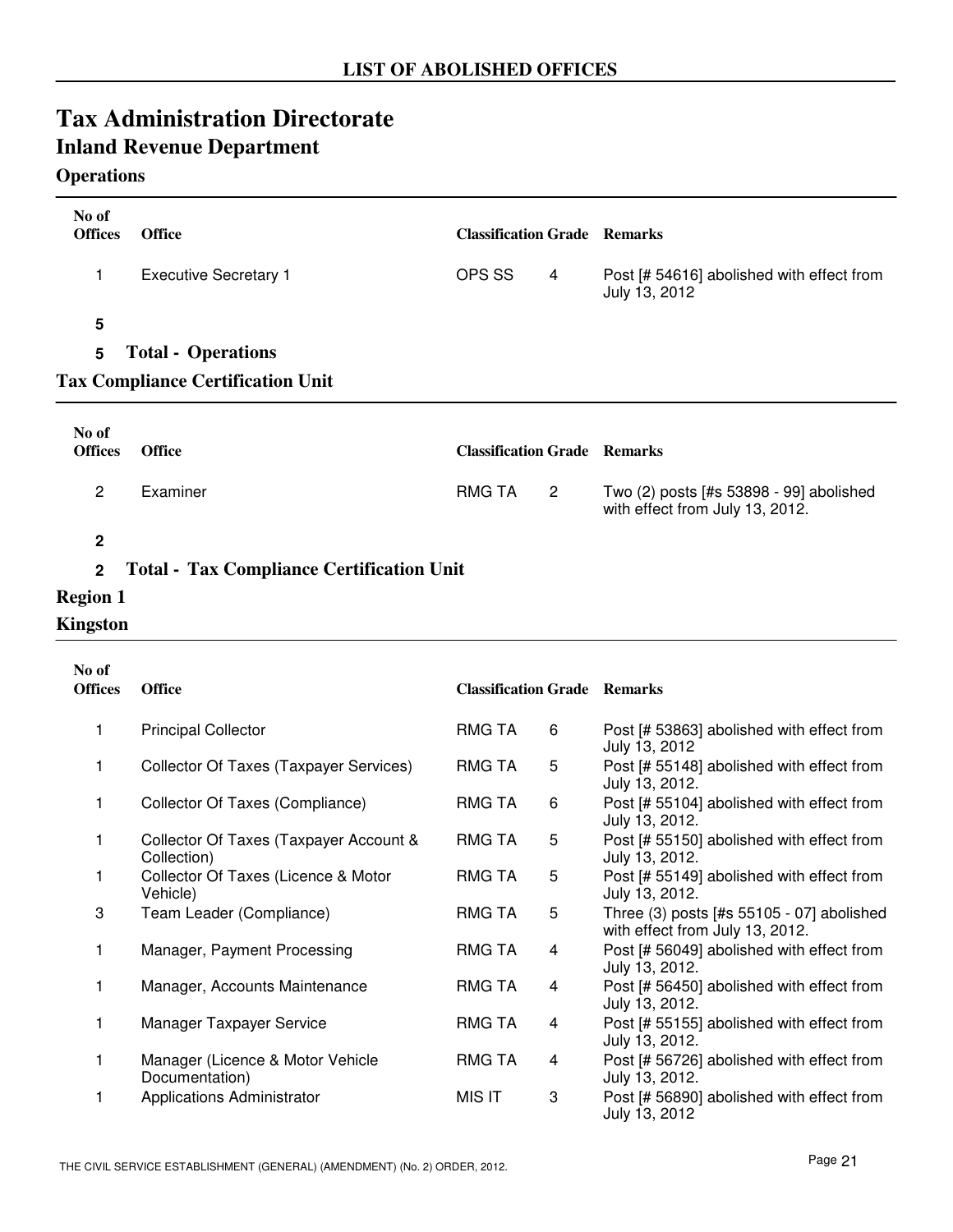## **Region 1**

### **Kingston**

| No of<br><b>Offices</b> | <b>Office</b>                                   | <b>Classification Grade Remarks</b> |                |                                                                                                                    |
|-------------------------|-------------------------------------------------|-------------------------------------|----------------|--------------------------------------------------------------------------------------------------------------------|
| 1                       | Licences Officer                                | <b>RMG TA</b>                       | 3              | Post [# 56298] abolished with effect from<br>July 13, 2012.                                                        |
| 1                       | Senior Motor Vehicle Officer                    | <b>RMG TA</b>                       | 3              | Post [# 56306] abolished with effect from<br>July 13, 2012                                                         |
| 4                       | <b>Taxpayer Service Officer</b>                 | <b>RMG TA</b>                       | 3              | Four (4) posts [#s 55151 - 4] abolished with<br>effect from July 13, 2012.                                         |
| 25                      | <b>Compliance Officer 2</b>                     | <b>RMG TA</b>                       | 4              | Twenty-five (25) posts [#s 55108 - 55118,<br>55120 - 28 & 55131 - 35] abolished with<br>effect from July 13, 2012. |
| 11                      | Compliance Officer 1                            | <b>RMG TA</b>                       | 3              | Eleven (11) posts [#s 55137 - 47]<br>abolished with effect from July 13, 2012.                                     |
| $\mathbf{1}$            | Driver/Licence Officer                          | <b>RMG TA</b>                       | 2              | Post [# 55540] abolished with effect from<br>July 13, 2012.                                                        |
| 1                       | Motor Vehicle Officer                           | <b>RMG TA</b>                       | 2              | Post [# 55541] abolished with effect from<br>July 13, 2012.                                                        |
| 3                       | <b>Taxpayer Service Assistant</b>               | <b>RMG TA</b>                       | $\overline{c}$ | Three (3) posts [#s 55542 - 44] abolished<br>with effect from July 13, 2012.                                       |
| 1                       | Senior Taxpayer Services and Records<br>Officer | <b>RMG TA</b>                       | 3              | Post [# 56499] abolished with effect from<br>July 13, 2012.                                                        |
| 20                      | Cashier                                         | <b>RMG TA</b>                       | 1              | Twenty (20) posts [#s 55518 - 37]<br>abolished with effect from July 13, 2012.                                     |
| $\mathbf{1}$            | Value Book Officer                              | <b>RMG TA</b>                       | 1              | Post [# 55538] abolished with effect from<br>July 13, 2012.                                                        |
| 1                       | Cash Book Officer                               | <b>RMG TA</b>                       | 1              | Post [# 55539] abolished with effect from<br>July 13, 2012.                                                        |
| 1                       | <b>Lamination Clerk</b>                         | <b>RMG TA</b>                       | 1              | Post [# 56355] abolished with effect from<br>July 13, 2012.                                                        |
| $\overline{c}$          | <b>Batch Returns Officer</b>                    | <b>RMG TA</b>                       | 1              | Two (2) posts [#s 56454 - 55] abolished<br>with effect from July 13, 2012.                                         |
| 2                       | <b>Taxpayer Accounts Officer</b>                | <b>RMG TA</b>                       | 1              | Two (2) posts [#s 56476 & 56478]<br>abolished with effect from July 13, 2012.                                      |
| 1                       | Imprest Officer                                 | <b>FMG AT</b>                       | 1              | Post [# 56317] abolished with effect from<br>July 13, 2012                                                         |
| 1                       | Senior Secretary                                | OPS SS                              | 3              | Post [# 56493] abolished with effect from<br>July 13, 2012.                                                        |
| 4                       | Data Entry Technician                           | <b>MIS IT</b>                       | 1              | Four (4) posts [#s 56050 & 56052 - 4]<br>abolished with effect from July 13, 2012.                                 |
| 2                       | <b>Records Officer</b>                          | PIDG RIM                            | $\overline{c}$ | Two (2) posts [#s 56338 & 56500]<br>abolished with effect from July 13, 2012.                                      |
| 1                       | <b>Stock Officer</b>                            | PIDG RIM                            | $\overline{c}$ | Post [# 56494] abolished with effect from<br>July 13, 2012.                                                        |

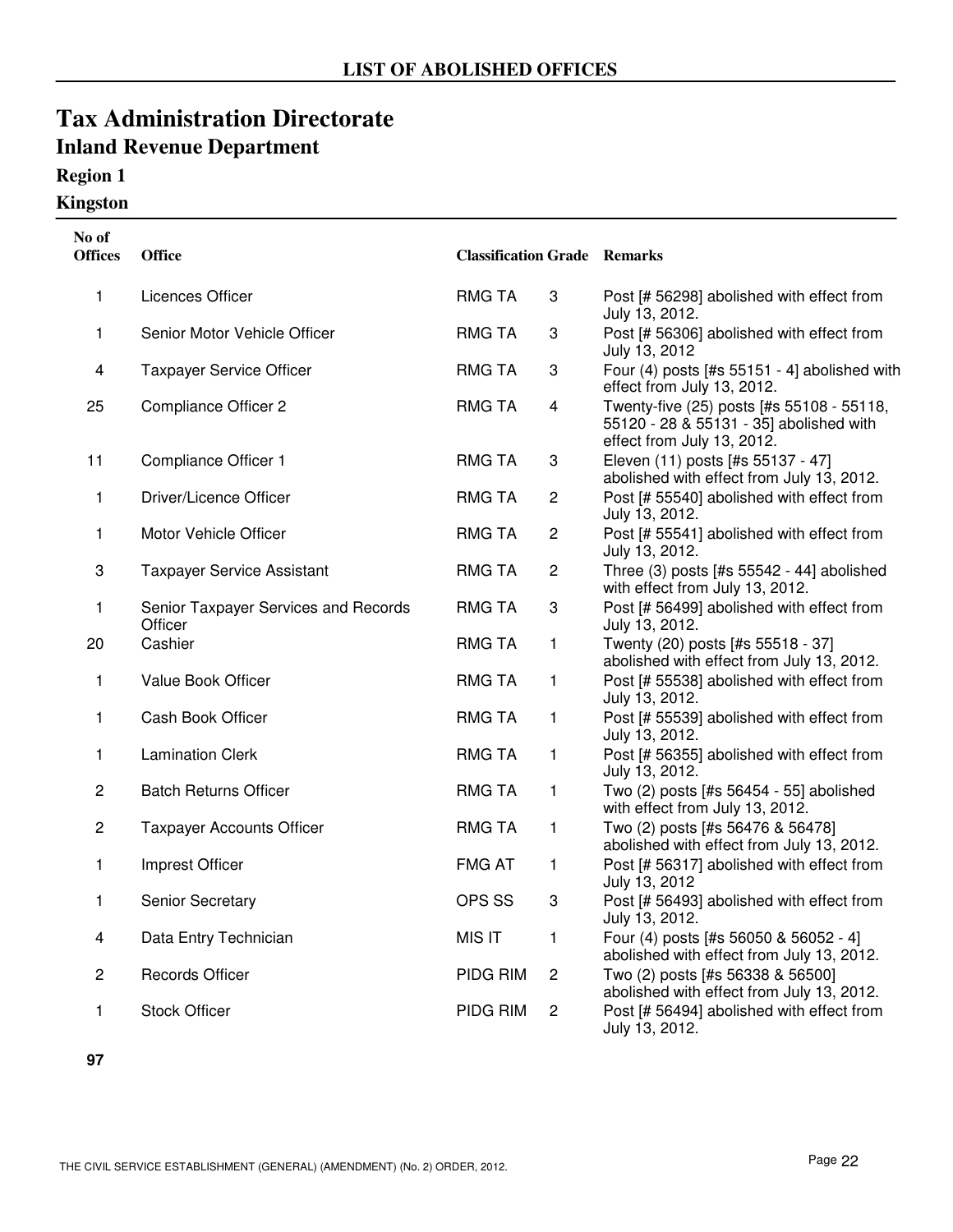## **Region 1**

### **Morant Bay**

| No of<br><b>Offices</b> | Office                                                | <b>Classification Grade Remarks</b> |                |                                                                                     |
|-------------------------|-------------------------------------------------------|-------------------------------------|----------------|-------------------------------------------------------------------------------------|
| 1                       | Senior Collector                                      | <b>RMG TA</b>                       | 5              | Post [# 53869] abolished with effect from<br>July 13, 2012.                         |
| 1                       | Collector Of Taxes (Taxpayer Services)                | <b>RMG TA</b>                       | 4              | Post [# 55224] abolished with effect from<br>July 13, 2012.                         |
| 1                       | Collector Of Taxes (Taxpayer Account &<br>Collection) | <b>RMG TA</b>                       | 4              | Post [# 55225] abolished with effect from<br>July 13, 2012.                         |
| 1                       | <b>Collections Officer</b>                            | <b>RMG TA</b>                       | 3              | Post [# 56262] abolished with effect from<br>July 13, 2012.                         |
| 1                       | Senior Taxpayer/Assessment Officer                    | <b>RMG TA</b>                       | 3              | Post [# 56285] abolished with effect from<br>July 13, 2012.                         |
| 3                       | Compliance Officer 2                                  | <b>RMG TA</b>                       | 4              | Three (3) posts [#s 55198 & 55200 - 1]<br>abolished with effect from July 13, 2012. |
| $\overline{c}$          | Compliance Officer 1                                  | <b>RMG TA</b>                       | 3              | Two (2) posts [#s 55202 & 55209]<br>abolished with effect from July 13, 2012.       |
| 1                       | <b>Taxpayer Accounts Officer</b>                      | <b>RMG TA</b>                       | $\overline{c}$ | Post [# 56517] abolished with effect from<br>July 13, 2012.                         |
| 1                       | Driver/Licence Officer                                | <b>RMG TA</b>                       | 2              | Post [# 55549] abolished with effect from<br>July 13, 2012.                         |
| 1                       | <b>Taxpayer Services Officer</b>                      | <b>RMG TA</b>                       | 2              | Post [# 55593] abolished with effect from<br>July 13, 2012.                         |
| 1                       | Data Entry Technician                                 | <b>RMG TA</b>                       | 1              | Post [# 56758] abolished with effect from<br>July 13, 2012.                         |
| 1                       | Value Book Officer                                    | <b>RMG TA</b>                       | 1              | Post [# 55613] abolished with effect from<br>July 13, 2012.                         |
| 1                       | Cash Book Officer                                     | <b>RMG TA</b>                       | 1              | Post [# 55614] abolished with effect from<br>July 13, 2012.                         |
| 1                       | <b>Taxpayer Service Assistant</b>                     | <b>RMG TA</b>                       | 1              | Post [# 55615] abolished with effect from<br>July 13, 2012.                         |
| 4                       | Cashier                                               | <b>RMG TA</b>                       | 1              | Four (4) posts [#s 55616 - 19] abolished<br>with effect from July 13, 2012.         |
| 1                       | <b>Lamination Clerk</b>                               | <b>RMG TA</b>                       | 1              | Post [# 56356] abolished with effect from<br>July 13, 2012.                         |
| 1                       | <b>Application Administrator</b>                      | <b>MIS IT</b>                       | $\overline{c}$ | Post [# 56897] abolished with effect from<br>July 13, 2012.                         |
| 1                       | Office Attendant                                      | <b>LMO TS</b>                       | 1              | Post [# 55620] abolished with effect from<br>July 13, 2012.                         |
| 1                       | Imprest Officer                                       | <b>FMG AC</b>                       | $\overline{c}$ | Post [# 56318] abolished with effect from<br>July 13, 2012.                         |
| 1                       | <b>Stock Officer</b>                                  | PIDG RIM                            | 2              | Post [# 56529] abolished with effect from<br>July 13, 2012.                         |
| 1                       | <b>Records Officer</b>                                | PIDG RIM                            | 2              | Post [# 56771] abolished with effect from<br>July 13, 2012.                         |
| 1                       | Secretary                                             | OPS SS                              | 2              | Post [# 56730] abolished with effect from<br>July 13, 2012.                         |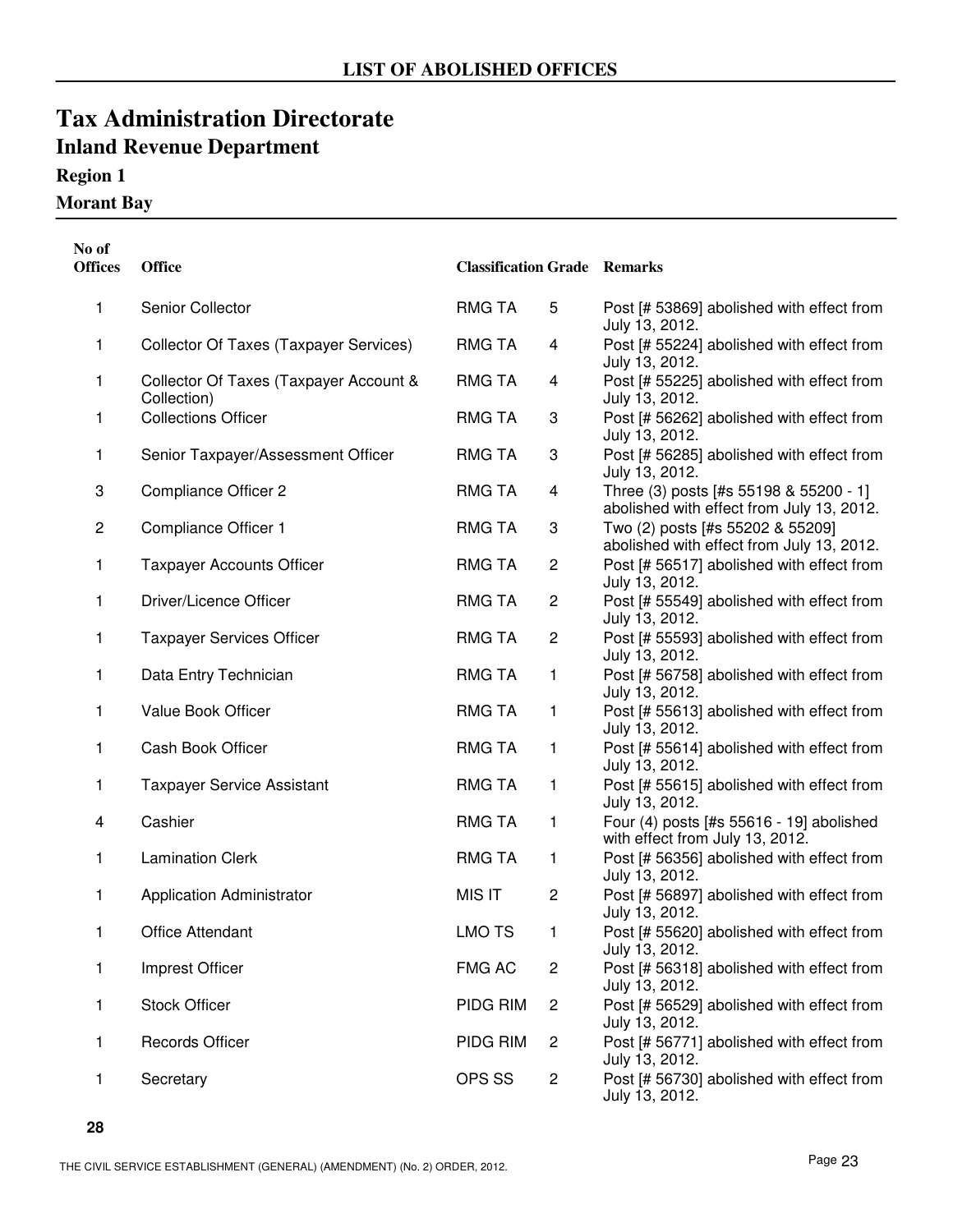## **Region 1**

#### **Port Antonio**

| No of<br><b>Offices</b> | <b>Office</b>                          | <b>Classification Grade Remarks</b> |                         |                                                                                          |
|-------------------------|----------------------------------------|-------------------------------------|-------------------------|------------------------------------------------------------------------------------------|
| 1                       | Senior Collector                       | RMG TA                              | 5                       | Post [# 53870] abolished with effect from<br>July 13, 2012.                              |
| 1                       | Team Leader (Compliance)               | <b>RMG TA</b>                       | 5                       | Post [# 55185] abolished with effect from<br>July 13, 2012.                              |
| 1                       | Collector Of Taxes (Taxpayer Services) | <b>RMG TA</b>                       | $\overline{\mathbf{4}}$ | Post [# 55228] abolished with effect from<br>July 13, 2012.                              |
| 1                       | <b>Collections Officer</b>             | <b>RMG TA</b>                       | 3                       | Post [# 56263] abolished with effect from<br>July 13, 2012.                              |
| 1                       | Senior Taxpayer/Assessment Officer     | <b>RMG TA</b>                       | 3                       | Post [# 56284] abolished with effect from<br>July 13, 2012                               |
| 4                       | <b>Compliance Officer 2</b>            | <b>RMG TA</b>                       | $\overline{\mathbf{4}}$ | Four (4) posts [#s 55203 - 04 & 55226 - 27]<br>abolished with effect from July 13, 2012. |
| $\overline{c}$          | Compliance Officer 1                   | <b>RMG TA</b>                       | 3                       | Two (2) posts [#s 55205 & 55214]<br>abolished with effect from July 13, 2012.            |
| 1                       | Driver/Licence Officer                 | <b>RMG TA</b>                       | $\overline{c}$          | Post [# 55550] abolished with effect from<br>July 13, 2012.                              |
| 1                       | <b>Taxpayer Services Officer</b>       | <b>RMG TA</b>                       | $\overline{c}$          | Post [# 55594] abolished with effect from<br>July 13, 2012.                              |
| 1                       | <b>Taxpayer Accounts Officer</b>       | <b>RMG TA</b>                       | $\sqrt{2}$              | Post [# 56518] abolished with effect from<br>July 13, 2012.                              |
| 1                       | Data Entry Technician                  | <b>RMG TA</b>                       | 1                       | Post [# 56759] abolished with effect from<br>July 13, 2012.                              |
| 1                       | Value Book Officer                     | <b>RMG TA</b>                       | 1                       | Post [# 55621] abolished with effect from<br>July 13, 2012.                              |
| 1                       | Cash Book Officer                      | <b>RMG TA</b>                       | 1                       | Post [# 55622] abolished with effect from<br>July 13, 2012.                              |
| 1                       | <b>Taxpayer Service Assistant</b>      | <b>RMG TA</b>                       | 1                       | Post [# 55623] abolished with effect from<br>July 13, 2012.                              |
| 4                       | Cashier                                | <b>RMG TA</b>                       | 1                       | Four (4) posts [#s 55624 - 27] abolished<br>with effect from July 13, 2012.              |
| 1                       | <b>Lamination Clerk</b>                | <b>RMG TA</b>                       | 1                       | Post [# 56357] abolished with effect from<br>July 13, 2012.                              |
| 1                       | <b>Office Attendant</b>                | <b>LMO TS</b>                       | 1                       | Post [# 55628] abolished with effect from<br>July 13, 2012.                              |
| 1                       | Imprest Officer                        | <b>FMG AC</b>                       | $\overline{c}$          | Post [# 56319] abolished with effect from<br>July 13, 2012.                              |
| 1                       | <b>Stock Officer</b>                   | PIDG RIM                            | $\overline{c}$          | Post [# 56530] abolished with effect from<br>July 13, 2012.                              |
| 1                       | <b>Records Officer</b>                 | PIDG RIM                            | $\overline{c}$          | Post [# 56788] abolished with effect from<br>July 13, 2012.                              |
| 1                       | Secretary                              | OPS SS                              | $\overline{c}$          | Post [# 56731] abolished with effect from<br>July 13, 2012.                              |

**<sup>28</sup>**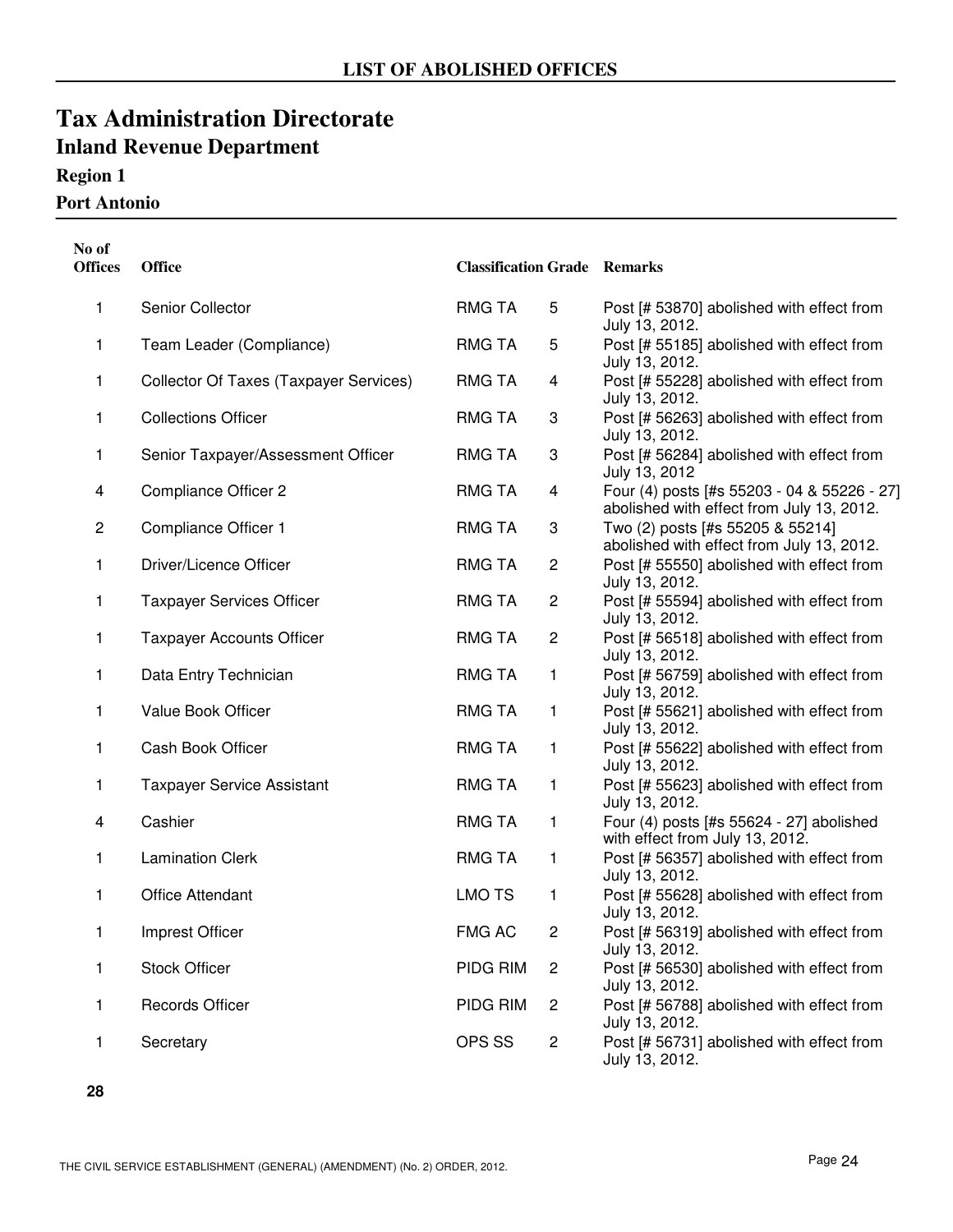## **Region 1**

## **Buff Bay**

| No of<br><b>Offices</b> | <b>Office</b>                    | <b>Classification Grade Remarks</b> |                |                                                                            |
|-------------------------|----------------------------------|-------------------------------------|----------------|----------------------------------------------------------------------------|
| 1                       | <b>Collector Of Taxes</b>        | <b>RMG TA</b>                       | 4              | Post [# 53881] abolished with effect from<br>July 13, 2012.                |
| 1                       | Deputy Collector of Taxes        | <b>RMG TA</b>                       | 3              | Post [# 56441] abolished with effect from<br>July 13, 2012.                |
| 1                       | <b>Compliance Officer 2</b>      | <b>RMG TA</b>                       | 4              | Post [# 55340] abolished with effect from<br>July 13, 2012.                |
| $\overline{2}$          | Compliance Officer 1             | <b>RMG TA</b>                       | 3              | Two (2) posts [#s 55342 - 43] abolished<br>with effect from July 13, 2012. |
| 1                       | <b>Taxpayer Accounts Officer</b> | RMG TA                              | $\overline{2}$ | Post [# 56290] abolished with effect from<br>July 13, 2012.                |
| 1                       | Cashier                          | RMG TA                              | 1              | Post [# 55472] abolished with effect from<br>July 13, 2012.                |
| 1                       | Cash Book Officer                | RMG TA                              | 1              | Post [# 55478] abolished with effect from<br>July 13, 2012.                |
| 1                       | <b>Taxpayer Services Officer</b> | <b>RMG TA</b>                       | $\overline{c}$ | Post [# 55479] abolished with effect from<br>July 13, 2012.                |
| 1                       | <b>Office Attendant</b>          | <b>LMO TS</b>                       | 1              | Post [# 55480] abolished with effect from<br>July 13, 2012.                |
| 1                       | Imprest/Stock Officer            | <b>FMG AC</b>                       | $\overline{c}$ | Post [# 56330] abolished with effect from<br>July 13, 2012.                |
| 1                       | Secretary                        | OPS SS                              | 2              | Post [# 56742] abolished with effect from<br>July 13, 2012.                |

#### **12**

#### **Port Morant**

| No of<br><b>Offices</b> | <b>Office</b>                    | <b>Classification Grade Remarks</b> |                |                                                             |
|-------------------------|----------------------------------|-------------------------------------|----------------|-------------------------------------------------------------|
| 1                       | Collector Of Taxes               | <b>RMG TA</b>                       | 4              | Post [# 53882] abolished with effect from<br>July 13, 2012. |
| 1                       | Deputy Collector of Taxes        | <b>RMG TA</b>                       | 3              | Post [# 56442] abolished with effect from<br>July 13, 2012. |
| 1                       | <b>Compliance Officer 2</b>      | RMG TA                              | 4              | Post [# 55347] abolished with effect from<br>July 13, 2012. |
| 1                       | Compliance Officer 1             | <b>RMG TA</b>                       | 3              | Post [# 55348] abolished with effect from<br>July 13, 2012. |
| 1                       | <b>Taxpayer Accounts Officer</b> | <b>RMG TA</b>                       | $\overline{2}$ | Post [# 56291] abolished with effect from<br>July 13, 2012. |
| 1                       | Cashier                          | <b>RMG TA</b>                       | 1              | Post [# 55473] abolished with effect from<br>July 13, 2012. |
| 1                       | Cash Book Officer                | <b>RMG TA</b>                       | 1              | Post [# 55481] abolished with effect from<br>July 13, 2012. |
|                         | <b>Taxpayer Services Officer</b> | <b>RMG TA</b>                       | $\overline{2}$ | Post [# 55482] abolished with effect from<br>July 13, 2012. |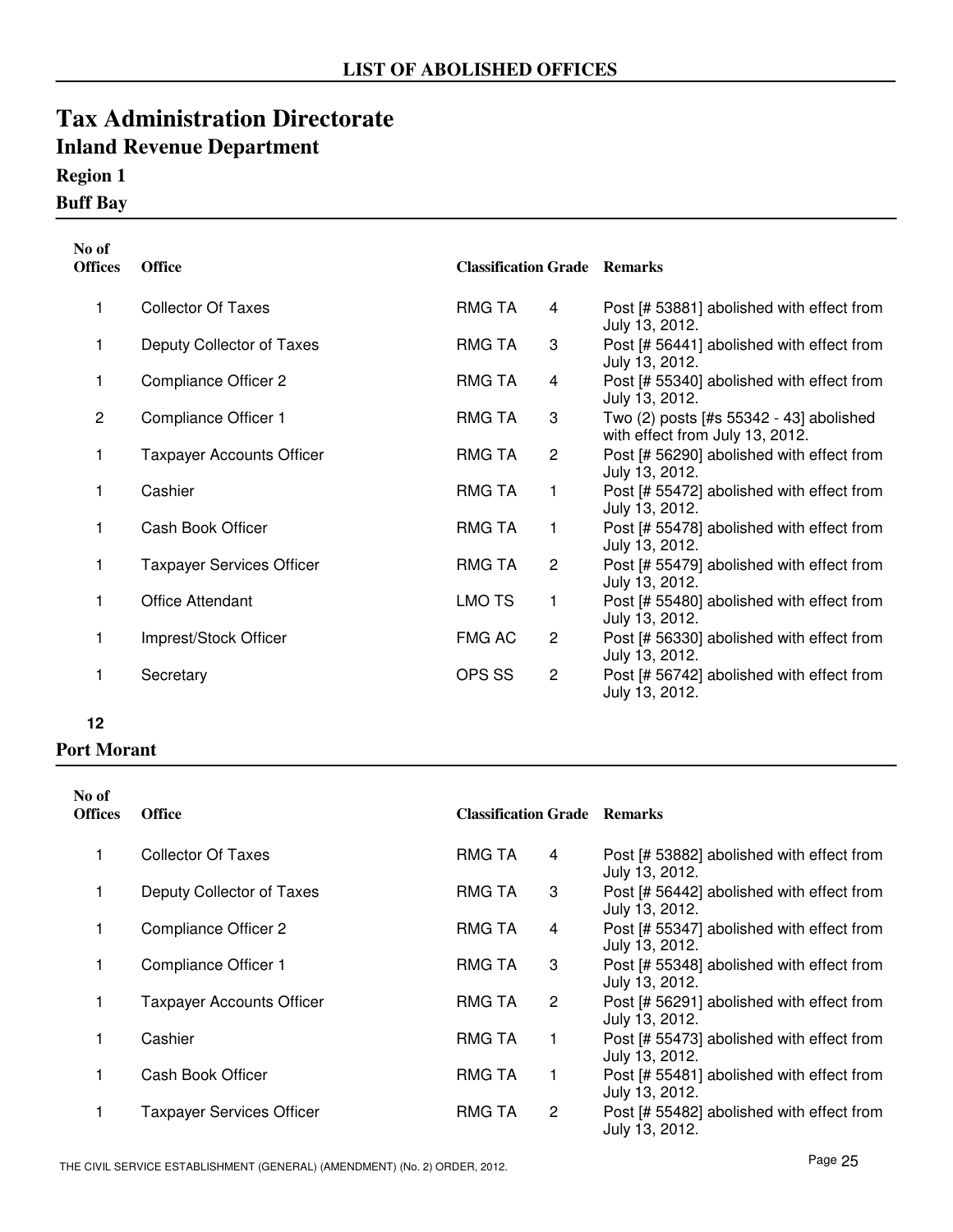### **Region 1**

#### **Port Morant**

| No of<br><b>Offices</b> | <b>Office</b>           | <b>Classification Grade Remarks</b> |                |                                                             |
|-------------------------|-------------------------|-------------------------------------|----------------|-------------------------------------------------------------|
|                         | Office Attendant        | LMO TS                              |                | Post [# 55483] abolished with effect from<br>July 13, 2012. |
|                         | Imprest/Stock Officer   | <b>FMG AC</b>                       | $\overline{2}$ | Post [# 56331] abolished with effect from<br>July 13, 2012. |
| 10                      |                         |                                     |                |                                                             |
| 175                     | <b>Total - Region 1</b> |                                     |                |                                                             |

## **Region 2**

## **Cross Roads**

| No of<br><b>Offices</b> | <b>Office</b>                                         | <b>Classification Grade Remarks</b> |                |                                                                              |
|-------------------------|-------------------------------------------------------|-------------------------------------|----------------|------------------------------------------------------------------------------|
| 1                       | <b>Principal Collector Of Taxes</b>                   | <b>RMG TA</b>                       | 6              | Post [# 55443] abolished with effect from<br>July 13, 2012.                  |
| 1.                      | Collector Of Taxes (Compliance)                       | <b>RMG TA</b>                       | 6              | Post [# 55446] abolished with effect from<br>July 13, 2012.                  |
| 1                       | Collector Of Taxes (Taxpayer Account &<br>Collection) | <b>RMG TA</b>                       | 4              | Post [# 55444] abolished with effect from<br>July 13, 2012.                  |
| 1                       | Collector Of Taxes (Taxpayer Services)                | <b>RMG TA</b>                       | $\overline{4}$ | Post [# 55445] abolished with effect from<br>July 13, 2012.                  |
| $\overline{c}$          | <b>Taxpayer Services Officer</b>                      | <b>RMG TA</b>                       | $\mathbf{2}$   | Two (2) posts [#s 55447 - 48] abolished<br>with effect from July 13, 2012.   |
| 1                       | <b>Taxpayer Service Assistant</b>                     | <b>RMG TA</b>                       | 1              | Post [# 55449] abolished with effect from<br>July 13, 2012.                  |
| 3                       | <b>Compliance Officer 2</b>                           | <b>RMG TA</b>                       | $\overline{4}$ | Three (3) posts [#s 55451 - 53] abolished<br>with effect from July 13, 2012. |
| 6                       | Compliance Officer 1                                  | <b>RMG TA</b>                       | 3              | Six (6) posts [#s 55454 - 59] abolished with<br>effect from July 13, 2012.   |
| 1.                      | Imprest Officer                                       | <b>FMG AC</b>                       | $\overline{c}$ | Post [# 56787] abolished with effect from<br>July 13, 2012.                  |
| 8                       | Cashier                                               | <b>RMG TA</b>                       | $\mathbf{1}$   | Eight (8) posts [#s 55460 - 67] abolished<br>with effect from July 13, 2012. |
| 1                       | Cash Book Officer                                     | <b>RMG TA</b>                       | 1              | Post [# 55468] abolished with effect from<br>July 13, 2012.                  |
| 1                       | Value Book Officer                                    | <b>RMG TA</b>                       | 1              | Post [# 55469] abolished with effect from<br>July 13, 2012.                  |
| 1                       | <b>Stock Officer</b>                                  | <b>PIDG RIM</b>                     | $\mathbf{2}$   | Post [# 56750] abolished with effect from<br>July 13, 2012.                  |
| 1                       | <b>Telephone Operator</b>                             | OPS TO                              | $\mathbf{1}$   | Post [# 55470] abolished with effect from<br>July 13, 2012.                  |
| 1                       | <b>Office Attendant</b>                               | <b>LMO TS</b>                       | 1              | Post [# 55471] abolished with effect from<br>July 13, 2012.                  |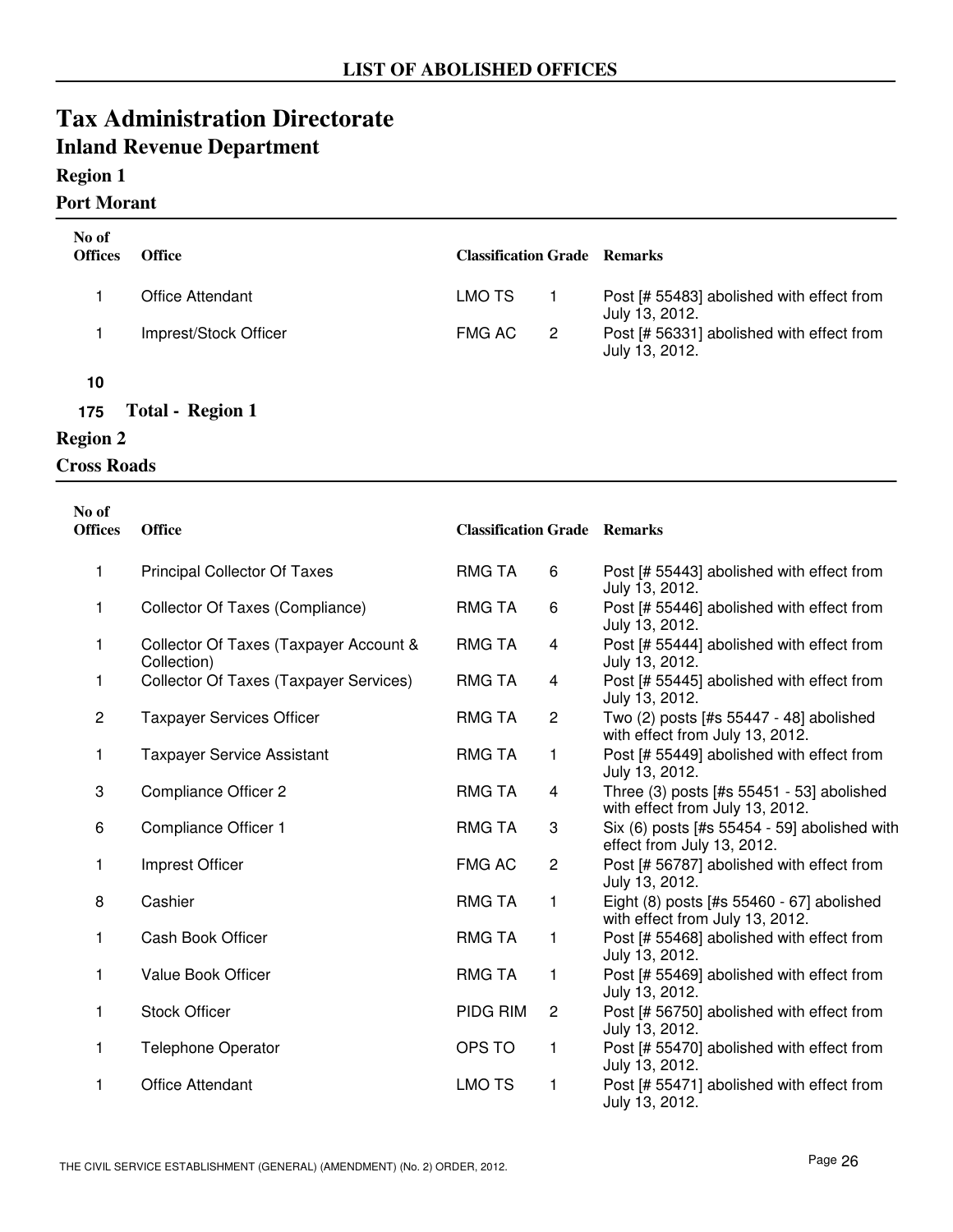### **Region 2**

#### **Cross Roads**

| No of<br><b>Offices</b> | Office                                                | <b>Classification Grade Remarks</b> |                         |                                                                                                                                                                 |
|-------------------------|-------------------------------------------------------|-------------------------------------|-------------------------|-----------------------------------------------------------------------------------------------------------------------------------------------------------------|
| 1                       | Secretary                                             | OPS SS                              | $\overline{2}$          | Post [# 56751] abolished with effect from<br>July 13, 2012.                                                                                                     |
| 31                      |                                                       |                                     |                         |                                                                                                                                                                 |
| <b>St. Andrew</b>       |                                                       |                                     |                         |                                                                                                                                                                 |
| No of<br><b>Offices</b> | <b>Office</b>                                         | <b>Classification Grade Remarks</b> |                         |                                                                                                                                                                 |
| 1                       | <b>Principal Collector</b>                            | <b>RMG TA</b>                       | 6                       | Post [# 53864] abolished with effect from<br>July 13, 2012.                                                                                                     |
| 1                       | <b>Collector Of Taxes (Taxpayer Services)</b>         | <b>RMG TA</b>                       | 5                       | Post [# 55034] abolished with effect from<br>July 13, 2012.                                                                                                     |
| 1                       | Collector Of Taxes (Compliance)                       | <b>RMG TA</b>                       | 6                       | Post [# 55427] abolished with effect from<br>July 13, 2012.                                                                                                     |
| 1                       | Collector Of Taxes (Taxpayer Account &<br>Collection) | <b>RMG TA</b>                       | 5                       | Post [# 55426] abolished with effect from<br>July 13, 2012.                                                                                                     |
| 1                       | Collector Of Taxes (Licence & Motor<br>Vehicle)       | <b>RMG TA</b>                       | 5                       | Post [# 55428] abolished with effect from<br>July 13, 2012.                                                                                                     |
| 1                       | Manager (Licence & Motor Vehicle<br>Documentation)    | <b>RMG TA</b>                       | $\overline{\mathbf{4}}$ | Post [# 55587] abolished with effect from<br>July 13, 2012.                                                                                                     |
| 3                       | Team Leader (Compliance)                              | <b>RMG TA</b>                       | 5                       | Three (3) posts [#s 54986 & 55001 - 2]<br>abolished with effect from July 13, 2012.                                                                             |
| 1                       | Manager, Accounts Maintenance                         | <b>RMG TA</b>                       | 4                       | Post [# 56449] abolished with effect from<br>July 13, 2012.                                                                                                     |
| $\overline{c}$          | <b>Taxpayer Services Officer</b>                      | <b>RMG TA</b>                       | 3                       | Two (2) posts [#s 55423 - 24] abolished<br>with effect from July 13, 2012.                                                                                      |
| 1                       | <b>Licences Officer</b>                               | <b>RMG TA</b>                       | 3                       | Post [# 56299] abolished with effect from<br>July 13, 2012.                                                                                                     |
| 22                      | <b>Compliance Officer 2</b>                           | <b>RMG TA</b>                       | $\overline{\mathbf{4}}$ | Twenty-two (22) posts [#s 54987 - 89,<br>54991 - 93, 54995 - 55000, 55003 - 04,<br>55006 - 10, 55012 - 13 & 55032] abolished<br>with effect from July 13, 2012. |
| 1                       | Senior Compliance Officer                             | <b>RMG TA</b>                       | 3                       | Post [# 55033] abolished with effect from<br>July 13, 2012.                                                                                                     |
| 12                      | Compliance Officer 1                                  | <b>RMG TA</b>                       | 3                       | Twelve (12) posts [#s 55015 - 26]<br>abolished with effect from July 13, 2012.                                                                                  |
| 1                       | <b>Data Perfection Officer</b>                        | <b>RMG TA</b>                       | $\overline{c}$          | Post [# 56754] abolished with effect from<br>July 13, 2012                                                                                                      |
| 1                       | Driver/Licence Officer                                | <b>RMG TA</b>                       | $\overline{c}$          | Post [# 55588] abolished with effect from<br>July 13, 2012.                                                                                                     |
| 1                       | Motor Vehicle Officer                                 | <b>RMG TA</b>                       | $\overline{c}$          | Post [# 55589] abolished with effect from<br>July 13, 2012.                                                                                                     |
| 2                       | <b>Taxpayer Service Assistant</b>                     | <b>RMG TA</b>                       | $\overline{c}$          | Two (2) posts [#s 55590 & 55592]<br>abolished with effect from July 13, 2012.                                                                                   |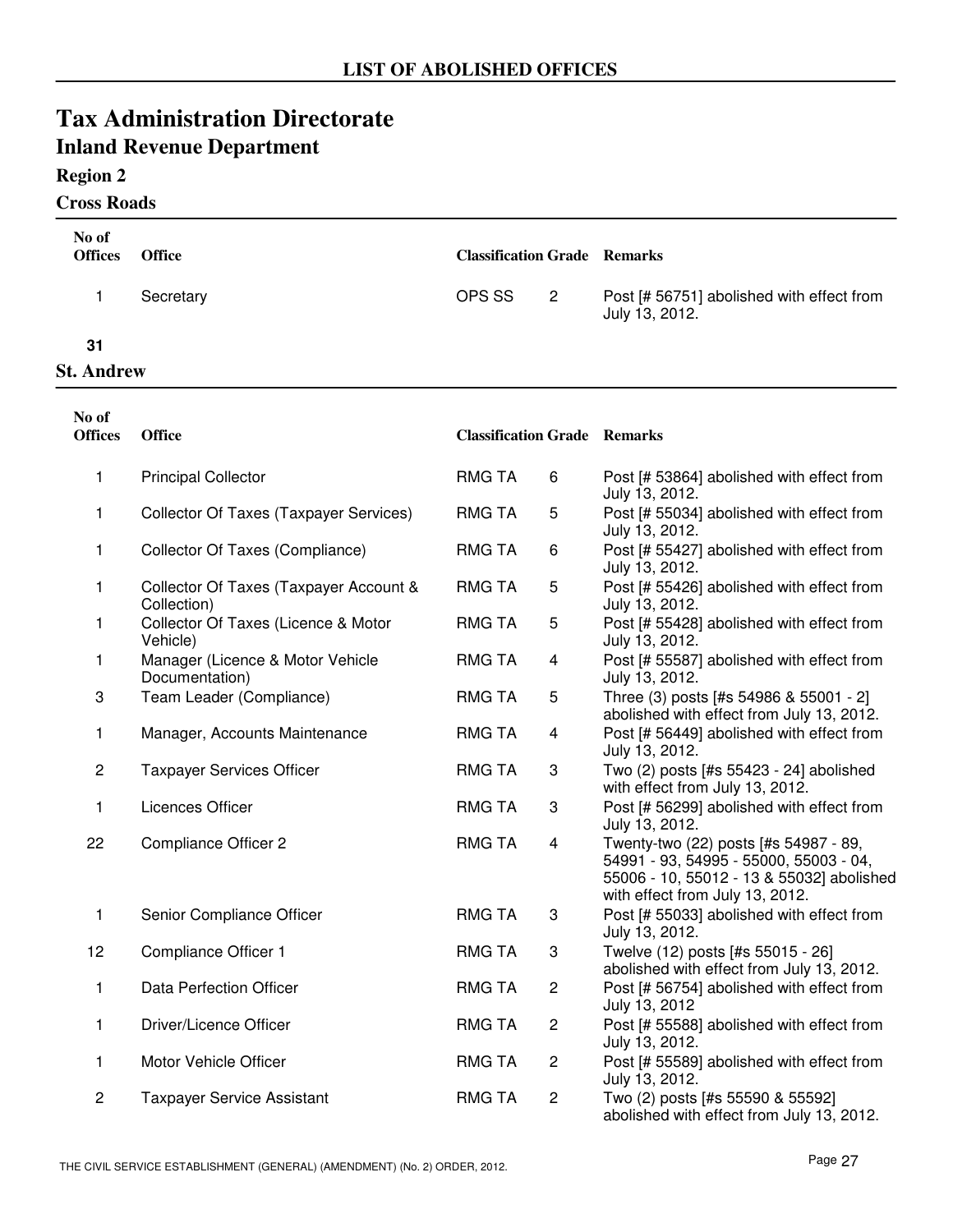### **Region 2**

## **St. Andrew**

| No of<br><b>Offices</b> | Office                            | <b>Classification Grade Remarks</b> |                |                                                                                                                                     |
|-------------------------|-----------------------------------|-------------------------------------|----------------|-------------------------------------------------------------------------------------------------------------------------------------|
| 17                      | Cashier                           | <b>RMG TA</b>                       | 1              | Seventeen (17) posts [#s 55563 - 64,<br>55566 - 68, 55570 - 74, 55576 - 81 &<br>55584] abolished with effect from July 13,<br>2012. |
| 1                       | Data Entry Technician/Photocopier | <b>RMG TA</b>                       | 1              | Post [# 56781] abolished with effect from<br>July 13, 2012                                                                          |
| 1                       | <b>Value Book Officer</b>         | <b>RMG TA</b>                       | 1              | Post [# 55585] abolished with effect from<br>July 13, 2012.                                                                         |
| 1                       | Cash Book Officer                 | <b>RMG TA</b>                       | 1              | Post [# 55586] abolished with effect from<br>July 13, 2012.                                                                         |
| 1                       | <b>Lamination Clerk</b>           | <b>RMG TA</b>                       | 1              | Post [# 56354] abolished with effect from<br>July 13, 2012.                                                                         |
| $\overline{c}$          | <b>Batch Returns Officer</b>      | <b>RMG TA</b>                       | 1              | Two (2) posts [#s 56456 - 57] abolished<br>with effect from July 13, 2012.                                                          |
| 4                       | <b>Taxpayer Accounts Officer</b>  | <b>RMG TA</b>                       | 1              | Four (4) posts [#s 56471 - 73 & 75]<br>abolished with effect from July 13, 2012.                                                    |
| 1                       | <b>Application Administrator</b>  | <b>MIS IT</b>                       | 3              | Post [# 56889] abolished with effect from<br>July 13, 2012.                                                                         |
| 1                       | Data Entry Technician             | <b>MIS IT</b>                       | 1              | Post [# 56048] abolished with effect from<br>July 13, 2012                                                                          |
| 1                       | Senior Secretary                  | OPS SS                              | 3              | Post [# 56492] abolished with effect from<br>July 13, 2012.                                                                         |
| 1                       | <b>Records Officer</b>            | PIDG RIM                            | 2              | Post [# 56343] abolished with effect from<br>July 13, 2012.                                                                         |
| 1                       | <b>Stock Officer</b>              | PIDG RIM                            | $\overline{c}$ | Post [# 56495] abolished with effect from<br>July 13, 2012.                                                                         |
| 4                       | <b>Records Clerk</b>              | PIDG RIM                            | 1              | Four (4) posts [#s 56344 - 47] abolished<br>with effect from July 13, 2012.                                                         |
| 3                       | Machine Operator                  | <b>LMO TS</b>                       | 3              | Three (3) posts [#s 56483 - 56485]<br>abolished with effect from July 13, 2012.                                                     |
| 1                       | Secretary                         | OPS SS                              | $\overline{c}$ | Post [# 56757] abolished with effect from<br>July 13, 2012.                                                                         |

#### **93**

#### **St. Ann's Bay**

| No of<br><b>Offices</b> | Office                                | <b>Classification Grade</b> Remarks |   |                                                             |
|-------------------------|---------------------------------------|-------------------------------------|---|-------------------------------------------------------------|
|                         | <b>Principal Collector</b>            | RMG TA                              | 6 | Post [# 53871] abolished with effect from<br>July 13, 2012. |
|                         | Collector Of Taxes (Compliance)       | RMG TA                              | 6 | Post [# 55052] abolished with effect from<br>July 13, 2012. |
|                         | Collector Of Taxes (Taxpayer Account) | <b>RMG TA</b>                       | 5 | Post [# 55063] abolished with effect from<br>July 13, 2012. |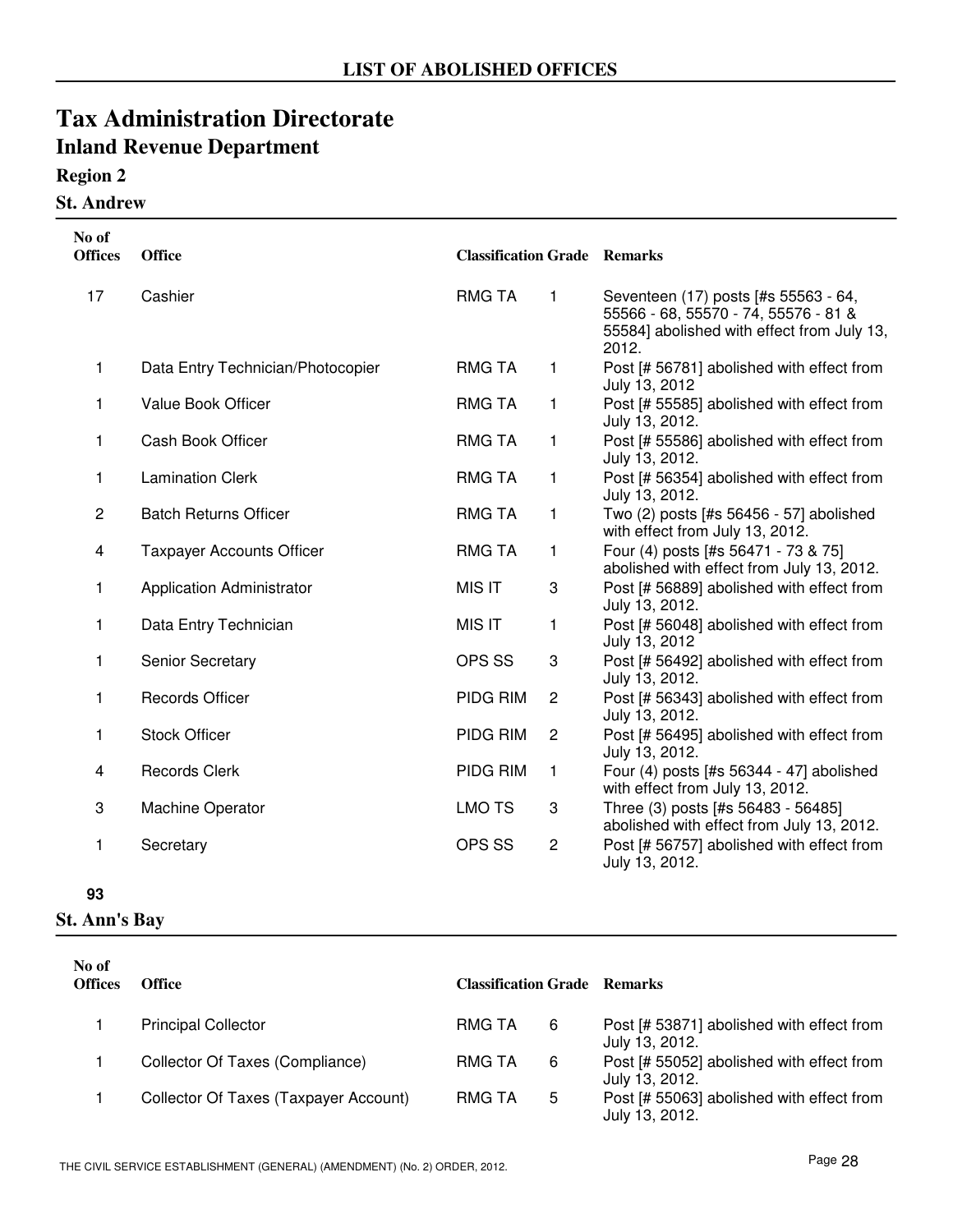## **Region 2**

### **St. Ann's Bay**

| No of<br><b>Offices</b> | <b>Office</b>                                   | <b>Classification Grade Remarks</b> |                         |                                                                                             |
|-------------------------|-------------------------------------------------|-------------------------------------|-------------------------|---------------------------------------------------------------------------------------------|
| 1                       | Collector Of Taxes (Licence & Motor<br>Vehicle) | <b>RMG TA</b>                       | 4                       | Post [# 55035] abolished with effect from<br>July 13, 2012.                                 |
| 1                       | <b>Collections Officer</b>                      | <b>RMG TA</b>                       | $\overline{\mathbf{4}}$ | Post [# 56258] abolished with effect from<br>July 13, 2012.                                 |
| 5                       | <b>Compliance Officer 2</b>                     | <b>RMG TA</b>                       | $\overline{\mathbf{4}}$ | Five (5) posts [#s 54932 - 35 & 55039]<br>abolished with effect from July 13, 2012.         |
| 1                       | Senior Taxpayer Accounts Officer                | <b>RMG TA</b>                       | 3                       | Post [# 56286] abolished with effect from<br>July 13, 2012.                                 |
| $\overline{c}$          | <b>Taxpayer Service Officer</b>                 | <b>RMG TA</b>                       | $\overline{c}$          | Two (2) posts [#s 55055 - 56] abolished<br>with effect from July 13, 2012.                  |
| 1                       | Licences Officer                                | <b>RMG TA</b>                       | $\overline{c}$          | Post [# 56301] abolished with effect from<br>July 13, 2012.                                 |
| 4                       | Compliance Officer 1                            | <b>RMG TA</b>                       | 3                       | Four (4) posts [#s 54960 - 63] abolished<br>with effect from July 13, 2012.                 |
| $\overline{c}$          | Motor Vehicle Officer                           | <b>RMG TA</b>                       | $\overline{c}$          | Two (2) posts [#s 54982 & 56507]<br>abolished with effect from July 13, 2012.               |
| 1                       | Driver/Licence Officer                          | <b>RMG TA</b>                       | $\overline{c}$          | Post [# 55068] abolished with effect from<br>July 13, 2012.                                 |
| $\overline{c}$          | <b>Taxpayer Service Assistant</b>               | <b>RMG TA</b>                       | 1                       | Two (2) posts [#s 56783 & 56789]<br>abolished with effect from July 13, 2012.               |
| 1                       | Value Book Officer                              | <b>RMG TA</b>                       | 1                       | Post [# 55067] abolished with effect from<br>July 13, 2012.                                 |
| 7                       | Cashier                                         | <b>RMG TA</b>                       | $\mathbf{1}$            | Seven (7) posts [#s 55072 - 75 & 55077-<br>79] abolished with effect from July 13,<br>2012. |
| 1                       | Data Entry Technician/Photographer              | <b>RMG TA</b>                       | 1                       | Post [# 56508] abolished with effect from<br>July 13, 2012.                                 |
| 1                       | <b>Lamination Clerk</b>                         | <b>RMG TA</b>                       | $\mathbf{1}$            | Post [# 56352] abolished with effect from<br>July 13, 2012.                                 |
| 1                       | <b>Batch Returns Officer</b>                    | <b>RMG TA</b>                       | 1                       | Post [# 56458] abolished with effect from<br>July 13, 2012.                                 |
| 1                       | <b>Taxpayer Accounts Officer</b>                | <b>RMG TA</b>                       | 1                       | Post [# 56465] abolished with effect from<br>July 13, 2012.                                 |
| 1                       | Imprest Officer                                 | <b>FMG AT</b>                       | 1                       | Post [# 56311] abolished with effect from<br>July 13, 2012.                                 |
| 1                       | <b>Application Administrator</b>                | MIS IT                              | 3                       | Post [# 56895] abolished with effect from<br>July 13, 2012.                                 |
| 1                       | <b>Records Officer</b>                          | PIDG RIM                            | $\overline{c}$          | Post [# 56339] abolished with effect from<br>July 13, 2012.                                 |
| 1                       | <b>Stock Officer</b>                            | PIDG RIM                            | $\overline{c}$          | Post [# 56466] abolished with effect from<br>July 13, 2012.                                 |

**39**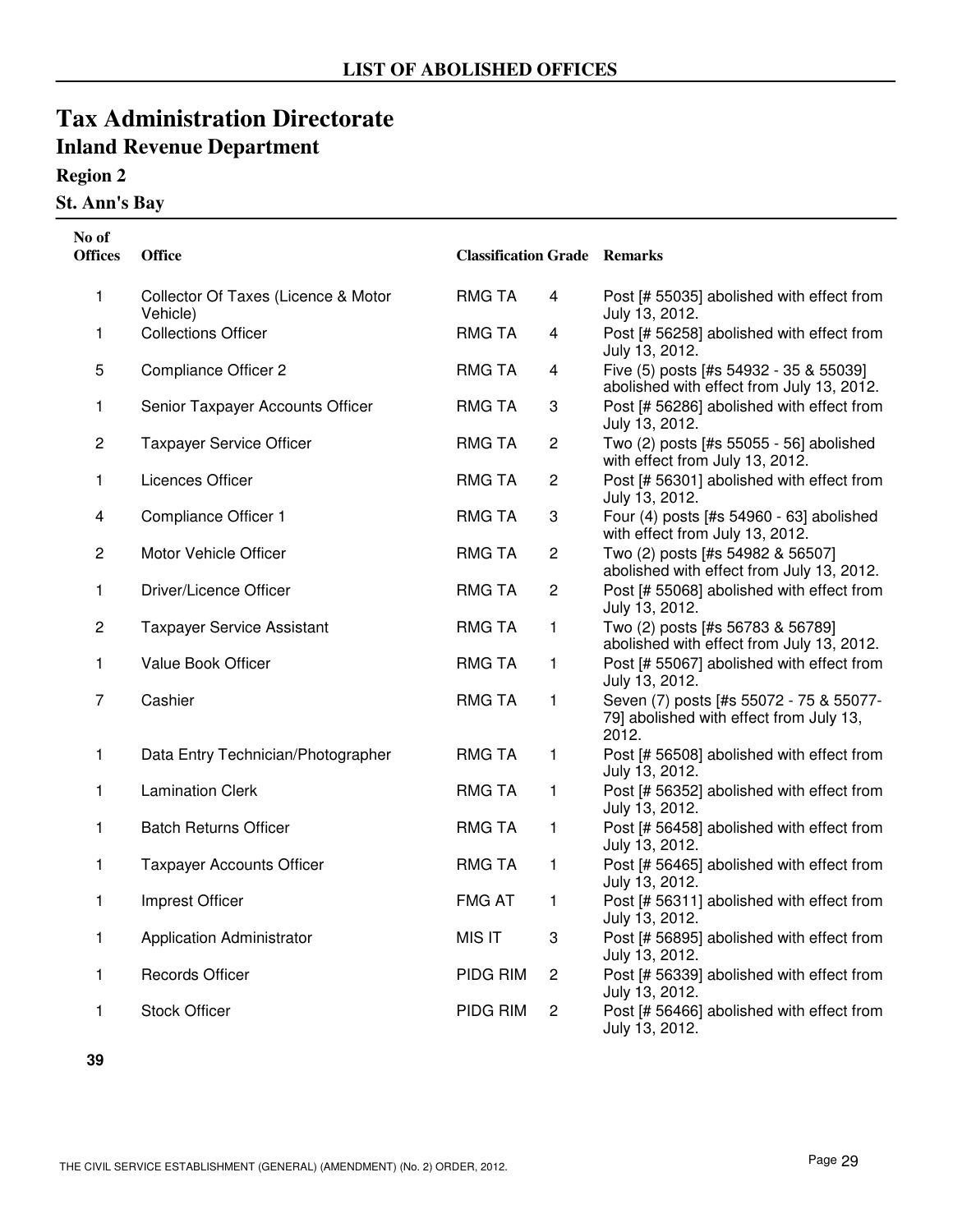## **Region 2**

**Brown's Town**

| No of<br><b>Offices</b> | Office                                                | <b>Classification Grade Remarks</b> |                         |                                                                                        |
|-------------------------|-------------------------------------------------------|-------------------------------------|-------------------------|----------------------------------------------------------------------------------------|
| 1                       | Senior Collector                                      | <b>RMG TA</b>                       | 5                       | Post [# 53872] abolished with effect from<br>July 13, 2012.                            |
| 1                       | Team Leader (Compliance)                              | <b>RMG TA</b>                       | 5                       | Post [# 55186] abolished with effect from<br>July 13, 2012.                            |
| 1                       | <b>Collector Of Taxes (Taxpayer Services)</b>         | <b>RMG TA</b>                       | $\overline{\mathbf{4}}$ | Post [# 55248] abolished with effect from<br>July 13, 2012.                            |
| 1                       | Collector Of Taxes (Taxpayer Account &<br>Collection) | <b>RMG TA</b>                       | $\overline{\mathbf{4}}$ | Post [# 55249] abolished with effect from<br>July 13, 2012.                            |
| $\overline{c}$          | <b>Compliance Officer 2</b>                           | <b>RMG TA</b>                       | $\overline{\mathbf{4}}$ | Two (2) posts [#s 55230 - 31] abolished<br>with effect from July 13, 2012.             |
| 3                       | Compliance Officer 1                                  | <b>RMG TA</b>                       | 3                       | Three (3) posts [#s 55206, 55208 & 55218]<br>abolished with effect from July 13, 2012. |
| 1                       | Driver/Licence Officer                                | <b>RMG TA</b>                       | $\overline{c}$          | Post [# 55551] abolished with effect from<br>July 13, 2012.                            |
| 1                       | <b>Taxpayer Services Officer</b>                      | <b>RMG TA</b>                       | $\overline{c}$          | Post [# 55595] abolished with effect from<br>July 13, 2012.                            |
| 1                       | <b>Taxpayer Accounts Officer</b>                      | <b>RMG TA</b>                       | $\overline{c}$          | Post [# 56519] abolished with effect from<br>July 13, 2012.                            |
| 1                       | Data Entry Technician                                 | <b>RMG TA</b>                       | 1                       | Post [# 56760] abolished with effect from<br>July 13, 2012.                            |
| 1                       | Value Book Officer                                    | <b>RMG TA</b>                       | 1                       | Post [# 55629] abolished with effect from<br>July 13, 2012.                            |
| 1                       | Cash Book Officer                                     | <b>RMG TA</b>                       | $\mathbf{1}$            | Post [# 55630] abolished with effect from<br>July 13, 2012.                            |
| 1                       | <b>Taxpayer Service Assistant</b>                     | <b>RMG TA</b>                       | 1                       | Post [# 55631] abolished with effect from<br>July 13, 2012.                            |
| 4                       | Cashier                                               | <b>RMG TA</b>                       | 1                       | Four (4) posts [#s 55632 - 35] abolished<br>with effect from July 13, 2012.            |
| 1                       | <b>Lamination Clerk</b>                               | <b>RMG TA</b>                       | 1                       | Post [# 56358] abolished with effect from<br>July 13, 2012.                            |
| 1                       | <b>Application Administrator</b>                      | <b>MIS IT</b>                       | $\overline{c}$          | Post [# 53899] abolished with effect from<br>July 13, 2012.                            |
| 1                       | <b>Office Attendant</b>                               | <b>LMO TS</b>                       | 1                       | Post [# 55636] abolished with effect from<br>July 13, 2012.                            |
| 1                       | Imprest Officer                                       | <b>FMG AC</b>                       | $\overline{c}$          | Post [# 56320] abolished with effect from<br>July 13, 2012.                            |
| 1                       | <b>Records Officer</b>                                | PIDG RIM                            | $\overline{c}$          | Post [# 56772] abolished with effect from<br>July 13, 2012.                            |
| 1                       | Secretary                                             | OPS SS                              | $\overline{c}$          | Post [# 56732] abolished with effect from<br>July 13, 2012.                            |

**26**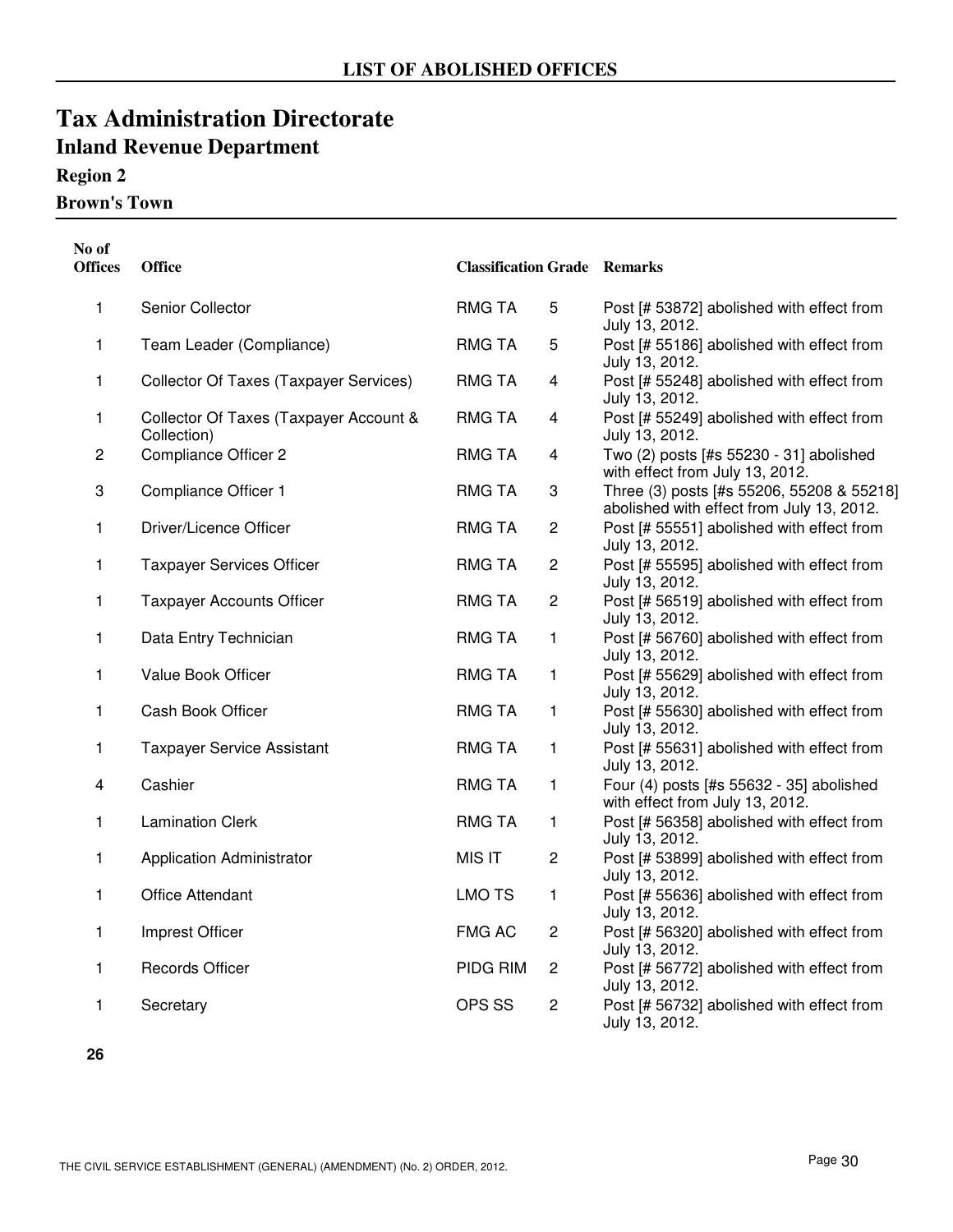## **Region 2**

#### **Port Maria**

| No of<br><b>Offices</b> | <b>Office</b>                          | <b>Classification Grade Remarks</b> |                |                                                                                          |
|-------------------------|----------------------------------------|-------------------------------------|----------------|------------------------------------------------------------------------------------------|
| 1                       | Senior Collector                       | RMG TA                              | 5              | Post [# 53873] abolished with effect from<br>July 13, 2012.                              |
| 1                       | Team Leader (Compliance)               | RMG TA                              | 5              | Post [# 55187] abolished with effect from<br>July 13, 2012.                              |
| 1                       | Collector Of Taxes (Taxpayer Services) | <b>RMG TA</b>                       | $\overline{4}$ | Post [# 55258] abolished with effect from<br>July 13, 2012.                              |
| 1                       | Collector Of Taxes (Taxpayer Account)  | <b>RMG TA</b>                       | $\overline{4}$ | Post [# 55259] abolished with effect from<br>July 13, 2012.                              |
| 1                       | <b>Collections Officer</b>             | <b>RMG TA</b>                       | 3              | Post [# 56265] abolished with effect from<br>July 13, 2012.                              |
| 1                       | Senior Taxpayer/Assessment Officer     | <b>RMG TA</b>                       | $\overline{4}$ | Post [# 56282] abolished with effect from<br>July 13, 2012.                              |
| 4                       | <b>Compliance Officer 2</b>            | <b>RMG TA</b>                       | $\overline{4}$ | Four (4) posts [#s 55232 - 33 & 55250 - 51]<br>abolished with effect from July 13, 2012. |
| 1                       | Compliance Officer 1                   | <b>RMG TA</b>                       | 3              | Post [# 55253] abolished with effect from<br>July 13, 2012.                              |
| 1                       | Driver/Licence Officer                 | <b>RMG TA</b>                       | $\overline{c}$ | Post [# 55552] abolished with effect from<br>July 13, 2012.                              |
| 1                       | <b>Taxpayer Services Officer</b>       | <b>RMG TA</b>                       | $\overline{c}$ | Post [# 55596] abolished with effect from<br>July 13, 2012.                              |
| 1                       | <b>Taxpayer Accounts Officer</b>       | <b>RMG TA</b>                       | $\overline{c}$ | Post [#56520] abolished with effect from<br>July 13, 2012.                               |
| 1                       | Data Entry Technician                  | <b>RMG TA</b>                       | 1              | Post [# 56761] abolished with effect from<br>July 13, 2012.                              |
| 1                       | Value Book Officer                     | <b>RMG TA</b>                       | $\mathbf{1}$   | Post [# 55637] abolished with effect from<br>July 13, 2012.                              |
| 1                       | Cash Book Officer                      | <b>RMG TA</b>                       | 1              | Post [# 55638] abolished with effect from<br>July 13, 2012.                              |
| 1                       | <b>Taxpayer Service Assistant</b>      | <b>RMG TA</b>                       | 1              | Post [# 55639] abolished with effect from<br>July 13, 2012.                              |
| 4                       | Cashier                                | <b>RMG TA</b>                       | 1              | Four (4) posts [#s 55640 - 43] abolished<br>with effect from July 13, 2012.              |
| 1                       | <b>Lamination Clerk</b>                | RMG TA                              | 1              | Post [# 56359] abolished with effect from<br>July 13, 2012.                              |
| 1                       | <b>Application Administrator</b>       | MIS IT                              | $\overline{c}$ | Post [# 56900] abolished with effect from<br>July 13, 2012.                              |
| 1                       | <b>Office Attendant</b>                | <b>LMO TS</b>                       | 1              | Post [# 55644] abolished with effect from<br>July 13, 2012.                              |
| 1                       | Imprest Officer                        | <b>FMG AC</b>                       | $\overline{c}$ | Post [# 56321] abolished with effect from<br>July 13, 2012.                              |
| 1                       | <b>Stock Officer</b>                   | PIDG RIM                            | $\overline{c}$ | Post [# 56532] abolished with effect from<br>July 13, 2012.                              |
| 1                       | <b>Records Officer</b>                 | PIDG RIM                            | $\overline{c}$ | Post [# 56773] abolished with effect from<br>July 13, 2012.                              |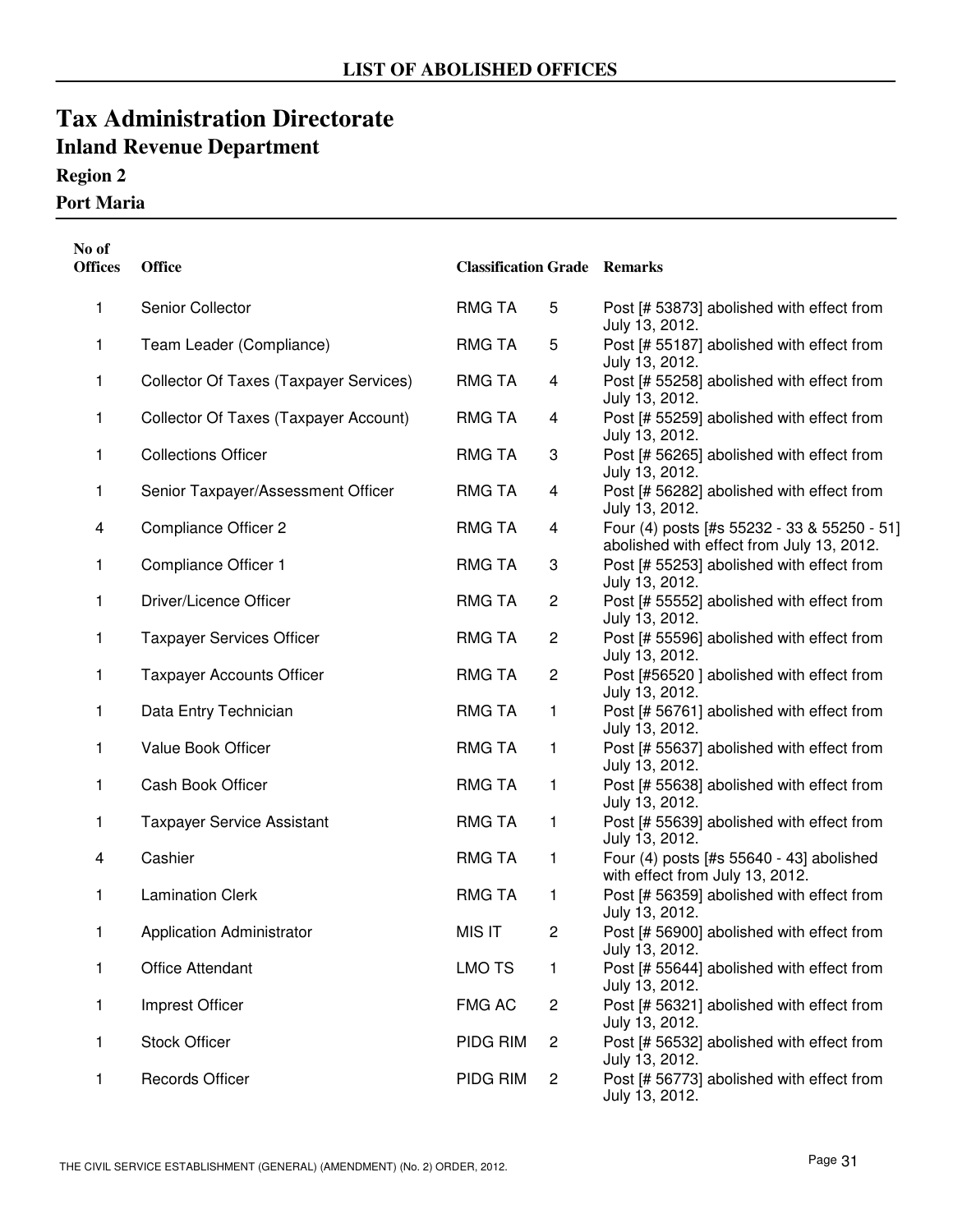### **Region 2**

#### **Port Maria**

| No of<br><b>Offices</b> | <b>Office</b>                    | <b>Classification Grade Remarks</b> |                |                                                                                      |  |
|-------------------------|----------------------------------|-------------------------------------|----------------|--------------------------------------------------------------------------------------|--|
|                         |                                  |                                     |                |                                                                                      |  |
| 1                       | Secretary                        | OPS SS                              | $\overline{2}$ | Post [# 56733] abolished with effect from<br>July 13, 2012.                          |  |
| 29                      |                                  |                                     |                |                                                                                      |  |
| <b>Moneague</b>         |                                  |                                     |                |                                                                                      |  |
| No of                   |                                  |                                     |                |                                                                                      |  |
| <b>Offices</b>          | <b>Office</b>                    | <b>Classification Grade Remarks</b> |                |                                                                                      |  |
| 1                       | <b>Collector Of Taxes</b>        | <b>RMG TA</b>                       | 4              | Post [# 53883] abolished with effect from<br>July 13, 2012.                          |  |
| 1                       | Deputy Collector of Taxes        | RMG TA                              | 3              | Post [# 56443] abolished with effect from<br>July 13, 2012.                          |  |
| 1                       | <b>Compliance Officer 2</b>      | <b>RMG TA</b>                       | 4              | Post [# 55354] abolished with effect from<br>July 13, 2012.                          |  |
| 3                       | Compliance Officer 1             | <b>RMG TA</b>                       | 3              | Three (3) posts [#s 55355 & 55358 - 59]<br>abolished with effect from July 13, 2012. |  |
| 1                       | <b>Taxpayer Accounts Officer</b> | <b>RMG TA</b>                       | $\overline{2}$ | Post [# 56292] abolished with effect from<br>July 13, 2012.                          |  |
| 1                       | Cashier                          | <b>RMG TA</b>                       | $\mathbf{1}$   | Post [# 55361] abolished with effect from<br>July 13, 2012.                          |  |
| 1                       | Cash Book Officer                | <b>RMG TA</b>                       | 1              | Post [# 55484] abolished with effect from<br>July 13, 2012.                          |  |
| 1                       | <b>Taxpayer Services Officer</b> | <b>RMG TA</b>                       | $\mathbf{2}$   | Post [# 55485] abolished with effect from<br>July 13, 2012.                          |  |
| 1                       | <b>Office Attendant</b>          | <b>LMO TS</b>                       | 1              | Post [# 55486] abolished with effect from<br>July 13, 2012.                          |  |
| 1                       | Imprest/Stock Officer            | <b>FMG AC</b>                       | $\overline{2}$ | Post [# 56332] abolished with effect from<br>July 13, 2012.                          |  |
| 1                       | Secretary                        | OPS SS                              | 2              | Post [# 56744] abolished with effect from<br>July 13, 2012.                          |  |

**13**

#### **Annotto Bay**

| No of<br><b>Offices</b> | Office                    | <b>Classification Grade Remarks</b> |    |                                                             |
|-------------------------|---------------------------|-------------------------------------|----|-------------------------------------------------------------|
|                         | <b>Collector Of Taxes</b> | RMG TA                              | 4  | Post [# 53884] abolished with effect from<br>July 13, 2012. |
|                         | Deputy Collector of Taxes | <b>RMG TA</b>                       | -3 | Post [# 56444] abolished with effect from<br>July 13, 2012. |
|                         | Compliance Officer 2      | RMG TA                              | 4  | Post [# 55632] abolished with effect from<br>July 13, 2012. |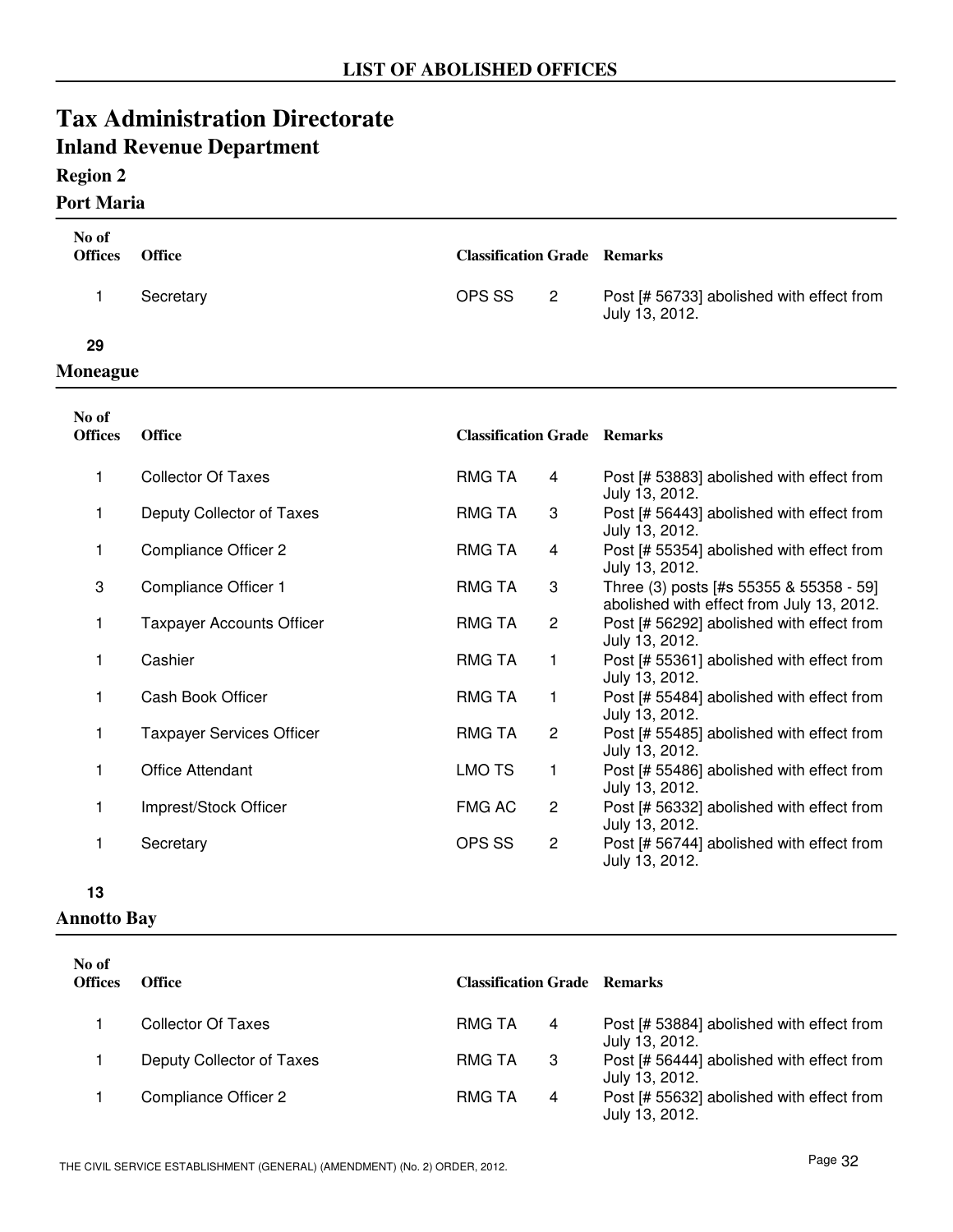### **Region 2**

#### **Annotto Bay**

| No of<br><b>Offices</b> | <b>Office</b>                    | <b>Classification Grade Remarks</b> |                |                                                                            |
|-------------------------|----------------------------------|-------------------------------------|----------------|----------------------------------------------------------------------------|
| 2                       | Compliance Officer 1             | <b>RMG TA</b>                       | 3              | Two (2) posts [#s 55366 - 67] abolished<br>with effect from July 13, 2012. |
| 1                       | <b>Taxpayer Services Officer</b> | <b>RMG TA</b>                       | 2              | Post [# 55488] abolished with effect from<br>July 13, 2012.                |
|                         | <b>Taxpayer Accounts Officer</b> | <b>RMG TA</b>                       | $\overline{2}$ | Post [# 56293] abolished with effect from<br>July 13, 2012.                |
|                         | Cashier                          | <b>RMG TA</b>                       |                | Post [# 55474] abolished with effect from<br>July 13, 2012.                |
|                         | Cash Book Officer                | <b>RMG TA</b>                       |                | Post [# 55487] abolished with effect from<br>July 13, 2012.                |
|                         | Imprest/Stock Officer            | <b>FMG AC</b>                       | 2              | Post [# 56333] abolished with effect from<br>July 13, 2012.                |
|                         | Secretary                        | OPS SS                              | $\overline{c}$ | Post [# 56745] abolished with effect from<br>July 13, 2012.                |

**11**

**242 Total - Region 2**

### **Region 3**

**Mandeville**

| No of<br><b>Offices</b> | <b>Office</b>                                   | <b>Classification Grade Remarks</b> |                |                                                                                                      |
|-------------------------|-------------------------------------------------|-------------------------------------|----------------|------------------------------------------------------------------------------------------------------|
| 1                       | <b>Principal Collector</b>                      | RMG TA                              | 6              | Post [# 53866] abolished with effect from<br>July 13, 2012.                                          |
| 1                       | Collector Of Taxes (Taxpayer Account)           | RMG TA                              | 5              | Post [# 55064] abolished with effect from<br>July 13, 2012.                                          |
|                         | Collector Of Taxes (Licence & Motor<br>Vehicle) | <b>RMG TA</b>                       | 4              | Post [# 55036] abolished with effect from<br>July 13, 2012.                                          |
| 1                       | Collector Of Taxes (Taxpayer Services)          | RMG TA                              | 4              | Post [# 54980] abolished with effect from<br>July 13, 2012.                                          |
| 1                       | <b>Collections Officer</b>                      | <b>RMG TA</b>                       | 4              | Post [# 56259] abolished with effect from<br>July 13, 2012.                                          |
| 1                       | Senior Taxpayer Accounts Officer                | RMG TA                              | 3              | Post [# 56257] abolished with effect from<br>July 13, 2012.                                          |
| 5                       | Compliance Officer 2                            | RMG TA                              | 4              | Five (5) posts [#s 54954 - 55, 54957,<br>55040 & 55044] abolished with effect from<br>July 13, 2012. |
| $\overline{c}$          | <b>Taxpayer Service Officer</b>                 | <b>RMG TA</b>                       | $\overline{c}$ | Two (2) posts [#s 55057 - 58] abolished<br>with effect from July 13, 2012.                           |
| $\overline{2}$          | Compliance Officer 1                            | RMG TA                              | 3              | Two (2) posts [#s 54940 - 41] abolished<br>with effect from July 13, 2012.                           |
| $\overline{2}$          | Motor Vehicle Officer                           | RMG TA                              | $\overline{2}$ | Two (2) post [# 54983 & 56515] abolished<br>with effect from July 13, 2012.                          |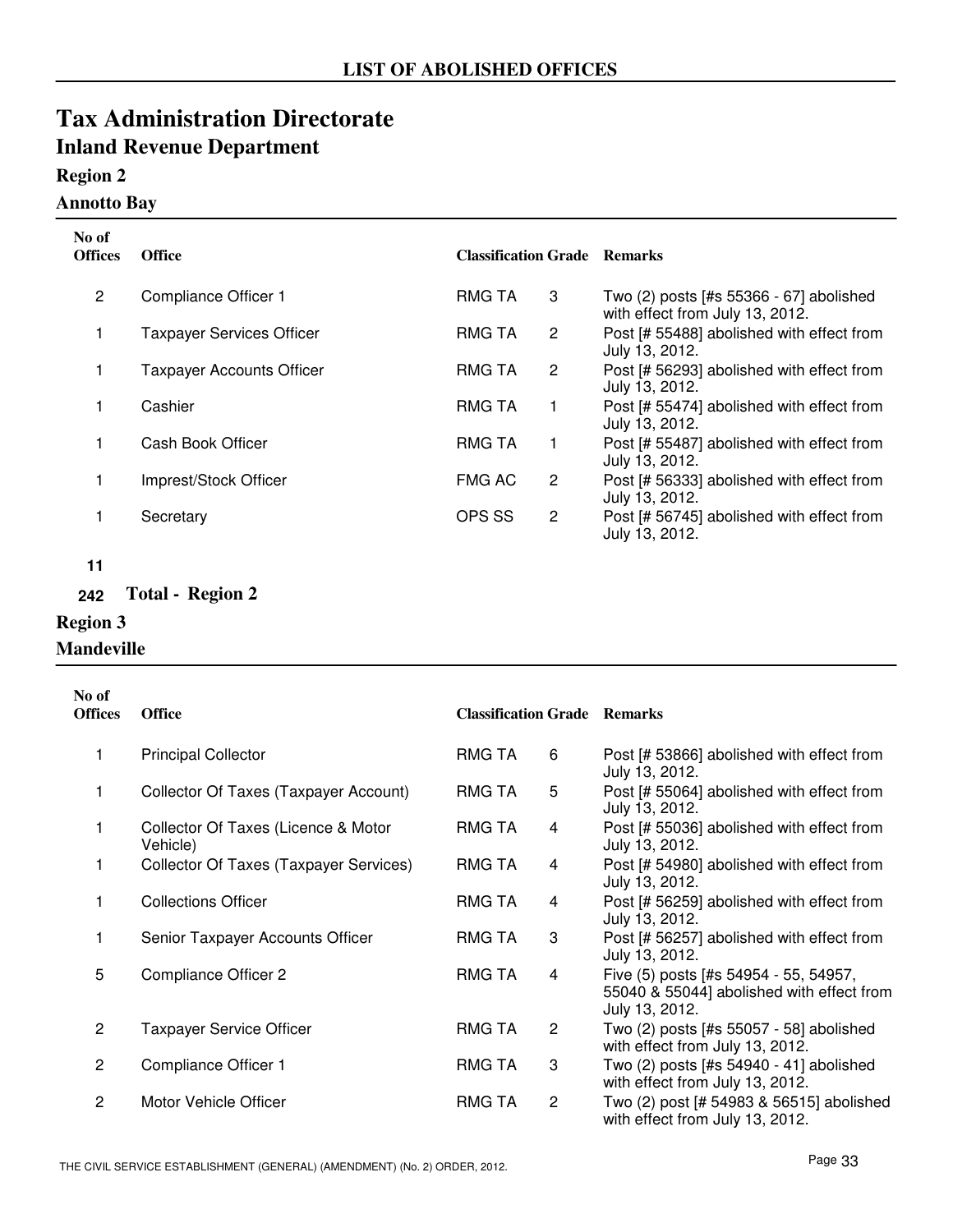### **Region 3**

### **Mandeville**

| No of<br><b>Offices</b> | <b>Office</b>                                   | <b>Classification Grade Remarks</b> |                |                                                                                                   |
|-------------------------|-------------------------------------------------|-------------------------------------|----------------|---------------------------------------------------------------------------------------------------|
| 1                       | Senior Taxpayer Services and Records<br>Officer | <b>RMG TA</b>                       | 3              | Post [# 56501] abolished with effect from<br>July 13, 2012.                                       |
| 1                       | Licences Officer                                | <b>RMG TA</b>                       | $\overline{c}$ | Post [# 56302] abolished with effect from<br>July 13, 2012.                                       |
| 1                       | <b>Taxpayer Service Assistant</b>               | <b>RMG TA</b>                       | 1              | Post [# 56785] abolished with effect from<br>July 13, 2012.                                       |
| 6                       | Cashier                                         | <b>RMG TA</b>                       | 1              | Six (6) posts [#s 55080 - 82, 55084 - 85 &<br>55087] abolished with effect from July 13,<br>2012. |
| 1                       | Cash Book Officer                               | <b>RMG TA</b>                       | 1              | Post [# 55546] abolished with effect from<br>July 13, 2012.                                       |
| 1                       | <b>Lamination Clerk</b>                         | <b>RMG TA</b>                       | 1              | Post [# 56349] abolished with effect from<br>July 13, 2012.                                       |
| 1                       | Data Entry Technician/Photographer              | <b>RMG TA</b>                       | 1              | Post [# 56516] abolished with effect from<br>July 13, 2012.                                       |
| 1                       | <b>Batch Returns Officer</b>                    | <b>RMG TA</b>                       | 1              | Post [# 56459] abolished with effect from<br>July 13, 2012.                                       |
| 1                       | <b>Taxpayer Accounts Officer</b>                | <b>RMG TA</b>                       | 1              | Post [# 56464] abolished with effect from<br>July 13, 2012.                                       |
| 1                       | Imprest Officer                                 | <b>FMG AT</b>                       | 1              | Post [# 56312] abolished with effect from<br>July 13, 2012.                                       |
| 1                       | <b>Application Administrator</b>                | MIS IT                              | 3              | Post [# 56893] abolished with effect from<br>July 13, 2012                                        |
| 1                       | Senior Secretary                                | OPS SS                              | 3              | Post [# 56487] abolished with effect from<br>July 13, 2012                                        |
| 1                       | <b>Records Officer</b>                          | PIDG RIM                            | $\overline{2}$ | Post [# 56340] abolished with effect from<br>July 13, 2012                                        |
| 1                       | <b>Stock Officer</b>                            | PIDG RIM                            | $\overline{c}$ | Post [# 56467] abolished with effect from<br>July 13, 2012.                                       |

#### **36**

#### **May Pen**

| No of<br><b>Offices</b> | <b>Office</b>                                   | <b>Classification Grade Remarks</b> |                                                             |
|-------------------------|-------------------------------------------------|-------------------------------------|-------------------------------------------------------------|
| 1                       | Collector Of Taxes (Compliance)                 | RMG TA<br>6                         | Post [# 55053] abolished with effect from<br>July 13, 2012. |
|                         | Collector Of Taxes (Taxpayer Account)           | RMG TA<br>5                         | Post [# 55065] abolished with effect from<br>July 13, 2012. |
|                         | Collector Of Taxes (Licence & Motor<br>Vehicle) | RMG TA<br>4                         | Post [# 55037] abolished with effect from<br>July 13, 2012. |
|                         | Collector Of Taxes (Taxpayer Services)          | <b>RMG TA</b><br>4                  | Post [# 54979] abolished with effect from<br>July 13, 2012. |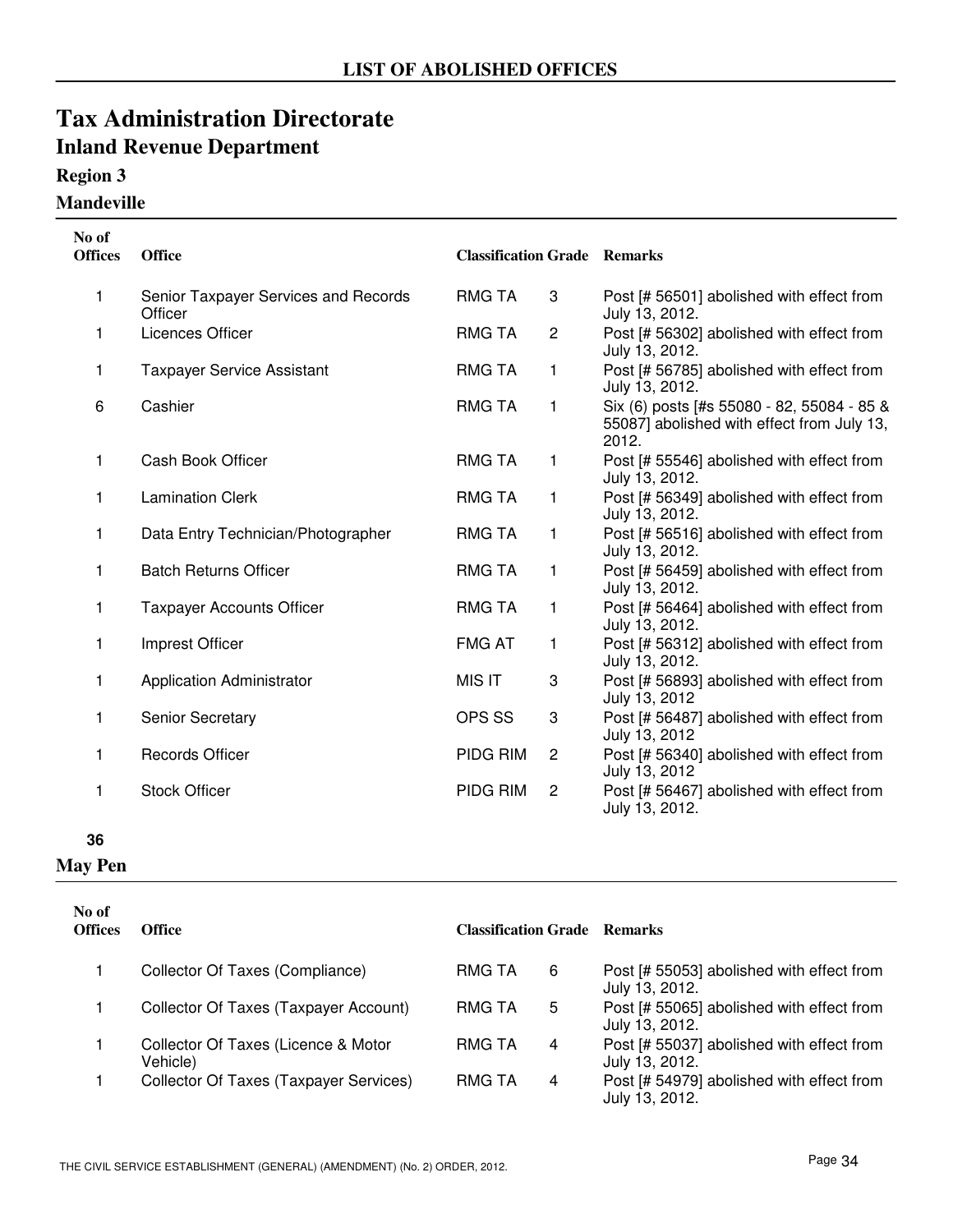### **Region 3**

**May Pen**

| No of<br><b>Offices</b> | Office                                          | <b>Classification Grade Remarks</b> |                         |                                                                                              |
|-------------------------|-------------------------------------------------|-------------------------------------|-------------------------|----------------------------------------------------------------------------------------------|
| 1                       | <b>Collections Officer</b>                      | <b>RMG TA</b>                       | $\overline{4}$          | Post [# 56260] abolished with effect from<br>July 13, 2012.                                  |
| 6                       | <b>Compliance Officer 2</b>                     | <b>RMG TA</b>                       | $\overline{\mathbf{4}}$ | Six (6) posts [#s 54950 - 53, 55041 &<br>55045] abolished with effect from July 13,<br>2012. |
| $\mathbf{2}$            | Compliance Officer 1                            | <b>RMG TA</b>                       | 3                       | Two (2) posts [#s 54972 - 73] abolished<br>with effect from July 13, 2012.                   |
| $\overline{c}$          | <b>Taxpayer Service Officer</b>                 | <b>RMG TA</b>                       | $\overline{c}$          | Two (2) posts [#s 55059 - 60] abolished<br>with effect from July 13, 2012.                   |
| $\overline{c}$          | Motor Vehicle Officer                           | <b>RMG TA</b>                       | $\overline{c}$          | Two (2) posts [#s 54984 & 56513]<br>abolished with effect from July 13, 2012.                |
| 1                       | Senior Taxpayer Services and Records<br>Officer | <b>RMG TA</b>                       | 3                       | Post [# 56502] abolished with effect from<br>July 13, 2012.                                  |
| 1                       | Driver/Licence Officer                          | <b>RMG TA</b>                       | $\overline{c}$          | Post [# 55049] abolished with effect from<br>July 13, 2012.                                  |
| 1                       | Licences Officer                                | <b>RMG TA</b>                       | $\overline{c}$          | Post [# 56303] abolished with effect from<br>July 13, 2012.                                  |
| 1                       | <b>Taxpayer Service Assistant</b>               | <b>RMG TA</b>                       | 1                       | Post [# 56786] abolished with effect from<br>July 13, 2012.                                  |
| 1                       | Value Book Officer                              | <b>RMG TA</b>                       | 1                       | Post [# 55070] abolished with effect from<br>July 13, 2012.                                  |
| $\overline{7}$          | Cashier                                         | <b>RMG TA</b>                       | $\mathbf{1}$            | Seven (7) posts [#s 55088 - 94] abolished<br>with effect from July 13, 2012.                 |
| 1                       | Cash Book Officer                               | <b>RMG TA</b>                       | $\mathbf{1}$            | Post [# 55547] abolished with effect from<br>July 13, 2012.                                  |
| 1                       | <b>Lamination Clerk</b>                         | <b>RMG TA</b>                       | 1                       | Post [# 56350] abolished with effect from<br>July 13, 2012.                                  |
| 1                       | Data Entry Technician/Photographer              | <b>RMG TA</b>                       | 1                       | Post [# 56514] abolished with effect from<br>July 13, 2012.                                  |
| 1                       | <b>Application Administrator</b>                | <b>MIS IT</b>                       | 3                       | Post [# 56892] abolished with effect from<br>July 13, 2012.                                  |
| 1                       | Imprest Officer                                 | <b>FMG AT</b>                       | 1                       | Post [# 56313] abolished with effect from<br>July 13, 2012.                                  |
| 1                       | Senior Secretary                                | OPS SS                              | 3                       | Post [# 56488] abolished with effect from<br>July 13, 2012.                                  |
| 1                       | <b>Records Officer</b>                          | PIDG RIM                            | $\overline{c}$          | Post [# 56341] abolished with effect from<br>July 13, 2012.                                  |
| 1                       | <b>Stock Officer</b>                            | PIDG RIM                            | $\overline{2}$          | Post [# 56468] abolished with effect from<br>July 13, 2012.                                  |

**37**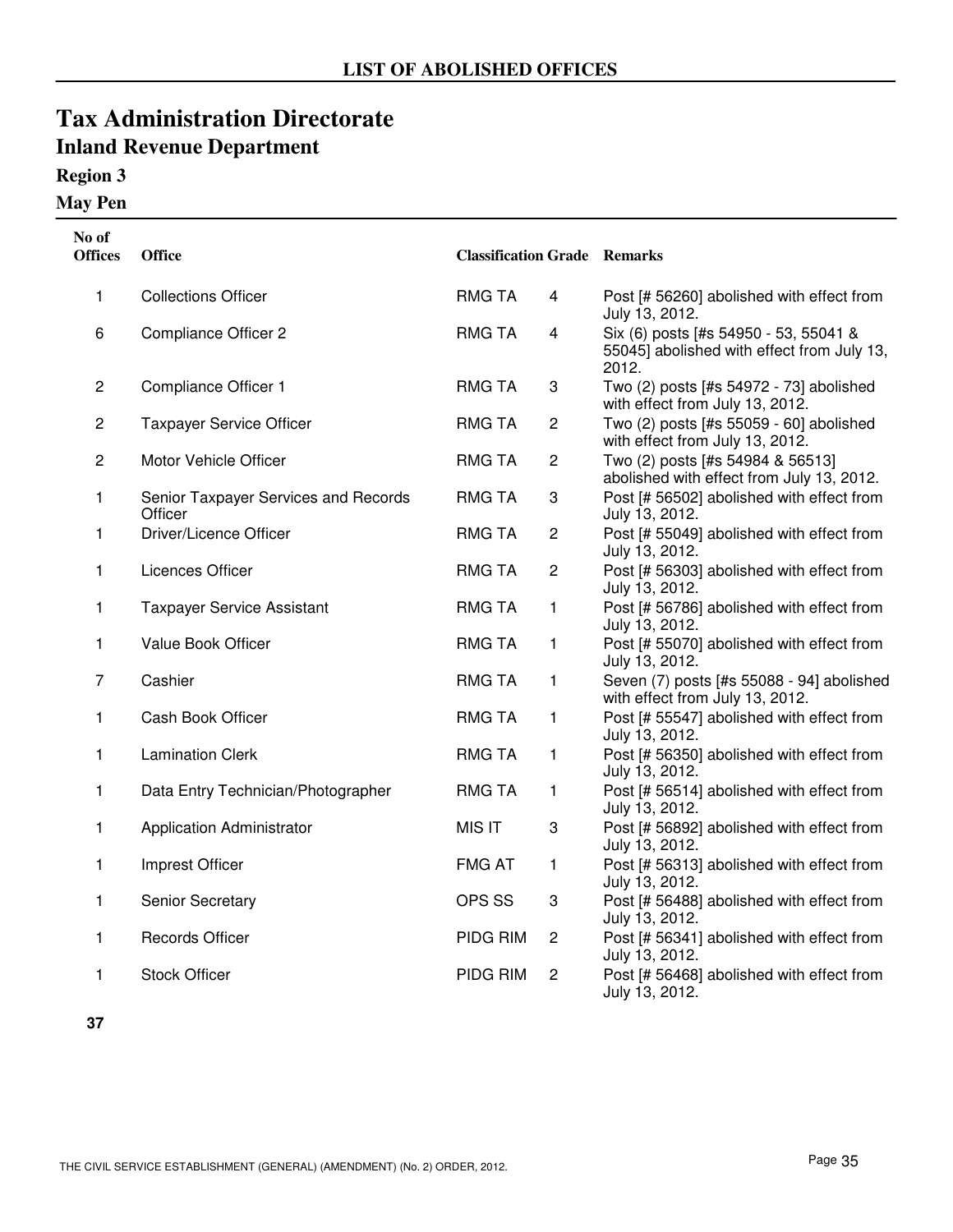### **Region 3**

**Spanish Town**

| No of<br><b>Offices</b> | <b>Office</b>                                   | <b>Classification Grade Remarks</b> |                         |                                                                                              |
|-------------------------|-------------------------------------------------|-------------------------------------|-------------------------|----------------------------------------------------------------------------------------------|
| 1                       | <b>Principal Collector</b>                      | <b>RMG TA</b>                       | 6                       | Post [# 53865] abolished with effect from<br>July 13, 2012.                                  |
| 1                       | Collector Of Taxes (Compliance)                 | <b>RMG TA</b>                       | 6                       | Post [# 55054] abolished with effect from<br>July 13, 2012.                                  |
| 1                       | Collector Of Taxes (Taxpayer Account)           | <b>RMG TA</b>                       | 5                       | Post [# 55066] abolished with effect from<br>July 13, 2012.                                  |
| 1                       | Collector Of Taxes (Licence & Motor<br>Vehicle) | <b>RMG TA</b>                       | 4                       | Post [# 55038] abolished with effect from<br>July 13, 2012.                                  |
| 1                       | <b>Collector Of Taxes (Taxpayer Services)</b>   | <b>RMG TA</b>                       | 4                       | Post [# 54978] abolished with effect from<br>July 13, 2012.                                  |
| 1                       | <b>Collections Officer</b>                      | <b>RMG TA</b>                       | 4                       | Post [# 56261] abolished with effect from<br>July 13, 2012.                                  |
| 1                       | Senior Taxpayer Accounts Officer                | <b>RMG TA</b>                       | 3                       | Post [# 56289] abolished with effect from<br>July 13, 2012.                                  |
| 4                       | <b>Compliance Officer 2</b>                     | <b>RMG TA</b>                       | $\overline{\mathbf{4}}$ | Four (4) posts [#s 54943 - 4, 54947 &<br>54966] abolished with effect from July 13,<br>2012. |
| $\overline{c}$          | <b>Taxpayer Service Officer</b>                 | <b>RMG TA</b>                       | $\overline{2}$          | Two (2) posts [#s 55061 - 62] abolished<br>with effect from July 13, 2012.                   |
| 1                       | Licences Officer                                | <b>RMG TA</b>                       | $\overline{\mathbf{c}}$ | Post [# 56394] abolished with effect from<br>July 13, 2012.                                  |
| 1                       | <b>Compliance Officer</b>                       | <b>RMG TA</b>                       | 2                       | Post [# 54942] abolished with effect from<br>July 13, 2012.                                  |
| 4                       | Compliance Officer 1                            | <b>RMG TA</b>                       | 3                       | Four (4) posts [#s 54967 - 70] abolished<br>with effect from July 13, 2012.                  |
| $\overline{2}$          | Motor Vehicle Officer                           | <b>RMG TA</b>                       | $\overline{c}$          | Two (2) posts [#s 54985 & 56511]<br>abolished with effect from July 13, 2012.                |
| 1                       | Driver/Licence Officer                          | <b>RMG TA</b>                       | $\overline{c}$          | Post [# 55050] abolished with effect from<br>July 13, 2012.                                  |
| 1                       | Senior Taxpayer Services and Records<br>Officer | <b>RMG TA</b>                       | 3                       | Post [# 56503] abolished with effect from<br>July 13, 2012.                                  |
| 1                       | <b>Taxpayer Service Assistant</b>               | <b>RMG TA</b>                       | 1                       | Post [# 56784] abolished with effect from<br>July 13, 2012.                                  |
| 1                       | Value Book Officer                              | <b>RMG TA</b>                       | 1                       | Post [# 55071] abolished with effect from<br>July 13, 2012.                                  |
| 8                       | Cashier                                         | <b>RMG TA</b>                       | 1                       | Eight (8) posts [#s 55096 - 55103]<br>abolished with effect from July 13, 2012.              |
| 1                       | Cash Book Officer                               | <b>RMG TA</b>                       | 1                       | Post [# 55548] abolished with effect from<br>July 13, 2012.                                  |
| 1                       | <b>Lamination Clerk</b>                         | <b>RMG TA</b>                       | 1                       | Post [# 56351] abolished with effect from<br>July 13, 2012.                                  |
| 1                       | <b>Batch Returns Officer</b>                    | <b>RMG TA</b>                       | 1                       | Post [# 56461] abolished with effect from<br>July 13, 2012.                                  |
| 1                       | <b>Application Administrator</b>                | <b>MIS IT</b>                       | 3                       | Post [# 56891] abolished with effect from<br>July 13, 2012.                                  |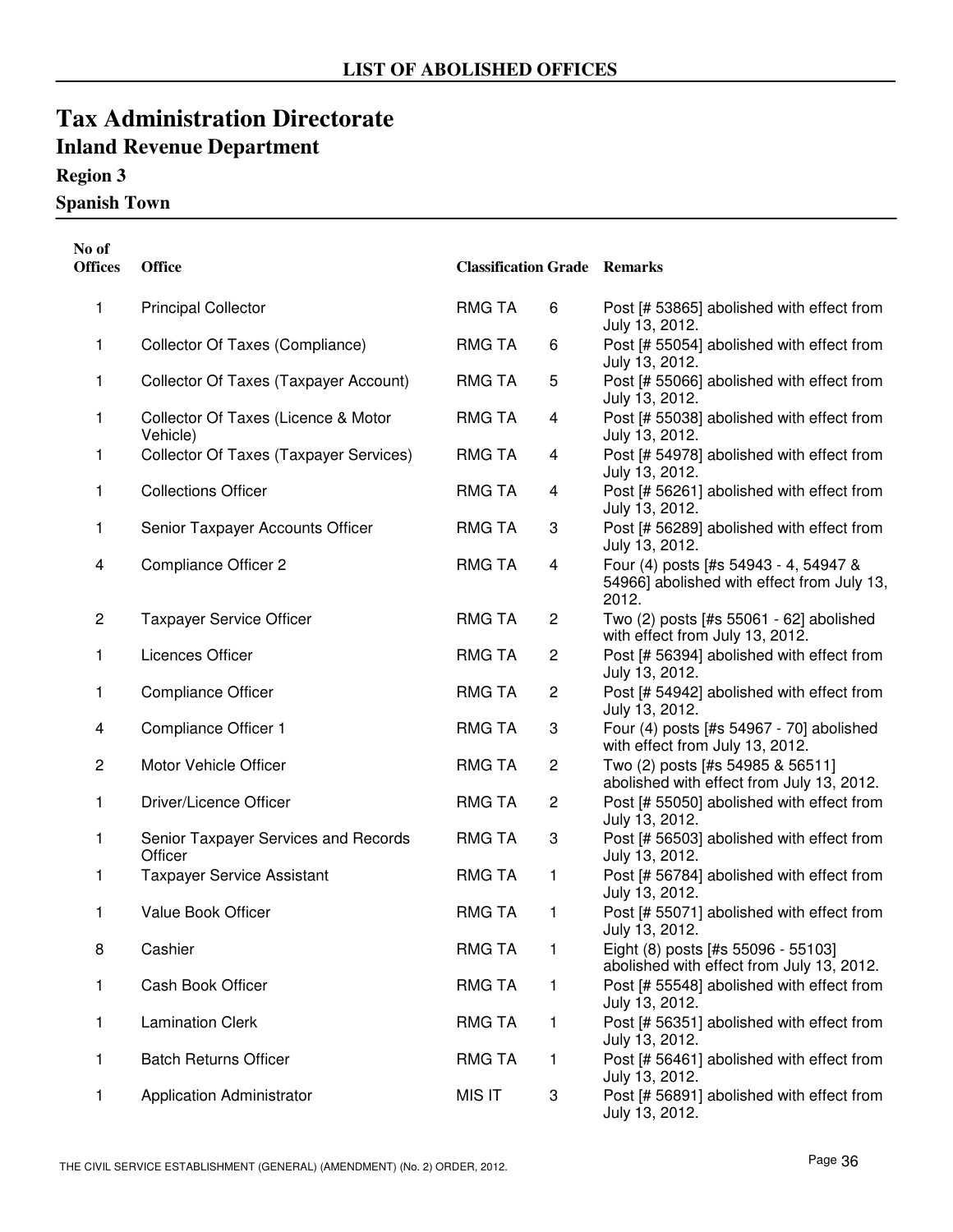### **Region 3**

### **Spanish Town**

| No of<br><b>Offices</b> | <b>Office</b>           | <b>Classification Grade Remarks</b> |   |                                                             |
|-------------------------|-------------------------|-------------------------------------|---|-------------------------------------------------------------|
|                         | Imprest Officer         | <b>FMG AT</b>                       |   | Post [# 56314] abolished with effect from<br>July 13, 2012. |
|                         | <b>Senior Secretary</b> | OPS SS                              | 3 | Post [# 56489] abolished with effect from<br>July 13, 2012. |
|                         | Records Officer         | PIDG RIM                            | 2 | Post [# 56342] abolished with effect from<br>July 13, 2012. |
|                         | <b>Stock Officer</b>    | PIDG RIM                            | 2 | Post [# 56469] abolished with effect from<br>July 13, 2012. |

#### **41**

### **Black River**

| No of<br><b>Offices</b> | <b>Office</b>                                         | <b>Classification Grade Remarks</b> |                |                                                                                          |
|-------------------------|-------------------------------------------------------|-------------------------------------|----------------|------------------------------------------------------------------------------------------|
| 1                       | Senior Collector                                      | <b>RMG TA</b>                       | 5              | Post [# 53875] abolished with effect from<br>July 13, 2012.                              |
| 1                       | Team Leader (Compliance)                              | RMG TA                              | 6              | Post [# 55189] abolished with effect from<br>July 13, 2012.                              |
| 1                       | Collector Of Taxes (Taxpayer Account &<br>Collection) | <b>RMG TA</b>                       | $\mathbf 5$    | Post [# 55269] abolished with effect from<br>July 13, 2012.                              |
| 1                       | <b>Collector Of Taxes (Taxpayer Services)</b>         | <b>RMG TA</b>                       | 4              | Post [# 55268] abolished with effect from<br>July 13, 2012.                              |
| 1                       | Senior Taxpayer/Assessment Officer                    | <b>RMG TA</b>                       | 3              | Post [# 56281] abolished with effect from<br>July 13, 2012.                              |
| 4                       | <b>Compliance Officer 2</b>                           | RMG TA                              | 4              | Four (4) posts [#s 55234 - 35 & 55262 - 63]<br>abolished with effect from July 13, 2012. |
| 1                       | <b>Application Administrator</b>                      | <b>MIS IT</b>                       | $\overline{c}$ | Post [# 56907] abolished with effect from<br>July 13, 2012.                              |
| 1                       | Compliance Officer 1                                  | <b>RMG TA</b>                       | 3              | Post [# 55260] abolished with effect from<br>July 13, 2012.                              |
| 1                       | Driver/Licence Officer                                | <b>RMG TA</b>                       | $\mathbf{2}$   | Post [# 55553] abolished with effect from<br>July 13, 2012.                              |
| 1                       | <b>Taxpayer Services Officer</b>                      | <b>RMG TA</b>                       | $\mathbf{2}$   | Post [# 55597] abolished with effect from<br>July 13, 2012.                              |
| 1                       | <b>Taxpayer Accounts Officer</b>                      | <b>RMG TA</b>                       | $\overline{2}$ | Post [# 56522] abolished with effect from<br>July 13, 2012.                              |
| 1                       | Data Entry Technician                                 | <b>RMG TA</b>                       | 1              | Post [# 56763] abolished with effect from<br>July 13, 2012.                              |
| 1                       | Value Book Officer                                    | RMG TA                              | 1              | Post [# 55645] abolished with effect from<br>July 13, 2012.                              |
| 1                       | Cash Book Officer                                     | <b>RMG TA</b>                       | 1              | Post [# 55646] abolished with effect from<br>July 13, 2012.                              |
| 1                       | <b>Taxpayer Service Assistant</b>                     | <b>RMG TA</b>                       | 1              | Post [# 55647] abolished with effect from<br>July 13, 2012.                              |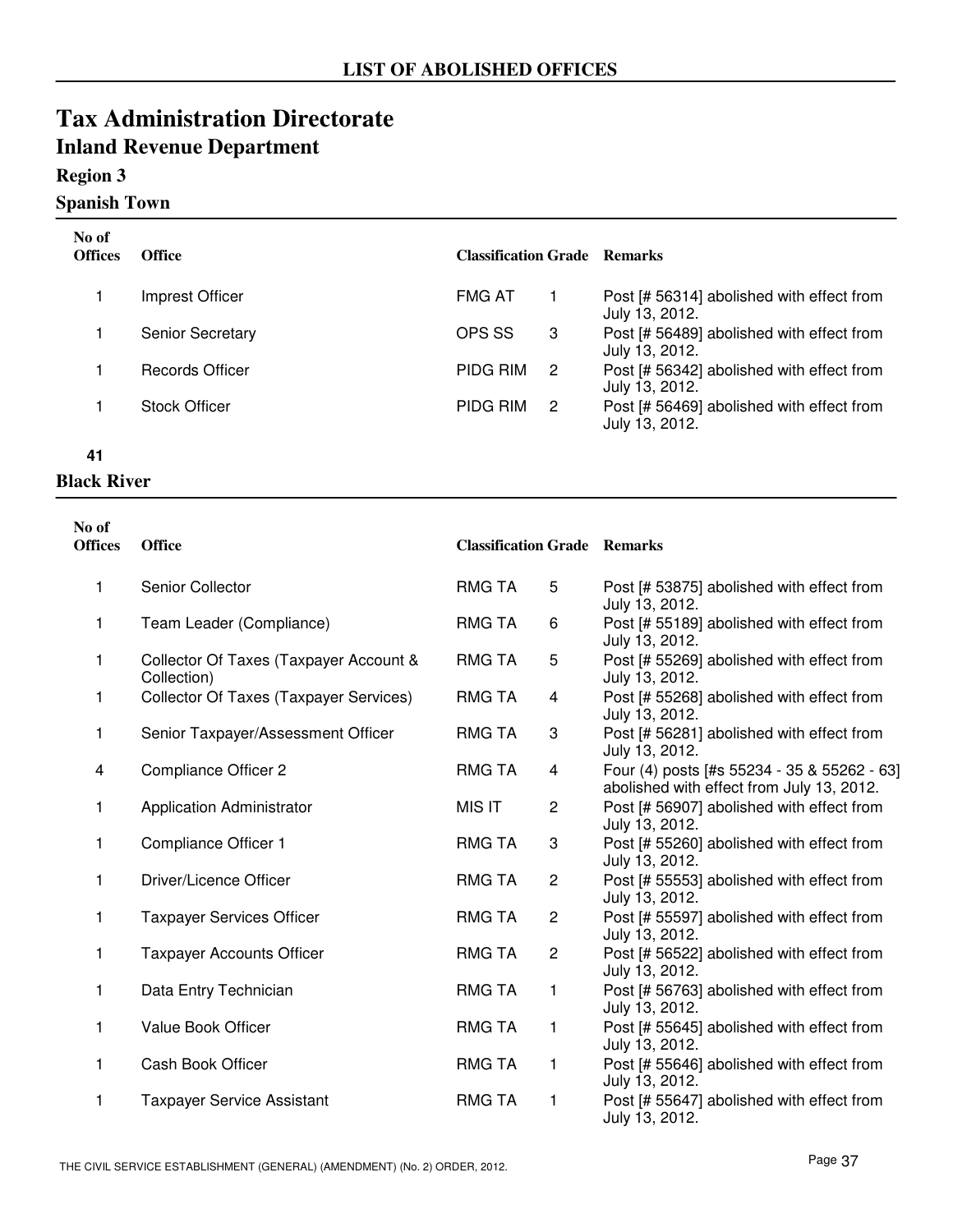### **Region 3**

### **Black River**

| No of<br><b>Offices</b> | <b>Office</b>           | <b>Classification Grade Remarks</b> |    |                                                                               |
|-------------------------|-------------------------|-------------------------------------|----|-------------------------------------------------------------------------------|
| 4                       | Cashier                 | RMG TA                              |    | Four $(4)$ posts [#s 55648 - 51] abolished<br>with effect from July 13, 2012. |
|                         | <b>Lamination Clerk</b> | <b>RMG TA</b>                       | 1  | Post [# 56360] abolished with effect from<br>July 13, 2012.                   |
|                         | Office Attendant        | <b>LMO TS</b>                       |    | Post [# 55652] abolished with effect from<br>July 13, 2012.                   |
|                         | Imprest Officer         | <b>FMG AC</b>                       | 2  | Post [# 56329] abolished with effect from<br>July 13, 2012.                   |
|                         | <b>Stock Officer</b>    | <b>PIDG RIM</b>                     | -2 | Post [# 56534] abolished with effect from<br>July 13, 2012.                   |
|                         | <b>Records Officer</b>  | <b>PIDG RIM</b>                     | 2  | Post [# 56775] abolished with effect from<br>July 13, 2012.                   |

#### **27**

#### **Chapleton**

| No of<br><b>Offices</b> | <b>Office</b>                                         | <b>Classification Grade Remarks</b> |                |                                                                            |
|-------------------------|-------------------------------------------------------|-------------------------------------|----------------|----------------------------------------------------------------------------|
| 1                       | Senior Collector                                      | <b>RMG TA</b>                       | 5              | Post [# 53876] abolished with effect from<br>July 13, 2012.                |
| 1                       | Team Leader (Compliance)                              | <b>RMG TA</b>                       | 5              | Post [# 55190] abolished with effect from<br>July 13, 2012.                |
| 1                       | Collector Of Taxes (Taxpayer Services)                | <b>RMG TA</b>                       | 4              | Post [# 55278] abolished with effect from<br>July 13, 2012.                |
| 1                       | Collector Of Taxes (Taxpayer Account &<br>Collection) | <b>RMG TA</b>                       | 4              | Post [# 55279] abolished with effect from<br>July 13, 2012.                |
| 1                       | Senior Taxpayer/Assessment Officer                    | <b>RMG TA</b>                       | 3              | Post [# 56280] abolished with effect from<br>July 13, 2012.                |
| $\overline{c}$          | Compliance Officer 2                                  | <b>RMG TA</b>                       | 4              | Two (2) posts [#s 55270 - 71] abolished<br>with effect from July 13, 2012. |
| 1                       | Compliance Officer 1                                  | <b>RMG TA</b>                       | 3              | Post [# 55272] abolished with effect from<br>July 13, 2012.                |
| 1                       | <b>Taxpayer Services Officer</b>                      | <b>RMG TA</b>                       | $\overline{2}$ | Post [# 55598] abolished with effect from<br>July 13, 2012.                |
| 1                       | <b>Taxpayer Accounts Officer</b>                      | <b>RMG TA</b>                       | $\mathbf{2}$   | Post [# 56523] abolished with effect from<br>July 13, 2012.                |
| 1                       | Data Entry Technician                                 | <b>RMG TA</b>                       | 1              | Post [# 56764] abolished with effect from<br>July 13, 2012.                |
| 1                       | <b>Value Book Officer</b>                             | <b>RMG TA</b>                       | 1              | Post [# 55653] abolished with effect from<br>July 13, 2012.                |
| 1                       | Cash Book Officer                                     | <b>RMG TA</b>                       | 1              | Post [# 55654] abolished with effect from<br>July 13, 2012.                |
| 1                       | <b>Taxpayer Service Assistant</b>                     | <b>RMG TA</b>                       | 1              | Post [# 55655] abolished with effect from<br>July 13, 2012.                |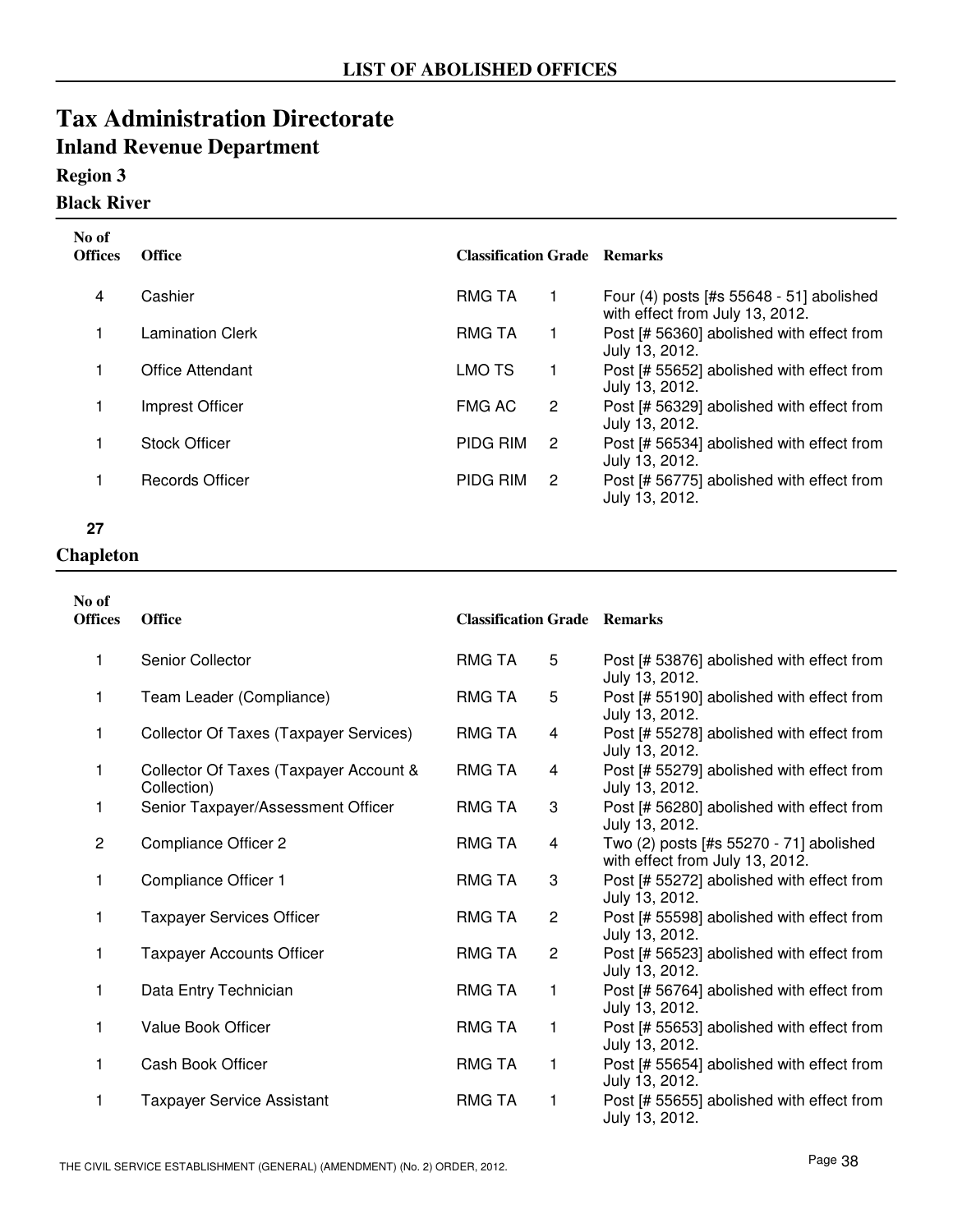### **Region 3**

### **Chapleton**

| No of<br><b>Offices</b> | <b>Office</b>                    | <b>Classification Grade Remarks</b> |                      |                                                                          |
|-------------------------|----------------------------------|-------------------------------------|----------------------|--------------------------------------------------------------------------|
| 3                       | Cashier                          | <b>RMG TA</b>                       | 1                    | Three posts [#s 55657 - 59] abolished with<br>effect from July 13, 2012. |
|                         | <b>Lamination Clerk</b>          | <b>RMG TA</b>                       | 1                    | Post [# 56361] abolished with effect from<br>July 13, 2012.              |
|                         | <b>Application Administrator</b> | MIS IT                              | $\overline{2}$       | Post [# 56902] abolished with effect from<br>July 13, 2012.              |
|                         | Office Attendant                 | LMO TS                              |                      | Post [# 55660] abolished with effect from<br>July 13, 2012.              |
|                         | Imprest Officer                  | <b>FMG AC</b>                       | $\mathbf{2}^{\circ}$ | Post [# 56322] abolished with effect from<br>July 13, 2012.              |
| $\mathbf{1}$            | <b>Stock Officer</b>             | PIDG RIM                            | 2                    | Post [# 56535] abolished with effect from<br>July 13, 2012.              |
|                         | Records Officer                  | PIDG RIM                            | 2                    | Post [# 56776] abolished with effect from<br>July 13, 2012.              |
|                         | Secretary                        | OPS SS                              | $\mathbf{2}^{\circ}$ | Post [# 56736] abolished with effect from<br>July 13, 2012.              |

- **24**
- **Linstead**

| No of<br><b>Offices</b> | <b>Office</b>                                         | <b>Classification Grade Remarks</b> |                |                                                                             |
|-------------------------|-------------------------------------------------------|-------------------------------------|----------------|-----------------------------------------------------------------------------|
| 1                       | Senior Collector                                      | RMG TA                              | 5              | Post [# 53877] abolished with effect from<br>July 13, 2012.                 |
| 1                       | Team Leader (Compliance)                              | <b>RMG TA</b>                       | 5              | Post [# 55191] abolished with effect from<br>July 13, 2012.                 |
| 1                       | Collector Of Taxes (Taxpayer Services)                | RMG TA                              | 4              | Post [# 55288] abolished with effect from<br>July 13, 2012.                 |
| 1                       | Collector Of Taxes (Taxpayer Account &<br>Collection) | RMG TA                              | 4              | Post [# 55289] abolished with effect from<br>July 13, 2012.                 |
| 1                       | <b>Collections Officer</b>                            | <b>RMG TA</b>                       | 3              | Post [# 56268] abolished with effect from<br>July 13, 2012.                 |
| 1                       | Senior Taxpayer/Assessment Officer                    | <b>RMG TA</b>                       | 3              | Post [# 56279] abolished with effect from<br>July 13, 2012.                 |
| $\overline{2}$          | <b>Compliance Officer 2</b>                           | <b>RMG TA</b>                       | 4              | Two (2) posts [#s 55238 - 39] abolished<br>with effect from July 13, 2012.  |
| 4                       | Compliance Officer 1                                  | <b>RMG TA</b>                       | 3              | Four (4) posts [#s 55280 - 83] abolished<br>with effect from July 13, 2012. |
| 1                       | Driver/Licence Officer                                | RMG TA                              | $\overline{2}$ | Post [# 55555] abolished with effect from<br>July 13, 2012.                 |
| 1                       | <b>Taxpayer Services Officer</b>                      | RMG TA                              | 2              | Post [# 55599] abolished with effect from<br>July 13, 2012.                 |
| 1                       | <b>Taxpayer Accounts Officer</b>                      | <b>RMG TA</b>                       | $\overline{2}$ | Post [# 56524] abolished with effect from<br>July 13, 2012.                 |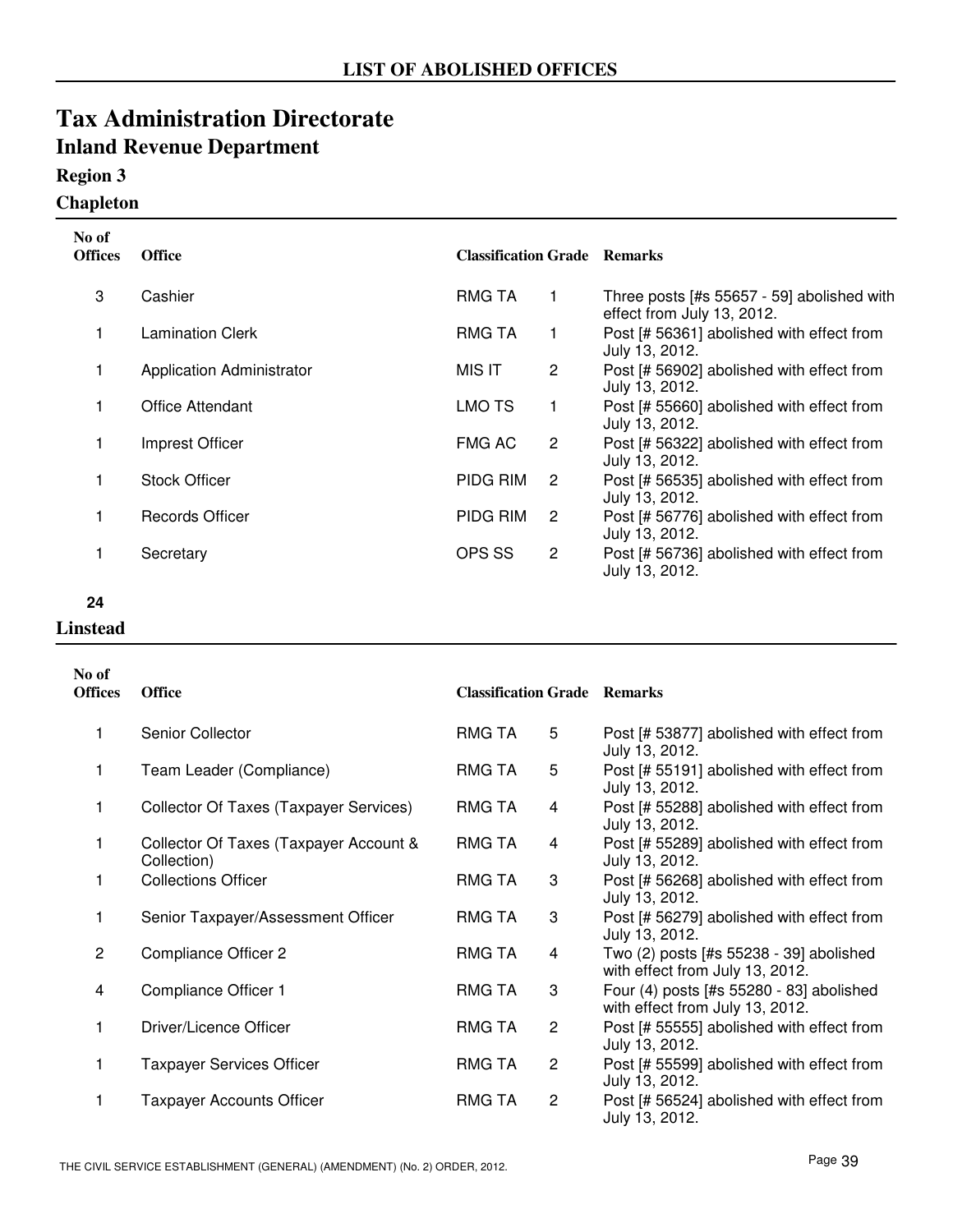### **Region 3**

#### **Linstead**

| No of<br><b>Offices</b> | <b>Office</b>                     | <b>Classification Grade Remarks</b> |                |                                                                             |
|-------------------------|-----------------------------------|-------------------------------------|----------------|-----------------------------------------------------------------------------|
| 1                       | Data Entry Technician             | <b>RMG TA</b>                       | 1              | Post [# 56765] abolished with effect from<br>July 13, 2012.                 |
| 1                       | Value Book Officer                | <b>RMG TA</b>                       | 1              | Post [# 55661] abolished with effect from<br>July 13, 2012.                 |
| 1                       | Cash Book Officer                 | <b>RMG TA</b>                       | 1              | Post [# 55662] abolished with effect from<br>July 13, 2012.                 |
| 1                       | <b>Taxpayer Service Assistant</b> | <b>RMG TA</b>                       | 1              | Post [# 55663] abolished with effect from<br>July 13, 2012.                 |
| 4                       | Cashier                           | <b>RMG TA</b>                       | 1              | Four (4) posts [#s 55664 - 67] abolished<br>with effect from July 13, 2012. |
| 1                       | <b>Lamination Clerk</b>           | <b>RMG TA</b>                       | 1              | Post [# 56362] abolished with effect from<br>July 13, 2012.                 |
| 1                       | <b>Application Administrator</b>  | <b>MIS IT</b>                       | $\overline{2}$ | Post [# 56903] abolished with effect from<br>July 13, 2012.                 |
| 1                       | Office Attendant                  | LMO TS                              | 1              | Post [# 55668] abolished with effect from<br>July 13, 2012.                 |
| 1                       | Imprest Officer                   | <b>FMG AC</b>                       | $\overline{2}$ | Post [# 56323] abolished with effect from<br>July 13, 2012.                 |
| 1                       | <b>Stock Officer</b>              | PIDG RIM                            | $\overline{2}$ | Post [# 56536] abolished with effect from<br>July 13, 2012.                 |
| 1                       | <b>Records Officer</b>            | PIDG RIM                            | $\overline{2}$ | Post [# 56777] abolished with effect from<br>July 13, 2012.                 |
| $\mathbf{1}$            | Secretary                         | OPS SS                              | $\overline{2}$ | Post [# 56737] abolished with effect from<br>July 13, 2012.                 |

#### **30**

#### **Old Harbour**

| No of<br><b>Offices</b> | <b>Office</b>                                         | <b>Classification Grade Remarks</b> |   |                                                             |
|-------------------------|-------------------------------------------------------|-------------------------------------|---|-------------------------------------------------------------|
|                         | Senior Collector                                      | <b>RMG TA</b>                       | 5 | Post [# 53878] abolished with effect from<br>July 13, 2012. |
|                         | Team Leader (Compliance)                              | <b>RMG TA</b>                       | 5 | Post [# 55912] abolished with effect from<br>July 13, 2012. |
|                         | Collector Of Taxes (Taxpayer Account &<br>Collection) | <b>RMG TA</b>                       | 4 | Post [# 55299] abolished with effect from<br>July 13, 2012. |
|                         | <b>Collections Officer</b>                            | <b>RMG TA</b>                       | 3 | Post [# 56269] abolished with effect from<br>July 13, 2012. |
|                         | <b>Application Administrator</b>                      | MIS IT                              | 2 | Post [# 56904] abolished with effect from<br>July 13, 2012. |
|                         | Senior Taxpayer/Assessment Officer                    | <b>RMG TA</b>                       | 3 | Post [# 56278] abolished with effect from<br>July 13, 2012. |
|                         | Compliance Officer 2                                  | <b>RMG TA</b>                       | 4 | Post [# 55292] abolished with effect from<br>July 13, 2012. |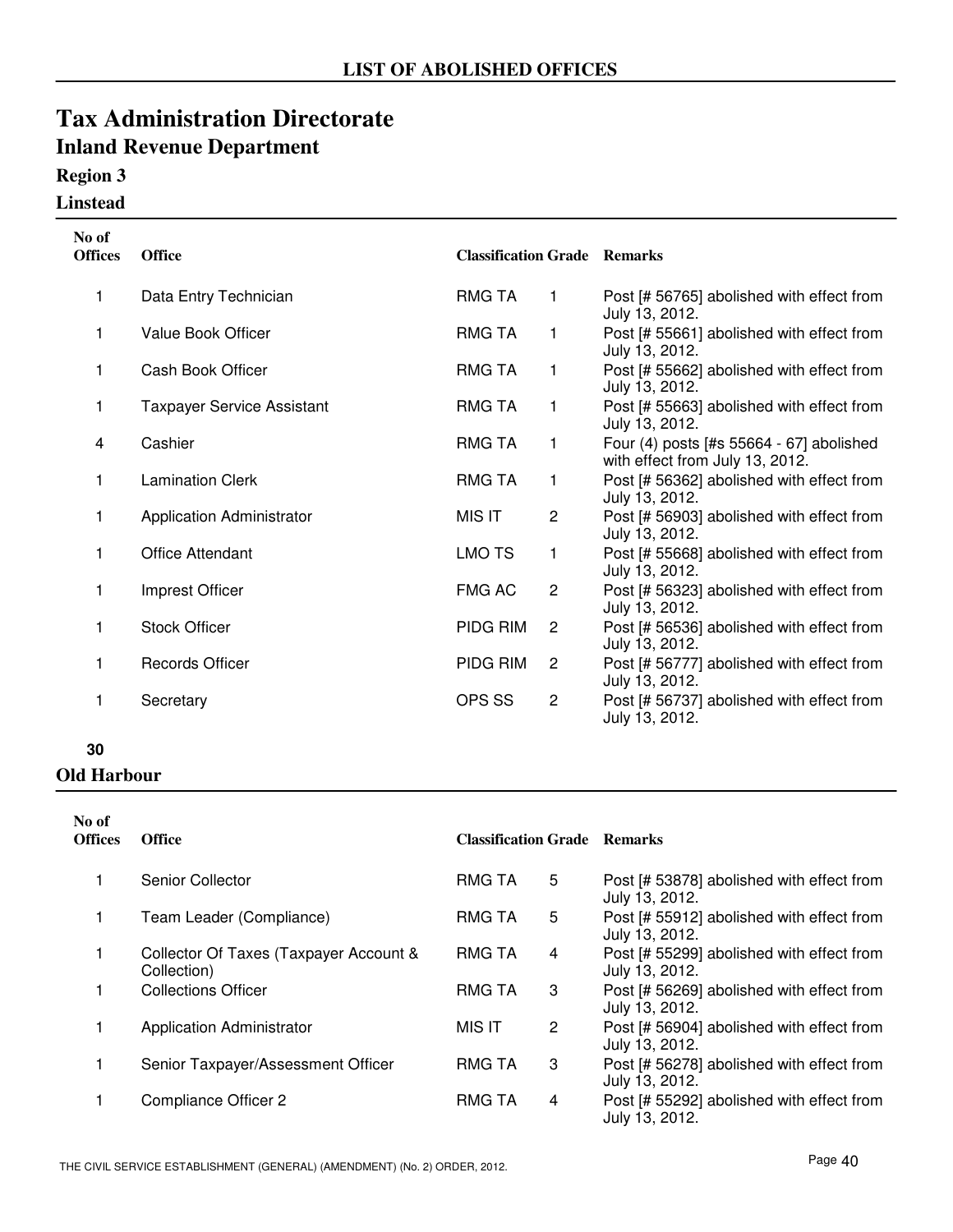#### **OLLTE** 1

| <b>Old Harbour</b> |  |
|--------------------|--|
|                    |  |

| No of<br><b>Offices</b> | <b>Office</b>                    | <b>Classification Grade Remarks</b> |                |                                                                               |
|-------------------------|----------------------------------|-------------------------------------|----------------|-------------------------------------------------------------------------------|
| $\mathbf{2}$            | Compliance Officer 1             | <b>RMG TA</b>                       | 3              | Two (2) posts [#s 55294 & 55296]<br>abolished with effect from July 13, 2012. |
| 1                       | Driver/Licence Officer           | <b>RMG TA</b>                       | $\overline{c}$ | Post [# 55556] abolished with effect from<br>July 13, 2012.                   |
| 1                       | <b>Taxpayer Services Officer</b> | <b>RMG TA</b>                       | $\overline{c}$ | Post [# 55600] abolished with effect from<br>July 13, 2012.                   |
| 1                       | <b>Taxpayer Accounts Officer</b> | RMG TA                              | $\overline{c}$ | Post [# 56525] abolished with effect from<br>July 13, 2012.                   |
| 1                       | Data Entry Technician            | <b>RMG TA</b>                       | $\mathbf{1}$   | Post [# 56766] abolished with effect from<br>July 13, 2012.                   |
| 1                       | Value Book Officer               | <b>RMG TA</b>                       | $\mathbf{1}$   | Post [# 55669] abolished with effect from<br>July 13, 2012.                   |
| 1                       | Cash Book Officer                | <b>RMG TA</b>                       | $\mathbf{1}$   | Post [# 55670] abolished with effect from<br>July 13, 2012.                   |
| 4                       | Cashier                          | <b>RMG TA</b>                       | $\mathbf{1}$   | Four (4) posts [#s 55672 - 75] abolished<br>with effect from July 13, 2012.   |
| 1                       | <b>Lamination Clerk</b>          | <b>RMG TA</b>                       | 1              | Post [# 56363] abolished with effect from<br>July 13, 2012.                   |
| $\mathbf{1}$            | <b>Office Attendant</b>          | <b>LMO TS</b>                       | $\mathbf{1}$   | Post [# 55676] abolished with effect from<br>July 13, 2012.                   |
| 1                       | Imprest Officer                  | <b>FMG AC</b>                       | $\mathbf{2}$   | Post [# 56324] abolished with effect from<br>July 13, 2012.                   |
| 1                       | <b>Stock Officer</b>             | PIDG RIM                            | $\overline{c}$ | Post [# 56537] abolished with effect from<br>July 13, 2012.                   |
| 1                       | <b>Records Officer</b>           | PIDG RIM                            | $\overline{2}$ | Post [# 56778] abolished with effect from<br>July 13, 2012.                   |
| 1                       | Secretary                        | OPS SS                              | $\overline{c}$ | Post [# 56738] abolished with effect from<br>July 13, 2012.                   |

**<sup>25</sup>**

**Santa Cruz**

| No of<br><b>Offices</b> | <b>Office</b>                          | <b>Classification Grade Remarks</b> |   |                                                                                      |
|-------------------------|----------------------------------------|-------------------------------------|---|--------------------------------------------------------------------------------------|
|                         | Team Leader (Compliance)               | RMG TA                              | 5 | Post [# 55188] abolished with effect from<br>July 13, 2012.                          |
|                         | Collector Of Taxes (Taxpayer Services) | <b>RMG TA</b>                       | 4 | Post [# 55308] abolished with effect from<br>July 13, 2012.                          |
|                         | <b>Collections Officer</b>             | <b>RMG TA</b>                       | 3 | Post [# 56266] abolished with effect from<br>July 13, 2012.                          |
|                         | Senior Taxpayer/Assessment Officer     | <b>RMG TA</b>                       | 3 | Post [# 56277] abolished with effect from<br>July 13, 2012.                          |
| 3                       | Compliance Officer 2                   | <b>RMG TA</b>                       | 4 | Three (3) posts [#s 55242 - 43 & 55302]<br>abolished with effect from July 13, 2012. |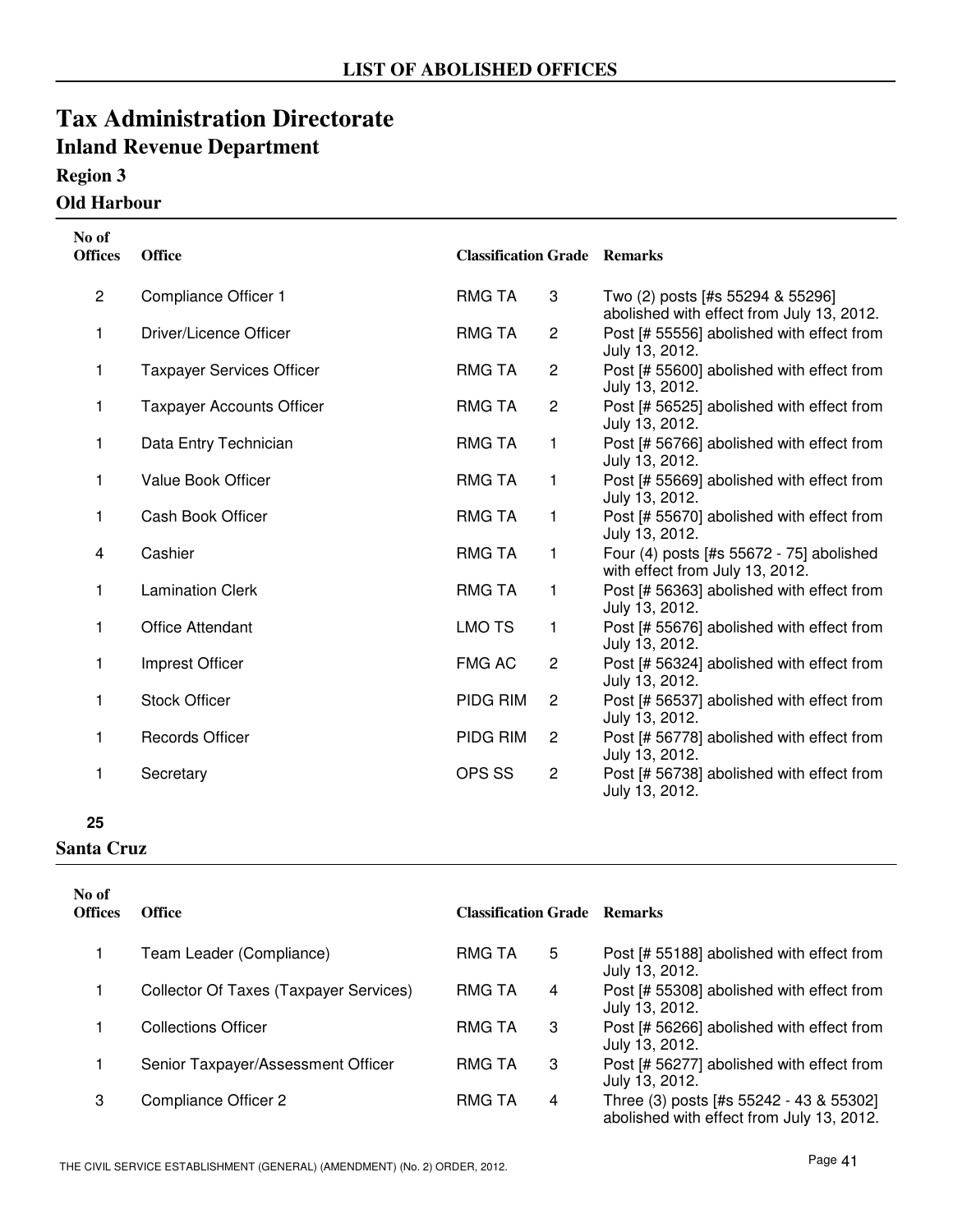### **Region 3**

#### **Santa Cruz**

| No of<br><b>Offices</b> | <b>Office</b>                     | <b>Classification Grade Remarks</b> |                |                                                                                       |
|-------------------------|-----------------------------------|-------------------------------------|----------------|---------------------------------------------------------------------------------------|
| 3                       | Compliance Officer 1              | <b>RMG TA</b>                       | 3              | Three (3) posts [#s 55303 - 04 & 55306 ]<br>abolished with effect from July 13, 2012. |
| 1                       | Driver/Licence Officer            | <b>RMG TA</b>                       | $\overline{c}$ | Post [# 55557] abolished with effect from<br>July 13, 2012.                           |
| 1                       | <b>Taxpayer Accounts Officer</b>  | <b>RMG TA</b>                       | $\mathbf{2}$   | Post [# 56521] abolished with effect from<br>July 13, 2012.                           |
| 1                       | Data Entry Technician             | <b>RMG TA</b>                       | 1              | Post [# 56762] abolished with effect from<br>July 13, 2012.                           |
| 1                       | Value Book Officer                | <b>RMG TA</b>                       | $\mathbf{1}$   | Post [# 55677] abolished with effect from<br>July 13, 2012.                           |
| 1                       | Cash Book Officer                 | <b>RMG TA</b>                       | 1              | Post [# 55678] abolished with effect from<br>July 13, 2012.                           |
| 1                       | <b>Taxpayer Service Assistant</b> | RMG TA                              | 1              | Post [# 55679] abolished with effect from<br>July 13, 2012.                           |
| 4                       | Cashier                           | <b>RMG TA</b>                       | $\mathbf{1}$   | Four (4) posts [#s 55680 - 83] abolished<br>with effect from July 13, 2012.           |
| 1                       | <b>Lamination Clerk</b>           | <b>RMG TA</b>                       | 1              | Post [# 56364] abolished with effect from<br>July 13, 2012.                           |
| 1                       | <b>Application Administrator</b>  | <b>MIS IT</b>                       | $\overline{c}$ | Post [# 56901] abolished with effect from<br>July 13, 2012.                           |
| 1                       | <b>Office Attendant</b>           | <b>LMO TS</b>                       | 1              | Post [# 55684] abolished with effect from<br>July 13, 2012.                           |
| 1                       | Imprest Officer                   | <b>FMG AC</b>                       | $\overline{c}$ | Post [# 56325] abolished with effect from<br>July 13, 2012.                           |
| 1                       | <b>Stock Officer</b>              | PIDG RIM                            | $\overline{c}$ | Post [# 56533] abolished with effect from<br>July 13, 2012.                           |
| 1                       | <b>Records Officer</b>            | PIDG RIM                            | $\overline{c}$ | Post [# 53774] abolished with effect from<br>July 13, 2012.                           |
| 1                       | Secretary                         | OPS SS                              | $\overline{c}$ | Post [# 56734] abolished with effect from<br>July 13, 2012.                           |

#### **27**

#### **Christiana**

| No of<br><b>Offices</b> | Office                    | <b>Classification Grade Remarks</b> |                                                                                         |
|-------------------------|---------------------------|-------------------------------------|-----------------------------------------------------------------------------------------|
|                         | Collector Of Taxes        | RMG TA<br>4                         | Post [# 53885] abolished with effect from<br>July 13, 2012.                             |
|                         | Compliance Officer 2      | <b>RMG TA</b><br>4                  | Post [# 55369] abolished with effect from<br>July 13, 2012                              |
|                         | Deputy Collector of Taxes | RMG TA<br>3                         | Post [# 56445] abolished with effect from<br>July 13, 2012                              |
| 4                       | Compliance Officer 1      | <b>RMG TA</b><br>3                  | Four (4) posts [#s 55370 - 71 & 55373 - 74]<br>abolished with effect from July 13, 2012 |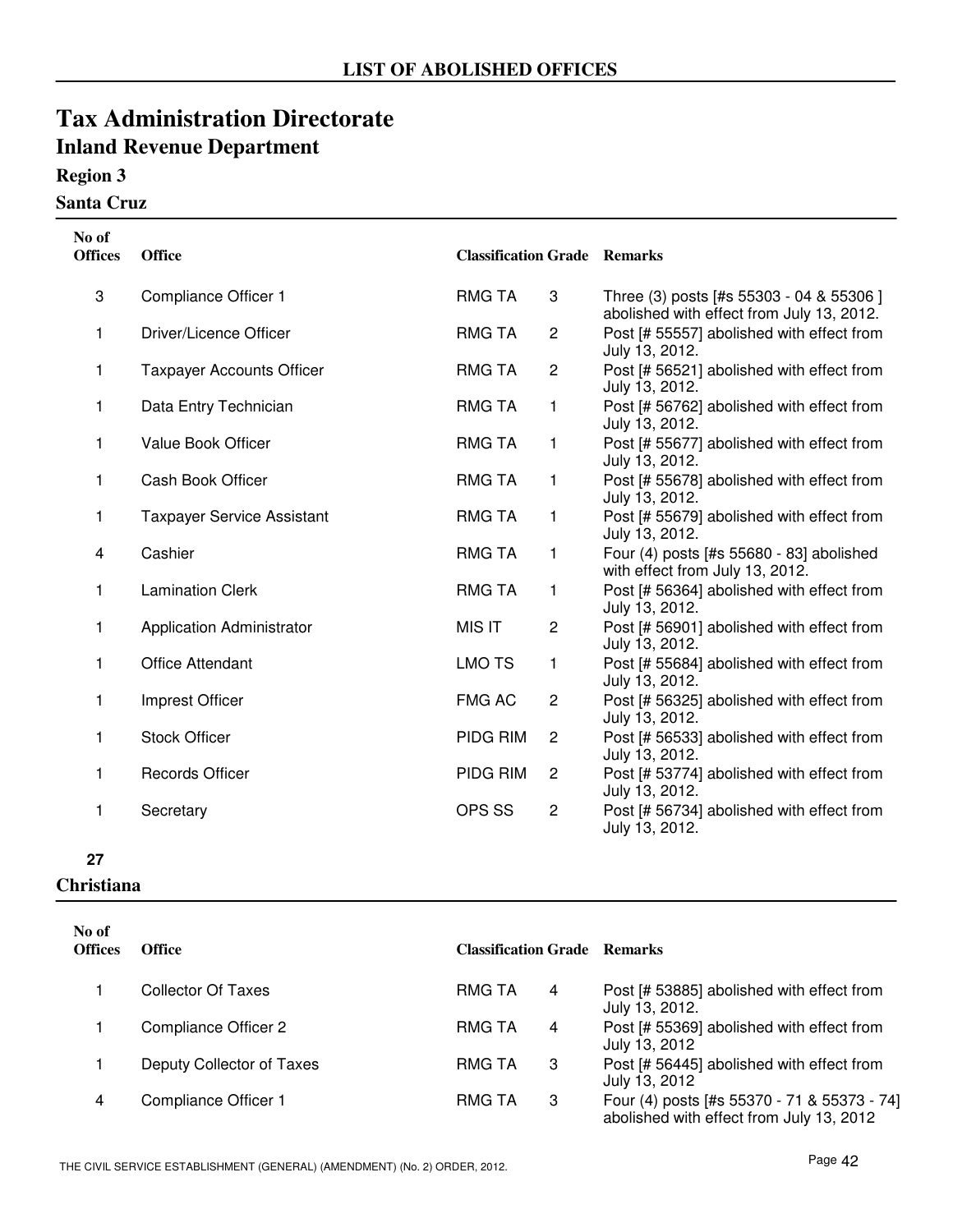### **Region 3**

### **Christiana**

| No of<br><b>Offices</b> | <b>Office</b>                    | <b>Classification Grade Remarks</b> |                |                                                             |
|-------------------------|----------------------------------|-------------------------------------|----------------|-------------------------------------------------------------|
|                         | <b>Taxpayer Services Officer</b> | <b>RMG TA</b>                       | 2              | Post [# 55491] abolished with effect from<br>July 13, 2012  |
|                         | <b>Taxpayer Accounts Officer</b> | <b>RMG TA</b>                       | 2              | Post [# 56294] abolished with effect from<br>July 13, 2012  |
|                         | Cashier                          | <b>RMG TA</b>                       |                | Post [# 55047] abolished with effect from<br>July 13, 2012  |
|                         | Office Attendant                 | <b>LMO TS</b>                       |                | Post [# 55492] abolished with effect from<br>July 13, 2012  |
|                         | Imprest/Stock Officer            | <b>FMG AC</b>                       | 2              | Post [# 56334] abolished with effect from<br>July 13, 2012  |
|                         | Secretary                        | OPS SS                              | $\overline{2}$ | Post [# 56746] abolished with effect from<br>July 13, 2012. |

#### **13**

#### **Lionel Town**

| No of<br><b>Offices</b> | <b>Office</b>                    | <b>Classification Grade Remarks</b> |                |                                                                              |
|-------------------------|----------------------------------|-------------------------------------|----------------|------------------------------------------------------------------------------|
|                         | Compliance Officer 2             | <b>RMG TA</b>                       | 4              | Post [# 55376] abolished with effect from<br>July 13, 2012                   |
| 2                       | Compliance Officer 1             | RMG TA                              | 3              | Two (2) posts [#s 55377 & 55380]<br>abolished with effect from July 13, 2012 |
| 1                       | <b>Taxpayer Services Officer</b> | RMG TA                              | 2              | Post [# 55494] abolished with effect from<br>July 13, 2012                   |
|                         | <b>Taxpayer Accounts Officer</b> | RMG TA                              | $\overline{2}$ | Post [# 56295] abolished with effect from<br>July 13, 2012                   |
|                         | Cashier                          | RMG TA                              | 1.             | Post [# 55475] abolished with effect from<br>July 13, 2012                   |
|                         | Cash Book Officer                | RMG TA                              | 1              | Post [# 55493] abolished with effect from<br>July 13, 2012                   |
|                         | <b>Office Attendant</b>          | LMO TS                              | 1              | Post [# 55495] abolished with effect from<br>July 13, 2012                   |
|                         | Imprest/Stock Officer            | <b>FMG AC</b>                       | 2              | Post [# 56635] abolished with effect from<br>July 13, 2012.                  |
|                         | Secretary                        | OPS SS                              | $\overline{2}$ | Post [# 56747] abolished with effect from<br>July 13, 2012                   |

**<sup>10</sup>**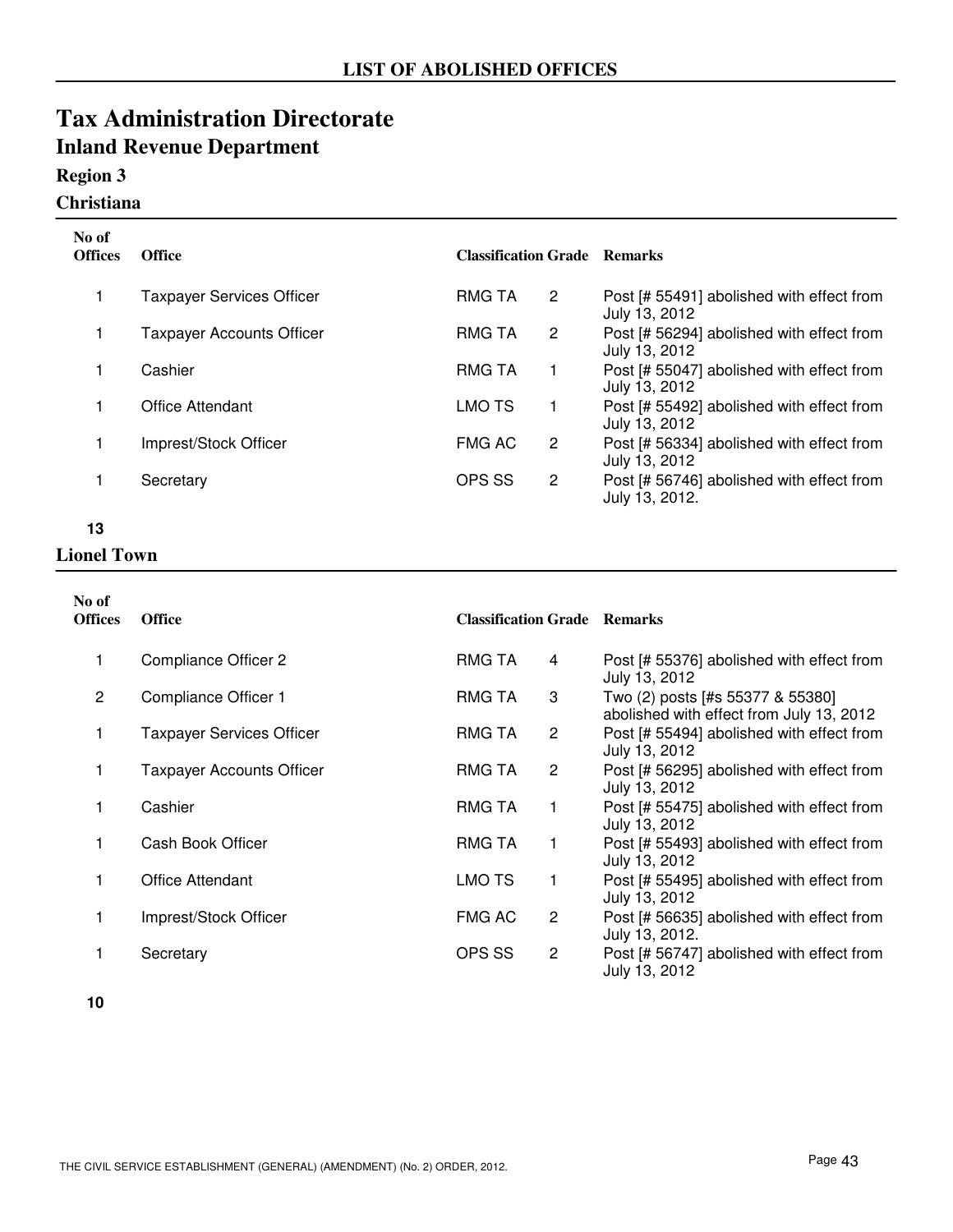# **Inland Revenue Department**

#### **Region 3**

#### **Internal Investigation**

| No of<br><b>Offices</b> | <b>Office</b>           | <b>Classification Grade Remarks</b> |     |                                                             |
|-------------------------|-------------------------|-------------------------------------|-----|-------------------------------------------------------------|
|                         | <b>Director</b>         | <b>RMG TA</b>                       | - 7 | Post [# 55702] abolished with effect from<br>July 16, 2012. |
| 1                       |                         |                                     |     |                                                             |
| 271                     | <b>Total - Region 3</b> |                                     |     |                                                             |
| <b>Region 4</b>         |                         |                                     |     |                                                             |
| <b>Montego Bay</b>      |                         |                                     |     |                                                             |

**Office Classification Grade Offices Remarks No of** 1 Principal Collector **Principal Collection** Post [# 53868] abolished with effect from July 13, 2012. **RMG TA** 1 Collector Of Taxes (Compliance) RMG TA 6 Post [# 55156] abolished with effect from July 13, 2012. RMG TA 1 Collector Of Taxes (Taxpayer Account & RMG TA 5 Post [# 55180] abolished with effect from Collection) July 13, 2012. RMG TA<sub>5</sub> 1 Collector Of Taxes (Taxpayer Services) RMG TA 4 Post [# 55179] abolished with effect from July 13, 2012. RMG TA Collector Of Taxes (Licence & Motor Vehicle) 1 Collector Of Taxes (Licence & Motor RMG TA 4 Post [# 55177] abolished with effect from July 13, 2012. RMG TA 1 Manager, Payment Processing **Post The State Contract Post if a 4** Post [# 56043] abolished with effect from July 13, 2012. RMG TA Manager (Licence & Motor Vehicle Documentation) 1 Manager (Licence & Motor Vehicle RMG TA 3 Post [# 55178] abolished with effect from July 13, 2012. RMG TA 11 Compliance Officer 2 **Eleven (11)** posts [#s 55160 - 70] abolished with effect from July 13, 2012. **RMG TA** 4 Compliance Officer 1 **Four ACCEL EXECUTE:** Four (4) posts [#s 55172 - 75] abolished with effect from July 13, 2012. RMG TA 1 Data Perfection Officer **Post Contained ACCO** RMG TA 2 Post [# 56727] abolished with effect from July 13, 2012. RMG TA 1 Taxpayer Service Officer **Post COMENTIA** 2 Post [# 55181] abolished with effect from July 13, 2012. RMG TA 1 Licences Officer **Post EXECUTE:** RMG TA 2 Post [# 56300] abolished with effect from July 13, 2012. RMG TA 2 10 Cashier Cashier Cashier Consumed to the South of the Ten (10) posts [#s 55502 - 11] abolished with effect from July 13, 2012. RMG TA 3 Taxpayer Service Assistant Three (3) posts [#s 55512 - 13 & 55515] abolished with effect from July 13, 2012. RMG TA 1 1 Value Book Officer **Post 1** RMG TA 1 Post [# 55516] abolished with effect from July 13, 2012. RMG TA 1 Batch Returns Officer **Post Communist Contract Constructs** RMG TA 1 Post [# 56453] abolished with effect from RMG TA 1

July 13, 2012.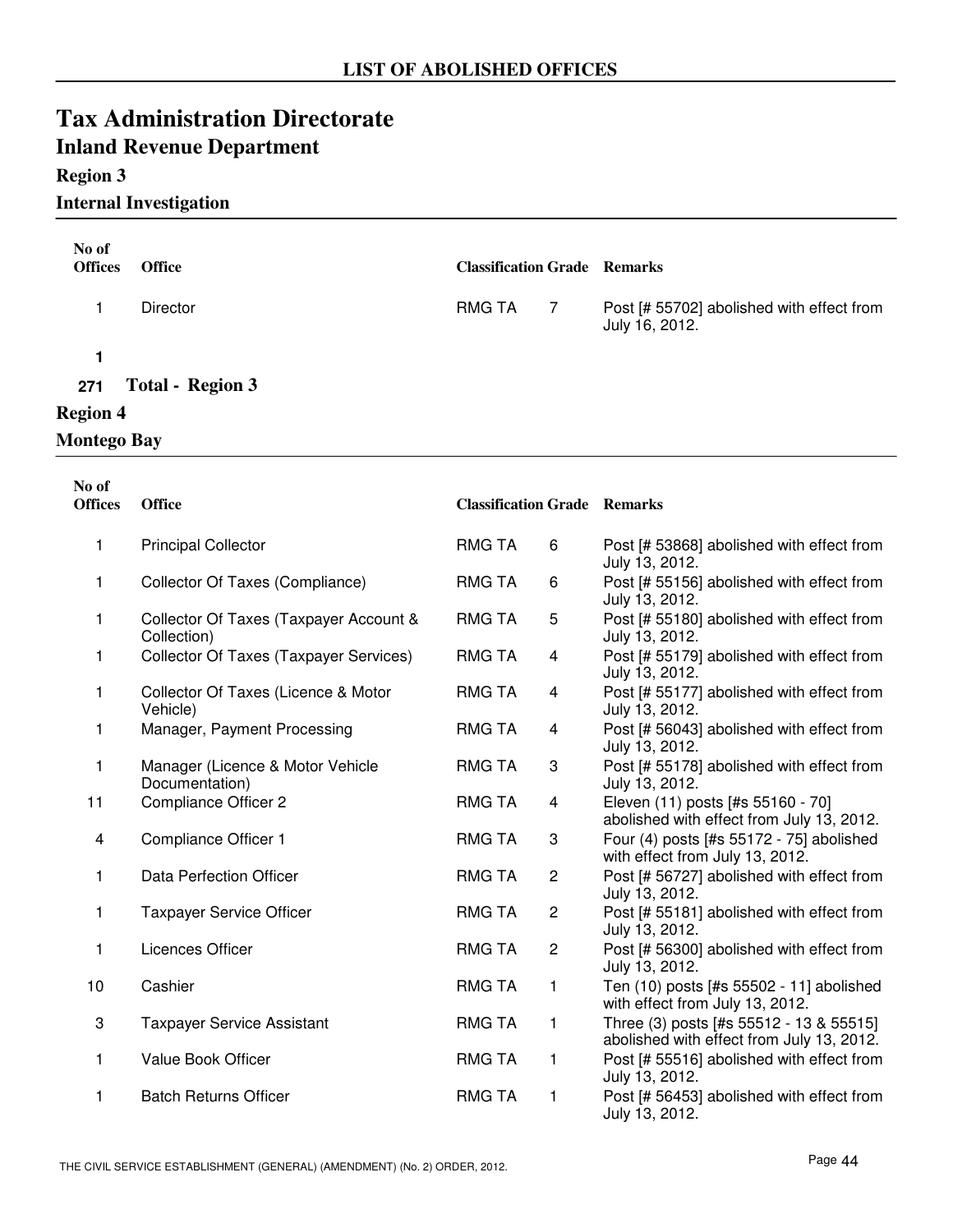### **Region 4**

### **Montego Bay**

| No of<br><b>Offices</b> | <b>Office</b>                      | <b>Classification Grade Remarks</b> |                |                                                                            |
|-------------------------|------------------------------------|-------------------------------------|----------------|----------------------------------------------------------------------------|
| 1                       | Cash Book Officer                  | RMG TA                              | 1              | Post [# 55517] abolished with effect from<br>July 13, 2012.                |
| 1                       | Data Entry Technician/Photographer | RMG TA                              | 1              | Post [# 56353] abolished with effect from<br>July 13, 2012.                |
| 1                       | <b>Lamination Clerk</b>            | RMG TA                              | 1              | Post [# 56353] abolished with effect from<br>July 13, 2012.                |
| 1                       | Motor Vehicle Officer              | <b>RMG TA</b>                       | 2              | Post [# 55562] abolished with effect from<br>July 13, 2012.                |
| 1                       | <b>Application Administrator</b>   | MIS IT                              | 3              | Post [# 56894] abolished with effect from<br>July 13, 2012.                |
| $\overline{2}$          | Data Entry Technician              | MIS IT                              | 1              | Two (2) posts [#s 56044 - 45] abolished<br>with effect from July 13, 2012. |
| 1                       | Imprest Officer                    | <b>FMG AT</b>                       | 1              | Post [# 56315] abolished with effect from<br>July 13, 2012.                |
| 1                       | <b>Senior Secretary</b>            | OPS SS                              | 3              | Post [# 56491] abolished with effect from<br>July 13, 2012.                |
| 1                       | <b>Records Officer</b>             | PIDG RIM                            | $\overline{c}$ | Post [# 56348] abolished with effect from<br>July 13, 2012.                |
| 1                       | <b>Stock Officer</b>               | PIDG RIM                            | $\overline{c}$ | Post [# 56452] abolished with effect from<br>July 13, 2012.                |
| 1                       | <b>Machine Operator</b>            | <b>LMO TS</b>                       | 3              | Post [# 56782] abolished with effect from<br>July 13, 2012.                |

#### **52**

#### **Falmouth**

| No of<br><b>Offices</b> | <b>Office</b>                                         | <b>Classification Grade Remarks</b> |                |                                                                                     |
|-------------------------|-------------------------------------------------------|-------------------------------------|----------------|-------------------------------------------------------------------------------------|
| 1                       | Senior Collector                                      | <b>RMG TA</b>                       | 5              | Post [# 53880] abolished with effect from<br>July 13, 2012.                         |
| 1                       | Team Leader (Compliance)                              | <b>RMG TA</b>                       | 5              | Post [# 55195] abolished with effect from<br>July 13, 2012.                         |
| 1                       | Collector Of Taxes (Taxpayer Services)                | <b>RMG TA</b>                       | 4              | Post [# 55310] abolished with effect from<br>July 13, 2012.                         |
| 1                       | Collector Of Taxes (Taxpayer Account &<br>Collection) | <b>RMG TA</b>                       | 4              | Post [# 55311] abolished with effect from<br>July 13, 2012.                         |
| 1                       | Senior Taxpayer/Assessment Officer                    | <b>RMG TA</b>                       | 3              | Post [# 56274] abolished with effect from<br>July 13, 2012.                         |
| 4                       | Compliance Officer 2                                  | <b>RMG TA</b>                       | 4              | Four (4) posts [#s 55196 & 55314 - 16]<br>abolished with effect from July 13, 2012. |
| 1                       | Compliance Officer 1                                  | <b>RMG TA</b>                       | 3              | Post [# 55318] abolished with effect from<br>July 13, 2012.                         |
| 1                       | Driver/Licence Officer                                | <b>RMG TA</b>                       | $\overline{2}$ | Post [# 55558] abolished with effect from<br>July 13, 2012.                         |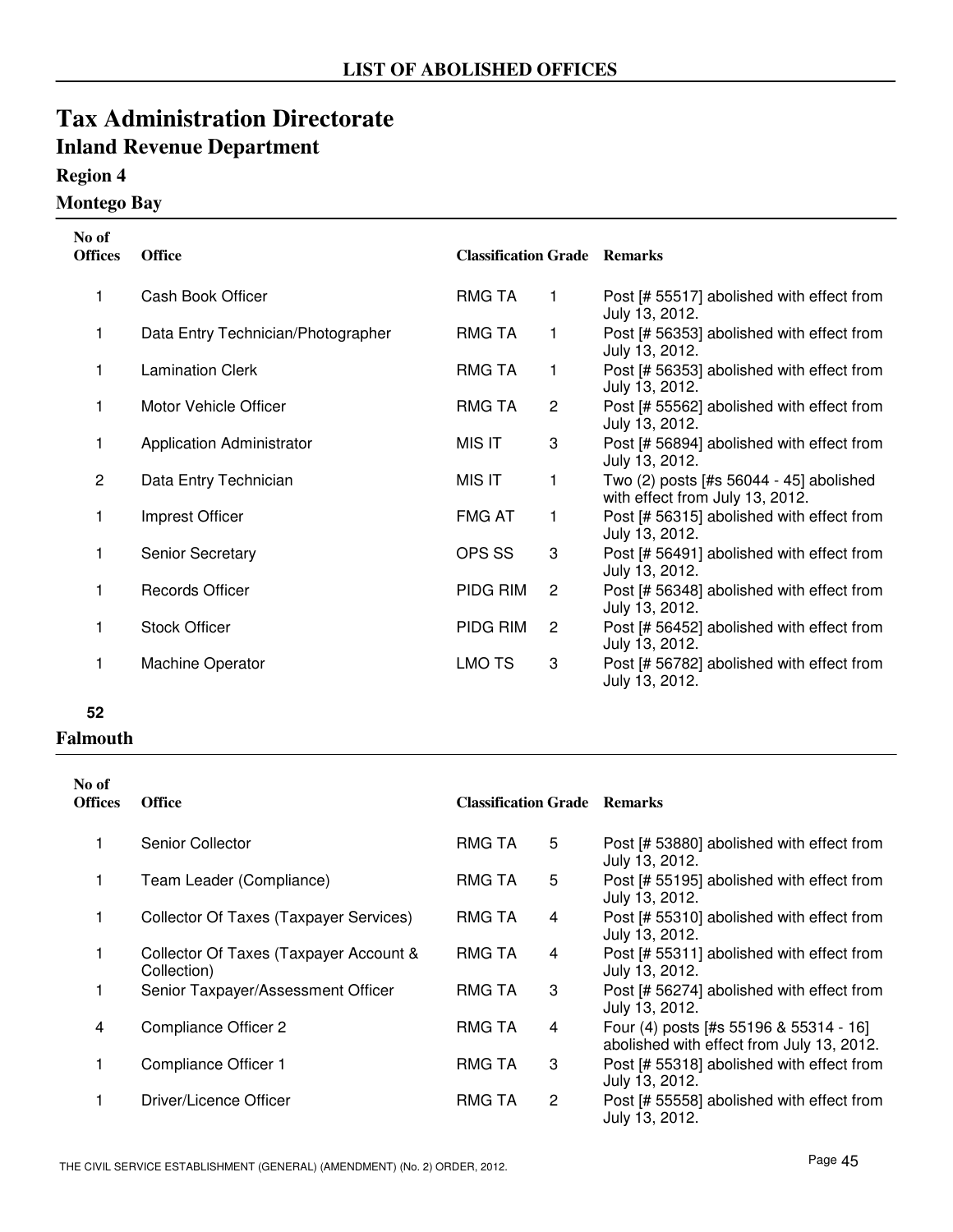### **Region 4**

#### **Falmouth**

| No of<br><b>Offices</b> | <b>Office</b>                     | <b>Classification Grade Remarks</b> |                |                                                                             |
|-------------------------|-----------------------------------|-------------------------------------|----------------|-----------------------------------------------------------------------------|
| 1                       | <b>Taxpayer Services Officer</b>  | <b>RMG TA</b>                       | $\overline{2}$ | Post [# 55602] abolished with effect from<br>July 13, 2012.                 |
| 1                       | <b>Taxpayer Accounts Officer</b>  | <b>RMG TA</b>                       | $\overline{2}$ | Post [# 56528] abolished with effect from<br>July 13, 2012.                 |
| 1                       | Data Entry Technician             | RMG TA                              | 1              | Post [# 56769] abolished with effect from<br>July 13, 2012                  |
| 1                       | <b>Value Book Officer</b>         | RMG TA                              | 1              | Post [# 55685] abolished with effect from<br>July 13, 2012.                 |
| 1                       | Cash Book Officer                 | <b>RMG TA</b>                       | 1              | Post [# 55686] abolished with effect from<br>July 13, 2012.                 |
| 1                       | <b>Taxpayer Service Assistant</b> | <b>RMG TA</b>                       | $\mathbf{1}$   | Post [# 55687] abolished with effect from<br>July 13, 2012.                 |
| 4                       | Cashier                           | RMG TA                              | $\mathbf{1}$   | Four (4) posts [#s 55688 - 91] abolished<br>with effect from July 13, 2012. |
| 1                       | <b>Lamination Clerk</b>           | RMG TA                              | $\mathbf{1}$   | Post [# 56765] abolished with effect from<br>July 13, 2012.                 |
| 1                       | <b>Application Administrator</b>  | <b>MIS IT</b>                       | $\overline{2}$ | Post [# 56908] abolished with effect from<br>July 13, 2012.                 |
| 1                       | <b>Office Attendant</b>           | <b>LMO TS</b>                       | 1              | Post [# 55692] abolished with effect from<br>July 13, 2012.                 |
| 1                       | Imprest Officer                   | <b>FMG AC</b>                       | $\overline{c}$ | Post [# 56326] abolished with effect from<br>July 13, 2012.                 |
| 1                       | <b>Records Officer</b>            | PIDG RIM                            | $\overline{2}$ | Post [# 56770] abolished with effect from<br>July 13, 2012.                 |
| 1                       | Secretary                         | OPS SS                              | $\mathbf{2}$   | Post [# 56739] abolished with effect from<br>July 13, 2012.                 |

#### **27**

#### **Lucea**

| No of<br><b>Offices</b> | <b>Office</b>                          | <b>Classification Grade Remarks</b> |   |                                                                                      |
|-------------------------|----------------------------------------|-------------------------------------|---|--------------------------------------------------------------------------------------|
|                         | Senior Collector                       | <b>RMG TA</b>                       | 5 | Post [# 53923] abolished with effect from<br>July 13, 2012.                          |
|                         | Team Leader (Compliance)               | <b>RMG TA</b>                       | 5 | Post [# 55193] abolished with effect from<br>July 13, 2012.                          |
|                         | Collector Of Taxes (Taxpayer Services) | <b>RMG TA</b>                       | 4 | Post [# 55320] abolished with effect from<br>July 13, 2012.                          |
|                         | Senior Taxpayer/Assessment Officer     | <b>RMG TA</b>                       | 3 | Post [# 56275] abolished with effect from<br>July 13, 2012.                          |
| 3                       | Compliance Officer 2                   | <b>RMG TA</b>                       | 4 | Three (3) posts [#s 55244 - 45 & 55323]<br>abolished with effect from July 13, 2012. |
| 2                       | Compliance Officer 1                   | <b>RMG TA</b>                       | 3 | Two (2) posts [#s 55324 - 25] abolished<br>with effect from July 13, 2012.           |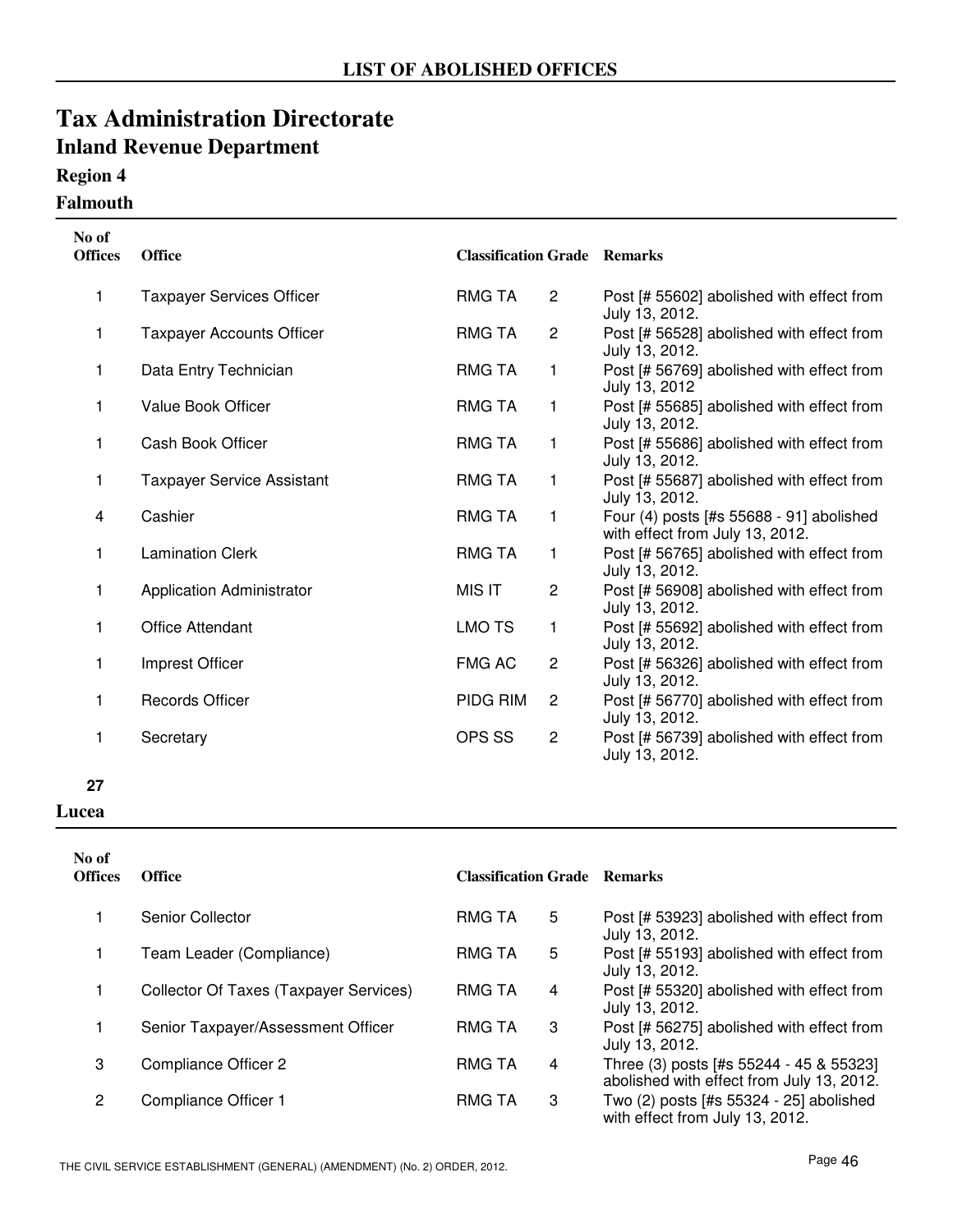### **Region 4**

#### **Lucea**

| No of<br><b>Offices</b> | <b>Office</b>                     | <b>Classification Grade Remarks</b> |                |                                                                              |
|-------------------------|-----------------------------------|-------------------------------------|----------------|------------------------------------------------------------------------------|
| 1                       | Driver/Licence Officer            | <b>RMG TA</b>                       | $\overline{2}$ | Post [# 55559] abolished with effect from<br>July 13, 2012.                  |
| 1                       | <b>Taxpayer Services Officer</b>  | <b>RMG TA</b>                       | $\mathbf{2}$   | Post [# 55603] abolished with effect from<br>July 13, 2012.                  |
| 1                       | <b>Taxpayer Accounts Officer</b>  | <b>RMG TA</b>                       | $\overline{2}$ | Post [# 56527] abolished with effect from<br>July 13, 2012.                  |
| 1                       | Data Entry Technician             | <b>RMG TA</b>                       | 1              | Post [# 56768] abolished with effect from<br>July 13, 2012.                  |
| 1                       | <b>Value Book Officer</b>         | <b>RMG TA</b>                       | 1              | Post [# 55693] abolished with effect from<br>July 13, 2012.                  |
| 1                       | <b>Taxpayer Service Assistant</b> | <b>RMG TA</b>                       | 1              | Post [# 55695] abolished with effect from<br>July 13, 2012.                  |
| 3                       | Cashier                           | <b>RMG TA</b>                       | 1              | Three (3) posts [#s 55696 - 98] abolished<br>with effect from July 13, 2012. |
| 1                       | <b>Lamination Clerk</b>           | <b>RMG TA</b>                       | 1              | Post [# 56366] abolished with effect from<br>July 13, 2012.                  |
| 1                       | Office Attendant                  | <b>LMO TS</b>                       | 1              | Post [# 55700] abolished with effect from<br>July 13, 2012.                  |
| 1                       | Imprest Officer                   | <b>FMG AC</b>                       | $\overline{c}$ | Post [# 56327] abolished with effect from<br>July 13, 2012.                  |
| 1                       | <b>Stock Officer</b>              | PIDG RIM                            | $\overline{2}$ | Post [# 56539] abolished with effect from<br>July 13, 2012.                  |
| 1                       | <b>Records Officer</b>            | PIDG RIM                            | $\overline{2}$ | Post [# 56779] abolished with effect from<br>July 13, 2012.                  |

#### **23**

#### **Savanna-La-Mar**

| No of<br><b>Offices</b> | <b>Office</b>                                         | <b>Classification Grade Remarks</b> |   |                                                                                          |
|-------------------------|-------------------------------------------------------|-------------------------------------|---|------------------------------------------------------------------------------------------|
|                         | Senior Collector                                      | <b>RMG TA</b>                       | 5 | Post [# 53879] abolished with effect from<br>July 13, 2012.                              |
|                         | Team Leader (Compliance)                              | RMG TA                              | 5 | Post [# 55194] abolished with effect from<br>July 13, 2012.                              |
|                         | Collector Of Taxes (Taxpayer Account &<br>Collection) | <b>RMG TA</b>                       | 4 | Post [# 55331] abolished with effect from<br>July 13, 2012.                              |
|                         | <b>Collections Officer</b>                            | <b>RMG TA</b>                       | 3 | Post [# 56271] abolished with effect from<br>July 13, 2012.                              |
|                         | Senior Taxpayer/Assessment Officer                    | RMG TA                              | 3 | Post [# 56276] abolished with effect from<br>July 13, 2012.                              |
| 4                       | Compliance Officer 2                                  | <b>RMG TA</b>                       | 4 | Four (4) posts [#s 55246 - 47 & 55332 - 33]<br>abolished with effect from July 13, 2012. |
| 3                       | Compliance Officer 1                                  | <b>RMG TA</b>                       | 3 | Three (3) posts [#s 55335 - 37] abolished<br>with effect from July 13, 2012.             |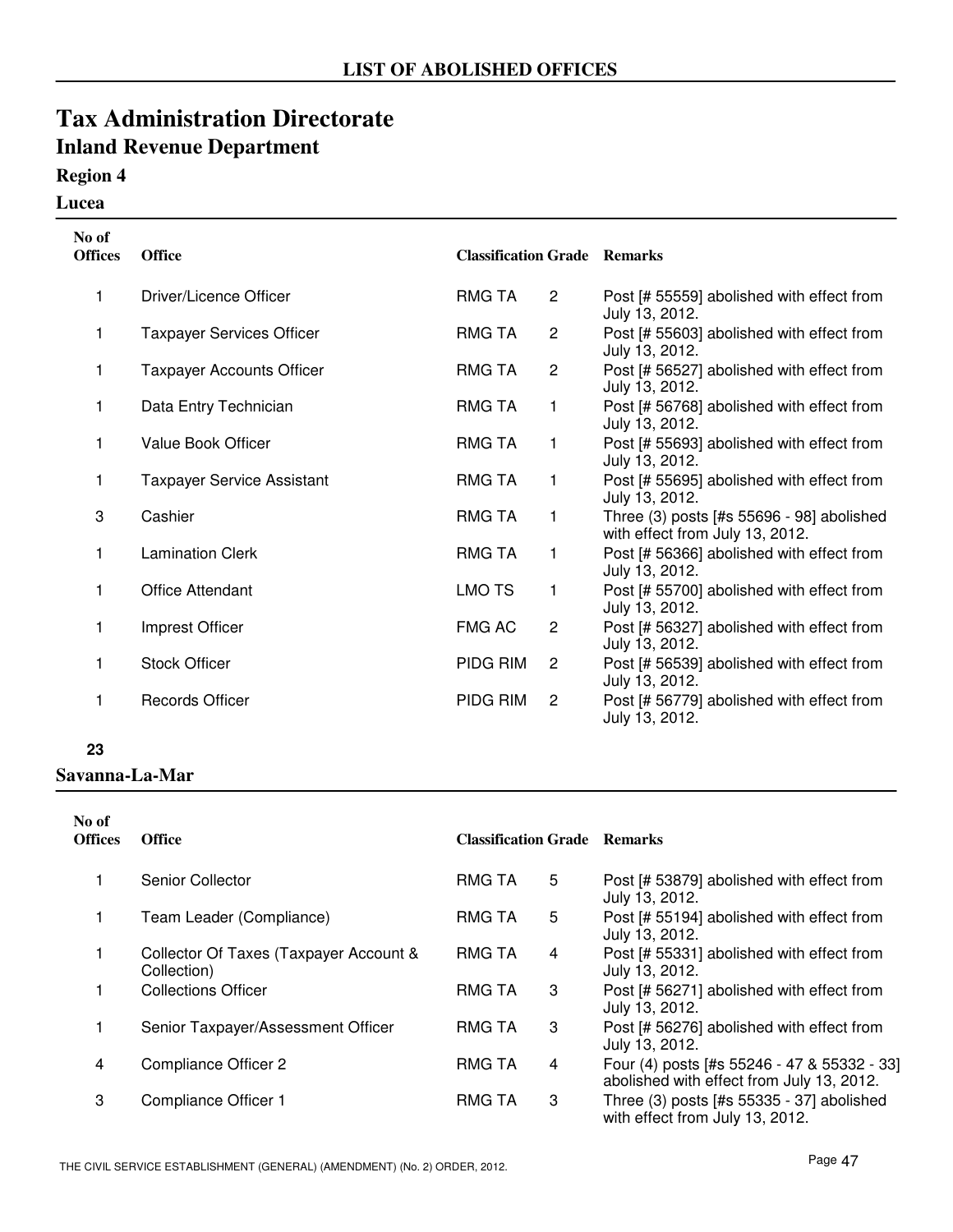### **Region 4**

**Savanna-La-Mar**

| No of<br><b>Offices</b> | <b>Office</b>                    | <b>Classification Grade Remarks</b> |                |                                                                             |
|-------------------------|----------------------------------|-------------------------------------|----------------|-----------------------------------------------------------------------------|
| 1                       | Driver/Licence Officer           | <b>RMG TA</b>                       | $\overline{2}$ | Post [# 55560] abolished with effect from<br>July 13, 2012.                 |
| 1                       | <b>Taxpayer Services Officer</b> | RMG TA                              | $\overline{c}$ | Post [# 55604] abolished with effect from<br>July 13, 2012.                 |
| 1                       | <b>Taxpayer Accounts Officer</b> | RMG TA                              | $\overline{2}$ | Post [# 56526] abolished with effect from<br>July 13, 2012.                 |
| $\overline{2}$          | Value Book Officer               | <b>RMG TA</b>                       | 1              | Two (2) posts [#s 55605 - 06] abolished<br>with effect from July 13, 2012.  |
| 4                       | Cashier                          | <b>RMG TA</b>                       | 1              | Four (4) posts [#s 55609 - 12] abolished<br>with effect from July 13, 2012. |
| 1                       | <b>Lamination Clerk</b>          | <b>RMG TA</b>                       | 1              | Post [# 56367] abolished with effect from<br>July 13, 2012.                 |
| 1                       | <b>Application Administrator</b> | <b>MIS IT</b>                       | $\overline{c}$ | Post [# 56906] abolished with effect from<br>July 13, 2012.                 |
| 1                       | <b>Office Attendant</b>          | <b>LMO TS</b>                       | 1              | Post [# 55608] abolished with effect from<br>July 13, 2012.                 |
| 1                       | Imprest Officer                  | FMG AC                              | $\overline{2}$ | Post [# 56328] abolished with effect from<br>July 13, 2012.                 |
| 1                       | <b>Stock Officer</b>             | PIDG RIM                            | $\overline{2}$ | Post [# 56540] abolished with effect from<br>July 13, 2012.                 |
| 1                       | <b>Records Officer</b>           | PIDG RIM                            | $\overline{2}$ | Post [# 56780] abolished with effect from<br>July 13, 2012.                 |
| 1                       | Secretary                        | OPS SS                              | $\overline{2}$ | Post [# 56741] abolished with effect from<br>July 13, 2012.                 |

#### **28**

**Darliston**

| No of<br><b>Offices</b> | <b>Office</b>                    | <b>Classification Grade Remarks</b> |   |                                                                                      |
|-------------------------|----------------------------------|-------------------------------------|---|--------------------------------------------------------------------------------------|
|                         | <b>Collector Of Taxes</b>        | <b>RMG TA</b>                       | 4 | Post [# 53888] abolished with effect from<br>July 13, 2012.                          |
|                         | Compliance Officer 2             | <b>RMG TA</b>                       | 4 | Post [# 55383] abolished with effect from<br>July 13, 2012.                          |
| 2                       | Compliance Officer 1             | <b>RMG TA</b>                       | 3 | Two (2) posts [#s 55385 & 55388]<br>abolished with effect from July 13, 2012.        |
| 3                       | <b>Compliance Officer</b>        | <b>RMG TA</b>                       | 2 | Three (3) posts [#s 55386 - 87 & 55389]<br>abolished with effect from July 13, 2012. |
|                         | <b>Taxpayer Services Officer</b> | <b>RMG TA</b>                       | 2 | Post [# 55497] abolished with effect from<br>July 13, 2012.                          |
|                         | <b>Taxpayer Accounts Officer</b> | <b>RMG TA</b>                       | 2 | Post [# 56296] abolished with effect from<br>July 13, 2012.                          |
|                         | Cashier                          | <b>RMG TA</b>                       |   | Post [# 55476] abolished with effect from<br>July 13, 2012.                          |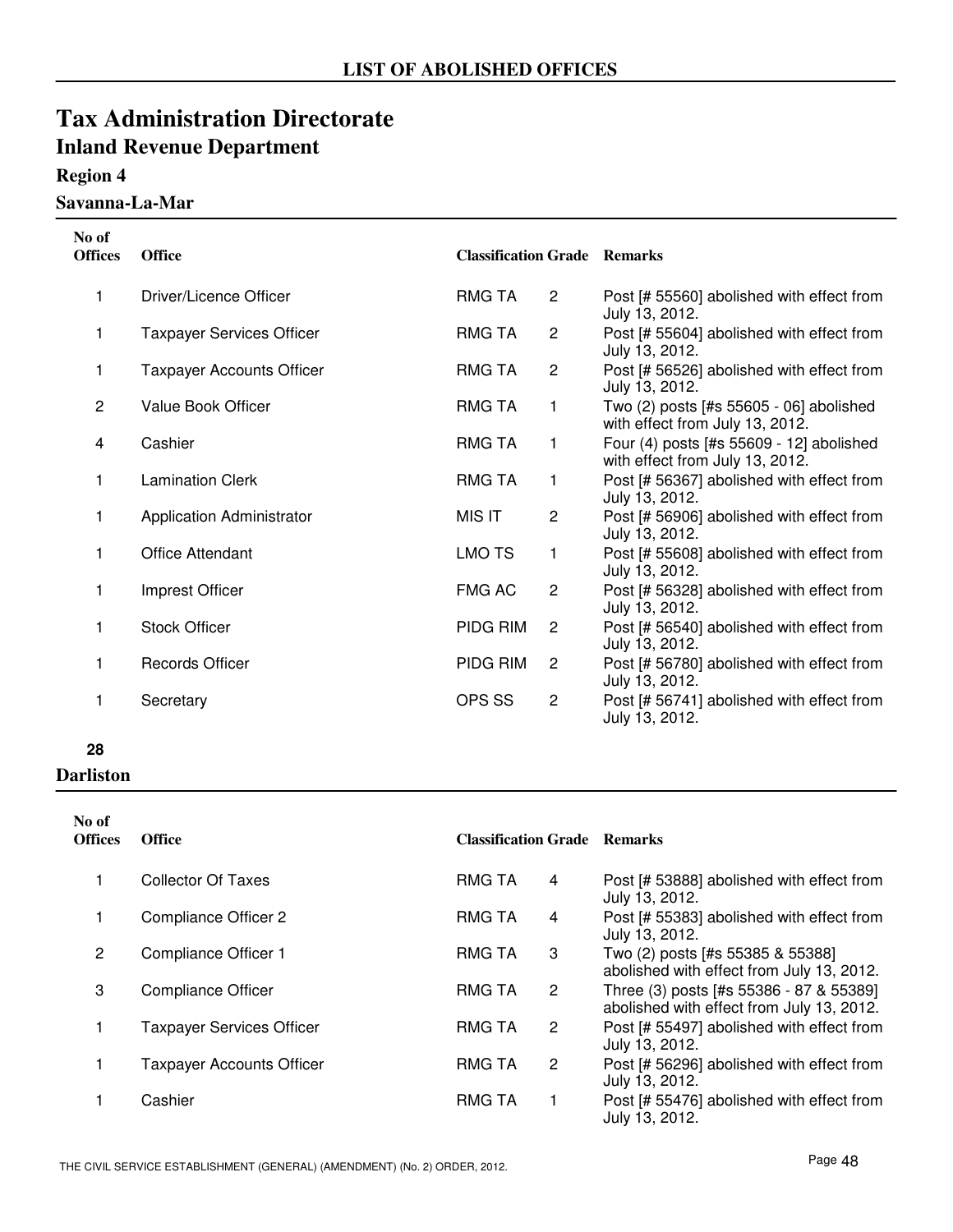### **Region 4**

#### **Darliston**

| No of<br><b>Offices</b> | <b>Office</b>         | <b>Classification Grade Remarks</b> |   |                                                             |
|-------------------------|-----------------------|-------------------------------------|---|-------------------------------------------------------------|
|                         | Cash Book Officer     | <b>RMG TA</b>                       |   | Post [# 55496] abolished with effect from<br>July 13, 2012. |
|                         | Office Attendant      | LMO TS                              |   | Post [# 55498] abolished with effect from<br>July 13, 2012. |
|                         | Imprest/Stock Officer | FMG AC                              | 2 | Post [# 56336] abolished with effect from<br>July 13, 2012. |
|                         | Secretary             | OPS SS                              | 2 | Post [# 56749] abolished with effect from<br>July 13, 2012. |

**14**

#### **Jackson Town**

| No of<br><b>Offices</b> | <b>Office</b>                    | <b>Classification Grade Remarks</b> |                |                                                                            |
|-------------------------|----------------------------------|-------------------------------------|----------------|----------------------------------------------------------------------------|
|                         | Deputy Collector of Taxes        | RMG TA                              | 3              | Post [# 56448] abolished with effect from<br>July 13, 2012.                |
| $\overline{2}$          | Compliance Officer 1             | RMG TA                              | 3              | Two (2) posts [#s 55394 - 95] abolished<br>with effect from July 13, 2012. |
|                         | <b>Taxpayer Services Officer</b> | RMG TA                              | $\overline{2}$ | Post [# 55500] abolished with effect from<br>July 13, 2012.                |
|                         | <b>Taxpayer Accounts Officer</b> | RMG TA                              | $\overline{c}$ | Post [# 56297] abolished with effect from<br>July 13, 2012.                |
|                         | Cashier                          | RMG TA                              | 1              | Post [# 55477] abolished with effect from<br>July 13, 2012.                |
|                         | Cash Book Officer                | RMG TA                              | 1              | Post [# 55499] abolished with effect from<br>July 13, 2012.                |
|                         | Office Attendant                 | LMO TS                              | 1              | Post [# 55501] abolished with effect from<br>July 13, 2012.                |
|                         | Imprest/Stock Officer            | <b>FMG AC</b>                       | $\overline{c}$ | Post [# 56337] abolished with effect from<br>July 13, 2012.                |
|                         | Secretary                        | OPS SS                              | $\overline{c}$ | Post [# 56748] abolished with effect from<br>July 13, 2012.                |

**10**

- **154 Total Region 4**
- **851 Total Inland Revenue Department**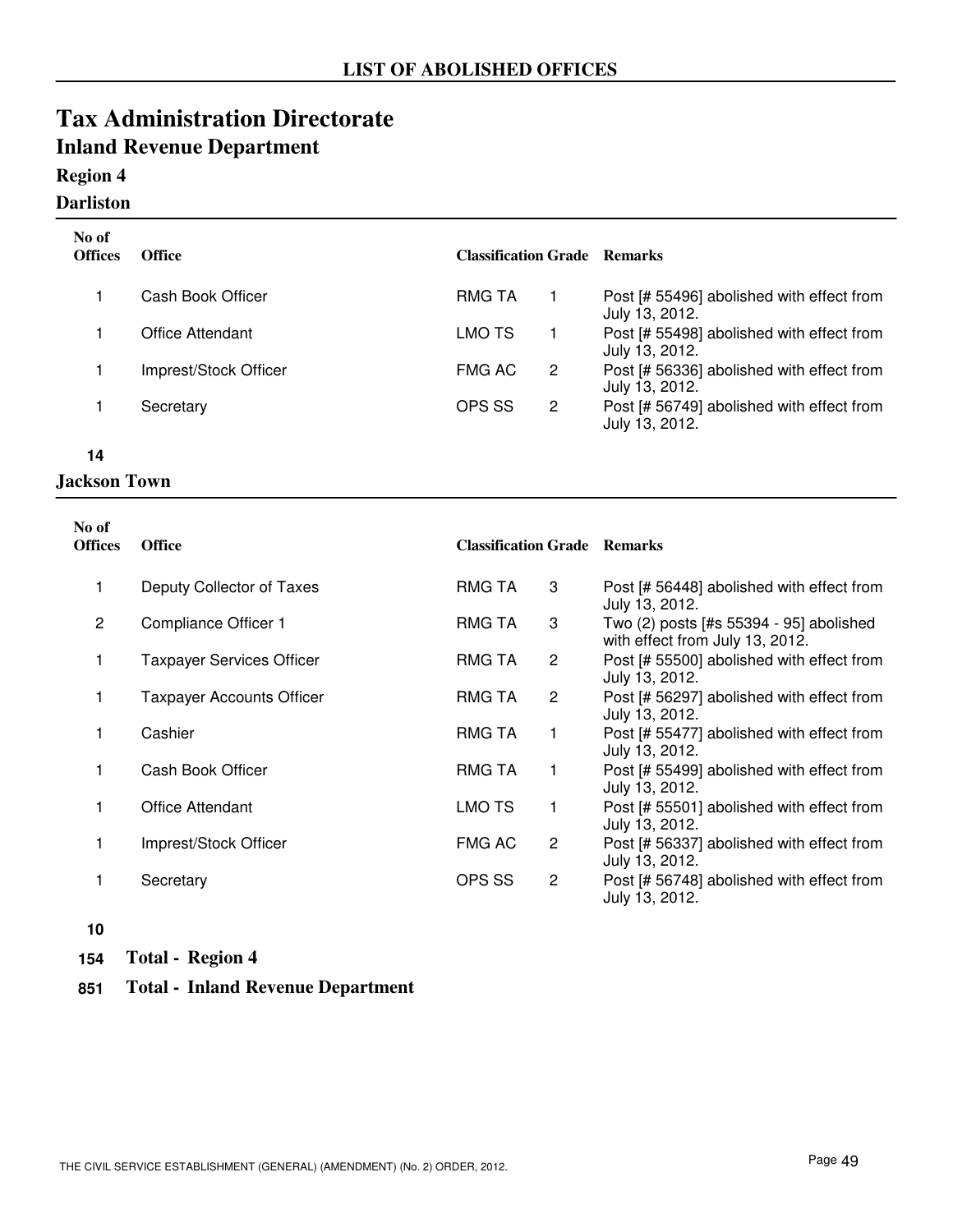### **National Motor Vehicle Registry**

| No of<br><b>Offices</b> | <b>Office</b>                 | <b>Classification Grade Remarks</b> |   |                                                                             |
|-------------------------|-------------------------------|-------------------------------------|---|-----------------------------------------------------------------------------|
|                         | Assistant Manager             | <b>RMG TA</b>                       | 5 | Post [# 56641] abolished with effect from<br>July 13, 2012                  |
| 4                       | <b>Quality Review Officer</b> | <b>RMG TA</b>                       | 3 | Four (4) posts [#s 56307 - 10] abolished<br>with effect from July 13, 2012. |
|                         | Senior Quality Review Officer | <b>RMG TA</b>                       | 4 | Post [# 56640] abolished with effect from<br>July 13, 2012.                 |
|                         | Registrar                     | <b>PIDG RIM</b>                     | 3 | Post [# 56588] abolished with effect from<br>July 13, 2012                  |
|                         | <b>Registry Officer</b>       | PIDG RIM                            | 2 | Post [# 56590] abolished with effect from<br>July 13, 2012                  |
| O                       |                               |                                     |   |                                                                             |

#### **8**

- **8 Total National Motor Vehicle Registry**
- **8 Total Inland Revenue Department**

### **Revenue Protection Department**

### **Executive Office**

| No of<br><b>Offices</b> | <b>Office</b>                   | <b>Classification Grade Remarks</b> |   |                                                                                      |
|-------------------------|---------------------------------|-------------------------------------|---|--------------------------------------------------------------------------------------|
| 1                       | Director, Planning              | <b>RMG TA</b>                       | 6 | Post [# 55711] abolished with effect from<br>July 16, 2012.                          |
|                         |                                 |                                     |   |                                                                                      |
|                         | <b>Special Investigation</b>    |                                     |   |                                                                                      |
| No of<br><b>Offices</b> | <b>Office</b>                   | <b>Classification Grade</b>         |   | <b>Remarks</b>                                                                       |
| $\overline{2}$          | Director, Special Investigation | <b>RMG TA</b>                       | 7 | Two (2) posts [#s 53957 & 54555]<br>abolished with effect from July 16, 2012.        |
| 3                       | Investigator                    | <b>RMG TA</b>                       | 4 | Three (3) posts [#s 54550 - 51 & 54553]<br>abolished with effect from July 16, 2012. |

2 Intelligence Officer Two (2) posts [#s 54564 - 65] abolished

RMG TA

**7**

with effect from July 16, 2012.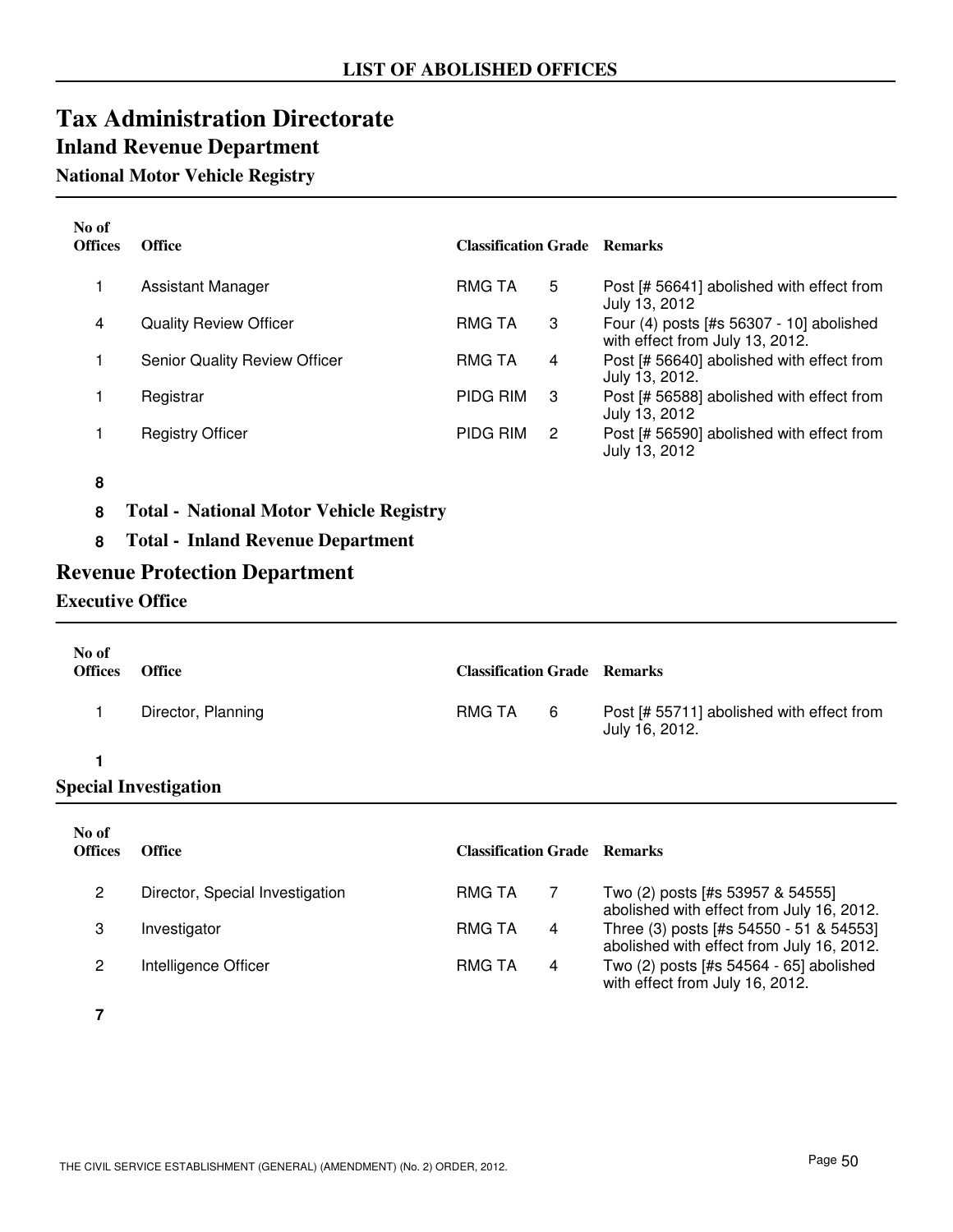# **Revenue Protection Department**

### **Executive Office**

### **Internal Audit**

| No of<br><b>Offices</b> | <b>Office</b>                                    | <b>Classification Grade Remarks</b> |                |                                                                               |
|-------------------------|--------------------------------------------------|-------------------------------------|----------------|-------------------------------------------------------------------------------|
| 1                       | Senior Secretary (Regions 3 & 4)                 | OPS SS                              | 3              | Post [# 56111] abolished with effect from<br>July 16, 2012.                   |
| 1                       |                                                  |                                     |                |                                                                               |
| Inspectorate            |                                                  |                                     |                |                                                                               |
| No of<br><b>Offices</b> | <b>Office</b>                                    | <b>Classification Grade Remarks</b> |                |                                                                               |
| $\overline{c}$          | Tax Auditor 3                                    | <b>RMG TA</b>                       | 4              | Two (2) posts [#s 54532 - 54533] abolished<br>with effect from July 16, 2012. |
| $\mathbf 2$             |                                                  |                                     |                |                                                                               |
| 11                      | <b>Total - Executive Office</b>                  |                                     |                |                                                                               |
| Administration          |                                                  |                                     |                |                                                                               |
| No of<br><b>Offices</b> | <b>Office</b>                                    | <b>Classification Grade Remarks</b> |                |                                                                               |
| 1                       | <b>Records Officer</b>                           | PIDG RIM                            | $\overline{2}$ | Post [# 54705] abolished with effect from<br>July 16, 2012.                   |
| 1                       |                                                  |                                     |                |                                                                               |
| 1                       | <b>Total - Administration</b>                    |                                     |                |                                                                               |
| 12                      | <b>Total - Revenue Protection Department</b>     |                                     |                |                                                                               |
|                         | <b>Taxpayer, Audit And Assessment Department</b> |                                     |                |                                                                               |
| <b>Refunds</b>          |                                                  |                                     |                |                                                                               |
| No of<br><b>Offices</b> | <b>Office</b>                                    | <b>Classification Grade Remarks</b> |                |                                                                               |
| 1                       | Tax Auditor 3                                    | <b>RMG TA</b>                       | 4              | Post [# 55964] abolished with effect from<br>July 16, 2012.                   |
| 1                       |                                                  |                                     |                |                                                                               |
| 1                       |                                                  |                                     |                |                                                                               |
|                         |                                                  |                                     |                |                                                                               |

### **1 Total - Taxpayer, Audit And Assessment Department**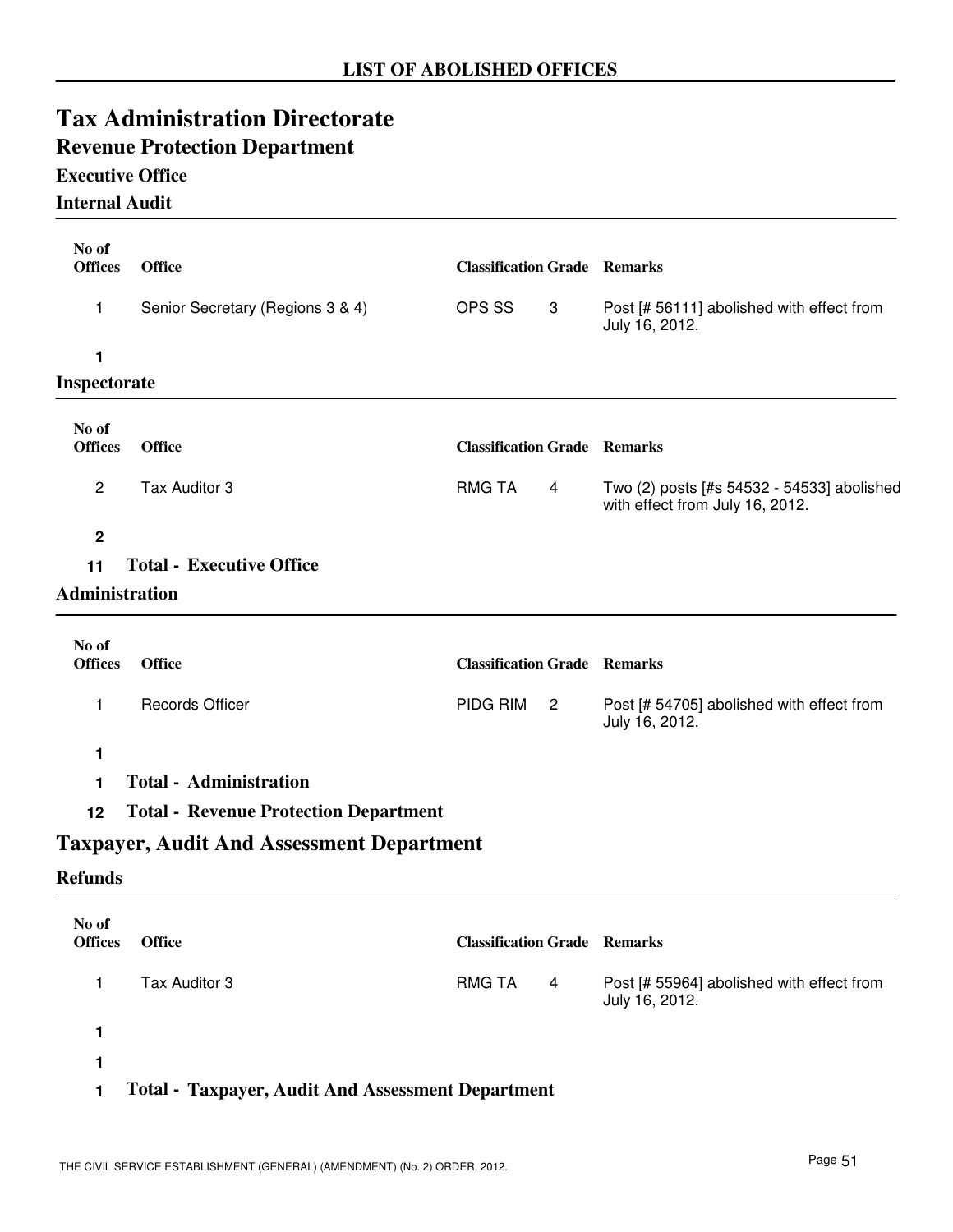### **Jamaica Customs Department**

### **Corporate Services**

### **Internal Review**

| No of<br><b>Offices</b> | <b>Office</b>                                  | <b>Classification Grade Remarks</b> |                |                                                             |
|-------------------------|------------------------------------------------|-------------------------------------|----------------|-------------------------------------------------------------|
| 1                       | Documentalist/Research Officer                 | <b>GMG AM</b>                       | 4              | Post [# 56940] abolished with effect from<br>July 16, 2012. |
| 1                       |                                                |                                     |                |                                                             |
| 1                       | <b>Total - Corporate Services</b>              |                                     |                |                                                             |
|                         | <b>Collector Of Customs - Kingston</b>         |                                     |                |                                                             |
| <b>Motor Vehicle</b>    |                                                |                                     |                |                                                             |
| No of<br><b>Offices</b> | <b>Office</b>                                  | <b>Classification Grade Remarks</b> |                |                                                             |
| 1                       | Secretary                                      | OPS SS                              | $\overline{2}$ | Post [# 57272] abolished with effect from<br>July 16, 2012. |
| 1                       |                                                |                                     |                |                                                             |
| 1                       | <b>Total - Collector Of Customs - Kingston</b> |                                     |                |                                                             |
|                         | <b>Port Operations - Montego Bay</b>           |                                     |                |                                                             |
|                         | Site Inspection - (Montego Bay)                |                                     |                |                                                             |
|                         |                                                |                                     |                |                                                             |
| No of<br><b>Offices</b> | <b>Office</b>                                  | <b>Classification Grade Remarks</b> |                |                                                             |
| 1                       | Data Entry Officer                             | <b>MIS IT</b>                       | $\mathbf{1}$   | Post [# 57790] abolished with effect from<br>July 16, 2012. |
| 1                       |                                                |                                     |                |                                                             |
| 1                       | <b>Total - Port Operations - Montego Bay</b>   |                                     |                |                                                             |
| <b>Valuation</b>        |                                                |                                     |                |                                                             |
| <b>Research</b>         |                                                |                                     |                |                                                             |
| No of                   |                                                |                                     |                |                                                             |
| <b>Offices</b>          | <b>Office</b>                                  | <b>Classification Grade Remarks</b> |                |                                                             |
| 1                       | <b>Research Officer</b>                        | SOG ST                              | 5              | Post [# 57845] abolished with effect from<br>July 16, 2012. |
| 1                       |                                                |                                     |                |                                                             |
| 1                       | <b>Total - Valuation</b>                       |                                     |                |                                                             |
| 4                       | <b>Total - Jamaica Customs Department</b>      |                                     |                |                                                             |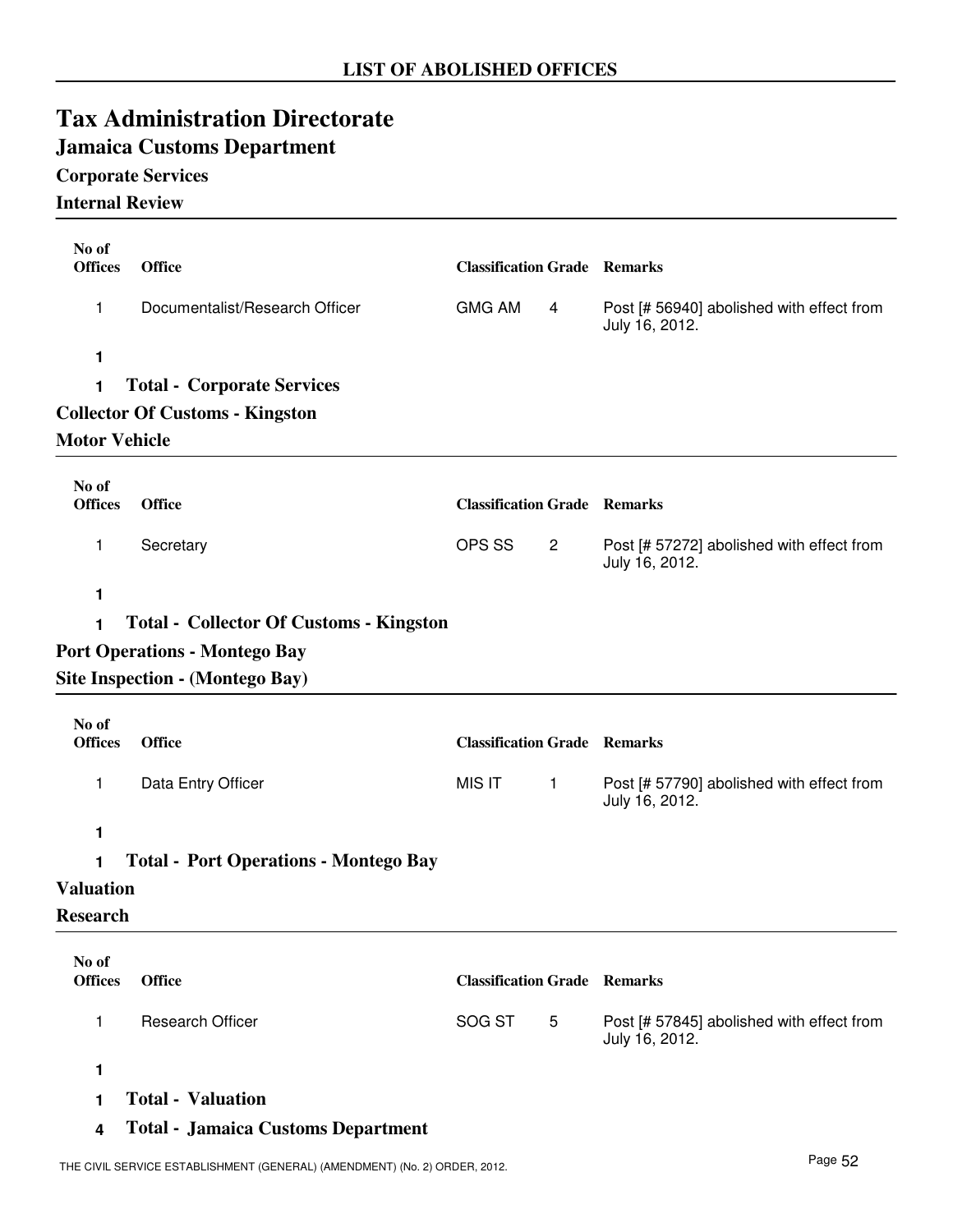**879 Total - Tax Administration Directorate**

### **Ministry Of Foreign Affairs And Foreign Trade**

#### **Internal Audit**

| No of<br><b>Offices</b> | <b>Office</b> | <b>Classification Grade Remarks</b> |                |                                                             |
|-------------------------|---------------|-------------------------------------|----------------|-------------------------------------------------------------|
|                         | Secretary 2   | OPS SS                              | $\overline{2}$ | Post [# 62696] abolished with effect from<br>July 16, 2012. |
|                         |               |                                     |                |                                                             |

### **Foreign Service Operations Division**

#### **Information Systems and Records**

| No of<br><b>Offices</b> | <b>Office</b> | <b>Classification Grade Remarks</b> |                                                           |
|-------------------------|---------------|-------------------------------------|-----------------------------------------------------------|
|                         | Secretary 1   | OPS SS                              | Post [#4764] abolished with effect from<br>July 16, 2012. |

### **1**

**1 Total - Information Systems and Records**

### **Human Resource Management and Development**

| No of<br><b>Offices</b> | <b>Office</b> | <b>Classification Grade Remarks</b> |                |                                                           |
|-------------------------|---------------|-------------------------------------|----------------|-----------------------------------------------------------|
|                         | Secretary 2   | OPS SS                              | $\overline{2}$ | Post [#4857] abolished with effect from<br>July 16, 2012. |
|                         |               |                                     |                |                                                           |

- **1 Total Human Resource Management and Development**
- **2 Total Foreign Service Operations Division**

### **Foreign Trade Division**

| No of<br><b>Offices</b> | <b>Office</b>                        | <b>Classification Grade Remarks</b> |     |                                                            |
|-------------------------|--------------------------------------|-------------------------------------|-----|------------------------------------------------------------|
|                         | <b>Supernumerary Under Secretary</b> | FSG FSO                             | - 8 | Post [# 62692] abolished with effect from<br>May 12, 2011. |
|                         |                                      |                                     |     |                                                            |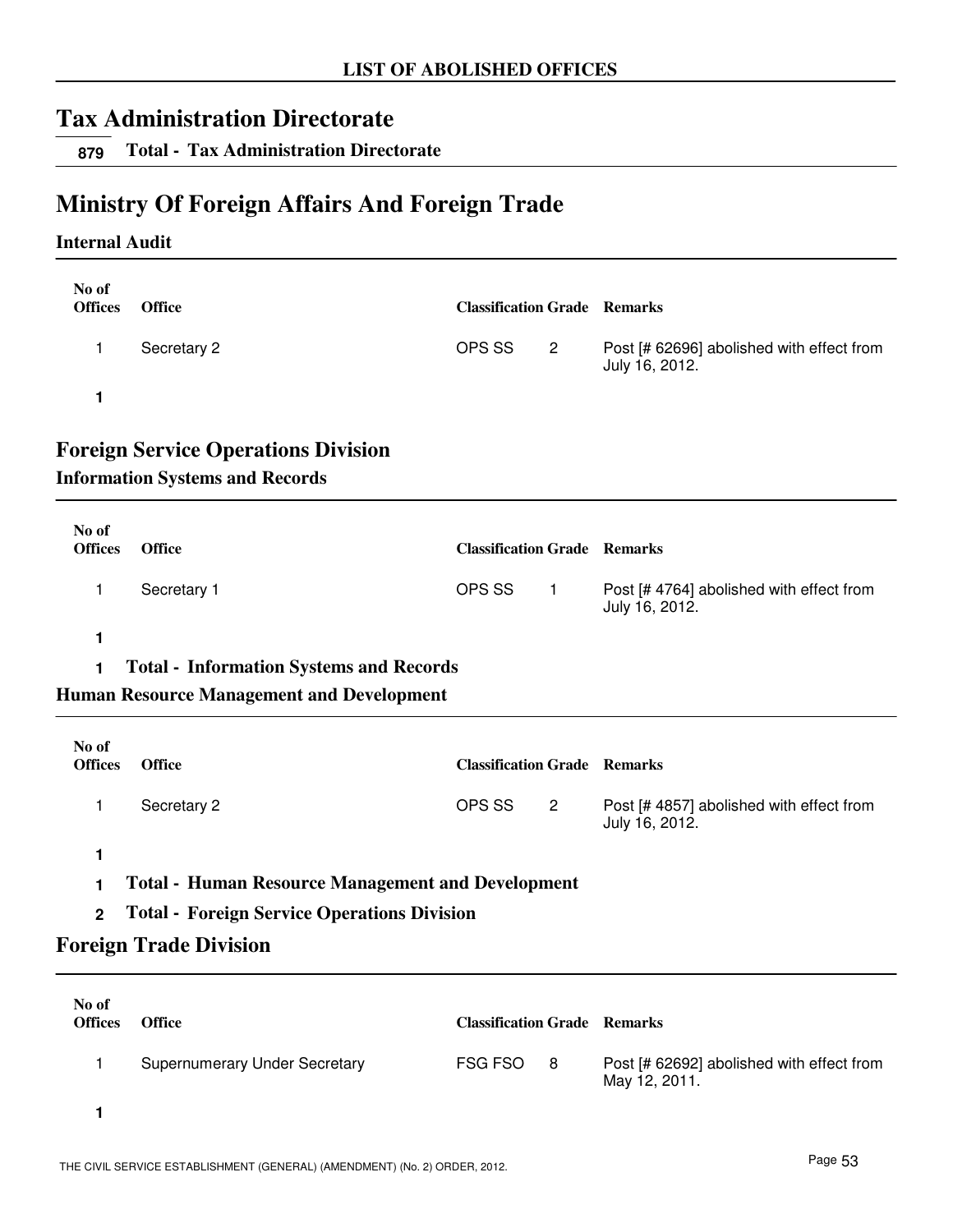### **Ministry Of Foreign Affairs And Foreign Trade**

### **Foreign Trade Division**

**1 Total - Foreign Trade Division**

### **Multilateral Affairs Division**

#### **Economic Affairs Department (formerly Intl. Economic Affairs Dept.)**

| No of<br><b>Offices</b> | <b>Office</b>                                                                                | <b>Classification Grade Remarks</b> |                                                          |
|-------------------------|----------------------------------------------------------------------------------------------|-------------------------------------|----------------------------------------------------------|
|                         | Foreign Service Officer                                                                      | <b>FSG FSO</b>                      | Post [#4836] abolished with effect from<br>July 13, 2012 |
|                         |                                                                                              |                                     |                                                          |
|                         | <b>Total - Economic Affairs Department (formerly Intl. Economic</b><br><b>Affairs Dept.)</b> |                                     |                                                          |

**1 Total - Multilateral Affairs Division**

### **Policy and Planning Division**

| No of<br><b>Offices</b> | <b>Office</b> | <b>Classification Grade Remarks</b> |   |                                                             |
|-------------------------|---------------|-------------------------------------|---|-------------------------------------------------------------|
|                         | Statistician  | SOG ST                              | 6 | Post [# 63657] abolished with effect from<br>July 16, 2012. |
|                         |               |                                     |   |                                                             |

**1 Total - Policy and Planning Division**

### **High Commission In The United Kingdom**

#### **Home Based Staff**

| No of<br><b>Offices</b> | <b>Office</b> | <b>Classification Grade Remarks</b> |                |                                                           |
|-------------------------|---------------|-------------------------------------|----------------|-----------------------------------------------------------|
|                         | Secretary 2   | OPS SS                              | $\overline{2}$ | Post [# 4892] abolished with effect from<br>July 13, 2012 |
|                         |               |                                     |                |                                                           |

#### **1 Total - High Commission In The United Kingdom**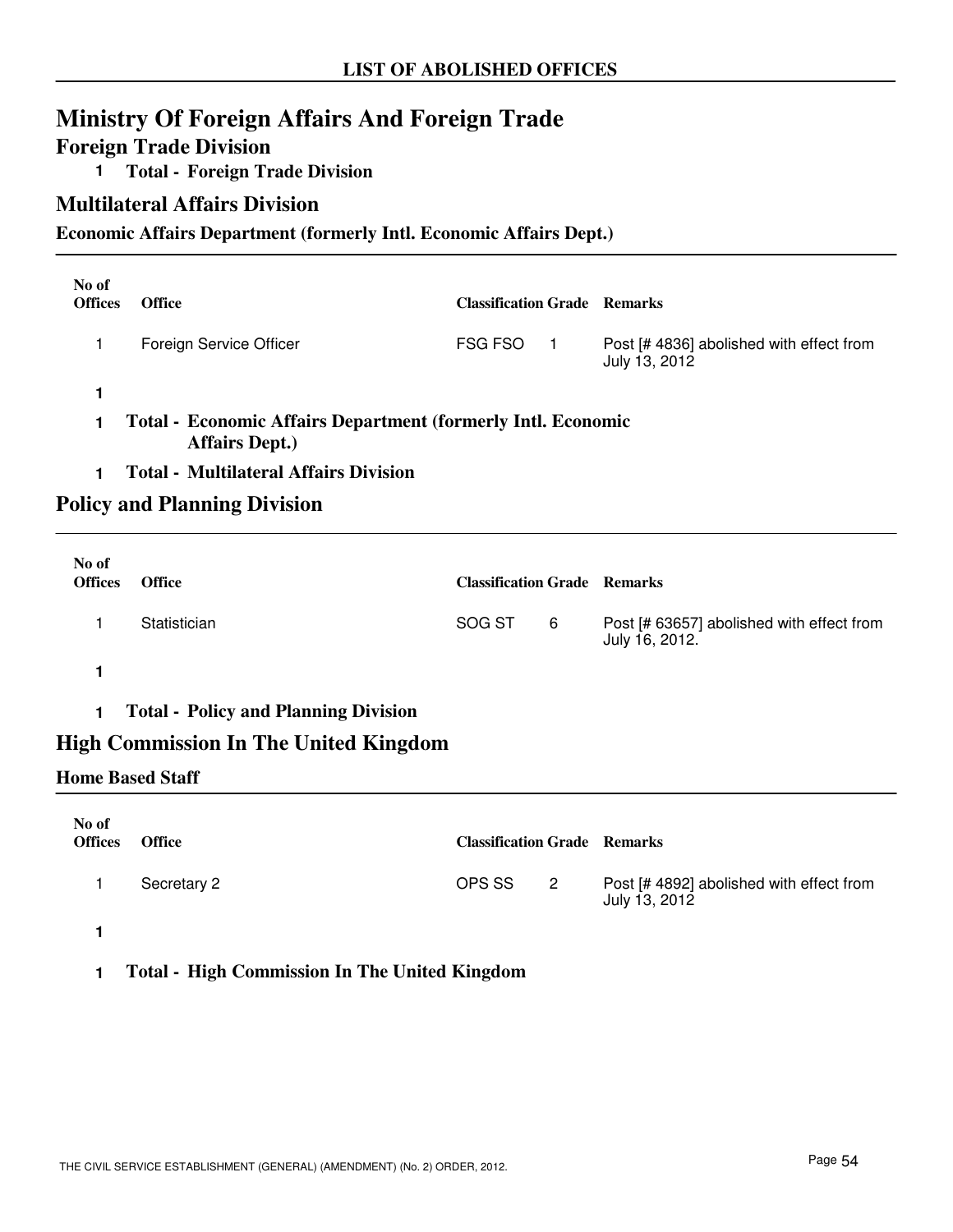## **Ministry Of Foreign Affairs And Foreign Trade High Commission In Ottawa, Canada**

#### **Home Based Staff**

| No of<br><b>Offices</b> | <b>Office</b>           | <b>Classification Grade Remarks</b> |   |                                                           |
|-------------------------|-------------------------|-------------------------------------|---|-----------------------------------------------------------|
|                         | <b>Second Secretary</b> | <b>FSG FSO</b>                      |   | Post [# 4911] abolished with effect from<br>July 13, 2012 |
|                         | Secretary 2             | OPS SS                              | 2 | Post [# 4914] abolished with effect from<br>July 13, 2012 |

**2**

**2 Total - High Commission In Ottawa, Canada**

### **Consulate General In Toronto, Canada**

#### **Home Based Staff**

| No of<br><b>Offices</b> | <b>Office</b> | <b>Classification Grade Remarks</b> |     |                                                           |
|-------------------------|---------------|-------------------------------------|-----|-----------------------------------------------------------|
|                         | Secretary 2   | OPS SS                              | - 2 | Post [# 4926] abolished with effect from<br>July 13, 2012 |
|                         |               |                                     |     |                                                           |

**1 Total - Consulate General In Toronto, Canada**

### **Embassy In Washington, United States Of America**

#### **Home Based Staff**

| No of<br><b>Offices</b> | <b>Office</b>            | <b>Classification Grade Remarks</b> |                |                                                           |
|-------------------------|--------------------------|-------------------------------------|----------------|-----------------------------------------------------------|
|                         | <b>Records Officer 1</b> | PIDG RIM                            | $\overline{2}$ | Post [#4941] abolished with effect from<br>July 13, 2012  |
|                         | Secretary 2              | OPS SS                              | $\overline{2}$ | Post [# 4946] abolished with effect from<br>July 13, 2012 |
|                         |                          |                                     |                |                                                           |

**2**

**2 Total - Embassy In Washington, United States Of America**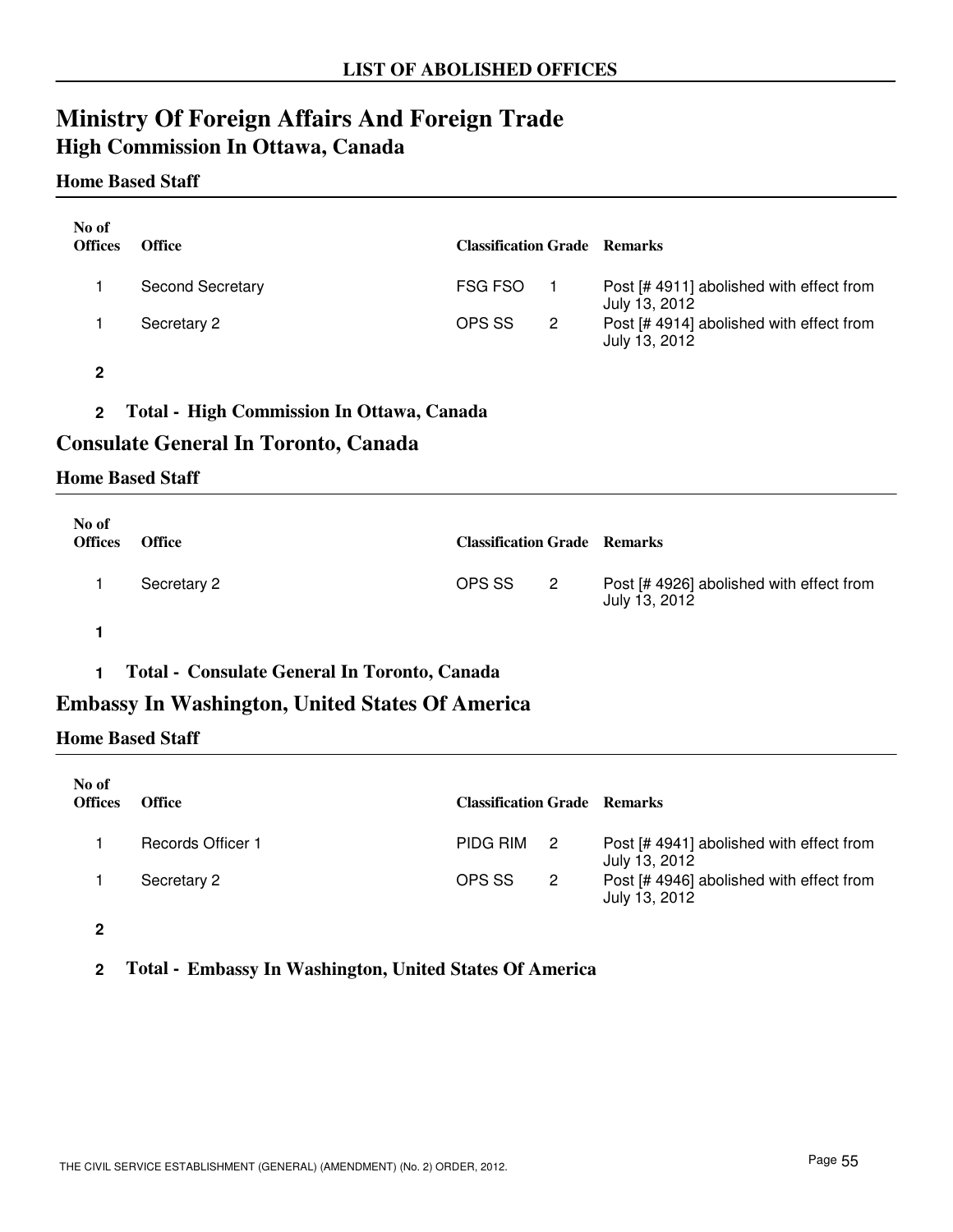## **Ministry Of Foreign Affairs And Foreign Trade Permanent Mission Of Jamaica To The Organisation Of American States, Washington, USA**

#### **Home Based Staff**

| No of<br><b>Offices</b>                                                                                | <b>Office</b> | <b>Classification Grade Remarks</b> |    |                                                           |
|--------------------------------------------------------------------------------------------------------|---------------|-------------------------------------|----|-----------------------------------------------------------|
|                                                                                                        | Secretary 2   | OPS SS                              | -2 | Post [# 4959] abolished with effect from<br>July 13, 2012 |
|                                                                                                        |               |                                     |    |                                                           |
| Total - Permanent Mission Of Jamaica To The Organisation Of<br><b>American States, Washington, USA</b> |               |                                     |    |                                                           |

### **Embassy In Mexico City, Mexico**

#### **Home Based Staff**

| No of<br><b>Offices</b> | <b>Office</b> | <b>Classification Grade Remarks</b> |     |                                                           |
|-------------------------|---------------|-------------------------------------|-----|-----------------------------------------------------------|
|                         | Secretary 2   | OPS SS                              | - 2 | Post [# 4966] abolished with effect from<br>July 13, 2012 |
|                         |               |                                     |     |                                                           |

### **1 Total - Embassy In Mexico City, Mexico**

### **Consulate General In New York, USA**

**Home Based Staff**

| No of<br><b>Offices</b> | <b>Office</b>     | <b>Classification Grade Remarks</b> |                |                                                           |
|-------------------------|-------------------|-------------------------------------|----------------|-----------------------------------------------------------|
|                         | Records Officer 1 | PIDG RIM                            | $\overline{2}$ | Post [#4979] abolished with effect from<br>July 16, 2012. |
|                         | Secretary 2       | OPS SS                              | -2             | Post [# 4981] abolished with effect from<br>July 13, 2012 |

**2**

**2 Total - Consulate General In New York, USA**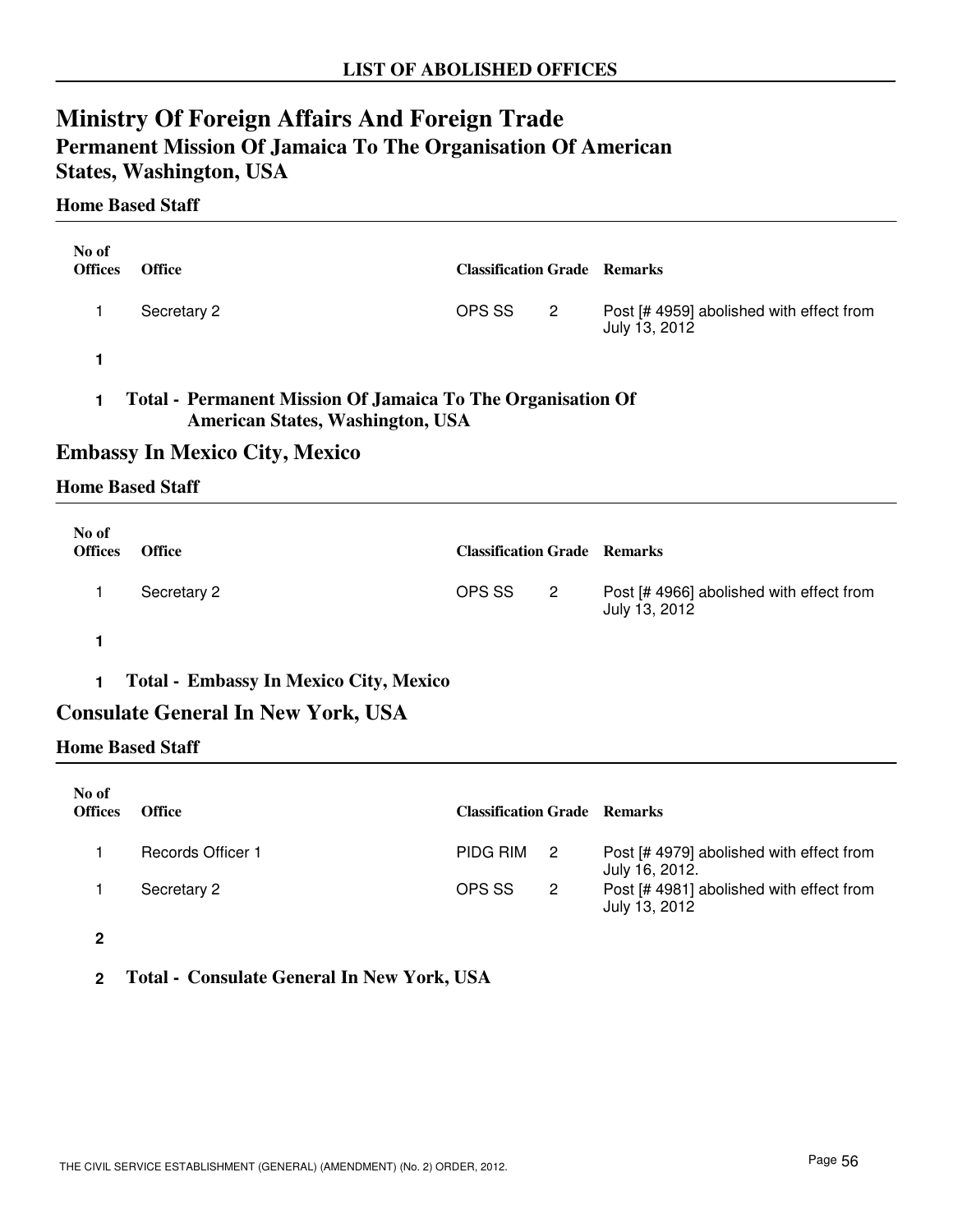### **Ministry Of Foreign Affairs And Foreign Trade Permanent Mission To United Nations, New York, USA**

#### **Home Based Staff**

| No of<br><b>Offices</b> | <b>Office</b>           | <b>Classification Grade Remarks</b> |   |                                                                            |
|-------------------------|-------------------------|-------------------------------------|---|----------------------------------------------------------------------------|
| 2                       | <b>Second Secretary</b> | FSG FSO                             |   | Two $(2)$ posts [#s 5000 - 01] abolished with<br>effect from July 13, 2012 |
|                         | Librarian 2             |                                     |   | Post [# 5002] abolished with effect from<br>July 13, 2012                  |
|                         | Secretary 2             | OPS SS                              | 2 | Post [# 5007] abolished with effect from<br>July 13, 2012                  |

**4**

**4 Total - Permanent Mission To United Nations, New York, USA**

### **Permanent Representative Of Jamaica To The United Nations, Geneva, Switzerland**

#### **Home Based Staff**

| No of<br><b>Offices</b> | <b>Office</b>                                                                                    | <b>Classification Grade Remarks</b> |                            |                                                           |
|-------------------------|--------------------------------------------------------------------------------------------------|-------------------------------------|----------------------------|-----------------------------------------------------------|
|                         | Secretary 2                                                                                      | OPS SS                              | $\overline{\phantom{0}}^2$ | Post [# 5023] abolished with effect from<br>July 13, 2012 |
|                         |                                                                                                  |                                     |                            |                                                           |
| 1                       | Total - Permanent Representative Of Jamaica To The United<br><b>Nations, Geneva, Switzerland</b> |                                     |                            |                                                           |

### **High Commission In Port Of Spain, Trinidad And Tobago**

#### **Home Based Staff**

| No of<br><b>Offices</b> | <b>Office</b> | <b>Classification Grade Remarks</b> |                            |                                                           |
|-------------------------|---------------|-------------------------------------|----------------------------|-----------------------------------------------------------|
|                         | Secretary 2   | OPS SS                              | $\overline{\phantom{a}}^2$ | Post [# 5032] abolished with effect from<br>July 13, 2012 |
|                         |               |                                     |                            |                                                           |

#### **1 Total - High Commission In Port Of Spain, Trinidad And Tobago**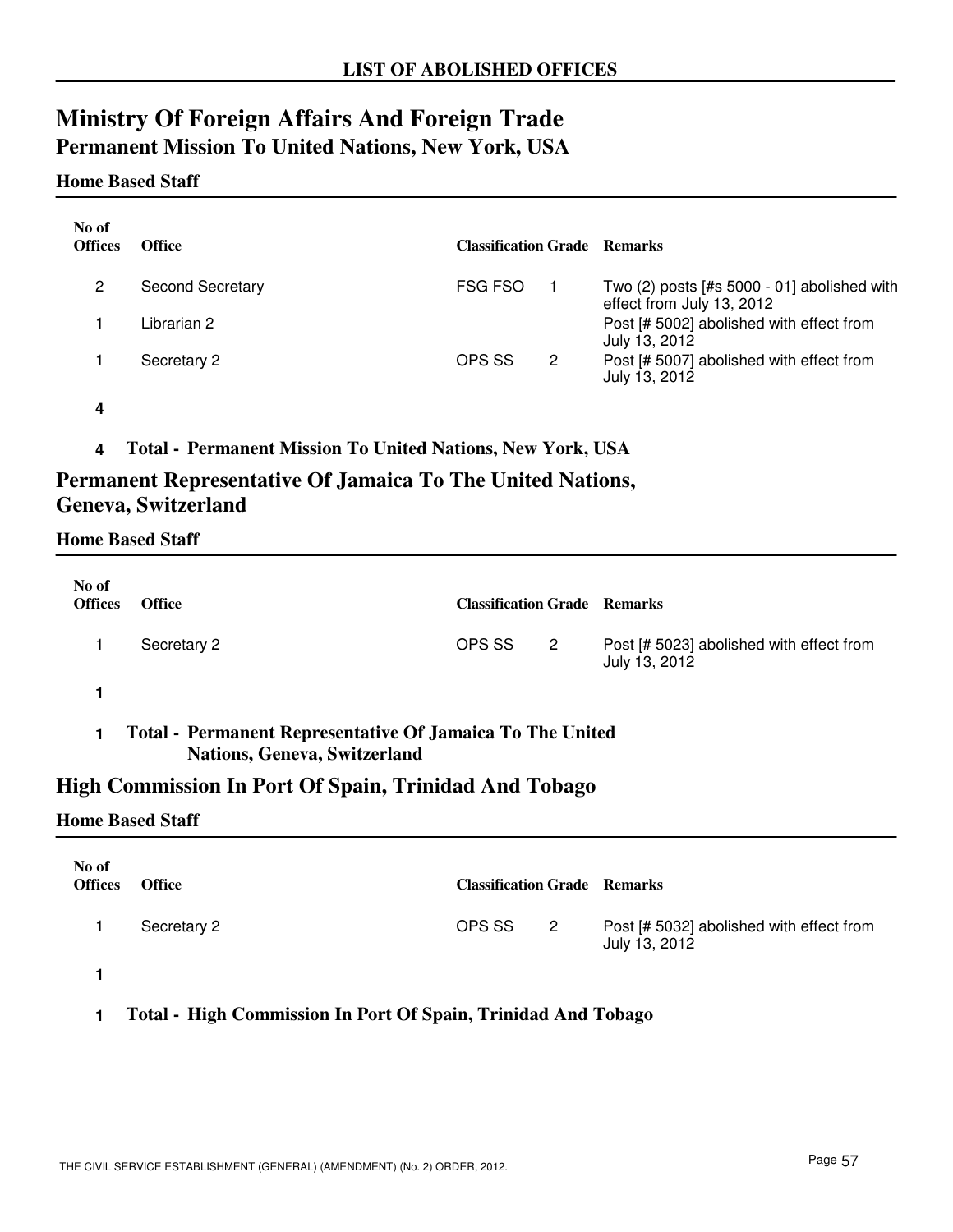## **Ministry Of Foreign Affairs And Foreign Trade Permanent Mission To The European Economic Community And Embassy In Brussels, Belgium**

#### **Home Based Staff**

| No of<br><b>Offices</b> | <b>Office</b>                                                                                                  | <b>Classification Grade Remarks</b> |                                                            |
|-------------------------|----------------------------------------------------------------------------------------------------------------|-------------------------------------|------------------------------------------------------------|
| 1                       | Second Secretary                                                                                               | FSG FSO<br>$\blacksquare$           | Post [# 5054] abolished with effect from<br>July 16, 2012. |
| 1                       |                                                                                                                |                                     |                                                            |
| 1                       | <b>Total - Permanent Mission To The European Economic Community</b><br><b>And Embassy In Brussels, Belgium</b> |                                     |                                                            |
|                         | Embassy In Caracas, Venezuela                                                                                  |                                     |                                                            |
| <b>Home Based Staff</b> |                                                                                                                |                                     |                                                            |
| No of<br><b>Offices</b> | <b>Office</b>                                                                                                  | <b>Classification Grade Remarks</b> |                                                            |
| 1                       | Second Secretary                                                                                               | <b>FSG FSO</b><br>$\blacksquare$ 1  | Post [# 5075] abolished with effect from<br>July 16, 2012. |
| 1                       |                                                                                                                |                                     |                                                            |

**1 Total - Embassy In Caracas, Venezuela**

### **Embassy In Tokyo, Japan**

#### **Home Based Staff**

| No of<br><b>Offices</b> | <b>Office</b>                                                | <b>Classification Grade Remarks</b> |   |                                                            |
|-------------------------|--------------------------------------------------------------|-------------------------------------|---|------------------------------------------------------------|
|                         | <b>Senior Secretary</b>                                      | OPS SS                              | 3 | Post [# 5117] abolished with effect from<br>July 16, 2012. |
|                         |                                                              |                                     |   |                                                            |
|                         | Total - Embassy In Tokyo, Japan                              |                                     |   |                                                            |
| 25                      | <b>Total - Ministry Of Foreign Affairs And Foreign Trade</b> |                                     |   |                                                            |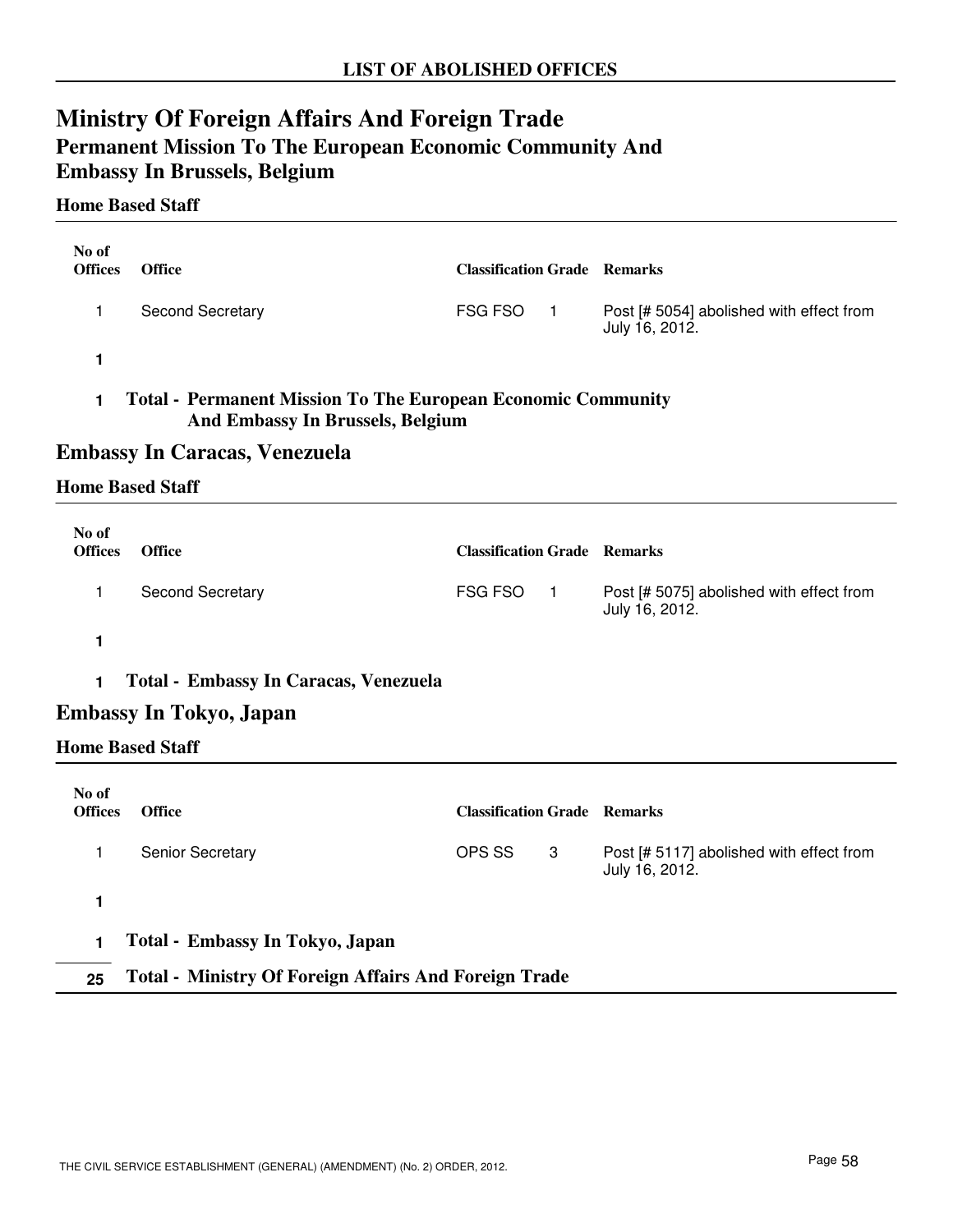# **Ministry Of Labour And Social Security Human Resource Management And Administration**

| No of<br><b>Offices</b> | <b>Office</b>                                               | <b>Classification Grade Remarks</b> |                                                                           |
|-------------------------|-------------------------------------------------------------|-------------------------------------|---------------------------------------------------------------------------|
| 1                       | Handyman                                                    | <b>LMO</b><br>$\overline{2}$        | Post [# 5479] abolished with effect from<br>July 16, 2012.                |
| 1                       |                                                             |                                     |                                                                           |
| 1                       | <b>Total - Human Resource Management And Administration</b> |                                     |                                                                           |
|                         | <b>NIS Disbursement</b>                                     |                                     |                                                                           |
|                         | <b>Book Preparation</b>                                     |                                     |                                                                           |
| No of                   |                                                             |                                     |                                                                           |
| <b>Offices</b>          | <b>Office</b>                                               | <b>Classification Grade Remarks</b> |                                                                           |
| $\overline{c}$          | <b>Records Clerk</b>                                        | PIDG RIM<br>$\blacksquare$          | Two (2) posts [#s 5915 - 16] abolished with<br>effect from July 16, 2012. |
| $\overline{2}$          |                                                             |                                     |                                                                           |
| $\mathbf 2$             | <b>Total - Book Preparation</b>                             |                                     |                                                                           |
| $\overline{2}$          | <b>Total - NIS Disbursement</b>                             |                                     |                                                                           |
| Labour                  |                                                             |                                     |                                                                           |
|                         | <b>Manpower Services Division</b>                           |                                     |                                                                           |
| No of                   |                                                             |                                     |                                                                           |
| <b>Offices</b>          | <b>Office</b>                                               | <b>Classification Grade Remarks</b> |                                                                           |
| 1                       | Supernumerary Administrator                                 | <b>GMG PMA</b><br>$\overline{2}$    | Post [# 5297] abolished with effect from<br>July 16, 2012.                |
| 1                       |                                                             |                                     |                                                                           |
|                         | <b>Local Employment Services</b>                            |                                     |                                                                           |
| No of                   |                                                             |                                     |                                                                           |
| <b>Offices</b>          | <b>Office</b>                                               | <b>Classification Grade Remarks</b> |                                                                           |
| 1                       | Departmental Assistant                                      | OPS CR<br>$\mathbf{1}$              | Post [# 5322] abolished with effect from<br>July 16, 2012.                |
|                         |                                                             |                                     |                                                                           |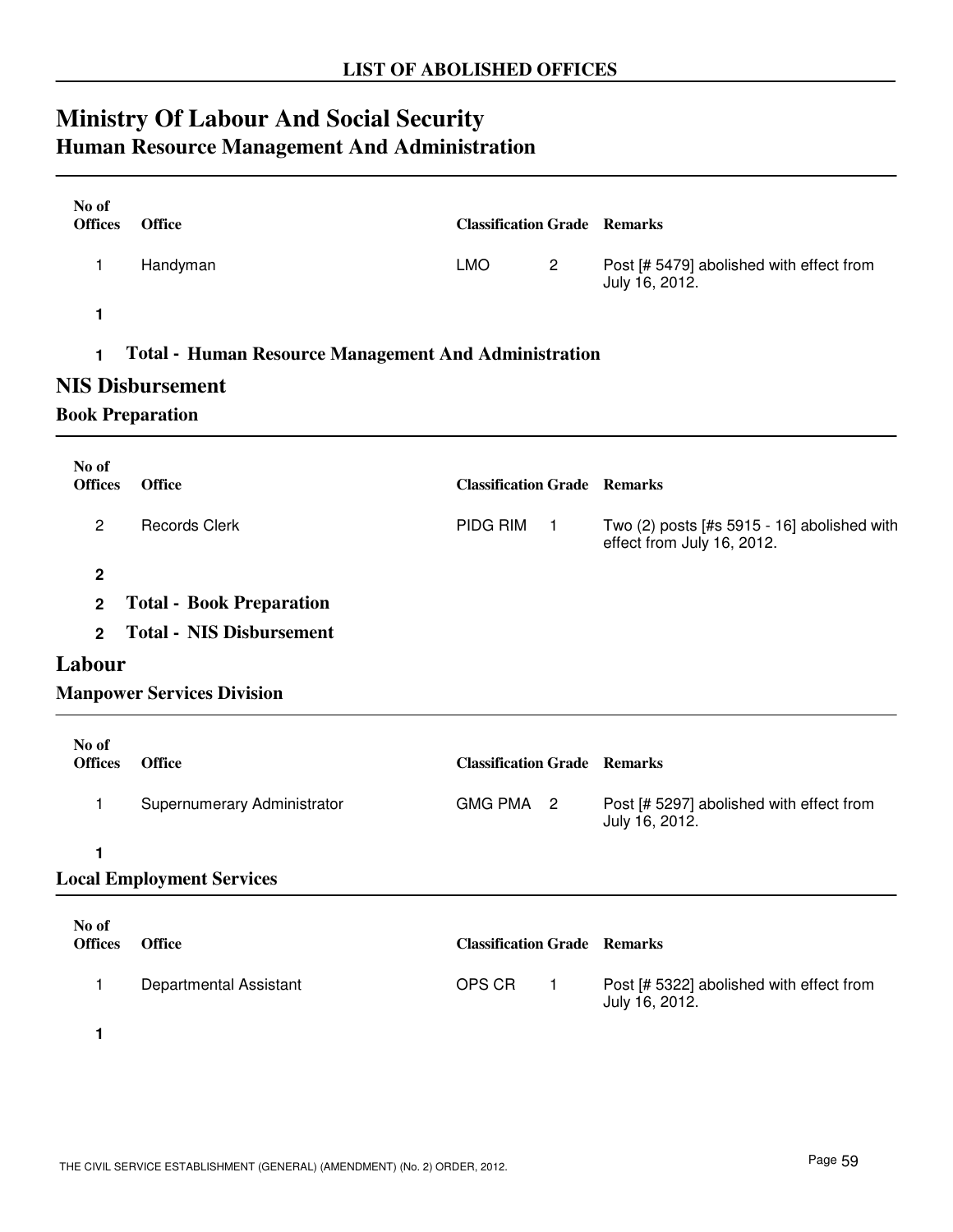# **Ministry Of Labour And Social Security**

### **Labour**

#### **Manpower Services Division**

### **Overseas Employment And Mitigation Services**

| No of<br><b>Offices</b> | <b>Office</b>                                                    | <b>Classification Grade Remarks</b> |                |                                                                               |
|-------------------------|------------------------------------------------------------------|-------------------------------------|----------------|-------------------------------------------------------------------------------|
| $\mathbf{1}$            | Labour Officer 3                                                 | OPS CR                              | 5              | Post [# 5337] abolished with effect from<br>July 16, 2012.                    |
| 1                       |                                                                  |                                     |                |                                                                               |
| 3                       | <b>Total - Manpower Services Division</b>                        |                                     |                |                                                                               |
|                         | <b>Industrial Relations And Allied Services Division</b>         |                                     |                |                                                                               |
|                         | <b>Industrial Disputes Tribunal</b>                              |                                     |                |                                                                               |
| No of<br><b>Offices</b> | <b>Office</b>                                                    | <b>Classification Grade Remarks</b> |                |                                                                               |
| 3                       | Stenotype Writer                                                 | OPS SW                              | $\vert$ 1      | Three (3) posts [#s 5199 - 201] abolished<br>with effect from July 16, 2012.  |
| 3                       |                                                                  |                                     |                |                                                                               |
| 3                       | <b>Total - Industrial Relations And Allied Services Division</b> |                                     |                |                                                                               |
|                         | <b>Industrial Safety Division</b>                                |                                     |                |                                                                               |
|                         |                                                                  |                                     |                |                                                                               |
| No of<br><b>Offices</b> | <b>Office</b>                                                    | <b>Classification Grade Remarks</b> |                |                                                                               |
| $\mathbf{1}$            | <b>Records Clerk</b>                                             | PIDG RIM                            | $\overline{1}$ | Post [# 5444] abolished with effect from<br>July 16, 2012.                    |
| 1                       |                                                                  |                                     |                |                                                                               |
| 1                       | <b>Total - Industrial Safety Division</b>                        |                                     |                |                                                                               |
|                         | <b>Child Labour Unit</b>                                         |                                     |                |                                                                               |
| No of                   |                                                                  |                                     |                |                                                                               |
| <b>Offices</b>          | Office                                                           | <b>Classification Grade Remarks</b> |                |                                                                               |
| $\mathbf{1}$            | <b>Production Technician</b>                                     | <b>MCG AVP</b>                      | 4              | Post [# 62729] abolished with effect from<br>July 16, 2012.                   |
| 1                       | Audio Visual Technician                                          | <b>MCG AVT</b>                      | 4              | Post [# 62730] abolished with effect from                                     |
| 1                       | <b>Audio Visual Assistant</b>                                    | <b>MCG AVT</b>                      | $\overline{2}$ | July 16, 2012.<br>Post [# 62733] abolished with effect from<br>July 16, 2012. |
| 3                       |                                                                  |                                     |                |                                                                               |

#### **3 Total - Child Labour Unit**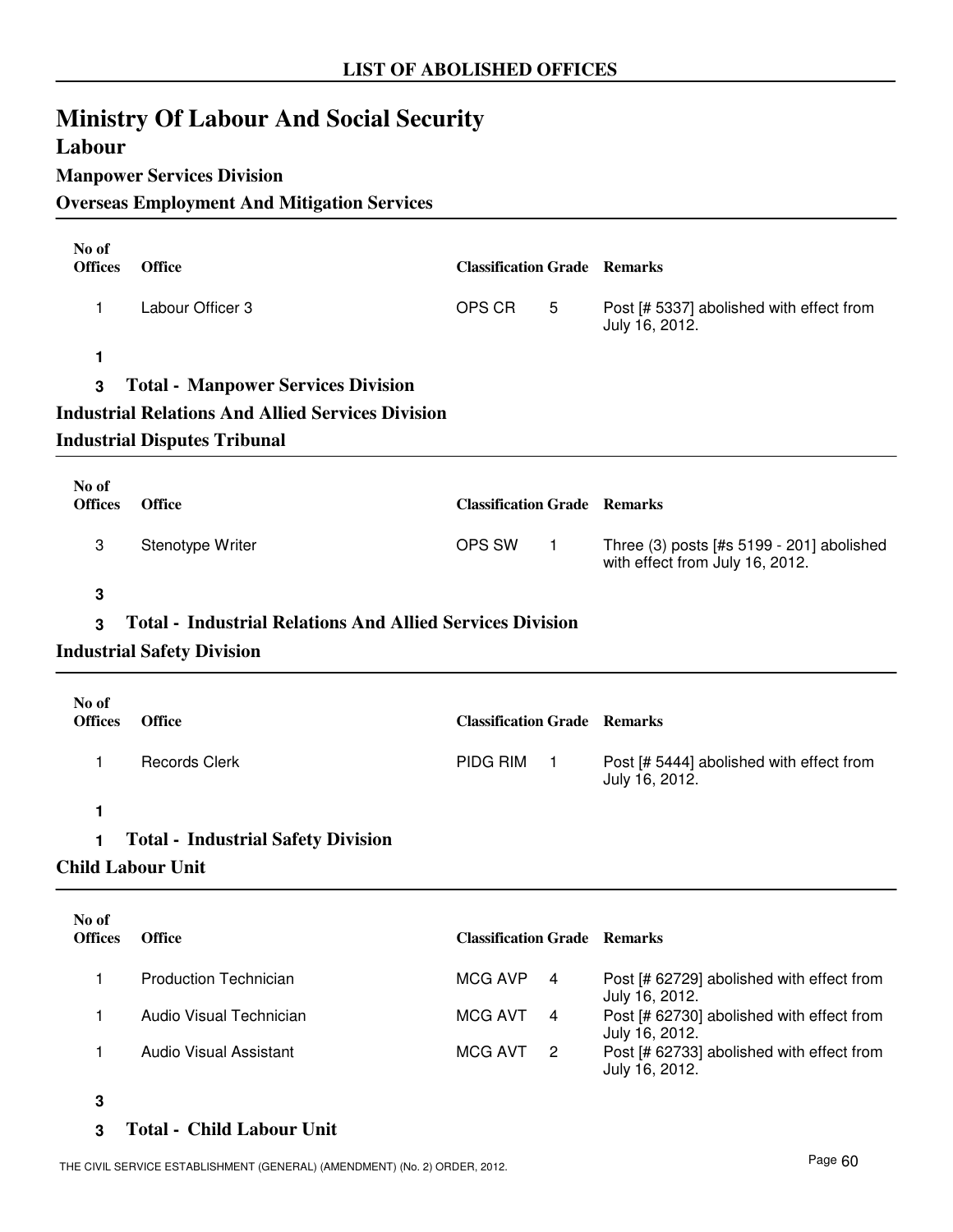# **Ministry Of Labour And Social Security**

### **Labour**

**10 Total - Labour**

### **Social Security**

**Administration of National Insurance Contributions of Branch**

| No of<br><b>Offices</b> | <b>Office</b>                              | <b>Classification Grade Remarks</b> |                |                                                                                         |
|-------------------------|--------------------------------------------|-------------------------------------|----------------|-----------------------------------------------------------------------------------------|
| 1                       | Secretary 1                                | OPS SS                              | $\mathbf{1}$   | Post [# 5514] abolished with effect from<br>July 16, 2012.                              |
| 1                       |                                            |                                     |                |                                                                                         |
| <b>Local Office</b>     |                                            |                                     |                |                                                                                         |
| No of<br><b>Offices</b> | <b>Office</b>                              | <b>Classification Grade Remarks</b> |                |                                                                                         |
| 1                       | Stenographer                               | OPS SS                              | $\overline{2}$ | Post [# 5518] abolished with effect from<br>July 16, 2012.                              |
| 4                       | Administrator 1                            | GMG PMA 1                           |                | Four (4) posts [#s 5615, 5627 - 28 & 5630]<br>abolished with effect from July 16, 2012. |
| 5                       |                                            |                                     |                |                                                                                         |
|                         | <b>Management Information Systems Unit</b> |                                     |                |                                                                                         |
| No of<br><b>Offices</b> | <b>Office</b>                              | <b>Classification Grade Remarks</b> |                |                                                                                         |

**1**

### **Claims And Benefits Section**

| No of<br><b>Offices</b> | <b>Office</b>                 | <b>Classification Grade Remarks</b> |    |                                                            |
|-------------------------|-------------------------------|-------------------------------------|----|------------------------------------------------------------|
|                         | <b>Supervisor Typing Pool</b> | OPS SS                              | -3 | Post [# 5873] abolished with effect from<br>July 16, 2012. |
|                         |                               |                                     |    |                                                            |

1 Records Clerk **PIDG RIM** 1 Post [# 5857] abolished with effect from

PIDG RIM 1

July 16, 2012.

**8 Total - Administration of National Insurance**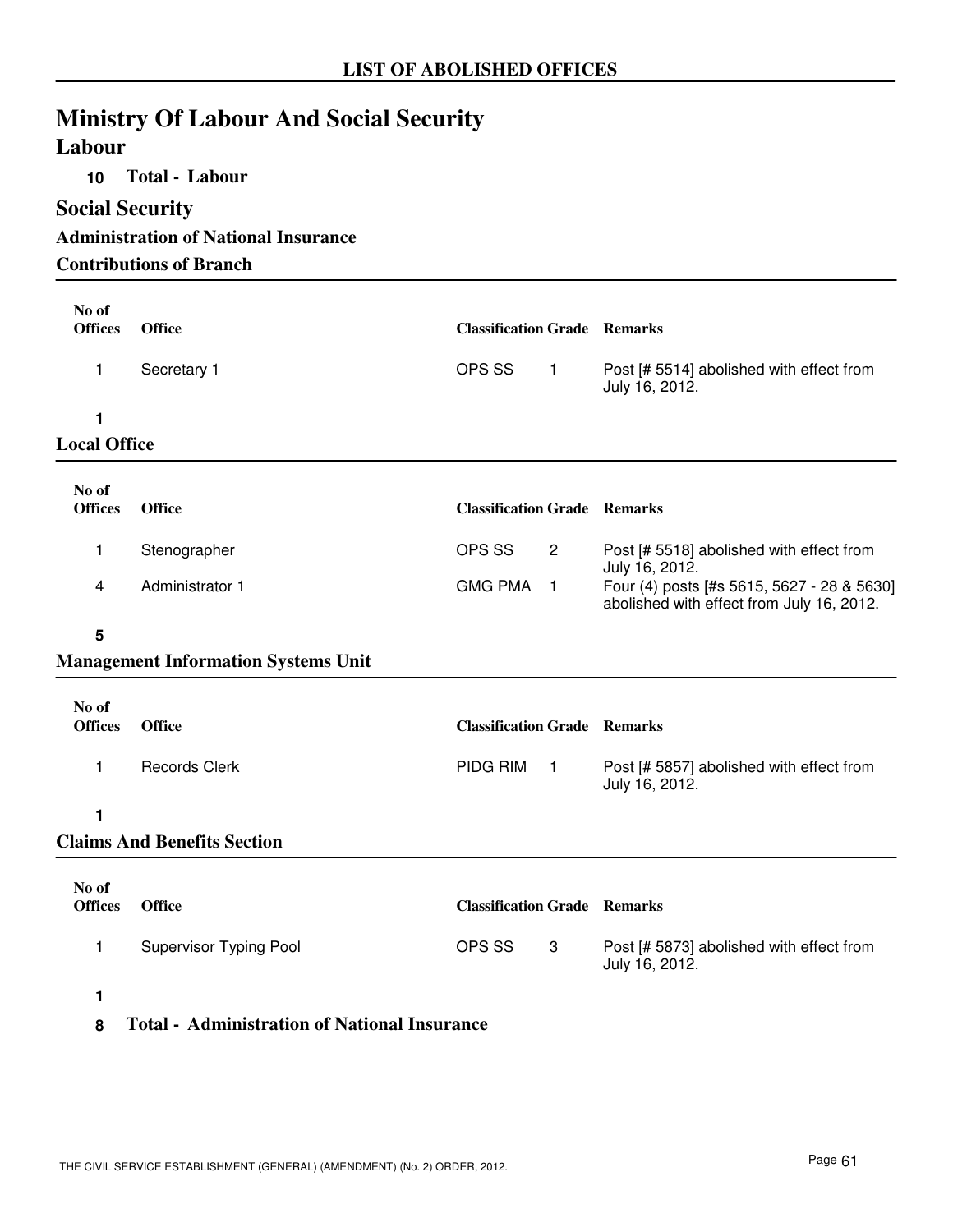# **Ministry Of Labour And Social Security**

### **Social Security**

### **Public Assistance and Food Security Programme**

### **Supervision Of Public Assistance**

| No of<br><b>Offices</b> | <b>Office</b>                                                | <b>Classification Grade Remarks</b> |             |                                                            |  |
|-------------------------|--------------------------------------------------------------|-------------------------------------|-------------|------------------------------------------------------------|--|
| 1                       | Accountant 1                                                 | <b>FAA</b>                          | 1           | Post [# 6031] abolished with effect from<br>July 16, 2012. |  |
| 1                       |                                                              |                                     |             |                                                            |  |
|                         | <b>Central Food Organization</b>                             |                                     |             |                                                            |  |
| No of                   |                                                              |                                     |             |                                                            |  |
| <b>Offices</b>          | <b>Office</b>                                                | <b>Classification Grade Remarks</b> |             |                                                            |  |
| 1                       | Departmental Assistant                                       | OPS CR                              | 1           | Post [# 6110] abolished with effect from<br>July 16, 2012. |  |
| 1                       | Secretary 1                                                  | OPS SS                              | $\mathbf 1$ | Post [# 6112] abolished with effect from<br>July 16, 2012. |  |
| $\mathbf 2$             |                                                              |                                     |             |                                                            |  |
| 3                       | <b>Total - Public Assistance and Food Security Programme</b> |                                     |             |                                                            |  |
| 11                      | <b>Total - Social Security</b>                               |                                     |             |                                                            |  |
| 24                      | <b>Total - Ministry Of Labour And Social Security</b>        |                                     |             |                                                            |  |

### **Ministry of Education Direction And Administration**

| No of<br><b>Offices</b> | <b>Office</b>           | <b>Classification Grade Remarks</b> |   |                                                           |
|-------------------------|-------------------------|-------------------------------------|---|-----------------------------------------------------------|
|                         | <b>Senior Secretary</b> | OPS SS                              | 4 | Post [# 6199] abolished with effect from<br>July 16, 2012 |
|                         |                         |                                     |   |                                                           |

### **Total - Direction And Administration**

### **Human Resource Management And Administration**

| No of<br><b>Offices</b> | <b>Office</b>     | <b>Classification Grade Remarks</b> |                |                                                            |
|-------------------------|-------------------|-------------------------------------|----------------|------------------------------------------------------------|
|                         | Records Officer 2 | OPS CR                              | $\overline{4}$ | Post [# 6220] abolished with effect from<br>July 16, 2012. |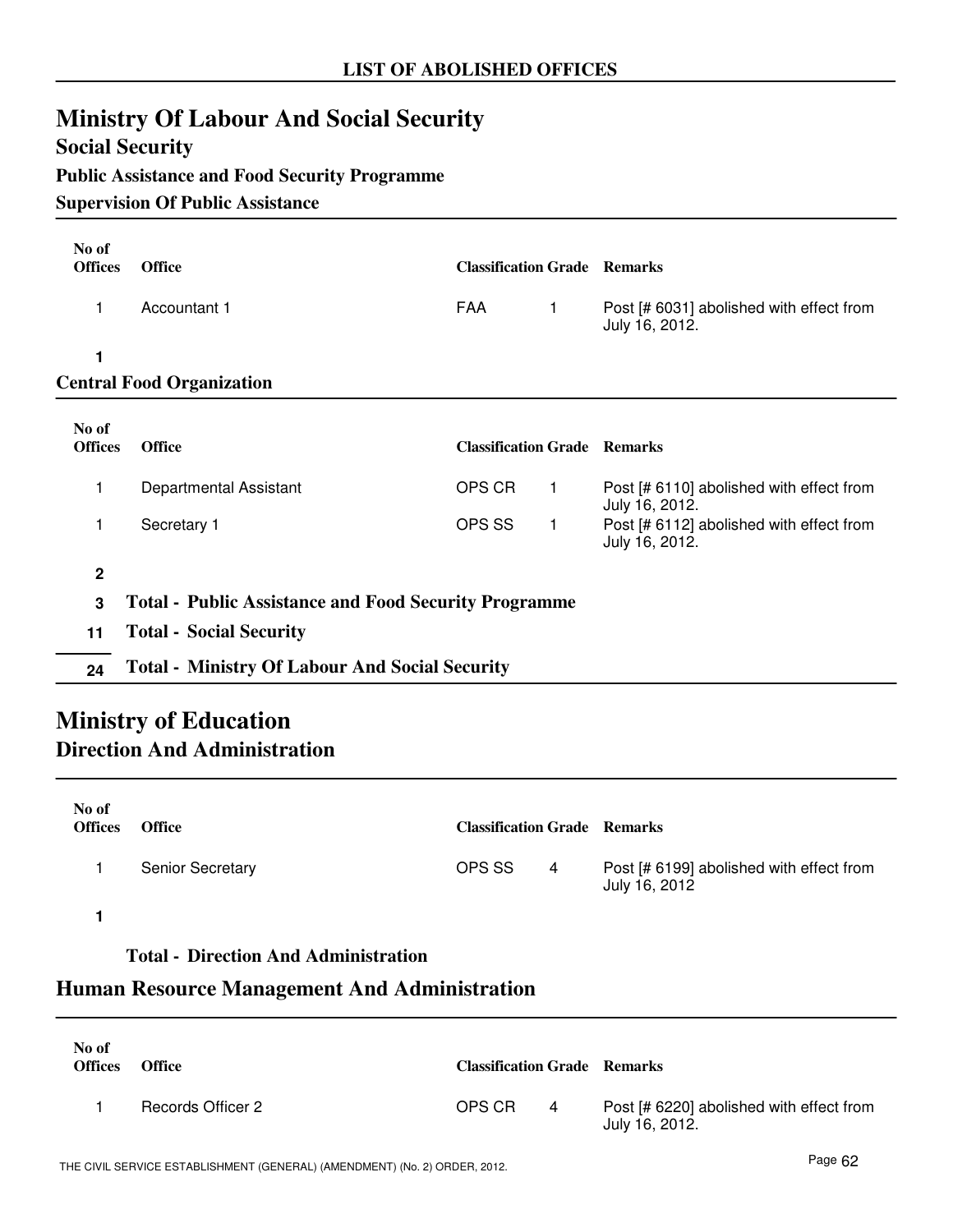### **Ministry of Education Human Resource Management And Administration**

| No of<br><b>Offices</b> | <b>Office</b>          | <b>Classification Grade Remarks</b> |                                                                               |
|-------------------------|------------------------|-------------------------------------|-------------------------------------------------------------------------------|
| 3                       | Clerical Officer 3     | OPS CR<br>-2                        | Three $(3)$ posts [#s 6227 - 29] abolished<br>with effect from July 16, 2012. |
| 5                       | Departmental Assistant | OPS CR                              | Five (5) posts [#s 6244 - 48] abolished with<br>effect from July 16, 2012.    |
| 9                       |                        |                                     |                                                                               |

#### **Professional Development Unit**

| No of<br><b>Offices</b> | <b>Office</b>          | <b>Classification Grade Remarks</b> |                                                            |
|-------------------------|------------------------|-------------------------------------|------------------------------------------------------------|
|                         | Departmental Assistant | OPS CR                              | Post [# 6250] abolished with effect from<br>July 16, 2012. |

**1**

**1 Total - Professional Development Unit**

### **10 Total - Human Resource Management And Administration**

### **School Personnel And Administration Services**

| No of<br><b>Offices</b> | <b>Office</b>  | <b>Classification Grade Remarks</b> |                |                                                            |
|-------------------------|----------------|-------------------------------------|----------------|------------------------------------------------------------|
|                         | Administrator  | <b>GMG PMA</b>                      |                | Post [# 6277] abolished with effect from<br>July 16, 2012. |
|                         | Clerk Typist 2 | OPS SS                              | $\overline{2}$ | Post [# 6292] abolished with effect from<br>July 16, 2012  |

**2**

**2 Total - School Personnel And Administration Services**

### **Facilities And Utilities Management**

| No of<br><b>Offices</b> | <b>Office</b>      | <b>Classification Grade Remarks</b> |                            |                                                            |
|-------------------------|--------------------|-------------------------------------|----------------------------|------------------------------------------------------------|
|                         | Clerical Officer 3 | OPS CR                              | $\overline{\phantom{a}}^2$ | Post [# 6348] abolished with effect from<br>July 16, 2012. |
|                         |                    |                                     |                            |                                                            |

**1 Total - Facilities And Utilities Management**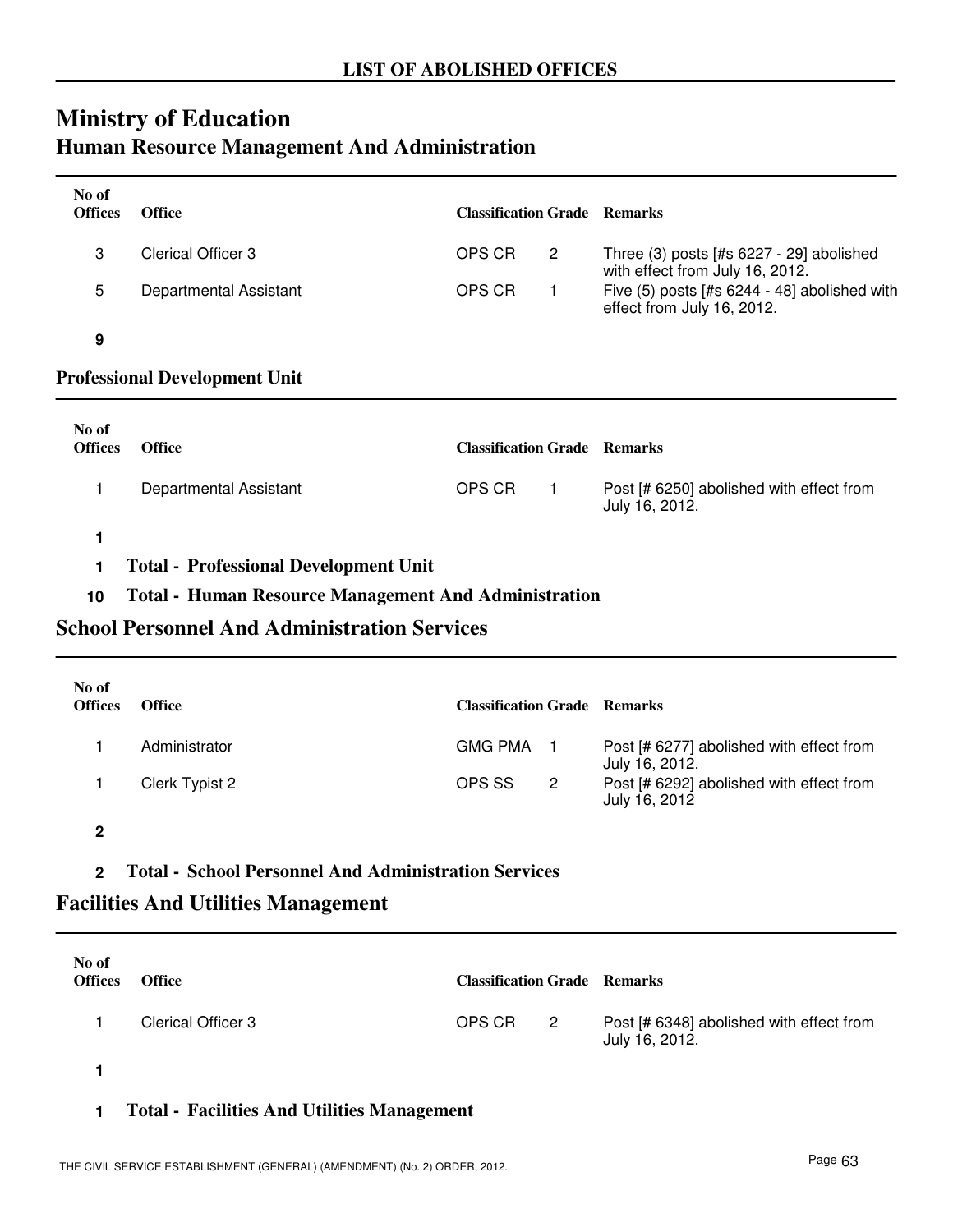# **Ministry of Education**

# **Finance And Accounts**

### **Finance**

| No of<br><b>Offices</b> | <b>Office</b>                            | <b>Classification Grade Remarks</b> |                                                                                          |
|-------------------------|------------------------------------------|-------------------------------------|------------------------------------------------------------------------------------------|
| 1                       | Stenographer                             | OPS SS<br>$\mathbf{2}$              | Post [# 6463] abolished with effect from<br>July 16, 2012                                |
| 1                       |                                          |                                     |                                                                                          |
| 1                       | <b>Total - Finance</b>                   |                                     |                                                                                          |
| <b>Disbursement</b>     |                                          |                                     |                                                                                          |
| No of<br><b>Offices</b> | <b>Office</b>                            | <b>Classification Grade Remarks</b> |                                                                                          |
| 3                       | <b>Computer Operator 2</b>               | OPS DP<br>4                         | Three (3) posts [#s 6493 - 95] abolished<br>with effect from July 16, 2012               |
| 3                       |                                          |                                     |                                                                                          |
| 3                       | <b>Total - Disbursement</b>              |                                     |                                                                                          |
|                         | <b>School Financial Services</b>         |                                     |                                                                                          |
| No of                   |                                          |                                     |                                                                                          |
| <b>Offices</b>          | <b>Office</b>                            | <b>Classification Grade Remarks</b> |                                                                                          |
| 4                       | <b>Master Control Clerk Deduction</b>    | <b>FMG AC</b><br>$\mathbf{2}$       | Four (4) posts [#s 53537 - 38 & 53540 - 41]<br>abolished with effect from July 16, 2012. |
| 4                       |                                          |                                     |                                                                                          |
| 4                       | <b>Total - School Financial Services</b> |                                     |                                                                                          |
|                         | <b>Bank Reconciliation</b>               |                                     |                                                                                          |
| No of                   |                                          |                                     |                                                                                          |
| <b>Offices</b>          | <b>Office</b>                            | <b>Classification Grade Remarks</b> |                                                                                          |
| 5                       | <b>Accounting Clerk 1</b>                | <b>FMG AC</b><br>$\mathbf{1}$       | Five (5) posts [#s 6466 - 70] abolished with<br>effect from July 16, 2012.               |
| 5                       |                                          |                                     |                                                                                          |
| 5                       | <b>Total - Bank Reconciliation</b>       |                                     |                                                                                          |
| 13                      | <b>Total - Finance And Accounts</b>      |                                     |                                                                                          |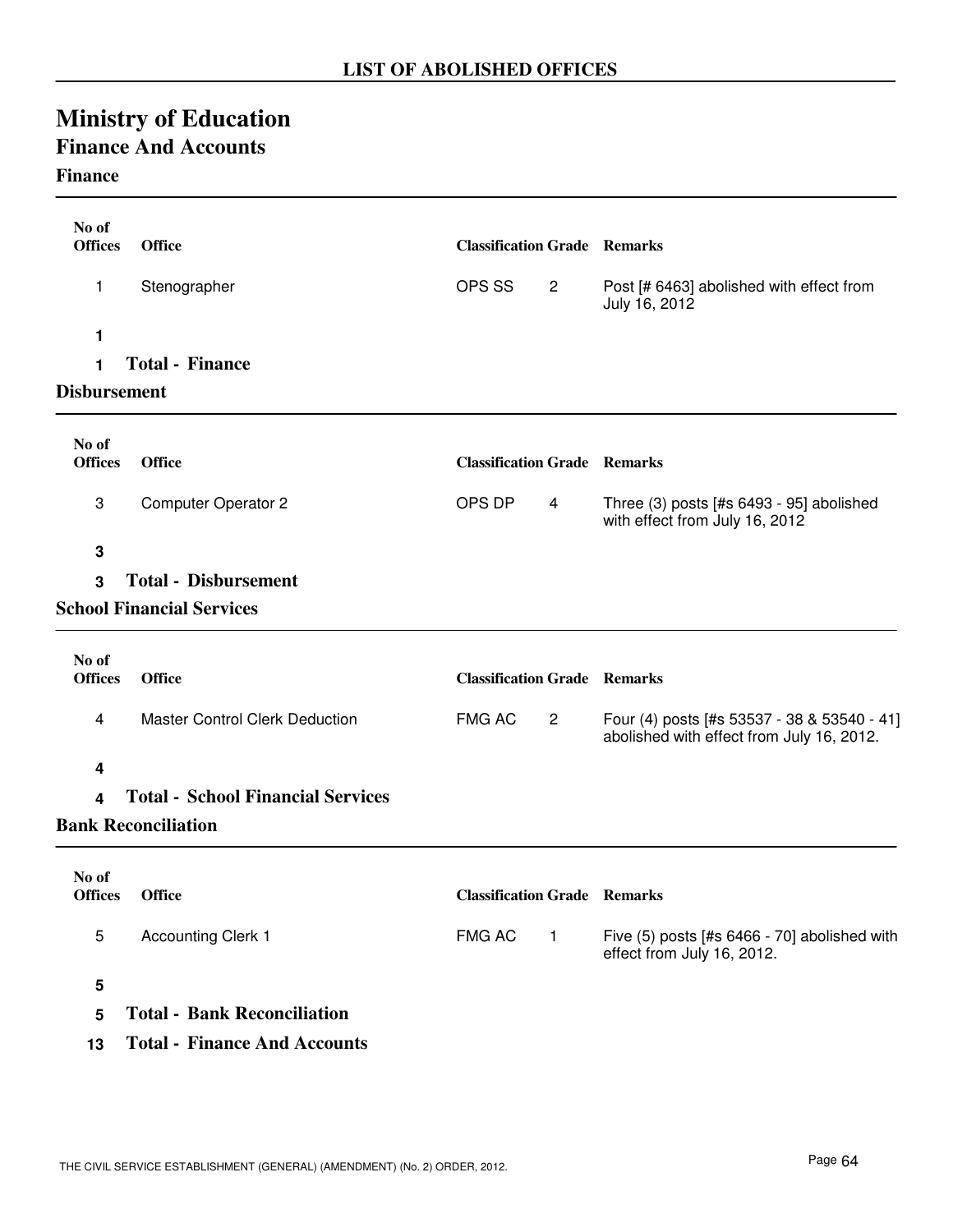# **Ministry of Education Educational Services Division**

# **Curriculum And Support Services**

### **Media Services Unit**

| No of<br><b>Offices</b> | <b>Office</b>                                  | <b>Classification Grade Remarks</b> |                |                                                             |
|-------------------------|------------------------------------------------|-------------------------------------|----------------|-------------------------------------------------------------|
| 1                       | <b>Graphic Artist</b>                          | <b>MCG AVT</b>                      | 2              | Post [# 53552] abolished with effect from<br>July 16, 2012. |
| 1                       | <b>Library Assistant</b>                       | OPS CR                              | 3              | Post [# 6605] abolished with effect from<br>July 16, 2012.  |
| $\mathbf 2$             |                                                |                                     |                |                                                             |
|                         | <b>Core Curriculum Unit</b>                    |                                     |                |                                                             |
| No of<br><b>Offices</b> | <b>Office</b>                                  | <b>Classification Grade Remarks</b> |                |                                                             |
| 1                       | Writer                                         | <b>GMG PMA</b>                      | $\overline{2}$ | Post [# 6653] abolished with effect from<br>July 16, 2012.  |
| 1                       | Visual Aid Attendant                           | <b>MCG AVT</b>                      | $\mathbf 1$    | Post [# 6664] abolished with effect from<br>July 16, 2012.  |
| $\mathbf 2$             |                                                |                                     |                |                                                             |
|                         | <b>Guidance And Counselling</b>                |                                     |                |                                                             |
| No of                   |                                                |                                     |                |                                                             |
| <b>Offices</b>          | <b>Office</b>                                  | <b>Classification Grade Remarks</b> |                |                                                             |
| 1                       | Secretary 1                                    | OPS SS                              | $\mathbf{1}$   | Post [# 6762] abolished with effect from<br>July 16, 2012.  |
| 1                       |                                                |                                     |                |                                                             |
| 5                       | <b>Total - Curriculum And Support Services</b> |                                     |                |                                                             |
|                         | <b>Student Assessment</b>                      |                                     |                |                                                             |
| <b>Typing Pool</b>      |                                                |                                     |                |                                                             |
| No of<br><b>Offices</b> | <b>Office</b>                                  | <b>Classification Grade Remarks</b> |                |                                                             |
| 1                       | Supervisor, Typing Pool                        | OPS SS                              | 3              | Post [# 6699] abolished with effect from<br>July 16, 2012   |
| 1                       |                                                |                                     |                |                                                             |
| 1                       | <b>Total - Student Assessment</b>              |                                     |                |                                                             |
|                         |                                                |                                     |                |                                                             |

**6 Total - Educational Services Division**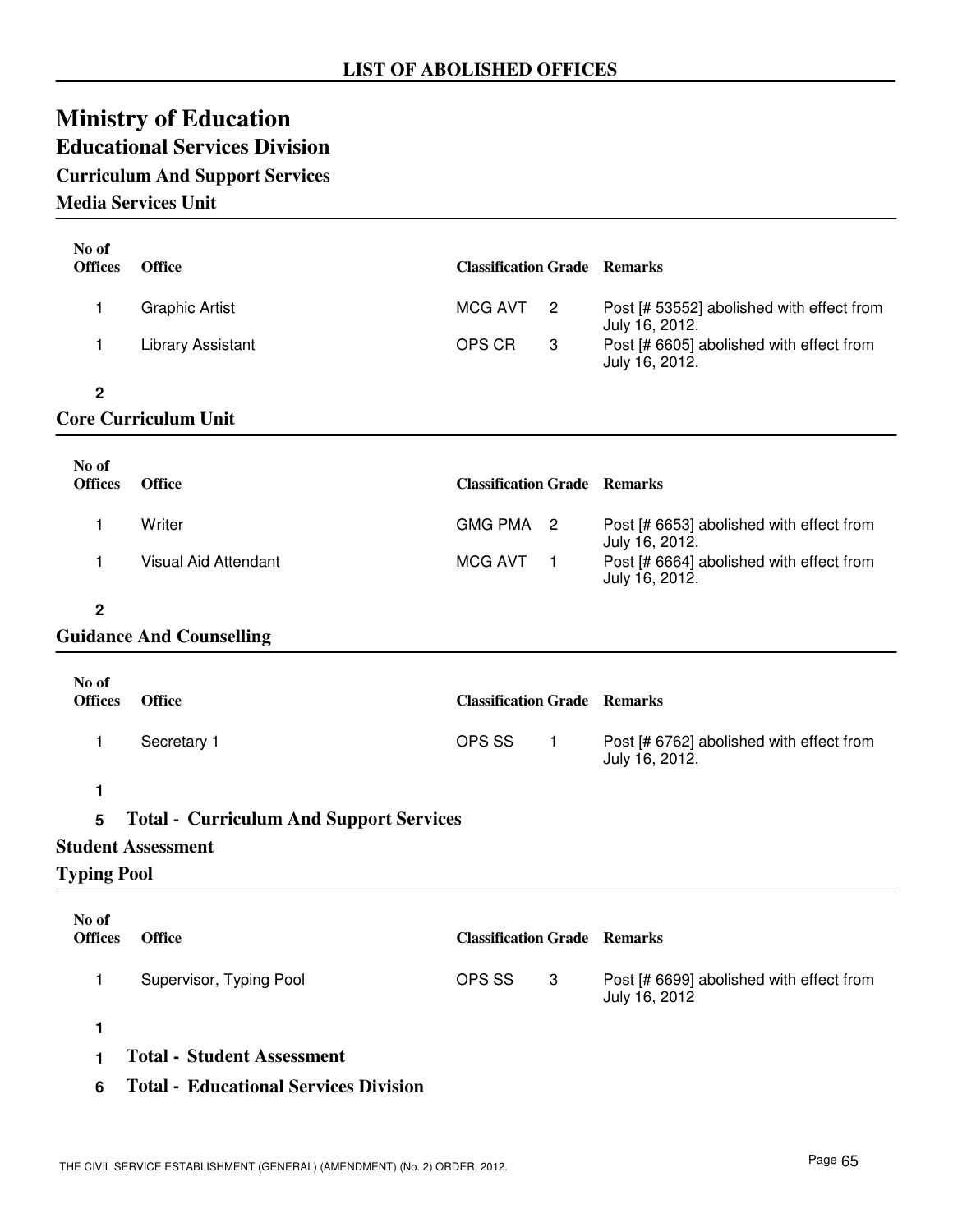# **Ministry of Education Tertiary**

## **Direction And Administration**

| No of<br><b>Offices</b> | <b>Office</b>                                                                                                                               | <b>Classification Grade Remarks</b> |                |                                                           |
|-------------------------|---------------------------------------------------------------------------------------------------------------------------------------------|-------------------------------------|----------------|-----------------------------------------------------------|
|                         | Stenographer                                                                                                                                | OPS SS                              | $\overline{2}$ | Post [# 6800] abolished with effect from<br>July 16, 2012 |
| 1<br>1.<br>1            | <b>Total - Direction And Administration</b><br><b>Total - Tertiary</b><br><b>Region I - Kingston</b><br><b>Direction And Administration</b> |                                     |                |                                                           |

| No of<br><b>Offices</b> | <b>Office</b>           | <b>Classification Grade Remarks</b> |                                                                           |
|-------------------------|-------------------------|-------------------------------------|---------------------------------------------------------------------------|
|                         | Supervisor, Typing Pool | OPS SS<br>3                         | Post [# 6779] abolished with effect from<br>July 16, 2012.                |
| 2                       | <b>Registry Clerk</b>   | OPS CR<br>$\overline{2}$            | Two (2) posts [#s 6822 - 23] abolished with<br>effect from July 16, 2012. |
|                         | Clerical Officer 2      | OPS CR                              | Post [# 6824] abolished with effect from<br>July 16, 2012.                |

#### **4**

**4 Total - Direction And Administration**

**Supervision Of Facilities**

| No of<br><b>Offices</b> | <b>Office</b>                            | <b>Classification Grade Remarks</b> |    |                                                            |
|-------------------------|------------------------------------------|-------------------------------------|----|------------------------------------------------------------|
|                         | Works Overseer                           | SOG ST                              | -3 | Post [# 6861] abolished with effect from<br>July 16, 2012. |
|                         |                                          |                                     |    |                                                            |
|                         | <b>Total - Supervision Of Facilities</b> |                                     |    |                                                            |

**5 Total - Region I - Kingston**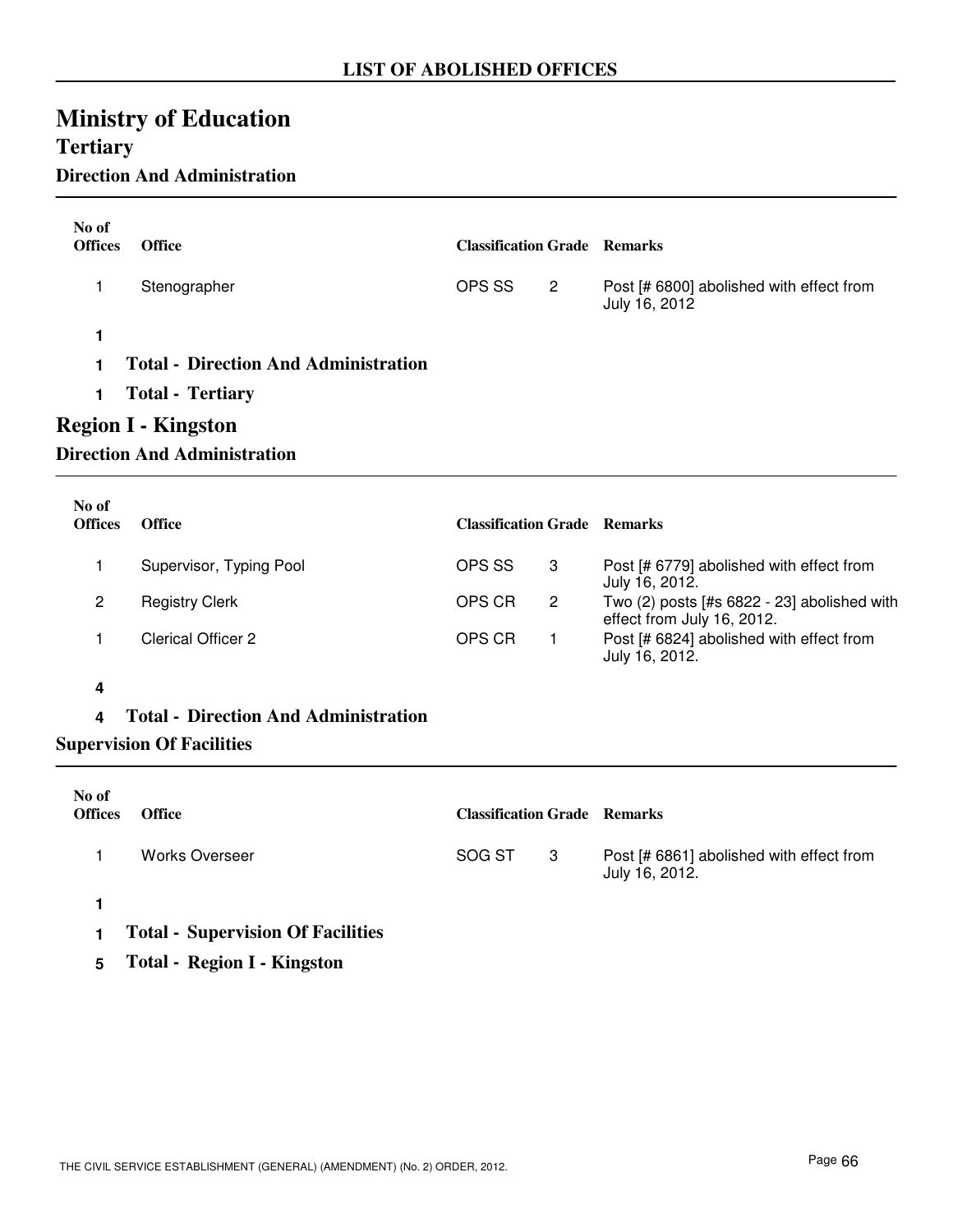# **Ministry of Education Region II - Portland**

### **Direction And Administration**

| No of<br><b>Offices</b>          | <b>Office</b>                               | <b>Classification Grade Remarks</b> |                |                                                            |
|----------------------------------|---------------------------------------------|-------------------------------------|----------------|------------------------------------------------------------|
| 1                                | Supervisor, Typing Pool                     | OPS SS                              | 3              | Post [# 6870] abolished with effect from<br>July 16, 2012. |
| 1                                | <b>Registry Clerk</b>                       | OPS CR                              | $\overline{c}$ | Post [# 6877] abolished with effect from<br>July 16, 2012. |
| 1                                | <b>Clerical Officer 2</b>                   | OPS CR                              | 1              | Post [# 6878] abolished with effect from<br>July 16, 2012. |
| 3                                |                                             |                                     |                |                                                            |
| 3                                | <b>Total - Direction And Administration</b> |                                     |                |                                                            |
| 3                                | <b>Total - Region II - Portland</b>         |                                     |                |                                                            |
| <b>Region III - Brown's Town</b> |                                             |                                     |                |                                                            |
|                                  | <b>Direction And Administration</b>         |                                     |                |                                                            |
|                                  |                                             |                                     |                |                                                            |
|                                  |                                             |                                     |                |                                                            |
| No of<br><b>Offices</b>          | <b>Office</b>                               | <b>Classification Grade Remarks</b> |                |                                                            |
| 1                                | Supervisor, Typing Pool                     | OPS SS                              | 3              | Post [# 6915] abolished with effect from<br>July 16, 2012. |
| 1                                |                                             |                                     |                |                                                            |
| 1                                | <b>Total - Direction And Administration</b> |                                     |                |                                                            |
|                                  | <b>Supervision Of Facilities</b>            |                                     |                |                                                            |
|                                  |                                             |                                     |                |                                                            |
| No of<br><b>Offices</b>          | <b>Office</b>                               | <b>Classification Grade Remarks</b> |                |                                                            |

**1**

- **1 Total Supervision Of Facilities**
- **2 Total Region III Brown's Town**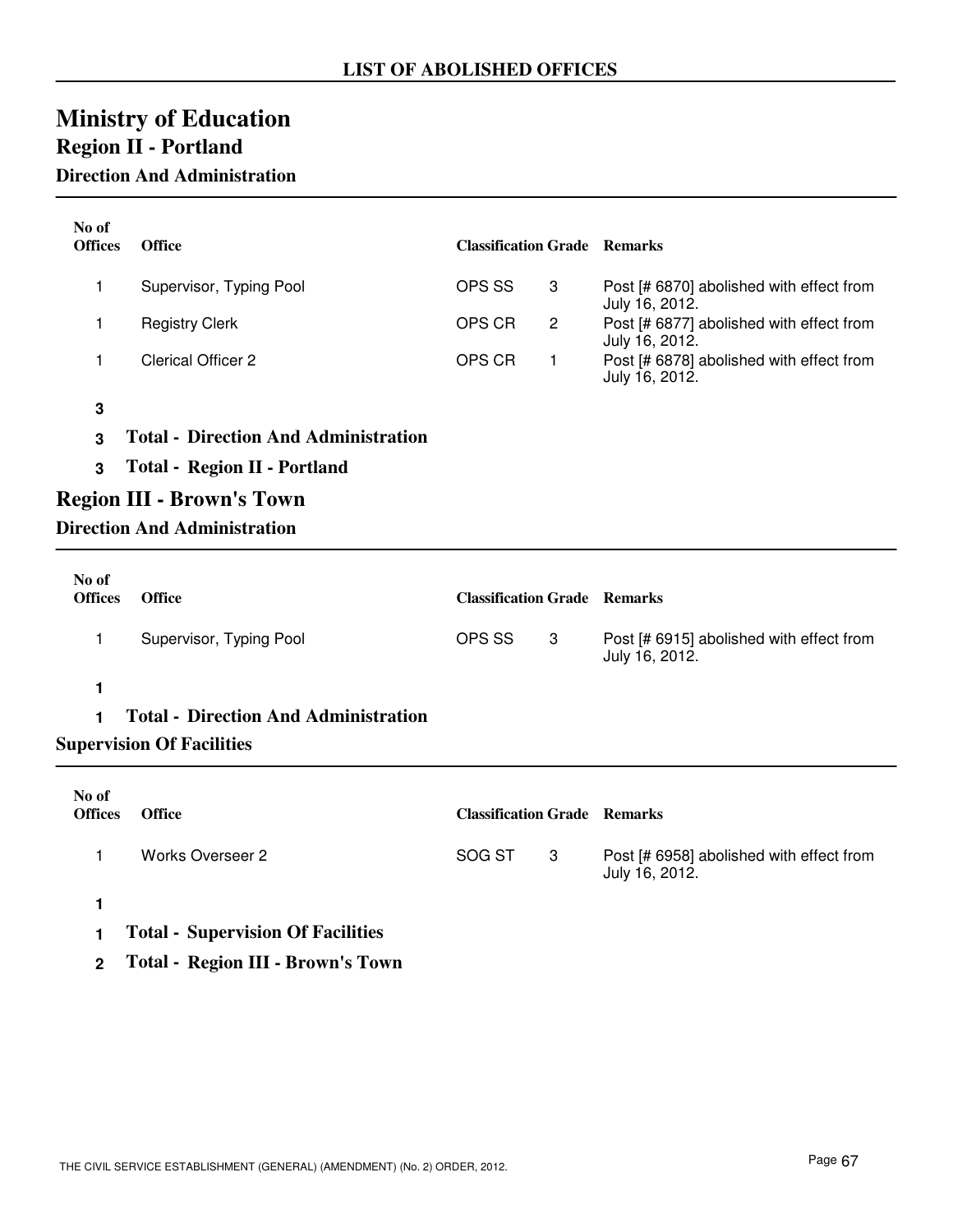## **Ministry of Education Region V - Mandeville**

## **Direction And Administration**

| No of<br><b>Offices</b> | <b>Office</b>                               | <b>Classification Grade Remarks</b> |           |                                                            |
|-------------------------|---------------------------------------------|-------------------------------------|-----------|------------------------------------------------------------|
| 1                       | Supervisor, Typing Pool                     | OPS SS                              | 3         | Post [# 7026] abolished with effect from<br>July 16, 2012. |
| 1                       |                                             |                                     |           |                                                            |
| 1                       | <b>Total - Direction And Administration</b> |                                     |           |                                                            |
|                         | <b>Supervision Of Facilities</b>            |                                     |           |                                                            |
| No of<br><b>Offices</b> | Office                                      | <b>Classification Grade Remarks</b> |           |                                                            |
| 1                       | <b>Works Overseer 2</b>                     | SOG ST                              | 3         | Post [# 7069] abolished with effect from<br>July 16, 2012. |
| 1                       |                                             |                                     |           |                                                            |
| 1                       | <b>Total - Supervision Of Facilities</b>    |                                     |           |                                                            |
| $\overline{2}$          | Total - Region V - Mandeville               |                                     |           |                                                            |
|                         | <b>Region VI - Old Harbour</b>              |                                     |           |                                                            |
|                         | <b>Direction And Administration</b>         |                                     |           |                                                            |
| No of                   |                                             |                                     |           |                                                            |
| <b>Offices</b>          | <b>Office</b>                               | <b>Classification Grade Remarks</b> |           |                                                            |
| 1                       | <b>Clerical Officer 2</b>                   | OPS CR                              | $\vert$ 1 | Post [# 7091] abolished with effect from<br>July 16, 2012. |
| 1                       |                                             |                                     |           |                                                            |
| 1                       | <b>Total - Direction And Administration</b> |                                     |           |                                                            |
|                         | <b>Supervision Of Facilities</b>            |                                     |           |                                                            |
| No of                   |                                             |                                     |           |                                                            |
| <b>Offices</b>          | <b>Office</b>                               | <b>Classification Grade Remarks</b> |           |                                                            |
| 1                       | <b>Works Overseer 2</b>                     | SOG ST                              | 3         | Post [# 7133] abolished with effect from<br>July 16, 2012. |
| 1                       |                                             |                                     |           |                                                            |
|                         |                                             |                                     |           |                                                            |

**2 Total - Region VI - Old Harbour**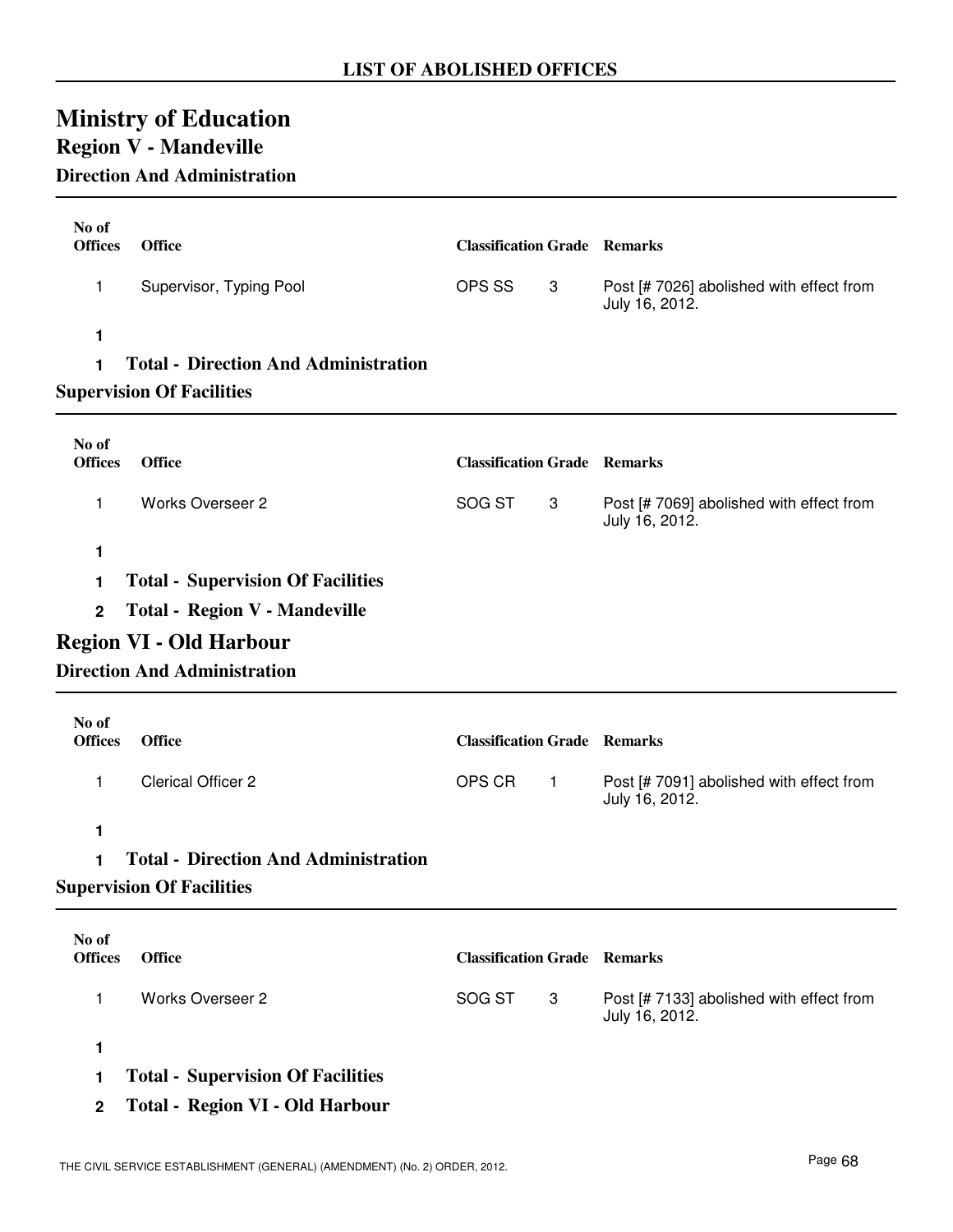## **Ministry of Education Planning And Development Division**

### **Education And Management Information System**

| No of<br><b>Offices</b> | <b>Office</b>            | <b>Classification Grade Remarks</b> |                                                            |
|-------------------------|--------------------------|-------------------------------------|------------------------------------------------------------|
|                         | Data Preparation Officer | MIS IT                              | Post [# 7154] abolished with effect from<br>July 16, 2012. |
|                         |                          |                                     |                                                            |

- **1 Total Education And Management Information System**
- **1 Total Planning And Development Division**

### **Planning, Monitoring And Evaluation**

#### **Corporate Planning**

| No of<br><b>Offices</b> | <b>Office</b>   | <b>Classification Grade Remarks</b> |                                                            |
|-------------------------|-----------------|-------------------------------------|------------------------------------------------------------|
|                         | Administrator 3 | GMG PMA 3                           | Post [# 7175] abolished with effect from<br>July 16, 2012. |

**1**

**1 Total - Corporate Planning**

**1 Total - Planning, Monitoring And Evaluation**

### **Project Management And Technical Services Division**

#### **Procurement**

| No of<br><b>Offices</b> | <b>Office</b>                                                     | <b>Classification Grade Remarks</b> |    |                                                                             |
|-------------------------|-------------------------------------------------------------------|-------------------------------------|----|-----------------------------------------------------------------------------|
| 2                       | <b>Administrator 2</b>                                            | <b>GMG PMA</b>                      | -2 | Two $(2)$ posts [#s 7226 - 27] abolished with<br>effect from July 16, 2012. |
|                         | Executive Officer 1                                               | OPS CR                              | 4  | Post [# 7229] abolished with effect from<br>July 16, 2012.                  |
|                         | <b>Clerical Officer 4</b>                                         | OPS CR                              | 3  | Post [# 7231] abolished with effect from<br>July 16, 2012.                  |
| 4                       |                                                                   |                                     |    |                                                                             |
|                         | <b>Total - Procurement</b>                                        |                                     |    |                                                                             |
| 4                       | <b>Total - Project Management And Technical Services Division</b> |                                     |    |                                                                             |
| 54                      | <b>Total - Ministry of Education</b>                              |                                     |    |                                                                             |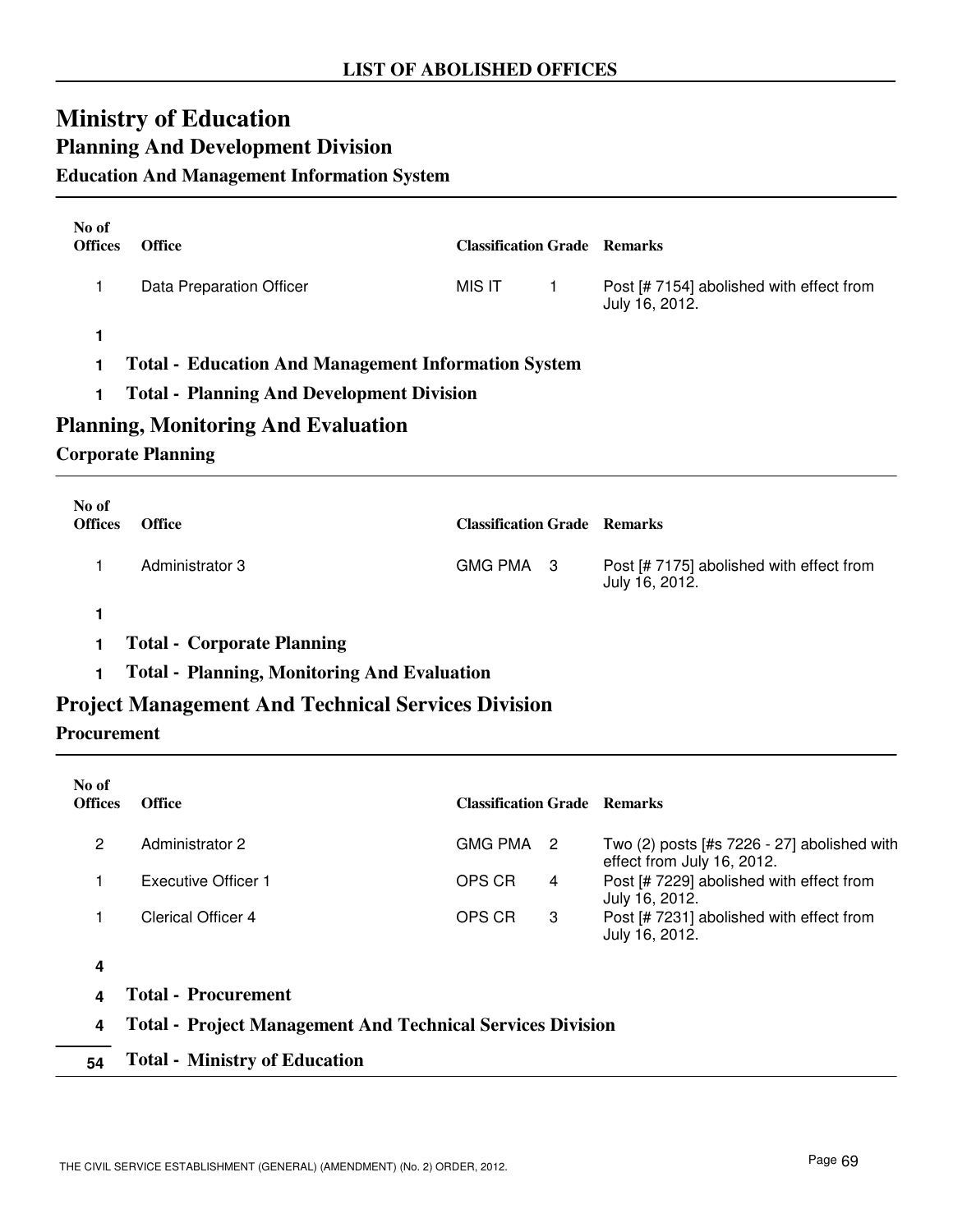## **Ministry Of Energy, Mining And Telecommunications Posts from the former Ministry of Public Utilities & Transport**

#### **Energy Economics**

| No of<br><b>Offices</b>                                                          | <b>Office</b> | <b>Classification Grade Remarks</b> |   |                                                            |
|----------------------------------------------------------------------------------|---------------|-------------------------------------|---|------------------------------------------------------------|
|                                                                                  | Stenographer  | OPS SS                              | 2 | Post [# 9010] abolished with effect from<br>July 16, 2012. |
|                                                                                  |               |                                     |   |                                                            |
| Total - Posts from the former Ministry of Public Utilities &<br><b>Transport</b> |               |                                     |   |                                                            |
| <b>Total - Ministry Of Energy, Mining And Telecommunications</b>                 |               |                                     |   |                                                            |
|                                                                                  |               |                                     |   |                                                            |

### **Ministry of Agriculture And Fisheries**

### **Human Resource Management and Development**

### **Human Resource Development**

**Twickenham Park Training Centre**

| No of<br><b>Offices</b> | <b>Office</b> | <b>Classification Grade Remarks</b> |    |                                                             |
|-------------------------|---------------|-------------------------------------|----|-------------------------------------------------------------|
|                         | Maid          | LMO TS                              | -2 | Post [# 56634] abolished with effect from<br>July 16, 2012. |
|                         | Watchman      | LMO TS                              |    | Post [# 61062] abolished with effect from<br>July 16, 2012. |

#### **2**

### **Eltham Park Training Centre**

| No of<br><b>Offices</b> | <b>Office</b> | <b>Classification Grade Remarks</b> |                                                             |
|-------------------------|---------------|-------------------------------------|-------------------------------------------------------------|
|                         | Watchman      | LMO TS                              | Post [# 61061] abolished with effect from<br>Jult 16, 2012. |
|                         |               |                                     |                                                             |

**3 Total - Human Resource Development**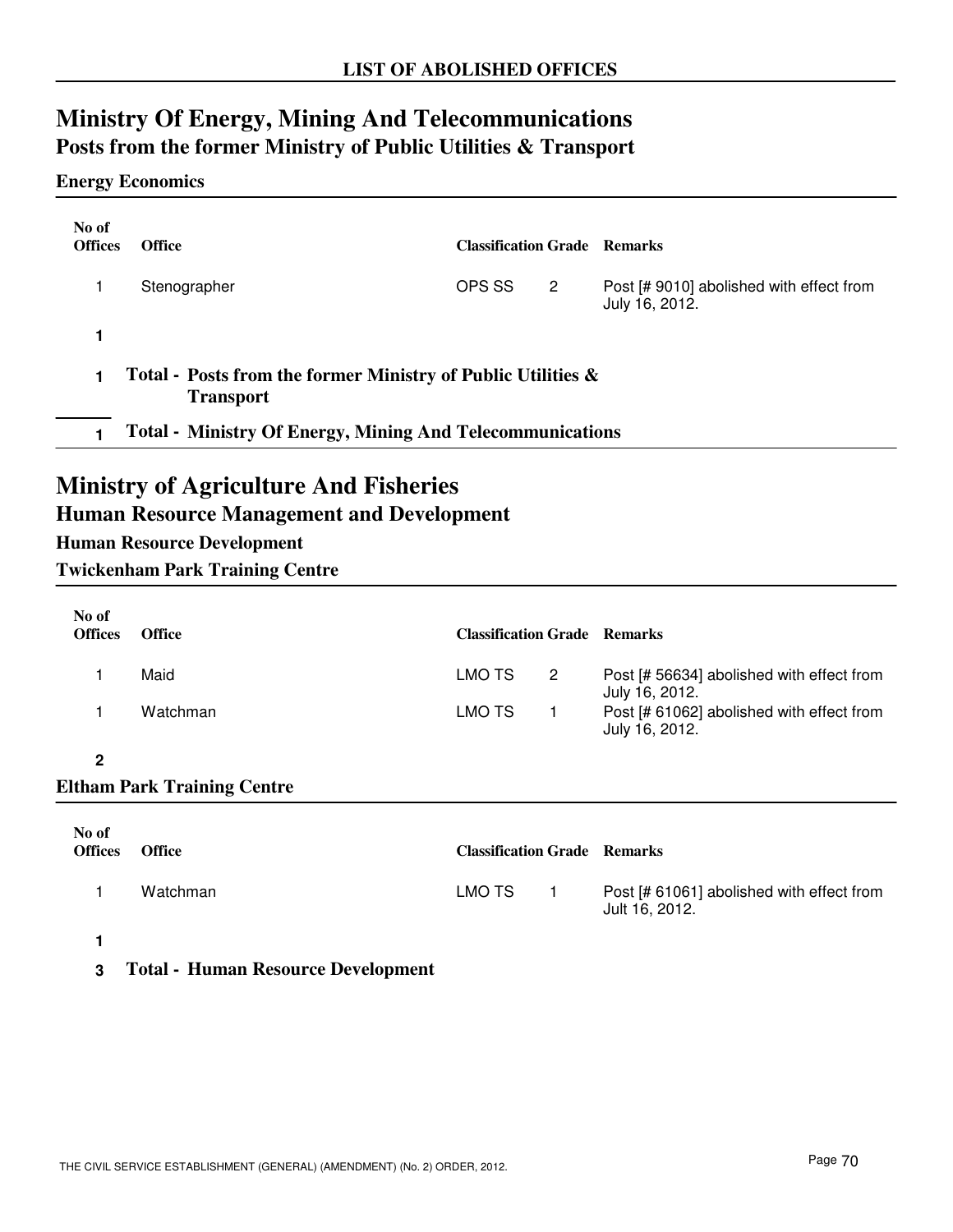# **Ministry of Agriculture And Fisheries**

### **Human Resource Management and Development**

**Facilities and Property Management Branch**

#### **Office Management and General Services**

| No of<br><b>Offices</b> | <b>Office</b>                                            | <b>Classification Grade Remarks</b> |              |                                                            |
|-------------------------|----------------------------------------------------------|-------------------------------------|--------------|------------------------------------------------------------|
| 1                       | Attendant 1                                              | <b>LMO TS</b>                       | $\mathbf{1}$ | Post [# 7485] abolished with effect from<br>July 16, 2012. |
| 1                       |                                                          |                                     |              |                                                            |
|                         | <b>Transport/Fleet Management</b>                        |                                     |              |                                                            |
| No of<br><b>Offices</b> | <b>Office</b>                                            | <b>Classification Grade Remarks</b> |              |                                                            |
| 1                       | Driver 1                                                 | LMO DR                              | $\mathbf{1}$ | Post [# 7462] abolished with effect from<br>July 16, 2012. |
| $\mathbf{1}$            |                                                          |                                     |              |                                                            |
| $\mathbf 2$             | <b>Total - Facilities and Property Management Branch</b> |                                     |              |                                                            |
| 5                       | <b>Total - Human Resource Management and Development</b> |                                     |              |                                                            |
|                         | <b>Agricultural Planning And Policy</b>                  |                                     |              |                                                            |
|                         | <b>Agricultural Economic Planning</b>                    |                                     |              |                                                            |
|                         | <b>Data Analysis and Macro Planning</b>                  |                                     |              |                                                            |
| No of<br><b>Offices</b> | <b>Office</b>                                            | <b>Classification Grade Remarks</b> |              |                                                            |
| $\mathbf{1}$            | <b>Agricultural Economist 2</b>                          | SOG ST                              | 6            | Post [# 7545] abolished with effect from<br>july 16, 2012. |
| 1                       |                                                          |                                     |              |                                                            |
| <b>Micro Planning</b>   |                                                          |                                     |              |                                                            |
| No of<br><b>Offices</b> | <b>Office</b>                                            | <b>Classification Grade Remarks</b> |              |                                                            |
| 1                       | <b>Regional Rural Sociologist</b>                        | SOG ST                              | 5            | Post [# 8289] abolished with effect from<br>July 16, 2012. |
| 1                       |                                                          |                                     |              |                                                            |

### **2 Total - Agricultural Economic Planning**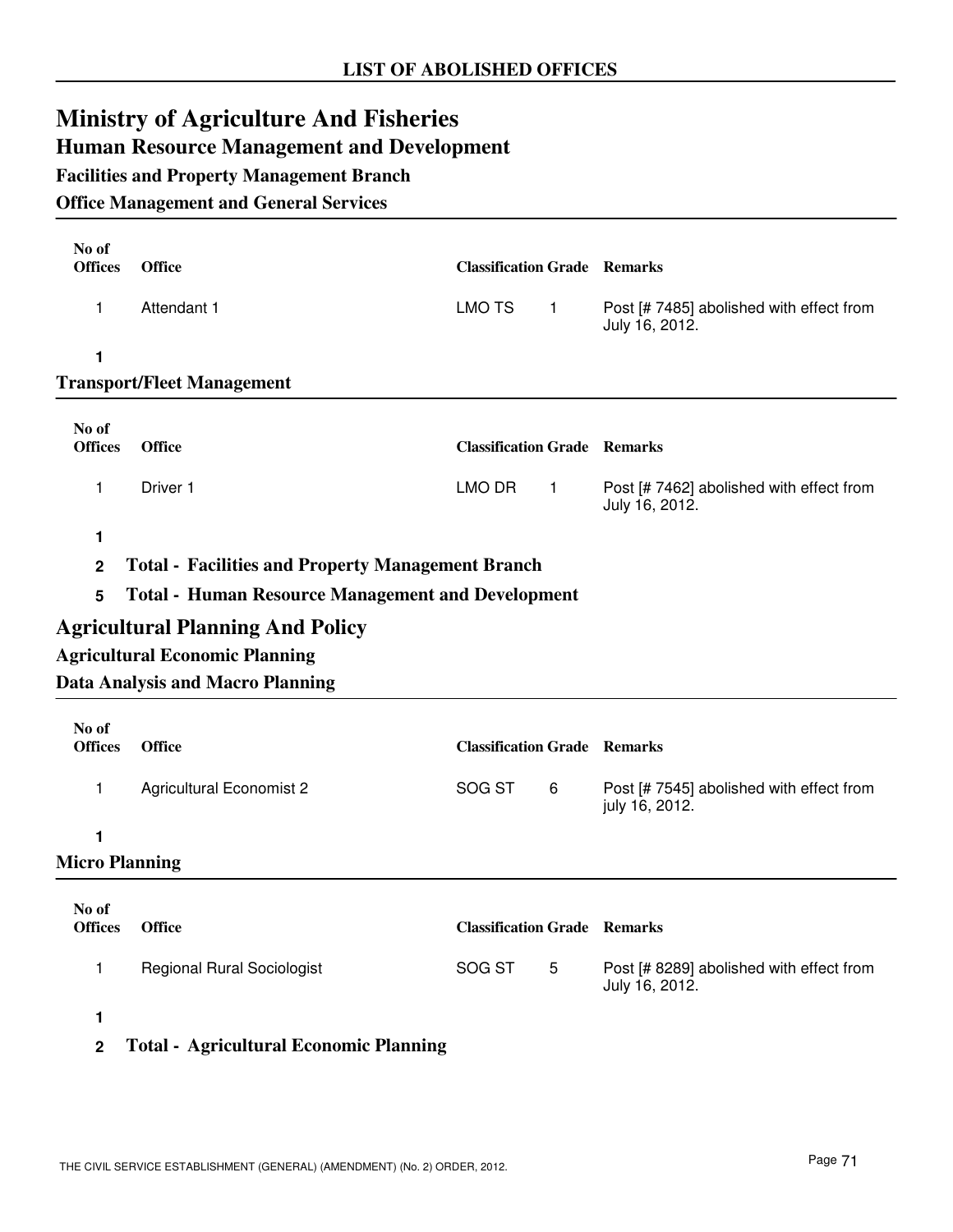## **Ministry of Agriculture And Fisheries Agricultural Planning And Policy**

### **Agricultural Marketing Information Branch**

#### **Agricultural Incentives Unit**

| No of<br><b>Offices</b> | <b>Office</b>                                            | <b>Classification Grade Remarks</b> |                |                                                                             |
|-------------------------|----------------------------------------------------------|-------------------------------------|----------------|-----------------------------------------------------------------------------|
| 1                       | Incentives Officer                                       | <b>GMG SEG</b>                      | $\overline{1}$ | Post [# 8154] abolished with effect from<br>July 16, 2012.                  |
|                         |                                                          |                                     |                |                                                                             |
|                         | <b>Agricultural Information Systems Unit</b>             |                                     |                |                                                                             |
| No of<br><b>Offices</b> | <b>Office</b>                                            | <b>Classification Grade Remarks</b> |                |                                                                             |
| $\overline{2}$          | <b>Statistical Officer</b>                               | SOG ST                              | 4              | Two (2) posts [#s 7571 & 7573] abolished<br>with effect from July 16, 2012. |
| $\mathbf{2}$            |                                                          |                                     |                |                                                                             |
| 3                       | <b>Total - Agricultural Marketing Information Branch</b> |                                     |                |                                                                             |

## **Agricultural Credit And Subsidies**

**5 Total - Agricultural Planning And Policy**

| No of<br><b>Offices</b> | <b>Office</b>         | <b>Classification Grade Remarks</b> |                                                            |
|-------------------------|-----------------------|-------------------------------------|------------------------------------------------------------|
|                         | Senior Credit Officer | GMG PMA 4                           | Post [# 8198] abolished with effect from<br>July 16, 2012. |
|                         | <b>Credit Officer</b> | GMG PMA 3                           | Post [# 8200] abolished with effect from<br>July 16, 2012. |

**2**

#### **2 Total - Agricultural Credit And Subsidies**

#### **Technical Services Directorate**

| No of<br><b>Offices</b> | <b>Office</b>             | <b>Classification Grade Remarks</b> |   |                                                            |
|-------------------------|---------------------------|-------------------------------------|---|------------------------------------------------------------|
|                         | <b>Executive Engineer</b> | SOG ST                              | 7 | Post [# 7445] abolished with effect from<br>July 16, 2012. |
|                         |                           |                                     |   |                                                            |
|                         |                           |                                     |   |                                                            |

#### **1 Total - Technical Services Directorate**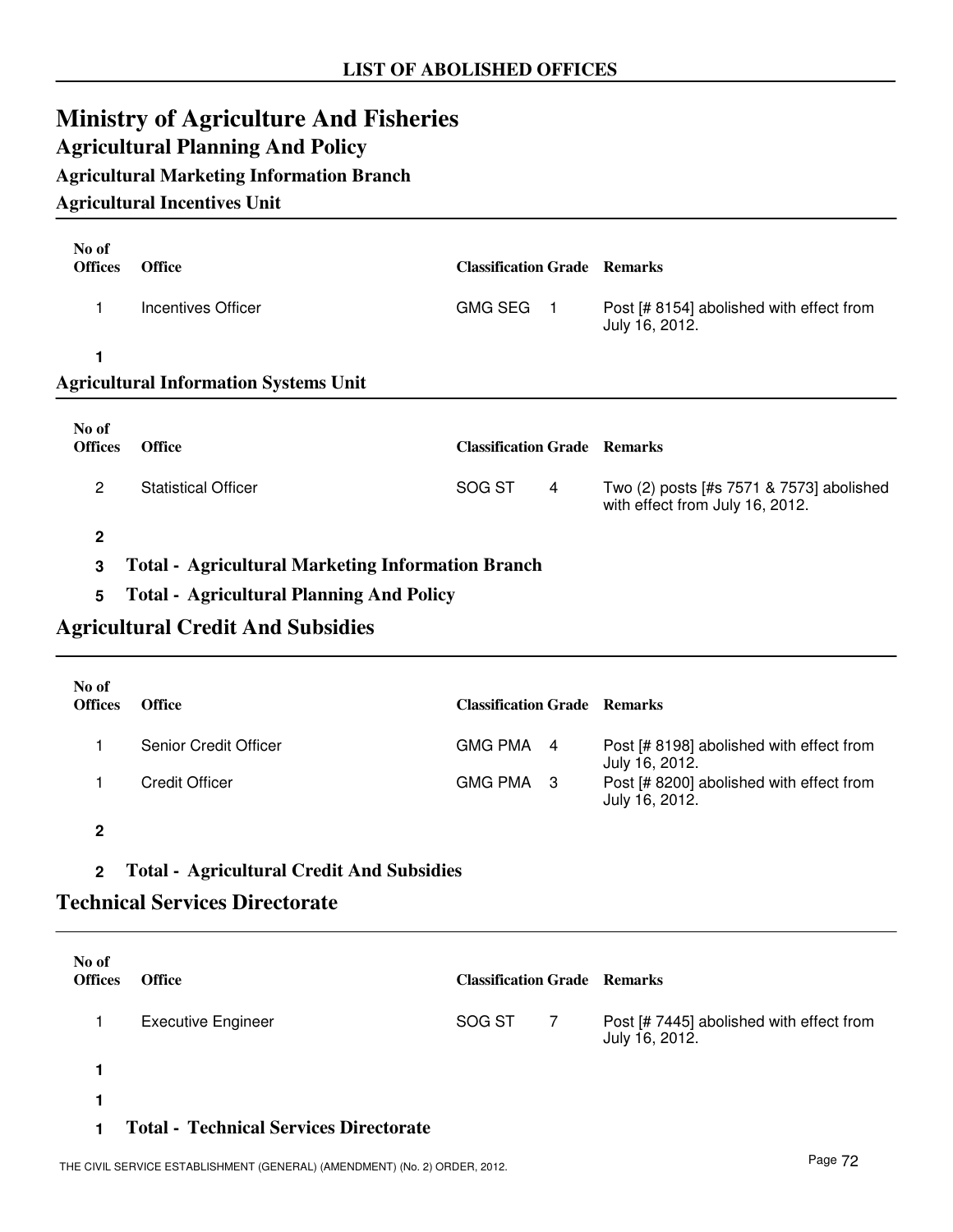## **Ministry of Agriculture And Fisheries Fisheries Division**

| No of<br><b>Offices</b> | <b>Office</b> | <b>Classification Grade Remarks</b> |                                                            |
|-------------------------|---------------|-------------------------------------|------------------------------------------------------------|
|                         | Secretary 1   | OPS SS                              | Post [# 8010] abolished with effect from<br>July 16, 2012. |
|                         |               |                                     |                                                            |

#### **Marine Branch**

| No of<br><b>Offices</b> | <b>Office</b>                   | <b>Classification Grade Remarks</b> |                |                                                                             |
|-------------------------|---------------------------------|-------------------------------------|----------------|-----------------------------------------------------------------------------|
|                         | Master Fisherman                | SOG ST                              | 5              | Post [# 8082] abolished with effect from<br>July 16, 2012.                  |
|                         | <b>Fisheries Officer</b>        | SOG ST                              | 5              | Post [# 8043] abolished with effect from<br>July 16, 2012.                  |
| $\mathbf{2}$            | <b>Fisheries Instructor</b>     | SOG ST                              | $\overline{2}$ | Two $(2)$ posts [#s 8065 - 66] abolished with<br>effect from July 16, 2012. |
|                         | Game Warden                     | PTSG PX                             | 1              | One (1) post [# 8070] abolished with effect<br>from July 16, 2012.          |
| $\overline{c}$          | <b>Engineering Technician 2</b> | SOG ST                              | 3              | Two $(2)$ posts [#s 8084 - 5] abolished with<br>effect from July 16, 2012.  |
|                         | <b>Engineering Technician 1</b> | SOG ST                              | $\overline{2}$ | Post [# 8086] abolished with effect from<br>July 16, 2012.                  |
|                         | Leading Hand                    | LMO TS                              | 4              | Post [# 8088] abolished with effect from<br>July 16, 2012.                  |
| 9                       |                                 |                                     |                |                                                                             |
| 9                       | <b>Total - Marine Branch</b>    |                                     |                |                                                                             |
|                         | <b>Aquaculture Branch</b>       |                                     |                |                                                                             |

| No of<br><b>Offices</b> | <b>Office</b>                    | <b>Classification Grade Remarks</b> |                  |                                                            |
|-------------------------|----------------------------------|-------------------------------------|------------------|------------------------------------------------------------|
|                         | Watchman                         | LMO TS                              | $\blacksquare$ 1 | Post [# 8104] abolished with effect from<br>July 16, 2012. |
|                         |                                  |                                     |                  |                                                            |
|                         | <b>Aquaculture Research Unit</b> |                                     |                  |                                                            |
| No of<br>$\sim$ $\sim$  | $\sim$ $\sim$                    |                                     |                  |                                                            |

| <b>Offices</b> | <b>Office</b>   | <b>Classification Grade Remarks</b> |                                                            |
|----------------|-----------------|-------------------------------------|------------------------------------------------------------|
|                | Field Assistant | SOG ST                              | Post [# 8110] abolished with effect from<br>July 16, 2012. |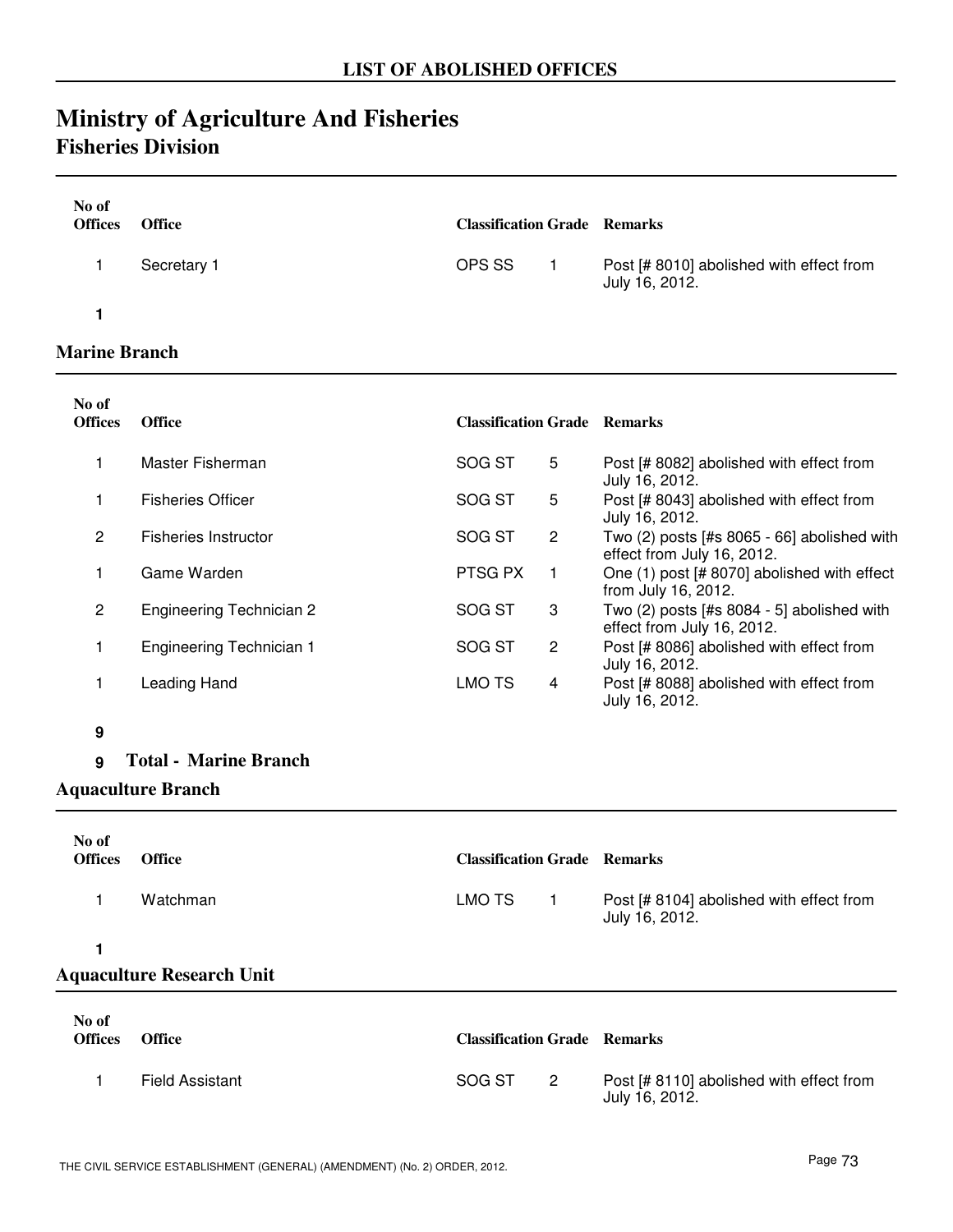## **Ministry of Agriculture And Fisheries**

### **Fisheries Division**

#### **Aquaculture Branch**

### **Aquaculture Research Unit**

| No of          |                                                      |                                     |                |                                                                             |
|----------------|------------------------------------------------------|-------------------------------------|----------------|-----------------------------------------------------------------------------|
| <b>Offices</b> | Office                                               | <b>Classification Grade Remarks</b> |                |                                                                             |
| $\mathbf{2}$   | Pond Operator                                        | SOG ST                              | $\overline{2}$ | Two (2) posts [#s 8114 & 8122] abolished<br>with effect from July 16, 2012. |
| 3              |                                                      |                                     |                |                                                                             |
| 4              | <b>Total - Aquaculture Branch</b>                    |                                     |                |                                                                             |
| 14             | <b>Total - Fisheries Division</b>                    |                                     |                |                                                                             |
|                | <b>Posts To Be Abolished When Vacant</b>             |                                     |                |                                                                             |
|                | <b>Machinery Research</b>                            |                                     |                |                                                                             |
| No of          |                                                      |                                     |                |                                                                             |
| <b>Offices</b> | <b>Office</b>                                        | <b>Classification Grade Remarks</b> |                |                                                                             |
| 1              | <b>Works Overseer 2</b>                              | <b>TSS GT</b>                       | 3              | Post [# 8650] abolished with effect from<br>July 16, 2012.                  |
| 1              |                                                      |                                     |                |                                                                             |
| 1              | <b>Total - Machinery Research</b>                    |                                     |                |                                                                             |
|                | <b>Livestock Research</b>                            |                                     |                |                                                                             |
| No of          |                                                      |                                     |                |                                                                             |
| <b>Offices</b> | <b>Office</b>                                        | <b>Classification Grade Remarks</b> |                |                                                                             |
| 1              | Ranger                                               | <b>LMO TS</b>                       | $\mathbf{1}$   | Post [# 8590] abolished with effect from<br>July 16, 2012.                  |
| 1              |                                                      |                                     |                |                                                                             |
| 1              | <b>Total - Livestock Research</b>                    |                                     |                |                                                                             |
| $\mathbf{2}$   | <b>Total - Posts To Be Abolished When Vacant</b>     |                                     |                |                                                                             |
| 29             | <b>Total - Ministry of Agriculture And Fisheries</b> |                                     |                |                                                                             |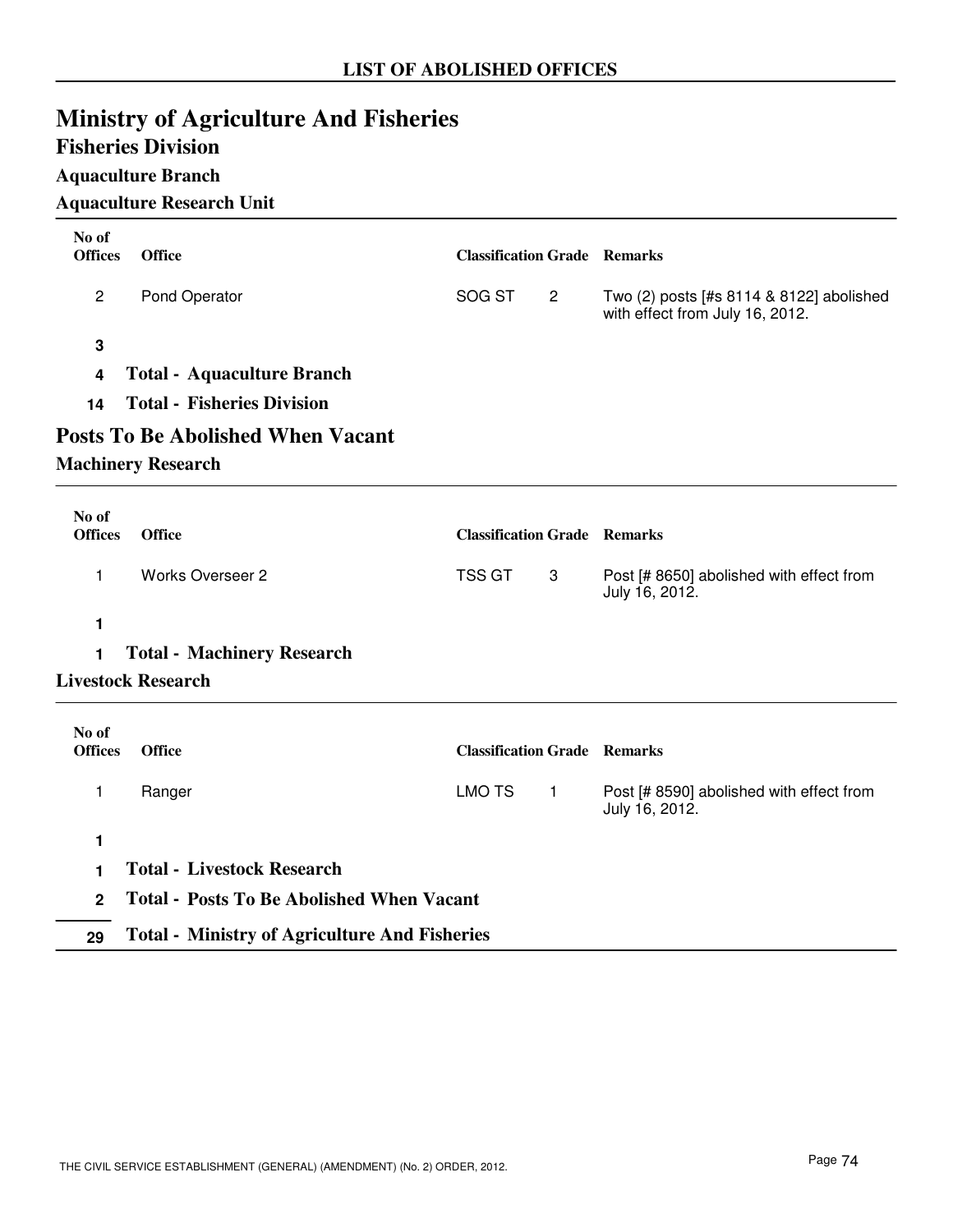## **Forestry Department**

### **Executive Management**

| No of<br><b>Offices</b> | <b>Office</b>                           | <b>Classification Grade Remarks</b> |                                                             |
|-------------------------|-----------------------------------------|-------------------------------------|-------------------------------------------------------------|
|                         | Conservator of Forest                   | SOG ST<br>10                        | Post [# 7687] abolished with effect from<br>July 16, 2012.  |
|                         | Director, Forestry                      | <b>GMG SEG</b><br>-5                | Post [# 7688] abolished with effect from<br>July 16, 2012.  |
|                         | Supernumerary Deputy Director, Forestry | <b>GMG SEG</b><br>-3                | Post [# 7690] abolished with effect from<br>July 16, 2012.  |
|                         | Legal Officer                           | <b>JLG LO</b><br>$\overline{2}$     | Post [# 56664] abolished with effect from<br>July 16, 2012. |
|                         | <b>Executive Secretary 1</b>            | OPS SS<br>4                         | Post [# 7692] abolished with effect from<br>July 16, 2012.  |
|                         | Secretary 2                             | OPS SS<br>2                         | Post [# 7694] abolished with effect from<br>July 16, 2012.  |

**6**

#### **Regional Forestry Operations**

| No of<br><b>Offices</b> | <b>Office</b>                                    | <b>Classification Grade Remarks</b> |              |                                                                                     |
|-------------------------|--------------------------------------------------|-------------------------------------|--------------|-------------------------------------------------------------------------------------|
| 1                       | Senior Director, Regional Forestry<br>Operations | SOG ST                              | 9            | Post [# 7689] abolished with effect from<br>July 16, 2012.                          |
| 3                       | <b>Regional Forest Officer</b>                   | SOG ST                              | 7            | Three $(3)$ posts [#s $7732 - 34$ ] abolished<br>with effect from July 16, 2012.    |
| 2                       | <b>Forest Supervisor</b>                         | SOG ST                              | 6            | Two (2) posts [#s 7735 & 7737] abolished<br>with effect from July 16, 2012.         |
|                         | Forester 2                                       | SOG ST                              | 4            | Post [# 7750] abolished with effect from<br>July 16, 2012.                          |
| $\overline{2}$          | Forester 1                                       | SOG ST                              | 3            | Two $(2)$ posts [#s 7756 - 57] abolished with<br>effect from July 16, 2012.         |
| 31                      | Forest Warden                                    | PTSG PX                             | 2            | Thirty One (31) posts [#s 7788 - 7818]<br>abolished with effect from July 16, 2012. |
|                         | Secretary 2                                      | OPS SS                              | $\mathbf{2}$ | Post [# 7835] abolished with effect from<br>July 16, 2012.                          |

- **41**
- **47**

### **Finance And Accounts**

| No of<br><b>Offices</b> | <b>Office</b>             | <b>Classification Grade Remarks</b> |                |                                                            |
|-------------------------|---------------------------|-------------------------------------|----------------|------------------------------------------------------------|
|                         | Professional Accountant 2 | FMG PA                              | $\overline{2}$ | Post [# 7720] abolished with effect from<br>July 16, 2012. |
|                         |                           |                                     |                |                                                            |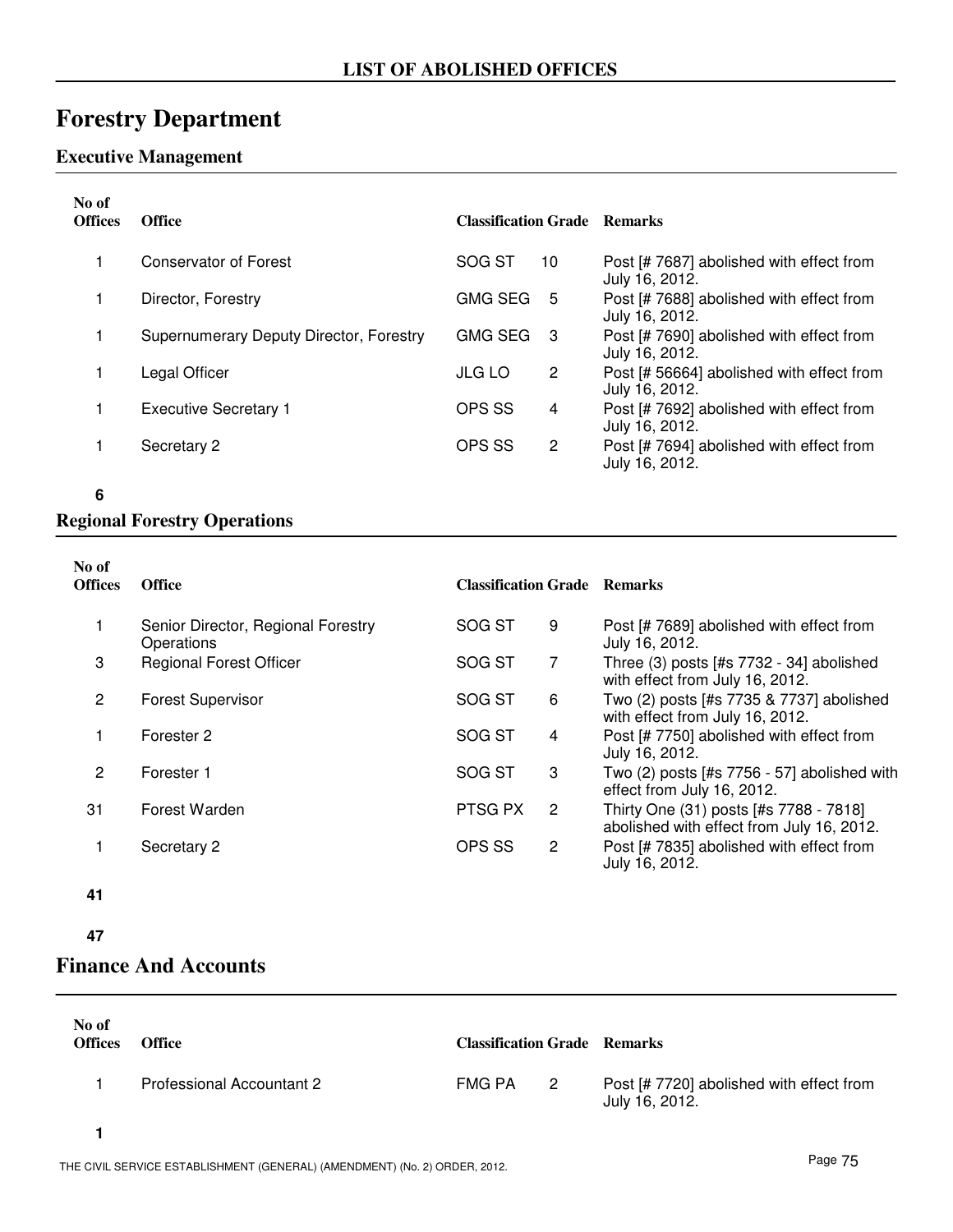## **Forestry Department Finance And Accounts**

#### **1**

#### **Disbursement**

| No of<br><b>Offices</b> | <b>Office</b>                  | <b>Classification Grade Remarks</b> |                |                                                             |
|-------------------------|--------------------------------|-------------------------------------|----------------|-------------------------------------------------------------|
| 1                       | Accounting Technician 1        | <b>FMG AT</b>                       | 1              | Post [# 7724] abolished with effect from<br>July 16, 2012.  |
| 1                       | <b>Total - Disbursement</b>    |                                     |                |                                                             |
| <b>Projects</b>         |                                |                                     |                |                                                             |
| No of<br><b>Offices</b> | <b>Office</b>                  | <b>Classification Grade Remarks</b> |                |                                                             |
| 1                       | <b>Accounting Technician 2</b> | <b>FMG AT</b>                       | $\overline{2}$ | Post [# 50863] abolished with effect from<br>July 16, 2012. |
|                         |                                |                                     |                |                                                             |

- **1 Total Projects**
- **3 Total Finance And Accounts**

### **Human Resource Management And Administration**

| No of<br><b>Offices</b> | <b>Office</b>                                     | <b>Classification Grade</b> |    | <b>Remarks</b>                                              |
|-------------------------|---------------------------------------------------|-----------------------------|----|-------------------------------------------------------------|
|                         | Director, Human Resource Management<br>and Admin. | <b>GMG SEG</b>              | -2 | Post [# 51277] abolished with effect from<br>July 16, 2012. |
|                         | Senior Personnel Officer                          | <b>GMG AM</b>               | 4  | Post [# 50867] abolished with effect from<br>July 16, 2012. |
|                         | Stenographer                                      | OPS SS                      | 2  | Post [# 7695] abolished with effect from<br>July 16, 2012.  |
| 3                       |                                                   |                             |    |                                                             |
| 3                       |                                                   |                             |    |                                                             |
| <b>Office Services</b>  |                                                   |                             |    |                                                             |

| No of<br><b>Offices</b> | <b>Office</b>        | <b>Classification Grade Remarks</b> |                                                            |
|-------------------------|----------------------|-------------------------------------|------------------------------------------------------------|
|                         | <b>Records Clerk</b> | PIDG RIM                            | Post [# 7703] abolished with effect from<br>July 16, 2012. |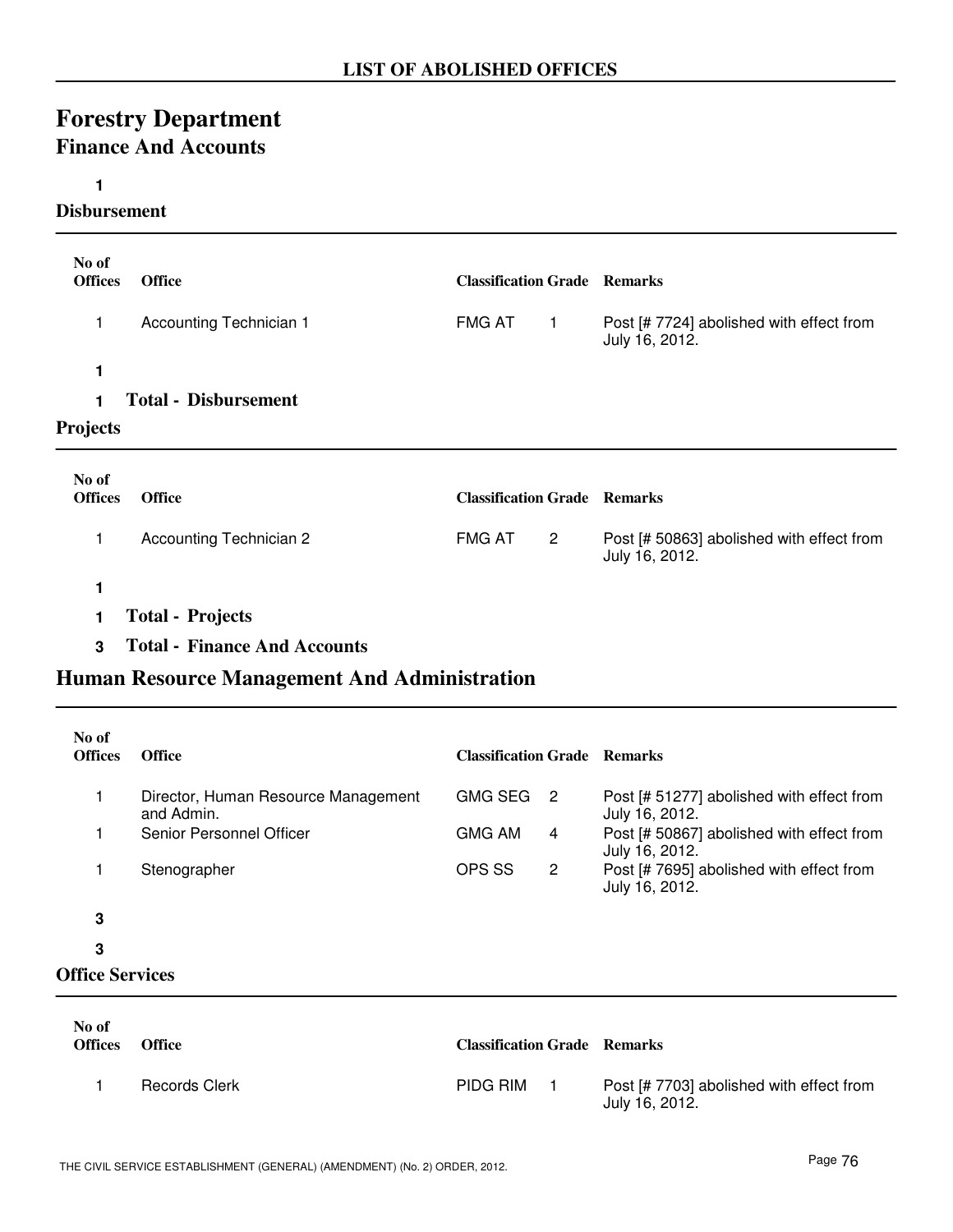## **Forestry Department Human Resource Management And Administration**

#### **Office Services**

| No of<br><b>Offices</b> | <b>Office</b>    | <b>Classification Grade Remarks</b> |   |                                                                           |
|-------------------------|------------------|-------------------------------------|---|---------------------------------------------------------------------------|
|                         | Driver 1         | LMO DR                              |   | Post [# 7707] abolished with effect from<br>July 16, 2012.                |
| 2                       | Office Attendant | LMO TS                              | 2 | Two (2) posts [#s 7467 - 68] abolished with<br>effect from July 16, 2012. |
|                         | Watchman         | LMO TS                              |   | Post [# 7699] abolished with effect from<br>July 16, 2012.                |
|                         | Attendant 2      | GLS                                 | 2 | Post [# 7715] abolished with effect from<br>July 16, 2012.                |

#### **6**

**6 Total - Office Services**

**9 Total - Human Resource Management And Administration**

### **Public Education And Information**

| No of<br><b>Offices</b> | <b>Office</b>                                    | <b>Classification Grade Remarks</b> |                |                                                             |
|-------------------------|--------------------------------------------------|-------------------------------------|----------------|-------------------------------------------------------------|
|                         | <b>Forest Education Officer</b>                  | <b>GMG SEG</b>                      | - 2            | Post [# 7691] abolished with effect from<br>July 16, 2012.  |
|                         | Forest Information & Public Awareness<br>Officer | MCG IE                              | 3              | Post [# 56597] abolished with effect from<br>July 16, 2012. |
|                         | Library Assistant                                | <b>PIDG LA</b>                      | $\overline{2}$ | Post [# 51278] abolished with effect from<br>July 16, 2012. |
| 3                       |                                                  |                                     |                |                                                             |
| 3                       |                                                  |                                     |                |                                                             |

### **3 Total - Public Education And Information**

### **Technical Services**

| No of<br><b>Offices</b> | <b>Office</b>                | <b>Classification Grade Remarks</b> |    |                                                            |
|-------------------------|------------------------------|-------------------------------------|----|------------------------------------------------------------|
|                         | Director, Technical Services | SOG ST                              | -8 | Post [# 7850] abolished with effect from<br>July 16, 2012. |
|                         | <b>Senior Secretary</b>      | OPS SS                              | -3 | Post [# 7696] abolished with effect from<br>July 16, 2012. |

**2**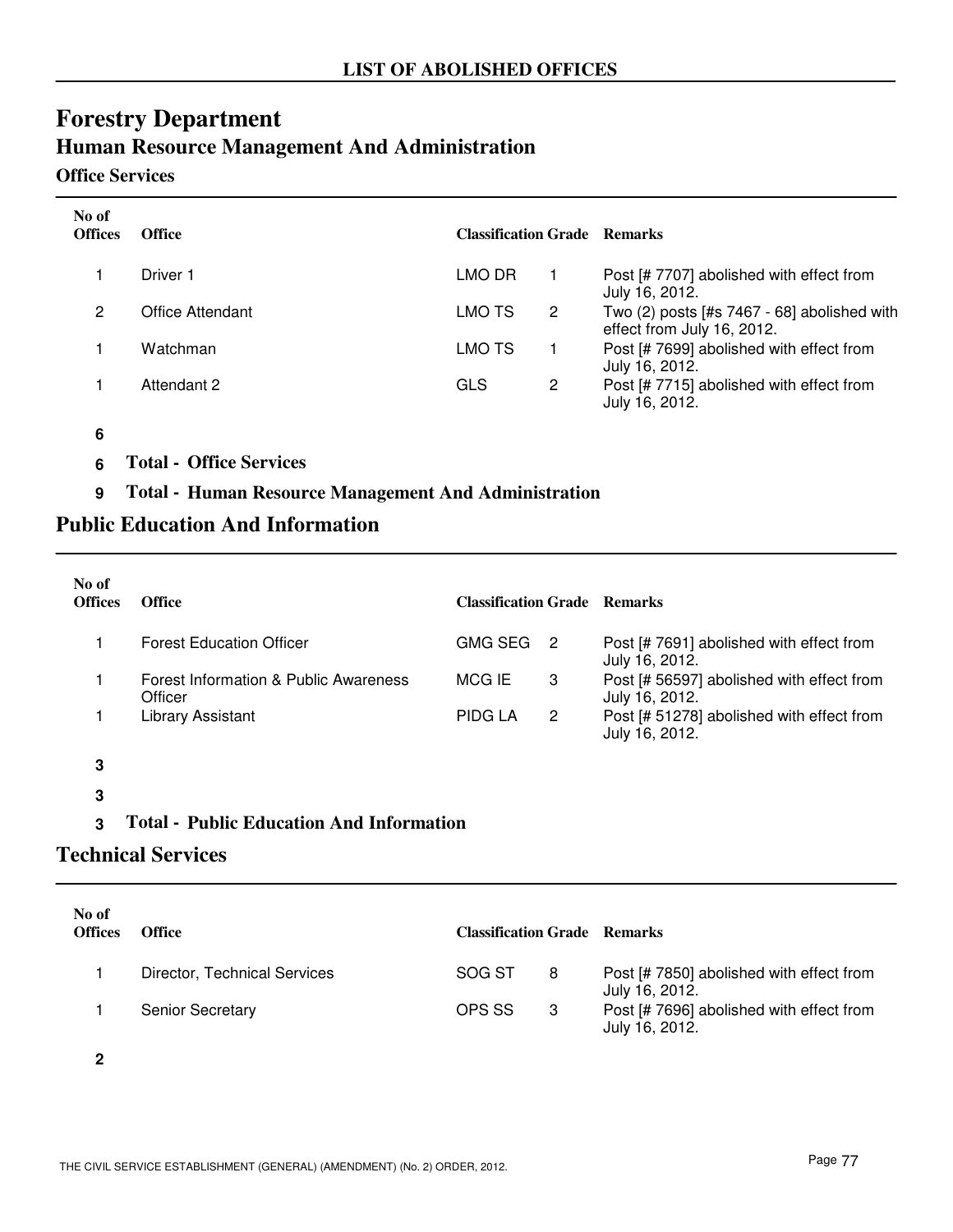## **Forestry Department**

### **Technical Services**

### **Research And Development**

| No of<br><b>Offices</b> | <b>Office</b>                           | <b>Classification Grade Remarks</b> |                                                             |
|-------------------------|-----------------------------------------|-------------------------------------|-------------------------------------------------------------|
|                         | Senior Forest Research Officer          | SOG ST                              | Post [# 50522] abolished with effect from<br>July 16, 2012. |
|                         |                                         |                                     |                                                             |
|                         | <b>Total - Research And Development</b> |                                     |                                                             |

#### **Resource Planning And Management**

| No of<br><b>Offices</b> | <b>Office</b>                                               | <b>Classification Grade Remarks</b> |   |                                                                             |
|-------------------------|-------------------------------------------------------------|-------------------------------------|---|-----------------------------------------------------------------------------|
|                         | Director, Forest Resource Management and SOG ST<br>Planning |                                     | 7 | Post [# 7853] abolished with effect from<br>July 16, 2012.                  |
|                         | Watershed Management & Soil<br><b>Conservation Officer</b>  | SOG ST                              | 6 | Post [# 7854] abolished with effect from<br>July 16, 2012.                  |
|                         | <b>Forest Inventory Officer</b>                             | <b>NPS NPS</b>                      | 2 | Post [# 50862] abolished with effect from<br>July 16, 2012.                 |
| $\overline{2}$          | Survey Technician                                           | SOG ST                              | 3 | Two $(2)$ posts [#s 7858 - 59] abolished with<br>effect from July 16, 2012. |
|                         | Geographic Information Systems Technician SOG ST            |                                     | 4 | Post [# 7860] abolished with effect from<br>July 16, 2012.                  |
|                         | GIS Analyst & Network Administrator                         | MIS IT                              | 4 | Post [# 7862] abolished with effect from<br>July 16, 2012.                  |
| 7                       |                                                             |                                     |   |                                                                             |
| 7                       | <b>Total - Resource Planning And Management</b>             |                                     |   |                                                                             |
| 10                      | <b>Total - Technical Services</b>                           |                                     |   |                                                                             |
| 72                      | <b>Total - Forestry Department</b>                          |                                     |   |                                                                             |

### **Post And Telecommunications General Administration**

#### **Typing And Miscellaneous**

| No of<br><b>Offices</b> | <b>Office</b> | <b>Classification Grade Remarks</b> |                                                            |
|-------------------------|---------------|-------------------------------------|------------------------------------------------------------|
|                         | Watchman      | LMO TS                              | Post [# 9463] abolished with effect from<br>July 16, 2012. |
|                         |               |                                     |                                                            |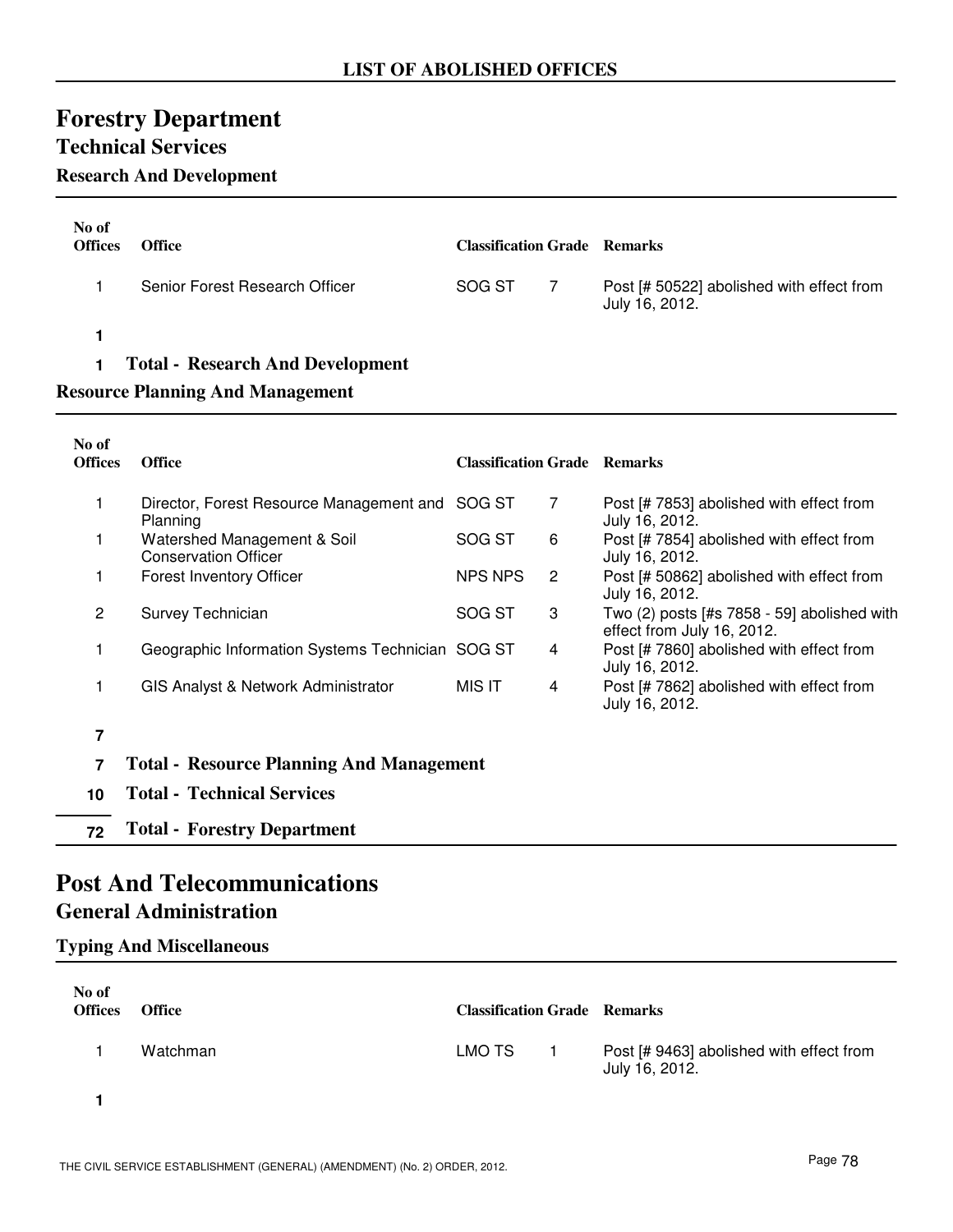### **Post And Telecommunications General Administration 1**

### **Postal Division 1**

#### **Central Sorting Office - Letters**

| No of<br><b>Offices</b> | Office                         | <b>Classification Grade Remarks</b> |              |                                                                                                                                                                                                               |
|-------------------------|--------------------------------|-------------------------------------|--------------|---------------------------------------------------------------------------------------------------------------------------------------------------------------------------------------------------------------|
| $\overline{2}$          | Postal Clerk C                 | PTO CR                              | 3            | Two (2) posts [#s 9539 & 9553] abolished<br>with effect from July 16, 2012.                                                                                                                                   |
| 9                       | Postal Clerk 1                 | <b>PTO IN</b>                       | 1            | Nine (9) posts [#s 9554 - 62] abolished with<br>effect from July 16, 2012.                                                                                                                                    |
| 1                       | Assistant Inspector Of Postmen | PTO CA                              | 3            | Post [# 9586] abolished with effect from<br>July 16, 2012.                                                                                                                                                    |
| $\overline{2}$          | <b>Mail Officer</b>            | PTO CA                              | 3            | Two (2)posts [#s 9589 - 90] abolished with<br>effect from July 16, 2012.                                                                                                                                      |
| $\overline{2}$          | Postman B                      | PTO CA                              | 1            | Two (2) posts [#s 9766 & 9768] abolished<br>with effect from July 16, 2012.                                                                                                                                   |
| 21                      | Postman B                      | PTO CA                              | $\mathbf{1}$ | Twenty-one (21) posts [#s 9620, 9623,<br>9625 - 26, 9628, 9631 - 32, 9636, 9641,<br>9643, 9648 - 49, 9654, 9658 - 60, 9665 &<br>9667,9672 & 9678 - 79] abolished with<br>effect from July 16, 2012.           |
| 17                      | Postman B                      | PTO CA                              | $\mathbf{1}$ | Seventeen (17) posts [#s 9683, 9685, 9687<br>- 88, 9690, 9695, 9697, 9707, 9720, 9728,<br>9763, 9765, 9767, 9772, 9796, 9842 &<br>9850] abolished with effect from July 16,<br>2012.                          |
| 22                      | Postman B                      | PTO CA                              | $\mathbf{1}$ | Twenty-two (22) posts [#s 9621, 9629,<br>9637, 9640, 9645, 9671, 9673, 9701, 9703,<br>9711, 9719, 9741, 9745, 9753, 9755 - 57,<br>9760, 9762, 9764, 9771 & 9773] abolished<br>with effect from July 16, 2012. |
| 30                      | Postman B                      | PTO CA                              | $\mathbf{1}$ | Thirty (30) posts [#s 9775-77, 9779, 9785 -<br>87, 9789 - 91, 9795, 9797 - 9800, 9803 -<br>05, 9807 - 10, 9812 & 9815 - 21] abolished<br>with effect from July 16, 2012.                                      |
| 21                      | Postman B                      | PTO CA                              | $\mathbf{1}$ | Twenty-one (21) posts [#s 9824-29, 9837,<br>9843, 9845 - 46, 9851, 9856 - 60, 9862 &<br>9864 - 67] abolished with effect from July<br>16, 2012.                                                               |

#### **127**

#### **Central Sorting Office - Parcels**

| No of<br><b>Offices</b> | <b>Office</b>                  | <b>Classification Grade Remarks</b> |                                                            |
|-------------------------|--------------------------------|-------------------------------------|------------------------------------------------------------|
|                         | Assistant Inspector Of Postmen | PTO CA                              | Post [# 9958] abolished with effect from<br>July 16, 2012. |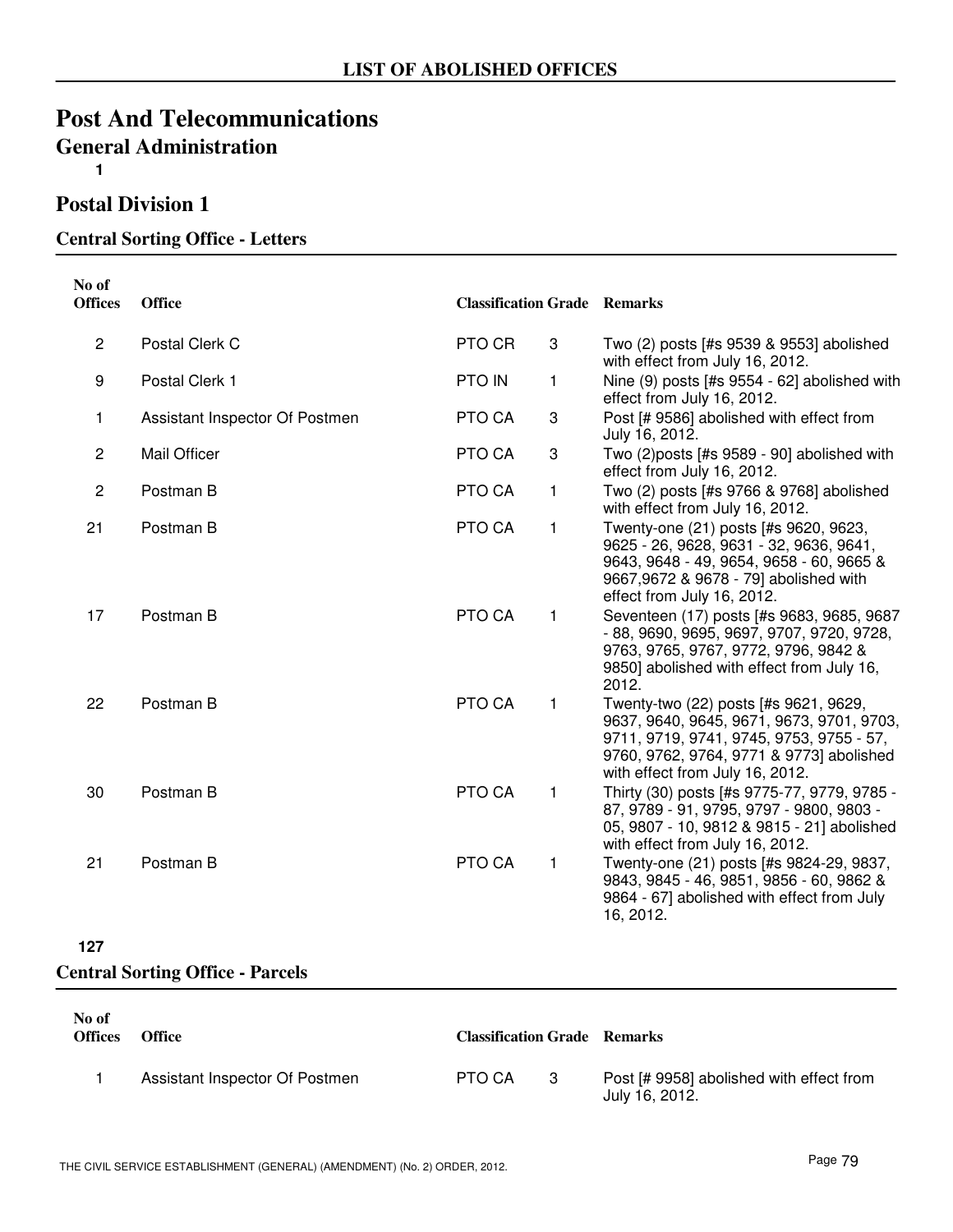#### **Central Sorting Office - Parcels**

| No of<br><b>Offices</b> | <b>Office</b> | <b>Classification Grade Remarks</b> |                                                                                                                                                                              |
|-------------------------|---------------|-------------------------------------|------------------------------------------------------------------------------------------------------------------------------------------------------------------------------|
| 16                      | Postman B     | PTO CA                              | Sixteen (16) posts [#s 9987, 9994, 9996,<br>10002, 10004, 10008, 10010 - 11, 10014 -<br>15, 10021 - 23, 10029 & 10031 - 10032 ]<br>abolished with effect from July 16, 2012. |
| 14                      | Postman B     | PTO CA                              | Fourteen (14) posts [#s 10019, 10025-27,<br>10033, 10037, 10041-48]] abolished with<br>effect from July 16, 2012.                                                            |

**31**

#### **Corporate Area Post Offices**

| No of<br><b>Offices</b> | <b>Office</b>  | <b>Classification Grade Remarks</b> |   |                                                                                                                            |
|-------------------------|----------------|-------------------------------------|---|----------------------------------------------------------------------------------------------------------------------------|
| 8                       | Postal Clerk B | PTO CR                              | 4 | Eight (8) posts [#s 10181, 10185, 10193,<br>10214 - 15, 10240, 10255 & 10267]<br>abolished with effect from July 16, 2012. |
| 1                       | Postman B      | PTO CA                              | 1 | Post [# 10524] abolished with effect from<br>July 16, 2012.                                                                |
| 1                       | Postman B      | PTO CA                              | 1 | Post [# 10526] abolished with effect from<br>July 16, 2012.                                                                |
| $\overline{2}$          | Postman B      | PTO CA                              | 1 | Two (2) posts [#s 10528-9] abolished with<br>effect from July 16, 2012.                                                    |
| 1                       | Postman B      | PTO CA                              | 1 | Post [# 10534] abolished with effect from<br>July 16, 2012.                                                                |
| 1                       | Postman B      | PTO CA                              | 1 | Post [# 10492] abolished with effect from<br>July 16, 2012.                                                                |
| 4                       | Postman B      | PTO CA                              | 1 | Four (4) posts [#s 10514-7] abolished with<br>effect from July 16, 2012.                                                   |
| 2                       | Postman B      | PTO CA                              | 1 | Two (2) posts [#s 10521-2] abolished with<br>effect from July 16, 2012.                                                    |
| $\overline{c}$          | Postal Clerk 1 | PTO IN                              | 1 | Two (2) posts [#s 10272 - 73] abolished<br>with effect from July 16, 2012.                                                 |
| 1                       | Postman B      | PTO CA                              | 1 | Post [# 10329] abolished with effect from<br>July 16, 2012.                                                                |
| 1                       | Postman B      | PTO CA                              | 1 | Post [# 10333] abolished with effect from<br>July 16, 2012.                                                                |
| 1                       | Postman B      | PTO CA                              | 1 | Post [# 10376] abolished with effect from<br>July 16, 2012.                                                                |
| 1.                      | Postman B      | PTO CA                              | 1 | Post [# 10406] abolished with effect from<br>July 16, 2012.                                                                |
| $\overline{c}$          | Postman B      | PTO CA                              | 1 | Two (2) post [#s 10419-20] abolished with<br>effect from July 16, 2012.                                                    |
| 1                       | Postman B      | PTO CA                              | 1 | Post [# 10445] abolished with effect from<br>July 16, 2012.                                                                |
| $\overline{c}$          | Postman B      | PTO CA                              | 1 | Two (2) posts [#s 10477-8] abolished with<br>effect from July 16, 2012.                                                    |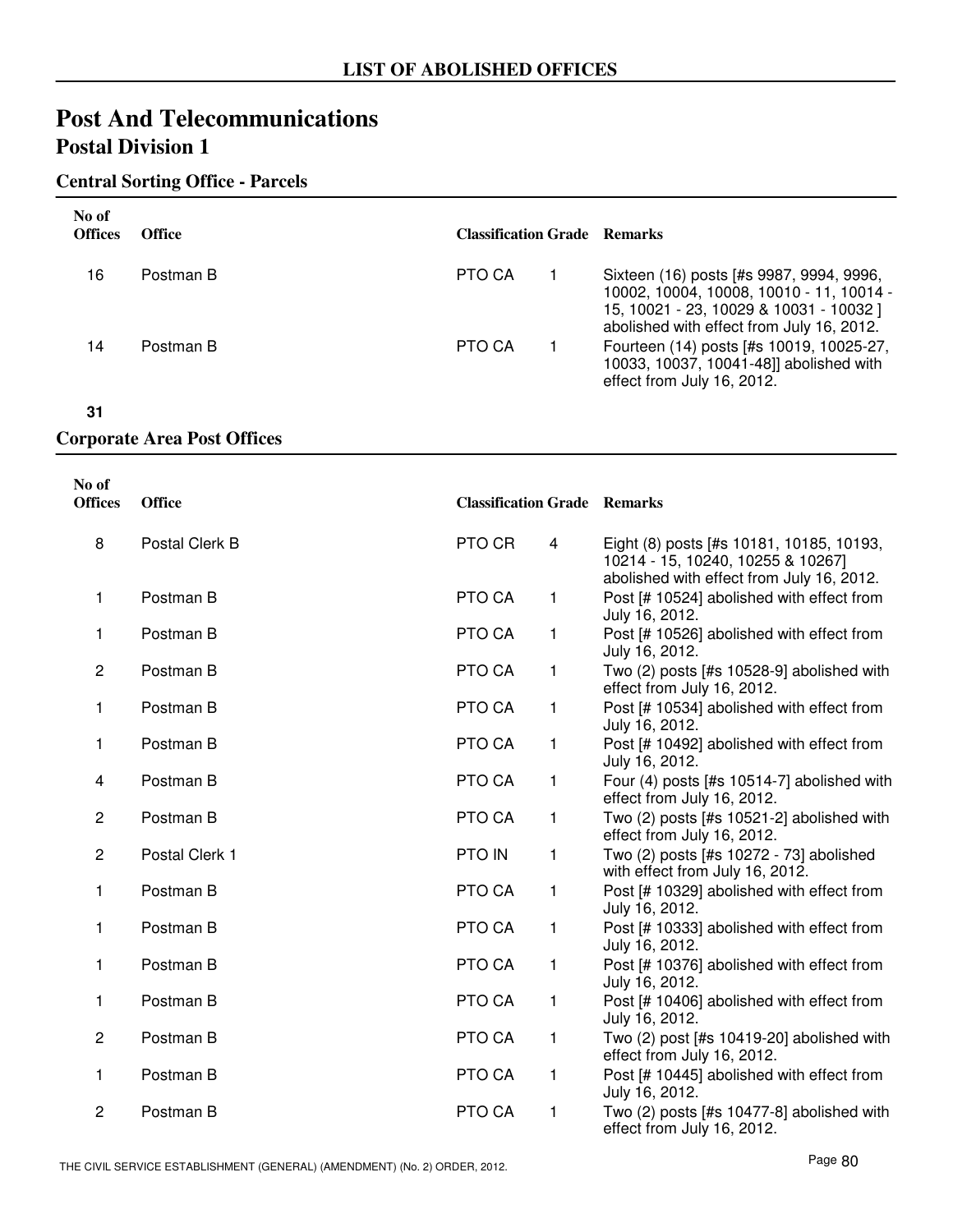#### **Corporate Area Post Offices**

| No of<br><b>Offices</b> | <b>Office</b>          | <b>Classification Grade Remarks</b> |              |                                                                                                        |
|-------------------------|------------------------|-------------------------------------|--------------|--------------------------------------------------------------------------------------------------------|
| 1                       | Postman B              | PTO CA                              | $\mathbf{1}$ | Post [# 10481] abolished with effect from<br>July 16, 2012.                                            |
| 5                       | Postman B              | PTO CA                              | 1            | Five (5) posts [#s 10327, 10357, 10396,<br>10426 & 10444] abolished with effect from<br>July 16, 2012. |
| 1                       | Postman B              | PTO CA                              | 1            | Post [# 10541] abolished with effect from<br>July 16, 2012.                                            |
| 1                       | Postman B              | PTO CA                              | 1            | Post [# 10547] abolished with effect from<br>July 16, 2012.                                            |
| 4                       | Postman B              | PTO CA                              | 1            | Four (4) posts [#s 10550-53] abolished with<br>effect from July 16, 2012.                              |
| 1                       | Postman B              | PTO CA                              | 1            | Post [# 10563] abolished with effect from<br>July 16, 2012.                                            |
| 3                       | Postman B              | PTO CA                              | 1            | Three (3) posts [#s 10576-78] abolished<br>with effect from July 16, 2012.                             |
| 4                       | Postman B              | PTO CA                              | 1            | Four (4) posts [#s 10580-83] abolished with<br>effect from July 16, 2012.                              |
| 1                       | Postman B              | PTO CA                              | 1            | Post [# 10585] abolished with efect from<br>July 16, 2012.                                             |
| 1                       | Postman B              | PTO CA                              | 1            | Post [# 10588] abolished with effect from<br>July 16, 2012.                                            |
| 1                       | Departmental Assistant | OPS CR                              | 1            | Post [# 10638] abolished with effect from<br>July 16, 2012.                                            |
| $\overline{2}$          | Attendant              | <b>LMO TS</b>                       | 1            | Two (2) posts [#s 10642 & 10676]<br>abolished with effect from July 16, 2012.                          |
| 1                       | Postman B              | PTO CA                              | 1            | Post [# 10559] abolished with effect from<br>July 16, 2012.                                            |

**<sup>57</sup>**

#### **215 Total - Postal Division 1**

### **Postal Division 2**

#### **District Post Office - Montego Bay**

| No of<br><b>Offices</b> | <b>Office</b> | <b>Classification Grade Remarks</b> |   |                                                                             |
|-------------------------|---------------|-------------------------------------|---|-----------------------------------------------------------------------------|
|                         | Mail Officer  | PTO CA                              | 3 | Post [# 10744] abolished with effect from<br>July 16, 2012.                 |
| 4                       | Postman B     | PTO CA                              |   | Four $(4)$ posts [#s 10756-59] abolished with<br>effect from July 16, 2012. |
|                         | Postman B     | PTO CA                              |   | Post [# 10761] abolished with effect from<br>July 16, 2012.                 |
|                         | Postman B     | PTO CA                              |   | Post [# 10779] abolished with effect from<br>July 16, 2012.                 |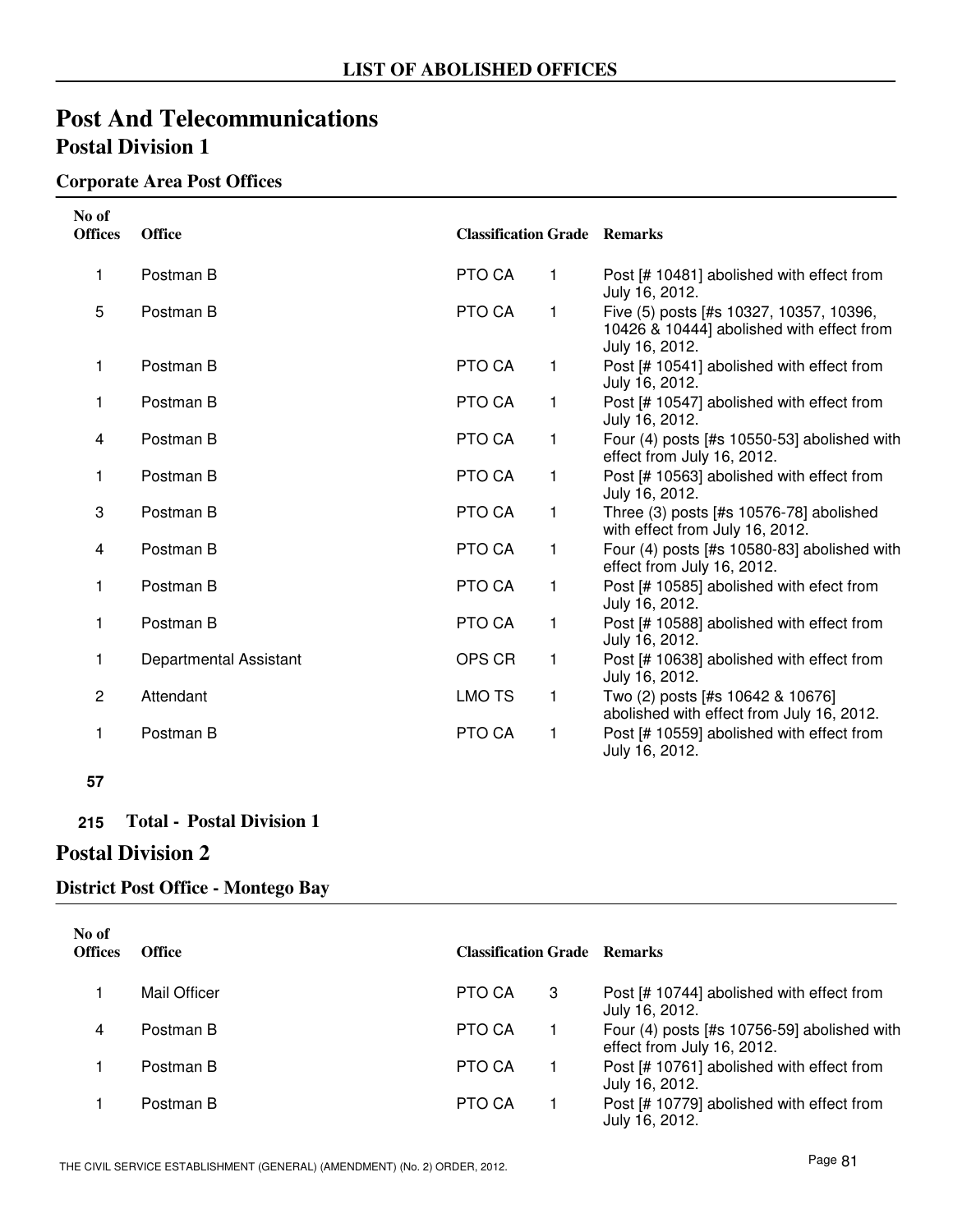#### **District Post Office - Montego Bay**

| No of<br><b>Offices</b> | <b>Office</b>                 | <b>Classification Grade Remarks</b> |                                                                              |
|-------------------------|-------------------------------|-------------------------------------|------------------------------------------------------------------------------|
| 2                       | Postman B                     | PTO CA                              | Two $(2)$ posts $[#s 10782-3]$ abolished with<br>effect from July 16, 2012.  |
| 3                       | Attendant                     | GLS                                 | Three (3) posts [#s 10786 - 88] abolished<br>with effect from July 16, 2012. |
| 12                      |                               |                                     |                                                                              |
|                         | <b>Other District Offices</b> |                                     |                                                                              |

| No of<br><b>Offices</b> | <b>Office</b>  | <b>Classification Grade Remarks</b> |              |                                                                                                                                                                                                                                                                                                                             |
|-------------------------|----------------|-------------------------------------|--------------|-----------------------------------------------------------------------------------------------------------------------------------------------------------------------------------------------------------------------------------------------------------------------------------------------------------------------------|
| 20                      | Postal Clerk B | PTO CR                              | 4            | Twenty (20) posts [#s 10923, 10925,<br>11086, 11088 - 89, 11120, 11122, 11124,<br>11126 - 27, 11130 - 31, 11133, 11141 - 42<br>& 11144 - 48] abolished with effect from<br>July 16, 2012.                                                                                                                                   |
| 33                      | Postal Clerk B | PTO CR                              | 4            | Thirty-three (33) posts [#s 11151, 11156 -<br>57, 11165, 11167, 11172, 11176, 11239,<br>11246, 11251, 11269, 11278, 11281,<br>11290, 11299, 11305, 11312, 11316 - 17,<br>11329, 11335, 11351, 11370, 11372,<br>11450, 11462 - 63, 11496, 11502, 11505,<br>11515 & 11520 - 21 ] abolished with effect<br>from July 16, 2012. |
| 17                      | Postman B      | PTO CA                              | $\mathbf{1}$ | Seventeen (17) posts [#s 11554, 11557,<br>11570, 11587, 11626 & 11647, 11558 - 60,<br>11575 - 76, 11580, 11638, 11641, 11643 &<br>11649 - 50] abolished with effect from July<br>16, 2012.                                                                                                                                  |
| 24                      | Attendant      | <b>LMO TS</b>                       | $\mathbf{1}$ | Twenty-four (24) posts [#s 11671, 11673,<br>11683, 11701 - 02, 11707, 11710, 11720,<br>11732, 11740, 11756, 11758, 11762,<br>11767, 11774, 11777, 11789, 11809,<br>11812 - 13 & 11832 - 35] abolished with<br>effect from July 16, 2012.                                                                                    |
| 1                       | Handyman       | <b>LMO TS</b>                       | 1.           | Post [# 11867] abolished with effect from<br>July 16, 2012.                                                                                                                                                                                                                                                                 |

#### **95**

#### **West Henderson Post Office - Greater Portmore**

| No of<br><b>Offices</b> | <b>Office</b>  | <b>Classification Grade Remarks</b> |   |                                                             |
|-------------------------|----------------|-------------------------------------|---|-------------------------------------------------------------|
|                         | Postal Clerk B | PTO CR                              | 4 | Post [# 11870] abolished with effect from<br>July 16, 2012. |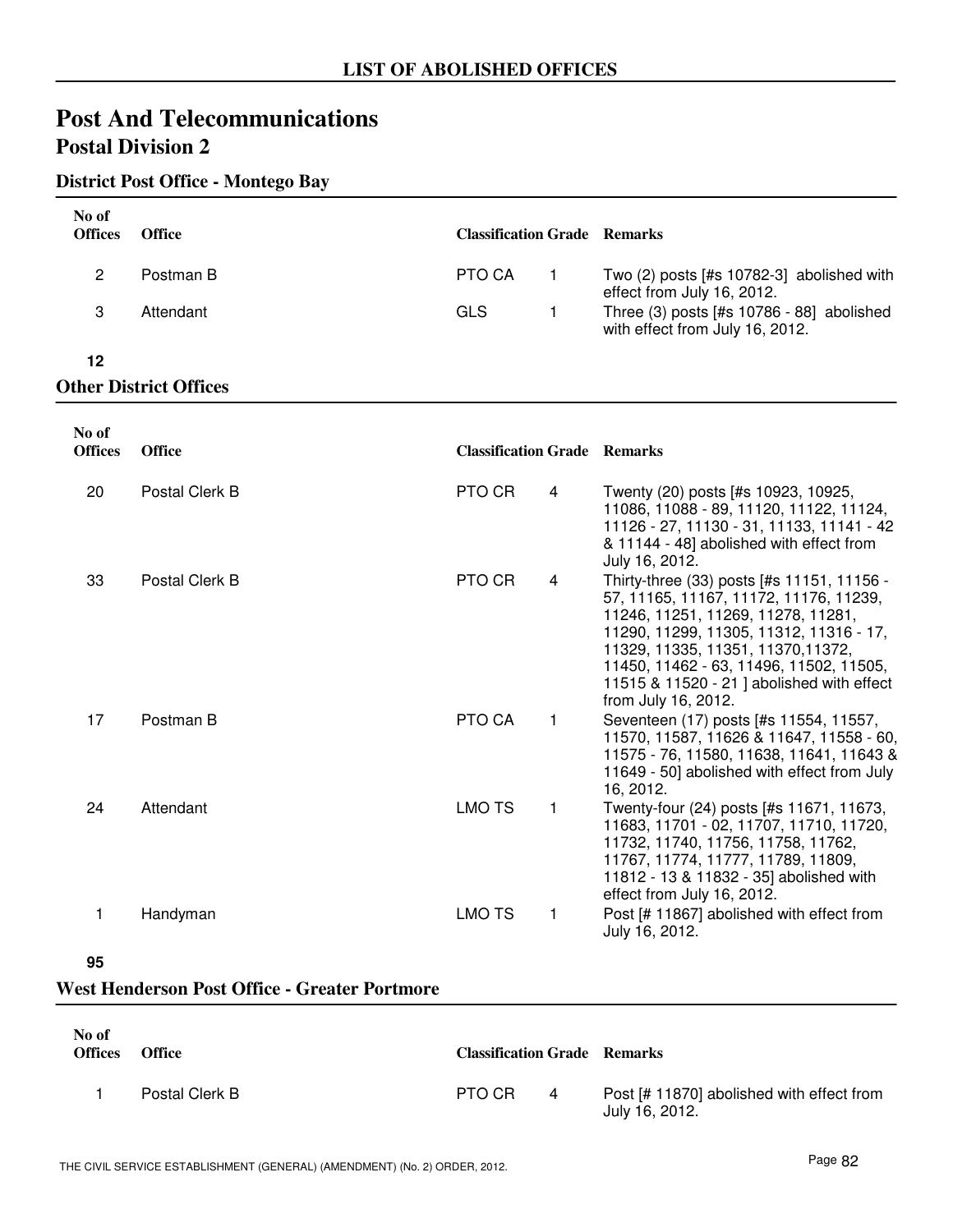#### **West Henderson Post Office - Greater Portmore**

**1**

#### **108 Total - Postal Division 2**

#### **Internal Mail Transport**

#### **Mail Courier**

| No of<br><b>Offices</b> | <b>Office</b>                              | <b>Classification Grade Remarks</b> |             |                                                                                                                                                                                                                                                                                |
|-------------------------|--------------------------------------------|-------------------------------------|-------------|--------------------------------------------------------------------------------------------------------------------------------------------------------------------------------------------------------------------------------------------------------------------------------|
| 12                      | Mail Courier                               | PTO MC                              | 1           | Twelve (12) posts [#s 11898 - 11906,<br>11947, 12027 & 12080] abolished with<br>effect from July 16, 2012.                                                                                                                                                                     |
| 29                      | <b>Mail Courier</b>                        | PTO MC                              |             | Twenty-nine (29) posts [#s 11908, 11921,<br>11927, 11930, 11932, 11936, 11939,<br>11944, 11950, 11955, 11958, 11963,<br>11970, 11974, 11977, 11981 - 83, 11995 -<br>97, 12002, 12009, 12018, 12020, 12023,<br>12025 - 26 & 12036] abolished with effect<br>from July 16, 2012. |
| 42                      | <b>Mail Courier</b>                        | PTO MC                              |             | Forty-two (42) posts [#s 12124-12165]<br>abolished with effect from July 16, 2012.                                                                                                                                                                                             |
| 20                      | Mail Courier                               | PTO MC                              | $\mathbf 1$ | Twenty (20) posts [#s 12037, 12044,<br>12049, 12050, 12064, 12069 - 70, 12076,<br>12079, 12084 - 87, 12092, 12105, 12109,<br>12111, 12114, 12117 & 12119] abolished<br>with effect from July 16, 2012.                                                                         |
| 103                     |                                            |                                     |             |                                                                                                                                                                                                                                                                                |
| 103                     | <b>Total - Internal Mail Transport</b>     |                                     |             |                                                                                                                                                                                                                                                                                |
| 427                     | <b>Total - Post And Telecommunications</b> |                                     |             |                                                                                                                                                                                                                                                                                |

### **Ministry Of Water & Housing**

## **Posts formerly listed under the Ministry of Environment And Housing**

**General Administration**

| No of<br><b>Offices</b> | <b>Office</b>      | <b>Classification Grade Remarks</b> |   |                                                             |
|-------------------------|--------------------|-------------------------------------|---|-------------------------------------------------------------|
|                         | Clerical Officer 3 | OPS CR                              | 2 | Post [# 12383] abolished with effect from<br>July 16, 2012. |

**1**

#### **Total - General Administration**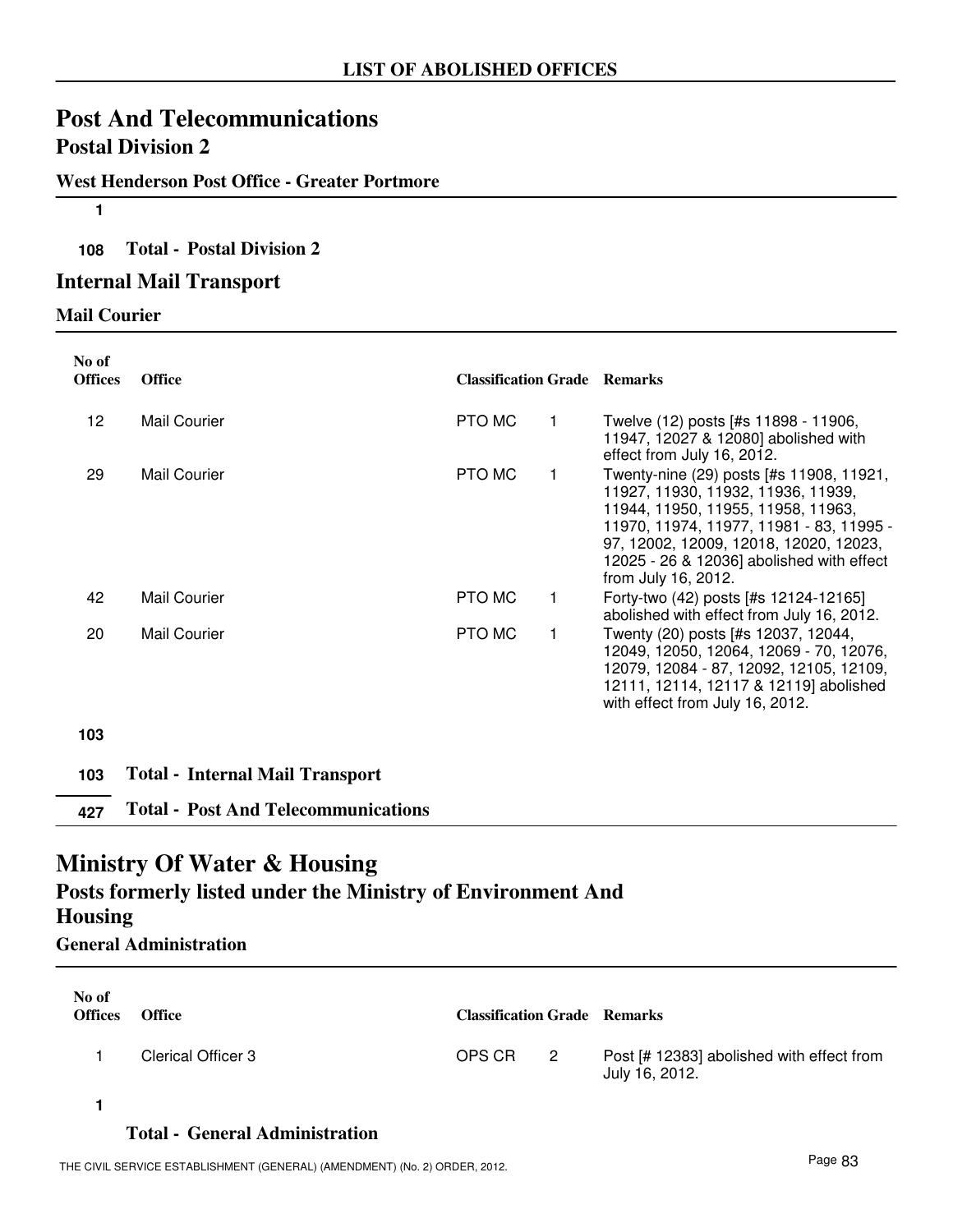## **Ministry Of Water & Housing**

| <b>Housing</b>          | Posts formerly listed under the Ministry of Environment And                                |                                     |                                                                                |
|-------------------------|--------------------------------------------------------------------------------------------|-------------------------------------|--------------------------------------------------------------------------------|
|                         | <b>General Administration</b>                                                              |                                     |                                                                                |
| 1                       | Total - Posts formerly listed under the Ministry of Environment And<br><b>Housing</b>      |                                     |                                                                                |
|                         | <b>Technical Services (formerly listed under the Ministry of</b><br>Environment & Housing) |                                     |                                                                                |
| <b>Housing Division</b> |                                                                                            |                                     |                                                                                |
|                         | <b>Housing Administration</b>                                                              |                                     |                                                                                |
| No of                   |                                                                                            |                                     |                                                                                |
| <b>Offices</b>          | <b>Office</b>                                                                              | <b>Classification Grade Remarks</b> |                                                                                |
| 1                       | Senior Housing Officer                                                                     | GMG PMA 5                           | Post [# 12497] abolished with effect from<br>July 16, 2012.                    |
| 10                      | <b>Housing Officer</b>                                                                     | GMG PMA 3                           | Ten (10) posts [#s 12498 - 12507]<br>abolished with effect from July 16, 2012. |
| 11                      |                                                                                            |                                     |                                                                                |
| 11                      | <b>Total - Housing Division</b>                                                            |                                     |                                                                                |
| 11                      | <b>Total - Technical Services (formerly listed under the Ministry of</b>                   |                                     |                                                                                |

- **Environment & Housing)**
- **12 Total Ministry Of Water & Housing**

## **Ministry Of Environment And Housing General Administration Stores**

| No of<br><b>Offices</b> | <b>Office</b> | <b>Classification Grade Remarks</b> |                            |                                                             |
|-------------------------|---------------|-------------------------------------|----------------------------|-------------------------------------------------------------|
|                         | Storekeeper 1 | OPS CR                              | $\overline{\phantom{a}}^2$ | Post [# 12740] abolished with effect from<br>July 16, 2012. |
|                         |               |                                     |                            |                                                             |

**1 Total - General Administration Stores**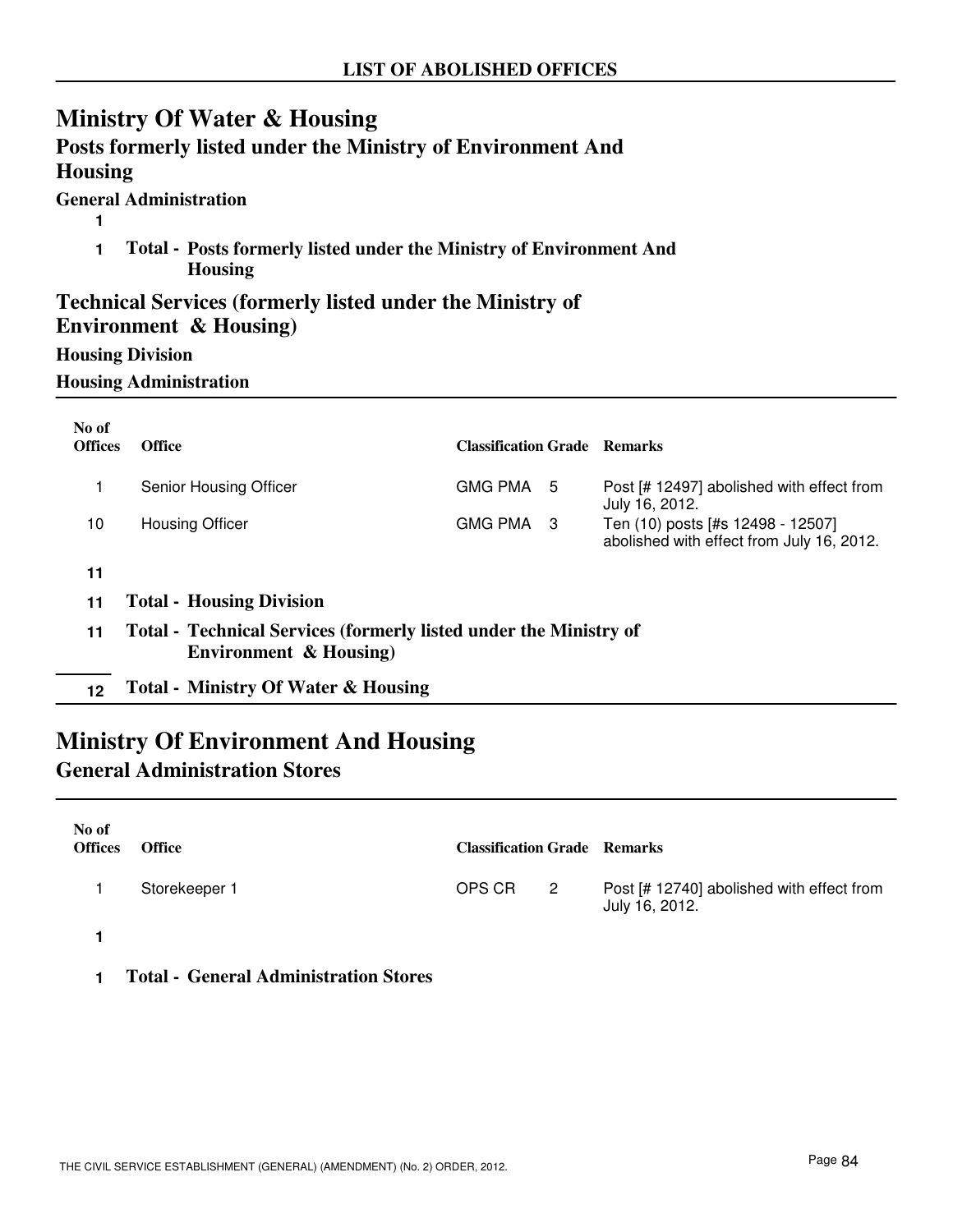## **Ministry Of Environment And Housing**

### **Community Amenities Improvement**

| No of<br><b>Offices</b>                             | <b>Office</b>                                                                                                  | <b>Classification Grade Remarks</b> |   |                                                             |  |  |
|-----------------------------------------------------|----------------------------------------------------------------------------------------------------------------|-------------------------------------|---|-------------------------------------------------------------|--|--|
| 1                                                   | Administrator 3                                                                                                | GMG PMA 3                           |   | Post [# 12741] abolished with effect from<br>July 16, 2012. |  |  |
| 1                                                   |                                                                                                                |                                     |   |                                                             |  |  |
| <b>Total - Community Amenities Improvement</b><br>1 |                                                                                                                |                                     |   |                                                             |  |  |
| $2^{\circ}$                                         | <b>Total - Ministry Of Environment And Housing</b>                                                             |                                     |   |                                                             |  |  |
|                                                     | <b>Mines And Geology Division</b><br><b>Geology Division</b><br><b>Research And Mapping - Applied Research</b> |                                     |   |                                                             |  |  |
| No of<br><b>Offices</b>                             | <b>Office</b>                                                                                                  | <b>Classification Grade Remarks</b> |   |                                                             |  |  |
| 1                                                   | Senior Laboratory Technician                                                                                   | <b>PST GN</b>                       | 3 | Post [# 8562] abolished with effect from<br>July 16, 2012.  |  |  |
| 1                                                   |                                                                                                                |                                     |   |                                                             |  |  |
| 1                                                   | <b>Total - Geology Division</b>                                                                                |                                     |   |                                                             |  |  |
| 1                                                   | <b>Total - Mines And Geology Division</b>                                                                      |                                     |   |                                                             |  |  |

**1 Total - Ministry Of Land & Environment**

## **Land Valuation And Estate Department Administration And Support Services**

| No of<br><b>Offices</b> | <b>Office</b>                | <b>Classification Grade Remarks</b> |    |                                                             |
|-------------------------|------------------------------|-------------------------------------|----|-------------------------------------------------------------|
|                         | Commissioner, Land Valuation | SOG ST                              | 10 | Post [# 12897] abolished with effect from<br>July 16, 2012. |

**1**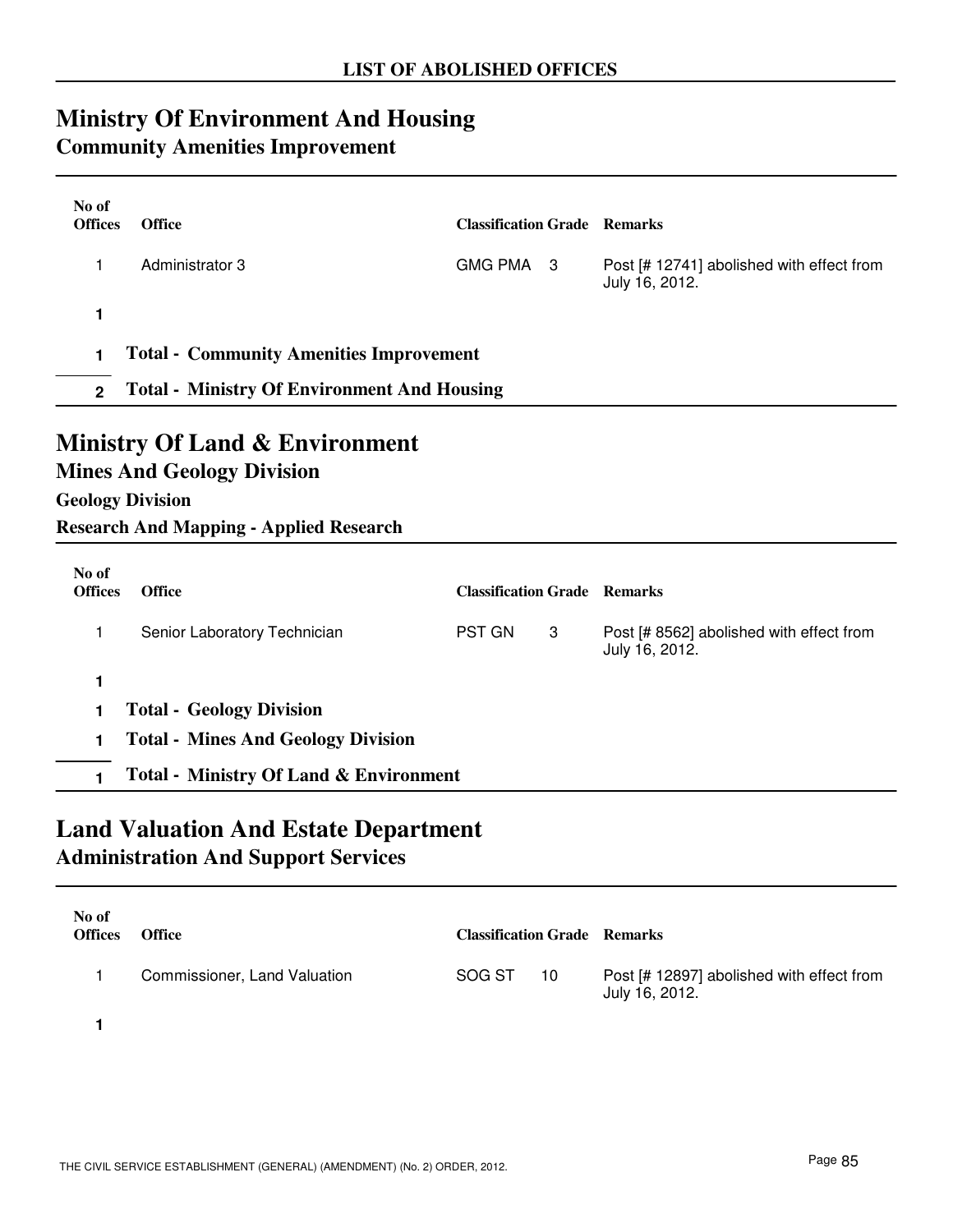## **Land Valuation And Estate Department**

## **Administration And Support Services**

### **Finance And Accounts**

#### **Disbursement And Salaries**

| No of<br><b>Offices</b>                                           | Office                                        | <b>Classification Grade Remarks</b> |                |                                                             |  |
|-------------------------------------------------------------------|-----------------------------------------------|-------------------------------------|----------------|-------------------------------------------------------------|--|
| 1                                                                 | Cashier                                       | <b>FMG CS</b>                       | $\overline{1}$ | Post [# 13106] abolished with effect from<br>July 16, 2012. |  |
| 1                                                                 |                                               |                                     |                |                                                             |  |
| 1                                                                 | <b>Total - Finance And Accounts</b>           |                                     |                |                                                             |  |
| <b>Total - Administration And Support Services</b><br>$\mathbf 2$ |                                               |                                     |                |                                                             |  |
|                                                                   | <b>Valuation And Surveys Division</b>         |                                     |                |                                                             |  |
| <b>Regional Offices</b>                                           |                                               |                                     |                |                                                             |  |
| No of                                                             |                                               |                                     |                |                                                             |  |
| <b>Offices</b>                                                    | <b>Office</b>                                 | <b>Classification Grade Remarks</b> |                |                                                             |  |
| 1                                                                 | Assistant Commissioner, Valuation             | SOG ST                              | 8              | Post [# 12901] abolished with effect from<br>July 16, 2012. |  |
| 1                                                                 |                                               |                                     |                |                                                             |  |
| 1                                                                 | <b>Total - Valuation And Surveys Division</b> |                                     |                |                                                             |  |
|                                                                   | <b>Technical Services Division</b>            |                                     |                |                                                             |  |
| No of<br><b>Offices</b>                                           | <b>Office</b>                                 | <b>Classification Grade Remarks</b> |                |                                                             |  |
| 1                                                                 | Director, Technical Services                  | SOG ST                              | 8              | Post [# 12905] abolished with effect from<br>July 16, 2012. |  |
| 1                                                                 |                                               |                                     |                |                                                             |  |
| <b>Valuation Roll Unit</b>                                        |                                               |                                     |                |                                                             |  |
|                                                                   |                                               |                                     |                |                                                             |  |
| No of<br><b>Offices</b>                                           | <b>Office</b>                                 | <b>Classification Grade Remarks</b> |                |                                                             |  |
| 1                                                                 | Records Clerk 1                               | PIDG RIM                            | 1              | Post [# 51164] abolished with effect from<br>July 16, 2012. |  |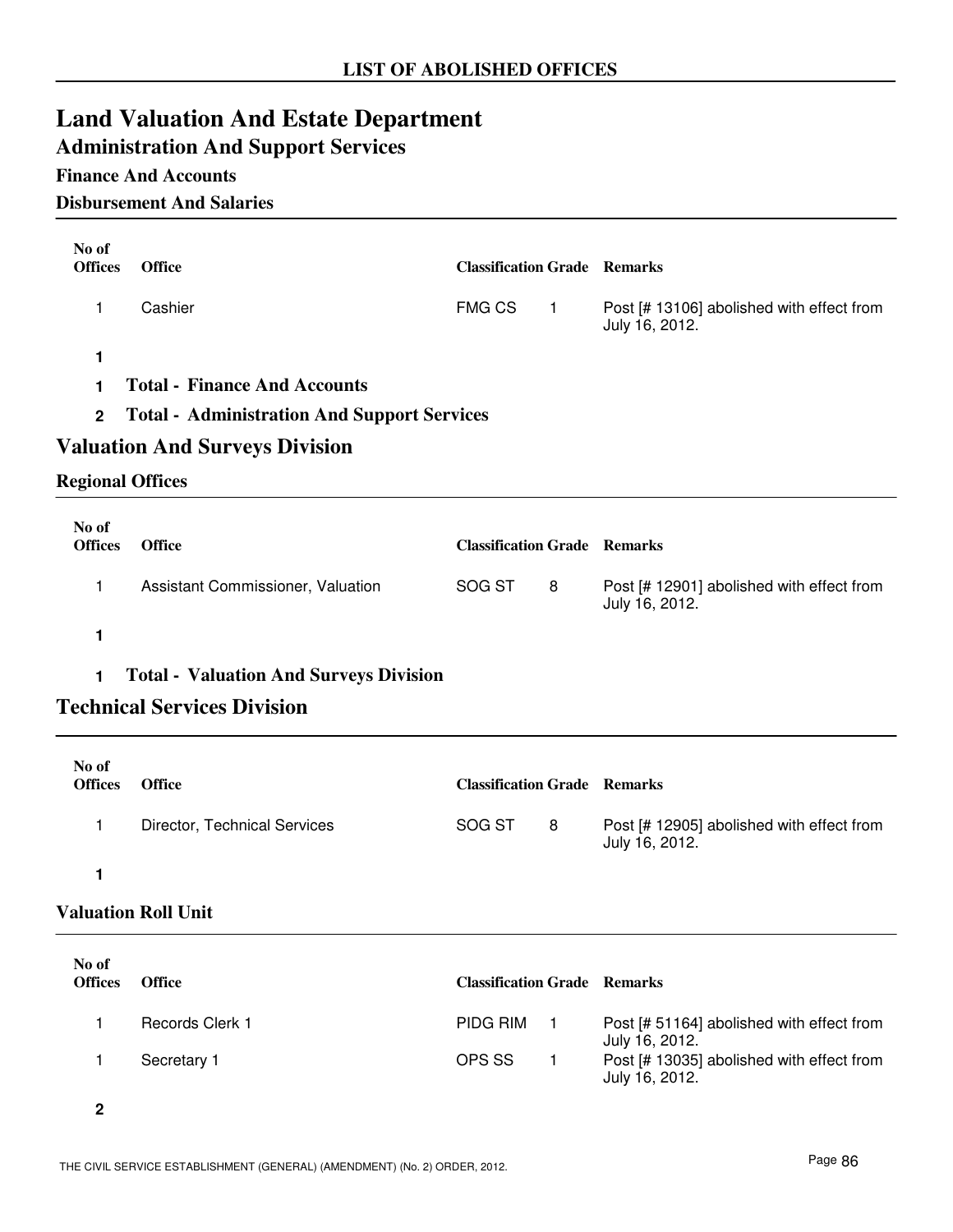## **Land Valuation And Estate Department**

### **Technical Services Division**

**Valuation Roll Unit**

**2**

**Public Relations And Information Unit**

| No of<br><b>Offices</b> | <b>Office</b>                                        | <b>Classification Grade Remarks</b> |                |                                                             |  |  |  |
|-------------------------|------------------------------------------------------|-------------------------------------|----------------|-------------------------------------------------------------|--|--|--|
| 1                       | Secretary 2                                          | OPS SS                              | $\overline{2}$ | Post [# 51204] abolished with effect from<br>July 16, 2012. |  |  |  |
| 1                       |                                                      |                                     |                |                                                             |  |  |  |
|                         | <b>Total - Public Relations And Information Unit</b> |                                     |                |                                                             |  |  |  |
| Lands                   |                                                      |                                     |                |                                                             |  |  |  |
|                         | <b>Land Administration Division</b>                  |                                     |                |                                                             |  |  |  |
| No of<br><b>Offices</b> | <b>Office</b>                                        | <b>Classification Grade Remarks</b> |                |                                                             |  |  |  |
| 1                       | <b>Records Clerk</b>                                 | PIDG RIM                            | $\mathbf{1}$   | Post [# 12622] abolished with effect from<br>July 16, 2012. |  |  |  |
| 1                       |                                                      |                                     |                |                                                             |  |  |  |
|                         | <b>Total - Lands</b>                                 |                                     |                |                                                             |  |  |  |
| 5                       | <b>Total - Technical Services Division</b>           |                                     |                |                                                             |  |  |  |
| 8                       | <b>Total - Land Valuation And Estate Department</b>  |                                     |                |                                                             |  |  |  |
|                         |                                                      |                                     |                |                                                             |  |  |  |

## **Survey Department**

### **Cadastral**

**Cadastral Mapping Division**

| No of<br><b>Offices</b> | <b>Office</b>                             | <b>Classification Grade Remarks</b> |   |                                                             |
|-------------------------|-------------------------------------------|-------------------------------------|---|-------------------------------------------------------------|
|                         | Assistant Director, Surveys               | SOG ST                              | 8 | Post [# 13178] abolished with effect from<br>July 16, 2012. |
|                         |                                           |                                     |   |                                                             |
|                         | <b>Total - Cadastral Mapping Division</b> |                                     |   |                                                             |
|                         | <b>Total - Cadastral</b>                  |                                     |   |                                                             |
|                         | <b>Total - Survey Department</b>          |                                     |   |                                                             |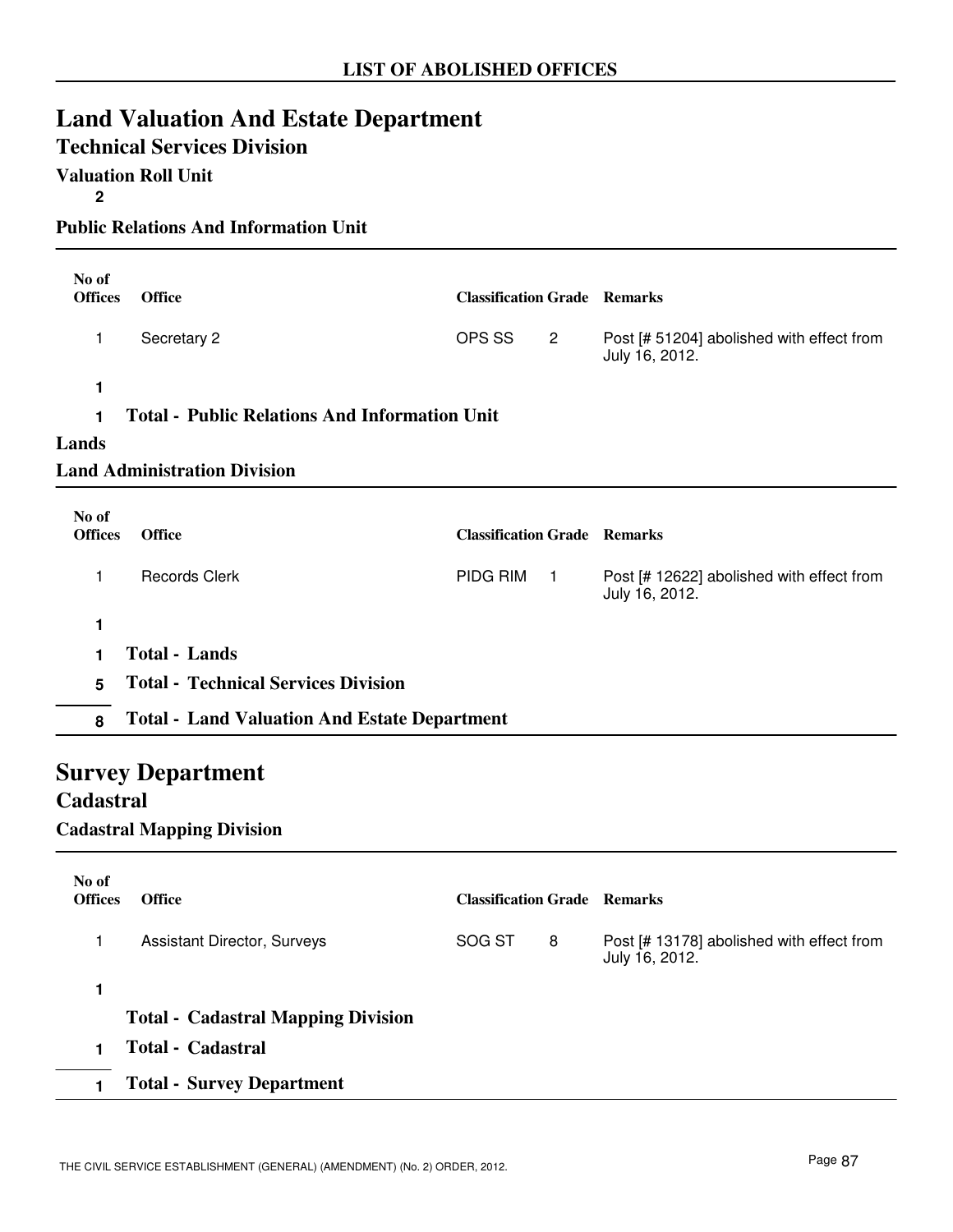## **Office Of Titles**

#### **Central Administration**

| No of<br><b>Offices</b> | <b>Office</b>           | <b>Classification Grade Remarks</b> |   |                                                             |
|-------------------------|-------------------------|-------------------------------------|---|-------------------------------------------------------------|
|                         | Registrar               | <b>JLG LO</b>                       | 6 | Post [# 13276] abolished with effect from<br>July 16, 2012. |
|                         | Senior Deputy Registrar | <b>JLG LO</b>                       | 5 | Post [# 13277] abolished with effect from<br>July 16, 2012. |
| 2                       |                         |                                     |   |                                                             |

### **Production Unit**

#### **Memorandum**

| No of<br><b>Offices</b> | <b>Office</b>                   | <b>Classification Grade Remarks</b> |   |                                                             |
|-------------------------|---------------------------------|-------------------------------------|---|-------------------------------------------------------------|
|                         | Drafter                         | <b>PLG TR</b>                       | 3 | Post [# 13337] abolished with effect from<br>July 16, 2012. |
|                         |                                 |                                     |   |                                                             |
|                         | <b>Total - Production Unit</b>  |                                     |   |                                                             |
| 3                       | <b>Total - Office Of Titles</b> |                                     |   |                                                             |

## **Ministry of National Security**

### **Corporate Services Directorate**

**Human Resource Management and Administration**

| No of<br><b>Offices</b> | <b>Office</b>                                               | <b>Classification Grade Remarks</b> |                                                                  |
|-------------------------|-------------------------------------------------------------|-------------------------------------|------------------------------------------------------------------|
|                         | Supernumerary Dir., Human Resource<br>Mgmt. & Admin.        | GMG SEG 4                           | Post [# 59172] to be abolished with effect<br>from June 24, 2009 |
|                         |                                                             |                                     |                                                                  |
|                         | <b>Total - Human Resource Management and Administration</b> |                                     |                                                                  |

**1 Total - Corporate Services Directorate**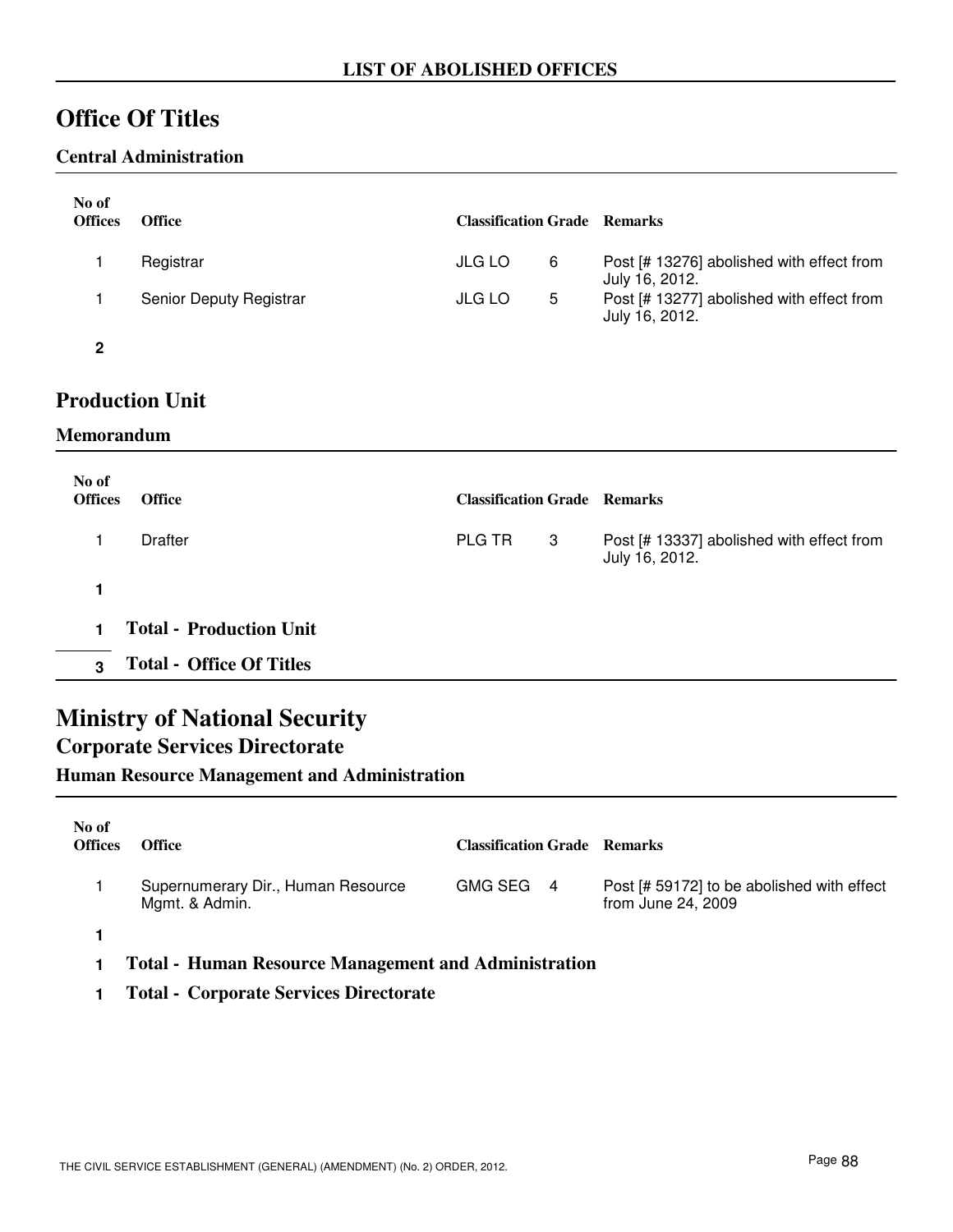### **Ministry of National Security Programmes And Management Co-ordination Division**

| No of<br><b>Offices</b> | <b>Office</b>                                                 | <b>Classification Grade Remarks</b> |                                                             |
|-------------------------|---------------------------------------------------------------|-------------------------------------|-------------------------------------------------------------|
|                         | Director, Programmes Management & Co- GMG SEG 4<br>ordination |                                     | Post [# 56864] abolished with effect from<br>July 16, 2012. |
|                         |                                                               |                                     |                                                             |

#### **Defence, Police And Corrections Section**

| No of<br><b>Offices</b> | <b>Office</b>                             | <b>Classification Grade Remarks</b> |                                                             |
|-------------------------|-------------------------------------------|-------------------------------------|-------------------------------------------------------------|
|                         | Director, Defence, Corrections & Policing | <b>GMG SEG</b><br>- 2               | Post [# 13371] abolished with effect from<br>July 16, 2012. |
|                         | Administrator                             | <b>GMG AM</b>                       | Post [# 13377] abolished with effect from<br>July 16, 2012. |
|                         | Secretary 2                               | OPS SS<br>2                         | Post [# 13379] abolished with effect from<br>July 16, 2012. |

**3**

**3 Total - Defence, Police And Corrections Section**

**4 Total - Programmes And Management Co-ordination Division**

**Strategic Planning, Policy, Research And Evaluation**

| No of<br><b>Offices</b> | <b>Office</b> | <b>Classification Grade Remarks</b> |                                                             |
|-------------------------|---------------|-------------------------------------|-------------------------------------------------------------|
|                         | Director      | GMG SEG 4                           | Post [# 56858] abolished with effect from<br>July 16, 2012. |
|                         |               |                                     |                                                             |

**1 Total - Strategic Planning, Policy, Research And Evaluation**

#### **Maintenance And Operations, Jamaica Defence Force**

**Garrison Administrative Unit**

| No of<br><b>Offices</b> | <b>Office</b> | <b>Classification Grade Remarks</b> |                            |                                                             |
|-------------------------|---------------|-------------------------------------|----------------------------|-------------------------------------------------------------|
|                         | Nurse 2       | NPG RN                              | $\overline{\phantom{a}}^2$ | Post [# 13647] abolished with effect from<br>July 16, 2012. |
|                         |               |                                     |                            |                                                             |

#### **1 Total - Garrison Administrative Unit**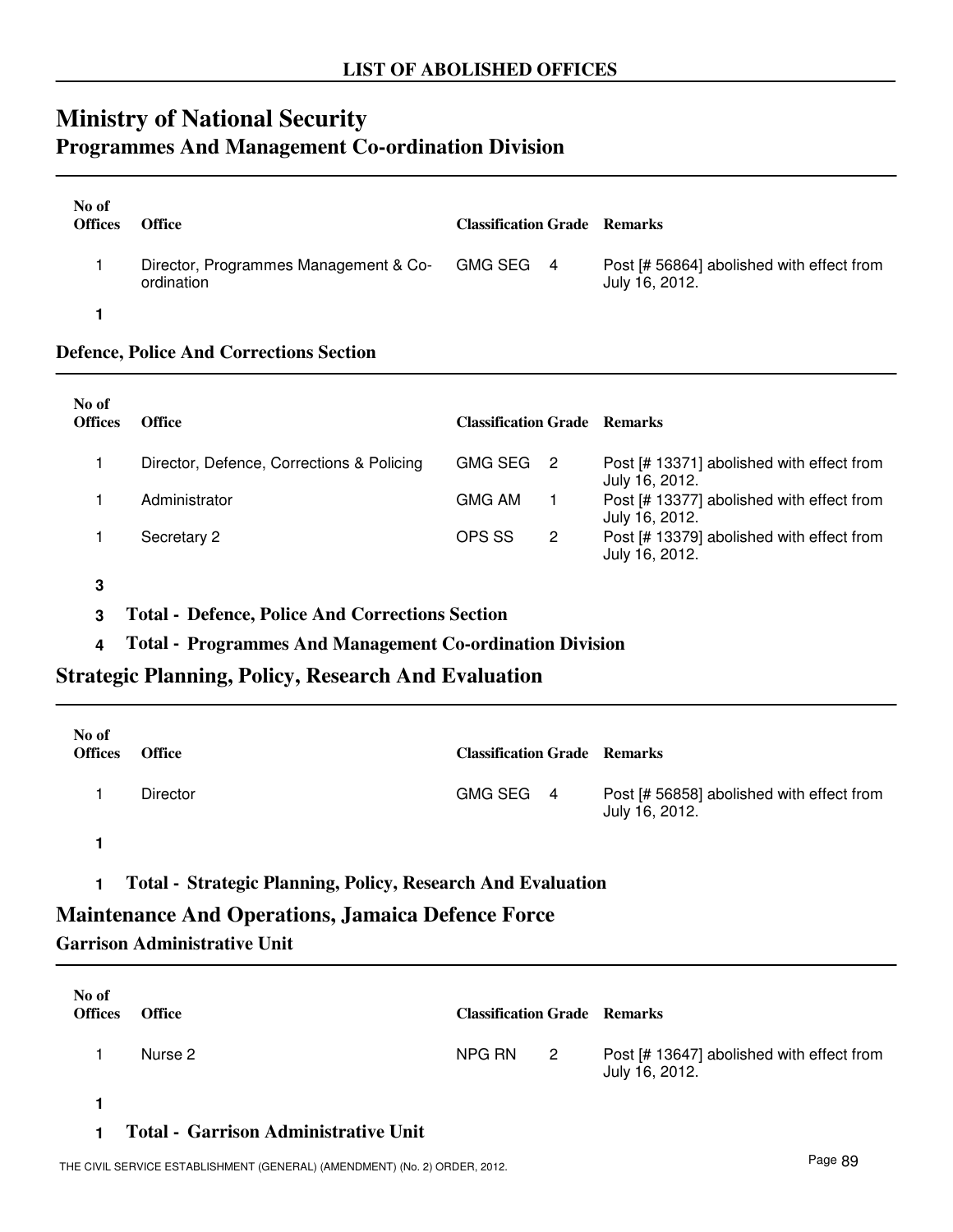## **Ministry of National Security Maintenance And Operations, Jamaica Defence Force**

### **Military Workshop**

| No of<br><b>Offices</b> | <b>Office</b>        | <b>Classification Grade Remarks</b> |   |                                                             |
|-------------------------|----------------------|-------------------------------------|---|-------------------------------------------------------------|
|                         | Clerk Typist 2       | OPS SS                              | 2 | Post [# 13705] abolished with effect from<br>July 16, 2012. |
|                         | Civilian Armourer    | LMO TS                              | 6 | Post [# 13718] abolished with effect from<br>July 16, 2012. |
|                         | Artisan 3            | LMO TS                              | 4 | Post [# 13716] abolished with effect from<br>July 16, 2012. |
|                         | <b>Records Clerk</b> | <b>PIDG RIM</b>                     |   | Post [# 13747] abolished with effect from<br>July 16, 2012. |

#### **4**

#### **4 Total - Military Workshop**

#### **Military Stores Depot**

| No of<br><b>Offices</b> | <b>Office</b>     | <b>Classification Grade Remarks</b> |                                                                            |
|-------------------------|-------------------|-------------------------------------|----------------------------------------------------------------------------|
|                         | Records Officer 1 | PIDG RIM 2                          | Post [# 13747] abolished with effect from<br>July 16, 2012.                |
|                         | Storeman          | LMO TS                              | Two (2) posts [#s 13779 - 80] abolished<br>with effect from July 16, 2012. |

#### **3**

#### **3 Total - Military Stores Depot**

#### **Force Engineering**

| No of<br><b>Offices</b> | <b>Office</b>           | <b>Classification Grade Remarks</b> |                      |                                                                               |
|-------------------------|-------------------------|-------------------------------------|----------------------|-------------------------------------------------------------------------------|
|                         | <b>Accounting Clerk</b> | FMG AC                              |                      | Post [# 13955] abolished with effect from<br>July 16, 2012.                   |
|                         | <b>Store Clerk</b>      | PIDG RIM                            |                      | Post [# 13797] abolished with effect from<br>July 16, 2012.                   |
|                         | Artisan 2               | LMO TS                              | 3                    | Post [# 13829] abolished with effect from<br>July 16, 2012.                   |
|                         | Drain Cleaner           | LMO TS                              | $\mathbf{2}^{\circ}$ | Post [# 13964] abolished with effect from<br>July 16, 2012.                   |
| 2                       | Guard                   | LMO TS                              |                      | Two (2) posts [#s 13917 - 13918] abolished<br>with effect from July 16, 2012. |

**6**

**6 Total - Force Engineering**

#### **14 Total - Maintenance And Operations, Jamaica Defence Force**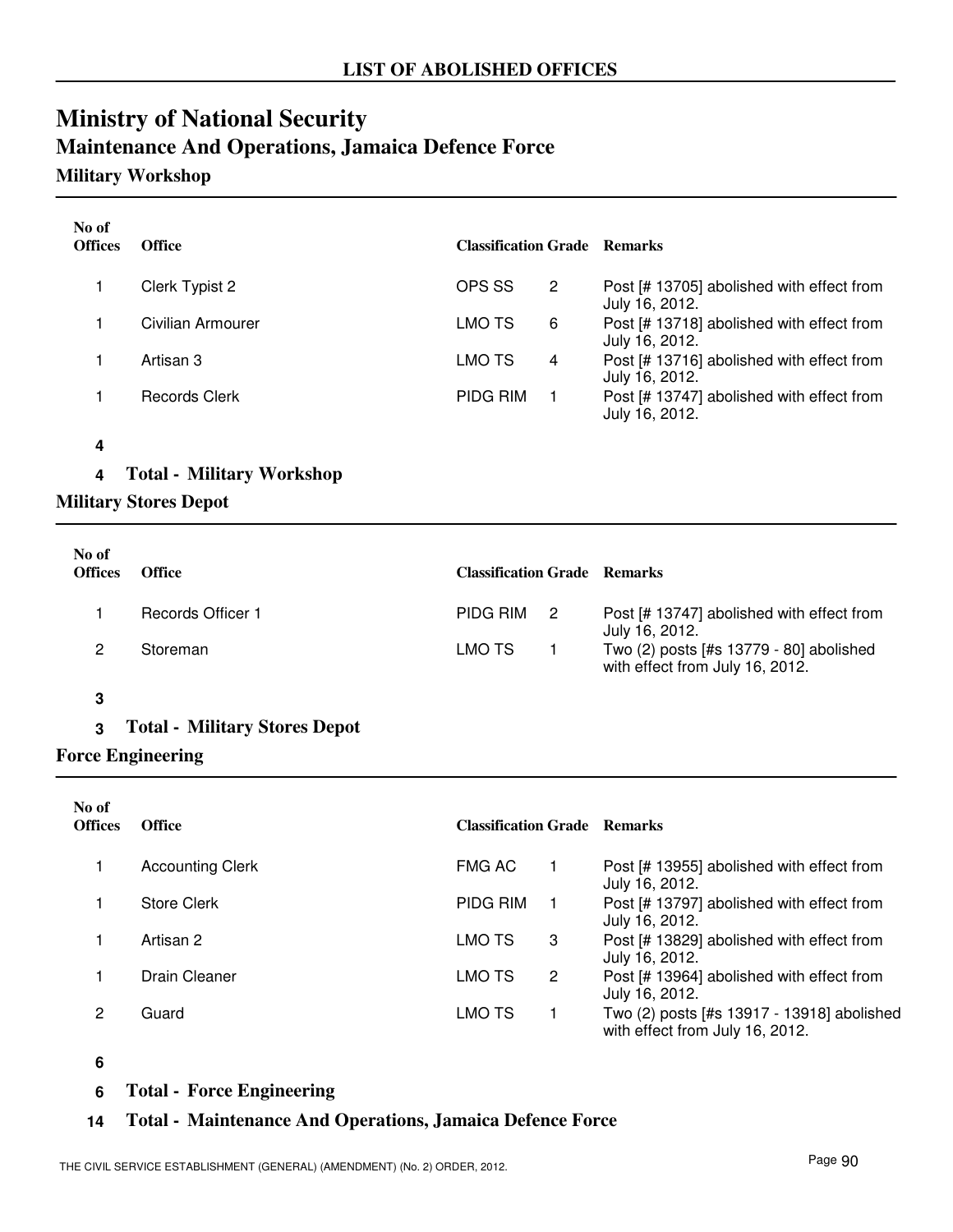## **Ministry of National Security Security Intelligence And Operations**

| No of<br><b>Offices</b> | <b>Office</b>                                     | <b>Classification Grade Remarks</b> |                |                                                             |
|-------------------------|---------------------------------------------------|-------------------------------------|----------------|-------------------------------------------------------------|
|                         | Director, Security Intelligence and<br>Operations | <b>GMG SEG</b>                      | $\overline{4}$ | Post [# 13557] abolished with effect from<br>July 16, 2012. |
|                         | Intelligence Co-ordinator                         | <b>GMG SEG</b>                      | $\overline{2}$ | Post [# 56867] abolished with effect from<br>July 16, 2012. |
|                         | Administrator                                     | <b>GMG PMA</b>                      | -3             | Post [# 56866] abolished with effect from<br>July 16, 2012. |
|                         | <b>Senior Secretary</b>                           | OPS SS                              | 3              | Post [# 56865] abolished with effect from<br>July 16, 2012. |
|                         | Secretary 2                                       | OPS SS                              | 2              | Post [# 13380] abolished with effect from<br>July 16, 2012. |

**<sup>5</sup>**

### **Organized Crime**

| No of<br><b>Offices</b> | Office                         | <b>Classification Grade Remarks</b> |                                                             |
|-------------------------|--------------------------------|-------------------------------------|-------------------------------------------------------------|
|                         | Director, Organised Crime      | GMG SEG 2                           | Post [# 56868] abolished with effect from<br>July 16, 2012. |
|                         |                                |                                     |                                                             |
|                         | <b>Total - Organized Crime</b> |                                     |                                                             |

#### **Narcotics, Ports And Tourism**

| No of<br><b>Offices</b> | <b>Office</b>                         | <b>Classification Grade Remarks</b> |                                                             |
|-------------------------|---------------------------------------|-------------------------------------|-------------------------------------------------------------|
|                         | Director, Narcotics Ports and Tourism | GMG SEG 2                           | Post [# 50352] abolished with effect from<br>July 16, 2012. |

**1**

#### **1 Total - Narcotics, Ports And Tourism**

#### **Government Security And Firearm**

| No of<br><b>Offices</b> | <b>Office</b>                                       | <b>Classification Grade Remarks</b> |                                                             |
|-------------------------|-----------------------------------------------------|-------------------------------------|-------------------------------------------------------------|
|                         | Director, Government Security and Firearm GMG SEG 2 |                                     | Post [# 13558] abolished with effect from<br>July 16, 2012. |
|                         |                                                     |                                     |                                                             |

#### **1 Total - Government Security And Firearm**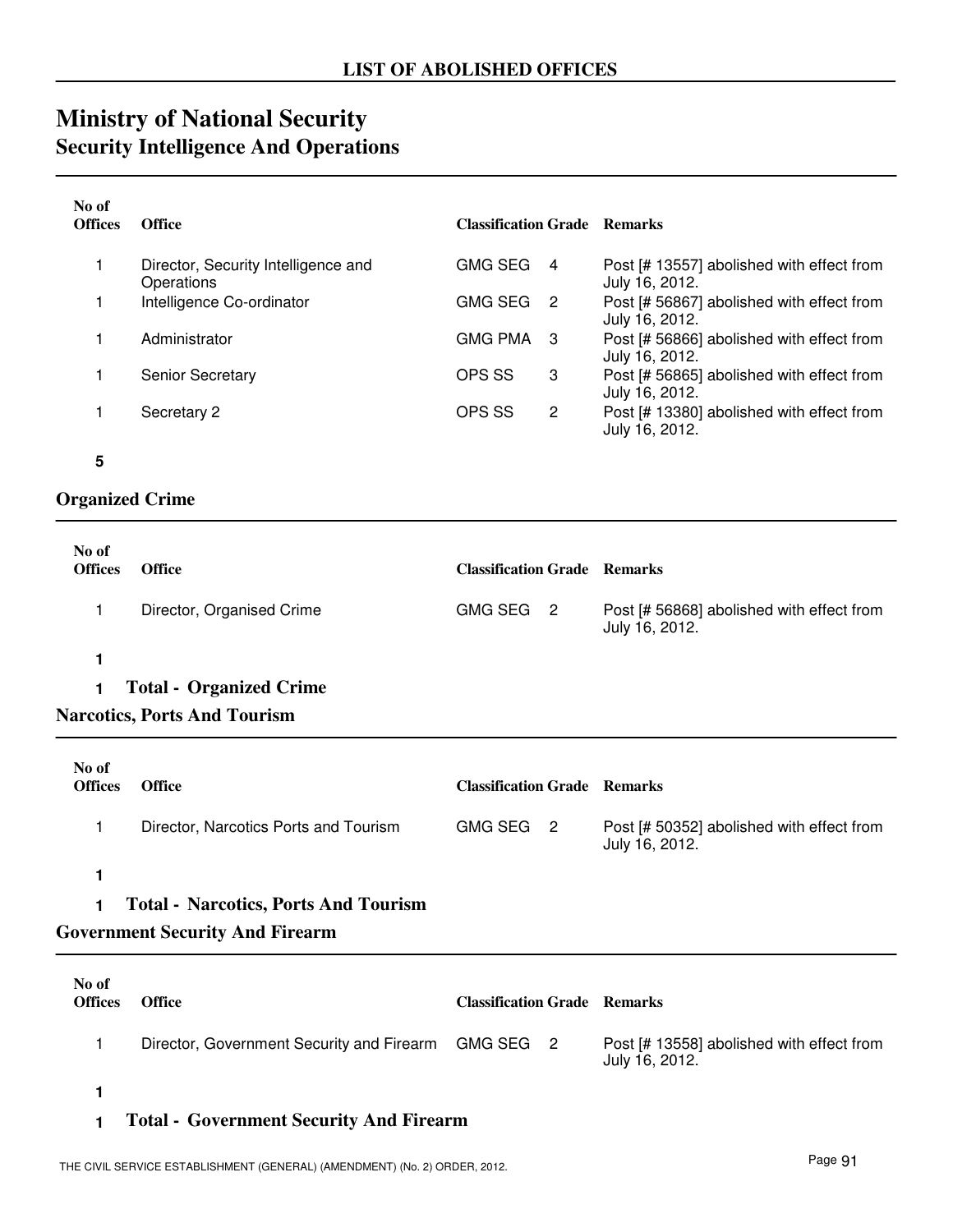## **Ministry of National Security**

**Security Intelligence And Operations**

### **8 Total - Security Intelligence And Operations**

### **Immigration, Passport And Citienzenship**

| No of<br><b>Offices</b> | <b>Office</b>                                     | <b>Classification Grade Remarks</b> |                         |                                                                             |
|-------------------------|---------------------------------------------------|-------------------------------------|-------------------------|-----------------------------------------------------------------------------|
| 1                       | Director, Immigration Passport And<br>Citizenship | GMG SEG 5                           |                         | Post [# 54058] abolished with effect from<br>July 16, 2012.                 |
| 1                       |                                                   |                                     |                         |                                                                             |
|                         | <b>Administration And Support Sevices</b>         |                                     |                         |                                                                             |
| No of<br><b>Offices</b> | <b>Office</b>                                     | <b>Classification Grade Remarks</b> |                         |                                                                             |
| 1                       | Director                                          | <b>GMG SEG</b>                      | $\blacksquare$          | Post [# 54059] abolished with effect from<br>July 16, 2012.                 |
| 1                       |                                                   |                                     |                         |                                                                             |
| <b>Registry</b>         |                                                   |                                     |                         |                                                                             |
| No of<br><b>Offices</b> | <b>Office</b>                                     | <b>Classification Grade Remarks</b> |                         |                                                                             |
| 1                       | Registrar                                         | PIDG RIM                            | 3                       | Post [# 20749] abolished with effect from<br>July 16, 2012.                 |
| 1                       | <b>Records Clerk</b>                              | PIDG RIM                            | 1                       | Post [# 13508] abolished with effect from<br>July 16, 2012.                 |
| 2                       |                                                   |                                     |                         |                                                                             |
| 3                       | <b>Total - Administration And Support Sevices</b> |                                     |                         |                                                                             |
|                         | <b>Immigration Services</b>                       |                                     |                         |                                                                             |
| No of<br><b>Offices</b> | <b>Office</b>                                     | <b>Classification Grade Remarks</b> |                         |                                                                             |
| $\mathbf{1}$            | Director, Immigration Services                    | GMG SEG 3                           |                         |                                                                             |
|                         |                                                   |                                     |                         | Post [# 13556] abolished with effect from<br>July 16, 2012.                 |
| 1                       | Senior Immigration Officer                        | <b>GMG PMA</b>                      | 4                       | Post [# 56119] abolished with effect from<br>July 16, 2012.                 |
| 4                       | Immigration Officer                               | <b>GMG PMA</b>                      | 3                       | Four (4) posts [#s 56120 - 23] abolished<br>with effect from July 16, 2012. |
| 1                       | Secretary 2                                       | OPS SS                              | $\overline{\mathbf{c}}$ | Post [# 13568] abolished with effect from<br>July 16, 2012.                 |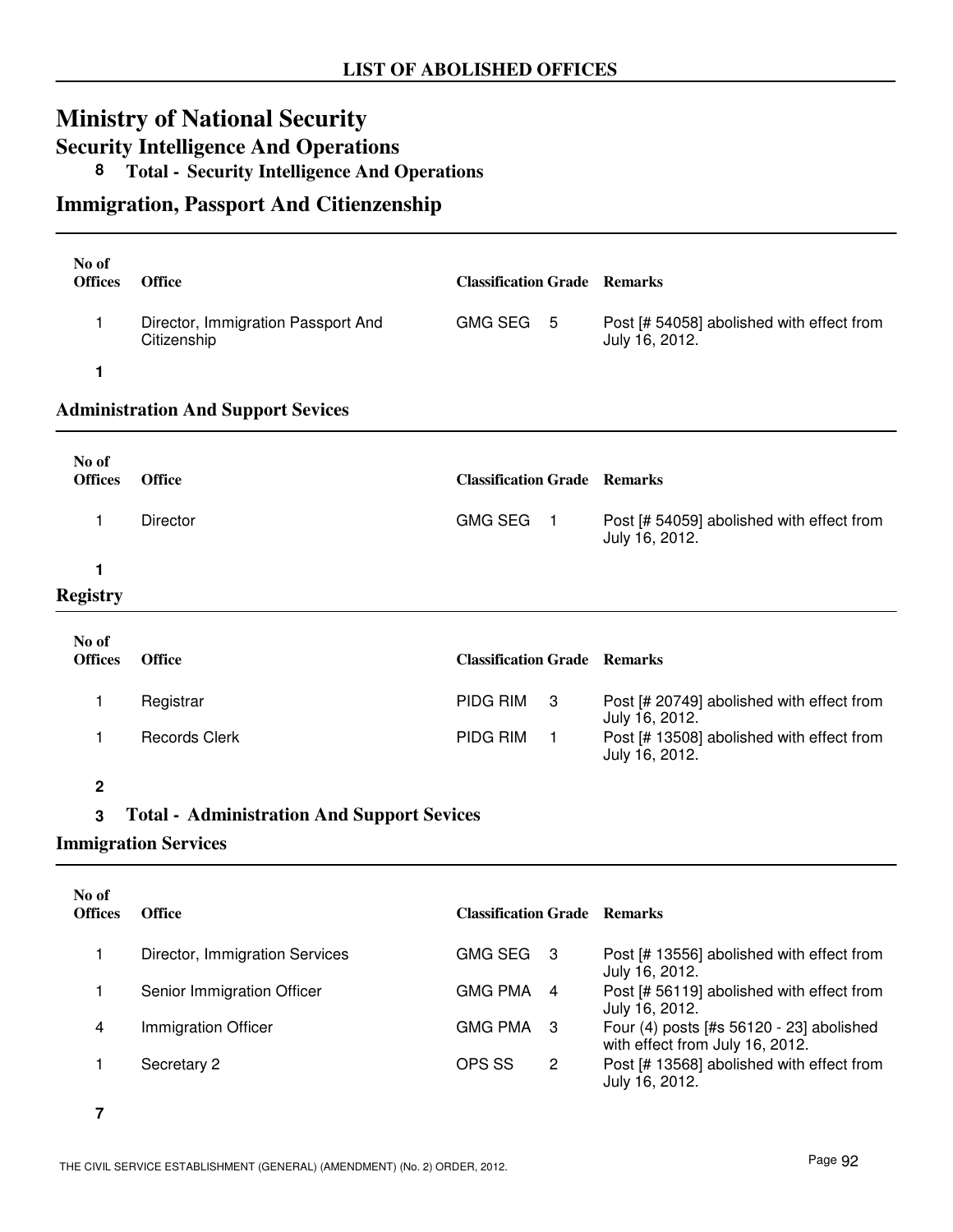## **Ministry of National Security Immigration, Passport And Citienzenship**

#### **Immigration Services**

#### **Permanent And Temporary**

| No of<br><b>Offices</b> | <b>Office</b>   | <b>Classification Grade Remarks</b> |                |                                                             |
|-------------------------|-----------------|-------------------------------------|----------------|-------------------------------------------------------------|
|                         | Administrator 4 | GMG PMA 4                           |                | Post [# 13560] abolished with effect from<br>July 16, 2012. |
|                         | Secretary 2     | OPS SS                              | $\overline{2}$ | Post [# 56650] abolished with effect from<br>July 16, 2012. |
|                         |                 |                                     |                |                                                             |

#### **Kingston Ports**

| No of<br><b>Offices</b> | <b>Office</b>              | <b>Classification Grade Remarks</b> |   |                                                                                                                                                                         |
|-------------------------|----------------------------|-------------------------------------|---|-------------------------------------------------------------------------------------------------------------------------------------------------------------------------|
| 3                       | Senior Immigration Officer | PTSG PX                             | 8 | Three (3) posts [#s 54076 - 54077 &<br>58914] abolished with effect from July 16,<br>2012.                                                                              |
| 14                      | Immigration Officer        | PTSG PX                             |   | Fourteen (14) posts [#s 54081 - 82, 54090,<br>54093 - 94, 54097, 54099, 54102 - 03,<br>54109, 58779, 58783, 58790 & 58919]<br>abolished with effect from July 16, 2012. |
|                         | Senior Immigration Officer | PTSG PX                             | 8 | Post [# 54075] abolished with effect from<br>July 16, 2012.                                                                                                             |

#### **18**

### **Montego Bay - Operations**

| No of<br><b>Offices</b> | <b>Office</b>                    | <b>Classification Grade</b> |    | <b>Remarks</b>                                                                                                                  |
|-------------------------|----------------------------------|-----------------------------|----|---------------------------------------------------------------------------------------------------------------------------------|
|                         | Director, Montego Bay Operations | <b>GMG SEG</b>              | -2 | Post [# 56125] abolished with effect from<br>July 16, 2012.                                                                     |
|                         | Senior Immigration Officer       | PTSG PX                     | 8  | Post [# 56129] abolished with effect from<br>July 16, 2012.                                                                     |
| 6                       | Immigration Officer              | PTSG PX                     | 7  | Six (6) posts [#s 56172, 56177, 58815,<br>58817, 58820 & 58896] abolished with<br>effect from July 16, 2012.                    |
|                         | Administrator                    | <b>GMG PMA</b>              | -3 | Post [# 56184] abolished with effect from<br>July 16, 2012.                                                                     |
| 12                      | Immigration Officer              | PTSG PX                     | 7  | Twelve (12) posts [#s 56148, 56153, 56159<br>$-60, 56164 - 65, 56170, 56179, 58807,$<br>58819,58898 - 99] abolished with effect |

**21**

#### **48 Total - Immigration Services**

from July 16, 2012.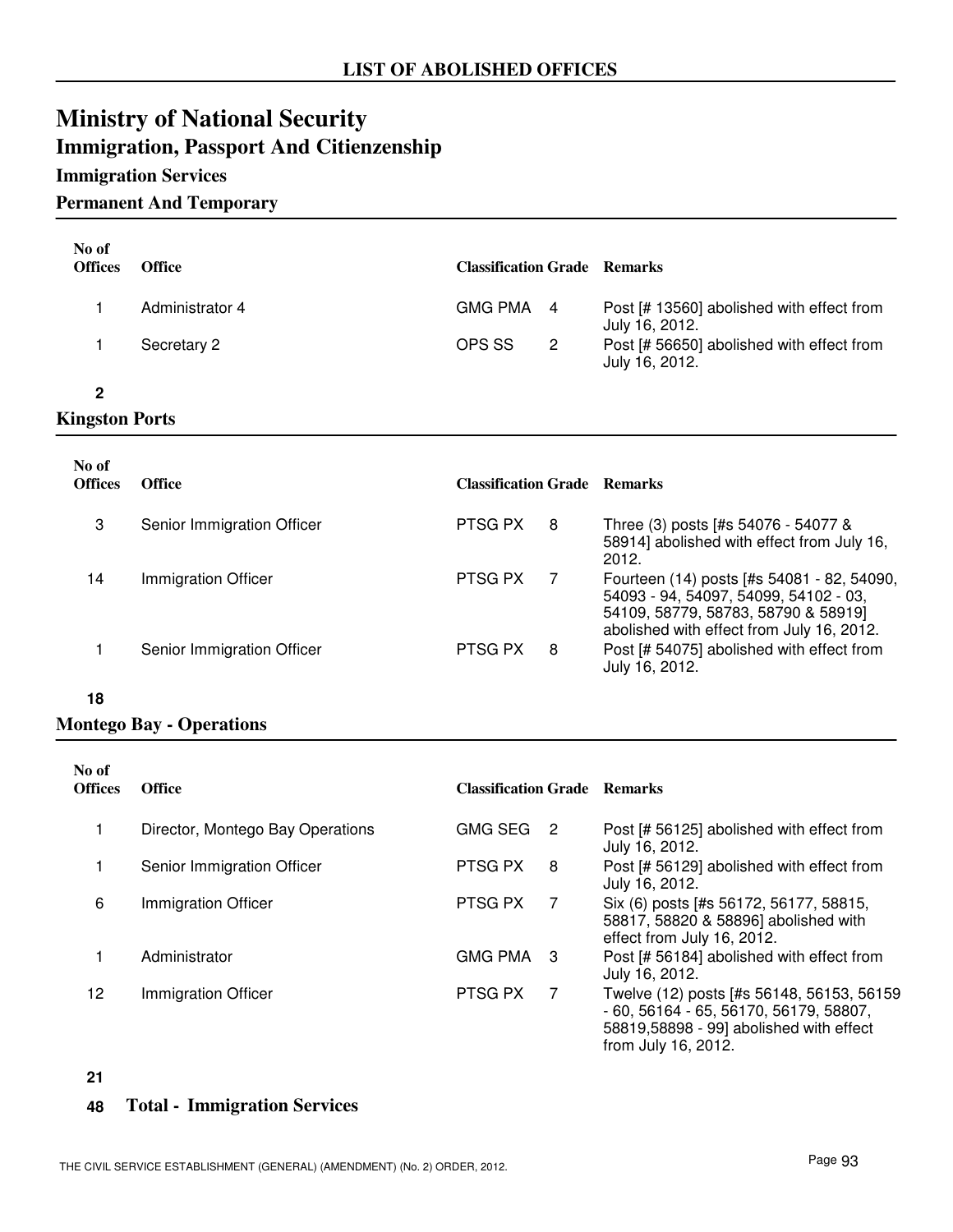## **Ministry of National Security Immigration, Passport And Citienzenship**

### **Citizenship Services**

| No of<br><b>Offices</b> | <b>Office</b>                                          | <b>Classification Grade Remarks</b> |                |                                                                               |
|-------------------------|--------------------------------------------------------|-------------------------------------|----------------|-------------------------------------------------------------------------------|
| 1                       | Director 1                                             | <b>GMG SEG</b>                      | $\overline{1}$ | Post [# 54070] abolished with effect from                                     |
| 1                       | <b>Citizenship Officer</b>                             | PTSG PX                             | 7              | July 16, 2012.<br>Post [# 14013] abolished with effect from<br>July 16, 2012. |
| $\boldsymbol{2}$        |                                                        |                                     |                |                                                                               |
| $\mathbf 2$             | <b>Total - Citizenship Services</b>                    |                                     |                |                                                                               |
| Passport                |                                                        |                                     |                |                                                                               |
| No of<br><b>Offices</b> | <b>Office</b>                                          | <b>Classification Grade Remarks</b> |                |                                                                               |
| 1                       | Director                                               | <b>GMG SEG</b>                      | 3              | Post [# 54873] abolished with effect from<br>July 16, 2012.                   |
| 1                       | <b>Clerical Officer 3</b>                              | OPS CR                              | $\mathbf{2}$   | Post [# 21098] abolished with effect from<br>July 16, 2012.                   |
| $\mathbf 2$             |                                                        |                                     |                |                                                                               |
|                         | <b>Systems Operation</b>                               |                                     |                |                                                                               |
| No of<br><b>Offices</b> | <b>Office</b>                                          | <b>Classification Grade Remarks</b> |                |                                                                               |
| 1                       | Data Entry Operator                                    | <b>MIS IT</b>                       | $\mathbf{1}$   | Post [# 20792] abolished with effect from<br>July 16, 2012.                   |
| 1                       |                                                        |                                     |                |                                                                               |
|                         | <b>Customer Service</b>                                |                                     |                |                                                                               |
| No of<br><b>Offices</b> | <b>Office</b>                                          | <b>Classification Grade Remarks</b> |                |                                                                               |
| 1                       | Supervisor                                             | PIDG RIM                            | 3              | Post [# 21090] abolished with effect from<br>July 16, 2012.                   |
| $\overline{c}$          | <b>Reception Officer</b>                               | <b>GMG AM</b>                       | $\overline{c}$ | Two (2) posts [#s 21122 & 21124]<br>abolished with effect from July 16, 2012. |
| $\mathbf 3$             |                                                        |                                     |                |                                                                               |
| 6                       | <b>Total - Passport</b>                                |                                     |                |                                                                               |
| 60                      | <b>Total - Immigration, Passport And Citienzenship</b> |                                     |                |                                                                               |
| 88                      | <b>Total - Ministry of National Security</b>           |                                     |                |                                                                               |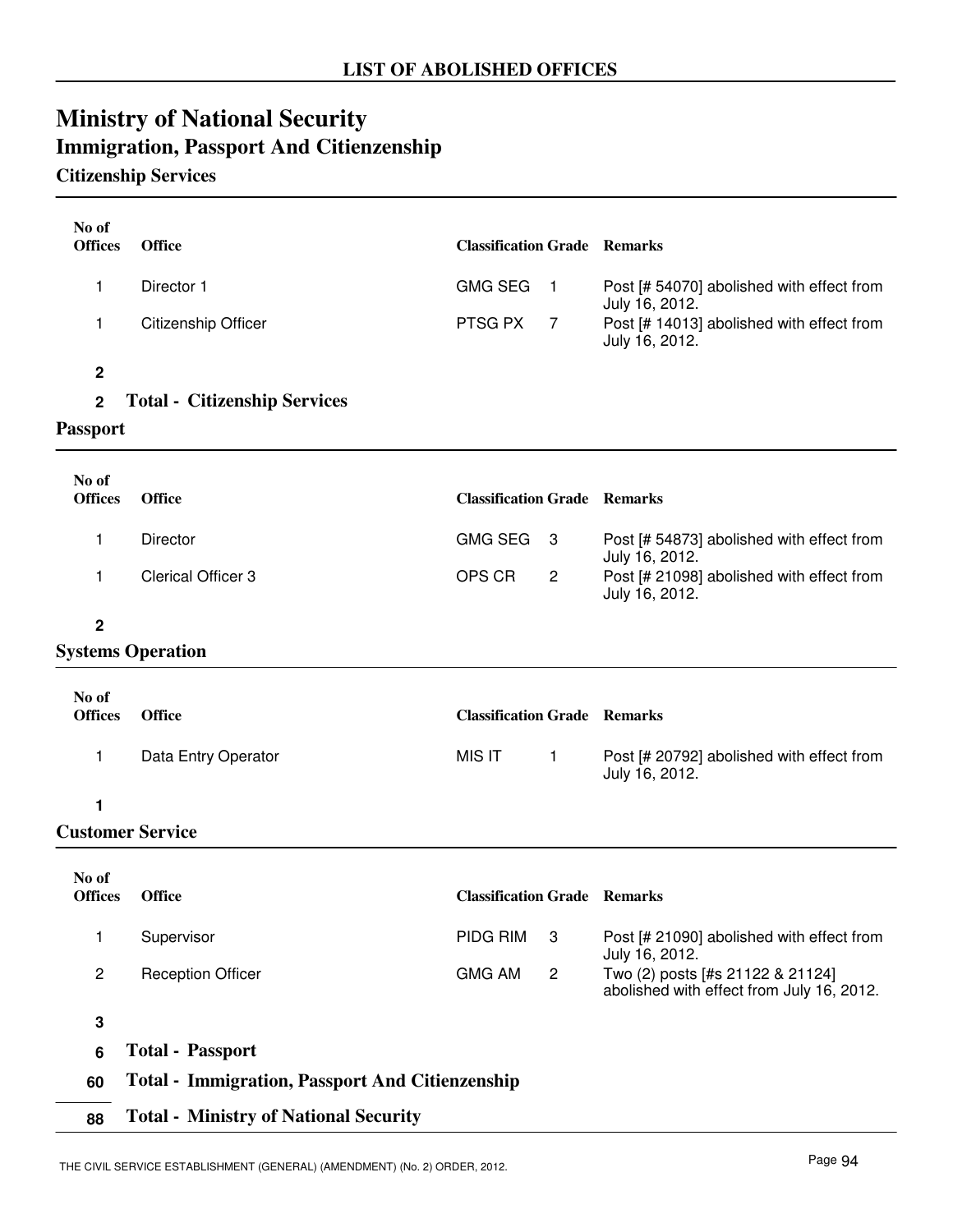## **Police Department**

#### **Central Control And Executive Direction**

| No of<br><b>Offices</b> | <b>Office</b>                                   | <b>Classification Grade Remarks</b> |                                                                                   |
|-------------------------|-------------------------------------------------|-------------------------------------|-----------------------------------------------------------------------------------|
| 11                      | Supernumerary Assistant Superintendent          |                                     | Eleven (11) posts [#s 14115 - 14125]<br>abolished with effect from July 16, 2012. |
| 11                      | <b>Operations Of The Auxiliary Police Force</b> |                                     |                                                                                   |
| No of<br><b>Offices</b> | <b>Office</b>                                   | <b>Classification Grade Remarks</b> |                                                                                   |

LMO 1

July 16, 2012

1 Groundsman **Post [# 20474]** abolished with effect from

**1**

#### **Civilian Staff**

| No of<br><b>Offices</b> | <b>Office</b>      | <b>Classification Grade Remarks</b> |   |                                                                                     |
|-------------------------|--------------------|-------------------------------------|---|-------------------------------------------------------------------------------------|
| 5                       | Clerk Typist 1     | OPS SS                              |   | Five (5) posts [#s 20735 - 38 & 20796]<br>abolished with effect from July 16, 2012. |
|                         | Clerical Officer 4 | OPS CR                              | 3 | Two posts [#s 20754 - 55] abolished with<br>effect from July 16, 2012               |
|                         | Mechanic           | AIT                                 | 2 | Post [# 20860] abolished with effect from<br>July 16, 2012.                         |

#### **8**

### **Immigration And Passport Services**

| No of<br><b>Offices</b> | <b>Office</b>                    | <b>Classification Grade Remarks</b> |                                                                            |
|-------------------------|----------------------------------|-------------------------------------|----------------------------------------------------------------------------|
| 2                       | Watchman 1                       | <b>GLS</b>                          | Two (2) posts [#s 21136 - 37] abolished<br>with effect from July 16, 2012. |
| 2                       |                                  |                                     |                                                                            |
| 22                      | <b>Total - Police Department</b> |                                     |                                                                            |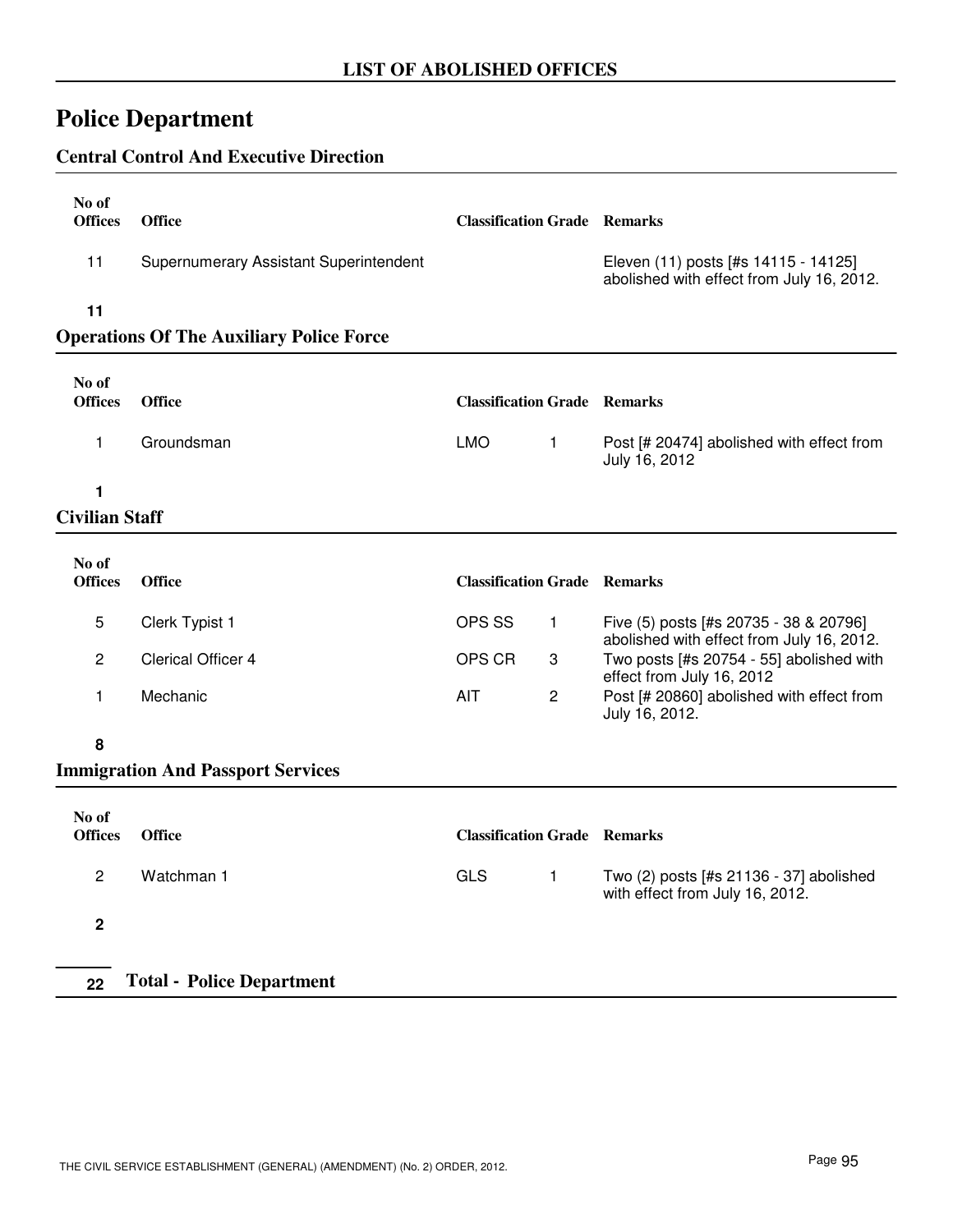## **Department Of Correctional Services Human Resource Management and Community Services**

### **Community Services Branch**

| No of                   |                                                                 |                                     |                |                                                             |  |
|-------------------------|-----------------------------------------------------------------|-------------------------------------|----------------|-------------------------------------------------------------|--|
| <b>Offices</b>          | <b>Office</b>                                                   | <b>Classification Grade Remarks</b> |                |                                                             |  |
| 1                       | Watchman                                                        | <b>GLS</b>                          | $\mathbf{1}$   | Post [# 23566] abolished with effect from<br>July 16, 2012. |  |
| 1                       |                                                                 |                                     |                |                                                             |  |
| 1                       | <b>Total - Community Services Branch</b>                        |                                     |                |                                                             |  |
| 1                       | <b>Total - Human Resource Management and Community Services</b> |                                     |                |                                                             |  |
|                         | <b>Custodial Services Division</b>                              |                                     |                |                                                             |  |
|                         | <b>Juvenile Services Branch</b>                                 |                                     |                |                                                             |  |
|                         | <b>General Administration</b>                                   |                                     |                |                                                             |  |
| No of<br><b>Offices</b> | <b>Office</b>                                                   | <b>Classification Grade Remarks</b> |                |                                                             |  |
|                         |                                                                 |                                     |                |                                                             |  |
| 1                       | <b>Clerical Officer 3</b>                                       | OPS CR                              | $\overline{2}$ | Post [# 21519] abolished with effect from<br>July 16, 2012. |  |
| 1                       |                                                                 |                                     |                |                                                             |  |
| 1                       | <b>Total - Juvenile Services Branch</b>                         |                                     |                |                                                             |  |
| 1                       | <b>Total - Custodial Services Division</b>                      |                                     |                |                                                             |  |
| $2^{\circ}$             | <b>Total - Department Of Correctional Services</b>              |                                     |                |                                                             |  |
|                         | <b>Ministry of Justice</b>                                      |                                     |                |                                                             |  |

**Legal Services**

| No of<br><b>Offices</b> | <b>Office</b>                 | <b>Classification Grade Remarks</b> |   |                                                             |
|-------------------------|-------------------------------|-------------------------------------|---|-------------------------------------------------------------|
|                         | Paralegal Officer             | <b>PLG LS</b>                       | 3 | Post [# 62440] abolished with effect from<br>July 16, 2012. |
|                         |                               |                                     |   |                                                             |
|                         | <b>Total - Legal Services</b> |                                     |   |                                                             |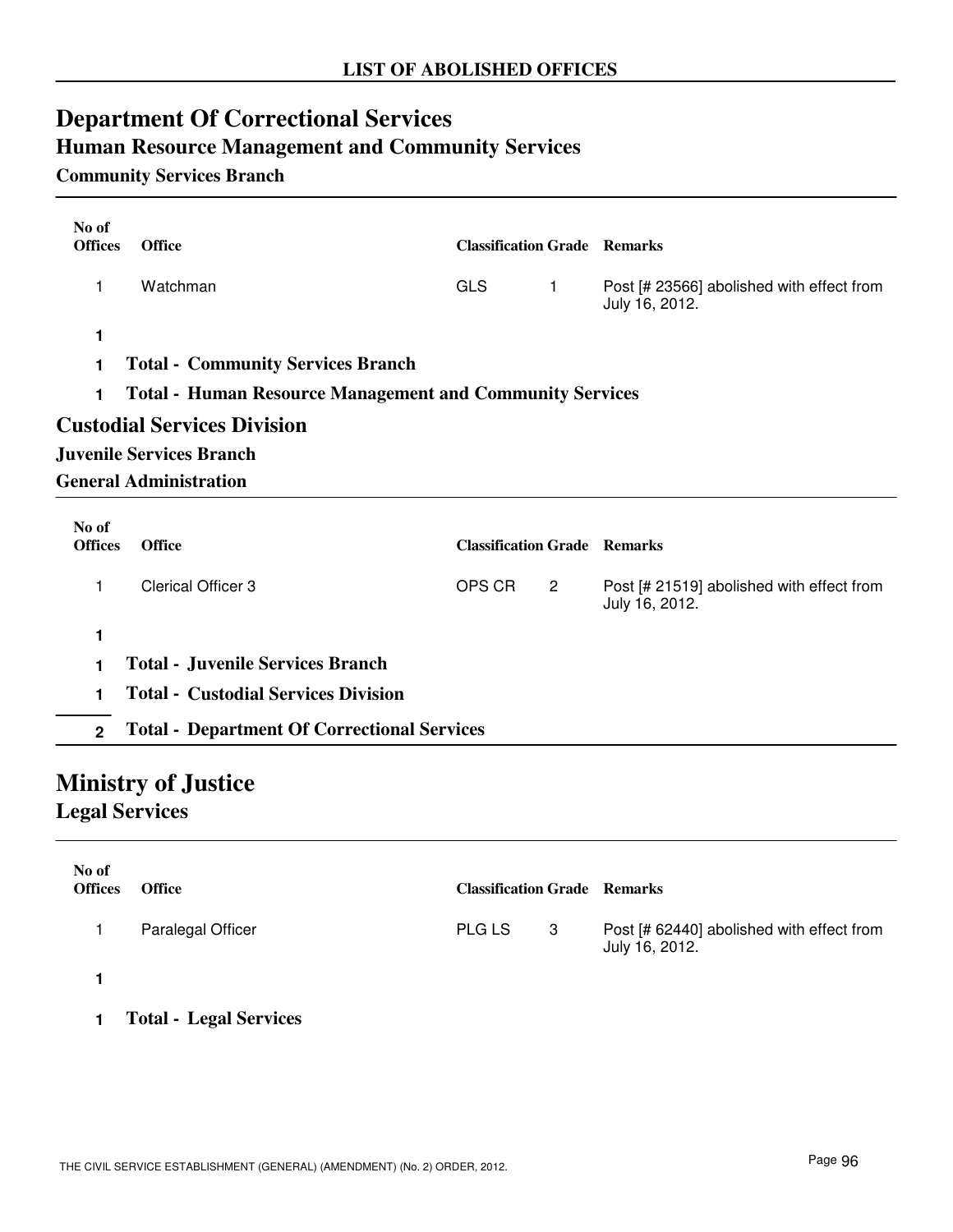## **Ministry of Justice Information and Education Division**

| No of                                                    |                                                   |                                     |                         |                                                             |  |  |
|----------------------------------------------------------|---------------------------------------------------|-------------------------------------|-------------------------|-------------------------------------------------------------|--|--|
| <b>Offices</b>                                           | <b>Office</b>                                     | <b>Classification Grade Remarks</b> |                         |                                                             |  |  |
| 1                                                        | Research/Monitoring Officer                       | SOG ST                              | 5                       | Post [# 58083] abolished with effect from<br>July 16, 2012. |  |  |
| 1                                                        | <b>Product Assistant</b>                          | <b>MCG AVP</b>                      | 3                       | Post [# 58084] abolished with effect from<br>July 16, 2012. |  |  |
| 2                                                        |                                                   |                                     |                         |                                                             |  |  |
| $\overline{2}$                                           | <b>Total - Information and Education Division</b> |                                     |                         |                                                             |  |  |
| <b>Internal Audit</b>                                    |                                                   |                                     |                         |                                                             |  |  |
| No of                                                    |                                                   |                                     |                         |                                                             |  |  |
| <b>Offices</b>                                           | <b>Office</b>                                     | <b>Classification Grade Remarks</b> |                         |                                                             |  |  |
| 1                                                        | <b>Assistant Auditor</b>                          | <b>FMG AS</b>                       | $\mathbf{1}$            | Post [# 61137] abolished with effect from<br>July 16, 2012. |  |  |
| 1                                                        |                                                   |                                     |                         |                                                             |  |  |
| 1                                                        | <b>Total - Internal Audit</b>                     |                                     |                         |                                                             |  |  |
|                                                          | <b>Modernization And Strategic Analysis</b>       |                                     |                         |                                                             |  |  |
| No of                                                    |                                                   |                                     |                         |                                                             |  |  |
| <b>Offices</b>                                           | <b>Office</b>                                     | <b>Classification Grade Remarks</b> |                         |                                                             |  |  |
| 1                                                        | Senior Management Analyst                         | <b>GMG SEG</b>                      | $\overline{\mathbf{c}}$ | Post [# 59175] abolished with effect from<br>July 16, 2012. |  |  |
| 1                                                        |                                                   |                                     |                         |                                                             |  |  |
| <b>Total - Modernization And Strategic Analysis</b><br>1 |                                                   |                                     |                         |                                                             |  |  |
|                                                          | <b>Inspection And Monitoring</b>                  |                                     |                         |                                                             |  |  |
| No of                                                    |                                                   |                                     |                         |                                                             |  |  |
| <b>Offices</b>                                           | <b>Office</b>                                     | <b>Classification Grade Remarks</b> |                         |                                                             |  |  |
| 1                                                        | Senior Inspector                                  | <b>GMG SEG</b>                      | $\overline{2}$          | Post [# 59178] abolished with effect from<br>July 16, 2012. |  |  |

**1**

**1 Total - Inspection And Monitoring**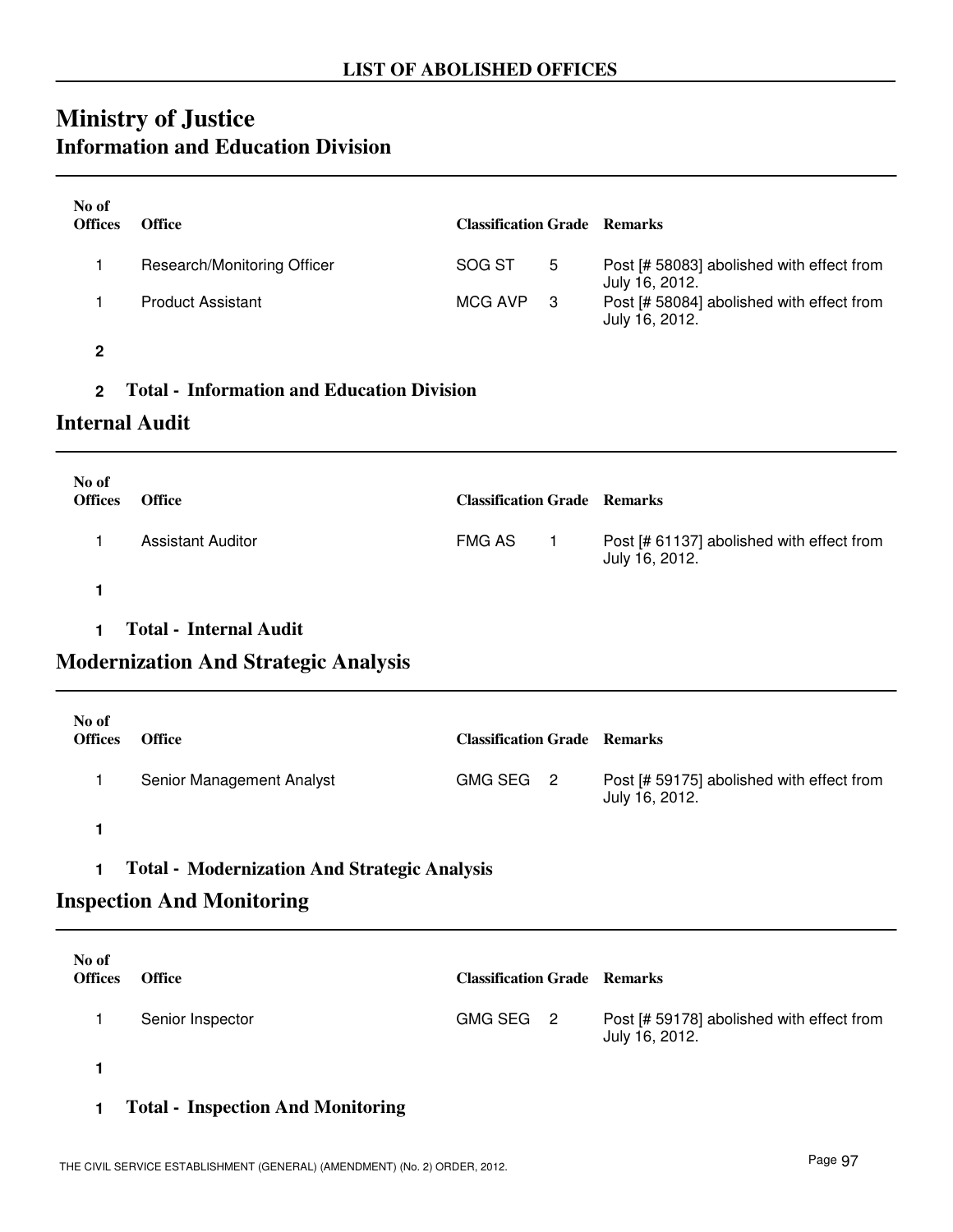## **Ministry of Justice Finance and Accounts**

#### **Final Accounts**

| No of<br><b>Offices</b> | <b>Office</b>                           | <b>Classification Grade Remarks</b> |                |                                                             |
|-------------------------|-----------------------------------------|-------------------------------------|----------------|-------------------------------------------------------------|
|                         | <b>Supernumerary Accounting Clerk 2</b> | FMG AC                              | $\overline{2}$ | Post [# 13505] abolished with effect from<br>July 16, 2012. |
| 1                       |                                         |                                     |                |                                                             |
| 1                       |                                         |                                     |                |                                                             |
|                         | <b>Total - Finance and Accounts</b>     |                                     |                |                                                             |
| 7                       | <b>Total - Ministry of Justice</b>      |                                     |                |                                                             |

## **Resident Magistrates' Courts**

#### **Adjudication Of Cases**

| No of<br><b>Offices</b> | <b>Office</b>                               | <b>Classification Grade Remarks</b> |   |                                                             |
|-------------------------|---------------------------------------------|-------------------------------------|---|-------------------------------------------------------------|
|                         | Stenographer                                | OPS SS                              | 2 | Post [# 23886] abolished with effect from<br>July 16, 2012. |
|                         |                                             |                                     |   |                                                             |
|                         | <b>Total - Resident Magistrates' Courts</b> |                                     |   |                                                             |

### **Revenue Court**

| No of<br><b>Offices</b> | <b>Office</b>             | <b>Classification Grade Remarks</b> |   |                                                             |
|-------------------------|---------------------------|-------------------------------------|---|-------------------------------------------------------------|
|                         | <b>Clerical Officer 4</b> | OPS CR                              | 3 | Post [# 24065] abolished with effect from<br>July 16, 2012. |
|                         | Usher                     | OPS CR                              | 1 | Post [# 24066] abolished with effect from<br>July 16, 2012. |
|                         | Attendant                 | <b>GLS</b>                          |   | Post [# 24068] abolished with effect from<br>July 16, 2012. |
| 3                       |                           |                                     |   |                                                             |

#### **3 Total - Revenue Court**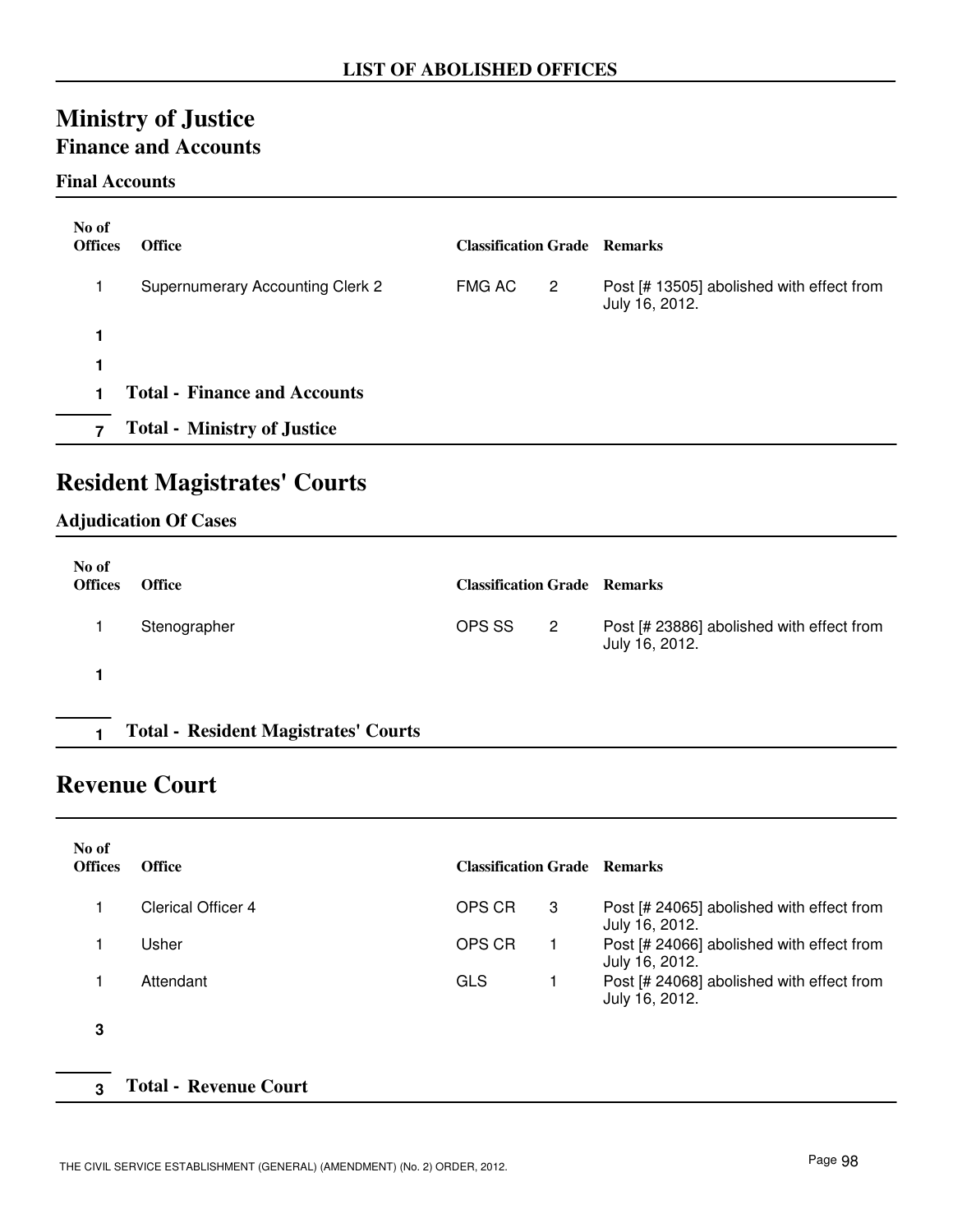## **Supreme Court**

### **Adjudication Of Cases**

| No of<br><b>Offices</b> | <b>Office</b>                | <b>Classification Grade Remarks</b> |                                                             |
|-------------------------|------------------------------|-------------------------------------|-------------------------------------------------------------|
|                         | Watchman 1                   | <b>GLS</b>                          | Post [# 24201] abolished with effect from<br>July 16, 2012. |
|                         |                              |                                     |                                                             |
|                         | <b>Total - Supreme Court</b> |                                     |                                                             |

## **Attorney General's Department Legal Advisor To The Government**

### **Administration And Support Services**

| No of<br><b>Offices</b> | <b>Office</b>                                | <b>Classification Grade Remarks</b> |  |                                                                            |
|-------------------------|----------------------------------------------|-------------------------------------|--|----------------------------------------------------------------------------|
| 2                       | Attendant                                    | GLS                                 |  | Two (2) posts [#s 21400 - 01] abolished<br>with effect from July 16, 2012. |
| $\mathbf{2}$            |                                              |                                     |  |                                                                            |
|                         | 2 Total - Legal Advisor To The Government    |                                     |  |                                                                            |
| $\mathfrak{p}$          | <b>Total - Attorney General's Department</b> |                                     |  |                                                                            |

## **Office Of The Parliamentary Counsel**

#### **Drafting Of Legislation**

| No of<br><b>Offices</b>                            | <b>Office</b> | <b>Classification Grade Remarks</b> |  |                                                             |
|----------------------------------------------------|---------------|-------------------------------------|--|-------------------------------------------------------------|
|                                                    | Attendant     | LMO TS                              |  | Post [# 23745] abolished with effect from<br>July 16, 2012. |
|                                                    |               |                                     |  |                                                             |
| <b>Total - Office Of The Parliamentary Counsel</b> |               |                                     |  |                                                             |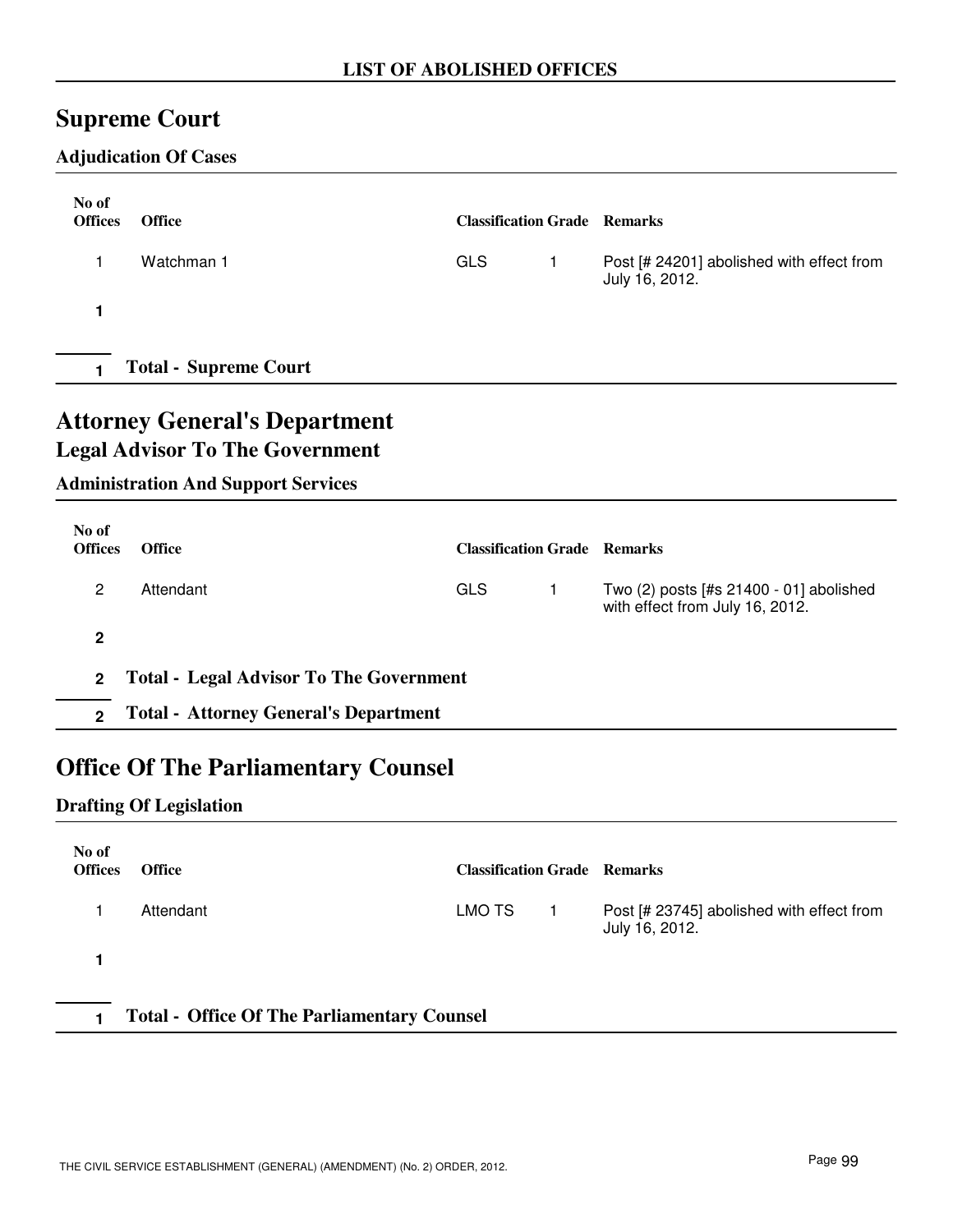## **Ministry of Transport & Works Policy, Standard & Monitoring**

#### **Technical Services**

| No of<br><b>Offices</b> | <b>Office</b>                                    | <b>Classification Grade Remarks</b> |    |                                                             |
|-------------------------|--------------------------------------------------|-------------------------------------|----|-------------------------------------------------------------|
|                         | <b>Transport Economist</b>                       | <b>GMG SEG</b>                      | -2 | Post [# 53562] abolished with effect from<br>July 16, 2012. |
| 1                       |                                                  |                                     |    |                                                             |
|                         | <b>Total - Technical Services</b>                |                                     |    |                                                             |
| 1.                      | <b>Total - Policy, Standard &amp; Monitoring</b> |                                     |    |                                                             |
|                         | <b>Island Traffic Authority</b>                  |                                     |    |                                                             |

| No of<br><b>Offices</b> | <b>Office</b> | <b>Classification Grade Remarks</b> |                                                            |
|-------------------------|---------------|-------------------------------------|------------------------------------------------------------|
|                         | Secretary 1   | OPS SS                              | Post [# 9153] abolished with effect from<br>July 16, 2012. |
|                         |               |                                     |                                                            |
|                         |               |                                     |                                                            |

**1 Total - Island Traffic Authority**

### **Posts transferred from the former Ministry of Water & Housing**

#### **Technical Services**

| No of<br><b>Offices</b> | <b>Office</b>                                                                   | <b>Classification Grade Remarks</b> |   |                                                             |
|-------------------------|---------------------------------------------------------------------------------|-------------------------------------|---|-------------------------------------------------------------|
|                         | Architect/Planner                                                               | SOG ST                              | 6 | Post [# 56411] abolished with effect from<br>July 16, 2012. |
|                         |                                                                                 |                                     |   |                                                             |
|                         | <b>Total - Technical Services</b>                                               |                                     |   |                                                             |
|                         | Total - Posts transferred from the former Ministry of Water &<br><b>Housing</b> |                                     |   |                                                             |
| 3                       | <b>Total - Ministry of Transport &amp; Works</b>                                |                                     |   |                                                             |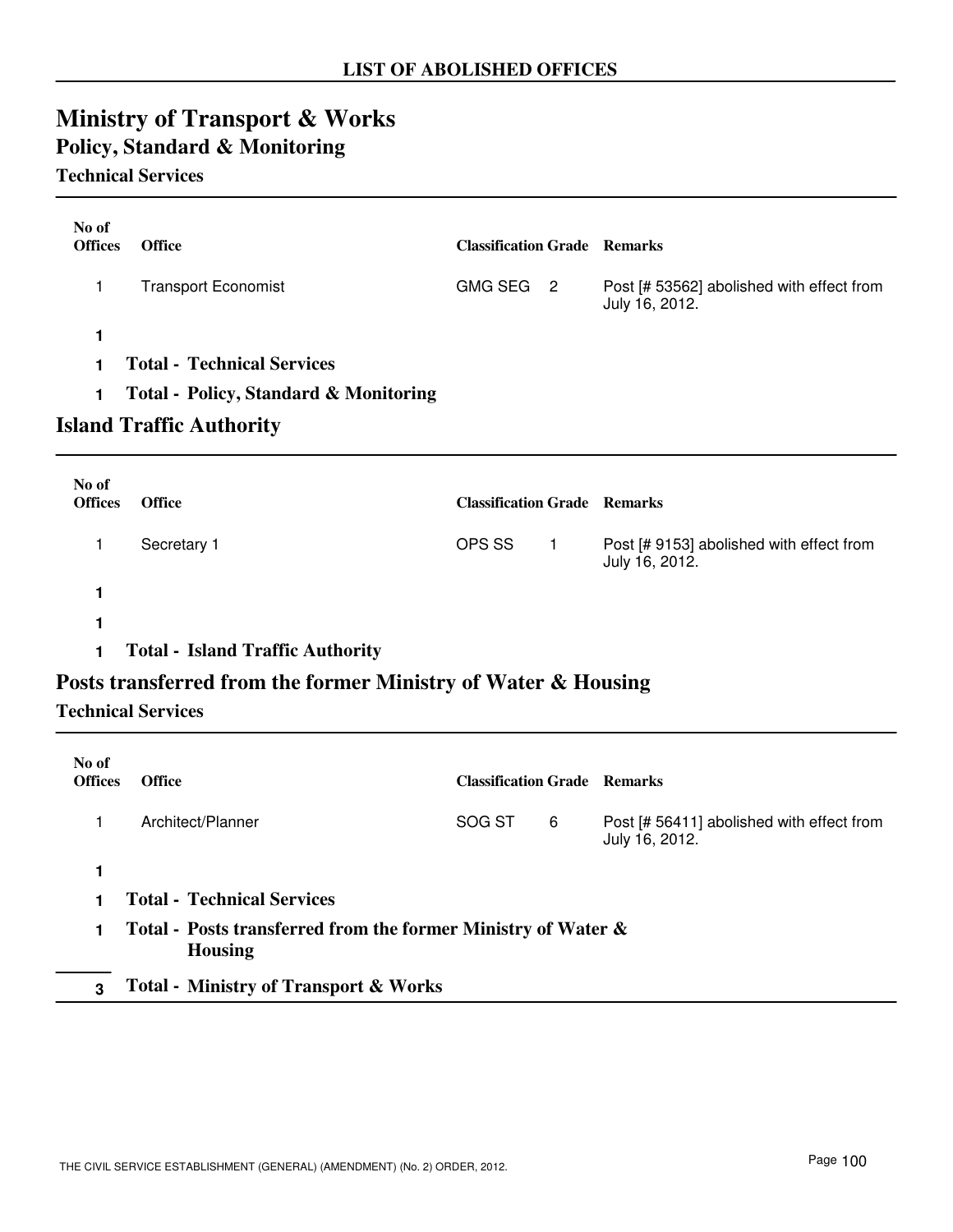## **Ministry Of Health**

### **Maintenance Services**

| No of<br><b>Offices</b> | <b>Office</b>                          | <b>Classification Grade Remarks</b> |                |                                                                            |  |  |
|-------------------------|----------------------------------------|-------------------------------------|----------------|----------------------------------------------------------------------------|--|--|
| 1                       | <b>Executive Engineer</b>              | ASG                                 | $\overline{2}$ | Post [# 27444] abolished with effect from<br>July 16, 2012.                |  |  |
| 1                       | Engineer                               | ASG                                 | $\overline{2}$ | Post [# 50363] abolished with effect from<br>July 16, 2012.                |  |  |
| $\overline{2}$          | Work Overseer 2                        | <b>TSS GT</b>                       | 3              | Two (2) posts [#s 27477 - 78] abolished<br>with effect from July 16, 2012. |  |  |
| 1                       | Storekeeper                            | OPS CR                              | 3              | Post [# 27490] abolished with effect from<br>July 16, 2012.                |  |  |
| 5                       |                                        |                                     |                |                                                                            |  |  |
| 5                       | <b>Total - Maintenance Services</b>    |                                     |                |                                                                            |  |  |
|                         | <b>Planning, Evaluation And Reform</b> |                                     |                |                                                                            |  |  |

#### **Epidemiological Research And Training Unit**

| No of<br><b>Offices</b> | <b>Office</b>   | <b>Classification Grade Remarks</b> |                                                             |
|-------------------------|-----------------|-------------------------------------|-------------------------------------------------------------|
|                         | Administrator 5 | GMG PMA 5                           | Post [# 50494] abolished with effect from<br>July 16, 2012. |
|                         |                 |                                     |                                                             |

#### **1 Total - Planning, Evaluation And Reform**

### **Environmental Health**

#### **Administrative And Support Services**

| No of<br><b>Offices</b> | <b>Office</b>   | <b>Classification Grade Remarks</b> |   |                                                             |
|-------------------------|-----------------|-------------------------------------|---|-------------------------------------------------------------|
|                         | <b>Director</b> | <b>ASG</b>                          | 5 | Post [# 27764] abolished with effect from<br>July 16, 2012. |
|                         |                 |                                     |   |                                                             |

#### **1 Total - Environmental Health**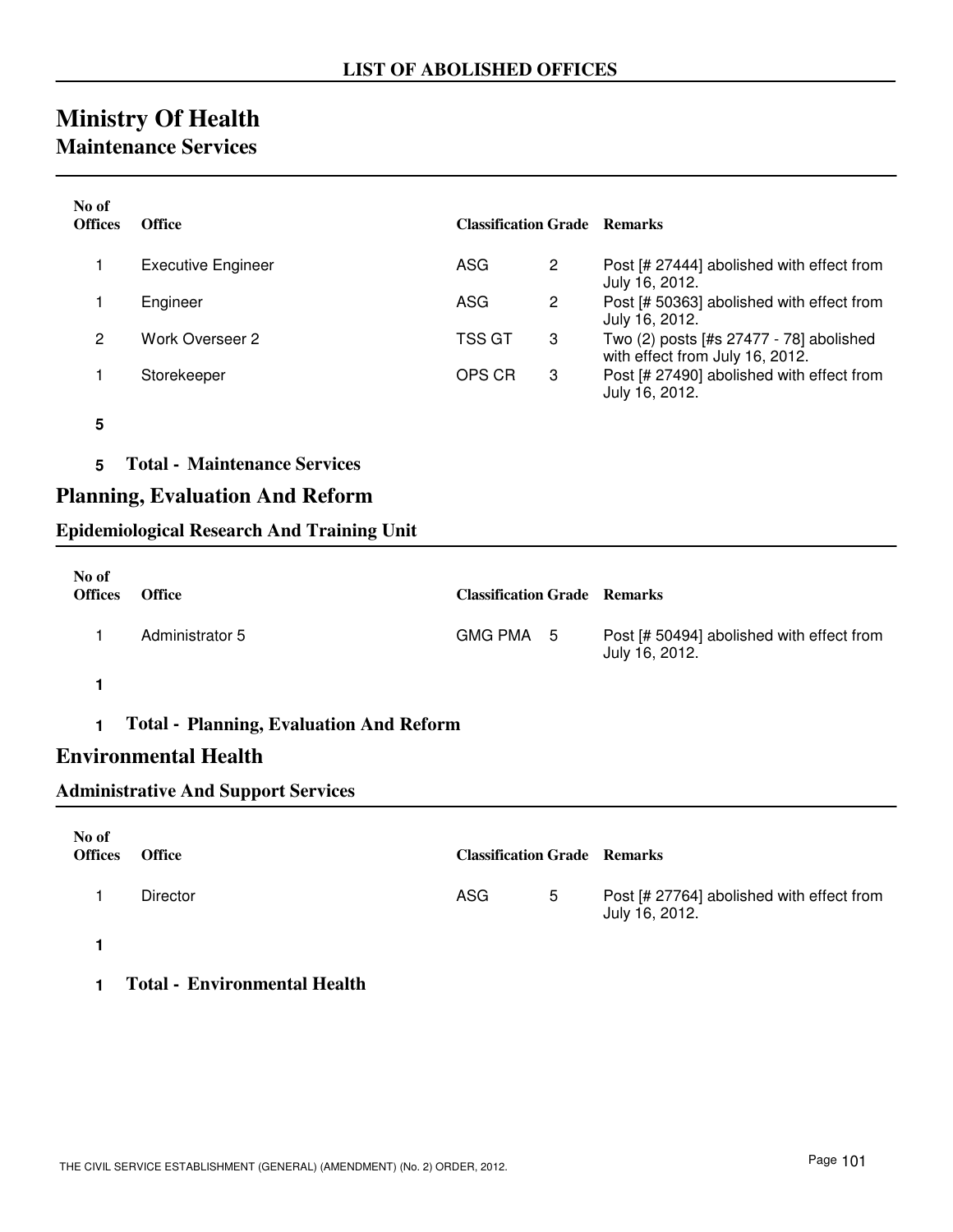## **Ministry Of Health Health Education**

#### **Administrative Support Services**

| No of<br><b>Offices</b> | Office                             | <b>Classification Grade Remarks</b> |                                                                            |
|-------------------------|------------------------------------|-------------------------------------|----------------------------------------------------------------------------|
| 2                       | Senior Health Education Officer    | GMG PMA 5                           | Two (2) posts [#s 27824 - 25] abolished<br>with effect from July 16, 2012. |
|                         | Regional Health Education Officer  | GMG PMA 5                           | Post [# 27827] abolished with effect from<br>July 16, 2012.                |
| 2                       | Assistant Health Education Officer | GMG PMA 3                           | Two (2) posts [#s 27831 - 32] abolished<br>with effect from July 16, 2012. |

- **5**
- **5 Total Health Education**

### **National Disease Control Programme**

#### **Chest Clinic**

| No of<br><b>Offices</b> | <b>Office</b>           | <b>Classification Grade Remarks</b> |    |                                                             |
|-------------------------|-------------------------|-------------------------------------|----|-------------------------------------------------------------|
|                         | <b>Clerical Officer</b> | OPS CR                              | -2 | Post [# 27901] abolished with effect from<br>July 16, 2012. |
|                         | Secretary               | OPS SS                              | -3 | Post [# 27904] abolished with effect from<br>July 16, 2012. |

- **2**
- **2 Total Chest Clinic**
- **2 Total National Disease Control Programme**

### **County Of Cornwall Health Administration**

#### **Incumbents Seconded to Western Region with effect from January 1, 1999.**

#### **Administration**

| No of<br><b>Offices</b> | <b>Office</b>                                      | <b>Classification Grade Remarks</b> |   |                                                             |
|-------------------------|----------------------------------------------------|-------------------------------------|---|-------------------------------------------------------------|
|                         | Public Health Inspector 3                          | <b>PMG PHI</b>                      | 3 | Post [# 30325] abolished with effect from<br>July 16, 2012. |
|                         | Co-ordinator, Veterinary Public Health<br>Services | <b>PMG PHI</b>                      | 5 | Post [# 27951] abolished with effect from<br>July 16, 2012. |
|                         | <b>Transport Supervisor</b>                        | TSS GT                              | 3 | Post [# 27960] abolished with effect from<br>July 16, 2012. |
|                         | <b>Driver Projectionist</b>                        | TSS GT                              |   | Post [# 27961] abolished with effect from<br>July 16, 2012. |
|                         | Secretary 1                                        | OPS SS                              |   | Post [# 27976] abolished with effect from<br>July 16, 2012. |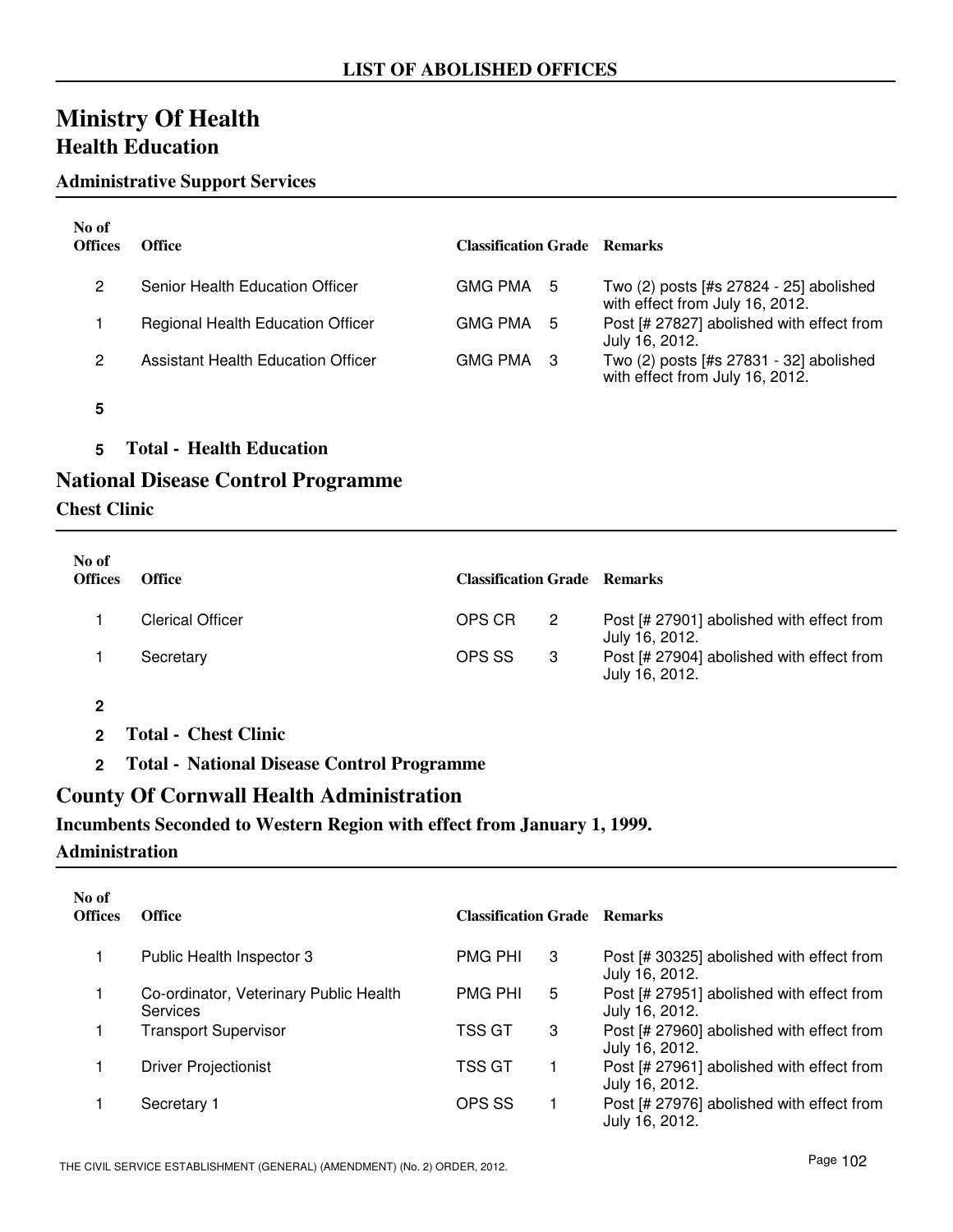## **Ministry Of Health County Of Cornwall Health Administration**

### **Incumbents Seconded to Western Region with effect from January 1, 1999.**

**Administration**

| No of<br><b>Offices</b> | <b>Office</b>              | <b>Classification Grade Remarks</b> |    |                                                             |
|-------------------------|----------------------------|-------------------------------------|----|-------------------------------------------------------------|
|                         | Administrator 2            | <b>GMG PMA</b>                      | -2 | Post [# 27971] abolished with effect from<br>July 16, 2012. |
|                         | <b>Executive Officer 2</b> | OPS CR                              | 5  | Post [# 27972] abolished with effect from<br>July 16, 2012. |
|                         | Clerical Officer 3         | OPS CR                              | 2  | Post [# 27974] abolished with effect from<br>July 16, 2012. |
|                         | Storeman                   | GLS                                 |    | Post [# 27984] abolished with effect from<br>July 16, 2012. |
|                         | <b>Security Guard</b>      | PTSG PX                             |    | Post [# 27986] abolished with effect from<br>July 16, 2012. |

**10**

#### **Curative**

| No of<br><b>Offices</b> | <b>Office</b>                         | <b>Classification Grade Remarks</b> |                |                                                                                            |
|-------------------------|---------------------------------------|-------------------------------------|----------------|--------------------------------------------------------------------------------------------|
| $\overline{2}$          | <b>District Medical Officer</b>       | MDG MO                              | 3              | Two (2) posts [#s 27991 - 92] abolished<br>with effect from July 16, 2012.                 |
| $\overline{2}$          | District Medical Officer              | MDG MO                              | $\overline{2}$ | Posts [#s 50159-60] abolished with effect<br>from July 16, 2012.                           |
| 1                       | Medical Officer (Health)              | MDG MO                              | 1              | Post [# 28006] abolished with effect from<br>July16, 2012.                                 |
|                         | Pharmacist                            | <b>PMG PHS</b>                      | 1              | Post [# 28016] abolished with effect from<br>July 16, 2012.                                |
|                         | <b>Supervisory Nurse Practitioner</b> | NPG RN                              | 7              | Post [# 28021] abolished with effect from<br>July 16, 2012.                                |
| $\overline{2}$          | Nurse 2                               | NPG RN                              | 3              | Two (2) posts [#s 28040 - 43] abolished<br>with effect from July 16, 2012.                 |
|                         | <b>Assistant Nurse 2</b>              | <b>NPG EAN</b>                      | 2              | Post [# 28119] abolished with effect from<br>July 16, 2012.                                |
| 1                       | <b>Specialist Nurse</b>               | NPG RN                              | $\overline{2}$ | Post [# 28088] abolished with effect from<br>July 16, 2012.                                |
| 3                       | <b>Assistant Nurse 1</b>              | <b>NPG EAN</b>                      | 1              | Three (3) posts [#s 28126 & 28129 -<br>28130] abolished with effect from July 16,<br>2012. |
| 3                       | <b>Specialist Nurse</b>               | NPG RN                              | 2              | Three (3) posts [#s 28079, 28085 & 28113]<br>abolished with effect from July 16, 2012.     |

**17**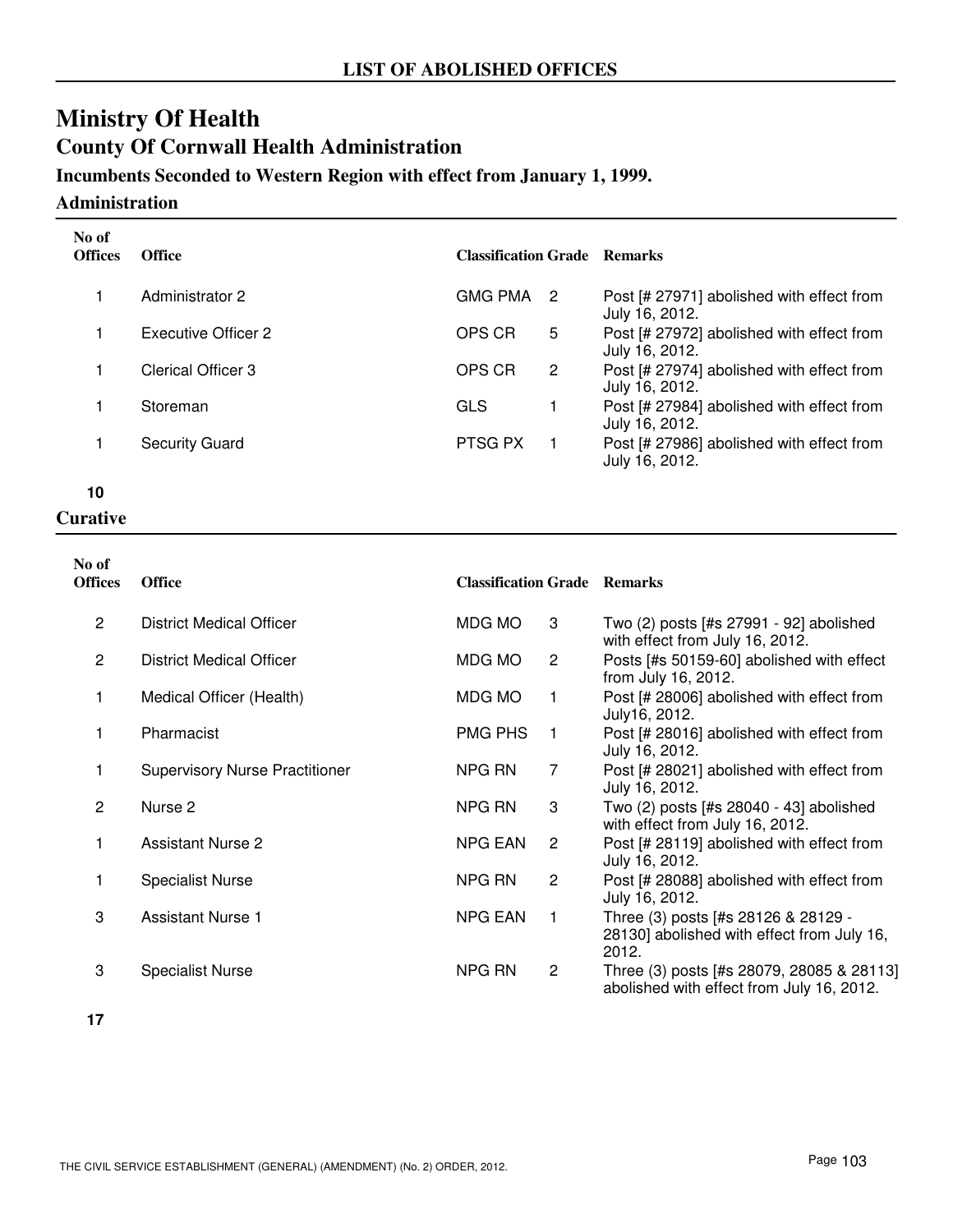# **Ministry Of Health County Of Cornwall Health Administration Incumbents Seconded to Western Region with effect from January 1, 1999.**

### **Maternal And Child Health**

| No of<br><b>Offices</b> | <b>Office</b>                | <b>Classification Grade Remarks</b> |                |                                                                                                  |
|-------------------------|------------------------------|-------------------------------------|----------------|--------------------------------------------------------------------------------------------------|
| 1                       | <b>Family Planner</b>        | <b>GMG PMA</b>                      | $\mathbf{1}$   | Post [# 28163] abolished with effect from<br>July 16, 2012.                                      |
| $\overline{c}$          | <b>Community Nurse 1</b>     | <b>NPG RN</b>                       | 4              | Two (2) posts [#s 28219-20] abolished with<br>effect from July 16, 2012.                         |
| $\overline{\mathbf{c}}$ | <b>Community Nurse 2</b>     | <b>NPG RN</b>                       | 5              | Two (2) posts [#s 28172 & 28175]<br>abolished with effect from July 16, 2012.                    |
| 6                       | <b>Registered Midwife 2</b>  | NPG MW                              | $\overline{c}$ | Six (6) Posts [#s 28314-19] abolished with<br>effect from July 16, 2012.                         |
| 4                       | <b>Registered Midwife 2</b>  | NPG MW                              | $\overline{c}$ | Four (4) posts [#s 28321-24] abolished with<br>effect from July 16, 2012.                        |
| 10                      | <b>Registered Midwife 2</b>  | <b>NPG MW</b>                       | $\overline{c}$ | Ten (10) posts [#s 28326-35] abolished<br>with effect from July 16, 2012.                        |
| 3                       | <b>Registered Midwife 2</b>  | NPG MW                              | $\overline{c}$ | Three (3) posts [#s 28248-50] abolished<br>with effect from July 16, 2012.                       |
| 16                      | <b>Registered Midwife 2</b>  | NPG MW                              | $\overline{2}$ | Sixteen (16) posts [#s 28239 - 28246 &<br>28254-61] abolished with effect from July<br>16, 2012. |
| $\overline{2}$          | <b>Registered Midwife 2</b>  | NPG MW                              | $\overline{2}$ | Two (2) posts [#s 28263-64] abolished with<br>effect from July 16, 2012.                         |
| $\overline{c}$          | <b>Registered Midwife 2</b>  | NPG MW                              | $\overline{2}$ | Two (2) posts [#s 28266-67] abolished with<br>effect from July 16, 2012.                         |
| $\overline{c}$          | <b>Registered Midwife 2</b>  | NPG MW                              | $\overline{c}$ | Two (2) posts [#s 28274 & 28279]<br>abolished with effect from July 16, 2012.                    |
| 3                       | <b>Registered Midwife 2</b>  | NPG MW                              | $\overline{c}$ | Three (3) posts [#s 28282 - 84] abolished<br>with effect from July 16, 2012.                     |
| 4                       | <b>Registered Midwife 2</b>  | <b>NPG MW</b>                       | $\overline{c}$ | Four (4) posts [#s 28230-33] abolished with<br>effect from July 16, 2012.                        |
| 3                       | <b>Community Health Aide</b> | TSS HS                              | 3              | Three (3) posts [#s 28404, 28410 & 28414<br>] abolished with effect from July 16, 2012.          |
| 1                       | <b>Registered Midwife 2</b>  | NPG MW                              | 2              | Post [# 28270] abolished with effect from<br>July 16, 2012.                                      |
| $\overline{c}$          | <b>Community Health Aide</b> | TSS HS                              | 3              | Two (2) posts [#s 28450 & 28452]<br>abolished with effect from July 16, 2012.                    |

**63**

**Dental Services**

| No of<br><b>Offices</b> | <b>Office</b>  | <b>Classification Grade Remarks</b> |   |                                                             |
|-------------------------|----------------|-------------------------------------|---|-------------------------------------------------------------|
|                         | Dental Surgeon | MDG DT                              | 3 | Post [# 28546] abolished with effect from<br>July 16, 2012. |
|                         | Dental Surgeon | MDG DT                              | 2 | Post [# 28554] abolished with effect from<br>July 16, 2012. |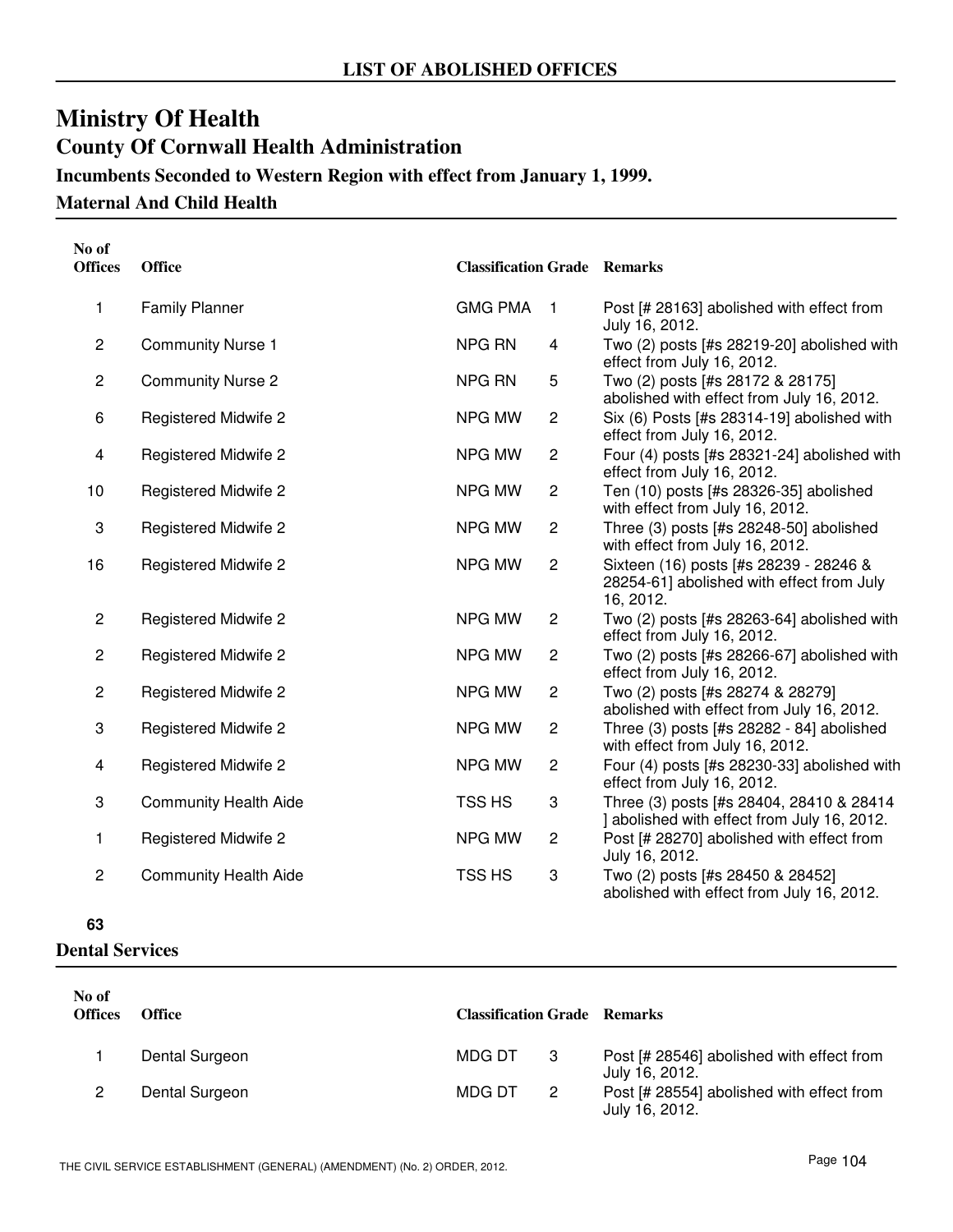# **Ministry Of Health County Of Cornwall Health Administration**

## **Incumbents Seconded to Western Region with effect from January 1, 1999.**

**Dental Services**

| No of<br><b>Offices</b> | <b>Office</b>           | <b>Classification Grade</b> |   | <b>Remarks</b>                                                                                   |
|-------------------------|-------------------------|-----------------------------|---|--------------------------------------------------------------------------------------------------|
| 5                       | Dental Nurse 1          | <b>PMG DX</b>               | 2 | Five (5) posts [#s 28569, 28571, 28585,<br>28575-6] abolished with effect from July<br>16. 2012. |
|                         | Senior Dental Assistant | <b>PMG DA</b>               | 2 | Post [# 28592] abolished with effect from<br>July 16, 2012.                                      |
| 3                       | Senior Dental Assistant | <b>PMG DA</b>               | 2 | Three (3) posts [#s 28593 & 28600 - 01]<br>abolished with effect from July 16, 2012.             |
| 5                       | Dental Assistant        | <b>PMG DA</b>               |   | Five (5) posts [#s 28606 - 08 & 28610 - 11]<br>abolished with effect from July 16, 2012.         |

**17**

## **Environmental Health**

| No of<br><b>Offices</b> | <b>Office</b>             | <b>Classification Grade Remarks</b> |    |                                                                                        |
|-------------------------|---------------------------|-------------------------------------|----|----------------------------------------------------------------------------------------|
| 3                       | Public Health Inspector 2 | <b>PMG PHI</b>                      | -2 | Three (3) posts [#s 28666, 28670 & 28678]<br>abolished with effect from July 16, 2012. |
| 4                       | Larvicidal Worker         | LMO TS                              | 2  | Four (4) posts [#s 28741 & 28759 - 61]<br>abolished with effect from July 16, 2012.    |
|                         | Oiler                     | LMO                                 |    | Two (2) posts [#s 28771 - 72] abolished<br>with effect from July 16, 2012.             |

### **9**

| No of<br><b>Offices</b> | <b>Office</b>            | <b>Classification Grade Remarks</b> |                       |                                                                                              |
|-------------------------|--------------------------|-------------------------------------|-----------------------|----------------------------------------------------------------------------------------------|
|                         | Health Record Technician | <b>PIDG HR</b>                      | 2                     | Post [# 28778] abolished with effect from<br>July 16, 2012.                                  |
| 3                       | Clerk Typist 1           | OPS SS                              | 1.                    | Three (3) posts [#s 28807 - 09] abolished<br>with effect from July 16, 2012.                 |
|                         | Clerical Officer 3       | OPS CR                              | $\mathbf{2}^{\prime}$ | Post [# 28816] abolished with effect from<br>July 16, 2012.                                  |
|                         | Secretary                | OPS SS                              | 3                     | Post [# 28794] abolished with effect from<br>July 16, 2012.                                  |
| 2                       | Clerk Typist 2           | OPS SS                              | 2                     | Two (2) posts [#s 28802 - 03] abolished<br>with effect from July 16, 2012.                   |
| 6                       | Driver 1                 | LMO DR                              | 1                     | Six (6) posts [#s 28834 - 37, 28845 &<br>28847] abolished with effect from July 16,<br>2012. |
|                         | Cleaner Attendant        | <b>LMO TS</b>                       | 1.                    | Post [# 28945] abolished with effect from<br>July 16, 2012.                                  |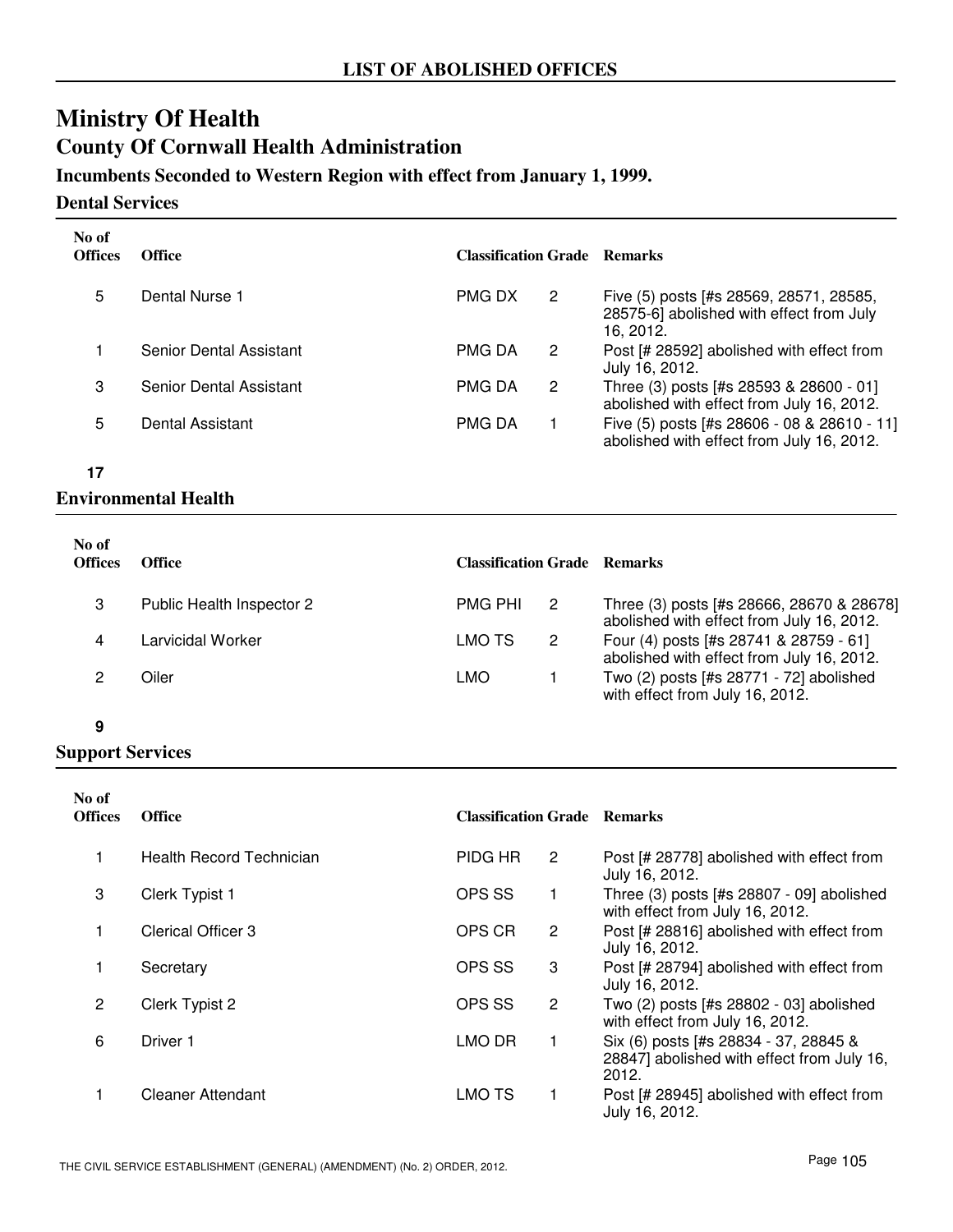# **Ministry Of Health County Of Cornwall Health Administration**

### **Incumbents Seconded to Western Region with effect from January 1, 1999.**

**Support Services**

| No of<br><b>Offices</b> | Office   | <b>Classification Grade Remarks</b> |                                                                                     |
|-------------------------|----------|-------------------------------------|-------------------------------------------------------------------------------------|
|                         | Maid     | GLS                                 | Four (4) posts [#s 28859 & 28864 - 66]<br>abolished with effect from July 16, 2012. |
|                         | Watchman | GLS                                 | Five (5) posts [#s 28955 - 59] abolished<br>with effect from July 16, 2012.         |

#### **24**

**Total - Incumbents Seconded to Western Region with effect from January 1, 1999.**

**140 Total - County Of Cornwall Health Administration**

## **South East Area Health Administration**

### **Kingston And St. Andrew Administration**

**Administration (Incumbents seconded to South East Region w.e.f Jan 1, 1999)**

| No of<br><b>Offices</b> | <b>Office</b>                     | <b>Classification Grade Remarks</b> |                |                                                                                                         |
|-------------------------|-----------------------------------|-------------------------------------|----------------|---------------------------------------------------------------------------------------------------------|
| 4                       | Public Health Inspector 2         | <b>PMG PHI</b>                      | $\mathbf{2}$   | Four (4) posts [#s 29012 - 15] abolished<br>with effect from July 16, 2012.                             |
| 1                       | Public Health Inspector 2         | <b>PMG PHI</b>                      | $\overline{2}$ | Post [# 29021] abolished with effect from<br>July 16, 2012.                                             |
| 4                       | <b>Health Record Technician</b>   | PIDG HR                             | $\mathbf{2}$   | Four (4) posts [#s 29044-47] abolished with<br>effect from July 16, 2012.                               |
| $\overline{c}$          | <b>Accounting Clerk 1</b>         | <b>FMG AC</b>                       | $\mathbf{1}$   | Two (2) posts [#s 29056 - 57] abolished<br>with effect from July 16, 2012.                              |
| 5                       | <b>Records Officer 1</b>          | PIDG RIM                            | $\overline{2}$ | Five (5) posts [#s 27873, 29036, 29039,<br>29048, 29050-1] abolished with effect from<br>July 16, 2012. |
| 9                       | <b>Health Record Clerk</b>        | PIDG HR                             | $\mathbf{1}$   | Nine (9) posts [#s 29075-83] abolished with<br>effect from July 16, 2012.                               |
| 6                       | Secretary 2                       | OPS SS                              | $\mathbf{2}$   | Six (6) posts [#s 29097-29102] abolished<br>with effect from July 16, 2012.                             |
| 1                       | Superintendent Quarantine Station | <b>GLS</b>                          | $\overline{2}$ | Post [# 29111] abolished with effect from<br>July 16, 2012.                                             |
| 1                       | Watchman                          | <b>LMOTS</b>                        | 1              | Post [# 29171] abolished with effect from<br>July 16, 2012.                                             |
| 1                       | Driver 1                          | LMO DR                              | 1              | Post [# 29188] abolished with effect from<br>July 16, 2012.                                             |
| 1                       | Driver <sub>1</sub>               | LMO DR                              | 1              | Post [# 29183] abolished with effect from<br>July 16, 2012.                                             |
| $\mathbf{2}$            | Gardener                          | <b>LMO TS</b>                       | 1              | Two $(2)$ posts [#s 29190-1] abolished with<br>effect from July 16, 2012.                               |
| 5                       | <b>Office Attendant</b>           | <b>LMO TS</b>                       | 1              | Five (5) posts [#s 29195-99] abolished with<br>effect from July 16, 2012.                               |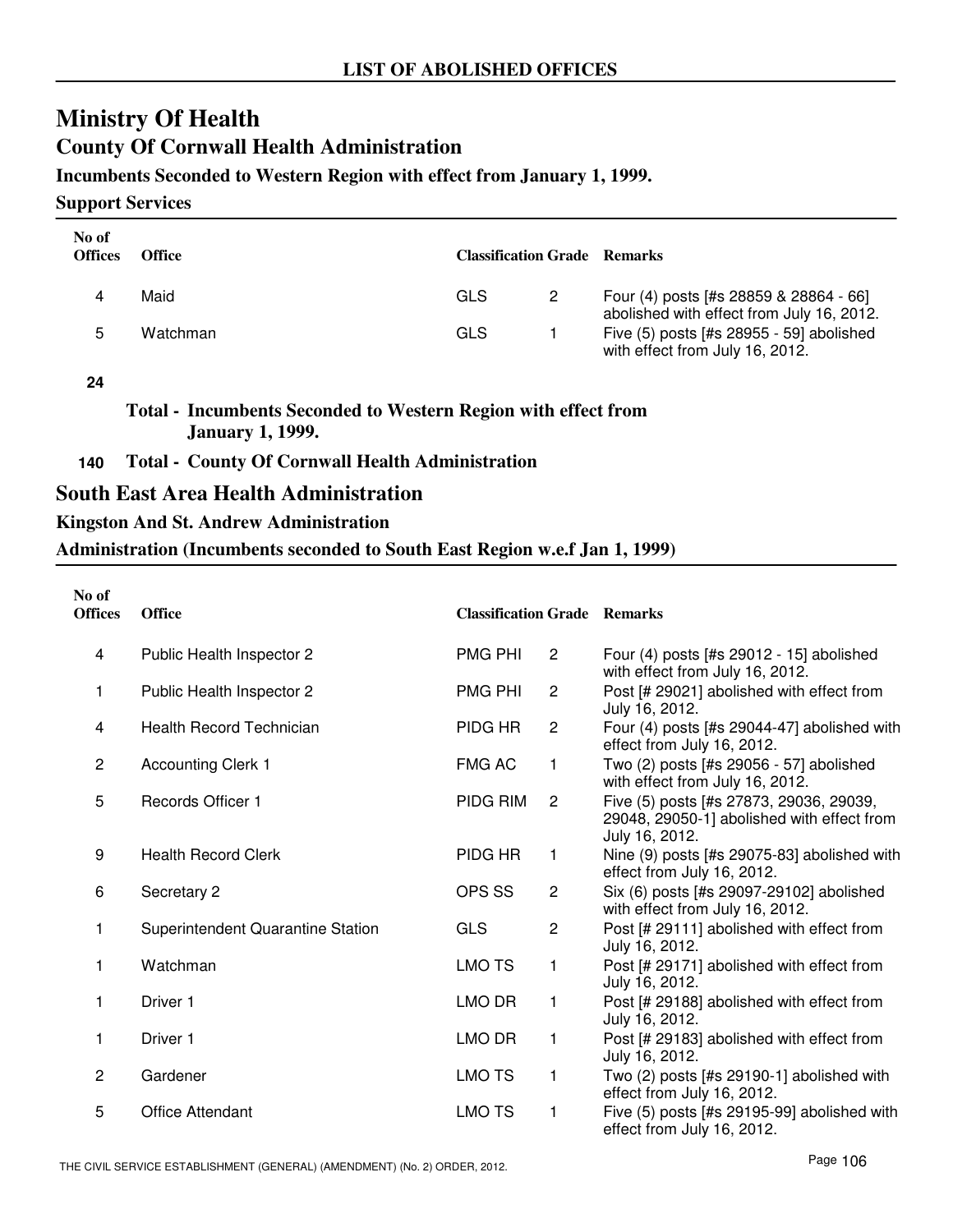**South East Area Health Administration**

**Kingston And St. Andrew Administration**

**Administration (Incumbents seconded to South East Region w.e.f Jan 1, 1999)**

**42**

# **Curative (Incumbents seconded to South East Region w.e.f. Jan. 1, 1999)**

| No of<br><b>Offices</b> | <b>Office</b>                   | <b>Classification Grade Remarks</b> |                |                                                                                                          |
|-------------------------|---------------------------------|-------------------------------------|----------------|----------------------------------------------------------------------------------------------------------|
| 1                       | <b>District Medical Officer</b> | MDG MO                              | 3              | Post [# 29239] abolished with effect from<br>July 16, 2012.                                              |
| 1                       | <b>District Medical Officer</b> | MDG MO                              | 3              | Post [# 29244] abolished with effect from<br>July 16, 2012.                                              |
| 3                       | <b>Medical Officer</b>          | MDG MO                              | $\mathbf{1}$   | Three (3) posts [#s 29248, 29253 - 54]<br>abolished with effect from July 16, 2012.                      |
| $\overline{7}$          | Nurse <sub>2</sub>              | NPG RN                              | 3              | Seven (7) posts [#s 29287 - 93] abolished<br>with effect from July 16, 2012.                             |
| 5                       | <b>Nurse Practitioner</b>       | NPG RN                              | 5              | Five (5) posts [#s 29259, 29275 - 77 &<br>29285] abolished with effect from July 16,<br>2012.            |
| 1                       | <b>Specialist Nurse</b>         | <b>NPG RN</b>                       | $\overline{c}$ | Post [# 29332] abolished with effect from<br>July 16, 2012.                                              |
| 1                       | <b>Specialist Nurse</b>         | <b>NPG RN</b>                       | $\overline{c}$ | Post [# 29336] abolished with effect from<br>July 16, 2012.                                              |
| $\overline{\mathbf{c}}$ | <b>Specialist Nurse</b>         | NPG RN                              | $\overline{c}$ | Two (2) posts [#s 29345 - 46] abolished<br>with effect from July 16, 2012.                               |
| 4                       | <b>Specialist Nurse</b>         | NPG RN                              | $\sqrt{2}$     | Four (4) posts [#s 29338 - 41] abolished<br>with effect from July 16, 2012.                              |
| 1                       | <b>Specialist Nurse</b>         | NPG RN                              | $\sqrt{2}$     | Post [# 29334] abolished with effect from<br>July 16, 2012.                                              |
| 1                       | <b>Specialist Nurse</b>         | <b>NPG RN</b>                       | $\overline{c}$ | Post [# 29325] abolished with effect from<br>July 16, 2012.                                              |
| 1                       | <b>Specialist Nurse</b>         | <b>NPG RN</b>                       | $\overline{c}$ | Post [# 29294] abolished with effect from<br>July 16, 2012.                                              |
| 5                       | <b>Specialist Nurse</b>         | NPG RN                              | $\overline{c}$ | Five (5) posts [#s 29300-04] abolished with<br>effect from July 16, 2012.                                |
| $\overline{\mathbf{c}}$ | <b>Specialist Nurse</b>         | NPG RN                              | $\overline{c}$ | Two (2) posts [#s 29308 - 9] abolished with<br>effect from July 16, 2012.                                |
| $\overline{c}$          | <b>Specialist Nurse</b>         | NPG RN                              | $\overline{c}$ | Two (2) posts [#s 29320 - 01] abolished<br>with effect from July 16, 2012.                               |
| 6                       | <b>Specialist Nurse</b>         | NPG RN                              | $\overline{c}$ | Six (6) posts [#s 29315, 29317 - 18, 29326<br>& 29329 - 30] abolished with effect from<br>July 16, 2012. |
| 9                       | <b>Assistant Nurse 1</b>        | <b>NPG EAN</b>                      | 1              | Nine (9) posts [#s 29349 - 51, 29353 &<br>29358 - 29361-62] abolished with effect<br>from July 16, 2012. |
| 1                       | Pharmacist                      | <b>PMG PHS</b>                      | 1              | Post [# 29383] abolished with effect from<br>July 16, 2012.                                              |
| 9                       | Pharmacist                      | <b>PMG PHS</b>                      | 2              | Nine (9) posts [#s 29374 - 82] abolished<br>with effect from July 16, 2012.                              |
| 1                       | <b>Health Educator</b>          | <b>GMG PMA</b>                      | $\mathbf{1}$   | Post [# 29418] abolished with effect from<br>July 16, 2012.                                              |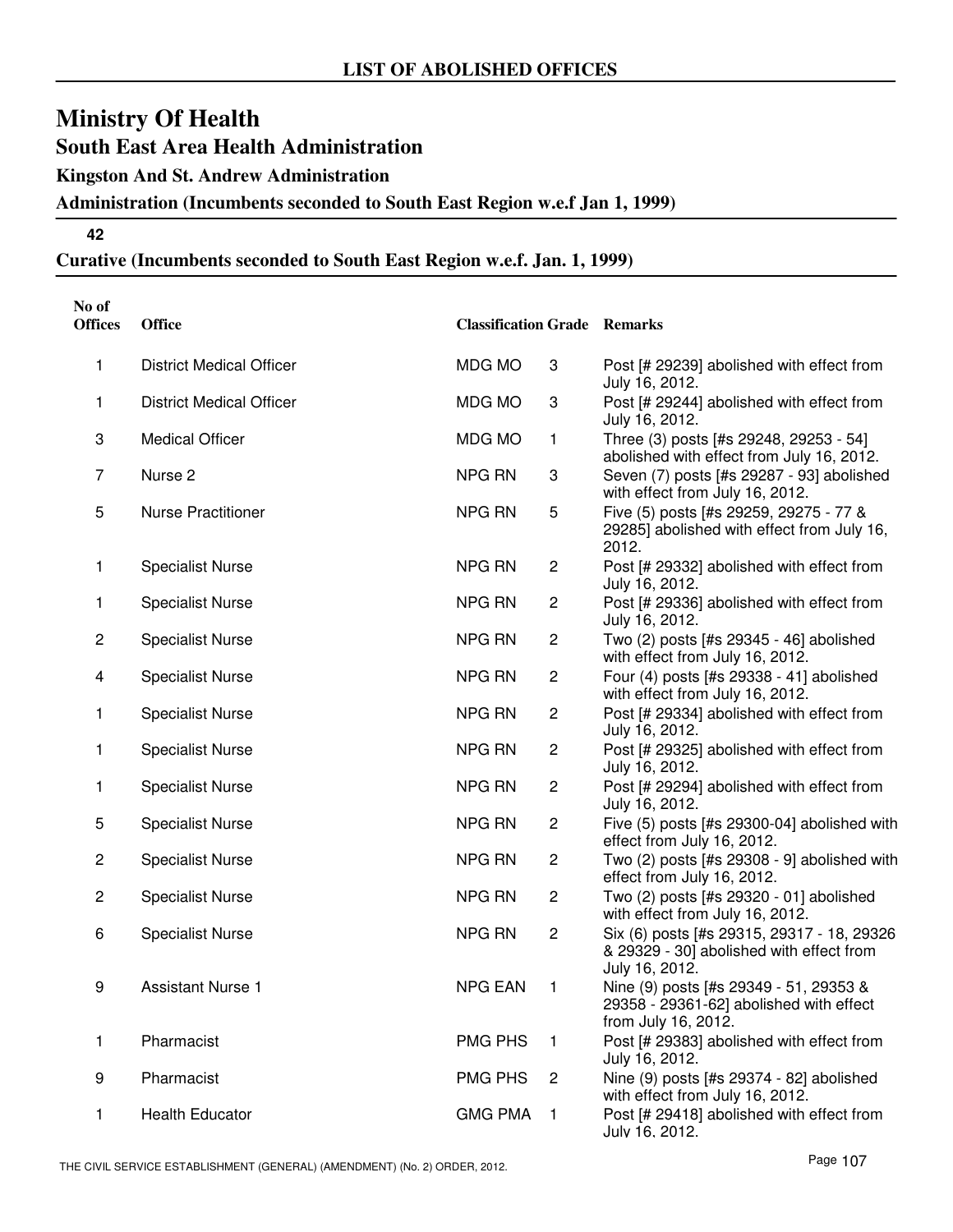**South East Area Health Administration**

### **Kingston And St. Andrew Administration**

#### **Curative (Incumbents seconded to South East Region w.e.f. Jan. 1, 1999)**

#### **63**

### **Dental Services (Incumbents seconded to South East Region w.e.f. 1/1/99)**

| No of<br><b>Offices</b> | <b>Office</b>    | <b>Classification Grade Remarks</b> |                                                                              |
|-------------------------|------------------|-------------------------------------|------------------------------------------------------------------------------|
|                         | Dental Assistant | <b>PMG DA</b>                       | Three $(3)$ posts [#s 29510-12] abolished<br>with effect from July 16, 2012. |

**3**

## **Maternal and Child Health(Incumbents sec. to South East Region w.ef 1/1/99)**

| No of<br><b>Offices</b> | <b>Office</b>                           | <b>Classification Grade Remarks</b> |                       |                                                                                                            |
|-------------------------|-----------------------------------------|-------------------------------------|-----------------------|------------------------------------------------------------------------------------------------------------|
|                         | Registered Midwife 2                    | NPG MW                              | 2                     | Post [# 29614] abolished with effect from<br>July 16, 2012.                                                |
| 3                       | Family Life Educator (Specialist Nurse) | NPG RN                              | 2                     | Three (3) posts [#s 29563 - 65] abolished<br>with effect from July 16, 2012.                               |
|                         | Family Life Educator (Specialist Nurse) | NPG RN                              | $\mathbf{2}^{\prime}$ | Post [# 29554] aboilshed with effect from<br>July 16, 2012.                                                |
| 2                       | <b>Registered Midwife 2</b>             | NPG MW                              | 2                     | Two (2) posts [#s 29605 & 29608]<br>abolished with effect from July 16, 2012.                              |
|                         | <b>Registered Midwife 2</b>             | NPG MW                              | 2                     | Seven (7) posts [#s 29612 - 13, 29317,<br>29619 - 21 & 29625] abolished with effect<br>from July 16, 2012. |
|                         | <b>Community Health Aide</b>            | TSS HS                              | 3                     | Post [3 29613] abolished with effect from<br>July 16, 2012.                                                |

**<sup>15</sup>**

### **Environmental Health (Incumbents sec. to South East Region w.e.f 1/1/99)**

| No of<br><b>Offices</b> | <b>Office</b>             | <b>Classification Grade Remarks</b> |                |                                                                                                   |
|-------------------------|---------------------------|-------------------------------------|----------------|---------------------------------------------------------------------------------------------------|
| 16                      | Public Health Inspector 2 | <b>PMG PHI</b>                      | $\overline{2}$ | Sixteen (16) posts [#s 29733-45, 29747-8<br>& 29750] abolished with effect from July<br>16. 2012. |
| 4                       | Labourer                  | LMO TS                              |                | Four $(4)$ posts [#s 29801-4] aboished with<br>effect from July 16, 2012.                         |
| 5                       | Labourer                  | LMO TS                              |                | Five (5) posts [#s 29813-17] abolished with<br>effect from July 16, 2012.                         |

**25**

#### **148 Total - Kingston And St. Andrew Administration**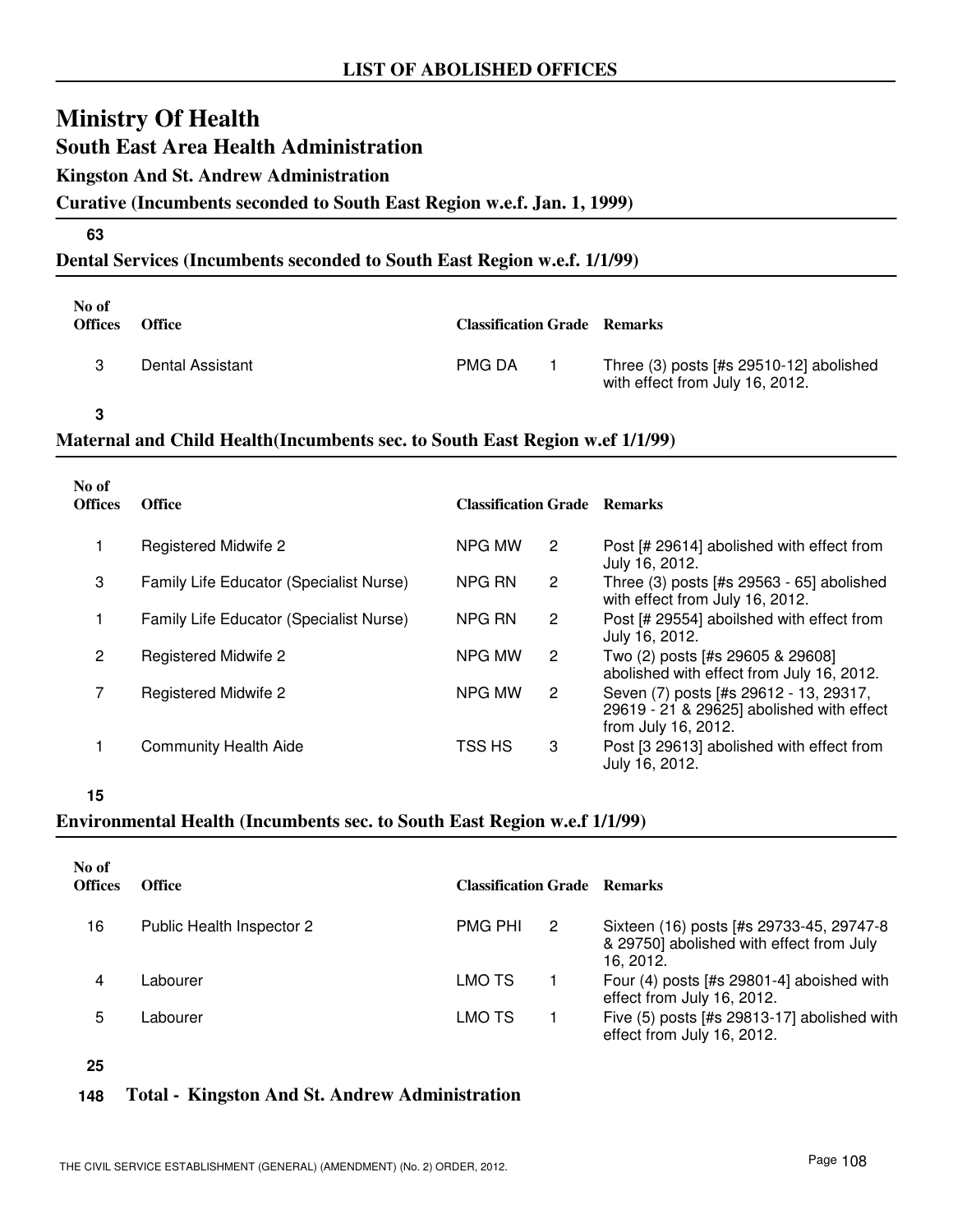# **Ministry Of Health South East Area Health Administration Parish Of St. Thomas (Incumbents sec. to South East Region w.e.f. 1/1/99)**

### **Administration And Support Services**

| No of<br><b>Offices</b> | <b>Office</b>                    | <b>Classification Grade Remarks</b> |                |                                                                            |
|-------------------------|----------------------------------|-------------------------------------|----------------|----------------------------------------------------------------------------|
| $\overline{2}$          | <b>Records Clerk</b>             | PIDG RIM                            | $\mathbf{1}$   | Two (2) posts [#s 29854 - 55] abolished<br>with effect from July 16, 2012. |
| $\mathbf 2$             |                                  |                                     |                |                                                                            |
| <b>Curative</b>         |                                  |                                     |                |                                                                            |
| No of                   |                                  |                                     |                |                                                                            |
| <b>Offices</b>          | <b>Office</b>                    | <b>Classification Grade Remarks</b> |                |                                                                            |
| 1                       | Pharmacist                       | <b>PMG PHS</b>                      | $\overline{2}$ | Post [# 29884] abolished with effect from<br>July 16, 2012.                |
| 1                       | Pharmacist                       | <b>PMG PHS</b>                      | $\overline{1}$ | Post [# 29885] abolished with effect from<br>July 16, 2012.                |
| $\overline{2}$          |                                  |                                     |                |                                                                            |
| <b>Dental Services</b>  |                                  |                                     |                |                                                                            |
| No of<br><b>Offices</b> | <b>Office</b>                    | <b>Classification Grade Remarks</b> |                |                                                                            |
| 1                       | Dental Surgeon Specialist        | <b>MDGDS</b>                        | 3              | Post [# 29901] aboilshed with effect from<br>July 16, 2012.                |
| 1                       | Dental Surgeon                   | MDG DS                              | $\overline{c}$ | Post [# 29902] abolished with effect from<br>July 16, 2012.                |
| $\overline{c}$          | <b>Dental Assistant</b>          | <b>PMG DA</b>                       | 1              | Posts [#s 29912-3] abolished with effect<br>from July 16, 2012.            |
| 4                       |                                  |                                     |                |                                                                            |
|                         | <b>Maternal And Child Health</b> |                                     |                |                                                                            |

| No of<br><b>Offices</b> | <b>Office</b>                           | <b>Classification Grade Remarks</b> |   |                                                                                                                |
|-------------------------|-----------------------------------------|-------------------------------------|---|----------------------------------------------------------------------------------------------------------------|
|                         | Registered Midwife 3                    | NPG MW                              | 3 | Post [# 29927] abolished with effect from<br>July 16, 2012.                                                    |
| 13                      | <b>Registered Midwife 2</b>             | NPG MW                              | 2 | Thirteen (13) posts [#s 29933 - 34, 29938,<br>29941 & 29944 - 52] abolished with effect<br>from July 16, 2012. |
| 8                       | Family Life Educator (Specialist Nurse) | NPG RN                              | 2 | Eight (8) posts [#s 29980 - 81, 29984,<br>29986 & 29988 - 91] abolished with effect<br>from July 16, 2012.     |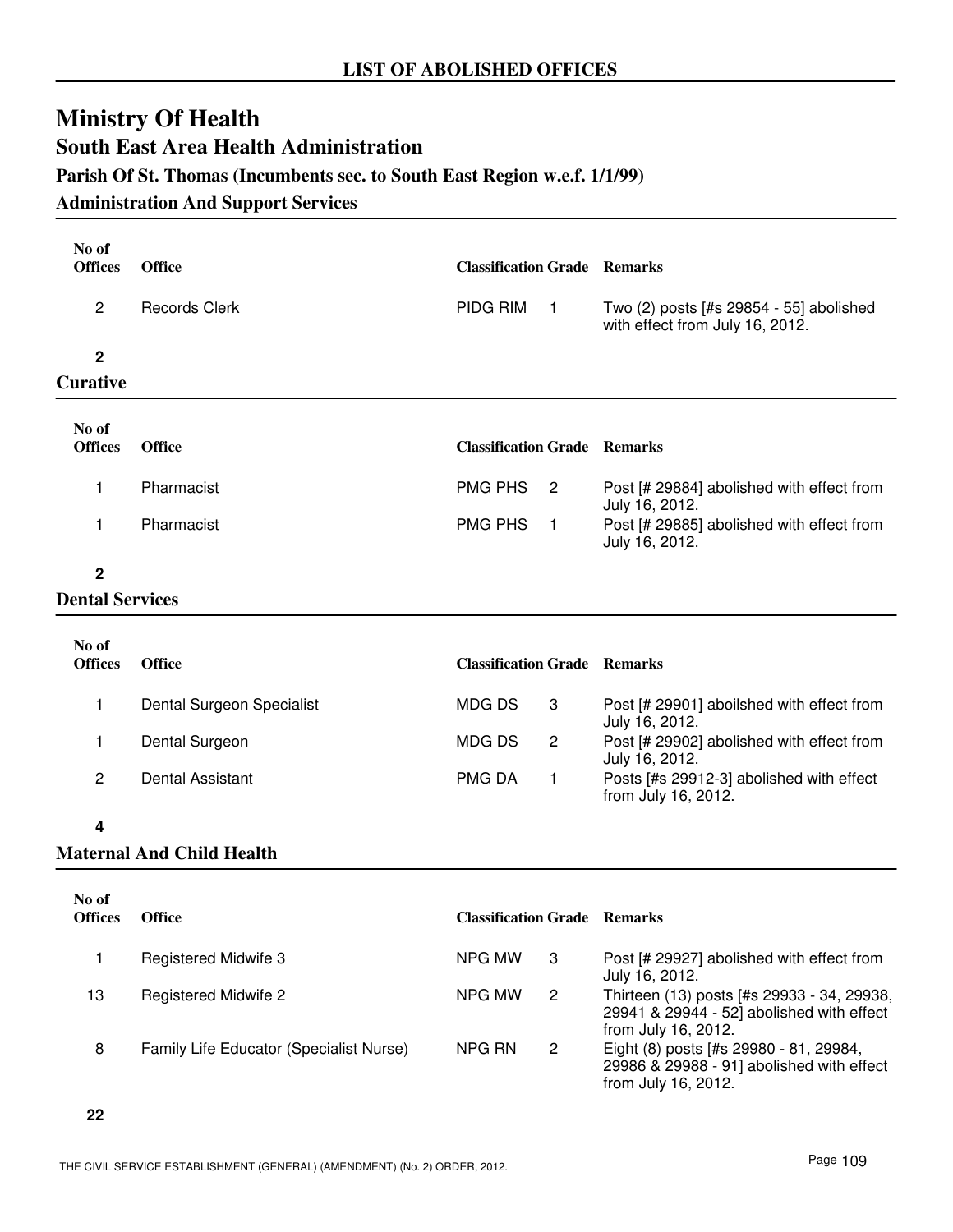# **Ministry Of Health South East Area Health Administration Parish Of St. Thomas (Incumbents sec. to South East Region w.e.f. 1/1/99)**

### **Environmental Health**

| No of<br><b>Offices</b> | <b>Office</b>     | <b>Classification Grade Remarks</b> |   |                                                              |
|-------------------------|-------------------|-------------------------------------|---|--------------------------------------------------------------|
|                         | Larvicidal Worker | LMO TS                              | 2 | Post [# 30024] abolished with effect from<br>July 16, 2012.  |
|                         | Larvicidal Worker | LMO TS                              | 2 | Post [# 30032] abolished with efffect from<br>July 16, 2012. |
|                         | Larvicidal Worker | LMO TS                              | 2 | Post [# 30042] abolished with effect from<br>July 16, 2012.  |
|                         | Larvicidal Worker | LMO TS                              | 2 | Post [# 30031] abolished with effect from<br>July 16, 2012.  |
|                         | Larvicidal Worker | LMO TS                              | 2 | Post [# 30052] abolished with effect from<br>July 16, 2012.  |

**<sup>5</sup>**

**35 Total - Parish Of St. Thomas (Incumbents sec. to South East Region w.e.f. 1/1/99)**

**183 Total - South East Area Health Administration**

# **Portland Health Administration**

#### **Incumbents seconded to North East Region with effect from January 1, 1999**

#### **Maternal And Child Health**

| No of<br><b>Offices</b> | <b>Office</b>               | <b>Classification Grade Remarks</b> |                            |                                                                              |
|-------------------------|-----------------------------|-------------------------------------|----------------------------|------------------------------------------------------------------------------|
| 6                       | <b>Registered Midwife 2</b> | NPG MW                              | $\overline{\mathbf{c}}$    | Six $(6)$ posts [#s 30113 - 18] abolished with<br>effect from July 16, 2012. |
| 6                       |                             |                                     |                            |                                                                              |
| <b>Curative</b>         |                             |                                     |                            |                                                                              |
| No of<br><b>Offices</b> | <b>Office</b>               | <b>Classification Grade Remarks</b> |                            |                                                                              |
|                         | Clinic Nurse                | NPG RN                              | $\overline{\phantom{a}}^2$ | Post [# 30141] abolished with effect from<br>July 16, 2012.                  |

**1**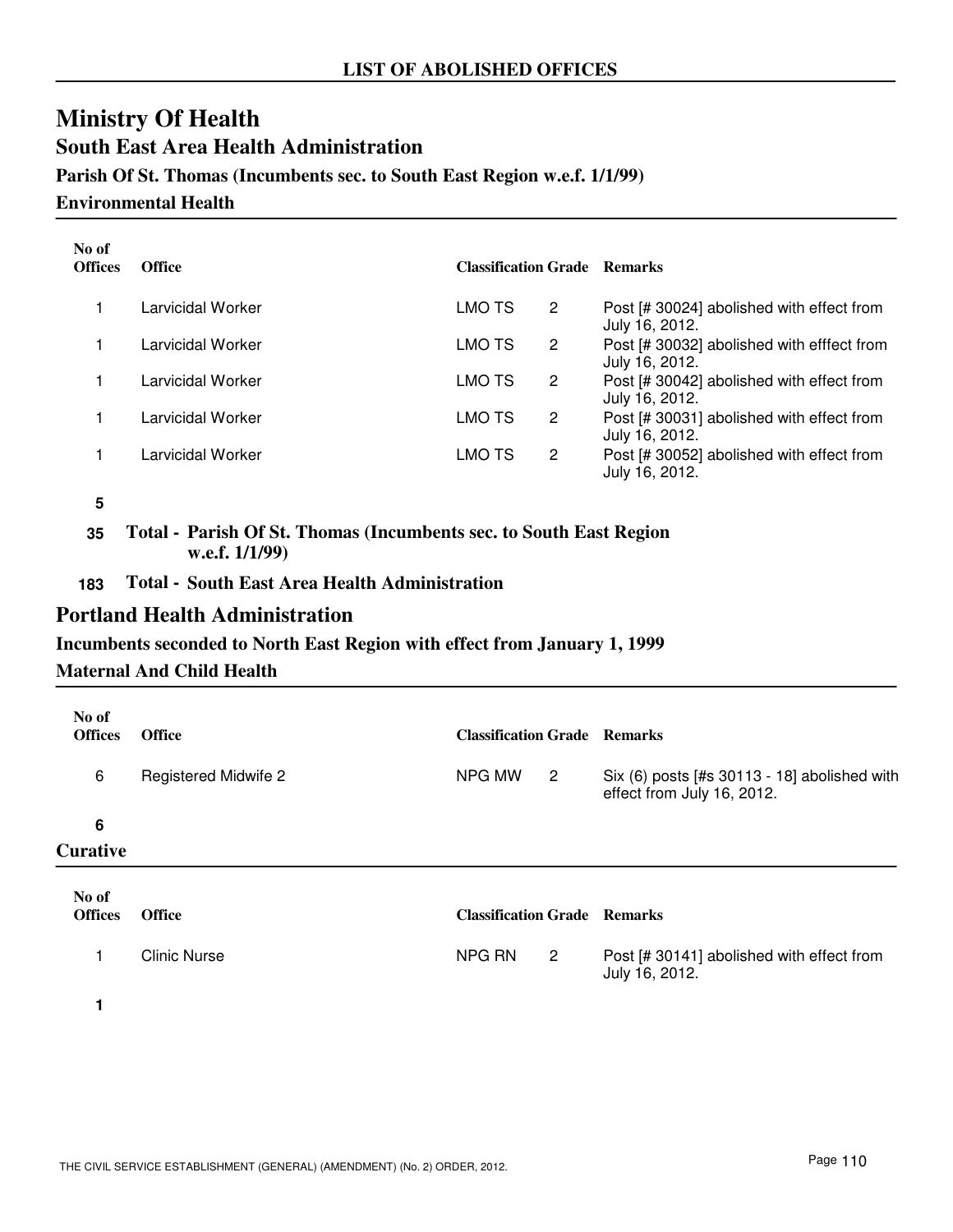# **Ministry Of Health Portland Health Administration**

### **Incumbents seconded to North East Region with effect from January 1, 1999**

**Support Services**

| No of<br><b>Offices</b> | <b>Office</b>  | <b>Classification Grade Remarks</b> |   |                                                                              |
|-------------------------|----------------|-------------------------------------|---|------------------------------------------------------------------------------|
|                         | Ward Attendant | TSS HS                              | 2 | Post [# 30204] abolished with effect from<br>July 16, 2012.                  |
|                         | Maid           | LMO TS                              | 2 | Three (3) posts [#s 30205 - 07] abolished<br>with effect from July 16, 2012. |
|                         | Storeman       | LMO TS                              |   | Post [# 30232] abolished with effect from<br>July 16, 2012.                  |

**5**

**Total - Incumbents seconded to North East Region with effect from January 1, 1999**

**12 Total - Portland Health Administration**

# **St. Mary Health Administration**

### **Incumbents seconded to North East Region with effect from January 1, 1999**

### **Maternal And Child Health**

| No of<br><b>Offices</b> | <b>Office</b>               | <b>Classification Grade Remarks</b> |                |                                                                                |
|-------------------------|-----------------------------|-------------------------------------|----------------|--------------------------------------------------------------------------------|
| 12                      | <b>Registered Midwife 2</b> | NPG MW                              | $\overline{2}$ | Twelve (12) posts [#s 30264 - 75]<br>abolished with effect from July 16, 2012. |
| 12                      |                             |                                     |                |                                                                                |
|                         | Environmental Health        |                                     |                |                                                                                |
| No of                   |                             |                                     |                |                                                                                |

| <b>Offices</b> | <b>Office</b>             | <b>Classification Grade Remarks</b> |   |                                                             |
|----------------|---------------------------|-------------------------------------|---|-------------------------------------------------------------|
|                | Public Health Inspector 6 | <b>PMG PHI</b>                      | 6 | Post [# 30323] abolished with effect from<br>July 16, 2012. |
|                | Public Health Inspector 1 | <b>PMG PHI</b>                      |   | Post [# 30344] abolished with effect from<br>July 16, 2012. |
|                | Insect Inspector          | TSS HS                              | 2 | Post [# 30348] abolished with effect from<br>July 16, 2012. |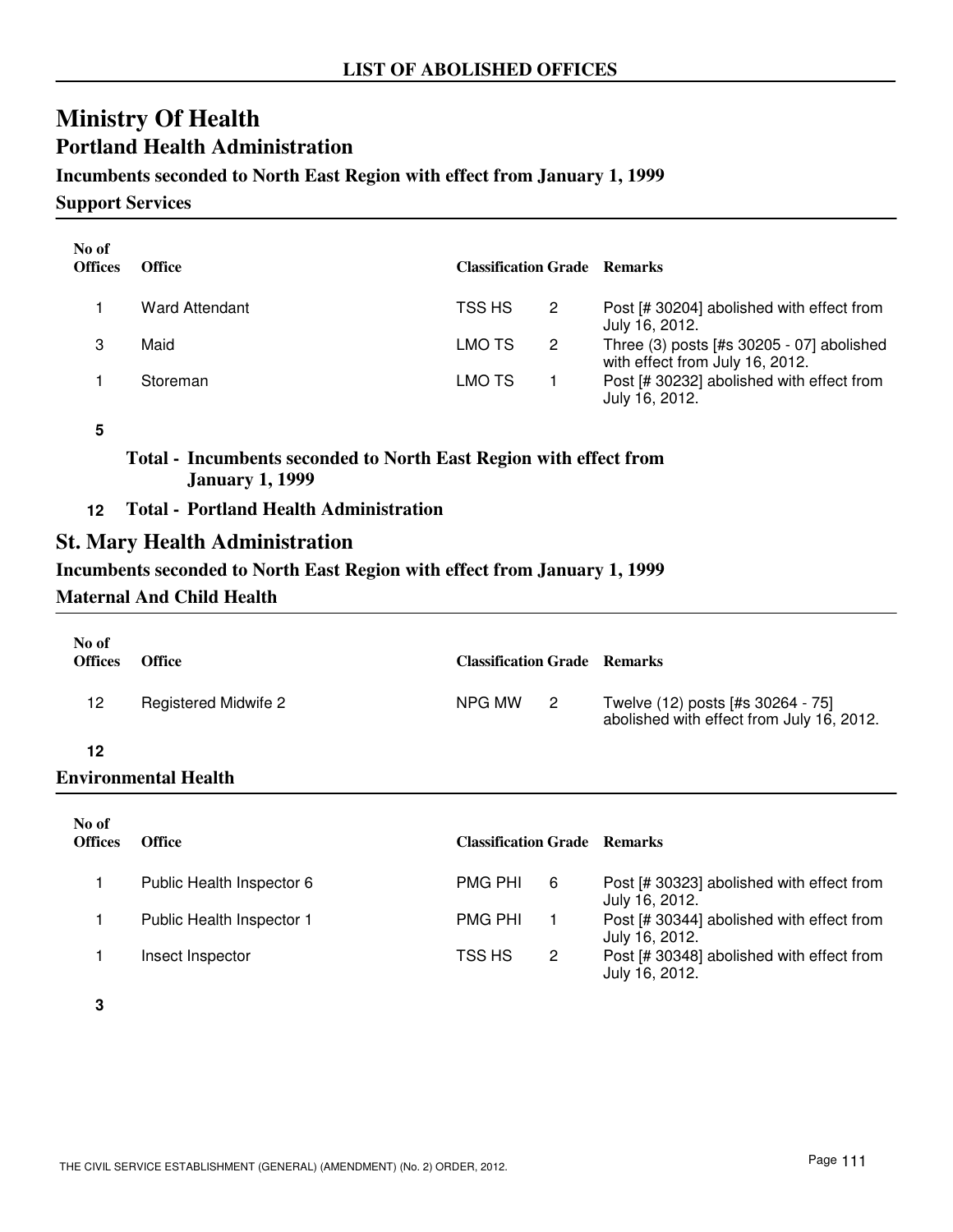# **Ministry Of Health St. Mary Health Administration**

## **Incumbents seconded to North East Region with effect from January 1, 1999**

#### **Curative**

| No of<br><b>Offices</b> | <b>Office</b> | <b>Classification Grade Remarks</b> |                                                                              |
|-------------------------|---------------|-------------------------------------|------------------------------------------------------------------------------|
|                         | Pharmacist    | <b>PMG PHS</b>                      | Post [# 30380] abolished with effect from<br>July 16, 2012.                  |
|                         |               |                                     |                                                                              |
| <b>Support Services</b> |               |                                     |                                                                              |
| No of<br><b>Offices</b> | <b>Office</b> | <b>Classification Grade Remarks</b> |                                                                              |
| 3                       | Maid          | <b>LMO TS</b>                       | Three (3) posts [#s 30416 - 18] abolished<br>with effect from July 16, 2012. |

**3**

**Total - Incumbents seconded to North East Region with effect from January 1, 1999**

**19 Total - St. Mary Health Administration**

# **St. Ann Health Administration**

### **Incumbents seconded to North East Region with effect from January 1, 1999.**

### **Maternal And Child Health**

| No of<br><b>Offices</b> | <b>Office</b>              | <b>Classification Grade</b> |    | <b>Remarks</b>                                                                                                         |
|-------------------------|----------------------------|-----------------------------|----|------------------------------------------------------------------------------------------------------------------------|
|                         | <b>Community Nurse 1</b>   | NPG RN                      | 4  | Post [# 30452] abolished with effect from<br>July 16, 2012.                                                            |
| 8                       | Registered Midwife 2       | NPG MW                      | 2  | Eight (8) posts [#s 30456 - 57, 30459,<br>30469 - 70, 30473 & 30477 - 78] abolished<br>with effect from July 16, 2012. |
|                         | <b>Nutrition Assistant</b> | <b>PMG NDT</b>              | -2 | Post [# 30482] abolished with effect from<br>July 16, 2012.                                                            |
| 10                      |                            |                             |    |                                                                                                                        |

## **Environmental Health**

| No of<br><b>Offices</b> | <b>Office</b>             | <b>Classification Grade Remarks</b> |                                                                            |
|-------------------------|---------------------------|-------------------------------------|----------------------------------------------------------------------------|
|                         | Public Health Inspector 1 | <b>PMG PHI</b>                      | Two (2) posts [#s 30584 - 85] abolished<br>with effect from July 16, 2012. |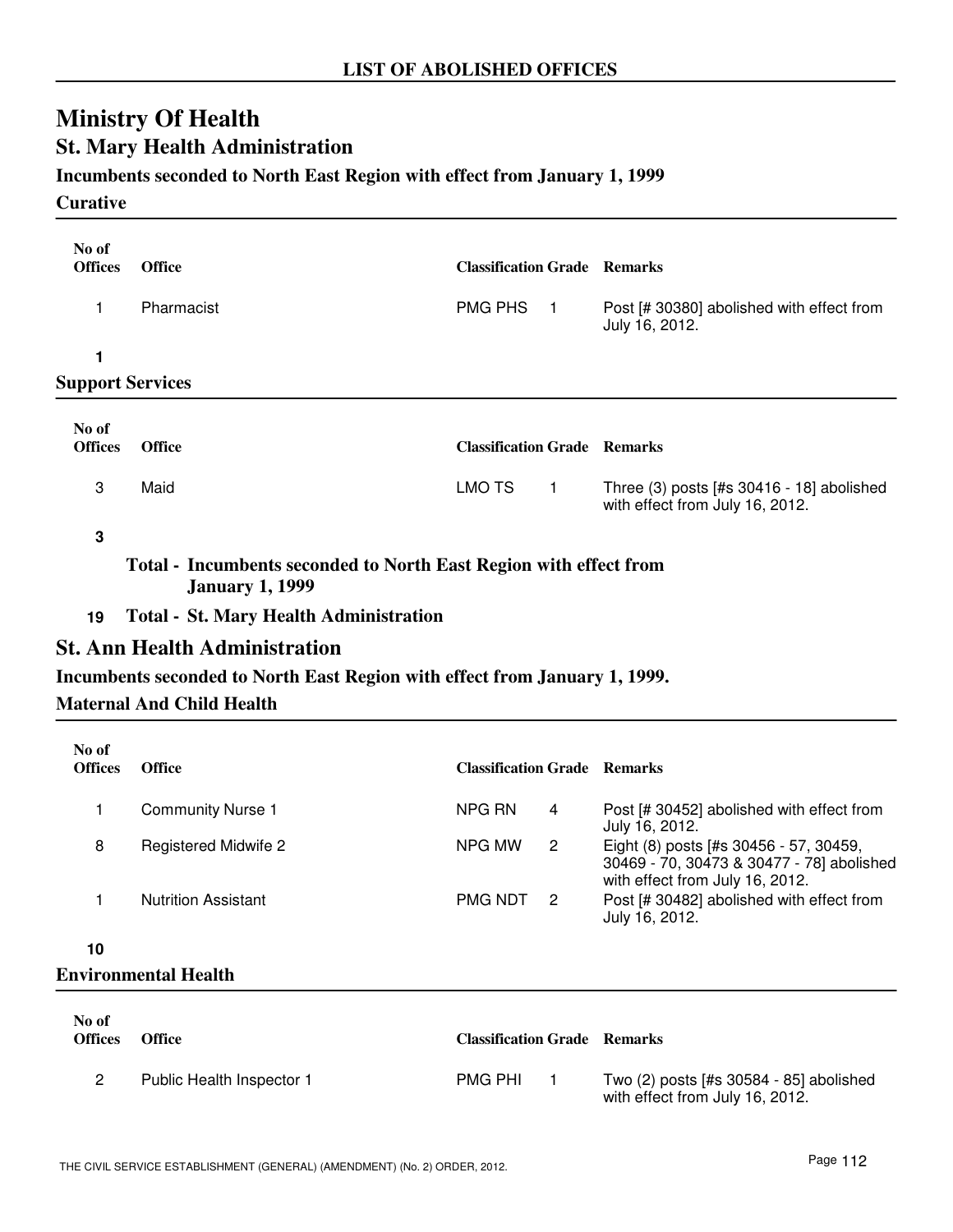# **Ministry Of Health St. Ann Health Administration**

### **Incumbents seconded to North East Region with effect from January 1, 1999.**

#### **Environmental Health**

| No of<br><b>Offices</b> | <b>Office</b>    | <b>Classification Grade Remarks</b> |                |                                                                            |
|-------------------------|------------------|-------------------------------------|----------------|----------------------------------------------------------------------------|
| 2                       | Insect Inspector | TSS HS                              | $\overline{2}$ | Two (2) posts [#s 30592 - 93] abolished<br>with effect from July 16, 2012. |
|                         |                  |                                     |                |                                                                            |

- **Total Incumbents seconded to North East Region with effect from January 1, 1999.**
- **14 Total St. Ann Health Administration**

## **Manchester Health Administration**

### **Incumbents seconded to Southern Region with effect from January 1, 1999.**

### **Maternal And Child Health**

| No of<br><b>Offices</b> | <b>Office</b>                      | <b>Classification Grade Remarks</b> |   |                                                                                   |
|-------------------------|------------------------------------|-------------------------------------|---|-----------------------------------------------------------------------------------|
|                         | <b>Community Nurse 1</b>           | NPG RN                              | 4 | Post [# 30663] abolished with effect from<br>July 16, 2012.                       |
| 11                      | Registered Midwife 2               | NPG MW                              | 2 | Eleven (11) posts [#s 30694 - 30704]<br>abolished with effect from July 16, 2012. |
|                         | Assistant Health Education Officer | GMG AM                              | 2 | Post [# 30705] abolished with effect from<br>July 16, 2012.                       |
|                         | <b>Nutritionist</b>                | PMG ND                              | 2 | Post [# 30706] abolished with effect from<br>July 16, 2012.                       |

#### **14**

**Support Services**

| No of<br><b>Offices</b> | <b>Office</b> | <b>Classification Grade Remarks</b> |                                                                              |
|-------------------------|---------------|-------------------------------------|------------------------------------------------------------------------------|
|                         | Maid          | GLS                                 | Three (3) posts [#s 30823 - 25] abolished<br>with effect from July 16, 2012. |
|                         | Watchman      | GLS                                 | Post [# 30846] abolished with effect from<br>July 16, 2012.                  |

**<sup>4</sup>**

**Total - Incumbents seconded to Southern Region with effect from January 1, 1999.**

### **18 Total - Manchester Health Administration**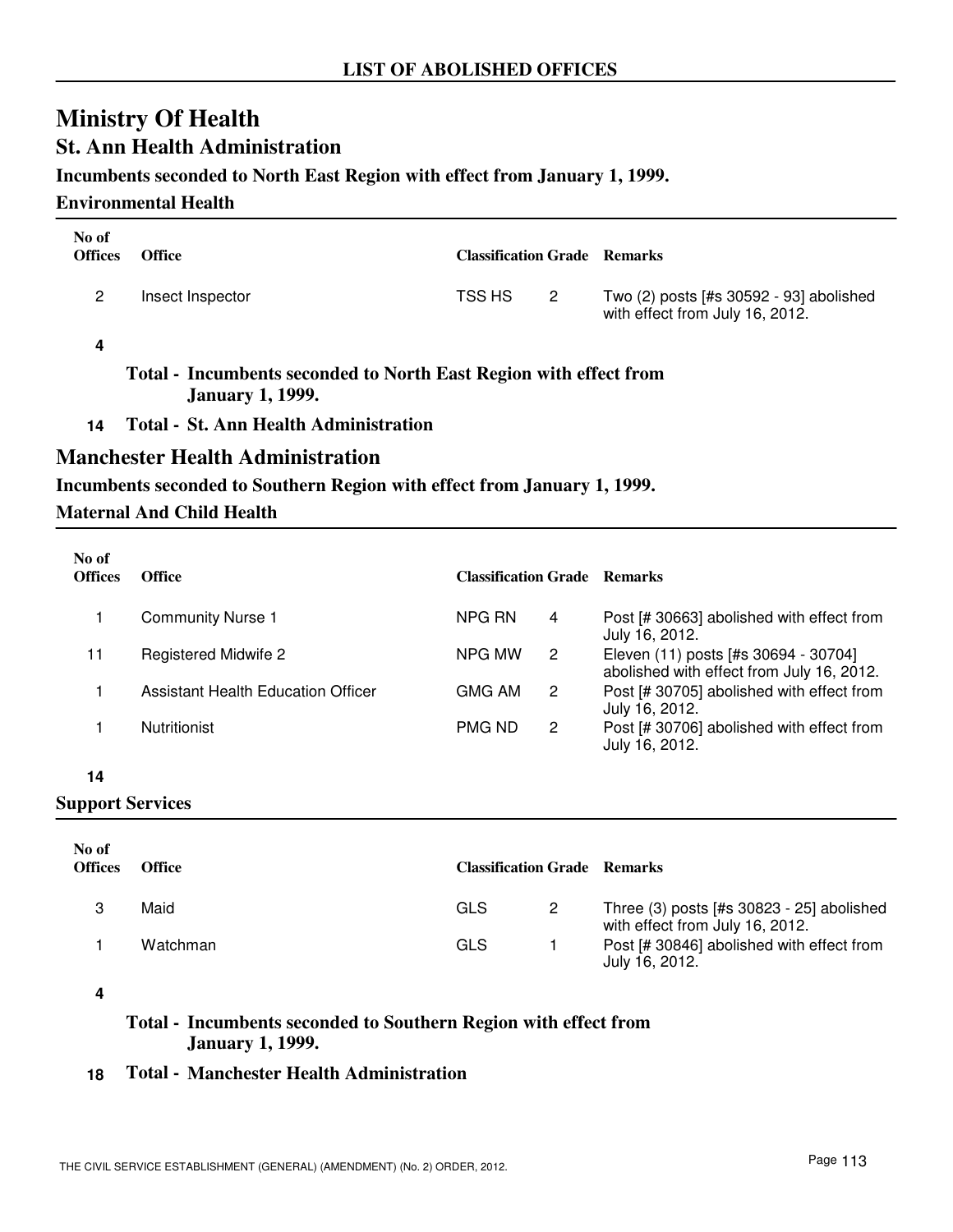# **Ministry Of Health Clarendon Health Administration**

# **Incumbents seconded to Southern Region with effect from January 1, 1999**

### **Maternal And Child Health**

| No of                   |                                   |                                     |                |                                                                             |
|-------------------------|-----------------------------------|-------------------------------------|----------------|-----------------------------------------------------------------------------|
| <b>Offices</b>          | <b>Office</b>                     | <b>Classification Grade Remarks</b> |                |                                                                             |
| 9                       | Midwife 2                         | NPG MW                              | $\overline{2}$ | Nine (9) posts [#s 30909 - 17] abolished<br>with effect from July 16, 2012. |
| $\boldsymbol{9}$        |                                   |                                     |                |                                                                             |
| <b>Curative</b>         |                                   |                                     |                |                                                                             |
| No of<br><b>Offices</b> | <b>Office</b>                     | <b>Classification Grade Remarks</b> |                |                                                                             |
| 1                       | <b>Specialist Nurse</b>           | NPG RN                              | 2              | Post [# 30991] abolished with effect from<br>July 16, 2012.                 |
| 1                       |                                   |                                     |                |                                                                             |
|                         | <b>Environmental Health</b>       |                                     |                |                                                                             |
| No of                   |                                   |                                     |                |                                                                             |
| <b>Offices</b>          | <b>Office</b>                     | <b>Classification Grade Remarks</b> |                |                                                                             |
| 1                       | Insect Inspector                  | TSS HS                              | $\overline{2}$ | Post [# 31059] abolished with effect from<br>July 16, 2012.                 |
| 1                       |                                   |                                     |                |                                                                             |
| <b>Support Services</b> |                                   |                                     |                |                                                                             |
| No of                   |                                   |                                     |                |                                                                             |
| <b>Offices</b>          | <b>Office</b>                     | <b>Classification Grade Remarks</b> |                |                                                                             |
| 1                       | Secretary 2                       | OPS SS                              | $\overline{2}$ | Post [# 31073] abolished with effect from<br>July 16, 2012.                 |
| 1                       |                                   |                                     |                |                                                                             |
|                         | <b>Chapelton Cottage Hospital</b> |                                     |                |                                                                             |
| No of<br><b>Offices</b> | <b>Office</b>                     | <b>Classification Grade Remarks</b> |                |                                                                             |
| $\mathbf{1}$            | <b>Specialist Nurse</b>           | NPG RN                              | $\overline{c}$ | Post [# 31091] abolished with effect from<br>July 16, 2012.                 |
| 1                       |                                   |                                     |                |                                                                             |

### **Total - Incumbents seconded to Southern Region with effect from January 1, 1999**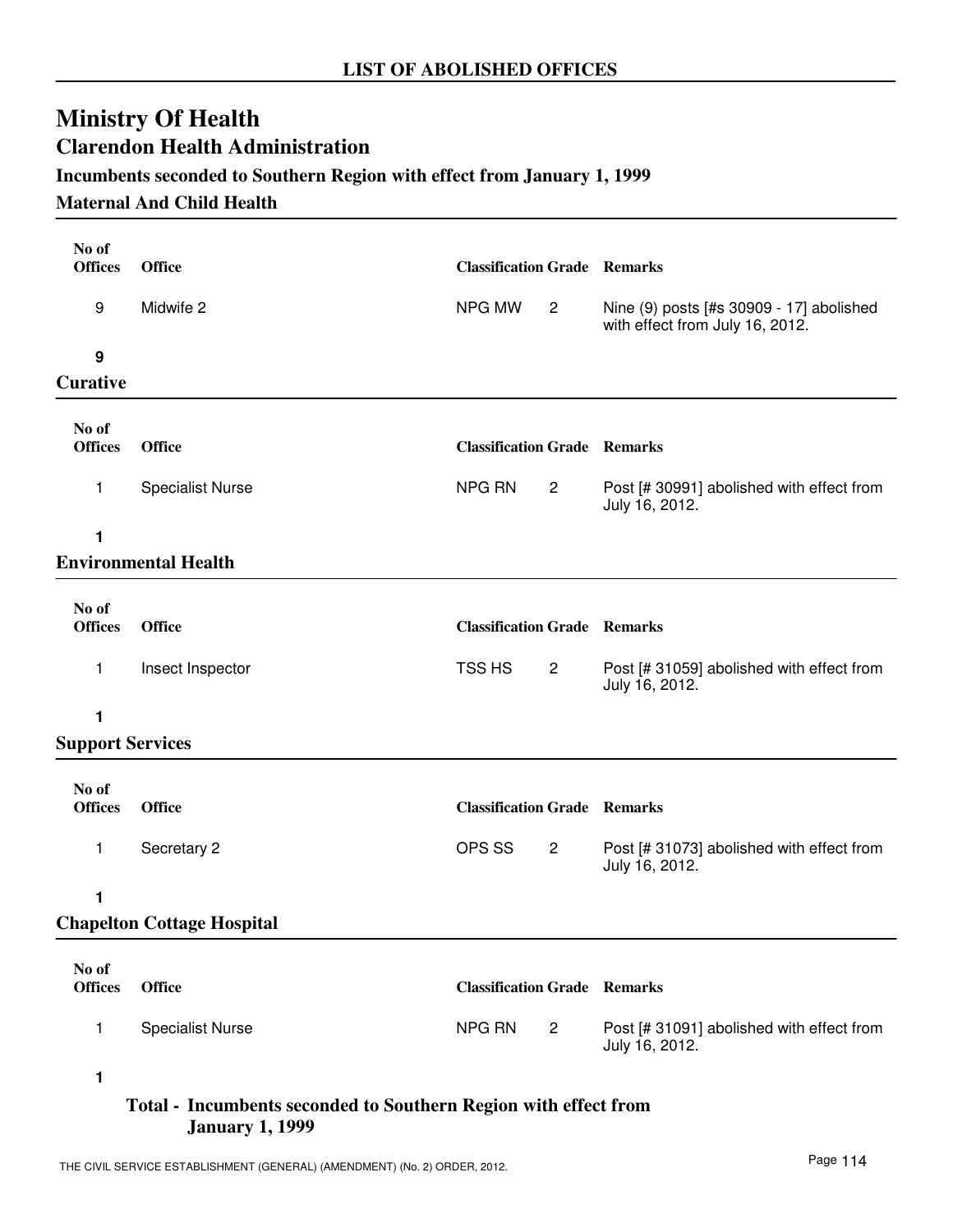# **Clarendon Health Administration**

**13 Total - Clarendon Health Administration**

# **St. Elizabeth Health Administration**

# **Posts Formerly Listed Under Clarendon Health Department**

### **Administration**

| No of<br><b>Offices</b> | <b>Office</b>               | <b>Classification Grade Remarks</b> |   |                                                                                     |
|-------------------------|-----------------------------|-------------------------------------|---|-------------------------------------------------------------------------------------|
|                         | <b>Community Nurse 3</b>    | NPG RN                              | 7 | Post [# 27935] abolished with effect from<br>July 16, 2012.                         |
| 4                       | <b>Registered Midwife 3</b> | NPG MW                              | 3 | Four (4) posts [#s 27940 - 42 & 27945]<br>abolished with effect from July 16, 2012. |
|                         | Clerical Officer 3          | OPS CR                              | 2 | Post [# 28813] abolished with effect from<br>July 16, 2012.                         |
|                         | <b>Senior Secretary</b>     | OPS SS                              | 3 | Post [# 28793] abolished with effect from<br>July 16, 2012.                         |

# **7**

# **Maternal and Child Health**

| No of<br><b>Offices</b> | <b>Office</b>            | <b>Classification Grade Remarks</b> |   |                                                             |
|-------------------------|--------------------------|-------------------------------------|---|-------------------------------------------------------------|
|                         | <b>Community Nurse 1</b> | NPG RN                              | 4 | Post [# 28190] abolished with effect from<br>July 16, 2012. |

# **1**

# **Environmental Health**

| No of<br><b>Offices</b> | <b>Office</b>    | <b>Classification Grade Remarks</b> |   |                                                             |
|-------------------------|------------------|-------------------------------------|---|-------------------------------------------------------------|
|                         | Insect Inspector | TSS HS                              | 2 | Post [# 28733] abolished with effect from<br>July 16, 2012. |
|                         | Oiler            | LMO                                 |   | Post [# 28770] abolished with effect from<br>July 16, 2012. |

#### **2**

| No of<br><b>Offices</b> | Office           | <b>Classification Grade Remarks</b> |                                                                             |
|-------------------------|------------------|-------------------------------------|-----------------------------------------------------------------------------|
|                         | Office Attendant | GLS                                 | Post [# 28852] abolished with effect from<br>July 16, 2012.                 |
|                         | Maid             | GLS                                 | Five (5) posts [#s 28853 - 57] abolished<br>with effect from July 16, 2012. |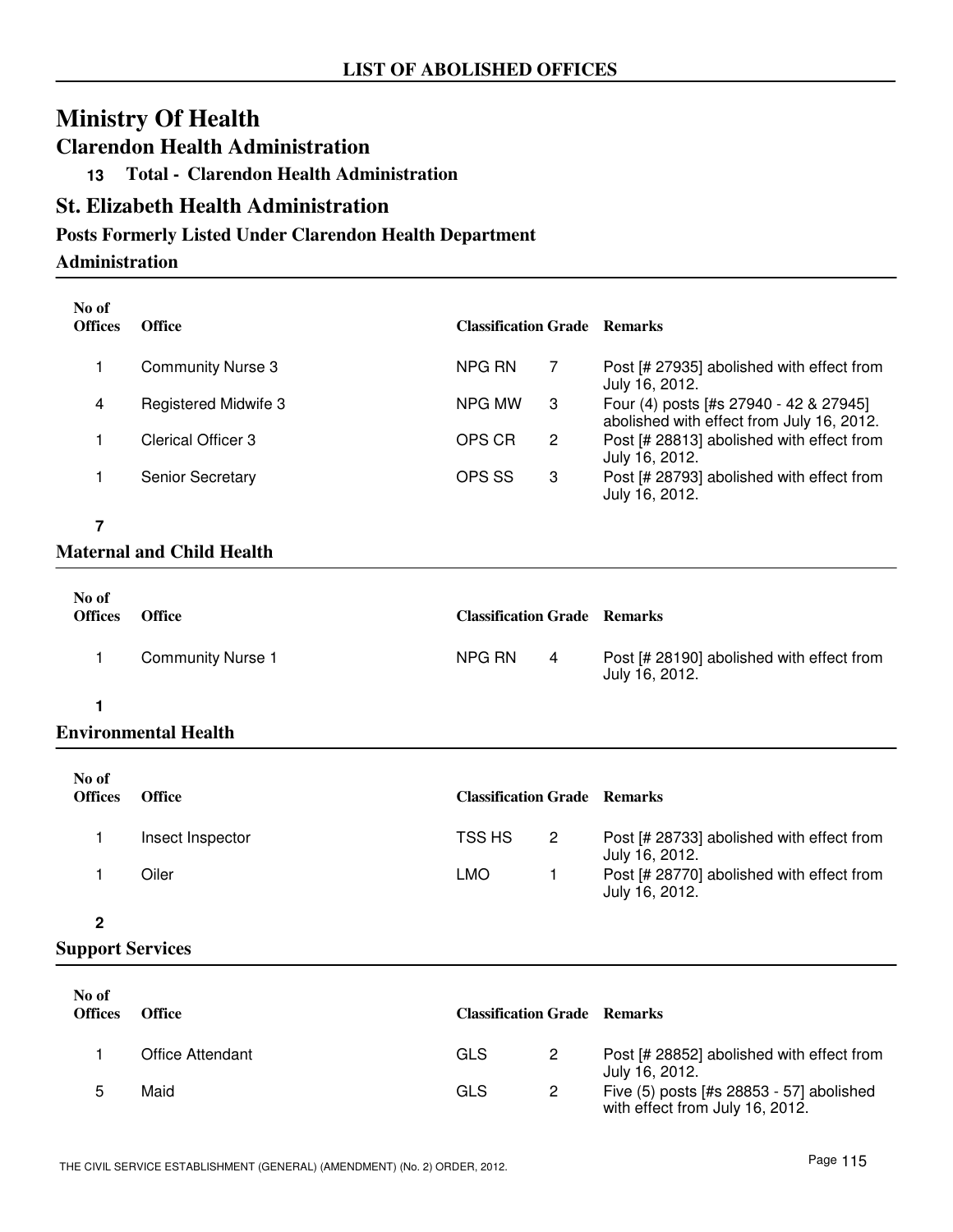# **St. Elizabeth Health Administration**

# **Posts Formerly Listed Under Clarendon Health Department**

| No of<br><b>Offices</b> | <b>Office</b>                                                                                                           | <b>Classification Grade Remarks</b> |                |                                                                 |  |  |  |
|-------------------------|-------------------------------------------------------------------------------------------------------------------------|-------------------------------------|----------------|-----------------------------------------------------------------|--|--|--|
|                         |                                                                                                                         |                                     |                |                                                                 |  |  |  |
| 1                       | Watchman                                                                                                                | <b>GLS</b>                          | $\mathbf{1}$   | Post [# 28954] abolished with effect from<br>July 16, 2012.     |  |  |  |
| $\overline{7}$          |                                                                                                                         |                                     |                |                                                                 |  |  |  |
| 17                      | <b>Total - Posts Formerly Listed Under Clarendon Health Department</b>                                                  |                                     |                |                                                                 |  |  |  |
| 17                      | <b>Total - St. Elizabeth Health Administration</b>                                                                      |                                     |                |                                                                 |  |  |  |
|                         | <b>St. Catherine Health Administration</b>                                                                              |                                     |                |                                                                 |  |  |  |
|                         |                                                                                                                         |                                     |                |                                                                 |  |  |  |
|                         | Incumbents seconded to South East Region with effect from January 1, 1999<br><b>Administrative And Support Services</b> |                                     |                |                                                                 |  |  |  |
|                         |                                                                                                                         |                                     |                |                                                                 |  |  |  |
| No of<br><b>Offices</b> | <b>Office</b>                                                                                                           | <b>Classification Grade Remarks</b> |                |                                                                 |  |  |  |
| $\overline{c}$          | <b>Ward Attendant</b>                                                                                                   | TSS HS                              | 2              | Posts [#s 31141-2] abolished with effect<br>from July 16, 2012. |  |  |  |
| $\overline{\mathbf{2}}$ |                                                                                                                         |                                     |                |                                                                 |  |  |  |
|                         | <b>Maternal And Child Health</b>                                                                                        |                                     |                |                                                                 |  |  |  |
|                         |                                                                                                                         |                                     |                |                                                                 |  |  |  |
| No of<br><b>Offices</b> | <b>Office</b>                                                                                                           | <b>Classification Grade Remarks</b> |                |                                                                 |  |  |  |
| 1                       | Family Life Educator (Specialist Nurse)                                                                                 | NPG RN                              | $\mathbf{2}$   | Post [# 31197] abolished with effect from<br>July 16, 2012.     |  |  |  |
| 1                       |                                                                                                                         |                                     |                |                                                                 |  |  |  |
| <b>Curative</b>         |                                                                                                                         |                                     |                |                                                                 |  |  |  |
|                         |                                                                                                                         |                                     |                |                                                                 |  |  |  |
| No of<br><b>Offices</b> | <b>Office</b>                                                                                                           | <b>Classification Grade Remarks</b> |                |                                                                 |  |  |  |
| 2                       | Pharmacist                                                                                                              | <b>PMG PHS</b>                      | $\overline{2}$ | Posts [#s 31318-9] abolished with effect<br>from July 16, 2012. |  |  |  |
| 2                       |                                                                                                                         |                                     |                |                                                                 |  |  |  |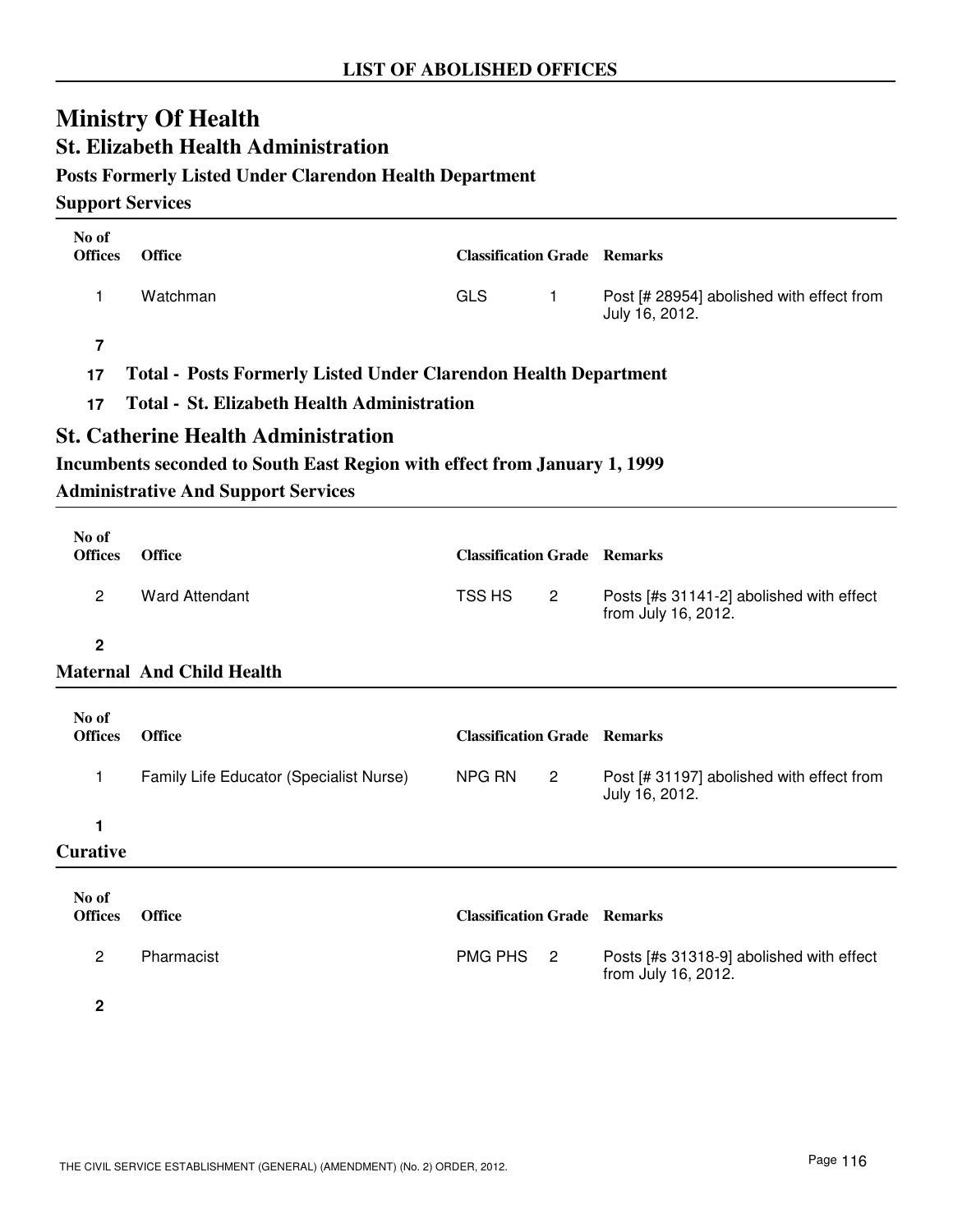# **Ministry Of Health St. Catherine Health Administration**

# **Incumbents seconded to South East Region with effect from January 1, 1999**

#### **Dental Services**

| No of<br><b>Offices</b> | <b>Office</b>             | <b>Classification Grade Remarks</b> |                |                                                                  |
|-------------------------|---------------------------|-------------------------------------|----------------|------------------------------------------------------------------|
| $\overline{2}$          | Dental Nurse 1            | <b>PMG DX</b>                       | $\overline{2}$ | Posts [#s 31336-7] abolished with effect<br>from July 16, 2012.  |
| $\mathbf{2}$            | Environmental Health      |                                     |                |                                                                  |
|                         |                           |                                     |                |                                                                  |
| No of<br><b>Offices</b> | <b>Office</b>             | <b>Classification Grade Remarks</b> |                |                                                                  |
| 3                       | Public Health Inspector 1 | <b>PMG PHI</b>                      | $\mathbf{1}$   | Posts [#s 31380-2] abolished with effect<br>from jkuly 16, 2012. |

**18**

# **Total - Incumbents seconded to South East Region with effect from January 1, 1999**

## **25 Total - St. Catherine Health Administration**

### **Nutrition Programme**

### **Medical And Support Services**

| No of<br><b>Offices</b> | <b>Office</b>          | <b>Classification Grade Remarks</b> |                                                                            |
|-------------------------|------------------------|-------------------------------------|----------------------------------------------------------------------------|
| 2                       | <b>Administrator 2</b> | GMG PMA 2                           | Two (2) posts [#s 31440 - 41] abolished<br>with effect from July 16, 2012. |
| 2                       |                        |                                     |                                                                            |

**2 Total - Nutrition Programme**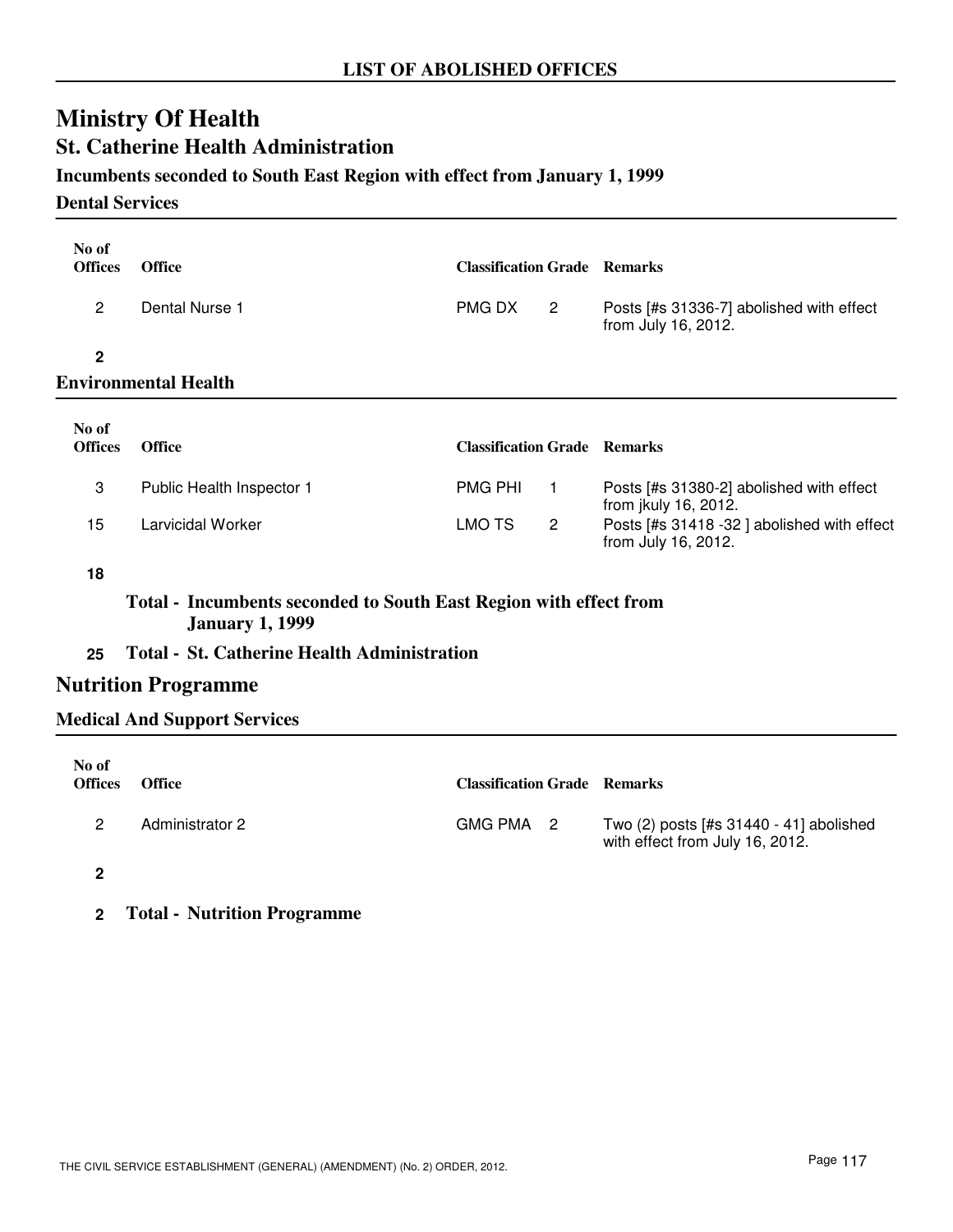# **Kingston Region**

# **Incumbents seconded to South East Region with effect from January 1, 1999**

**Medical And Nursing**

| No of<br><b>Offices</b> | <b>Office</b>           | <b>Classification Grade Remarks</b> |                |                                                                                                            |
|-------------------------|-------------------------|-------------------------------------|----------------|------------------------------------------------------------------------------------------------------------|
| 7                       | Nurse Midwife 2         | NPG RN                              | 3              | Seven (7) posts [#s 31618 - 19, 31625,<br>31627 & 31631 - 33] abolished with effect<br>from July 16, 2012. |
| 1                       | Nurse <sub>2</sub>      | NPG RN                              | 3              | Post [# 31687] abolished with effect from<br>July 16, 2012.                                                |
| 1                       | Nurse <sub>2</sub>      | <b>NPG RN</b>                       | 3              | Post [# 31694] abolished with effect from<br>July 16, 2012.                                                |
| 1                       | Nurse <sub>2</sub>      | <b>NPG RN</b>                       | 3              | Post [# 31699] abolished with effect from<br>July 16, 2012.                                                |
| 1                       | Nurse <sub>2</sub>      | <b>NPG RN</b>                       | 3              | Post [# 31702] abolished with effect from<br>July 16, 2012.                                                |
| 1                       | <b>Specialist Nurse</b> | <b>NPG RN</b>                       | $\overline{c}$ | Post [# 31830] abolished with effect from<br>July 16, 2012.                                                |
| 4                       | <b>Specialist Nurse</b> | NPG RN                              | $\overline{c}$ | Four (4) posts [#s 31824, 31829, 31837 -<br>38] abolished with effect from July 16,<br>2012.               |
| 1                       | Nurse 1                 | <b>NPG RN</b>                       | $\mathbf{1}$   | Post [# 32040] abolished with effect from<br>July 16, 2012.                                                |
| 1                       | Nurse 1                 | <b>NPG RN</b>                       | 1              | Post [# 32043] abolished with effect from<br>July 16, 2012.                                                |
| 1                       | Nurse 1                 | <b>NPG RN</b>                       | 1              | Post [# 32046] abolished with effect from<br>July 16, 2012.                                                |
| $\overline{c}$          | Nurse 1                 | <b>NPG RN</b>                       | $\mathbf{1}$   | Two (2) posts [#s 32037-8] abolished with<br>effect from July 16, 2012.                                    |
| 1                       | Nurse 1                 | <b>NPG RN</b>                       | $\mathbf{1}$   | Post [# 32051] abolished with effect from<br>July 16, 2012.                                                |
| 1                       | Nurse 1                 | <b>NPG RN</b>                       | $\mathbf{1}$   | Post [# 32045] abolished with effect from<br>July 16, 2012.                                                |
| 1                       | Nurse 1                 | <b>NPG RN</b>                       | 1              | Post [# 32053] abolished with effect from<br>July 16, 2012.                                                |
| 1                       | Nurse 1                 | <b>NPG RN</b>                       | 1              | Post [# 32056] abolished with effect from<br>July 16, 2012.                                                |
| 1                       | <b>Assistant Nurse</b>  | <b>NPG EAN</b>                      | $\overline{c}$ | Post [# 32115] abolished with effect from<br>July 16, 2012.                                                |
| 3                       | <b>Assistant Nurse</b>  | <b>NPG EAN</b>                      | 1              | Three (3) posts [#s 32197 - 99] abolished<br>with effect from July 16, 2012.                               |
| 1                       | <b>Assistant Nurse</b>  | <b>NPG EAN</b>                      | $\mathbf 1$    | Post [# 32144] abolished with effect from<br>July 16, 2012.                                                |
| 1                       | <b>Assistant Nurse</b>  | <b>NPG EAN</b>                      | $\mathbf{1}$   | Post [# 32317] abolished with effect from<br>July 16, 2012.                                                |
| 5                       | <b>Assistant Nurse</b>  | <b>NPG EAN</b>                      | $\mathbf{1}$   | Five (5) posts [#s 32348-52] abolished with<br>effect from July 16, 2012.                                  |
| 1                       | <b>Assistant Nurse</b>  | <b>NPG EAN</b>                      | 1              | Post [# 32321] abolished with effect from<br>July 16, 2012.                                                |
| 2                       | <b>Assistant Nurse</b>  | <b>NPG EAN</b>                      | 1              | Two (2) posts [#s 32207 - 08] abolished<br>with effect from July 16, 2012.                                 |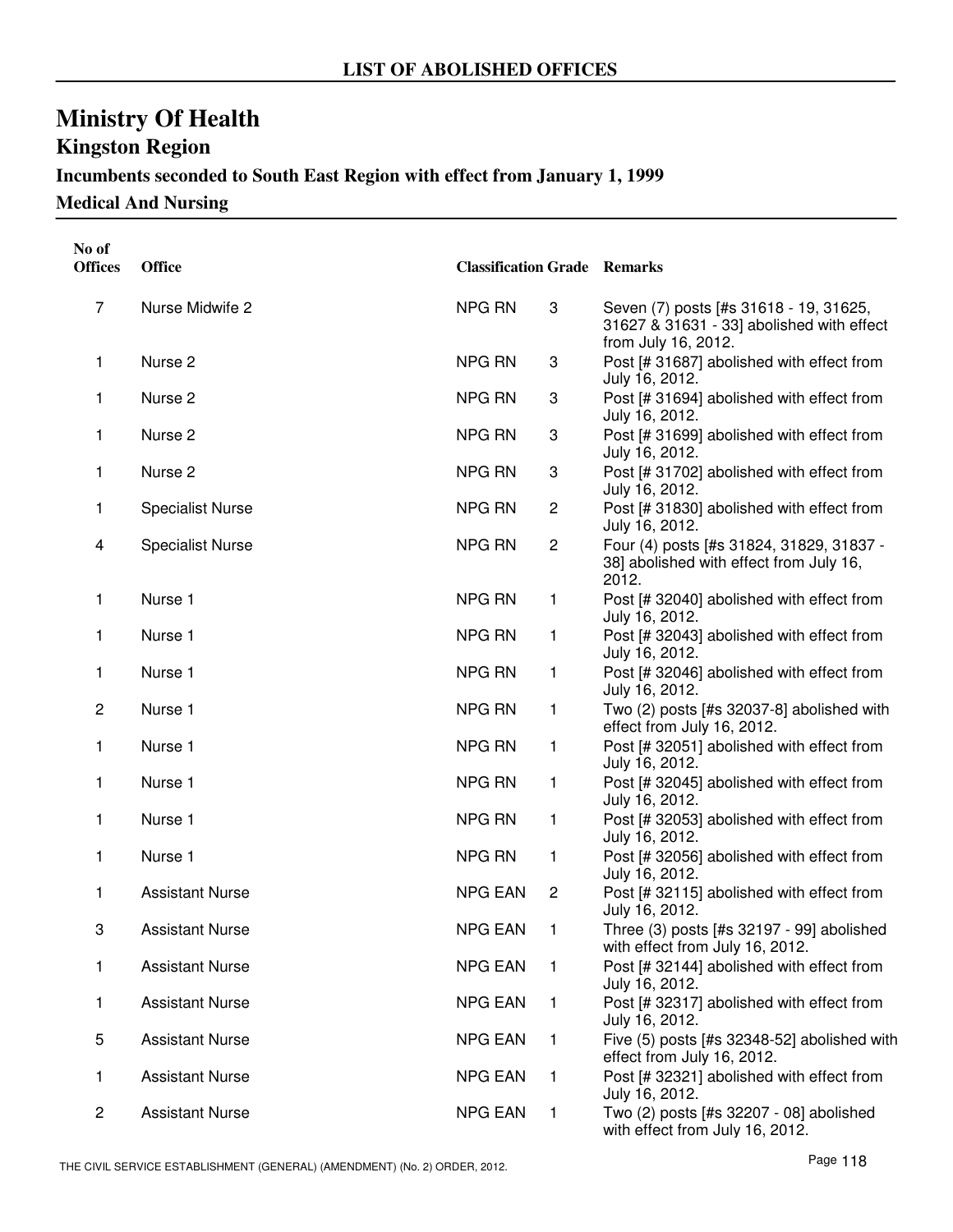# **Kingston Region**

# **Incumbents seconded to South East Region with effect from January 1, 1999**

**Medical And Nursing**

| No of<br><b>Offices</b> | <b>Office</b>          | <b>Classification Grade Remarks</b> |             |                                                                                |
|-------------------------|------------------------|-------------------------------------|-------------|--------------------------------------------------------------------------------|
| 3                       | <b>Assistant Nurse</b> | <b>NPG EAN</b>                      | $\mathbf 1$ | Three $(3)$ posts [#s 32193 - 35] abolished<br>with effect from July 16, 2012. |
|                         | <b>Assistant Nurse</b> | <b>NPG EAN</b>                      | $\mathbf 1$ | Post [# 32222] abolished with effect from<br>July 16, 2012.                    |
|                         | <b>Assistant Nurse</b> | <b>NPG EAN</b>                      | $\mathbf 1$ | Post [# 32238] abolished with effect from<br>July 16, 2012.                    |
|                         | <b>Assistant Nurse</b> | <b>NPG EAN</b>                      | 1           | Post [# 32241] abolished with effect from<br>July 16, 2012.                    |
|                         | <b>Assistant Nurse</b> | <b>NPG EAN</b>                      | 1           | Post [# 32260] abolished with effect from<br>July 16, 2012.                    |
| 6                       | <b>Assistant Nurse</b> | <b>NPG EAN</b>                      | 1           | Six $(6)$ posts [#s 32301 - 6] abolished with<br>effect from July 16, 2012.    |
| 3                       | <b>Assistant Nurse</b> | <b>NPG EAN</b>                      | $\mathbf 1$ | Three $(3)$ posts [#s 32309-11] abolished<br>with effect from July 16, 2012.   |

## **55 Para Medicals**

| No of<br><b>Offices</b> | <b>Office</b>               | <b>Classification Grade Remarks</b> |              |                                                                              |
|-------------------------|-----------------------------|-------------------------------------|--------------|------------------------------------------------------------------------------|
| 1                       | Radiographer                | <b>NPS NPS</b>                      | $\mathbf 1$  | Post [# 32356] abolished with effect from<br>July 16, 2012.                  |
| 1                       | Therapeutic Radiographer 2  | <b>PMG RS</b>                       | 3            | Post [# 32366] abolished with effect from<br>July 16, 2012.                  |
| 1                       | Diagnostic Radiographer     | PMG RS                              | 1            | Post [# 32375] abolished with effect from<br>July 16, 2012.                  |
| 1                       | Diagnostic Radiographer     | <b>PMG RS</b>                       | 1            | Post [# 32385] abolished with effect from<br>July 16, 2012.                  |
| 7                       | Therapeutic Radiographer 1  | PMG RS                              | $\mathbf{2}$ | Seven (7) posts [#s 32388 - 94] abolished<br>with effect from July 16, 2012. |
| 4                       | Diagnostic Radiographer     | PMG RS                              | 1            | Four (4) posts [#s 32380 - 83] abolished<br>with effect from July 16, 2012.  |
| 1                       | Occupational Therapist      | PMG OT                              | 3            | Post [# 32413] abolished with effect from<br>July 16, 2012.                  |
| $\overline{2}$          | Pharmacist                  | PMG PHS                             | 1            | Two $(2)$ posts [#s 32424-5] abolished with<br>effect from July 16, 2012.    |
| 4                       | Pharmacist                  | PMG PHS                             | 1            | Four (4) posts [#s 32428-31] abolished with<br>effect from July 16, 2012.    |
| 5                       | Pharmacist                  | <b>PMG PHS</b>                      | 1            | Five (5) posts [#s 32435-39] abolished with<br>effect from July 16, 2012.    |
| $\overline{2}$          | Pharmacist                  | PMG PHS                             | 1            | Two (2) posts [#s 32443 - 44] abolished<br>with effect from July 16, 2012.   |
| 1                       | <b>Physicist Technician</b> | <b>PST GN</b>                       | $\mathbf{2}$ | Post [# 32453] abolished with effect from<br>July 16, 2012.                  |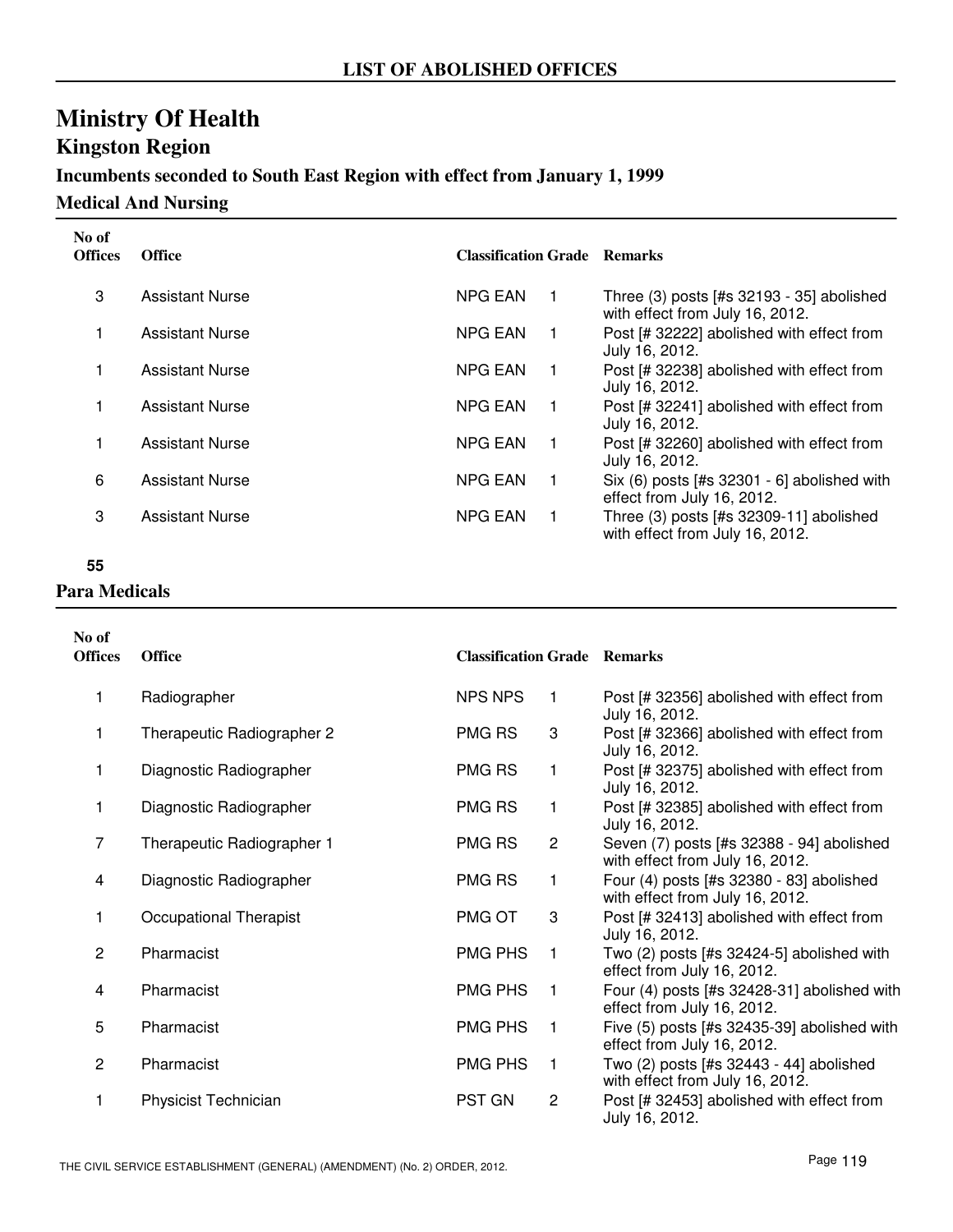# **Kingston Region**

### **Incumbents seconded to South East Region with effect from January 1, 1999**

### **Para Medicals**

| No of<br><b>Offices</b> | <b>Office</b>                             | <b>Classification Grade Remarks</b> |   |                                                                               |
|-------------------------|-------------------------------------------|-------------------------------------|---|-------------------------------------------------------------------------------|
| $\overline{2}$          | <b>Hospital Cadet</b>                     | TSS HS                              | 3 | Two $(2)$ psts [#s 32483-4] abolished with<br>effect from July 16, 2012.      |
| 32                      |                                           |                                     |   |                                                                               |
| <b>Administration</b>   |                                           |                                     |   |                                                                               |
| No of<br><b>Offices</b> | <b>Office</b>                             | <b>Classification Grade Remarks</b> |   |                                                                               |
| 1                       | <b>Supernumerary Financial Controller</b> | FAA                                 | 5 | Post [# 32528] abolished with effect from<br>July 16, 2012.                   |
| 1                       | <b>Accounting Clerk 2</b>                 | <b>FMG AC</b>                       | 2 | Post [# 32548] abolished with effect from                                     |
|                         |                                           |                                     |   |                                                                               |
|                         | Cashier                                   | <b>FMG CS</b>                       | 2 | July 16, 2012.<br>Post [# 32582] abolished with effect from<br>July 16, 2012. |

1 Secretary 1 **Post [# 32634]** abolished wit heffect from July 16, 2012. OPS SS 1 1 Senior Library Assistant **PIDG LA** 2 Post [# 32596] abolished with effect from PIDG LA

July 16, 2012.

July 16, 2012.

#### **6**

| No of<br><b>Offices</b> | <b>Office</b>            | <b>Classification Grade Remarks</b> |                |                                                                                |
|-------------------------|--------------------------|-------------------------------------|----------------|--------------------------------------------------------------------------------|
|                         | <b>Records Officer 1</b> | PIDG RIM                            | 2              | Post [# 32671] abolished with effect from<br>July 16, 2012.                    |
| 25                      | <b>Ward Attendant</b>    | TSS HS                              | $\overline{2}$ | Twenty-five (25) [#s 32831-55] abolished<br>with effect from July 16, 2012.    |
| 5                       | <b>Laundry Attendant</b> | LMO TS                              |                | Five (5) posts [#s 32886-90] abolished with<br>effect from July 16, 2012.      |
| 6                       | Attendant                | <b>LMO TS</b>                       |                | Six (6) posts [#s 32927-32] abolished with<br>effect from July 16, 2012.       |
|                         | <b>Seamstress</b>        | <b>GLS</b>                          | 2              | Post [# 32934] abolished with effect from<br>July 16, 2012.                    |
|                         | Linen Room Supervisor    | AIT                                 | 4              | Post [# 32961] abolished with effect from<br>July 16, 2012.                    |
| 50                      | <b>Ward Attendant</b>    | TSS HS                              | 2              | Fifty (50) posts [#s 32770-32819] abolished<br>with effect from July 16, 2012. |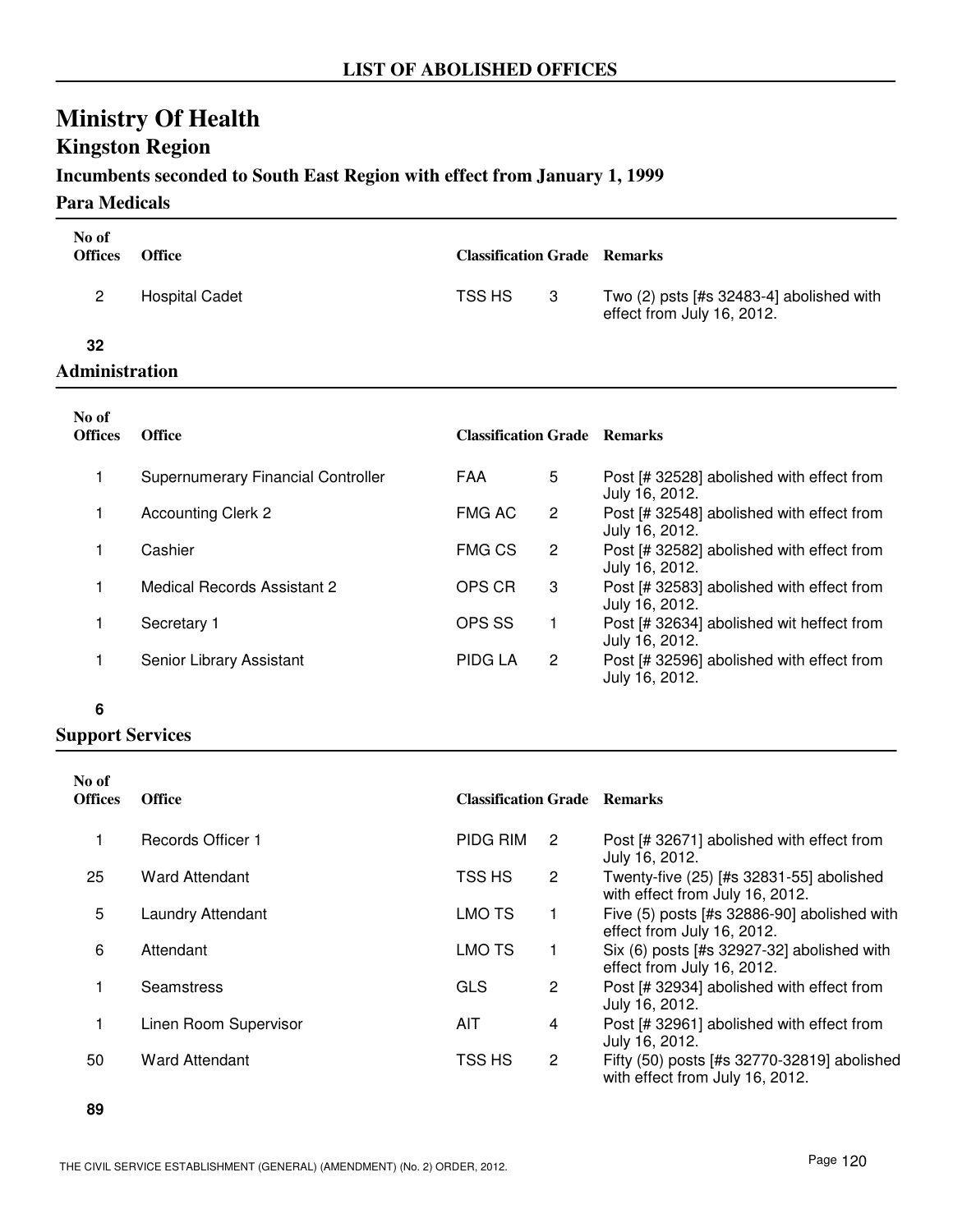# **Ministry Of Health Kingston Region**

## **Incumbents seconded to South East Region with effect from January 1, 1999**

### **Patient Service Section**

| No of<br><b>Offices</b> | <b>Office</b>                  | <b>Classification Grade</b> Remarks |                                                             |
|-------------------------|--------------------------------|-------------------------------------|-------------------------------------------------------------|
|                         | <b>Medical Records Officer</b> | GMG PMA 3                           | Post [# 32972] abolished with effect from<br>July 16, 2012. |
|                         | Medico-Legal Administrator     | GMG PMA 2                           | Post [# 32975] abolished with effect from<br>July 16, 2012. |
|                         |                                |                                     |                                                             |

#### **Asset Management Section**

| No of<br><b>Offices</b> | <b>Office</b>            | <b>Classification Grade Remarks</b> |    |                                                             |
|-------------------------|--------------------------|-------------------------------------|----|-------------------------------------------------------------|
|                         | Asset Manager            | <b>GMG SEG</b>                      | -2 | Post [# 33020] abolished with effect from<br>July 16, 2012. |
|                         | <b>Transport Officer</b> | <b>GMG PMA</b>                      | -2 | Post [# 33022] abolished with effect from<br>July 16, 2012. |
|                         | <b>Inventory Clerk</b>   | OPS CR                              | 4  | Post [# 33027] abolished with effect from<br>July 16, 2012. |
|                         | <b>Inventory Clerk</b>   | OPS CR                              | 3  | Post [# 33029] abolished with effect from<br>July 16, 2012. |
|                         | Driver 1                 | LMO DR                              |    | Post [# 33043] abolished with effect from<br>July 16, 2012. |
|                         | Engineer                 | ASG                                 | 3  | Post [# 33049] abolished with effect from<br>July 16, 2012. |

#### **6**

## **Bustamante Hospital For Children**

| No of<br><b>Offices</b> | <b>Office</b>                | <b>Classification Grade Remarks</b> |                                                                            |
|-------------------------|------------------------------|-------------------------------------|----------------------------------------------------------------------------|
|                         | Chief Medical Technologist 1 | PMG MDT 3                           | Two $(2)$ posts [#s 62917-18] abolished with<br>effect from July 16, 2012. |
|                         |                              |                                     |                                                                            |

#### **2**

## **Kingston Public Hospital**

| No of<br><b>Offices</b> | <b>Office</b> | <b>Classification Grade Remarks</b> |   |                                                             |
|-------------------------|---------------|-------------------------------------|---|-------------------------------------------------------------|
|                         | Accountant 1  | FAA                                 |   | Post [# 32539] abolished with effect from<br>July 16, 2012. |
|                         | Supervisor    | SOG ST                              | 4 | Post [# 27466] abolished with effect from<br>July 16, 2012. |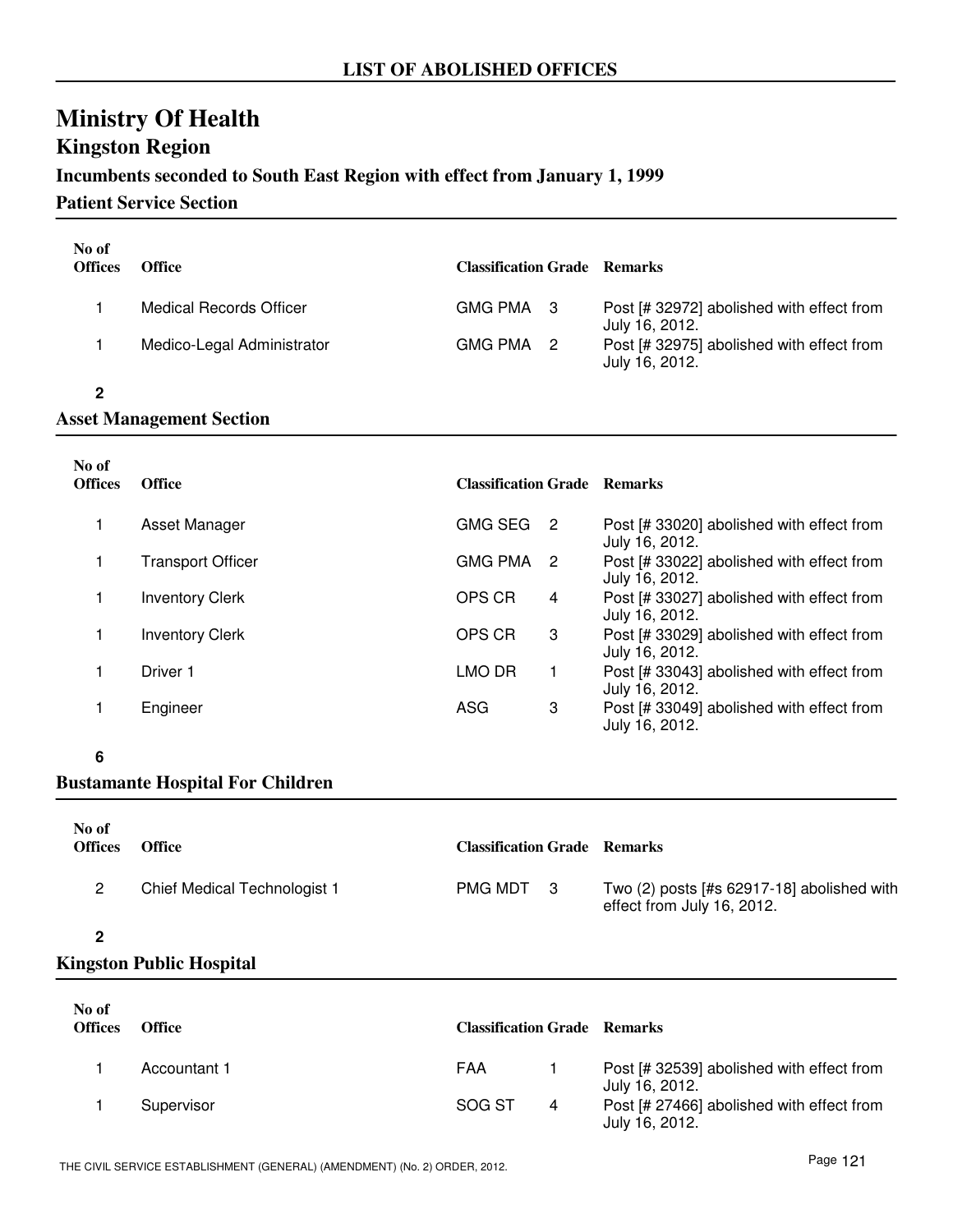# **Kingston Region**

### **Incumbents seconded to South East Region with effect from January 1, 1999**

### **Kingston Public Hospital**

| No of<br><b>Offices</b> | <b>Office</b>                                                                               | <b>Classification Grade Remarks</b> |                |                                                                                    |
|-------------------------|---------------------------------------------------------------------------------------------|-------------------------------------|----------------|------------------------------------------------------------------------------------|
| 1                       | <b>Clerical Officer 3</b>                                                                   | OPS CR                              | $\overline{2}$ | Post [# 27493] abolished with effect from<br>July 16, 2012.                        |
| 3                       |                                                                                             |                                     |                |                                                                                    |
|                         | Total - Incumbents seconded to South East Region with effect from<br><b>January 1, 1999</b> |                                     |                |                                                                                    |
| 195                     | <b>Total - Kingston Region</b>                                                              |                                     |                |                                                                                    |
|                         | <b>St. Thomas Region</b>                                                                    |                                     |                |                                                                                    |
|                         | Incumbents seconded to South East Region with effect from January 1, 1999                   |                                     |                |                                                                                    |
|                         | <b>Medical And Nursing</b>                                                                  |                                     |                |                                                                                    |
| No of<br><b>Offices</b> | <b>Office</b>                                                                               | <b>Classification Grade Remarks</b> |                |                                                                                    |
|                         |                                                                                             |                                     |                |                                                                                    |
| 7                       | Nurse 2                                                                                     | NPG RN                              | 3              | Seven (7) posts [#s 33104-09 & 33114]<br>abolished with effect from July 16, 2012. |
| 1                       | <b>Registered Midwife 3</b>                                                                 | NPG MW                              | 3              | Post [# 33191] abolished with effect from<br>July 16, 2012.                        |

4 Registered Midwife 1 **Four (4) posts [#s 33195-98]** abolished with effect from July 16, 2012. NPG MW 1

**12**

# **Para Medicals**

| No of<br><b>Offices</b> | <b>Office</b> | <b>Classification Grade Remarks</b> |                                                             |
|-------------------------|---------------|-------------------------------------|-------------------------------------------------------------|
|                         | Pharmacist    | PMG PHS 2                           | Post [# 33200] abolished with effect from<br>July 16, 2012. |
|                         | Pharmacist    | PMG PHS                             | Post [# 33204] abolished with effect from<br>July 16, 2012. |

### **2**

### **Administration**

| No of<br><b>Offices</b> | <b>Office</b>          | <b>Classification Grade Remarks</b> |   |                                                             |
|-------------------------|------------------------|-------------------------------------|---|-------------------------------------------------------------|
|                         | Hospital Administrator | GMG AM                              | 2 | Post [# 33212] abolished with effect from<br>July 16, 2012. |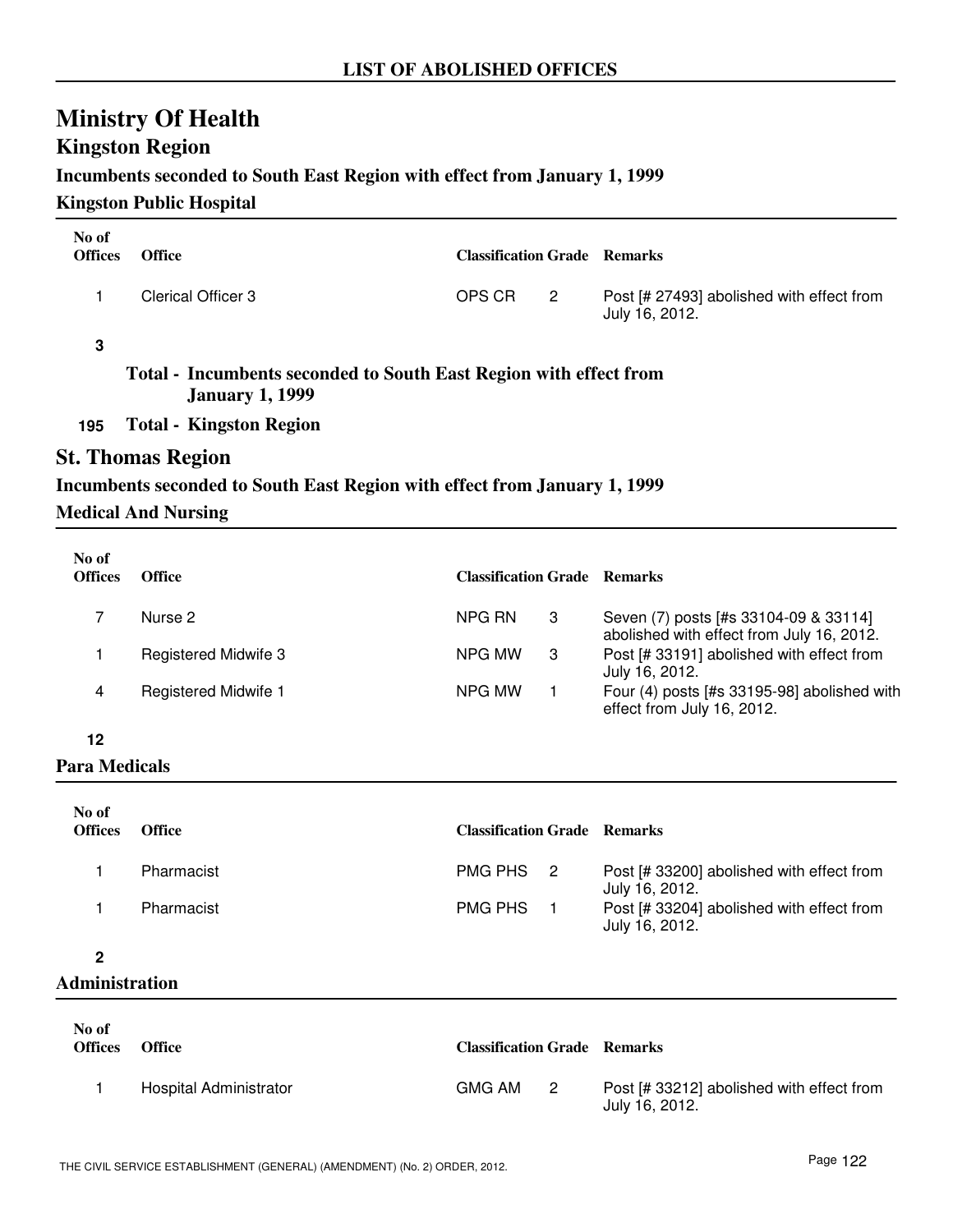# **Ministry Of Health St. Thomas Region Incumbents seconded to South East Region with effect from January 1, 1999 Administration 1**

**Support Services**

| No of<br>Offices | <b>Office</b>             | <b>Classification Grade Remarks</b> |                                                                            |
|------------------|---------------------------|-------------------------------------|----------------------------------------------------------------------------|
|                  | <b>Hospital Attendant</b> | <b>LMO TS</b>                       | Post [# 33290] abolished with effect from<br>July 16, 2012.                |
|                  | <b>Hospital Attendant</b> | <b>LMO TS</b>                       | Post [# 33296] abolished with effect from<br>July 16, 2012.                |
| 2                | Hospital Attendant        | LMO TS                              | Two $(2)$ posts [#s 33310-11] abolished with<br>effect from July 16, 2012. |
| 2                | <b>Hospital Attendant</b> | <b>LMO TS</b>                       | Two (2) posts [#s 33302-3] abolished with<br>effect from July 16, 2012.    |
| 2                | <b>Hospital Attendant</b> | <b>LMO TS</b>                       | Two (2) posts [#s 33318-19] abolished with<br>effect from July 16, 2012.   |
|                  | <b>Hospital Attendant</b> | LMO TS                              | Post [# 33334] abolished with effect from<br>July 16, 2012.                |
| 3                | <b>Hospital Attendant</b> | <b>LMO TS</b>                       | Three (3) posts [#s 33328-30] abolished<br>wtih effect from July 16, 2012. |

**12**

## **Total - Incumbents seconded to South East Region with effect from January 1, 1999**

**27 Total - St. Thomas Region**

## **Port Antonio Region**

# **Incumbents seconded to North East Region with effect from January 1, 1999 Medical And Nursing**

| No of<br><b>Offices</b> | Office                          | <b>Classification Grade Remarks</b> |   |                                                                                     |
|-------------------------|---------------------------------|-------------------------------------|---|-------------------------------------------------------------------------------------|
|                         | Nurse 2                         | NPG RN                              | 3 | Three (3) posts [#s 33358, 33364 - 65]<br>abolished with effect from July 16, 2012. |
| 2                       | <b>Enrolled Assistant Nurse</b> | NPG EAN                             | 2 | Two (2) posts [#s 33410 - 11] abolished<br>with effect from July 16, 2012.          |
|                         | Assistant Nurse                 | <b>NPG EAN</b>                      |   | Post [# 33412] abolished with effect from<br>July 16, 2012.                         |

**6**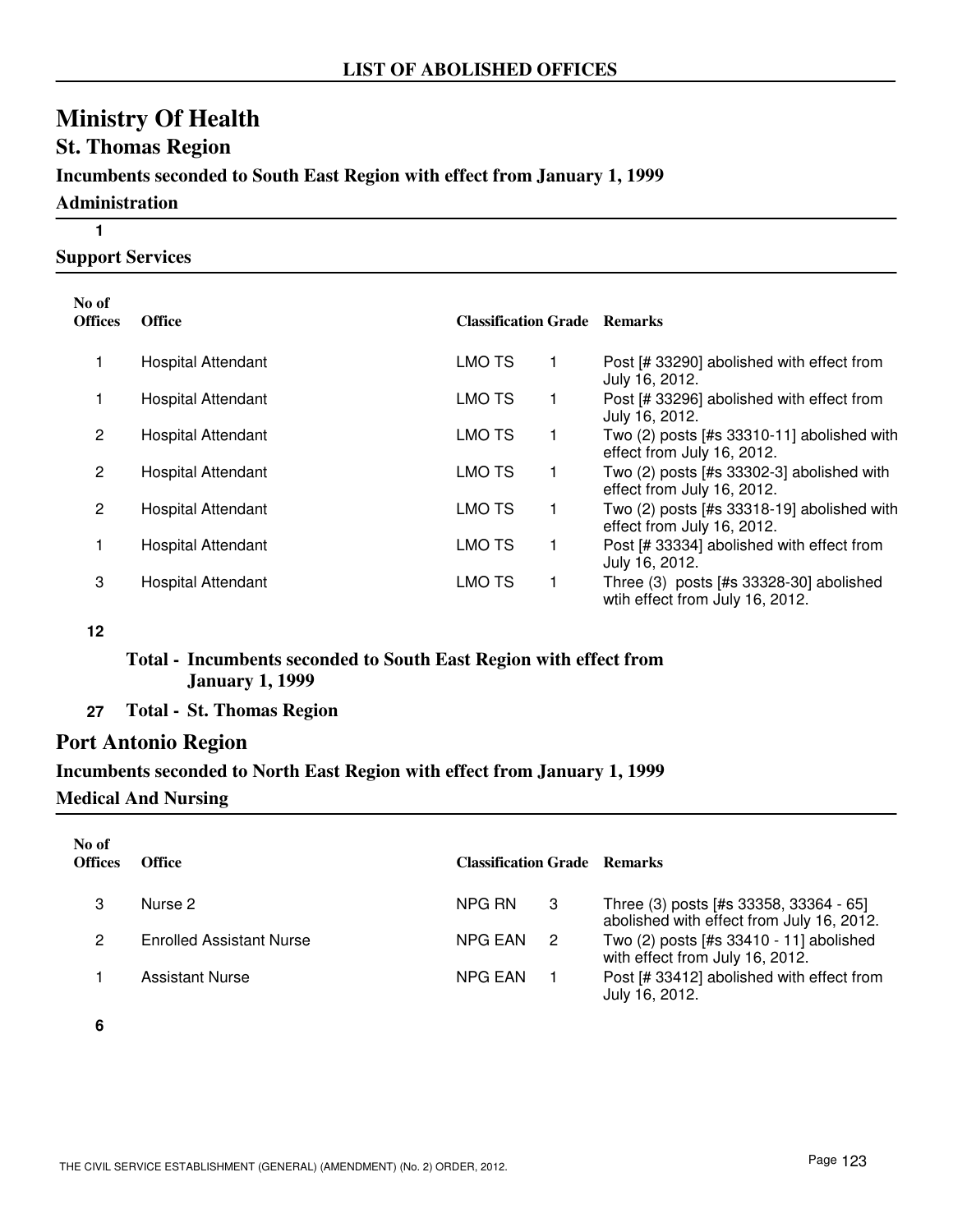# **Port Antonio Region**

# **Incumbents seconded to North East Region with effect from January 1, 1999**

### **Para Medicals**

| No of<br><b>Offices</b>    | <b>Office</b>                                                                               | <b>Classification Grade Remarks</b> |                  |                                                                             |  |  |
|----------------------------|---------------------------------------------------------------------------------------------|-------------------------------------|------------------|-----------------------------------------------------------------------------|--|--|
| 4                          | Pharmacist                                                                                  | <b>PMG PHS</b>                      | $\blacksquare$ 1 | Four (4) posts [#s 33455 - 58] abolished<br>with effect from July 16, 2012. |  |  |
| $\overline{\mathbf{4}}$    |                                                                                             |                                     |                  |                                                                             |  |  |
| Administration             |                                                                                             |                                     |                  |                                                                             |  |  |
| No of                      |                                                                                             |                                     |                  |                                                                             |  |  |
| <b>Offices</b>             | <b>Office</b>                                                                               | <b>Classification Grade Remarks</b> |                  |                                                                             |  |  |
| 1                          | <b>Clerical Officer 3</b>                                                                   | OPS CR                              | $\overline{2}$   | Post [# 33480] abolished with effect from<br>July 16, 2012.                 |  |  |
| 1                          |                                                                                             |                                     |                  |                                                                             |  |  |
| <b>Support Services</b>    |                                                                                             |                                     |                  |                                                                             |  |  |
| No of                      |                                                                                             |                                     |                  |                                                                             |  |  |
| <b>Offices</b>             | <b>Office</b>                                                                               | <b>Classification Grade Remarks</b> |                  |                                                                             |  |  |
| 1                          | Linen Room Attendant                                                                        | <b>LMO TS</b>                       | 3                | Post [# 33504] abolished with effect from<br>July 16, 2012.                 |  |  |
| 1                          |                                                                                             |                                     |                  |                                                                             |  |  |
|                            | Total - Incumbents seconded to North East Region with effect from<br><b>January 1, 1999</b> |                                     |                  |                                                                             |  |  |
| 12                         | <b>Total - Port Antonio Region</b>                                                          |                                     |                  |                                                                             |  |  |
|                            | <b>Port Maria Region</b>                                                                    |                                     |                  |                                                                             |  |  |
|                            | Incumbents seconded to North East Region with effect from January 1, 1999                   |                                     |                  |                                                                             |  |  |
| <b>Medical And Nursing</b> |                                                                                             |                                     |                  |                                                                             |  |  |

| No of<br><b>Offices</b> | <b>Office</b>            | <b>Classification Grade Remarks</b> |    |                                                                               |
|-------------------------|--------------------------|-------------------------------------|----|-------------------------------------------------------------------------------|
| 2                       | Junior Resident          | MDG MO                              |    | Two (2) posts [#s 33575 & 50231]<br>abolished with effect from July 16, 2012. |
|                         | Nurse 2                  | NPG RN                              | 3  | Post [# 33586] abolished with effect from<br>July 16, 2012.                   |
|                         | Enrolled Assistant Nurse | NPG EAN                             | -2 | Post [# 33676] abolished with effect from<br>July 16, 2012.                   |
| 2                       | <b>Assistant Nurse 1</b> | <b>NPG EAN</b>                      |    | Two (2) posts [#s 33710 & 27613]<br>abolished with effect from July 16, 2012. |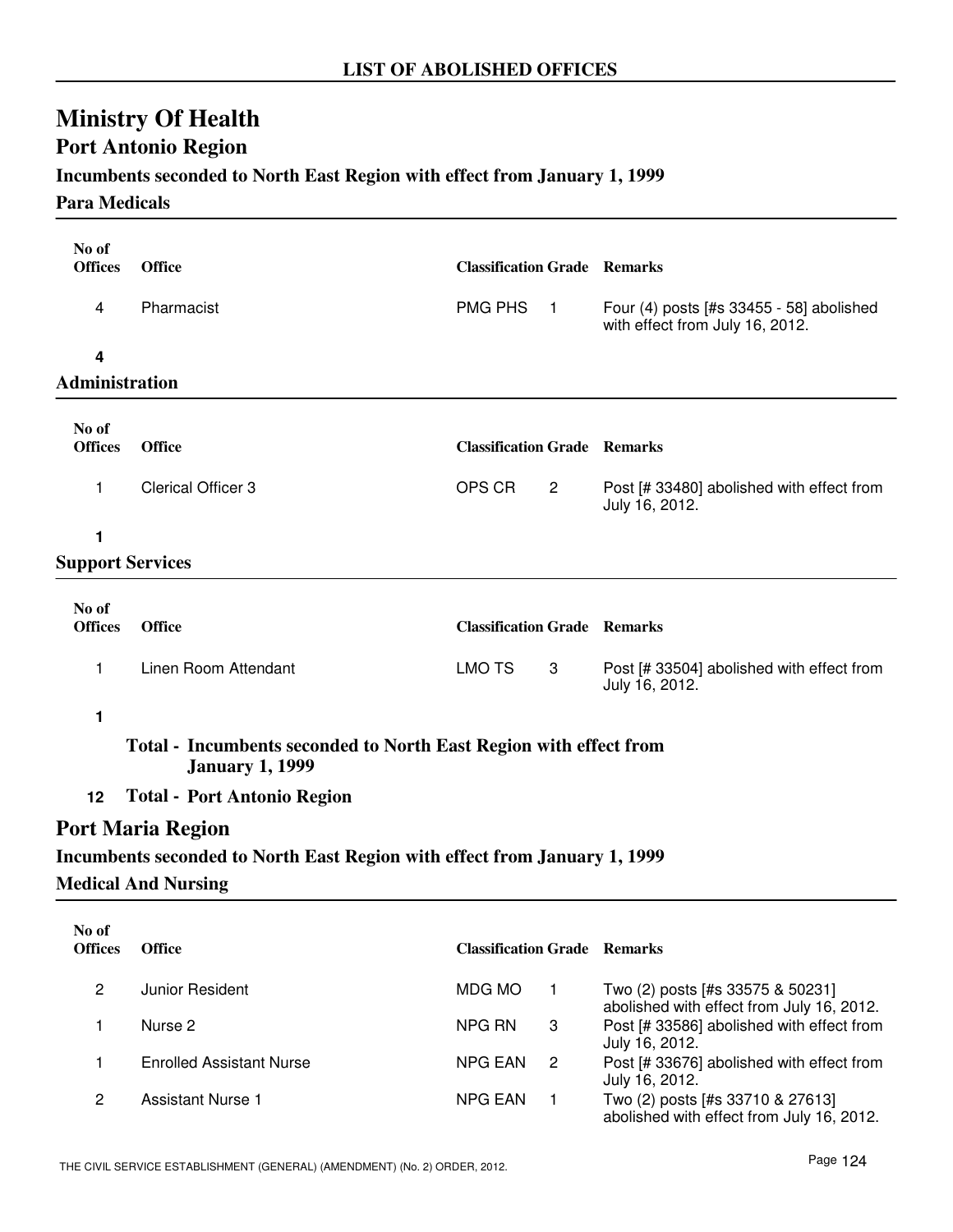# **Port Maria Region**

### **Incumbents seconded to North East Region with effect from January 1, 1999**

#### **Medical And Nursing**

| No of<br><b>Offices</b> | <b>Office</b>               | <b>Classification Grade Remarks</b> |                  |                                                                            |
|-------------------------|-----------------------------|-------------------------------------|------------------|----------------------------------------------------------------------------|
| 1                       | <b>Registered Midwife 3</b> | NPG MW                              | 3                | Post [# 33715] abolished with effect from<br>July 16, 2012.                |
| 7                       |                             |                                     |                  |                                                                            |
| <b>Para Medicals</b>    |                             |                                     |                  |                                                                            |
| No of<br><b>Offices</b> | <b>Office</b>               | <b>Classification Grade Remarks</b> |                  |                                                                            |
| 1                       | Pharmacist                  | <b>PMG PHS</b>                      | $\blacksquare$ 1 | Post [# 33736] abolished with effect from<br>July 16, 2012.                |
| 1                       |                             |                                     |                  |                                                                            |
| <b>Administration</b>   |                             |                                     |                  |                                                                            |
| No of<br><b>Offices</b> | <b>Office</b>               | <b>Classification Grade Remarks</b> |                  |                                                                            |
| 1                       | <b>Station Attendant</b>    | <b>LMO TS</b>                       | $\overline{1}$   | Post [# 27631] abolished with effect from<br>July 16, 2012.                |
| 1                       |                             |                                     |                  |                                                                            |
| <b>Support Services</b> |                             |                                     |                  |                                                                            |
| No of<br><b>Offices</b> | <b>Office</b>               | <b>Classification Grade Remarks</b> |                  |                                                                            |
| 1                       | <b>Hospital Attendant</b>   | <b>LMO TS</b>                       | $\mathbf{1}$     | Post [# 33798] abolished with effect from<br>July 16, 2012.                |
| 2                       | Watchman                    | <b>LMO TS</b>                       | $\mathbf{1}$     | Two (2) posts [#s 33902 - 03] abolished<br>with effect from July 16, 2012. |

### **3**

# **Total - Incumbents seconded to North East Region with effect from January 1, 1999**

**12 Total - Port Maria Region**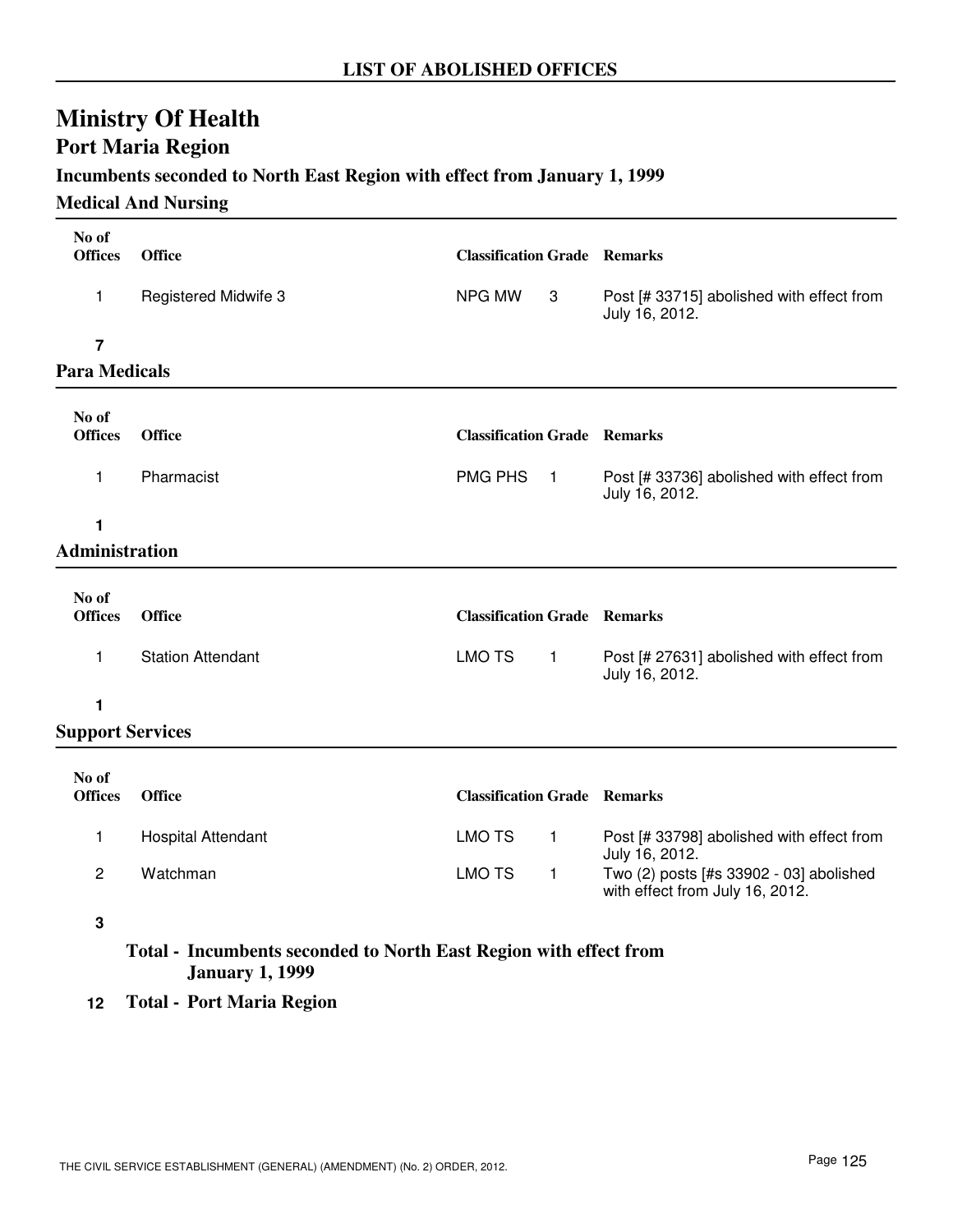# **St. Ann's Bay Region**

### **Incumbents seconded to North East Region with effect from January 1, 1999**

**Medical And Nursing**

| No of<br><b>Offices</b>                                           | <b>Office</b>     | <b>Classification Grade Remarks</b> |                                                                                        |  |
|-------------------------------------------------------------------|-------------------|-------------------------------------|----------------------------------------------------------------------------------------|--|
| З                                                                 | Assistant Nurse 1 | NPG EAN                             | Three (3) posts [#s 34028, 34045 & 34053]<br>abolished with effect from July 16, 2012. |  |
|                                                                   |                   |                                     |                                                                                        |  |
| Total - Incumbents seconded to North East Region with effect from |                   |                                     |                                                                                        |  |

**January 1, 1999**

**3 Total - St. Ann's Bay Region**

# **Montego Bay Region**

# **Incumbents seconded to Western Region with effect from January 1, 1999**

### **Medical And Nursing**

| No of<br><b>Offices</b> | <b>Office</b>             | <b>Classification Grade Remarks</b> |                |                                                                            |
|-------------------------|---------------------------|-------------------------------------|----------------|----------------------------------------------------------------------------|
| 1                       | <b>Scientific Officer</b> | SOG ST                              | $\overline{7}$ | Post [# 50255] abolished with effect from<br>July 16, 2012.                |
| 1                       | Senior Resident           | <b>MDG MO</b>                       | 3              | Post [# 34252] abolished with effect from<br>July 16, 2012.                |
| 1                       | Senior Resident           | <b>MDG MO</b>                       | 3              | Post [# 34255] abolished with effect from<br>July 16, 2012.                |
| 1                       | Senior Resident           | MDG MO                              | 3              | Post [# 34250] abolished with effect from<br>July 16, 2012.                |
| 1                       | Senior Resident           | <b>MDG MO</b>                       | 3              | Post [# 34248] abolished with effect from<br>July 16, 2012.                |
| 1                       | <b>Assistant Nurse 1</b>  | <b>NPG EAN</b>                      | $\mathbf{1}$   | Post [# 34694] abolished with effect from<br>July 16, 2012.                |
| $\overline{7}$          | Assistant Nurse 1         | <b>NPG EAN</b>                      | $\mathbf{1}$   | Seven (7) posts [#s 34681-7] abolished<br>with effect from July 16, 2012.  |
| $\overline{c}$          | <b>Assistant Nurse 1</b>  | <b>NPG EAN</b>                      | $\mathbf{1}$   | Two (2) posts [#s 34690-1] abolished with<br>effect from July 16, 2012.    |
| $\overline{c}$          | <b>Assistant Nurse 1</b>  | <b>NPG EAN</b>                      | $\mathbf{1}$   | Post [# 34677] abolished with effect from<br>July 16, 2012.                |
| 1                       | Junior Resident           | <b>MDG MO</b>                       | $\mathbf{1}$   | Post [# 50248] abolished with effect from<br>July 16, 2012.                |
| $\overline{2}$          | <b>Assistant Nurse 1</b>  | <b>NPG EAN</b>                      | $\mathbf{1}$   | Two (2) posts [#s 34692 - 93] abolished<br>with effect from July 16, 2012. |
| $\overline{c}$          | <b>Assistant Nurse 1</b>  | <b>NPG EAN</b>                      | $\mathbf{1}$   | Two (2) posts [#s 34695-96] abolished with<br>effect from July 16, 2012.   |
| 1                       | Junior Resident           | MDG MO                              | 1              | Post [# 50252] abolished with effect from<br>July 16, 2012.                |
| 1                       | <b>Dental Consultant</b>  | <b>MDGDS</b>                        | 4              | Post [# 34287] abolished with effect from<br>July 16, 2012.                |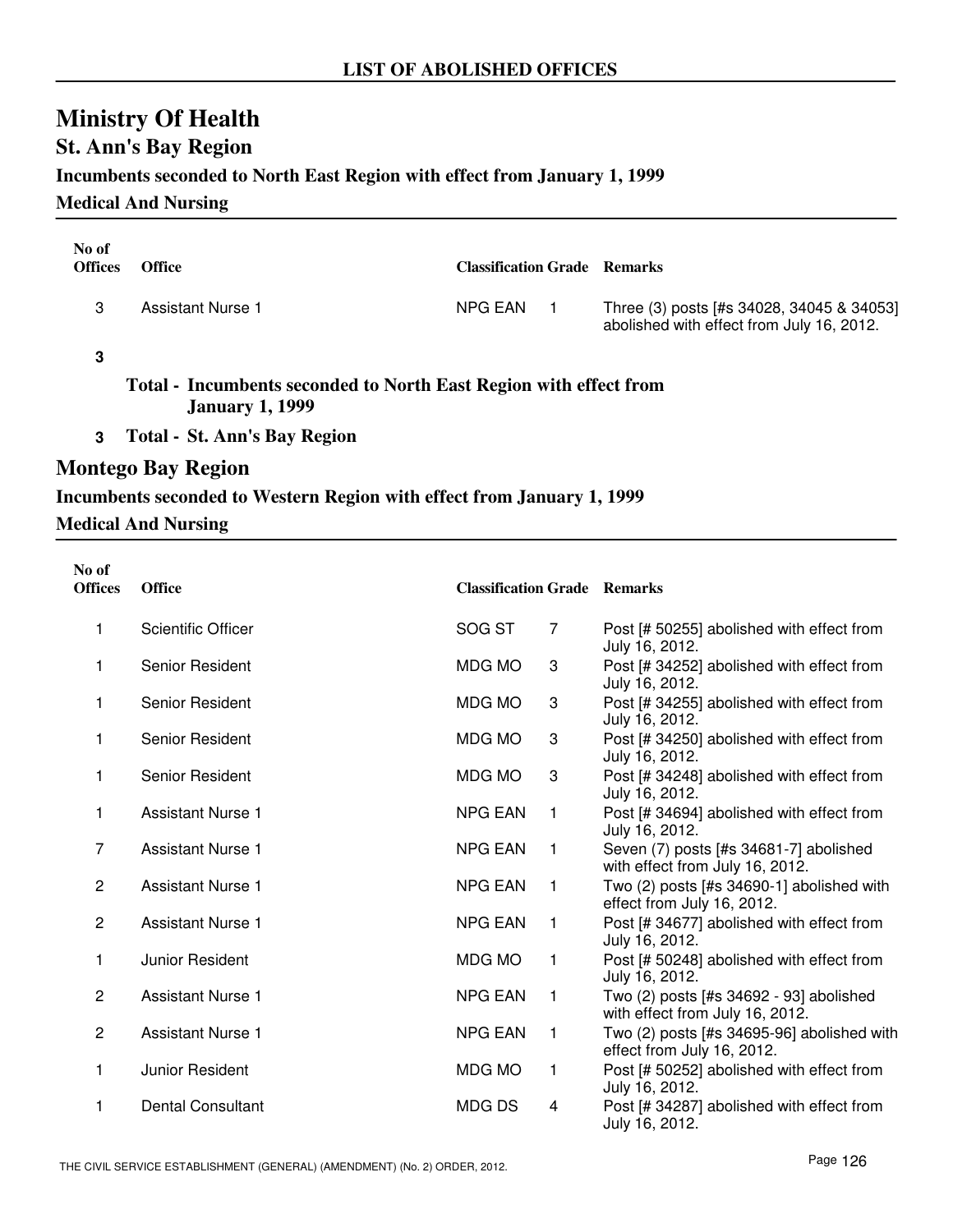# **Montego Bay Region**

# **Incumbents seconded to Western Region with effect from January 1, 1999**

**Medical And Nursing**

| No of<br><b>Offices</b> | <b>Office</b>                   | <b>Classification Grade Remarks</b> |              |                                                                                |
|-------------------------|---------------------------------|-------------------------------------|--------------|--------------------------------------------------------------------------------|
| 7                       | <b>Assistant Nurse 1</b>        | <b>NPG EAN</b>                      | $\mathbf{1}$ | Seven (7) posts [#s 34663-9] abolished<br>with effect from July 16, 2012.      |
| $\overline{c}$          | <b>Assistant Nurse 1</b>        | <b>NPG EAN</b>                      | 1            | Two (2) posts [#s 34678 - 79] abolished<br>with effect from July 16, 2012.     |
| 5                       | <b>Assistant Nurse 1</b>        | <b>NPG EAN</b>                      | 1            | Five (5) posts [#s 34671-5] abolished with<br>effect from July 16, 2012.       |
| 4                       | <b>Assistant Nurse 1</b>        | <b>NPG EAN</b>                      | 1            | Four (4) posts [#s 34697-700] abolished<br>with effect from July 16, 2012.     |
| 13                      | <b>Assistant Nurse 1</b>        | <b>NPG EAN</b>                      | 1            | Thirteen (13) posts [#s 34701-13]<br>abolished with effect from July 16, 2012. |
| 1                       | <b>Assistant Nurse 1</b>        | <b>NPG EAN</b>                      | 1            | Post [# 34655] abolished with effect from<br>July 16, 2012.                    |
| 1                       | Nurse <sub>2</sub>              | <b>NPG RN</b>                       | 3            | Post [# 34329] abolished with effect from<br>July 16, 2012.                    |
| 1                       | Nurse <sub>2</sub>              | <b>NPG RN</b>                       | 3            | Post [# 34324] abolished with effect from<br>July 16, 2012.                    |
| 1                       | <b>Assistant Nurse 1</b>        | <b>NPG EAN</b>                      | 1            | Post [# 34604] abolished with effect from<br>July 16, 2012.                    |
| 1                       | <b>Assistant Nurse 1</b>        | <b>NPG EAN</b>                      | 1            | Post [# 34606] abolished with effect from<br>July 16, 2012.                    |
| $\overline{2}$          | <b>Assistant Nurse 1</b>        | <b>NPG EAN</b>                      | 1            | Two (2) posts [#s 34615-6] abolished with<br>effect from July 16, 2012.        |
| 1                       | <b>Assistant Nurse 1</b>        | <b>NPG EAN</b>                      | 1            | Post [# 34680] abolished with effect from<br>July 16, 2012.                    |
| 1                       | <b>Assistant Nurse 1</b>        | <b>NPG EAN</b>                      | 1            | Posst [# 34619] abolished with effect from<br>July 16, 2012.                   |
| 1                       | <b>Assistant Nurse 1</b>        | <b>NPG EAN</b>                      | 1            | Post [# 34578] abolished with effect from<br>July 16, 2012.                    |
| 1                       | Nurse 1                         | <b>NPG RN</b>                       | 1            | Post [# 34514] abolished with effect from<br>July 16, 2012.                    |
| 1                       | Nurse 1                         | <b>NPG RN</b>                       | 1            | Post [# 34519] abolished wtih effect from<br>July 16, 2012.                    |
| 1                       | <b>Enrolled Assistant Nurse</b> | <b>NPG EAN</b>                      | $\mathbf{2}$ | Post [# 34570] abolished with effect from<br>July 16, 2012.                    |
| 2                       | <b>Assistant Nurse 1</b>        | <b>NPG EAN</b>                      | 1            | Two (2) posts [#s 34629-30] abolished with<br>effect from July 16, 2012.       |
| 1                       | <b>Assistant Nurse 1</b>        | <b>NPG EAN</b>                      | 1            | Post [# 34575] abolished with effect from<br>July 16, 2012.                    |
| $\overline{c}$          | <b>Assistant Nurse 1</b>        | <b>NPG EAN</b>                      | 1            | Two (2) posts [#s 34594 & 34727]<br>abollished with effect from July 16, 2012. |
| 1                       | <b>Assistant Nurse 1</b>        | <b>NPG EAN</b>                      | 1            | Post [# 34588] abolished with effect from<br>July 16, 2012.                    |
| 1                       | <b>Assistant Nurse 1</b>        | <b>NPG EAN</b>                      | 1            | Post [# 34597] abolished with effect from<br>July 16, 2012.                    |
| 1                       | <b>Assistant Nurse 1</b>        | <b>NPG EAN</b>                      | $\mathbf 1$  | Post [# 34640] abolished with effect from<br>July 16, 2012.                    |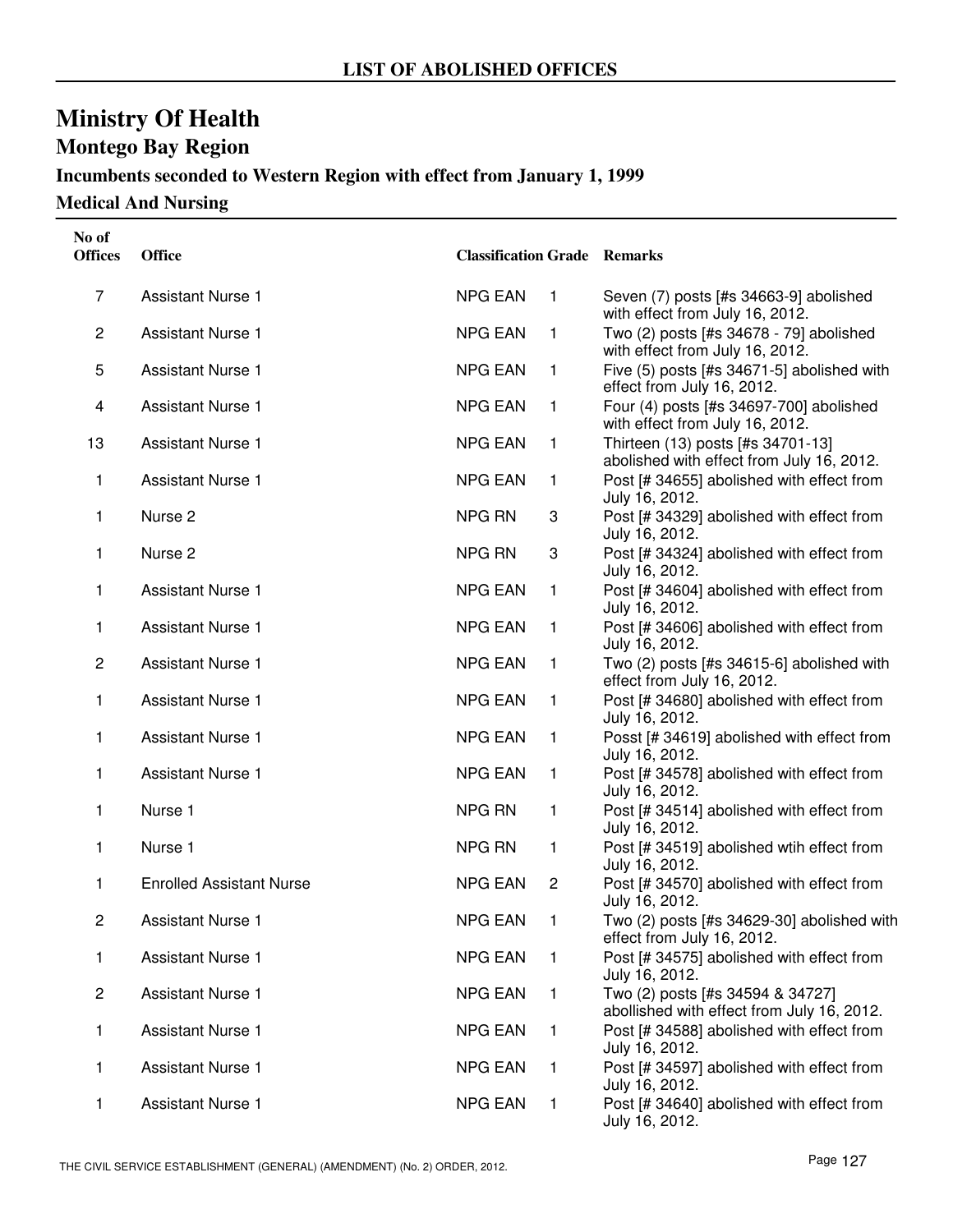# **Montego Bay Region**

# **Incumbents seconded to Western Region with effect from January 1, 1999**

**Medical And Nursing**

| No of<br><b>Offices</b> | <b>Office</b>                   | <b>Classification Grade Remarks</b> |                |                                                                                                 |
|-------------------------|---------------------------------|-------------------------------------|----------------|-------------------------------------------------------------------------------------------------|
|                         | Assistant Nurse 1               | <b>NPG EAN</b>                      | 1              | Post [# 34621] abolished with effect from<br>July 16, 2012.                                     |
| $\overline{2}$          | Registered Midwife 1            | NPG MW                              | 1              | Two $(2)$ posts [#s 34760-1] abolished with<br>effect from July 16, 2012.                       |
| 1                       | Registered Midwife 3            | NPG MW                              | 3              | Post [# 34750] abolished with effect from<br>July 16, 2012.                                     |
|                         | <b>Assistant Nurse 1</b>        | <b>NPG EAN</b>                      | 1              | Post [# 34599] abolished with effect from<br>July 16, 2012.                                     |
| 1                       | <b>Assistant Nurse 1</b>        | <b>NPG EAN</b>                      | 1              | Post [# 34646] abolished with effect from<br>July 16, 2012.                                     |
| $\overline{2}$          | <b>Assistant Nurse 1</b>        | <b>NPG EAN</b>                      | 1              | Two (2) posts [#s 34648-9] abolished with<br>effect from July 16, 2012.                         |
|                         | Speech Therapist                | <b>PMG ALH</b>                      | 3              | Post [# 34768] abolished with effect from<br>July 16, 2012.                                     |
| 1                       | <b>Clinical Psychologist</b>    | <b>NPS NPS</b>                      | 3              | Post [# 34771] abolished with effect from<br>July 16, 2012.                                     |
| 4                       | <b>Assistant Nurse 1</b>        | <b>NPG EAN</b>                      | $\mathbf{1}$   | Four (4) posts [#s 34620, 34622, 34624 &<br>34626] abolished with effect from July 16,<br>2012. |
| 3                       | <b>Assistant Nurse 1</b>        | <b>NPG EAN</b>                      | $\overline{1}$ | Three (3) posts [#s 34651 & 34653-4]<br>abolished with effect from July 16, 2012.               |
|                         | <b>Enrolled Assistant Nurse</b> | <b>NPG EAN</b>                      | $\overline{2}$ | Post [# 34574] abolished with effect from<br>July 16, 2012.                                     |

### **94**

## **Para Medicals**

| No of<br><b>Offices</b> | <b>Office</b>                    | <b>Classification Grade Remarks</b> |                                                                                               |
|-------------------------|----------------------------------|-------------------------------------|-----------------------------------------------------------------------------------------------|
|                         | Medical Technologist             | <b>PMG MDT</b>                      | Post [# 62938] abolished with effect from<br>July 16, 2012.                                   |
|                         | Medical Technologist             | <b>PMG MDT</b>                      | Post [# 62942] abolished with effect from<br>July 16, 2012.                                   |
|                         | <b>Medical Technologist</b>      | <b>PMG MDT</b><br>1                 | Post [# 62946] abolished with effect from<br>July 16, 2012.                                   |
| 5                       | Pharmacist                       | <b>PMG PHS</b><br>$\blacksquare$    | Five (5) posts [#s 34826 - 28, 34830 &<br>34832] abolished with effect from July 16,<br>2012. |
|                         | Electroencephalograph Technician | <b>PST PP</b><br>1                  | Post [# 34836] abolished with effect from<br>July 16, 2012.                                   |
|                         | Pharmacy Technician              | <b>PMG PTS</b><br>1                 | Post [# 34851] abolished with effect from<br>July 16, 2012.                                   |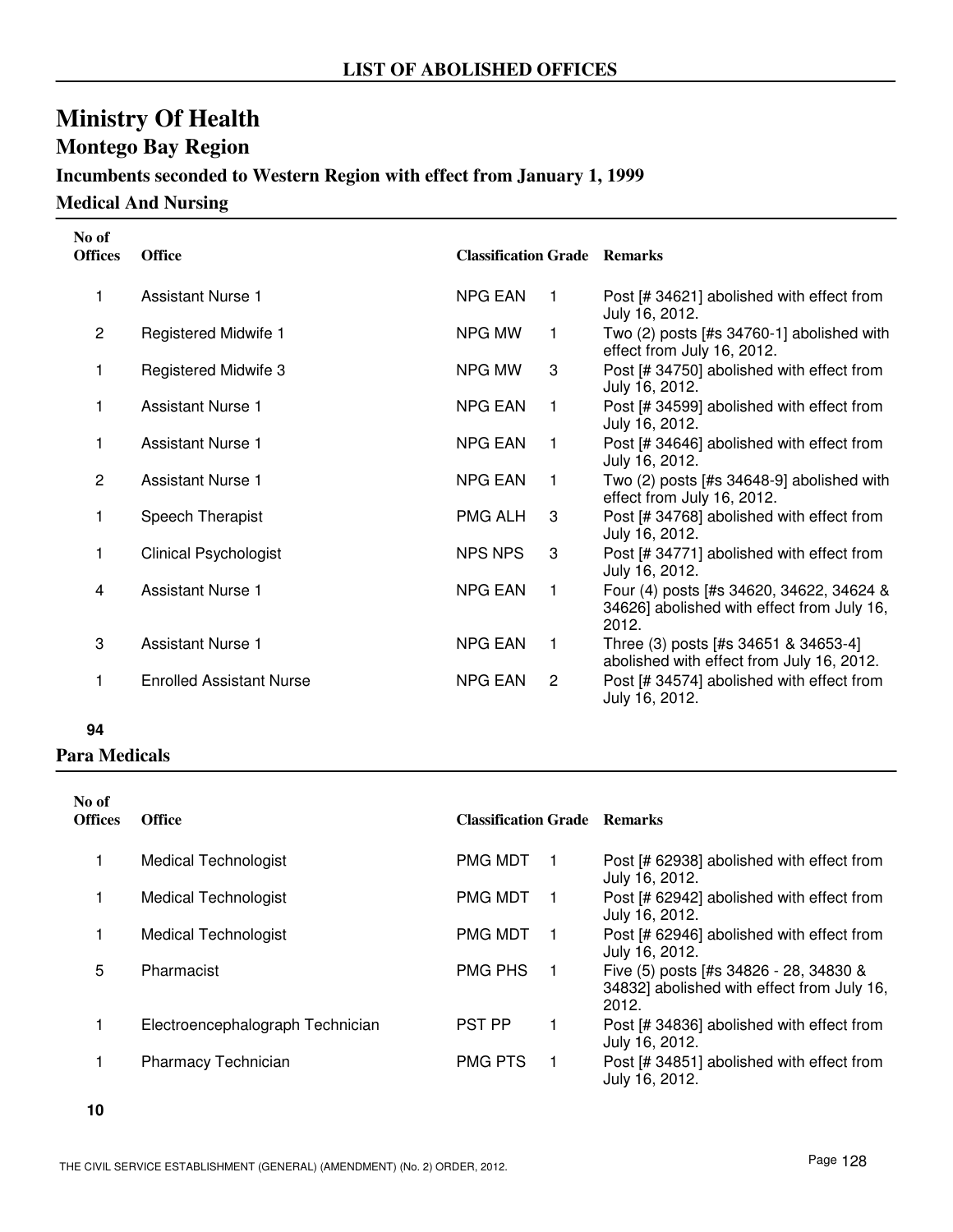# **Montego Bay Region**

# **Incumbents seconded to Western Region with effect from January 1, 1999**

**Administration**

| No of<br><b>Offices</b> | <b>Office</b>                 | <b>Classification Grade Remarks</b> |                         |                                                                                              |
|-------------------------|-------------------------------|-------------------------------------|-------------------------|----------------------------------------------------------------------------------------------|
| 1                       | <b>Assessment Officer</b>     | <b>GMG AM</b>                       | $\overline{c}$          | Post [# 34979] abolished with effect from<br>July 16, 2012.                                  |
| $\overline{c}$          | Accounting Technician 1       | <b>FMG AT</b>                       | $\mathbf{1}$            | Two (2) posts [#s 34881 & 34883]<br>abolished with effect from July 16, 2012.                |
| 1                       | Cashier                       | <b>FMG CS</b>                       | $\mathbf{1}$            | Post [# 34889] abolished with effect from<br>July 16, 2012.                                  |
| 1                       | Senior Security Officer       | PTSG PX                             | $\overline{4}$          | Post [# 34898] abolished with effect from<br>July 16, 2012.                                  |
| 1                       | <b>Security Officer</b>       | PTSG PX                             | 3                       | Post [# 34914] abolished with effect from<br>July 16, 2012.                                  |
| 1                       | Secretary                     | OPS SS                              | 3                       | Post [# 34929] abolished with effect from<br>July 16, 2012.                                  |
| 1                       | Secretary 1                   | OPS SS                              | $\mathbf{1}$            | Post [# 34932] abolished with effect from<br>July 16, 2012.                                  |
| 1                       | Stenographer                  | OPS SS                              | $\overline{c}$          | Post [# 34938] abolished with effect from<br>July 16, 2012.                                  |
| $\overline{c}$          | Storekeeper                   | OPS CR                              | 3                       | Two (2) posts [#s 34956 - 57] abolished<br>with effect from July 16, 2012.                   |
| 6                       | <b>Clerical Officer 3</b>     | OPS CR                              | $\overline{c}$          | Six (6) posts [#s 34980 - 83, 34986 &<br>34994] abolished with effect from July 16,<br>2012. |
| 1                       | Receptionist                  | PIDG RIM                            | 1                       | Post [# 35013] abolished with effect from<br>July 16, 2012.                                  |
| 1                       | <b>Bio-medical Technician</b> | SOG ST                              | 3                       | Post [# 27470] abolished with effect from<br>July 16, 2012.                                  |
| 1                       | Works Overseer 1              | <b>TSS GT</b>                       | $\overline{c}$          | Post [# 27481] abolished with effect from<br>July 16, 2012.                                  |
| 1                       | Artisan 4                     | <b>LMO TS</b>                       | 5                       | Post [# 27517] abolished with effect from<br>July 16, 2012.                                  |
| $\overline{c}$          | Artisan 3                     | <b>LMO TS</b>                       | $\overline{\mathbf{4}}$ | Two (2) posts [#s 27534 & 27540]<br>abolished with effect from July 16, 2012.                |
| 3                       | Artisan 2                     | <b>LMO TS</b>                       | 3                       | Three (3) posts [#s 27593, 27595 & 27597]<br>abolished with effect from July 16, 2012.       |
| 1                       | Artisan                       | <b>LMO TS</b>                       | $\overline{c}$          | Post [# 27614] abolished with effect from<br>July 16, 2012.                                  |

#### **27**

| No of<br><b>Offices</b> | <b>Office</b>       | <b>Classification Grade Remarks</b> |                                                             |
|-------------------------|---------------------|-------------------------------------|-------------------------------------------------------------|
|                         | Assistant Dietitian | PMG NDT 2                           | Post [# 35026] abolished with effect from<br>July 16, 2012. |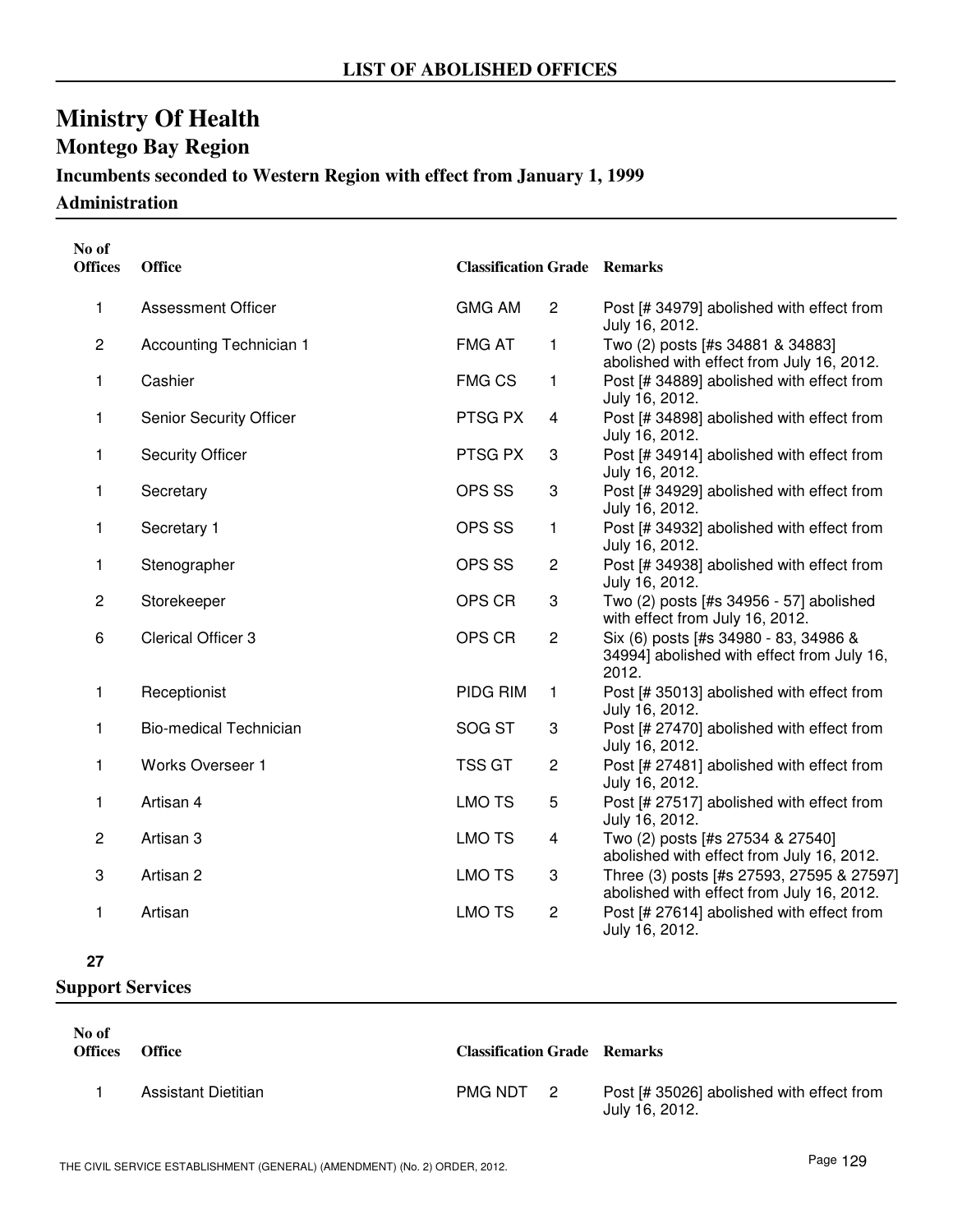# **Ministry Of Health Montego Bay Region**

# **Incumbents seconded to Western Region with effect from January 1, 1999**

| No of<br><b>Offices</b> | <b>Office</b>                           | <b>Classification Grade Remarks</b> |                         |                                                                                                            |
|-------------------------|-----------------------------------------|-------------------------------------|-------------------------|------------------------------------------------------------------------------------------------------------|
| 1                       | <b>Food Service Officer</b>             | PMG NDT                             | $\mathbf{1}$            | Post [# 35028] abolished with effect from<br>July 16, 2012.                                                |
| 1                       | Assistant Laundry Manager               | <b>TSS GT</b>                       | $\overline{c}$          | Post [# 35036] abolished with effect from<br>July 16, 2012.                                                |
| 1                       | Administrator 2                         | <b>GMG PMA</b>                      | $\overline{2}$          | Post [# 35037] abolished with effect from<br>July 16, 2012.                                                |
| 1                       | Housekeeper 1                           | OPS CR                              | $\overline{2}$          | Post [# 35038] abolished with effect from<br>July 16, 2012.                                                |
| 1                       | Housekeeper                             | <b>GLS</b>                          | $\overline{\mathbf{4}}$ | Post [# 35058] abolished with effect from<br>July 16, 2012.                                                |
| 1                       | <b>Laundry Mistress</b>                 | <b>GLS</b>                          | 4                       | Post [# 35059] abolished with effect from<br>July 16, 2012.                                                |
| 3                       | Supervisor                              | <b>GLS</b>                          | 3                       | Three (3) posts [#s 35060 - 62] abolished<br>with effect from July 16, 2012.                               |
| 1                       | <b>Office Attendant</b>                 | <b>GLS</b>                          | 3                       | Post [# 35073] abolished with effect from<br>July 16, 2012.                                                |
| 1                       | Linen Room Supervisor                   | <b>GLS</b>                          | 3                       | Post [# 35074] abolished with effect from<br>July 16, 2012.                                                |
| 1                       | Assistant Linen Room Supervisor         | <b>GLS</b>                          | $\overline{c}$          | Post [# 35170] abolished with effect from<br>July 16, 2012.                                                |
| 4                       | <b>Hospital Cook</b>                    | <b>GLS</b>                          | $\overline{c}$          | Four (4) posts [#s 35180 - 83] abolished<br>with effect from July 16, 2012.                                |
| 1                       | Storeman                                | <b>GLS</b>                          | $\overline{c}$          | Post [# 35188] abolished with effect from<br>July 16, 2012.                                                |
| 2                       | Pantry Attendant                        | <b>GLS</b>                          | $\overline{c}$          | Two (2) posts [#s 35189 - 90] abolished<br>with effect from July 16, 2012.                                 |
| 1                       | Seamstress                              | <b>LMO TS</b>                       | 3                       | Post [# 35201] abolished with effect from<br>July 16, 2012.                                                |
| 1                       | Assistant Machine Operator (Industrial) | <b>LMO TS</b>                       | 1                       | Post [# 35207] abolished with effect from<br>July 16, 2012.                                                |
| $\overline{c}$          | Linen Room Attendant                    | <b>GLS</b>                          | $\overline{c}$          | Two (2) posts [#s 35211 - 12] abolished<br>with effect from July 16, 2012.                                 |
| 2                       | Linen Room Attendant                    | <b>GLS</b>                          | 1                       | Two (2) posts [# 35213 - 14] abolished with<br>effect from July 16, 2012.                                  |
| $\overline{c}$          | Gate Attendant                          | <b>GLS</b>                          | 1                       | Two (2) posts [#s 35218 - 19] abolished<br>with effect from July 16, 2012.                                 |
| 3                       | <b>Hospital Attendant</b>               | <b>GLS</b>                          | 1                       | Three (3) posts [#s 35224, 35254 & 35268]<br>abolished with effect from July 16, 2012.                     |
| 3                       | <b>Hospital Attendant</b>               | <b>LMO TS</b>                       | 1                       | Three (3) posts [#s 35388, 35390 & 35392]<br>abolished with effect from July 16, 2012.                     |
| 8                       | Attendant                               | <b>GLS</b>                          | 1                       | Eight (8) posts [#s 35353, 35355 - 58,<br>35362 - 63 & 35378] abolished with effect<br>from July 16, 2012. |
| 4                       | Watchman                                | <b>LMO TS</b>                       | 1                       | Four (4) posts [#s 35459 - 62] abolished<br>with effect from July 16, 2012.                                |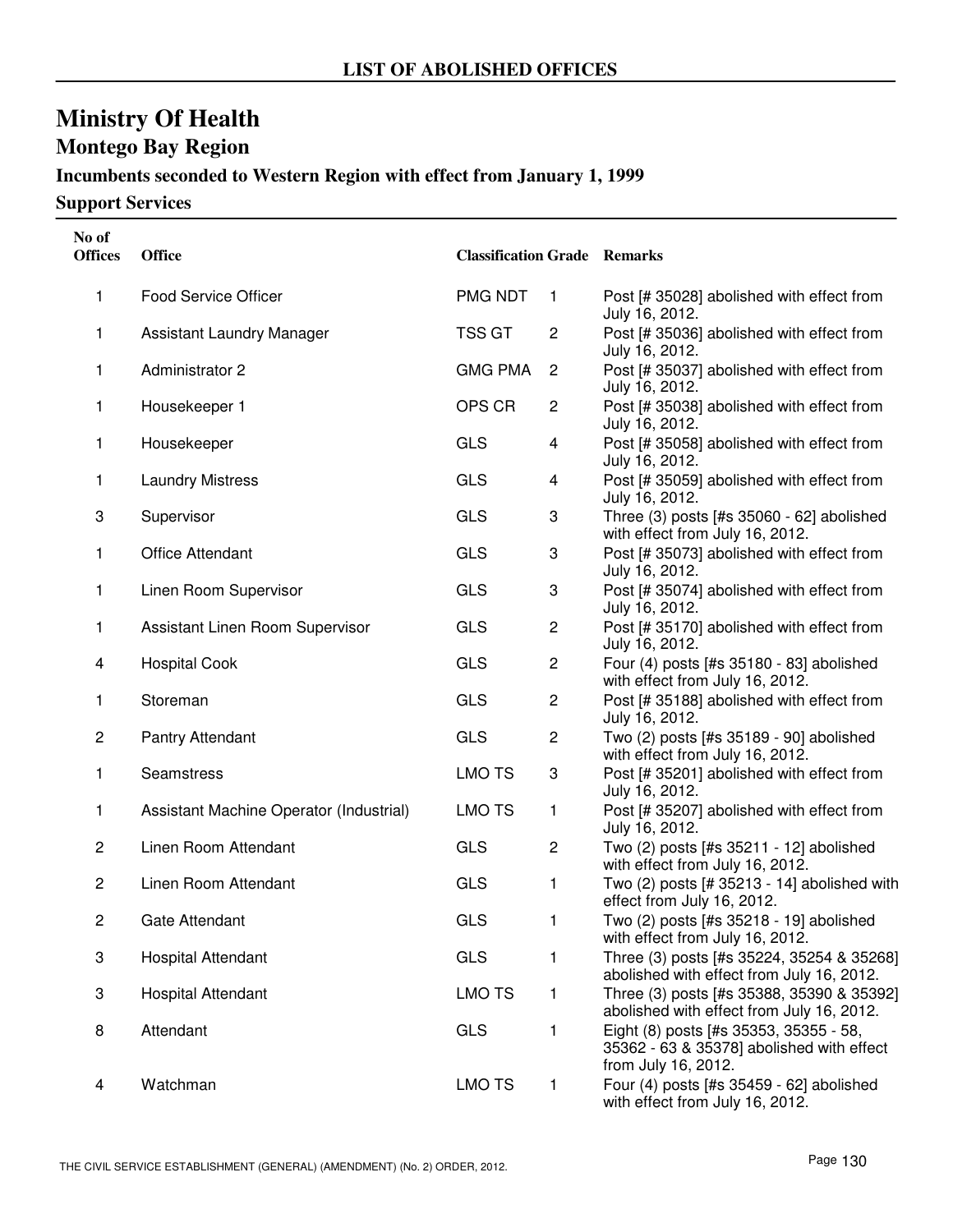# **Montego Bay Region**

### **Incumbents seconded to Western Region with effect from January 1, 1999**

**Support Services**

| No of<br><b>Offices</b> | <b>Office</b>                                                                            | <b>Classification Grade Remarks</b> |              |                                                             |
|-------------------------|------------------------------------------------------------------------------------------|-------------------------------------|--------------|-------------------------------------------------------------|
| 1                       | Storeman                                                                                 | LMO TS                              | $\mathbf{1}$ | Post [# 35468] abolished with effect from<br>July 16, 2012. |
| 47                      |                                                                                          |                                     |              |                                                             |
|                         | Total - Incumbents seconded to Western Region with effect from<br><b>January 1, 1999</b> |                                     |              |                                                             |
| 178                     | <b>Total - Montego Bay Region</b>                                                        |                                     |              |                                                             |
|                         | Savanna-La-Mar Region                                                                    |                                     |              |                                                             |
|                         | Incumbents seconded to Western Region with effect from January 1, 1999                   |                                     |              |                                                             |
|                         | <b>Medical And Nursing</b>                                                               |                                     |              |                                                             |
| No of<br><b>Offices</b> | <b>Office</b>                                                                            | <b>Classification Grade Remarks</b> |              |                                                             |
| 1                       | Nurse 2                                                                                  | NPG RN                              | 3            | Post [# 35504] abolished with effect from<br>July 16, 2012. |
| 1                       | Nurse 2                                                                                  | NPG RN                              | 3            | Post [# 35508] abolished with effect from                   |

- July 16, 2012. 1 Registered Midwife 3 **Post [# 35611]** abolished with effect from July 16, 2012. NPG MW 3 Assistant Nurse 2 Three (3) posts [#s 35620-2] abolished with effect from July 16, 2012. NPG EAN 2
- **6**

**Para Medicals**

| No of<br><b>Offices</b> | Office     | <b>Classification Grade Remarks</b> |                                                                         |
|-------------------------|------------|-------------------------------------|-------------------------------------------------------------------------|
|                         | Pharmacist | PMG PHS 3                           | Post [# 35687] abolished with effect from<br>July 16, 2012.             |
|                         | Pharmacist | PMG PHS                             | Two (2) posts [#s 35694-5] abolished with<br>effect from July 16, 2012. |

**3**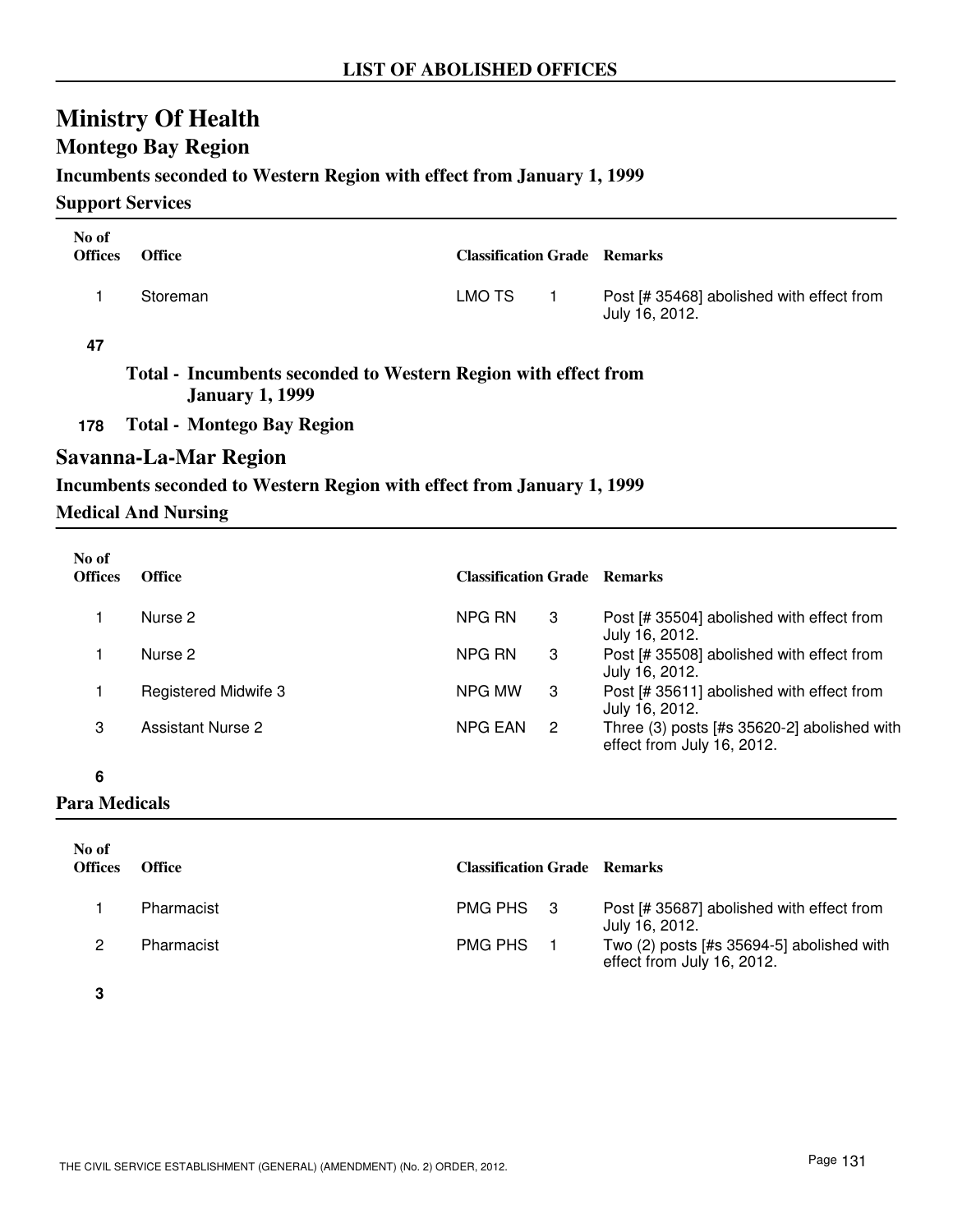# **Savanna-La-Mar Region**

# **Incumbents seconded to Western Region with effect from January 1, 1999**

**Administration**

| No of<br><b>Offices</b> | <b>Office</b>            | <b>Classification Grade Remarks</b> |   |                                                             |
|-------------------------|--------------------------|-------------------------------------|---|-------------------------------------------------------------|
|                         | Hospital Administrator 1 | GMG PMA                             |   | Post [# 35720] abolished with effect from<br>July 16, 2012. |
|                         | Clerical Officer 3       | OPS CR                              | 2 | Post [# 35728] abolished with effect from<br>July 16, 2012. |
|                         | Mechanical Technician    | TSS GT<br>3                         |   | Post [# 27475] abolished with effect from<br>July 16, 2012. |

#### **3**

### **Support Services**

| No of<br><b>Offices</b> | <b>Office</b>             | <b>Classification Grade Remarks</b> |                                                             |
|-------------------------|---------------------------|-------------------------------------|-------------------------------------------------------------|
|                         | Orthopaedic Attendant     | TSS HS                              | Post [# 35840] abolished with effect from<br>July 16, 2012. |
|                         | <b>Hospital Attendant</b> | LMO TS                              | Post [# 35885] abolished with effect from<br>July 16, 2012. |

### **2**

### **Total - Incumbents seconded to Western Region with effect from January 1, 1999**

**14 Total - Savanna-La-Mar Region**

## **Mandeville Region**

### **Incumbents seconded to Southern Region with effect from January 1, 1999**

#### **Para-Medicals**

| No of<br><b>Offices</b>        | <b>Office</b>          | <b>Classification Grade Remarks</b> |     |                                                                            |
|--------------------------------|------------------------|-------------------------------------|-----|----------------------------------------------------------------------------|
| $\mathbf{2}^{\circ}$           | Pharmacist             | <b>PMG PHS</b>                      | - 1 | Two (2) posts [#s 36153 - 54] abolished<br>with effect from July 16, 2012. |
| $\mathbf{2}$<br>Administration |                        |                                     |     |                                                                            |
| No of<br><b>Offices</b>        | <b>Office</b>          | <b>Classification Grade Remarks</b> |     |                                                                            |
|                                | Hospital Administrator | <b>GMG PMA</b>                      | 5   | Post [# 36184] abolished with effect from                                  |

July 16, 2012.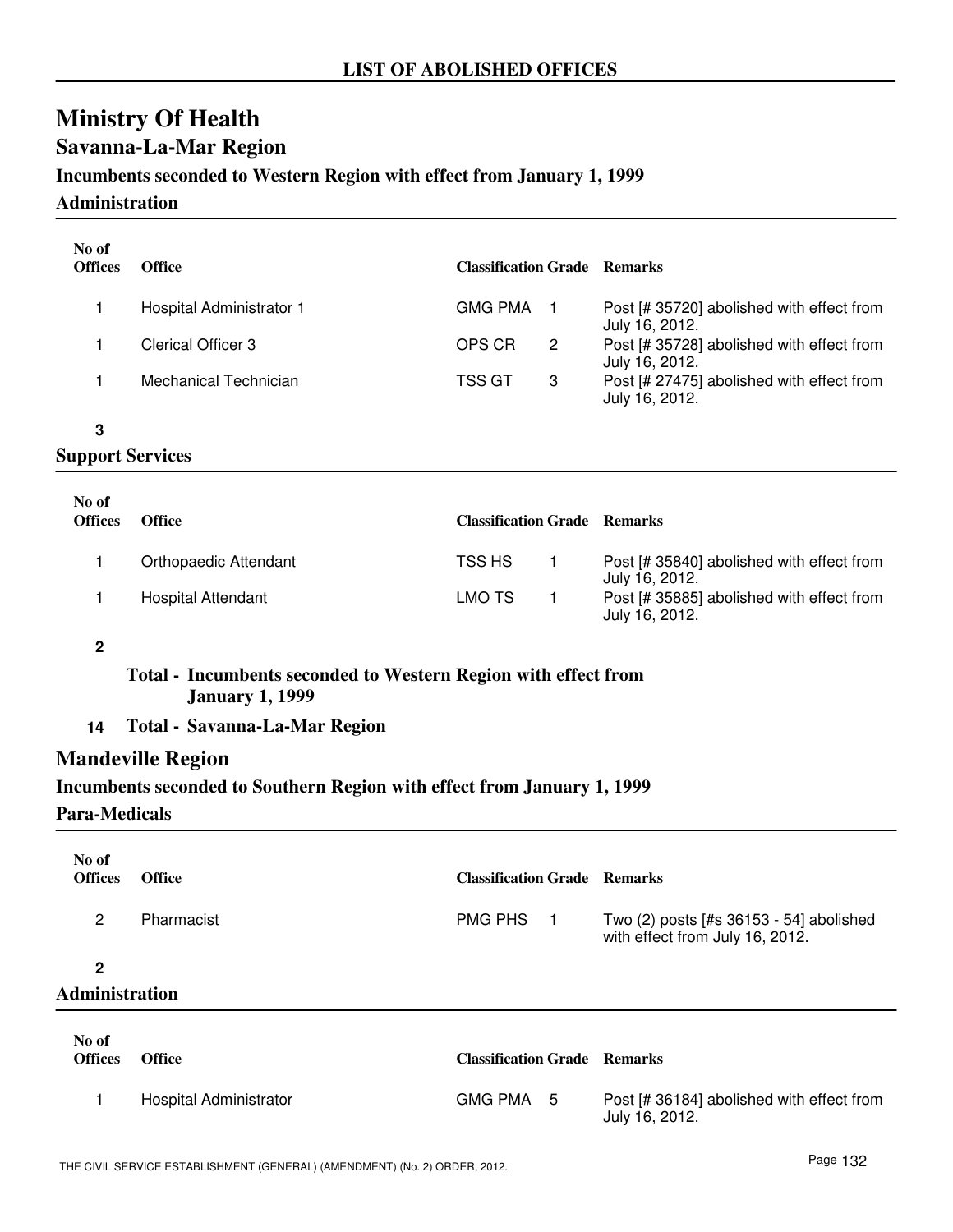# **Ministry Of Health Mandeville Region**

## **Incumbents seconded to Southern Region with effect from January 1, 1999**

### **Administration**

| No of<br><b>Offices</b> | <b>Office</b>             | <b>Classification Grade Remarks</b> |             |                                                             |
|-------------------------|---------------------------|-------------------------------------|-------------|-------------------------------------------------------------|
| 1                       | Hospital Administrator    | <b>GMG PMA</b>                      | -1          | Post [# 36188] abolished with effect from<br>July 16, 2012. |
| $\mathbf{2}$            |                           |                                     |             |                                                             |
| <b>Support Services</b> |                           |                                     |             |                                                             |
| No of<br><b>Offices</b> | <b>Office</b>             | <b>Classification Grade Remarks</b> |             |                                                             |
| 1                       | Attendant                 | <b>GLS</b>                          | 2           | Post [# 36246] abolished with effect from<br>July 16, 2012. |
| 1                       | Attendant                 | <b>LMO TS</b>                       | $\mathbf 1$ | Post [# 36908] abolished with effect from<br>July 16, 2012. |
| 5                       | <b>Hospital Attendant</b> | <b>LMO TS</b>                       | 1           | Five (5) posts [#s 36902 - 06] abolished                    |

#### **7**

**Total - Incumbents seconded to Southern Region with effect from January 1, 1999**

### **Black River Hospital (Posts Formerly Listed Under Mandeville Region)**

### **Para-Medical**

| No of<br><b>Offices</b> | <b>Office</b> | <b>Classification Grade Remarks</b> |                                                                              |
|-------------------------|---------------|-------------------------------------|------------------------------------------------------------------------------|
|                         | Pharmacist    | <b>PMG PHS</b>                      | Three (3) posts [#s 35689 - 91] abolished<br>with effect from July 16, 2012. |

#### **3**

| No of<br><b>Offices</b> | Office         | <b>Classification Grade Remarks</b> |   |                                                                            |
|-------------------------|----------------|-------------------------------------|---|----------------------------------------------------------------------------|
|                         | Attendant      | GLS                                 | 2 | Post [# 35794] abolished with effect from<br>July 16, 2012.                |
| 2                       | Gate Attendant | GLS                                 |   | Two (2) posts [#s 35848 - 49] abolished<br>with effect from July 16, 2012. |
|                         | Watchman       | GLS                                 |   | Post [# 35846] abolished with effect from<br>July 16, 2012.                |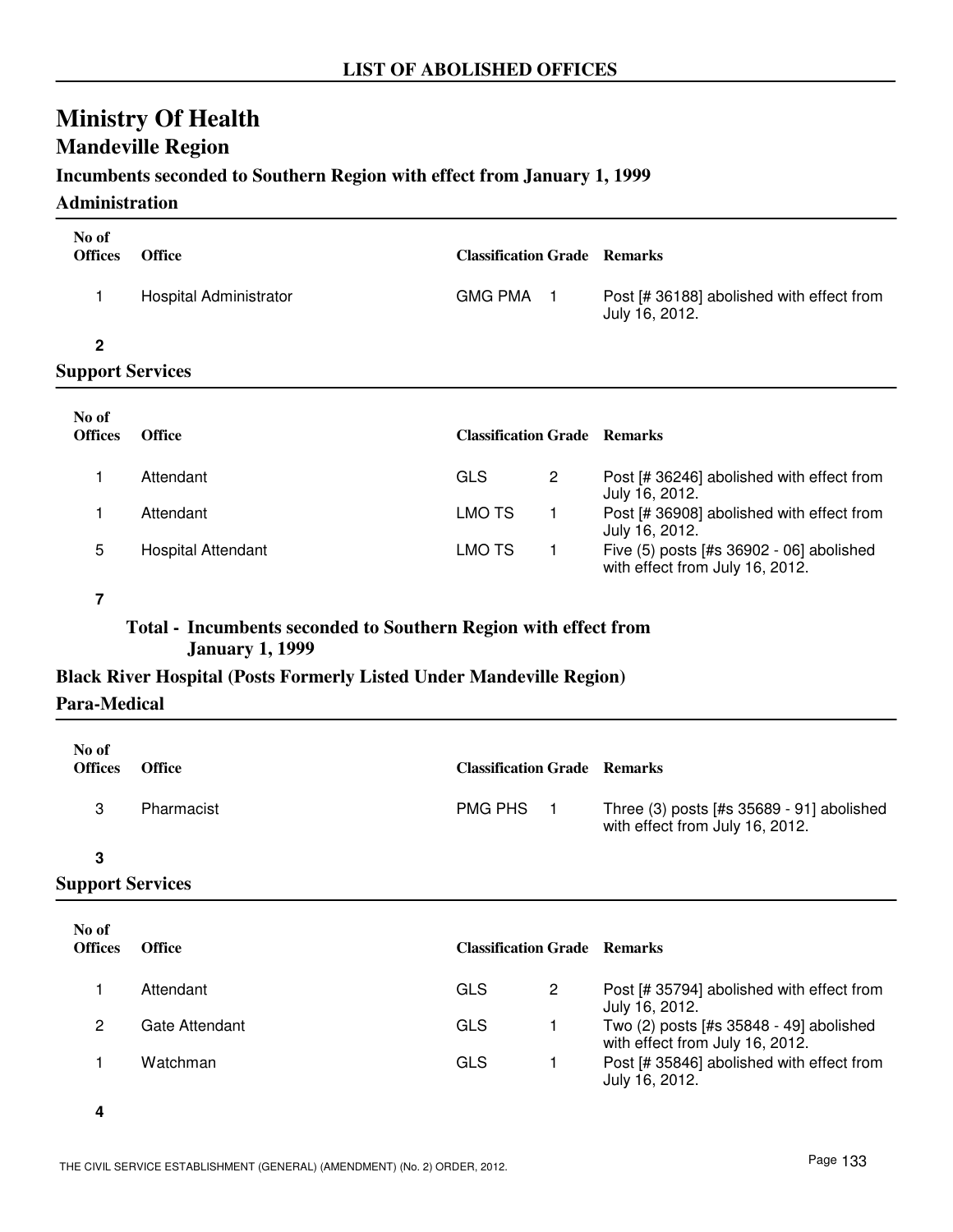# **Mandeville Region**

# **Black River Hospital (Posts Formerly Listed Under Mandeville Region)**

**7 Mandeville Region)**

**Lionel Town Hospital (Posts Formerly Listed Under Mandeville Region) Para-Medical**

| No of<br><b>Offices</b> | <b>Office</b>      | <b>Classification Grade Remarks</b> |   |                                                             |
|-------------------------|--------------------|-------------------------------------|---|-------------------------------------------------------------|
|                         | Dietetic Assistant | <b>PST GN</b>                       | 2 | Post [# 36791] abolished with effect from<br>July 16, 2012. |
|                         |                    |                                     |   |                                                             |

**1 Total - Lionel Town Hospital (Posts Formerly Listed Under Mandeville Region)**

**19 Total - Mandeville Region**

## **Spanish Town Region**

### **Incumbents seconded to South East Region with effect from January 1, 1999**

### **Medical And Nursing**

| No of<br><b>Offices</b> | <b>Office</b>                   | <b>Classification Grade Remarks</b> |              |                                                                  |
|-------------------------|---------------------------------|-------------------------------------|--------------|------------------------------------------------------------------|
| 3                       | Nurse 2                         | NPG RN                              | 3            | Posts [#s 36409-11] abolished with effect<br>from July 16, 2012. |
|                         | Nurse 2                         | NPG RN                              | 3            | Post [# 36412] abolished with effect from<br>July 16, 2012.      |
| 1                       | <b>Specialist Nurse</b>         | NPG RN                              | $\mathbf{2}$ | Post [# 36475] abolished with effect from<br>July 16, 2012.      |
| 2                       | <b>Enrolled Assistant Nurse</b> | <b>NPG EAN</b>                      | 2            | Posts [#s 36606-7] abolished with effect<br>from July 16, 2012.  |
|                         | Registered Midwife 1            | <b>NPG MW</b>                       | 1.           | Post [# 36686] abolished with effect from<br>July 16, 2012.      |
|                         | Registered Midwife 3            | NPG MW                              | 3            | Post [# 36669] abolished with effect from<br>July 16, 2012.      |
|                         | <b>Registered Midwife 3</b>     | NPG MW                              | 3            | Post [# 36668] abolished with effect from<br>July 16, 2012.      |
| 10                      |                                 |                                     |              |                                                                  |

**Administration**

| No of<br><b>Offices</b> | <b>Office</b> | <b>Classification Grade Remarks</b> |     |                                                             |
|-------------------------|---------------|-------------------------------------|-----|-------------------------------------------------------------|
|                         | Artisan 2     | LMO TS                              | - 3 | Post [# 27576] abolished with effect from<br>July 16, 2012. |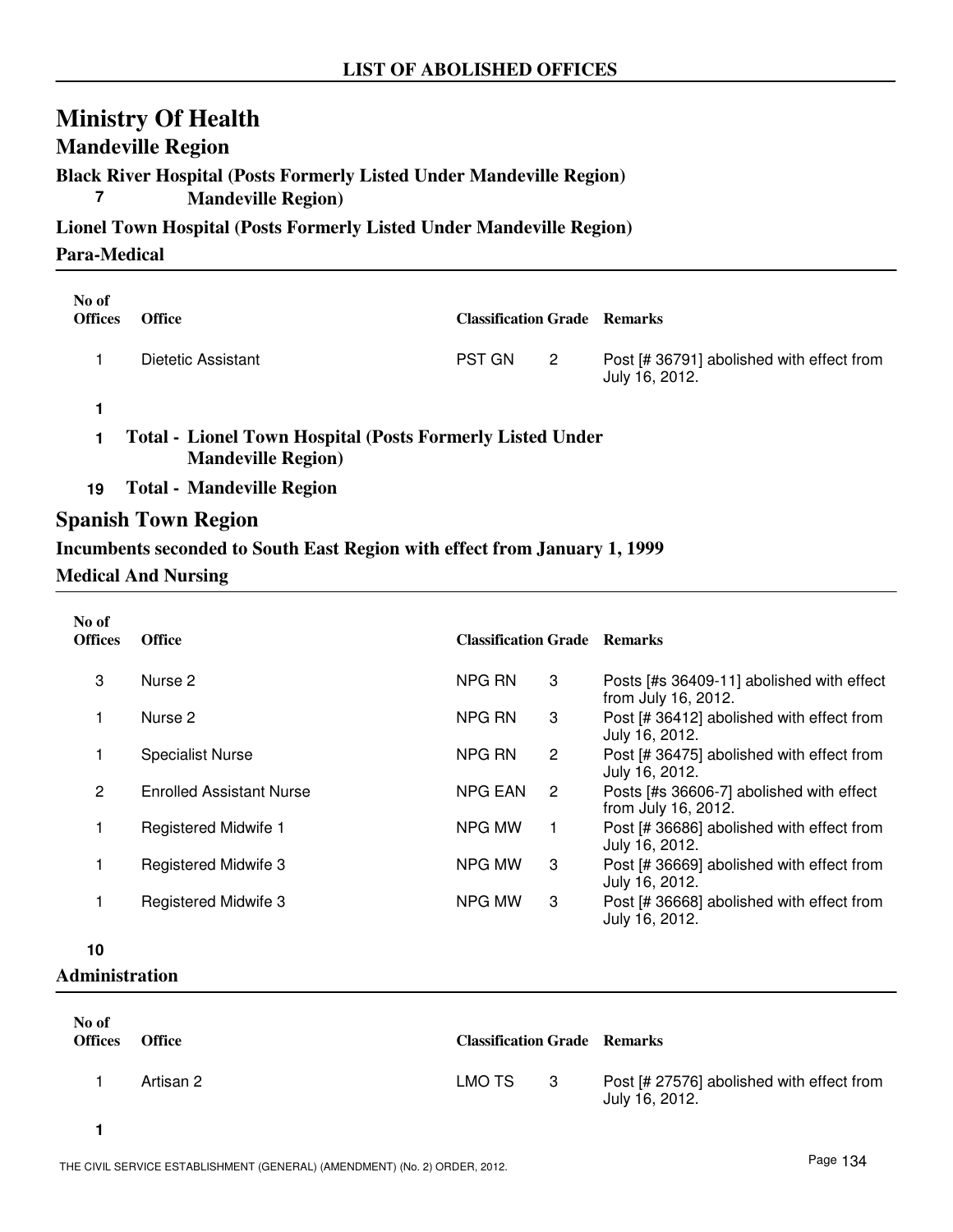# **Spanish Town Region**

### **Incumbents seconded to South East Region with effect from January 1, 1999**

### **Para Medicals**

| No of<br><b>Offices</b> | <b>Office</b> | <b>Classification Grade Remarks</b> |                                                             |
|-------------------------|---------------|-------------------------------------|-------------------------------------------------------------|
|                         | Pharmacist    | PMG PHS 2                           | Post [# 36764] abolished with effect from<br>July 16, 2012. |
| 1                       |               |                                     |                                                             |
| <b>Support Services</b> |               |                                     |                                                             |
| No of<br><b>Offices</b> | <b>Office</b> | <b>Classification Grade Remarks</b> |                                                             |

| Cook                      | GLS    |   | Post [# 36811] abolished with effect from<br>July 16, 2012. |
|---------------------------|--------|---|-------------------------------------------------------------|
| <b>Hospital Cook</b>      | LMO TS | 3 | Post [# 36847] abolished with effect from<br>July 16, 2012. |
| <b>Hospital Attendant</b> | LMO TS |   | Post [# 36909] abolished with effect from<br>July 16, 2012. |

**3**

### **Total - Incumbents seconded to South East Region with effect from January 1, 1999**

**15 Total - Spanish Town Region**

# **May Pen Hospital**

### **Incumbents seconded to Southern Region with effect from January 1, 1999**

#### **Administration**

| No of<br><b>Offices</b> | <b>Office</b>     | <b>Classification Grade Remarks</b> |                                                             |
|-------------------------|-------------------|-------------------------------------|-------------------------------------------------------------|
|                         | Personnel Manager | GMG PMA 4                           | Post [# 36992] abolished with effect from<br>July 16, 2012. |
|                         |                   |                                     |                                                             |

| No of<br><b>Offices</b> | Office             | <b>Classification Grade Remarks</b> |                                                             |
|-------------------------|--------------------|-------------------------------------|-------------------------------------------------------------|
|                         | Dietetic Assistant | <b>PST GN</b>                       | Post [# 37013] abolished with effect from<br>July 16, 2012. |
|                         | Chief Orderly      | GLS                                 | Post [# 37031] abolished with effect from<br>July 16, 2012. |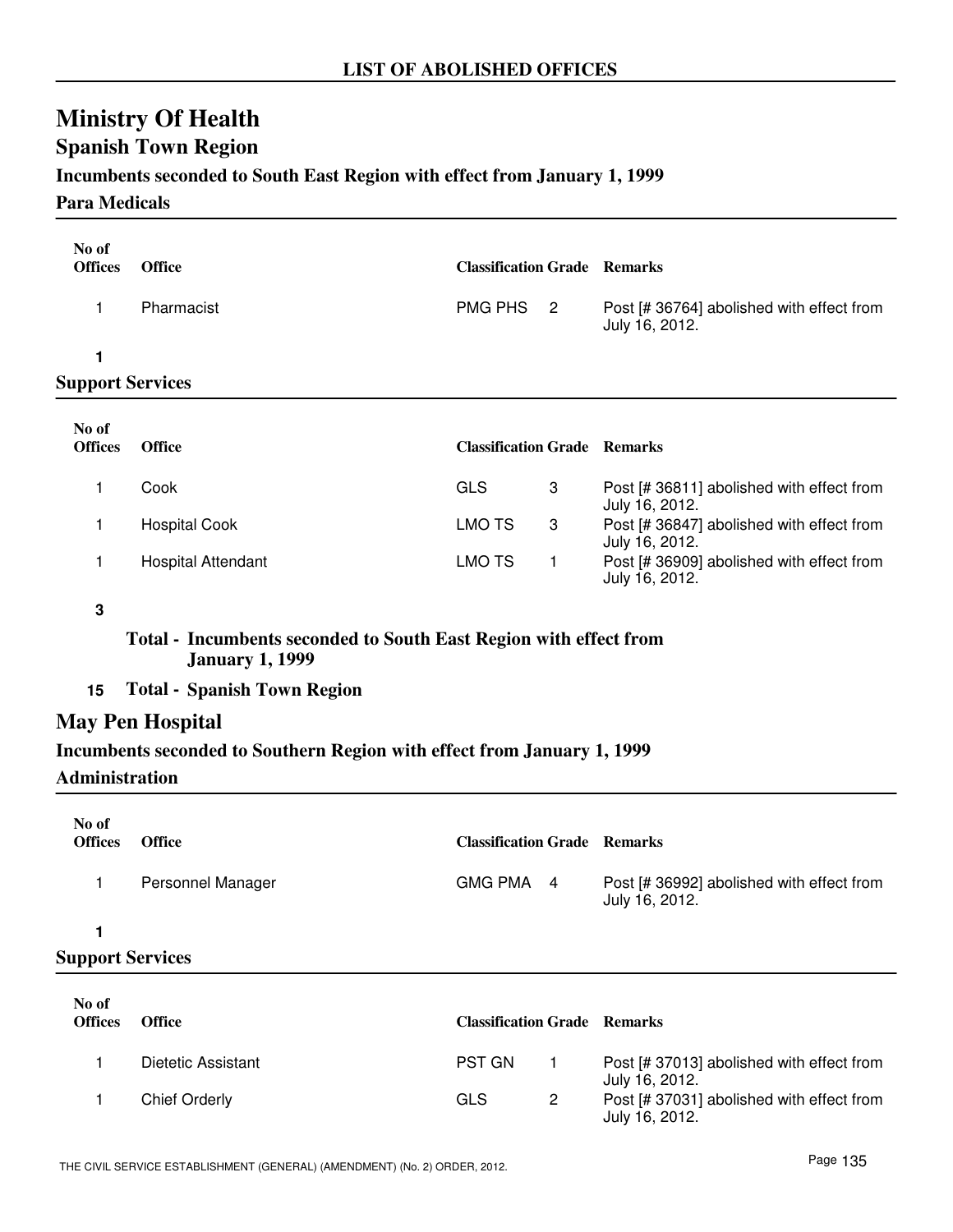# **May Pen Hospital**

## **Incumbents seconded to Southern Region with effect from January 1, 1999**

**Support Services**

| No of<br><b>Offices</b> | <b>Office</b>       | <b>Classification Grade Remarks</b> |   |                                                                            |
|-------------------------|---------------------|-------------------------------------|---|----------------------------------------------------------------------------|
|                         | Domestic Supervisor | <b>GLS</b>                          | 2 | Post [# 37033] abolished with effect from<br>July 16, 2012.                |
| 2                       | Cook                | GLS                                 | 2 | Two (2) posts [#s 37034 - 35] abolished<br>with effect from July 16, 2012. |
| 6                       | Hospital Attendant  | <b>GLS</b>                          |   | Six (6) posts [#s 37047 - 52] abolished with<br>effect from July 16, 2012. |
| 6                       | Male Attendant      | <b>GLS</b>                          |   | Six (6) posts [#s 37073 - 78] abolished with<br>effect from July 16, 2012. |
|                         | Watchman            | GLS                                 |   | Post [# 37085] abolished with effect from<br>July 16, 2012.                |

#### **18**

**Total - Incumbents seconded to Southern Region with effect from January 1, 1999**

**19 Total - May Pen Hospital**

# **Liguanea Region (Incumbents seconded to South East Region w.e.f January 1, 1999)**

# **I) National Chest Hospital**

| <b>Medical And Nursing</b> |  |
|----------------------------|--|
|----------------------------|--|

| No of<br><b>Offices</b> | <b>Office</b>           | <b>Classification Grade Remarks</b> |   |                                                                               |
|-------------------------|-------------------------|-------------------------------------|---|-------------------------------------------------------------------------------|
| 1                       | Consultant              | MDG MO                              | 4 | Post [# 37089] abolished with effect from<br>July 16, 2012.                   |
| 1                       | Senior Resident         | MDG MO                              | 3 | Post [# 37091] abolished with effect from<br>July 16, 2012.                   |
| 1                       | Junior Resident         | MDG MO                              |   | Post [# 37095] abolished with effect from<br>July 16, 2012.                   |
| 2                       | Nurse 2                 | NPG RN                              | 3 | Two (2) posts [#s 37105 & 37107]<br>abolished with effect from July 16, 2012. |
| 1                       | <b>Specialist Nurse</b> | NPG RN                              | 2 | Post [# 37110] abolished with effect from<br>July 16, 2012.                   |
| 2                       | Nurse 1                 | NPG RN                              |   | Two $(2)$ posts [#s 37117-8] abolished with<br>effect from July 16, 2012.     |
| 2                       | Nurse 1                 | NPG RN                              |   | Two (2) post [# 37124 & 37126] abolished<br>with effect from July 16, 2012.   |
| 3                       | Nurse 1                 | NPG RN                              |   | Three $(3)$ posts [#s 37139-41] abolished<br>with effect from July 16, 2012.  |
| 1                       | Nurse 1                 | NPG RN                              |   | Post [# 37136] abolished with effect from<br>July 16, 2012.                   |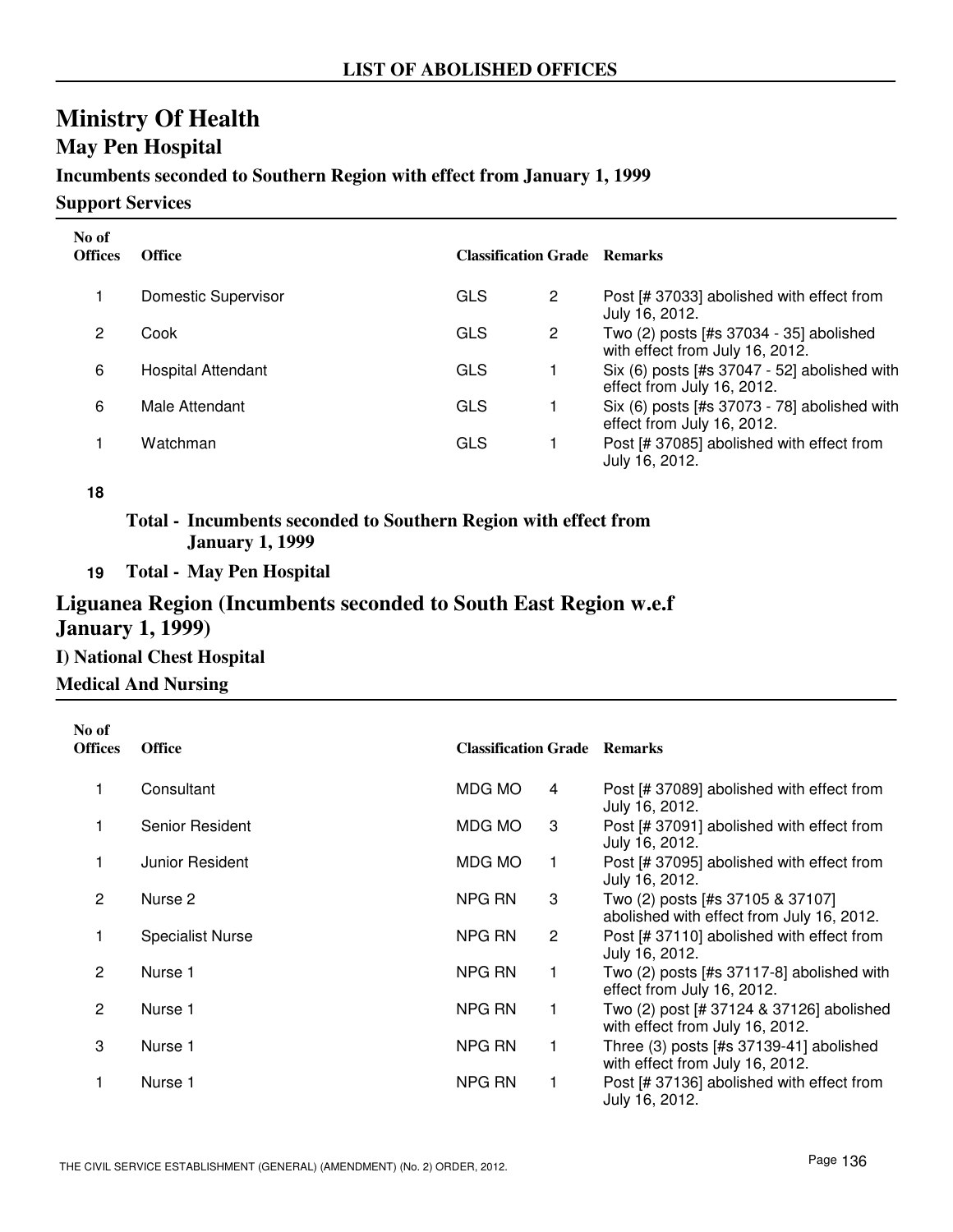# **Ministry Of Health Liguanea Region (Incumbents seconded to South East Region w.e.f January 1, 1999)**

**I) National Chest Hospital**

**Medical And Nursing**

| No of<br><b>Offices</b> | <b>Office</b>            | <b>Classification Grade Remarks</b> |             |                                                                             |
|-------------------------|--------------------------|-------------------------------------|-------------|-----------------------------------------------------------------------------|
| $\overline{2}$          | Assistant Nurse 1        | <b>NPG EAN</b>                      | $\mathbf 1$ | Two $(2)$ posts [#s 37153-4] abolished with<br>effect from July 16, 2012.   |
| 1                       | <b>Assistant Nurse 1</b> | <b>NPG EAN</b>                      | -1          | Post [#s 37156] abolished with effect from<br>July 16, 2012.                |
| 5                       | <b>Assistant Nurse 1</b> | <b>NPG EAN</b>                      | $\mathbf 1$ | Five $(5)$ posts [#s 37162-66] abolished with<br>effect from July 16, 2012. |
| 1                       | <b>Assistant Nurse 1</b> | <b>NPG EAN</b>                      |             | Post [# 37168] abolished with effect from<br>July 16, 2012.                 |
| $\overline{2}$          | <b>Assistant Nurse 1</b> | <b>NPG EAN</b>                      |             | Two (2) posts [#s 37172-73] abolished with<br>effect from July 16, 2012.    |
| 1                       | Nurse 1                  | NPG RN                              | 1           | Post [# 37144] abolished with effect from<br>July 16, 2012.                 |
| 2                       | Nurse 1                  | NPG RN                              | 1           | Two (2) posts [#s 37119-20] abolished with<br>effect from July 16, 2012.    |
| 2                       | Nurse 1                  | NPG RN                              | 1           | Two $(2)$ posts $[#s 37134-5]$ abolished with<br>effect from July 16, 2012. |
| $\overline{2}$          | Nurse 1                  | NPG RN                              | 1           | Two (2) posts [#s 37128-9] abolished with<br>effect from July 16, 2012.     |
| 1                       | Nurse 1                  | NPG RN                              | 1           | Post [# 37131] abolished with effect from<br>July 16, 2012.                 |

#### **33**

### **Para Medicals**

| No of<br><b>Offices</b> | <b>Office</b>               | <b>Classification Grade Remarks</b> |   |                                                             |
|-------------------------|-----------------------------|-------------------------------------|---|-------------------------------------------------------------|
|                         | Senior Medical Technologist | <b>PMG MTS</b>                      |   | Post [# 37181] abolished with effect from<br>July 16, 2012. |
|                         | Diagnostic Radiographer     | <b>PMG RS</b>                       |   | Post [# 37183] abolished with effect from<br>July 16, 2012. |
|                         | <b>Technical Assistant</b>  | TSS HS                              | 4 | Post [# 37186] abolished with effect from<br>July 16, 2012. |

#### **3**

| No of<br><b>Offices</b> | Office | <b>Classification Grade Remarks</b> |     |                                                                           |
|-------------------------|--------|-------------------------------------|-----|---------------------------------------------------------------------------|
|                         | Cook   | LMO TS                              | - 3 | Two $(2)$ posts [#s 37208-9] abolished with<br>effect from July 16, 2012. |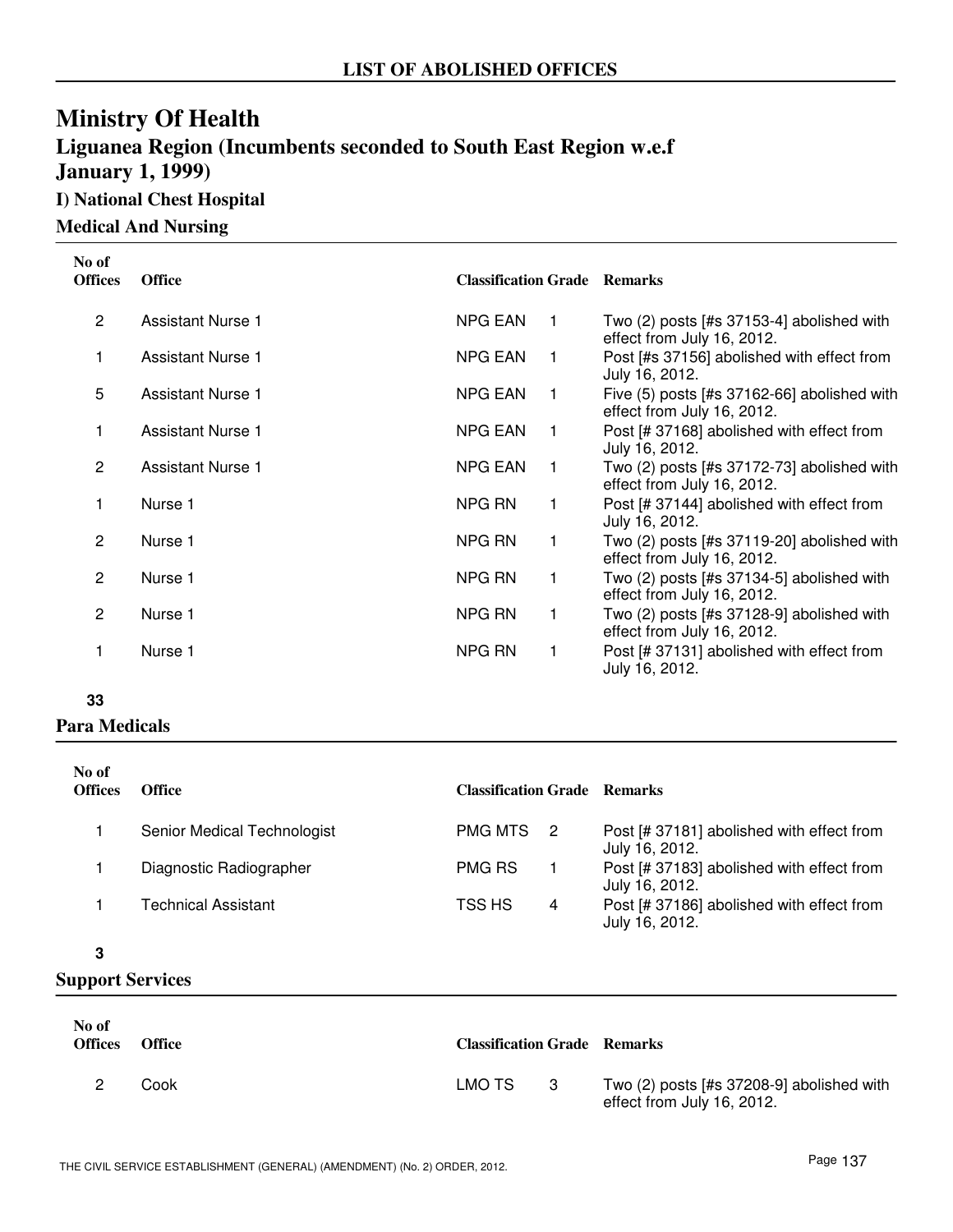# **Ministry Of Health Liguanea Region (Incumbents seconded to South East Region w.e.f January 1, 1999)**

# **I) National Chest Hospital**

#### **Support Services**

| No of<br><b>Offices</b> | <b>Office</b>             | <b>Classification Grade Remarks</b> |   |                                                             |
|-------------------------|---------------------------|-------------------------------------|---|-------------------------------------------------------------|
|                         | <b>Hospital Attendant</b> | LMO TS                              |   | Post [# 37219] abolished with effect from<br>July 16, 2012. |
|                         | <b>Hospital Attendant</b> | LMO TS                              |   | Post [# 37230] abolished with effect from<br>July 16, 2012. |
|                         | Attendant                 | LMO TS                              |   | Post [# 37236] abolished with effect from<br>July 16, 2012. |
|                         | <b>Driver</b>             | <b>LMO</b>                          | 2 | Post [# 37251] abolished with effect from<br>July 16, 2012. |
|                         | Artisan                   | LMO TS                              | 2 | Post [# 27628] abolished with effect from<br>July 16, 2012. |

#### **7**

### **43 Total - I) National Chest Hospital**

- **II) Operation Of Hope Institute**
- **Medical And Nursing**

| No of<br><b>Offices</b> | <b>Office</b>     | <b>Classification Grade Remarks</b> |                                                                                   |
|-------------------------|-------------------|-------------------------------------|-----------------------------------------------------------------------------------|
| .5                      | Assistant Nurse 1 | NPG EAN                             | Five (5) posts [#s 37268-71 & 37273]<br>abolished with effect from July 16, 2012. |
|                         |                   |                                     |                                                                                   |

### **5**

## **Administration And Support Services**

| No of<br><b>Offices</b> | <b>Office</b>          | <b>Classification Grade Remarks</b> |     |                                                             |
|-------------------------|------------------------|-------------------------------------|-----|-------------------------------------------------------------|
|                         | Administrative Officer | <b>GMG AM</b>                       | - 2 | Post [# 37281] abolished with effect from<br>July 16, 2012. |
|                         | Female Help            | LMO TS                              |     | Post [# 37292] abolished with effect from<br>July 16, 2012. |

### **2**

- **7 Total II) Operation Of Hope Institute**
- **50 Total Liguanea Region (Incumbents seconded to South East Region w.e.f January 1, 1999)**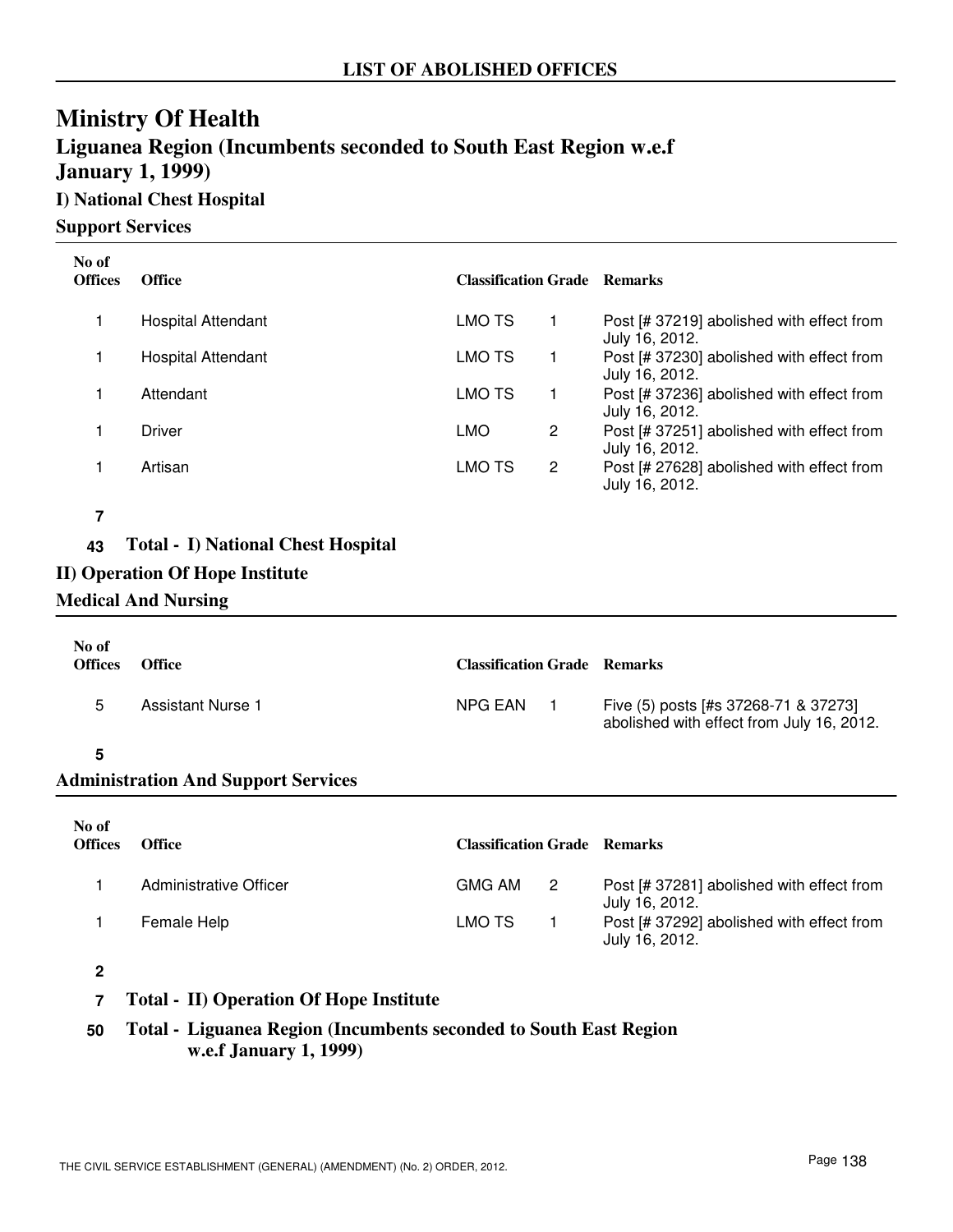# **Ministry Of Health National Public Health Laboratory**

### **Administrative Support Services**

| No of<br><b>Offices</b> | <b>Office</b>                                    | <b>Classification Grade Remarks</b> |   |                                                             |
|-------------------------|--------------------------------------------------|-------------------------------------|---|-------------------------------------------------------------|
|                         | <b>Bio Med Technician</b>                        | <b>TSS GT</b>                       | 4 | Post [# 37344] abolished with effect from<br>July 16, 2012. |
|                         |                                                  |                                     |   |                                                             |
|                         |                                                  |                                     |   |                                                             |
|                         | <b>Total - National Public Health Laboratory</b> |                                     |   |                                                             |

# **Sir John Golding Rehabilitation Centre (formerly Mona Rehabilitation Centre)**

| No of<br><b>Offices</b> | <b>Office</b>              | <b>Classification Grade Remarks</b> |                |                                                                             |
|-------------------------|----------------------------|-------------------------------------|----------------|-----------------------------------------------------------------------------|
| 1                       | Accounting Technician 1    | <b>FMG AT</b>                       | $\mathbf{1}$   | Post [# 37519] abolished with effect from<br>July 16, 2012.                 |
| $\overline{2}$          | <b>Assistant Cook</b>      | <b>LMO TS</b>                       | $\overline{c}$ | Two (2) posts [#s 37532-33] abolished with<br>effect from July 16, 2012.    |
| 1                       | <b>Assistant Cook</b>      | <b>LMO TS</b>                       | $\sqrt{2}$     | Post [# 37531] abolished with effect from<br>July 16, 2012.                 |
| 1                       | <b>Assistant Cook</b>      | <b>LMO TS</b>                       | $\overline{c}$ | Post [# 37538] abolished with effect from<br>July 16, 2012.                 |
| $\overline{c}$          | Artisan                    | <b>LMO TS</b>                       | 4              | Two (2) posts [#s 37552-3] abolished with<br>effect from July 16, 2012.     |
| 1                       | Artisan 2                  | <b>LMO TS</b>                       | 3              | Post [# 27602] abolished with effect from<br>July 16, 2012.                 |
| 1                       | Male Orderly               | <b>LMO TS</b>                       | 1              | One (1) posts [#s 37559] abolished with<br>effect from July 16, 2012.       |
| $\overline{c}$          | <b>Male Orderly</b>        | <b>LMO TS</b>                       | 1              | Two (2) posts [#s 37568-37569] abolished<br>with effect from July 16, 2012. |
| 1                       | Ambulance Attendant        | <b>LMO TS</b>                       | $\overline{2}$ | Post [# 37573] abolished with effect from<br>July 16, 2012.                 |
| $\overline{c}$          | <b>Female Orderly</b>      | <b>LMO TS</b>                       | 1              | Two (2) posts [#s 37574 - 75] abolished<br>with effect from July 16, 2012.  |
| 1                       | Female Orderly             | <b>LMO TS</b>                       | $\mathbf{1}$   | Post [# 37579] abolished with effect from<br>July 16, 2012.                 |
| 1                       | Female Orderly             | <b>LMO TS</b>                       | 1              | Post [# 37585] abolished with effect from<br>July 16, 2012.                 |
| 1                       | <b>Female Orderly</b>      | <b>LMO TS</b>                       | 1              | Post [# 37591] abolished with effect from<br>July 16, 2012.                 |
| $\mathbf{2}$            | <b>Female Orderly</b>      | <b>LMO TS</b>                       | 1              | Two (2) posts [#s 37595 - 96] abolished<br>with effect from July 16, 2012.  |
| 1                       | Appliance Workshop Manager | SOG ST                              | 5              | Post [# 37597] abolished with effect from<br>July 16, 2012.                 |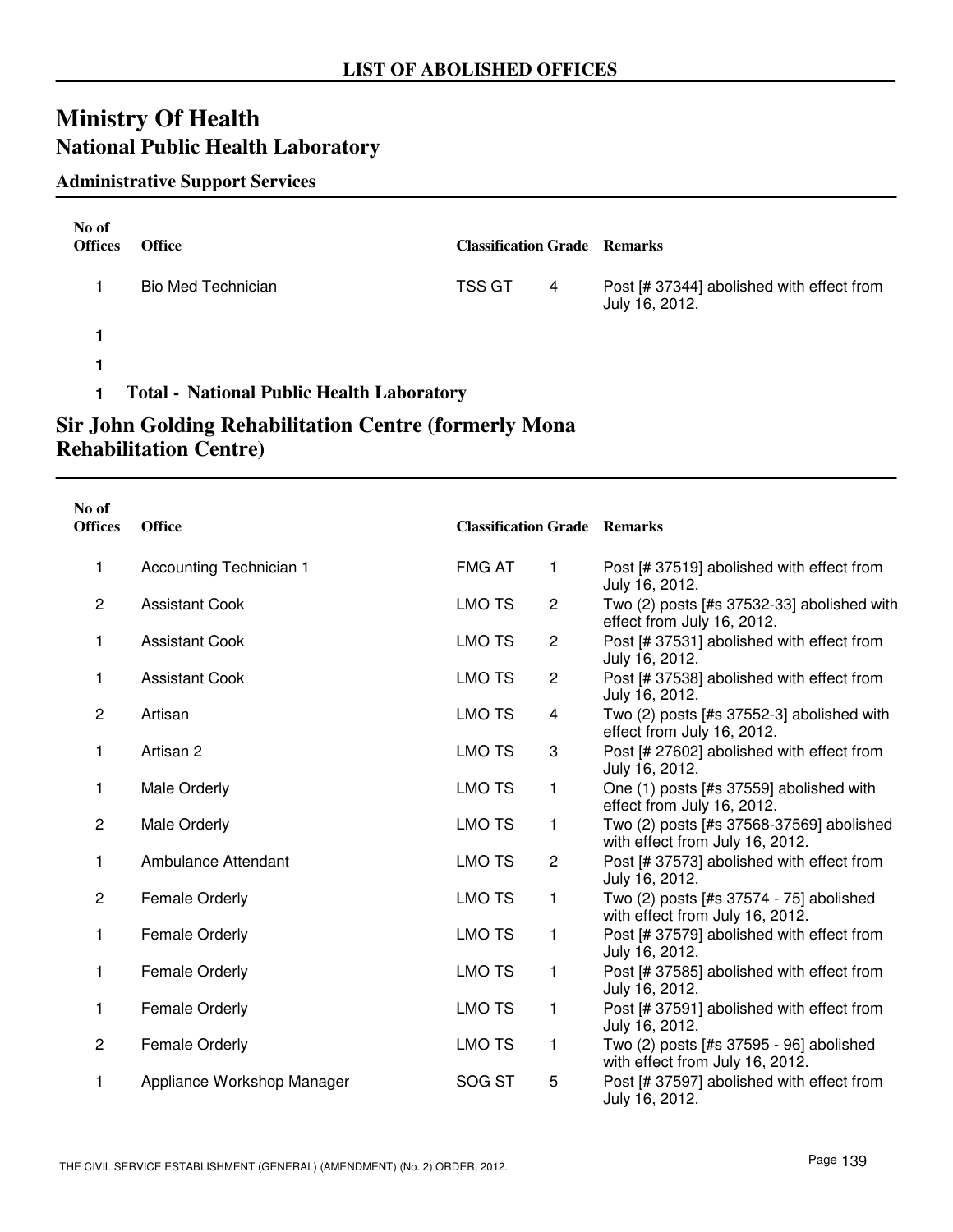### **Ministry Of Health Sir John Golding Rehabilitation Centre (formerly Mona Rehabilitation Centre)**

| No of<br><b>Offices</b> | Office                                  | <b>Classification Grade Remarks</b> |   |                                                                                     |
|-------------------------|-----------------------------------------|-------------------------------------|---|-------------------------------------------------------------------------------------|
|                         | Supervisor                              | TSS HS                              | 5 | Two (2) posts [#s 35798 & 37600]<br>abolished with effect from July 16, 2012.       |
|                         | Orthopaedic Maker And Repairer          | TSS HS                              | 4 | Post [# 37603] abolished with effect from<br>July 16, 2012.                         |
| 4                       | Orthopaedic Footwear Maker And Repairer | TSS HS                              | 3 | Four (4) posts [#s 37604 & 37606 - 08]<br>abolished with effect from July 16, 2012. |

**27**

#### **27 Total - Sir John Golding Rehabilitation Centre (formerly Mona Rehabilitation Centre)**

#### **Training Of Dental Auxiliaries**

#### **Administration And Support Services**

| No of<br><b>Offices</b> | <b>Office</b>                                   | <b>Classification Grade Remarks</b> |   |                                                             |
|-------------------------|-------------------------------------------------|-------------------------------------|---|-------------------------------------------------------------|
|                         | Artisan 3                                       | <b>AIT</b>                          | 3 | Post [# 37711] abolished with effect from<br>July 16, 2012. |
| 1                       |                                                 |                                     |   |                                                             |
| 1.                      | <b>Total - Training Of Dental Auxiliaries</b>   |                                     |   |                                                             |
|                         | <b>Technical Services Division</b>              |                                     |   |                                                             |
|                         | <b>Health Services Planning and Integration</b> |                                     |   |                                                             |
|                         | <b>Mental Health and Substance Abuse</b>        |                                     |   |                                                             |
|                         |                                                 |                                     |   |                                                             |

| No of<br><b>Offices</b> | <b>Office</b>                                           | <b>Classification Grade Remarks</b> |   |                                                             |  |
|-------------------------|---------------------------------------------------------|-------------------------------------|---|-------------------------------------------------------------|--|
|                         | <b>Chief Occupational Therapist</b>                     | <b>PMG OT</b>                       | 4 | Post [# 38094] abolished with effect from<br>July 16, 2012. |  |
|                         |                                                         |                                     |   |                                                             |  |
|                         | <b>Total - Health Services Planning and Integration</b> |                                     |   |                                                             |  |

**1 Total - Technical Services Division**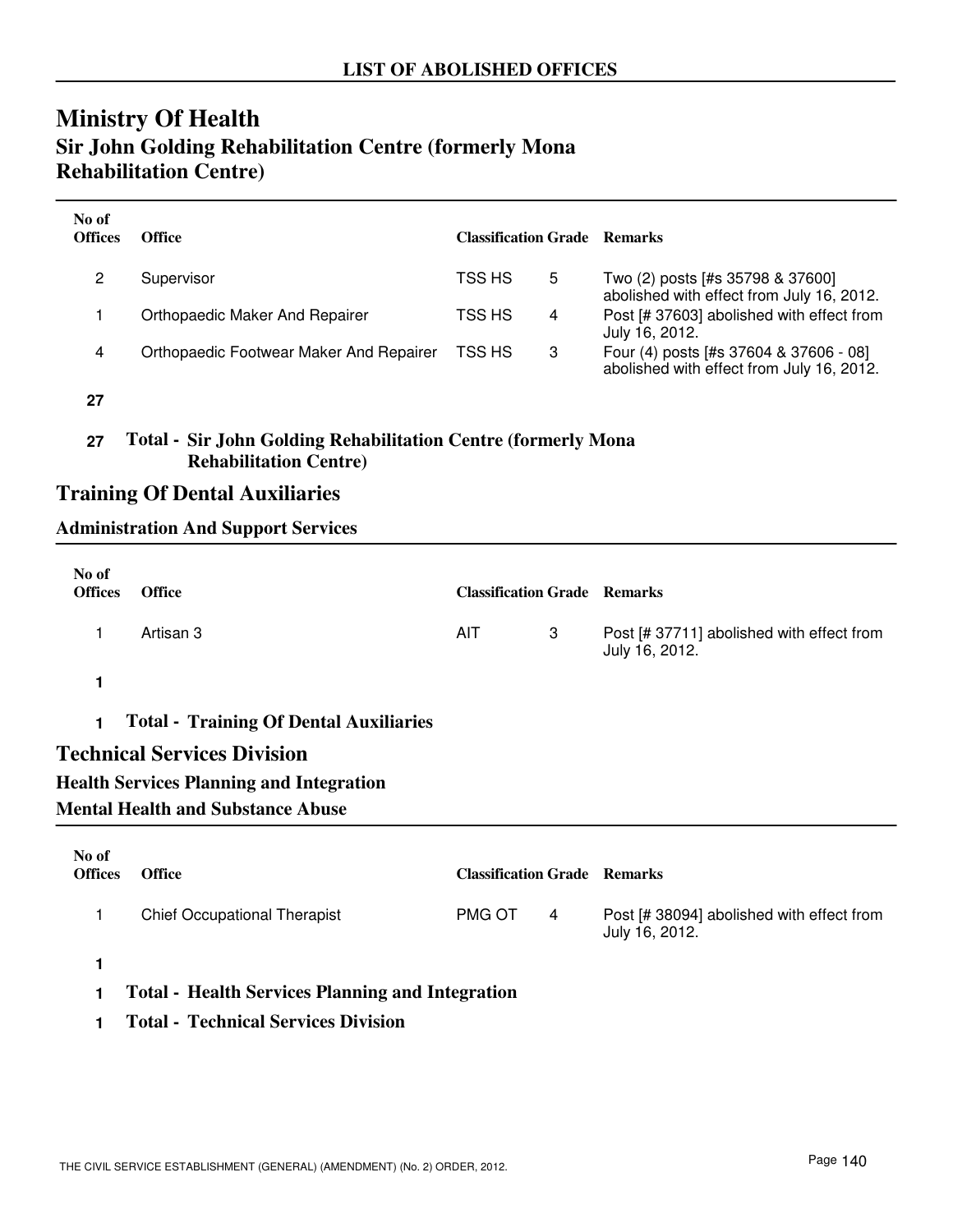# **Ministry Of Health**

### **Human Resource Management And Administration**

#### **Administration**

#### **Security & Transport**

| No of<br><b>Offices</b>                                       | <b>Office</b>                                    | <b>Classification Grade Remarks</b> |                |                                                                               |  |
|---------------------------------------------------------------|--------------------------------------------------|-------------------------------------|----------------|-------------------------------------------------------------------------------|--|
| 1                                                             | Watchman                                         | <b>GLS</b>                          | $\mathbf{1}$   | Post [# 27875] abolished with effect from<br>July 16, 2012.                   |  |
| 1                                                             |                                                  |                                     |                |                                                                               |  |
| 1                                                             | <b>Total - Administration</b>                    |                                     |                |                                                                               |  |
|                                                               | <b>Human Resource Management and Development</b> |                                     |                |                                                                               |  |
| <b>Personnel</b>                                              |                                                  |                                     |                |                                                                               |  |
| No of<br><b>Offices</b>                                       | Office                                           | <b>Classification Grade Remarks</b> |                |                                                                               |  |
| $\overline{c}$                                                | <b>Assistant Personnel Officer</b>               | <b>GMG PMA</b>                      | -3             | Two (2) posts [#s 27315 - 16] abolished<br>with effect from July 16, 2012.    |  |
| $\overline{c}$                                                | Administrator 2                                  | <b>GMG PMA</b>                      | $\overline{2}$ | Two (2) posts [#s 27320 & 27322]<br>abolished with effect from July 16, 2012. |  |
| 1                                                             | Systems Administrator                            | <b>MIS EDP</b>                      | $\overline{2}$ | Post [# 27343] abolished with effect from<br>July 16, 2012.                   |  |
| 5                                                             |                                                  |                                     |                |                                                                               |  |
| <b>In-service Training</b>                                    |                                                  |                                     |                |                                                                               |  |
| No of<br><b>Offices</b>                                       | Office                                           | <b>Classification Grade Remarks</b> |                |                                                                               |  |
| 1                                                             | <b>Training Officer</b>                          | GMG PMA 2                           |                | Post [# 27759] abolished with effect from<br>July 16, 2012.                   |  |
| 1                                                             |                                                  |                                     |                |                                                                               |  |
| <b>Total - Human Resource Management and Development</b><br>6 |                                                  |                                     |                |                                                                               |  |

**7 Total - Human Resource Management And Administration**

### **Policy Planning And Development**

#### **Planning and Evaluation**

| No of<br><b>Offices</b> | <b>Office</b>              | <b>Classification Grade Remarks</b> |   |                                                             |
|-------------------------|----------------------------|-------------------------------------|---|-------------------------------------------------------------|
|                         | Health Information Analyst | GMG SEG 2                           |   | Post [# 27722] abolished with effect from<br>July 16, 2012. |
|                         | Social Scientist           | SOG ST                              | 6 | Post [# 53640] abolished with effect from<br>July 16, 2012. |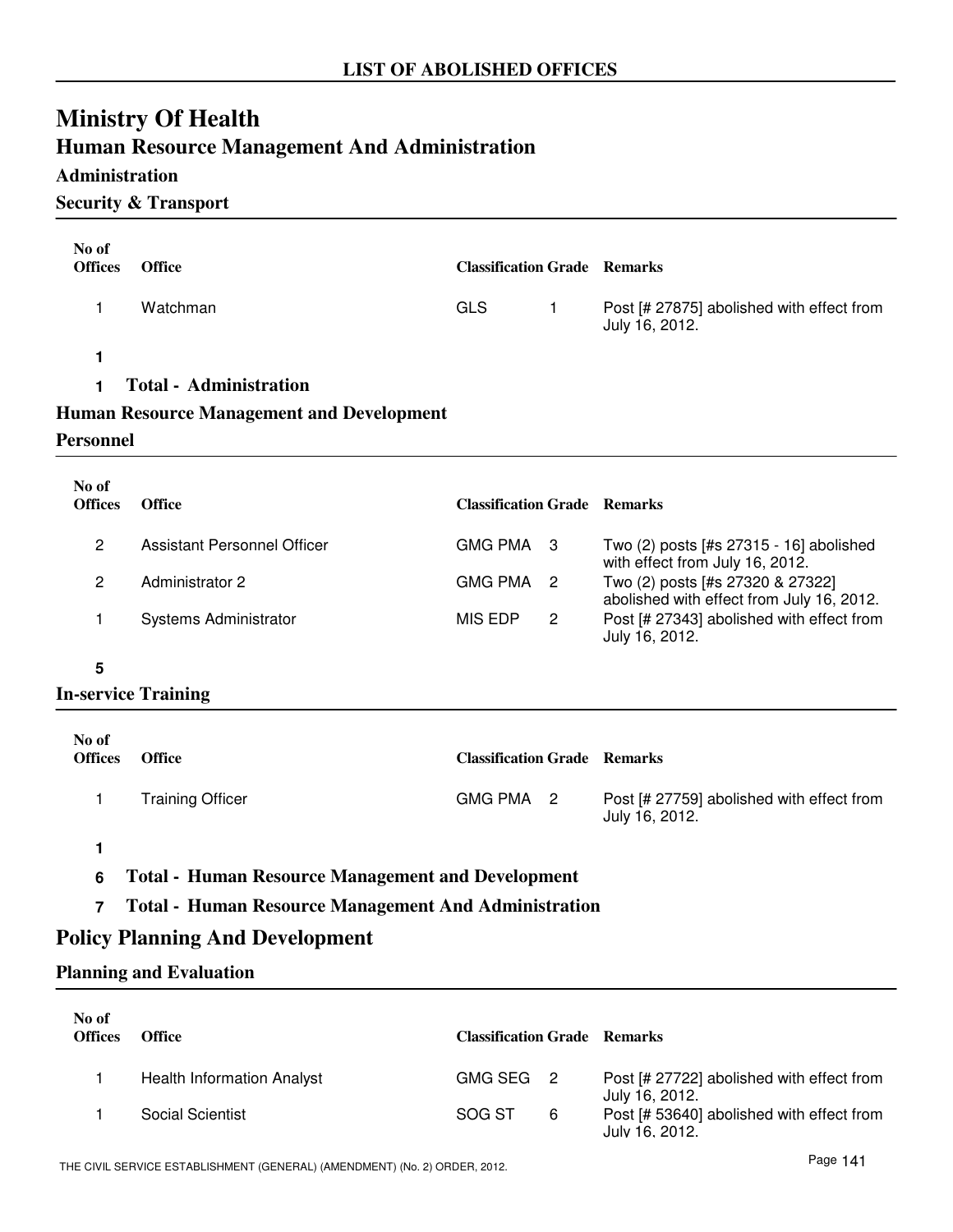## **Ministry Of Health Policy Planning And Development**

#### **Planning and Evaluation**

| $\mathbf 2$             |                                                |                                     |                |                                                             |
|-------------------------|------------------------------------------------|-------------------------------------|----------------|-------------------------------------------------------------|
|                         | <b>Health Systems Improvement</b>              |                                     |                |                                                             |
| No of<br><b>Offices</b> | <b>Office</b>                                  | <b>Classification Grade Remarks</b> |                |                                                             |
| 1                       | <b>Management Analyst 2</b>                    | <b>GMG SEG</b>                      | $\blacksquare$ | Post [# 27723] abolished with effect from<br>July 16, 2012. |
| 1                       |                                                |                                     |                |                                                             |
|                         | <b>Project Planning and Implementation</b>     |                                     |                |                                                             |
|                         |                                                |                                     |                |                                                             |
| No of<br><b>Offices</b> | <b>Office</b>                                  | <b>Classification Grade Remarks</b> |                |                                                             |
| 1                       | <b>Financial Analyst</b>                       | <b>FMG PA</b>                       | $\overline{c}$ | Post [# 53631] abolished with effect from<br>July 16, 2012. |
| 1                       |                                                |                                     |                |                                                             |
| 4                       | <b>Total - Policy Planning And Development</b> |                                     |                |                                                             |
|                         |                                                |                                     |                |                                                             |
|                         | <b>Western Region Health Authority</b>         |                                     |                |                                                             |
| No of                   |                                                |                                     |                |                                                             |
| <b>Offices</b>          | <b>Office</b>                                  | <b>Classification Grade Remarks</b> |                |                                                             |
| 1                       | Director, Management Information Systems       | MIS EDP                             | 6              | Post [# 50484] abolished with effect from<br>July 16, 2012. |
| 1                       |                                                |                                     |                |                                                             |
| 1                       | <b>Total - Western Region Health Authority</b> |                                     |                |                                                             |
|                         | <b>Southern Region Health Authority</b>        |                                     |                |                                                             |
|                         |                                                |                                     |                |                                                             |
| No of<br><b>Offices</b> | <b>Office</b>                                  | <b>Classification Grade Remarks</b> |                |                                                             |
| 1                       | Director, Management Information Systems       | MIS EDP                             | 6              | Post [# 50483] abolished with effect from<br>July 16, 2012. |
| 1                       |                                                |                                     |                |                                                             |
|                         |                                                |                                     |                |                                                             |

## **1 Total - Southern Region Health Authority**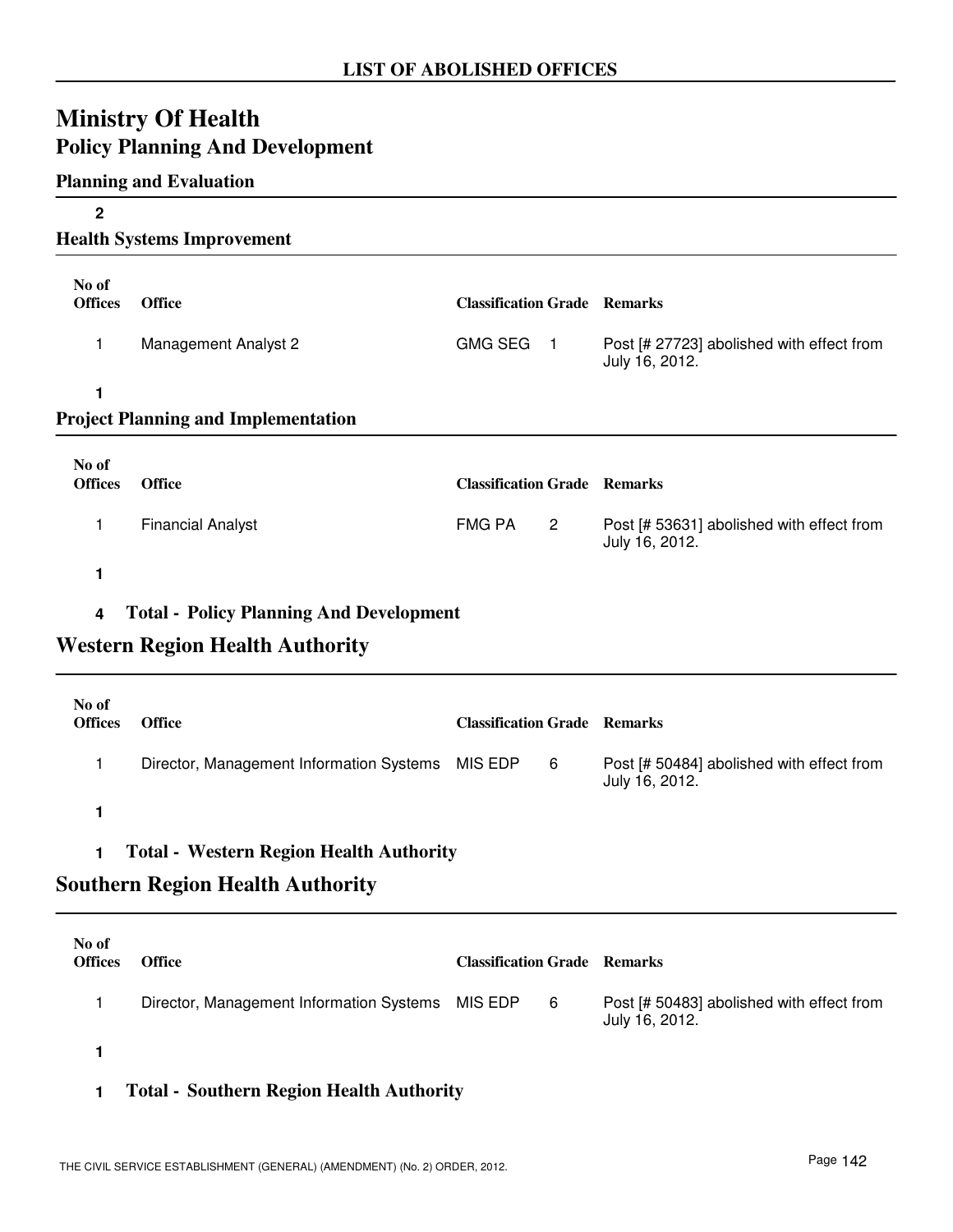# **Ministry Of Health**

## **Family Services Division**

#### **Child Welfare**

| No of<br><b>Offices</b> | <b>Office</b>                           | <b>Classification Grade Remarks</b> |                |                                                                                        |
|-------------------------|-----------------------------------------|-------------------------------------|----------------|----------------------------------------------------------------------------------------|
| 3                       | <b>Records Officer 1</b>                | PIDG RIM                            | $\overline{2}$ | Three (3) posts [#s 37802, 37815 & 37817]<br>abolished with effect from July 16, 2012. |
| 3                       |                                         |                                     |                |                                                                                        |
| 3                       | <b>Total - Family Services Division</b> |                                     |                |                                                                                        |
| 1047                    | <b>Total - Ministry Of Health</b>       |                                     |                |                                                                                        |

## **Bellevue Hospital**

#### **Operation Of The Mental Hospital**

| No of<br><b>Offices</b> | <b>Office</b>              | <b>Classification Grade Remarks</b> |                         |                                                                           |
|-------------------------|----------------------------|-------------------------------------|-------------------------|---------------------------------------------------------------------------|
| 1                       | Senior Resident            | MDG MO                              | 3                       | Post [# 38072] abolished with effect from<br>July 16, 2012.               |
| 1                       | Dental Surgeon 2           | <b>MDGDS</b>                        | $\overline{2}$          | Post [# 38075] abolished with effect from<br>July 16, 2012.               |
| 1                       | Occupational Therapist 2   | PMG OT                              | $\overline{c}$          | Post [# 38095] abolished with effect from<br>July 16, 2012.               |
| 1                       | <b>EEG Technician</b>      | TSS MT                              | 4                       | Post [# 38096] abolished with effect from<br>July 16, 2012.               |
| 1                       | Pharmacist                 | <b>PMG PHS</b>                      | 3                       | Post [# 38098] abolished with effect from<br>July 16, 2012.               |
| 1                       | Diagnostic Radiographer 1  | <b>PMG RS</b>                       | 1                       | Post [# 38099] abolished with effect from<br>July 16, 2012.               |
| 1                       | Pharmacist                 | <b>PMG PHS</b>                      | 1                       | Post [# 38101] abolished with effect from<br>July 16, 2012.               |
| 1                       | Occupational Therapist 1   | PMG OT                              | 1                       | Post [# 38102] abolished with effect from<br>July 16, 2012.               |
| $\overline{c}$          | Occupational Therapist 1   | PMG OT                              | 1                       | Two (2) posts [#s 38103-4] abolished with<br>effect from July 16, 2012.   |
| 1                       | Nurse 3                    | NPG RN                              | 4                       | Post [# 38117] abolished with effect from<br>July 16, 2012.               |
| 3                       | Nurse 3                    | NPG RN                              | $\overline{\mathbf{4}}$ | Three (3) posts [#s 38125-7] abolished with<br>effect from July 16, 2012. |
| 9                       | <b>Psychiatric Nurse 2</b> | <b>NPG RN</b>                       | 3                       | Nine (9) posts [# 38149-57] abolished with<br>effect from July 16, 2012.  |
| 1                       | <b>Psychiatric Nurse 2</b> | NPG RN                              | 3                       | Post [# 38131] abolished with effect from<br>July 16, 2012.               |
| 1                       | <b>Psychiatric Nurse 2</b> | <b>NPG RN</b>                       | 3                       | Post [# 38134] abolished with effect from<br>July 16, 2012.               |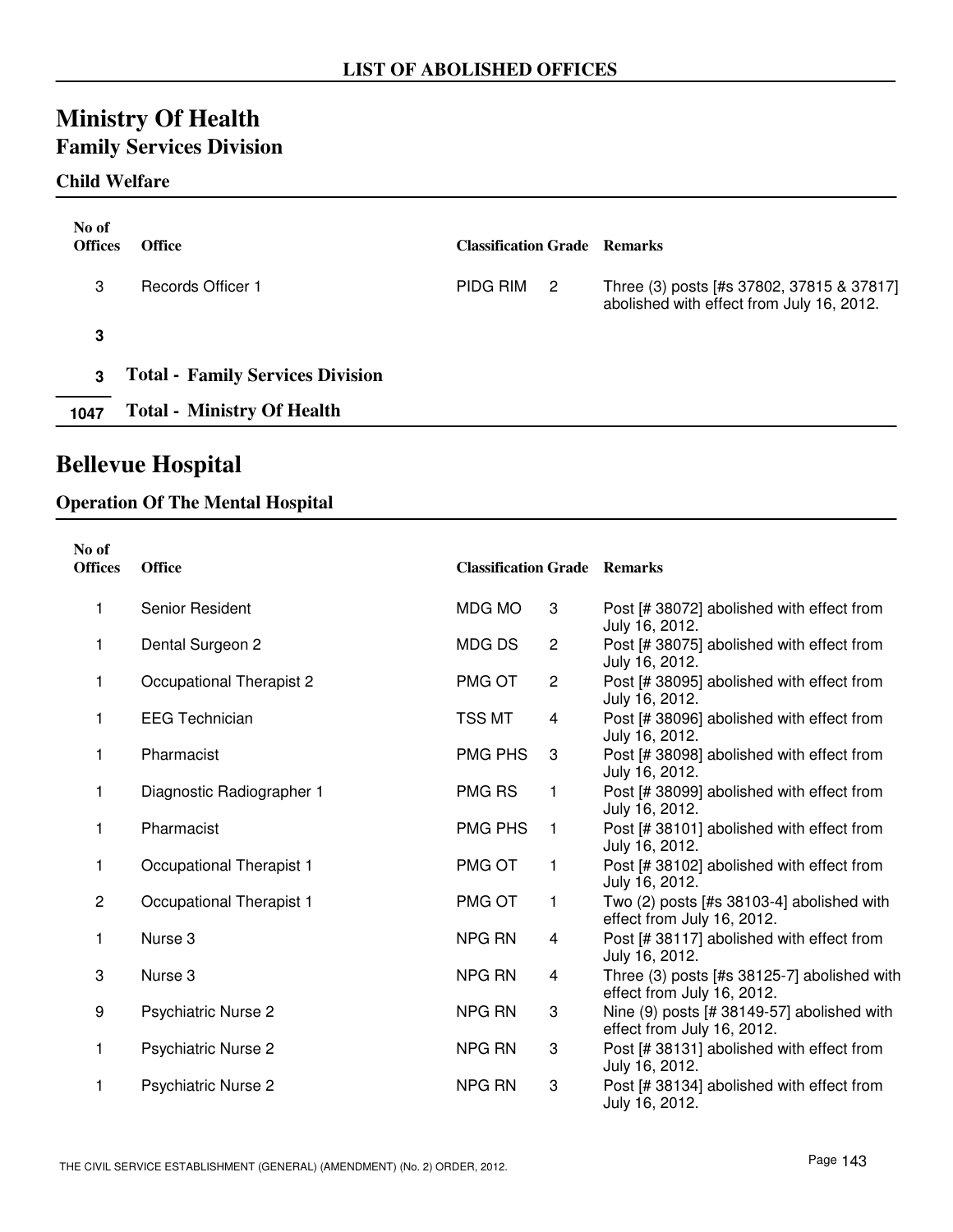## **Bellevue Hospital**

#### **Operation Of The Mental Hospital**

| No of<br><b>Offices</b> | Office                          | <b>Classification Grade Remarks</b> |                         |                                                                                              |
|-------------------------|---------------------------------|-------------------------------------|-------------------------|----------------------------------------------------------------------------------------------|
| 1                       | <b>Psychiatric Nurse 2</b>      | <b>NPG RN</b>                       | 3                       | Post [# 38138] abolished with effect from<br>July 16, 2012.                                  |
| 1                       | <b>Psychiatric Nurse 2</b>      | NPG RN                              | 3                       | Post [# 38141] abolished with effect from<br>July 16, 2012.                                  |
| 1                       | <b>Psychiatric Nurse 1</b>      | <b>NPG RN</b>                       | $\overline{c}$          | oNE (1) post [# 38179] abolished with<br>effect from July 16, 2012.                          |
| 1                       | <b>Psychiatric Nurse 1</b>      | <b>NPG RN</b>                       | $\overline{c}$          | Post [# 28250] abolished with effect from<br>July 16, 2012.                                  |
| 1                       | <b>Psychiatric Nurse 1</b>      | <b>NPG RN</b>                       | $\overline{\mathbf{c}}$ | Post [# 38252] abolished with effect from<br>July 16, 2012.                                  |
| 3                       | <b>Psychiatric Nurse 1</b>      | <b>NPG RN</b>                       | $\overline{c}$          | Posts [#s 38279-80 & 38293] abolished<br>with effect from July 16, 2012.                     |
| 1                       | <b>Psychiatric Nurse 1</b>      | <b>NPG RN</b>                       | $\overline{c}$          | Post [# 38309] aboilshed with effect from<br>July 16, 2012.                                  |
| 1                       | <b>Assistant Nurse</b>          | <b>NPG EAN</b>                      | $\mathbf{2}$            | Post [# 38410] abolished with effect from<br>July 16, 2012.                                  |
| 1                       | <b>Psychiatric Nurse 1</b>      | NPG RN                              | $\overline{c}$          | Post [# 38357] abolished with effect from<br>July 16, 2012.                                  |
| 11                      | <b>Enrolled Assistant Nurse</b> | <b>NPG EAN</b>                      | $\overline{c}$          | Eleven (11) posts [#s 38420-30] abolished<br>with effect from July 16, 2012.                 |
| 2                       | <b>Psychiatric Nurse 1</b>      | NPG RN                              | $\overline{c}$          | Two (2) posts [#s 38379-80] abolished with<br>effect from July 16, 2012.                     |
| 4                       | <b>Assistant Nurse</b>          | <b>NPG EAN</b>                      | $\overline{c}$          | Four (4) posts [#s 38403-6] aboilshed with<br>effect from July 16, 2012.                     |
| $\mathbf{2}$            | <b>Assistant Nurse</b>          | <b>NPG EAN</b>                      | $\overline{c}$          | Two (2) posts [#s 38407-8] abolished with<br>effect from July 16, 2012.                      |
| 7                       | <b>Enrolled Assistant Nurse</b> | <b>NPG EAN</b>                      | $\mathbf{2}$            | Seven (7) posts [#s 38412-17 & 38419]<br>abolished with effect from July 16, 2012.           |
| 6                       | <b>Assistant Nurse</b>          | <b>NPG EAN</b>                      | $\mathbf{1}$            | Six (6) posts [#s 38518-23] abolished with<br>effect from July 16, 2012.                     |
| 3                       | <b>Assistant Nurse</b>          | <b>NPG EAN</b>                      | 1                       | Three (3) posts [#s 38526-8] abolished with<br>effect from July 16, 2012.                    |
| 1                       | Senior Dental Assistant         | PMG DA                              | $\overline{c}$          | Post [# 38549] abolished with effect from<br>July 16, 2012.                                  |
| 20                      | <b>Psychiatric Nursing Aide</b> | TSS HS                              | 3                       | Twenty (20) posts [#s 38617-36] abolished<br>with effect from July 16, 2012.                 |
| $\overline{2}$          | <b>Records Clerk</b>            | PIDG RIM                            | 1                       | Two (2) posts [#s 38714-15] abolished with<br>effect from July 16, 2012.                     |
| 1.                      | Secretary 1                     | OPS SS                              | 1                       | Post [# 38732] abolished with effect from<br>July 16, 2012.                                  |
| $\overline{c}$          | Machine Operator 1              | LMO TS                              | 2                       | Two (2) posts [#s 38740-41] abolished with<br>effect from July 16, 2012.                     |
| 6                       | Security Officer 1              | PTSG PX                             | 1                       | Six (6) posts [#s 38751 - 54, 38758 &<br>38761] abolished with effect from July 16,<br>2012. |
| $\overline{c}$          | Artisan                         | LMO TS                              | 4                       | Two (2) posts [#s 38772 & 38775]<br>abolished with effect from July 16, 2012.                |
| 1                       | Artisan                         | LMO TS                              | 3                       | Post [# 38778] abolished with effect from<br>July 16, 2012.                                  |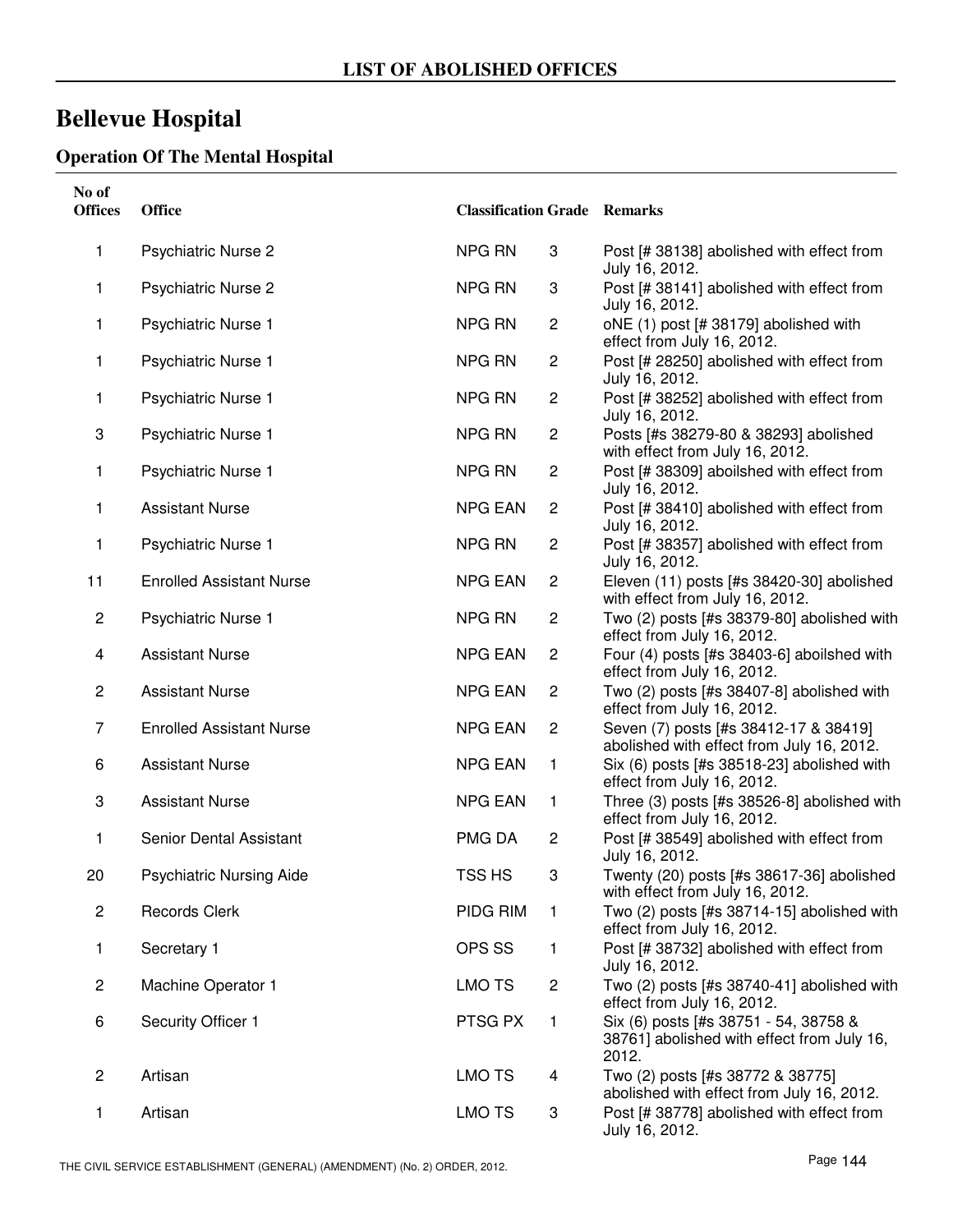## **Bellevue Hospital**

### **Operation Of The Mental Hospital**

| No of<br><b>Offices</b> | <b>Office</b>                  | <b>Classification Grade Remarks</b> |                |                                                                                                           |
|-------------------------|--------------------------------|-------------------------------------|----------------|-----------------------------------------------------------------------------------------------------------|
| 1                       | Driver 1                       | LMO DR                              | 1              | Post [# 38798] abolished with effect from<br>July 16, 2012.                                               |
| 1                       | Senior Housekeeping Supervisor | TSS HS                              | 6              | Post [# 38810] aboilshed with effect from<br>July 16, 2012.                                               |
| 1                       | Linen Room Supervisor          | LMO TS                              | 3              | Post [# 38813] abolished with effect from<br>July 16, 2012.                                               |
| 5                       | Cook                           | <b>LMO TS</b>                       | 3              | Five (5) posts [#s 38818-22] abolished with<br>effect from July 16, 2012.                                 |
| 3                       | <b>Ward Attendant</b>          | TSS HS                              | $\overline{c}$ | Three (3) posts [#s 38844-46] abolished<br>with effect from July 16, 2012.                                |
| 1                       | Mortuary Attendant             | TSS HS                              | $\overline{c}$ | Post [# 38894] abolished with effect from<br>July 16, 2012.                                               |
| 4                       | <b>Seamstress Class 2</b>      | <b>LMO TS</b>                       | 3              | Four (4) posts [#s 38897-38900] abolished<br>with effect from July 16, 2012.                              |
| 1                       | Linen Room Attendant           | <b>LMO TS</b>                       | $\overline{c}$ | Post [# 38901] abolished with effect from<br>July 16, 2012.                                               |
| 1                       | Attendant                      | <b>LMO TS</b>                       | 2              | Post [# 38902] abolished with effect from<br>July 16, 2012.                                               |
| $\overline{c}$          | Storeman                       | <b>LMO TS</b>                       | 1              | Two (2) posts [#s 38911-12] abolished with<br>effect from July 16, 2012.                                  |
| 1                       | <b>Sanitation Worker</b>       | <b>LMO TS</b>                       | 1              | Post [# 38918] abolished with effect from<br>July 16, 2012.                                               |
| 10                      | <b>Hospital Attendant</b>      | <b>LMO TS</b>                       | 1              | Ten (10) posts [# 38938-47] abolished with<br>effect from July 16, 2012.                                  |
| 1                       | <b>Hospital Attendant</b>      | <b>LMO TS</b>                       | 1              | Post [# 38996] abolished with effect from<br>July 16, 2012.                                               |
| 1                       | Attendant                      | <b>LMO TS</b>                       | 1              | Post [# 38903] abolished with effect from<br>July 16, 2012.                                               |
| 1                       | <b>Sanitation Worker</b>       | <b>LMO TS</b>                       | 2              | Post [# 38917] abolished with effect from<br>July 16, 2012.                                               |
| 1                       | <b>Sanitation Worker</b>       | <b>LMO TS</b>                       | 1              | Post [# 38927] abolished with effect from<br>July 16, 2012.                                               |
| 1                       | Artisan                        | <b>LMO TS</b>                       | 3              | Post [# 38784] abolished with effect from<br>July 16, 2012.                                               |
| $\overline{c}$          | Cook                           | <b>LMO TS</b>                       | 3              | Two (2) posts [#s 38824 & 38840]<br>abolished with effect from July 16, 2012.                             |
| 1                       | Storeman                       | <b>LMO TS</b>                       | 1              | Post [# 38914] abolished with effect from<br>July 16, 2012.                                               |
| 1                       | Cook                           | <b>NC NC</b>                        | 1              | Post [# 38842] abolished with effect from<br>July 16, 2012.                                               |
| 31                      | Psychiatric Nurse 1            | NPG RN                              | 2              | Thirty-one (31) posts [#s 38348 - 56, 38358<br>- 78 & 38381] abolished with effect from<br>July 16, 2012. |
| 41                      | <b>Assistant Nurse</b>         | <b>NPG EAN</b>                      | 1              | Forty one (41) posts [#s 38465-38505]<br>abolished with effect from July 16, 2012.                        |

**218**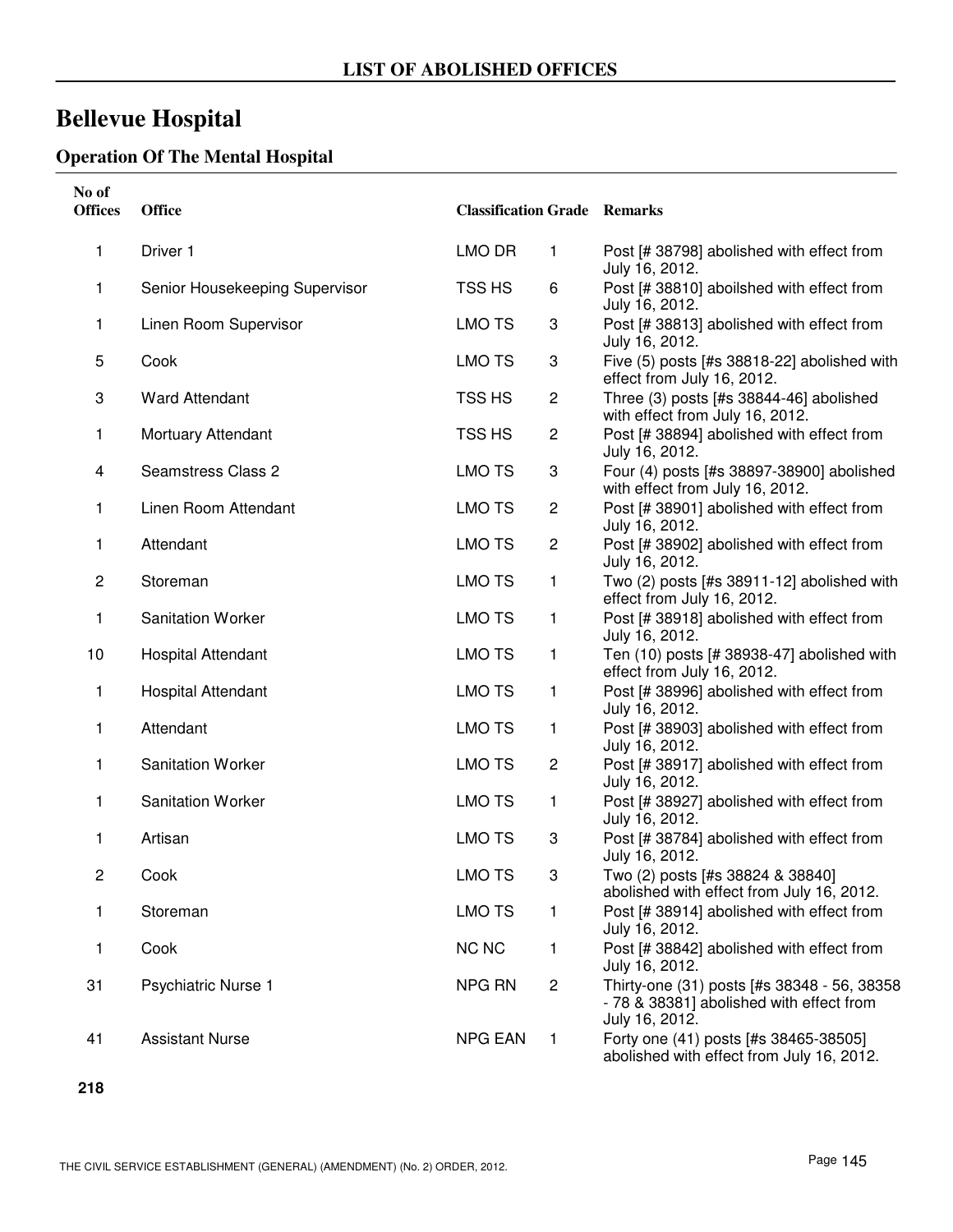## **Bellevue Hospital**

#### **Finance And Accounts Branch**

| No of<br><b>Offices</b> | <b>Office</b>             | <b>Classification Grade Remarks</b> |   |                                                             |
|-------------------------|---------------------------|-------------------------------------|---|-------------------------------------------------------------|
|                         | <b>Accounting Clerk 2</b> | FMG AC                              | 2 | Post [# 38710] abolished with effect from<br>July 16, 2012. |
|                         | Data Processing Clerk     | MIS IT                              |   | Post [# 38729] abolished with effect from<br>July 16, 2012. |
| 2                       |                           |                                     |   |                                                             |

**220 Total - Bellevue Hospital**

### **Government Chemist**

#### **Analytical And Advisory Services**

| No of<br><b>Offices</b> | <b>Office</b>               | <b>Classification Grade Remarks</b> |   |                                                                            |
|-------------------------|-----------------------------|-------------------------------------|---|----------------------------------------------------------------------------|
|                         | Senior Chemist              | SOG ST                              |   | Post [# 39064] abolished with effect from<br>July 16, 2012.                |
|                         | Chemist 2                   | SOG ST                              | 6 | Two (2) posts [#s 39066 - 67] abolished<br>with effect from July 16, 2012. |
|                         | <b>Chemist Technologist</b> | SOG ST                              | 3 | Post [# 39075] abolished with effect from<br>July 16, 2012.                |

#### **4**

#### **Administration**

| No of<br><b>Offices</b> | <b>Office</b>               | <b>Classification Grade Remarks</b> |                                                             |
|-------------------------|-----------------------------|-------------------------------------|-------------------------------------------------------------|
|                         | Administrator 3             | GMG PMA 3                           | Post [# 39080] abolished with effect from<br>July 16, 2012. |
|                         | Executive Officer 1         | OPS CR<br>4                         | Post [# 39081] abolished with effect from<br>July 16, 2012. |
| $\ddot{\,}$             | <b>Laboratory Attendant</b> | 2<br>LMO TS                         | Post [# 39088] abolished with effect from<br>July 16, 2012. |

**3**

**7 Total - Government Chemist**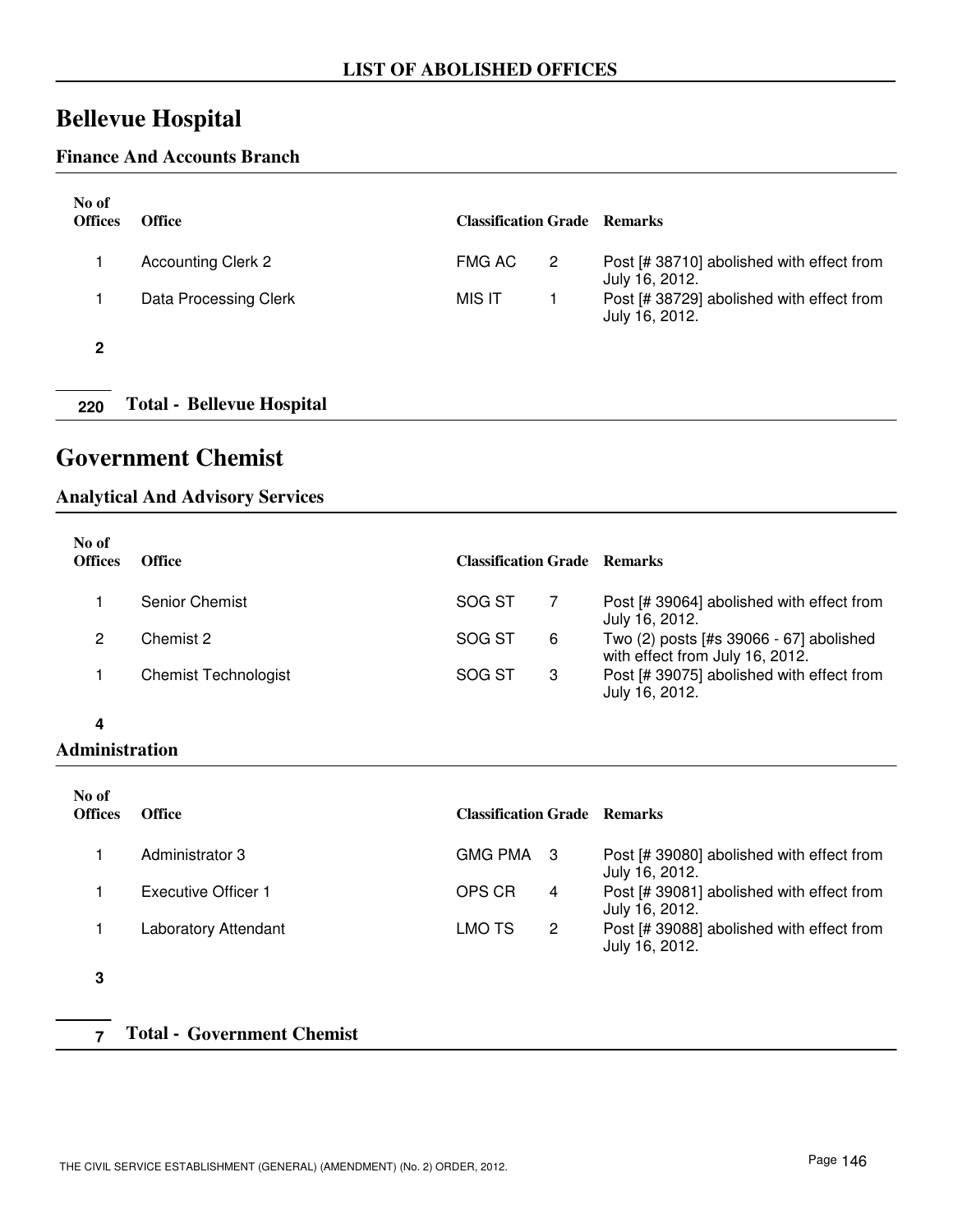## **Ministry of Local Government And Community Dev. Central Administration**

| No of<br><b>Offices</b> | <b>Office</b>                         | <b>Classification Grade Remarks</b> |                            |                                                             |
|-------------------------|---------------------------------------|-------------------------------------|----------------------------|-------------------------------------------------------------|
|                         | <b>Office Services Administrator</b>  | <b>GMG AM</b>                       | $\overline{\phantom{a}}$ 2 | Post [# 50910] abolished with effect from<br>July 13, 2012. |
|                         | <b>Total - Central Administration</b> |                                     |                            |                                                             |

### **Technical Services & Major Projects**

| No of<br><b>Offices</b> | <b>Office</b>           | <b>Classification Grade Remarks</b> |    |                                                                                                                                                                                                    |
|-------------------------|-------------------------|-------------------------------------|----|----------------------------------------------------------------------------------------------------------------------------------------------------------------------------------------------------|
|                         | <b>Senior Secretary</b> | OPS SS                              | -3 | Post [# 53480] transferred from the former<br>Ministry of Housing, Environment, Water<br>and Local Government with effect from<br>January 6, 2012 and abolished with effect<br>from July 13, 2012. |
|                         |                         |                                     |    |                                                                                                                                                                                                    |

#### **1 Total - Technical Services & Major Projects**

### **Human Resource Management & Administration**

| No of<br><b>Offices</b> | <b>Office</b> | <b>Classification Grade Remarks</b> |                                                                                                                                                                                                    |
|-------------------------|---------------|-------------------------------------|----------------------------------------------------------------------------------------------------------------------------------------------------------------------------------------------------|
|                         | Secretary     | OPS SS                              | Post [# 50761] transferred from the former<br>Ministry of Housing, Environment, Water<br>and Local Government with effect from<br>January 6, 2012 and abolished with effect<br>from July 13, 2012. |

**1**

#### **Human Resource Management**

| No of<br><b>Offices</b> | <b>Office</b>    | <b>Classification Grade Remarks</b> |     |                                                             |
|-------------------------|------------------|-------------------------------------|-----|-------------------------------------------------------------|
|                         | Data Entry Clerk | OPS DP                              | - 3 | Post [# 50756] abolished with effect from<br>July 13, 2012. |
|                         |                  |                                     |     |                                                             |

#### **1 Total - Human Resource Management**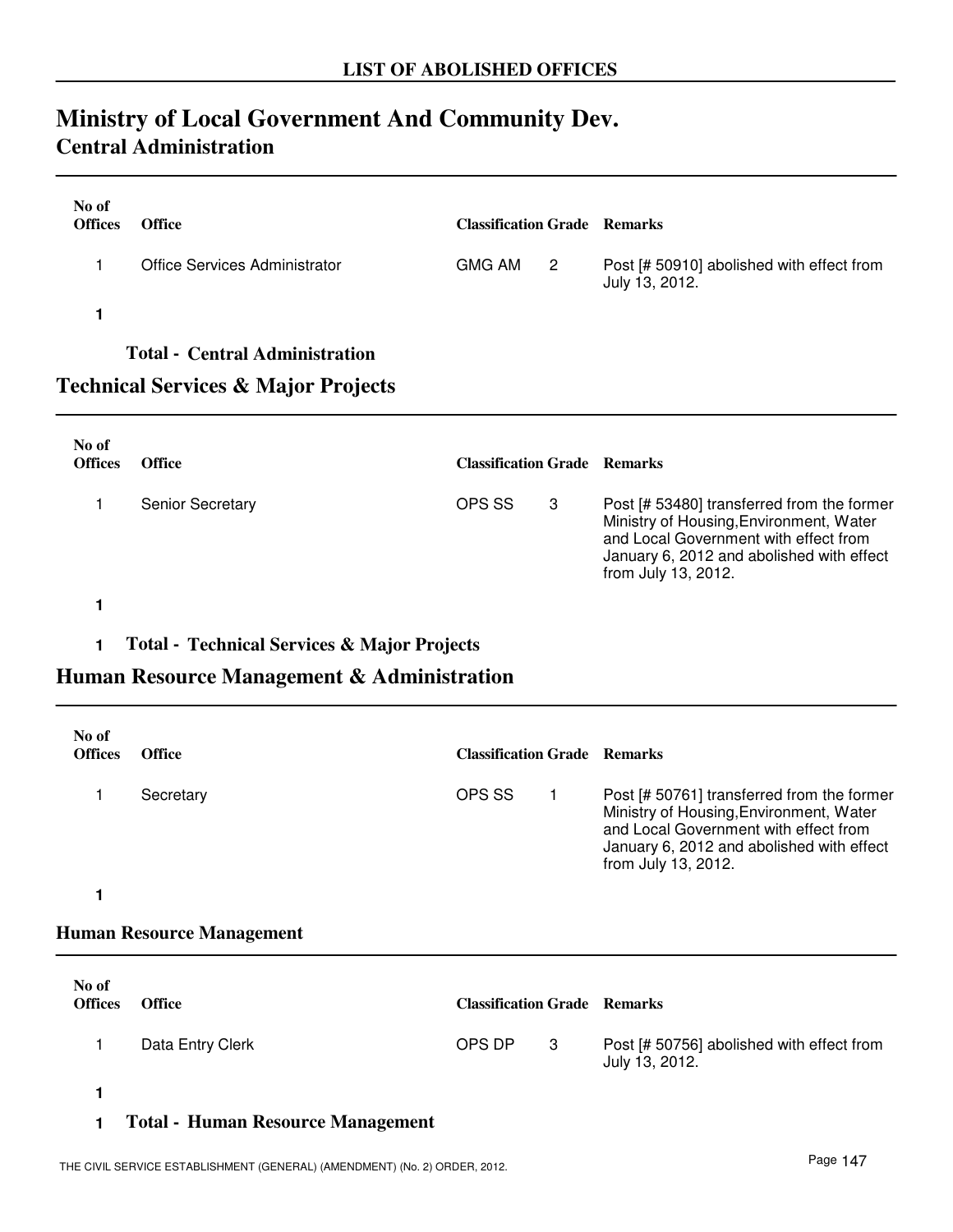## **Ministry of Local Government And Community Dev.**

## **Human Resource Management & Administration**

#### **Pension & Leave Administration**

| No of<br><b>Offices</b> | <b>Office</b> | <b>Classification Grade Remarks</b> |   |                                                                                                                                                                                                 |
|-------------------------|---------------|-------------------------------------|---|-------------------------------------------------------------------------------------------------------------------------------------------------------------------------------------------------|
|                         | Computor      | PIDG RIM                            | 2 | Post [# 50777] transferred from the former<br>Ministry of Housing, Environment, Water &<br>Local Government with effect from January<br>6, 2012 and abolished with effect from July<br>13.2012. |
|                         |               |                                     |   |                                                                                                                                                                                                 |

- **1 Total Pension & Leave Administration**
- **3 Total Human Resource Management & Administration**

#### **Assets & Office Management**

#### **Documentation Information & Access Services**

| No of<br><b>Offices</b> | <b>Office</b>   | <b>Classification Grade Remarks</b> |                                                                                                                                                                                                  |
|-------------------------|-----------------|-------------------------------------|--------------------------------------------------------------------------------------------------------------------------------------------------------------------------------------------------|
|                         | <b>Director</b> | <b>GMG SEG</b><br>3                 | Post [# 58705] transferred from the former<br>Ministry of Housing, Environment, Water &<br>Local Government with effect from January<br>6, 2012 and abolished with effect from July<br>13, 2012. |
|                         | Director        | PIDG RIM<br>5                       | Post [# 50796] transferred from the former<br>Ministry of Housing, Environment, Water &<br>Local Government with effect from January<br>6, 2012 and abolished with effect from July<br>13, 2012. |
|                         | Secretary 2     | OPS SS<br>2                         | Post [# 50801] transferred from the former<br>Ministry of Housing, Environment, Water &<br>Local Government with effect from January<br>6, 2012 and abolished with effect from July<br>13, 2012. |
|                         | Records Officer | PIDG RIM<br>3                       | Post [# 54310] transferred from the former<br>Ministry of Housing, Environment, Water &<br>Local Government with effect from January<br>6, 2012 and abolished with effect from July<br>13, 2012. |

#### **4**

- **4 Total Documentation Information & Access Services**
- **4 Total Assets & Office Management**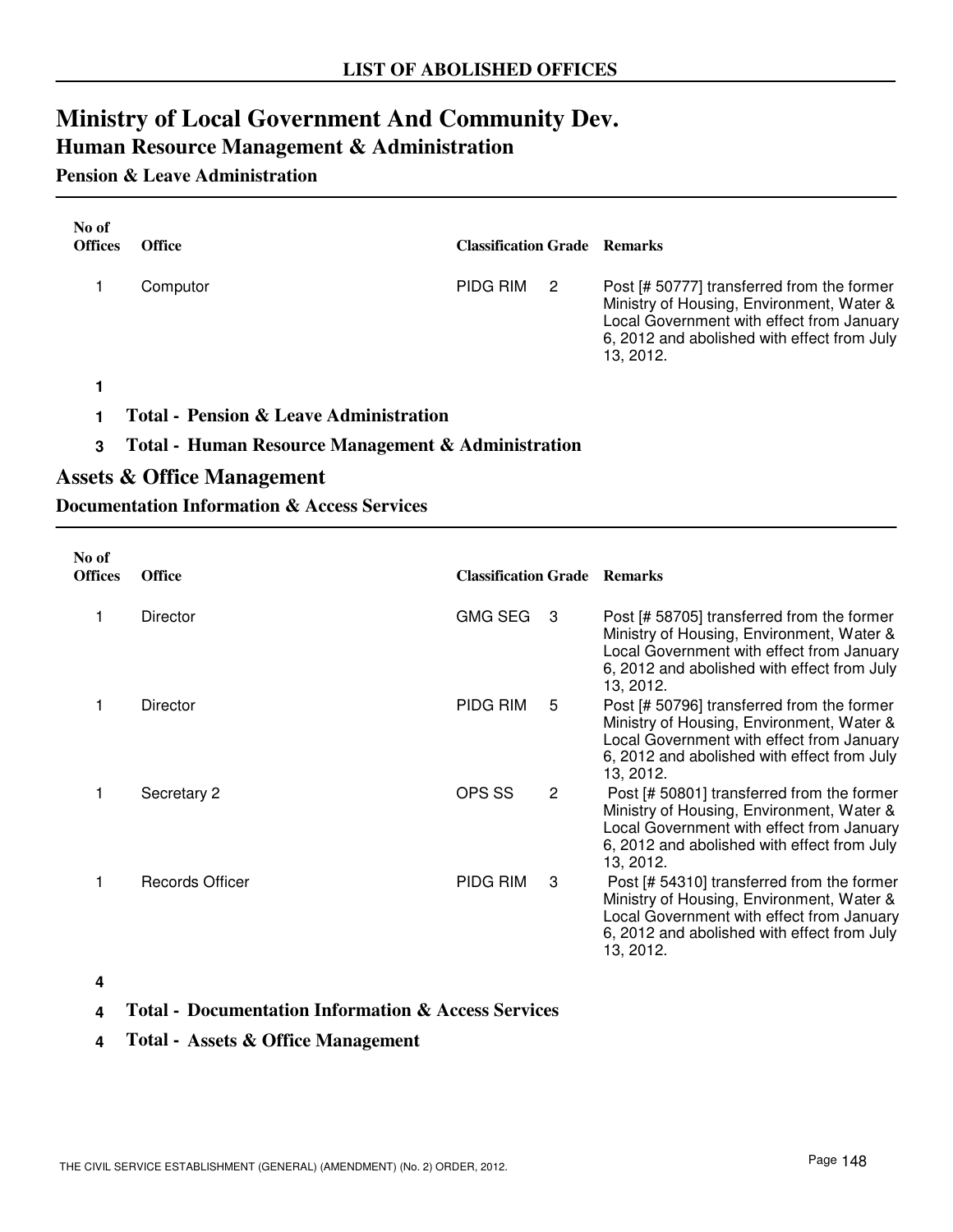# **Ministry of Local Government And Community Dev.**

### **Finance & Accounts**

| No of<br><b>Offices</b> | <b>Office</b>             | <b>Classification Grade Remarks</b> |                |                                                                                                                                                                                                 |
|-------------------------|---------------------------|-------------------------------------|----------------|-------------------------------------------------------------------------------------------------------------------------------------------------------------------------------------------------|
|                         | Secretary 2               | OPS SS                              | $\overline{2}$ | Post [# 50805] transferred from the former<br>Ministry of Housing, Environment, Water &<br>Local Government with effect from January<br>6, 2012 and abolished with effect from July<br>13, 2012 |
|                         |                           |                                     |                |                                                                                                                                                                                                 |
| Disbursement            |                           |                                     |                |                                                                                                                                                                                                 |
| No of                   |                           |                                     |                |                                                                                                                                                                                                 |
| <b>Offices</b>          | <b>Office</b>             | <b>Classification Grade Remarks</b> |                |                                                                                                                                                                                                 |
|                         | <b>Accounting Clerk 2</b> | <b>FMG AC</b>                       | $\overline{2}$ | Post [# 50818] transferred from the former<br>Ministry of Housing, Envrionment, Water &<br>Local Government with effect from January                                                            |

**1**

**1 Total - Disbursement**

**2 Total - Finance & Accounts**

### **Local Government & Community Services Administration**

| No of<br><b>Offices</b> | <b>Office</b>    | <b>Classification Grade Remarks</b> |                |                                                                                                                                                                                                  |
|-------------------------|------------------|-------------------------------------|----------------|--------------------------------------------------------------------------------------------------------------------------------------------------------------------------------------------------|
|                         | Administrator    | <b>GMG AM</b>                       |                | Post [# 24457] transferred from the former<br>Ministry of Housing, Envrionment, Water &<br>Local Government with effect from January<br>6, 2012 and abolished with effect from July<br>13, 2012. |
|                         | Senior Secretary | OPS SS                              | 3              | Post [# 24459] transferred from the former<br>Ministry of Housing, Envrionment, Water &<br>Local Government with effect from January<br>6, 2012 and abolished with effect from July<br>13, 2012. |
|                         | Secretary 2      | OPS SS                              | $\overline{2}$ | Post [# 24461] transferred from the former<br>Ministry of Housing, Envrionment, Water &<br>Local Government with effect from January<br>6, 2012 and abolished with effect from July<br>13, 2012. |

**3**

6, 2012 and abolished with effect from July

13, 2012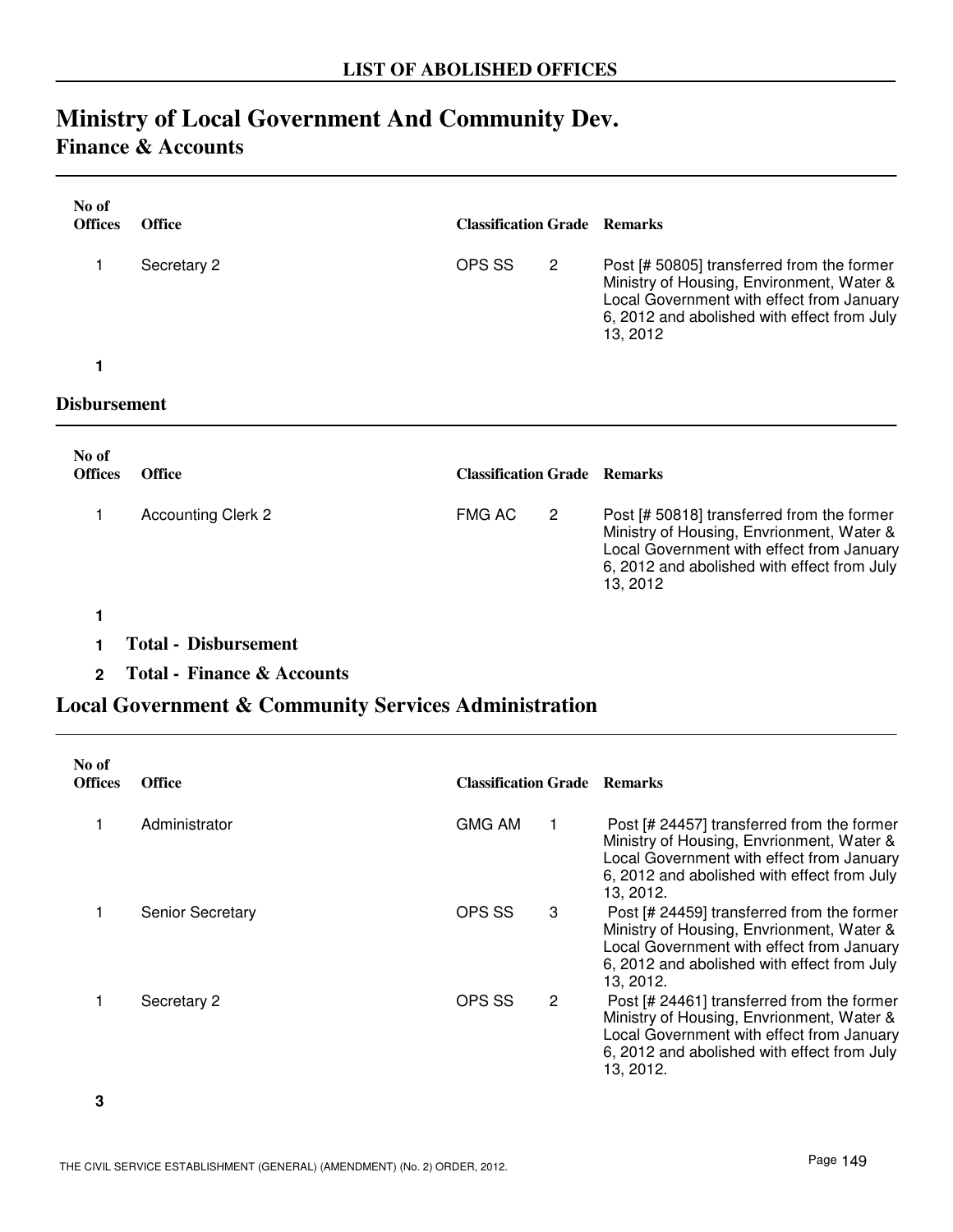## **Ministry of Local Government And Community Dev.**

**Local Government & Community Services Administration**

#### **Agencies and Special Services**

| No of<br><b>Offices</b> | <b>Office</b> | <b>Classification Grade Remarks</b> |   |                                                                                                                                                                                                                                       |
|-------------------------|---------------|-------------------------------------|---|---------------------------------------------------------------------------------------------------------------------------------------------------------------------------------------------------------------------------------------|
|                         | Administrator | <b>GMG AM</b>                       | 3 | Post [# 27194] transferred from the former<br>Ministry of Housing, Environment, Water &<br>Local Government with effect from January<br>6, 2012 and abolished with effect from July<br>13.2012                                        |
| 2                       | Secretary 2   | OPS SS                              | 2 | Posts [#s 27198-9] transferred from the<br>former Ministry of Housing, Environment,<br>Water & Local Government with effect from<br>January 6, 2012 and two $(2)$ posts [#s<br>27198-99] abolished with effect from July<br>13, 2012. |

**3**

**3 Total - Agencies and Special Services**

#### **6 Total - Local Government & Community Services Administration**

#### **Internal Audit**

| No of<br><b>Offices</b> | Office                        | <b>Classification Grade Remarks</b> |                                                                                                                                                                                                  |
|-------------------------|-------------------------------|-------------------------------------|--------------------------------------------------------------------------------------------------------------------------------------------------------------------------------------------------|
|                         | <b>Assistant Auditor</b>      | <b>FMG AS</b>                       | Post [# 50837] transferred from the former<br>Ministry of Housing, Environment, Water &<br>Local Government with effect from January<br>6, 2012 and abolished with effect from July<br>13, 2012. |
|                         |                               |                                     |                                                                                                                                                                                                  |
|                         | <b>Total - Internal Audit</b> |                                     |                                                                                                                                                                                                  |

### **Board of Supervision**

| No of<br><b>Offices</b> | <b>Office</b> | <b>Classification Grade Remarks</b> |   |                                                                                                                                                                                                  |
|-------------------------|---------------|-------------------------------------|---|--------------------------------------------------------------------------------------------------------------------------------------------------------------------------------------------------|
|                         | Administrator | <b>GMG AM</b>                       |   | Post [# 24509] transferred from the former<br>Ministry of Housing, Environment, Water &<br>Local Government with effect from January<br>6, 2012 and abolished with effect from July<br>13, 2012. |
|                         | Secretary 2   | OPS SS                              | 2 | Post [# 24511] abolished with effect from<br>July 13, 2012.                                                                                                                                      |